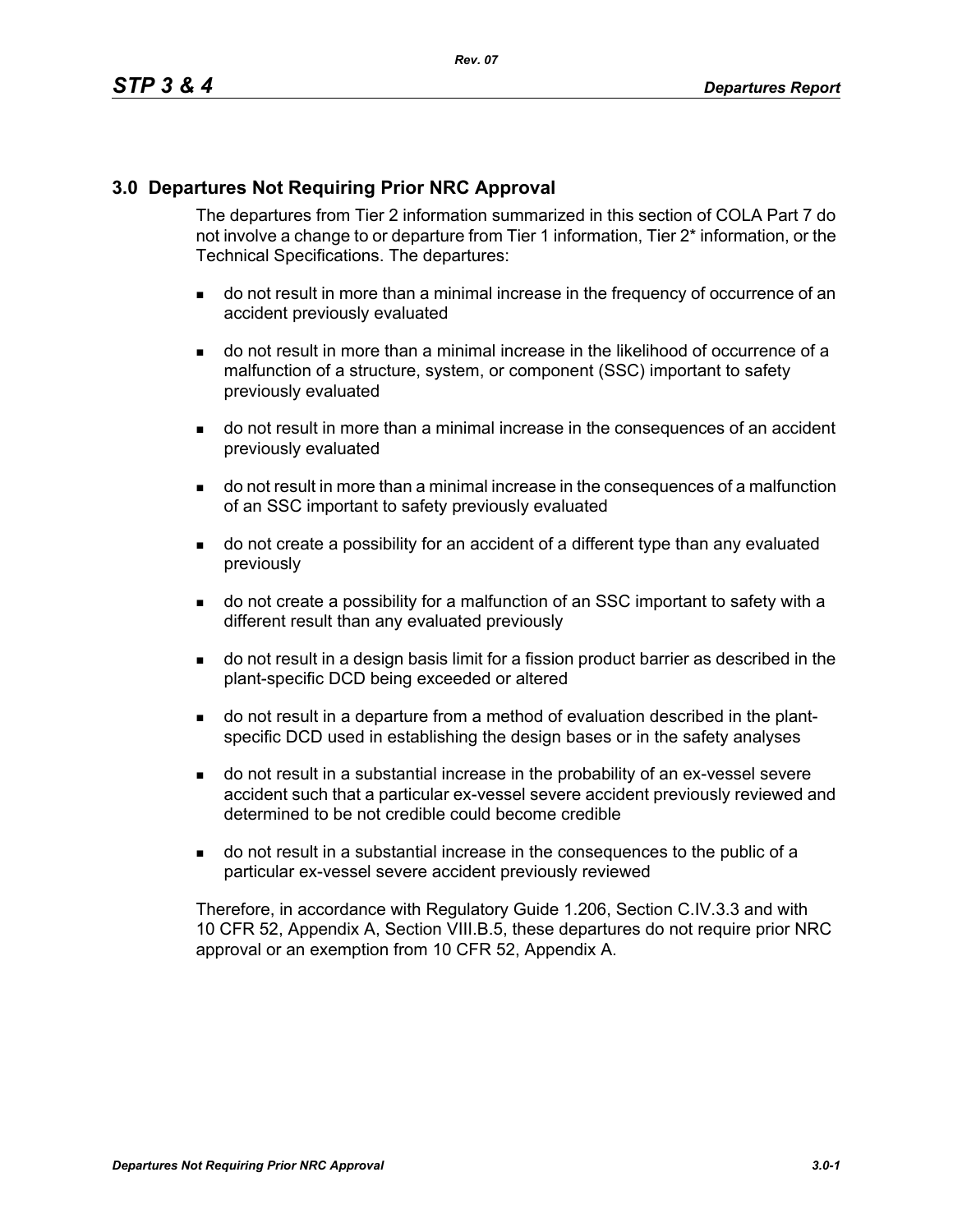# **STD DEP 1.1-1, Type of License Required Description**

The reference ABWR DCD was submitted to receive a design certification. The COL applicant submits a site-specific DCD to receive a Class 103 combined operating license under 10 CFR 52.

### **Evaluation Summary**

This departure has been evaluated pursuant to the requirements in 10 CFR 52, Appendix A, Section VIII.B.5. This change only updates the DCD to reflect the type of license for which the applicant is applying. There is no change in any design or function of an SSC important to safety as described in the DCD as a result of this change. Consequently, this change has no impact on the frequency or consequences of any accident or malfunction of an SSC important to safety previously evaluated. There is no impact on the frequency or consequences of any ex-vessel severe accident previously reviewed. This change has no impact on any Tier 1, Tier 2\*, Technical Specifications, bases for the Technical Specifications, or operational requirements information.

As a result of this evaluation, prior NRC approval of this change is not required.

# **STP DEP 1.1-2, Dual Units at STP 3 & 4**

### **Description**

The reference ABWR DCD is based on a single-unit site. Because STP 3 & 4 is a dualunit project on an existing site, some supporting systems described in the DCD are single systems that support two or more units. In addition, STP 3 & 4 share the main cooling reservoir with STP 1 & 2.

The systems shared by STP 3 & 4 include:

- Fire Protection Water Supply System Regulatory Guide 1.189, Rev. 1, allows for use of a common water supply at multi-unit nuclear power plant sites. A single fire protection pump house and two storage tanks provide water for fire suppression to both units via piping in the yard. Since STP 3 & 4 do not share fire areas where safe shutdown systems are located, and it is extremely unlikely that there will be simultaneous fires in areas of the plant affecting safe shutdown areas, it is extremely unlikely that protection systems for both units will need to function at the same time.
- A common nonsafety-related communication system is required for multi-unit sites to provide plant wide communications. A common communication system providing plant wide communications is a personnel safety enhancement since it allows for ease of communication between units.
- **Makeup Water Preparation A common nonsafety-related makeup water** preparation system that utilizes a common raw water storage tank and a common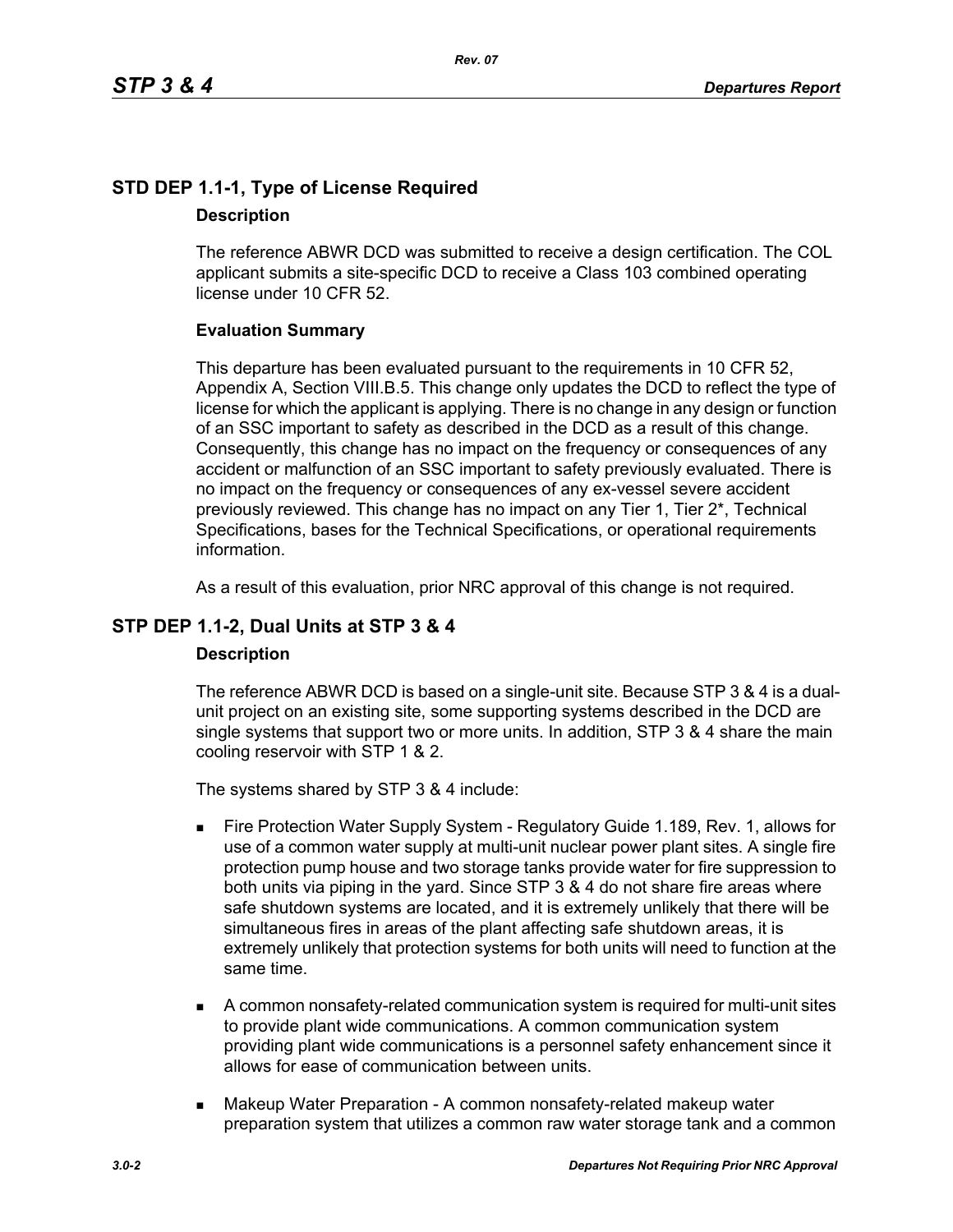demineralized water storage tank will supply water to the makeup water condensate system and makeup water purified system of both units. This system is discussed further in STP DEP 9.2-2. Sharing of the MWP System does not impair the ability to cooldown STP Units 3 & 4 under Station Blackout conditions. The Station Blackout analysis is contained in Appendix 1C of the ABWR DCD. The primary source of water during the initial 10 to 60 minute period of a Station Blackout event is from the Condensate Storage Tank (CST) for each unit. The source of water for each CST is the shared MWP System via the Makeup Water Condensate (MUWC) System. During a Station Blackout, each unit's respective CST is capable of providing at least 8 hours of makeup water without replenishment. The Alternate AC power source (i.e., the CombustionTurbine Generator) for each unit is designed to start and load 10 minutes into the event. With the use of Alternate AC power sources other water sources (including MWP) are readily available for makeup, heat removal, and plant equipment cooling.

- Hydrogen Gas Storage Facility A single nonsafety-related bulk hydrogen gas storage facility will be used to store hydrogen compressed gas cylinders for two units. The bulk hydrogen storage facility will be located at least 100m from any safety-related building or structure to prevent damage to safety-related equipment due to a fire or explosion at the facility.
- A common plant grounding grid is used that extends the contact area to ground and meets the resistance-to-ground criterion. The system in electrically interconnected between units.
- Potable Water system is shared between STP 3 and 4 and the Sanitary Treatment system are shared between all four units on site as well as with common buildings. This is discussed further in STP DEP 9.2-8.

### **Evaluation Summary**

This departure has been evaluated pursuant to the requirements in 10 CFR 52, Appendix A, Section VIII.B.5.

There is no impact on any Tier 1, Tier 2\*, technical specifications, basis for technical specifications or operational requirements as a result of this change.

The functional description of each of the systems proposed to be shared between STP 3 & 4 that are affected by this change (Fire Protection System Water Supply, Communications System, Makeup Water Preparation, Potable and Sanitary Water, Bulk Hydrogen Gas Storage Facility, and common grounding grid) is not significantly changed by this departure. Each system is consistent with the description contained in the ABWR DCD except that each will be sized and designed to serve two units instead of one standard ABWR.

The proposed changes to these common systems to both Units 3 & 4 do not involve a reduction in their ability to support the mitigation of an accident or a malfunction of equipment important to safety in that they will not impede required actions by Engineered Features designed for this purpose. In the case of the shared Fire Water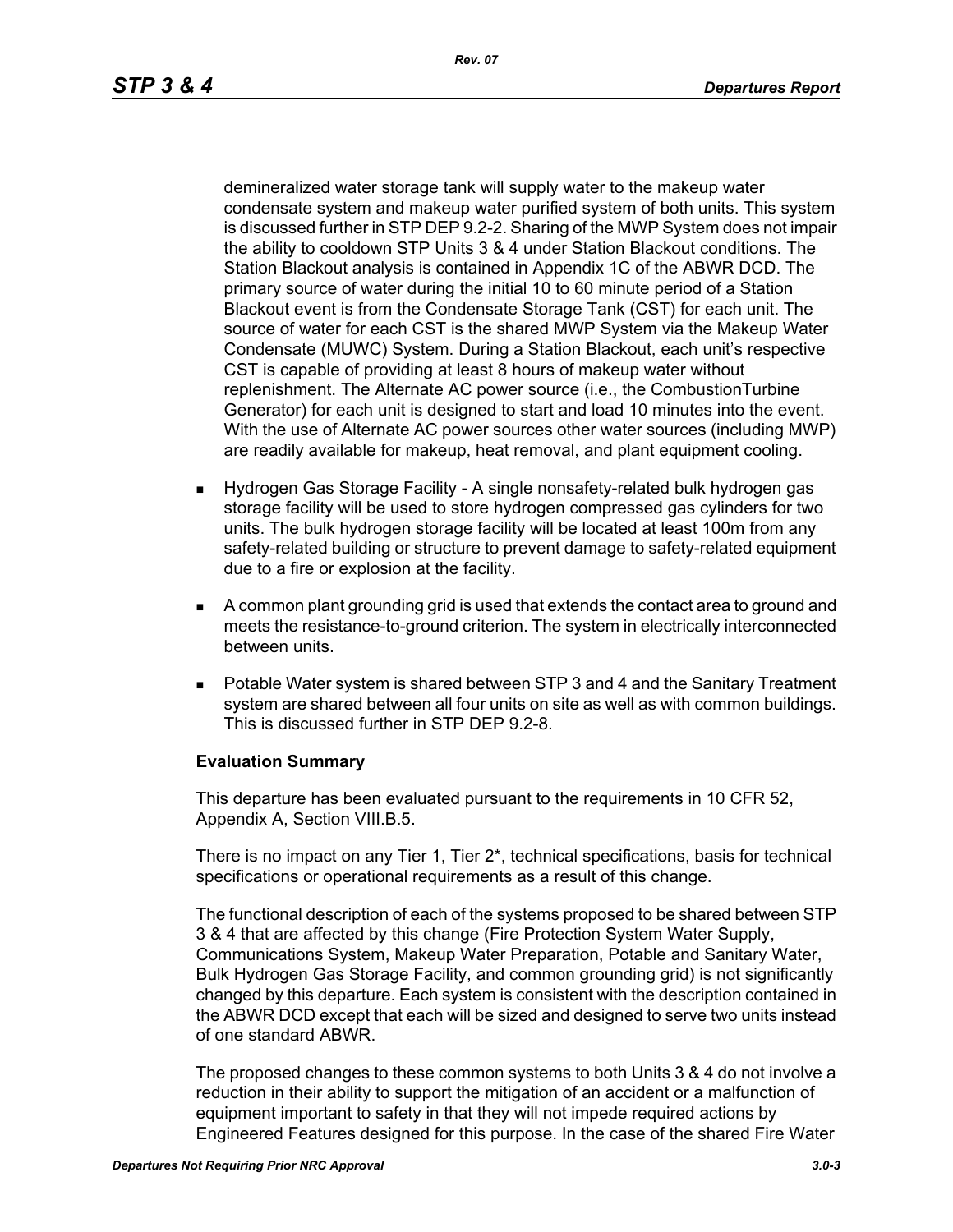Supply System, the occurrence of simultaneous fires in separate fire areas containing safe shutdown equipment in either or both units simultaneously is extremely unlikely.

Changes associated with this departure do not affect fission product barriers. These changes do not affect the probability of occurrence of a severe accident as described by the DCD, nor do they increase the consequences of a severe accident.

Additionally, the Ultimate Heat Sink that is specific to each unit (i.e., not shared) is consistent with the approved ABWR DCD.

Based on this evaluation, prior NRC approval of the change is not required.

### **STD DEP 1.2-1, Control Building Annex**

#### **Description**

The Reactor Internal Pump (RIP) motor-generator sets and associated support components are relocated to a new, Non-Seismic Category I Control Building Annex adjacent to the Control Building. There was insufficient space in the CB for the two RIP MG sets and their associated equipment. This departure creates no new adverse effects and eliminates potential adverse effects that were identified for the standard design.

### **Evaluation Summary**

The Control Building Annex is a nonsafety-related structure located adjacent to the Control Building. It houses the two reactor internal pump motor-generator sets, control panels, and the cooling water lines, HVAC system, and electrical lines that support the motor-generator sets. As described in DCD Tier 2 Section 9.5.10.3, the reactor internal pump motor-generator set equipment performs no safety-related function. Failure of the motor-generator set equipment does not compromise any safety-related system or component and does not prevent safe reactor shutdown.

The Control Building Annex has no personnel or equipment access paths to the Reactor Building. The Control Building Annex has one access path which is used for both personnel and equipment. This access path has a watertight door installed at the entrance to the Control Building designed to protect the Control Building from flood effects external to the Control Building. This includes protection from the effects of internal flood initiated within the Control Building Annex or the effect of external floods due to natural phenomena. Any penetrations between the Control Building and the Control Building Annex are either above any design basis flood levels or are designed to be watertight. This approach is consistent with FSAR Tier 2 Section 3.4.3.1 that addresses penetrations and doors that penetrate the exterior walls of Seismic Category I (safety-related) buildings. Therefore, flooding in the Control Building Annex won't have any effect on any safety-related buildings.

The CB Annex is also a Non-Seismic Category I building, but is designed to withstand the SSE to avoid jeopardizing adjacent Seismic Category I buildings.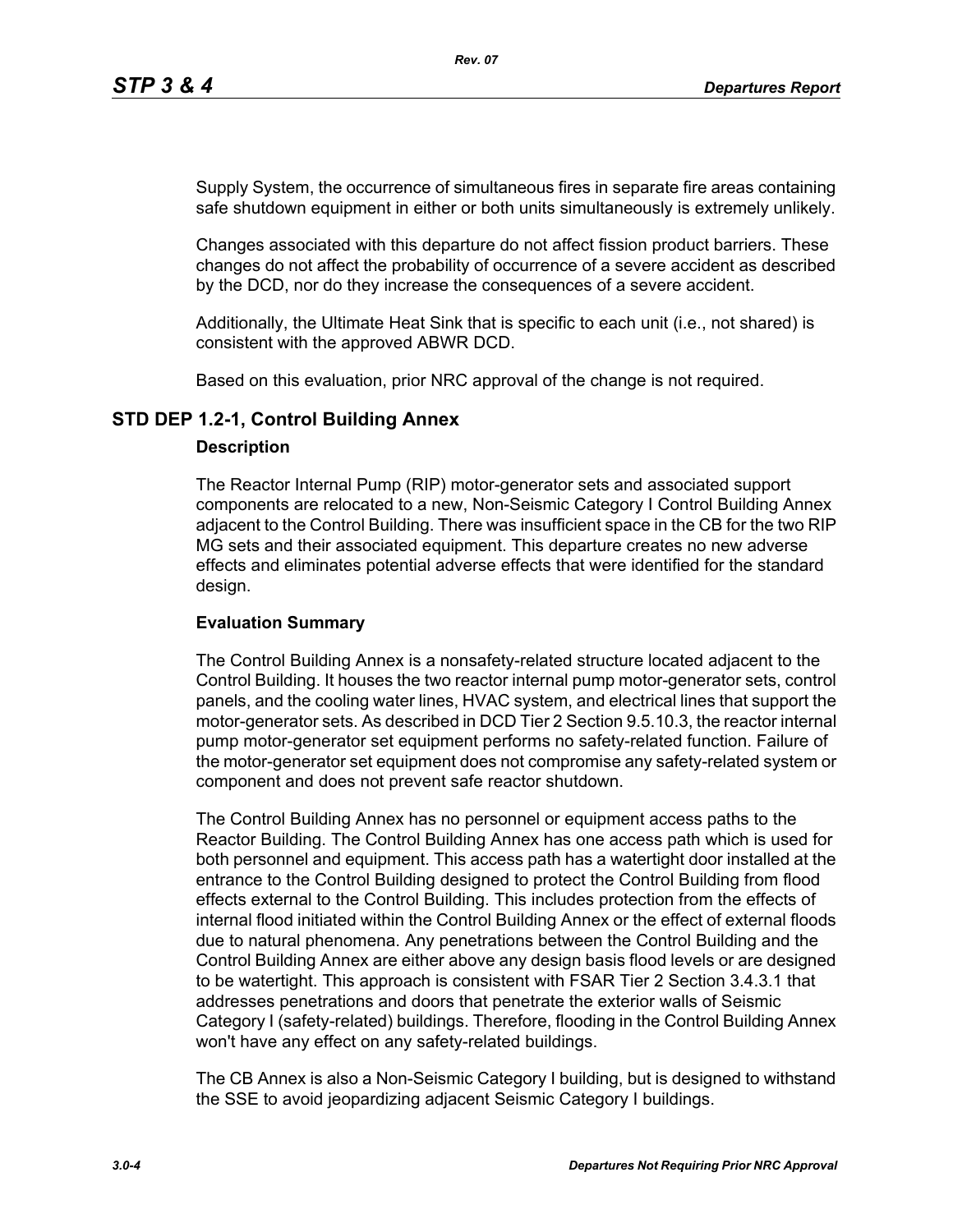Consequently , there is no impact on the probability or consequences of an accident or malfunction of an SSC important to safety. Furthermore, there is no impact on fission product barriers or the probability of an ex-vessel severe accident. Therefore, this change has no adverse impacts and does not require prior NRC approval.

This change meets the criteria of 10 CFR 52 VIII.B.5. This change does not affect Tier 1, Tier 2\*, or Technical Specifications or operational requirements. Therefore prior NRC approval of this change is not required.

### **STP DEP 1.2-2, Turbine Building**

#### **Description**

The Turbine Building design has changed because of the following:

- **The turbine generator described in the reference ABWR DCD is now obsolete and** the replacement will differ dimensionally. The turbine cycle equipment such as feedwater heaters and pumps also differ from the cycle equipment described in the DCD.
- The power generation heat sink described in the DCD (natural draft cooling tower) is being replaced by a cooling reservoir. This affects the sizing of the condenser and circulating water piping. The design now includes condensate booster pumps.
- **The DCD medium voltage electrical system design is being replaced by a dual** voltage design and requires relocation of major components into and within the Turbine Building.

#### **Evaluation Summary**

This departure has been evaluated pursuant to the requirements in 10 CFR 52, Appendix A, Section VIII.B.5. The change affects the function, but is bounded by the safety analysis.

The Turbine Building (T/B) s a nonsafety-related structure located adjacent to the Control Building. The T/B includes the electrical building and houses the main turbine generator and other power conversion cycle equipment and auxiliaries. With the exception of instrumentation associated with Reactor Protection System (RPS) and the safety-related condensate pump motor trip circuit breakers, there are no safetyrelated equipment in the T/B. The electrical building houses various plant support systems and equipment such as non-divisional switchgear and chillers.

Since the safety-related condensate pump motor trip circuit breakers are located above the design basis flood level and the T/B is designed to withstand the SSE, this change does not result in any increase in the frequency of an accident previously evaluated.

The Circulating Water System (CWS) and the Turbine Building Service Water System (TSW) are the only systems large enough to fill the condenser pit; therefore, only these two systems are required to be addressed to show that the T/B design is adequate to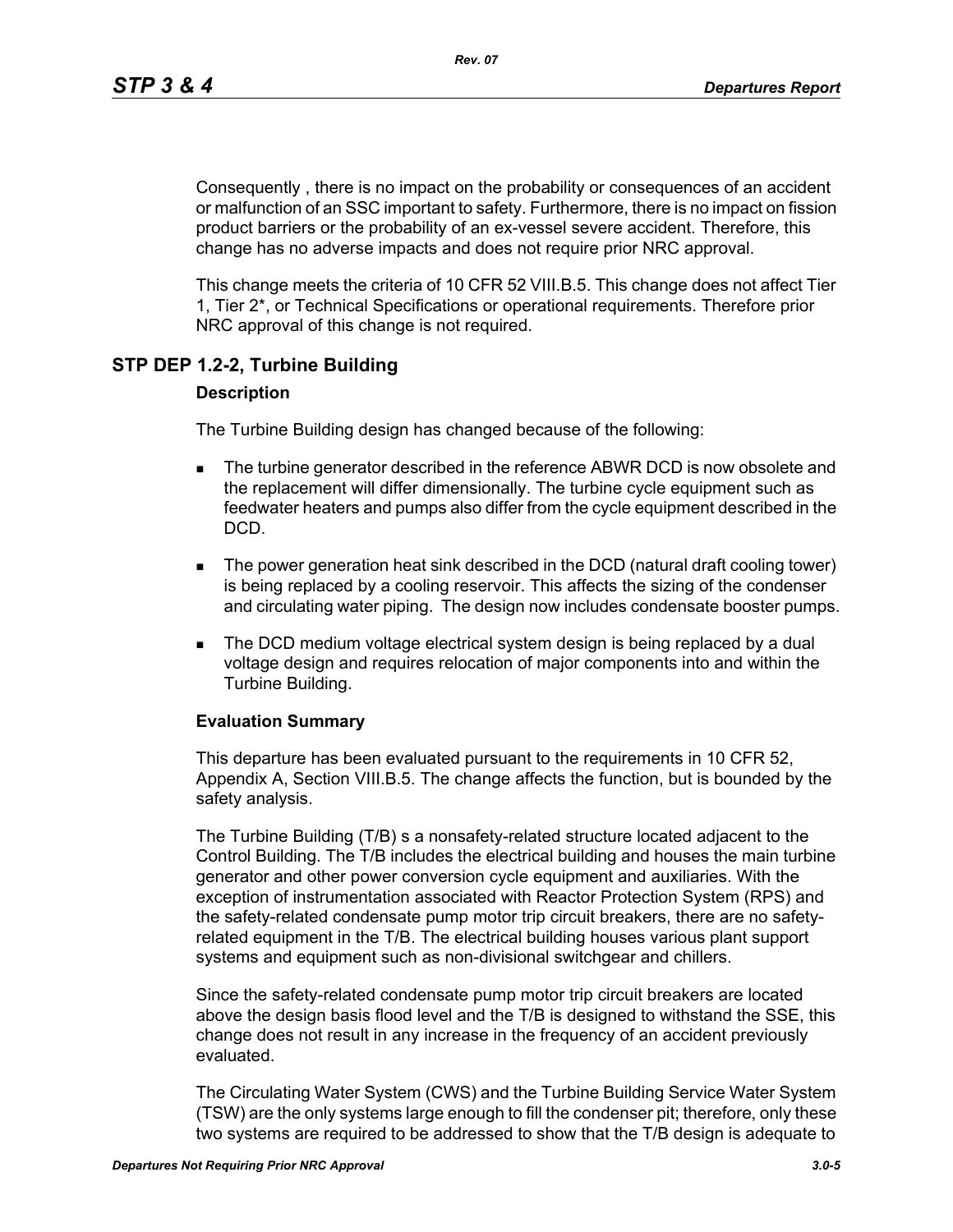*Rev. 07*

prevent flooding into the adjacent Reactor Building and Control Building. The CWS and TSW floods are limited by system isolation signals from leak detectors in the condenser pit and the TSW System equipment room. The increased area in T/B provides adequate volume for storing the limited flooding water from CWS and TSW to assure that water level remains below the access level to R/B and C/B via Service Building. Therefore, this change has no adverse impact to the result of DCD T/B flooding protection analysis evaluation, which means the flooding won't have any effect on any safety-related buildings.

The T/B is also a Non-Seismic Category I building, but is designed to withstand the SSE to avoid jeopardizing adjacent Seismic Category I buildings.

Consequently, this change does not result in any increase in the frequency of a malfunction of a structure, system, or component (SSC) important to safety.

This change affects the function, but is bounded by the safety analysis and as discussed above has no adverse impact. It does not require prior NRC approval.

### **STD DEP 1AA-1, Shielding Design Review**

#### **Description**

Appendix 1AA of the reference ABWR DCD provides the integrated doses for environmental qualification of safety-related equipment. These doses have been reevaluated in the STP 3 & 4 FSAR using similar regulatory guidance, but incorporating the results of design detailing. The doses for the ECCS pump rooms and the SGTS area increase compared to the original DCD values. Safety-related equipment will be qualified to the increased values as required.

### **Evaluation Summary**

This departure is the result of re-evaluation of the post-accident radiation conditions inside the reactor building. There is no impact on the frequency of occurrence or the consequences of an accident as a result of this change. In addition, any SSCs important to safety will be qualified to the revised radiation dose limit, so there is no impact on the likelihood of occurrence or consequences of a malfunction of an SSC important to safety as a result of this change.

There is no new accident scenario or no unexpected malfunction of an SSC important to safety as a result of this change. A design basis limit for a fission product barrier is not exceeded or altered. A method of evaluation in establishing the design bases or in the safety analyses does not change. There is no impact on the probability or the consequences to the public of an ex-vessel severe acident.

Based on this evaluation, prior NRC approval of these changes is not required.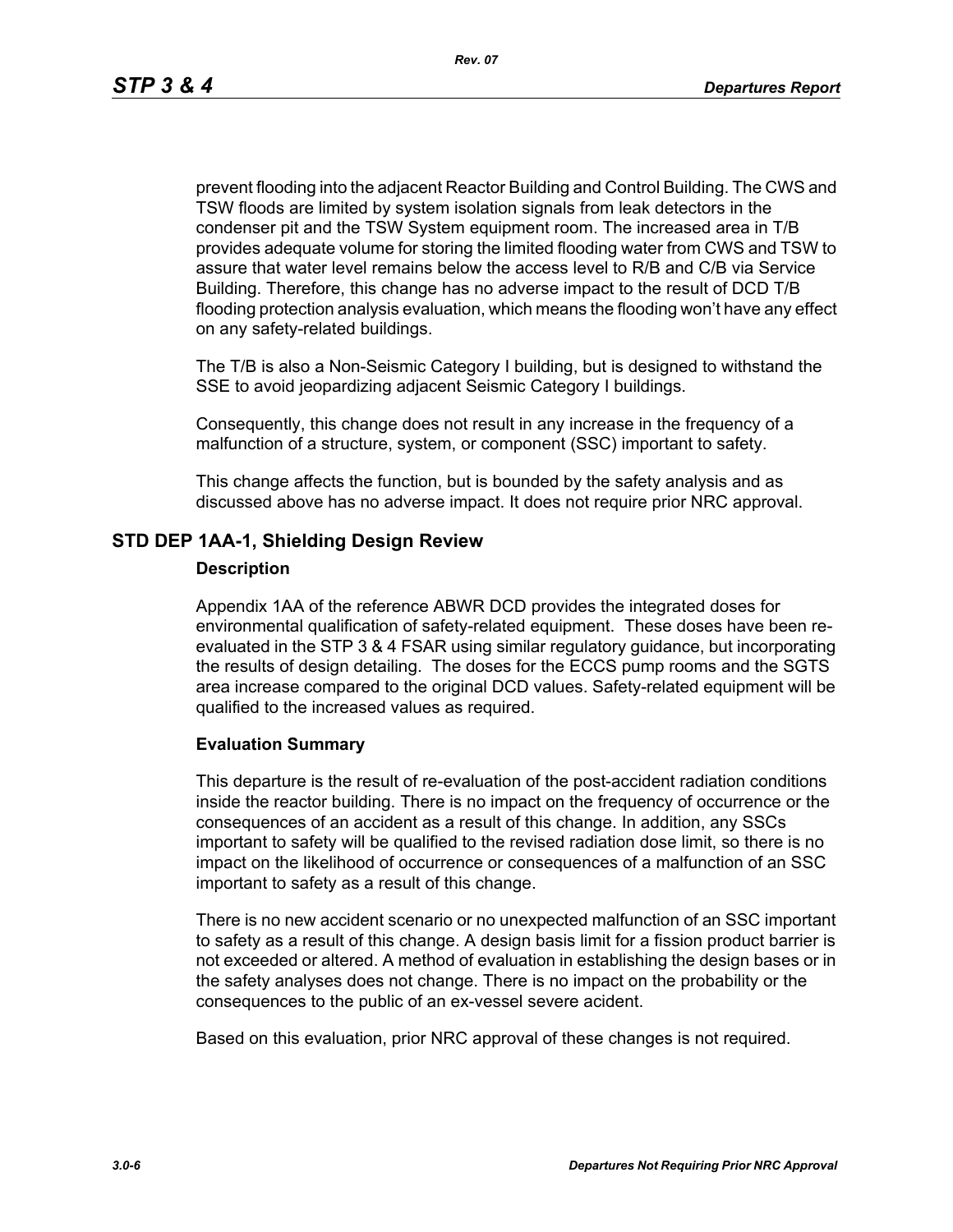# **STD DEP 2.2-5, CRAC2 and MACCS2 Codes Description**

This departure includes the use of another accident analysis computer code known as MACCS2 (MELCOR Accident Consequence Code System, Version 2) for the analysis of site-specific characteristics in the offsite dose assessment for STP 3 & 4. The reference ABWR DCD references the use of CRAC2, and the FSAR analysis supplements the existing DCD analysis. Since approval of the DCD, offsite dose methodology and computer codes have been improved, with the MACCS2 code considered the best available code for performing offsite dose analysis. Therefore MACCS2 is being included along with CRAC2.

### **Evaluation Summary**

This departure has been evaluated in accordance with the requirements in 10 CFR 52, Appendix A, Section VIII.B.5. The change represents an improved methodology to better calculate potential offsite doses and has no adverse impact.

The NRC has approved the use of MACCS2 for this type of analysis (NUREG/CR-6613). This change to the DCD incorporates the latest accident analysis computer code along with site specific data. The results were compared to the generic results using CRAC2 previously approved by the NRC in the ABWR DCD and found to be bounded by the earlier criteria. The change in analysis methodology does not introduce new equipment nor does it affect redundancy. The site specific accident consequences reanalysis performed with MACCS2 demonstrates that the acceptance criteria have been met. No design basis limit for a fission product barrier is being exceeded or altered by this departure. There is no impact on any Tier 1, Tier 2<sup>\*</sup>, Technical Specifications, Bases for the Technical Specifications or operational requirements as a result of this departure. Consequently, prior NRC approval is not required.

### **STP DEP 3.5-1, Missile Protection**

### **Description**

This departure addresses the change from a single unit with a favorable turbine generator placement and orientation to a dual unit in which the turbine generator placement and orientation is considered unfavorable to essential systems of the adjoining unit per Regulatory Guide 1.115. The probability for missile generation (P1) is revised accordingly and criteria for Licensee Actions contained in Table 3.5-1 are revised in accordance with Standard Review Plan 3.5.1.3. Figure 3.5-2 is revised to show the +/- 25 degree low-trajectory turbine missile ejection zones for the two adjacent STP 3 & 4 units and the relation to corresponding essential equipment of the adjoining unit.

### **Evaluation Summary**

The NRC has provided guidance in Regulatory Guide 1.115, Rev 1 for protection against low-trajectory turbine missiles. Further criteria were provided in NUREG-0800,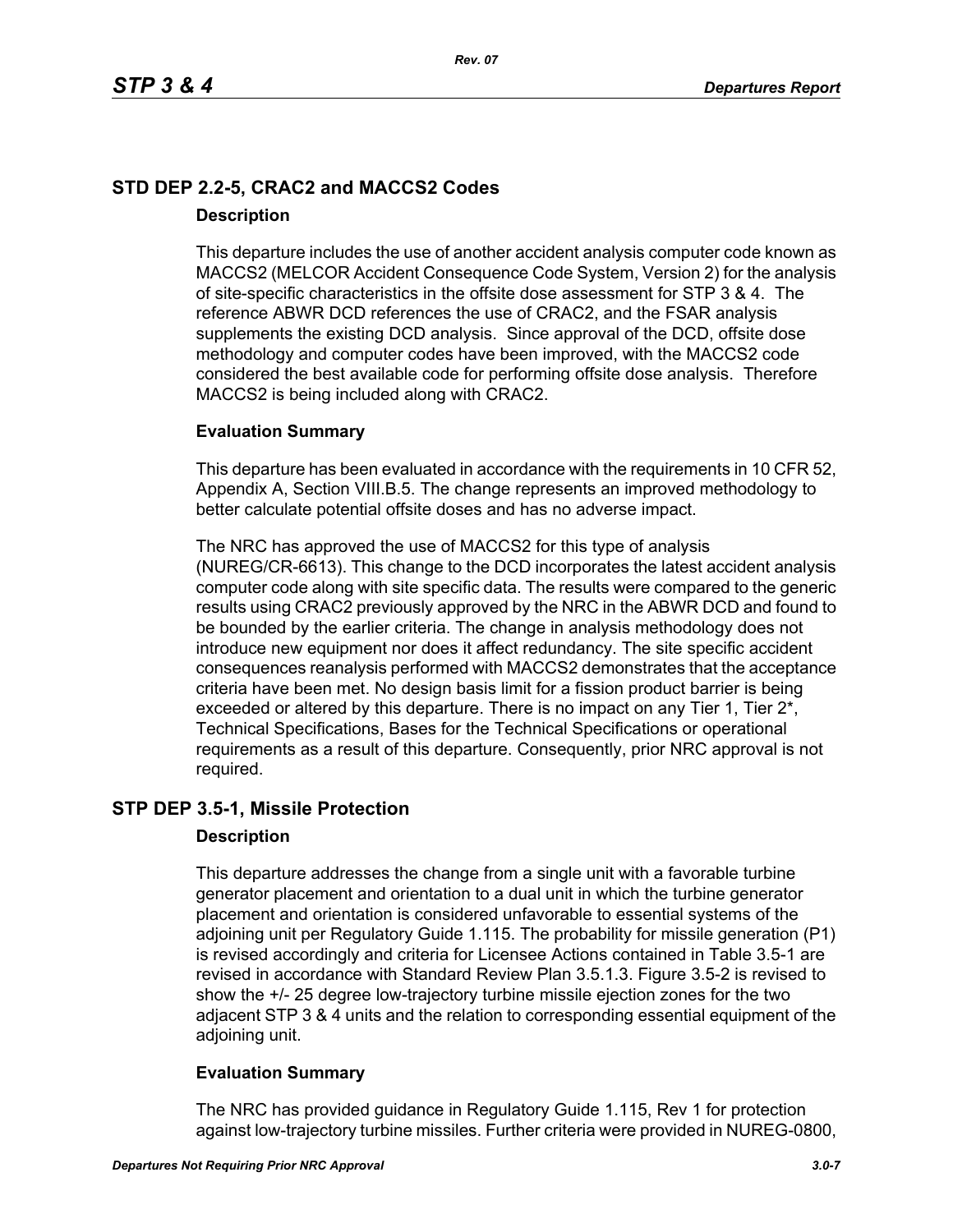Standard Review Plan (SRP) Section 3.5.1.3. Previously the DCD contained information based on a single unit plant. This was evaluated in the FSER (NUREG-1503) Chapter 3.5.

The design in the DCD assumed a single unit with a favorably oriented turbine. The STP 3 & 4 dual unit plant has an unfavorably oriented turbine when considered in relation to the other unit. The SRP also addresses an unfavorable orientation. This change incorporates the probability values for an unfavorable orientation in Table  $3.5 - 1.$ 

The change does not affect Tier 1, Tier 2\*, Tech Specs, the basis for Tech Specs or Operational Requirements. The NRC Commitment for a turbine system maintenance program is being tracked separately (COL Item 3.13, Commitment Number COM 3.5-1).

This departure has been evaluated and determined to comply with the requirements in 10 CFR 52, Appendix A, Section VIII.B.5. Although not part of a safety related system, the turbine is a potential source of high energy missiles that could damage SSCs important to safety. The turbine is designed to minimize the possibility of failure of a turbine blade or rotor. That design in addition to the recommended maintenance and inspection program ensures that the probabilities of missile generation are maintained at or below the acceptable level contained in the SRP. As a result, this change will not result in more than a minimal increase in the probability of an accident. The change does not affect the consequences of previously evaluated accidents. Turbine missiles have been addressed in the DCD. The change results in more targets but that change does not affect the possibility of a malfunction of any SSC important to safety and therefore does not result in an increase to the consequences of such a malfunction. This change results in no new accident scenarios which were not previously analyzed. This change does not affect the design basis limits for fission product barriers. The methodologies for evaluating turbine missiles are outlined in RG1.115 and SRP Section 3.5.1.3. This change does not depart from those methodologies.

The NRC established criteria for both favorably and unfavorably oriented turbines. While this change results in an unfavorable orientation and thus in an increase in the product of strike probability and damage probability, the missile generation probability values (P1) included in Table 3.5-1 are such that the probability calculation of unacceptable turbine missile damage results in a probability of less than  $1x10^{-7}$  per year for STP 3 & 4 and therefore no new ex-vessel severe accidents will become credible. This calculation will be made available for NRC review (COL Item 3.13, Commitment number COM 3.5-1).

Therefore, this change has no adverse impact and does not require prior NRC approval.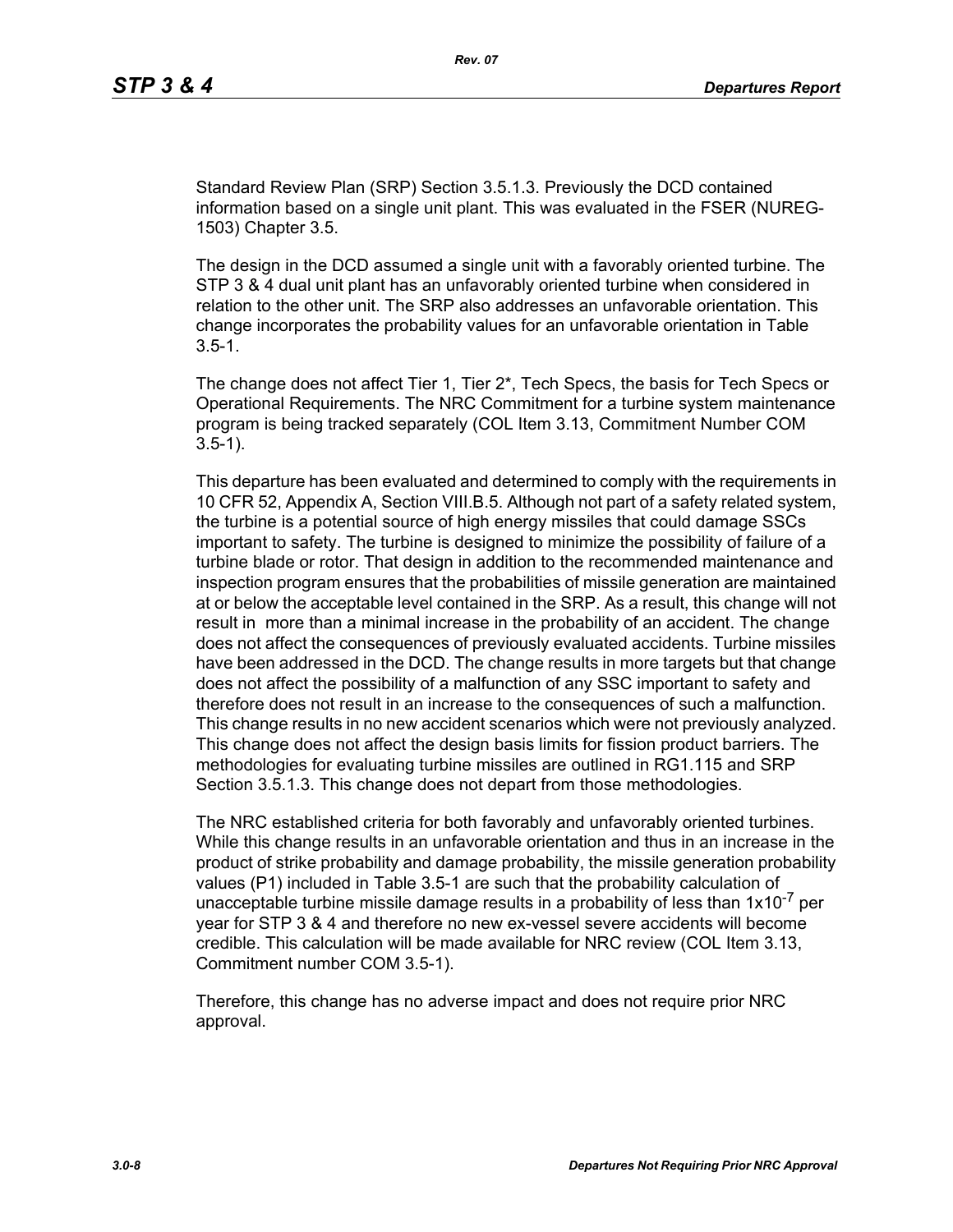# **STD DEP 3.6-1, Main Steam Tunnel Concrete Thickness Description**

DCD Tier 2 Subsection 3.6.1.3.2.3 specifies a 2 meter minimum wall thickness for concrete in the main steam tunnel. However, a minimum concrete wall thickness of less than 2 meters is acceptable in some locations, based on structural and shielding calculations. The location-specific minimum required wall thickness will be evaluated. ABWR DCD Tier 2 Subsection 3.6.1.3.2.3 is revised to remove this requirement. STP 3 & 4 will be designed using the more general requirement specifying a Steam Tunnel thickness of 1600 mm or greater provided in ABWR DCD Tier 1 Table 2.15.12.

### **Evaluation Summary**

The Steam Tunnel concrete thickness has been evaluated for structural stability and radiation shielding.

The structural calculation has been based on ACI 349 requirements using estimated loads from a similar plant.

The DCD specifies ACI 349-80 edition. However, based on a Code Edition Change, ACI 349-97 is used for this evaluation and is considered equivalent. The results of the structural calculation demonstrate that the concrete thicknesses below the ABWR DCD Tier 2 Subsection 3.6.1.3.2.3 requirements are adequate.

A dose rate calculation for the MS Tunnel has also been performed at the most critical radiation shielding requirement areas in the Reactor and Control Building. These calculations were performed using a N-16 activity concentration of 11.1 MBq/g, as specified in the DCD. The calculation shows that Steam Tunnel concrete thicknesses below the ABWR DCD Tier 2 Subsection 3.6.1.3.2.3 requirements are also adequate.

This proposed change affects the MS Tunnel concrete thickness, and does not affect any active plant SSC important to safety. Thus, there is no effect on any malfunctions previously evaluated in the DCD, therefore, there is no increase in occurrence and the likelihood of occurrence of a malfunction of an SSC important to safety previously evaluated.

The structural integrity and shielding requirement of MS Tunnel were verified. The proposed change is not relied upon for probability and consequences of an ex-vessel severe accident.

Consequently, the proposed change does not have any adverse impact on safety, accident and other aspects evaluated in the DCD, and prior NRC approval is not required for this departure.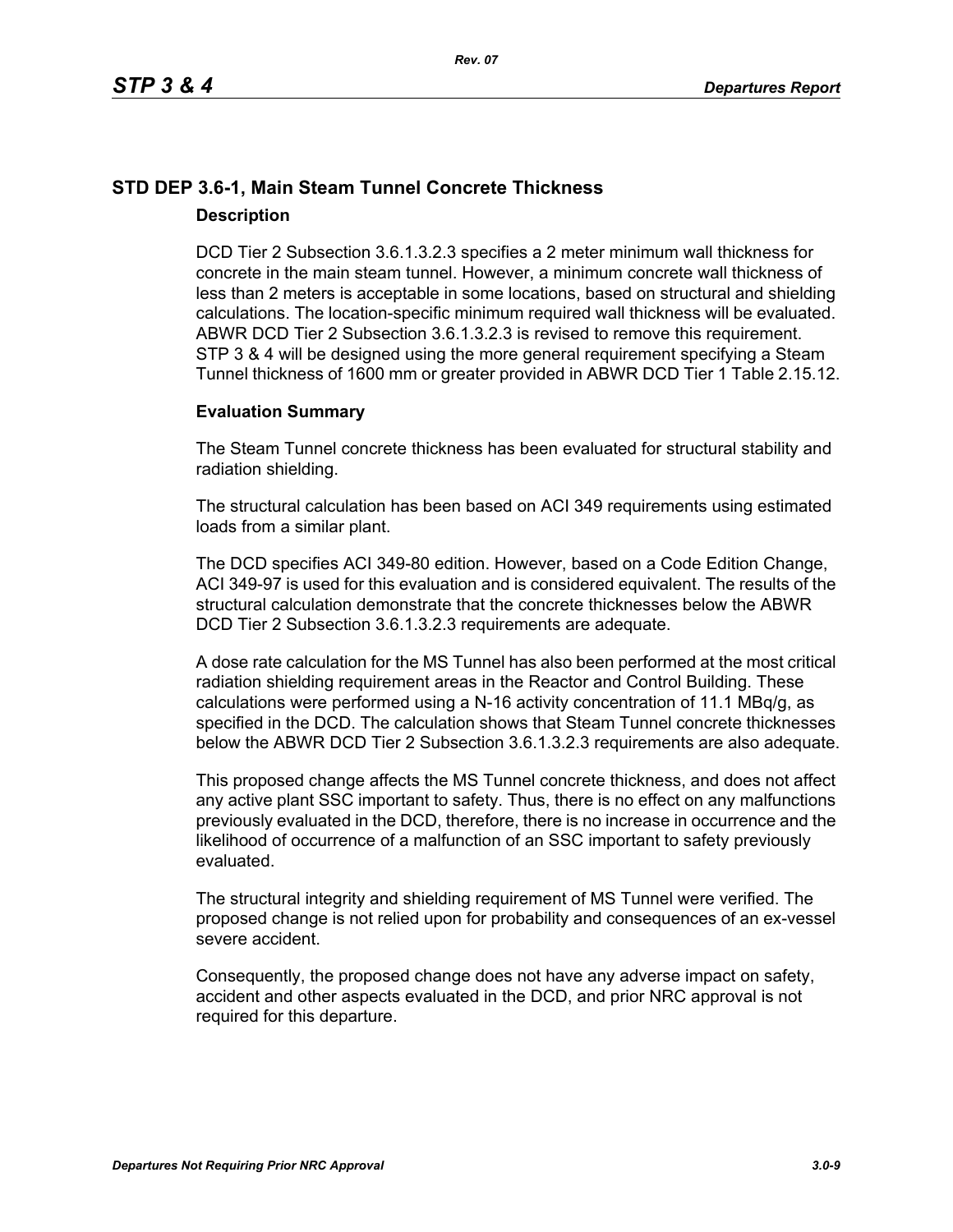$\blacksquare$ 

# **STD DEP 3.8-1, Resizing the Radwaste Building Description**

Due to process changes to the radioactive waste treatment systems described in departures STD DEP 11.2-1 and 11.4-1, the dimensions and layout have changed from the DCD. The major changes from the Liquid Waste Management System (LWMS) and Solid Waste Management System (SWMS) described in the DCD are caused by the use of mobile processing equipment rather that permanently installed processing equipment. Permanently installed equipment is limited to the tanks and pumps used for collection, transfer and sampling of liquid and solid radwaste. In addition to the change to mobile processing equipment, some major system components described in the DCD, such as the radwaste evaporator, incinerator and compacter, will not be used. The result is a building that is slightly longer and slightly narrower than the Radwaste Building described in the DCD. The overall height of the new layout is smallerlarger than the DCD layout, but the depth of the below grade substructure (which contains all of the liquid storage) is nearly identical to the below grade substructure described in the DCD.

The new layout of the Radwaste Building is depicted on the general arrangement drawings in FSAR Section 1.2 (Figures 1.2-23a through 1.2-23e). The new arrangement also affected the fire protection drawings in FSAR Section 9a (Figures 9A.4-28 through 9A.4-32). Note that although the fire protection drawings are affected, there is no effect on the Fire Hazards Analysis contained in FSAR Section 9A. As stated in FSAR Section 9A.4.5, there are no safe shutdown components located in the Radwaste Building, so there is no evaluation of fire hazards in specific rooms in the Radwaste Building. The new arrangement of the Radwaste Building does not include safe shutdown components, so there is no evaluation of fire hazards in specific rooms in the Radwaste Building. The new arrangment of the Radwaste Building also required that the radiation zone drawings and the radiation monitor location drawings be updated for the new layout (Figures 12.3-37 through 12.3-41, and Figures 12.3-65 through 12.3-68, and Table 12.3-6).

### **Evaluation Summary**

This departure has been evaluated pursuant the requirements in 10 CFR 52, Appendix A, Section VIII.B.5.

There is no impact on Tier 1, Tier 2\*, technical specifications, basis for technical specifications, or operational requirements as a result of this change.

This is a change to the dimensions and arrangement of the Radwaste Building. The limiting accident for the Radwaste Building is the failure of the Low Conductivity Waste (LCW) tank and the subsequent airborne release. The new arrangement is based on a different number of tanks with different sizes. However, this change does not alter the design of the radwaste storage tanks and therefore will not increase the frequency of a tank failure. The change in layout results in a footprint for the new building that is slightly larger than the Radwaste Building described in the DCD, and the depth of the below grade substructure is nearly identical to the Radwaste Building described in the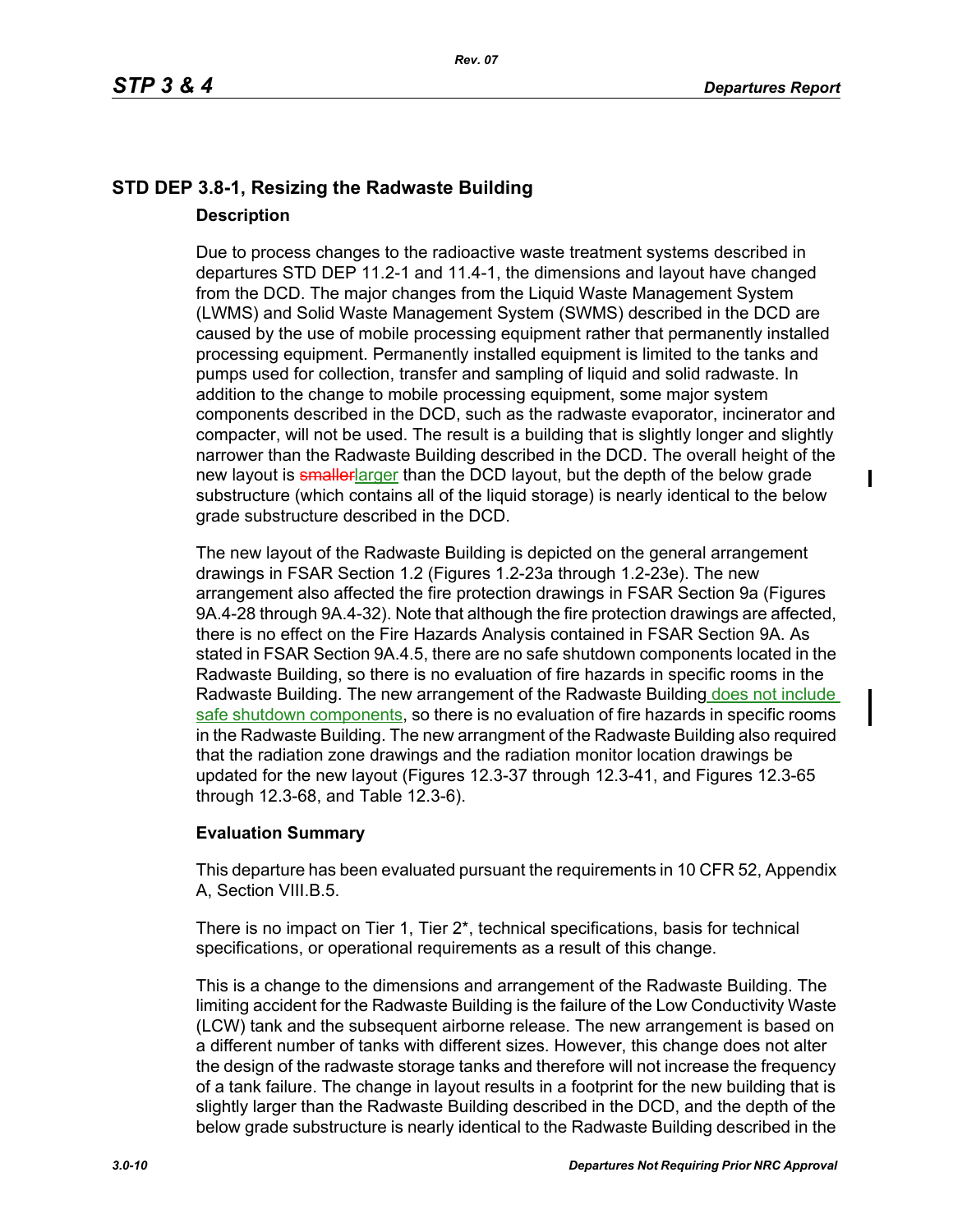DCD. The construction of the below grade substructures includes concrete slabs and walls that are lined with steel. The new layout results in all equipment (tanks) containing contaminated liquid located in the below grade substructure, similar to the Radwaste Building design in the DCD. Therefore, a release to groundwater caused by the new layout of the Radwaste Building is not considered credible and the airborne release remains bounding. Therefore, the proposed change does not result in more than a minimal increase in the frequency or the consequences of the limiting accident previously evaluated in the DCD.

No new processes or equipment are introduced by this change. Therefore, the proposed change does not result in more than a minimal increase in the occurrence or the consequences of a malfunction of a structure, system, or component (SSC) important to safety previously evaluated in the DCD.

All equipment containing a large quantity of radioactive liquid is located in the substructure of the building so that failure of the equipment will lead to the collection of the liquid in the building substructure. This prevents liquid release to the groundwater or to the surface of the ground in the event of a tank failure. This design is consistent with the design of the Radwaste Building in the DCD. Therefore, the proposed change does not create the possibility for an accident of a different type than evaluated previously in the DCD.

The Radwaste Building does not contain any safe shutdown or other safety related equipment, so no equipment important to safety is affected by the new layout of the Radwaste Building. Therefore, the proposed changes do not create the possibility for a malfunction of an SSC important to safety with a different result than evaluated previously in the DCD.

The changes to the Radwaste Building dimensions do not involve any interaction with the fuel, reactor system boundary, or the containment boundary. Therefore the proposed change does not affect the fission product barriers as described in the DCD.

No evaluations related to the plant safety analysis are affected by the changes to the dimensions of the Radwaste Building. Therefore, the proposed change does not result in a departure from the method of evaluation described in the DCD used in establishing the design basis or in safety analysis.

The changes to the dimensions and arrangement of the Radwaste Building do not involve any interaction with fuel, reactor system boundary, or the containment structure or interact directly with systems associated with ex-vessel severe accidents or severe accident mitigation. Therefore, there is no substantial increase in the probability or consequences of an ex-vessel severe accident previously reviewed.

Based on this evaluation, prior NRC approval of the change in not required.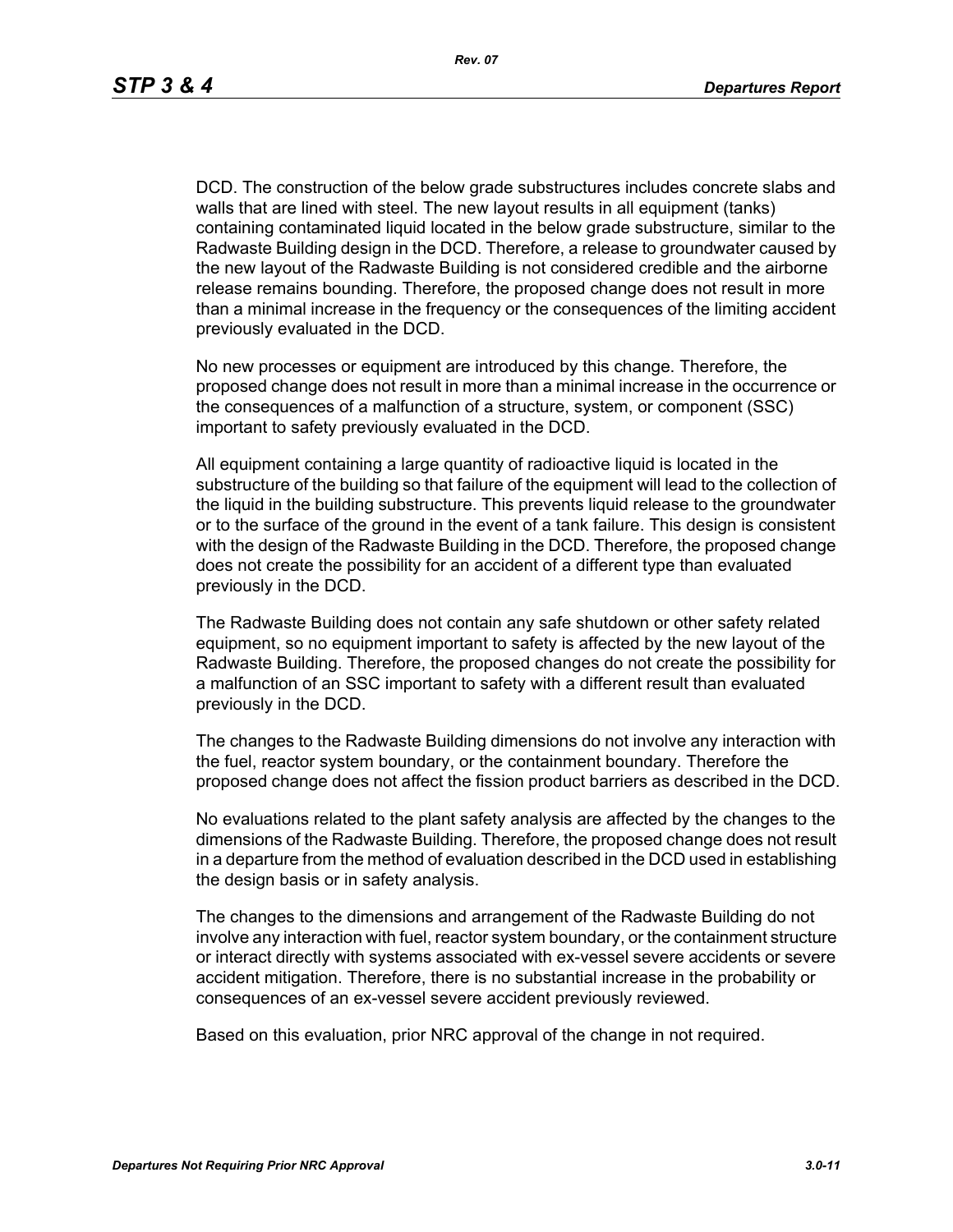# **STD DEP 3.9-1 Reactor Internals Materials Description**

DCD Tier 2 Section 3.9.5.1.2.9 states that the reactor incore guide tubes have "two levels of stainless steel stabilizer." It specifies the material as stainless steel for the stabilizer. On all currently operating ABWRs, the lower level of stabilizer is Ni-Cr-Fe Alloy. This departure specifies that there are two levels of Incore guide tube stabilizers. The upper stabilizer is welded to Shroud made from stainless steel. The lower stabilizer is welded to Shroud Support made from Ni-Cr-Fe alloy. The material of stabilizers needs to be the same or similar material as the components to be welded in order to minimize differential thermal expansion. Therefore, the upper stabilizer needs to be stainless steel and the lower stabilizer needs to be Ni-Cr-Fe Alloy.

#### **Evaluation Summary**

This change has been evaluated pursuant to the requirements in 10CFR52, Appendix A, Section VIII.B.5.

There is no impact on any Tier 1, Tier 2\*, DCD, technical specifications, basis for technical specifications or operational requirements as a result of this change.

Reliability of the Incore Guide Tube Stabilizer is increased using the same material as the welded component and minimizing the differential thermal expansion. Due to the increased reliability of the Incore Guide Tube stabilizer provided by this change, this change does not result in more than a minimal increase in the frequency of occurrence of an accident previously evaluated in the DCD. This change does not affect any systems relied upon to prevent or mitigate a severe accident.

Based on this evaluation, prior NRC approval of the change is not required.

### **STD DEP 3B-1, Equation Error in Containment Impact Load**

#### **Description**

Reference ABWR DCD Appendix 3B, Section 3B.4.2.3 provides two equations for calculating the pulse duration for a flat target, one of which, for  $V < 2.13$  m/s, is:

$$
T = (0.0016 \times W)
$$

Where:

T= the duration of impact (seconds)

W= the width of the flat structure (meters)

The multiplying factor for W is incorrect because its dimensions are seconds/foot instead of seconds/meter as required in this case. This departure corrects the multiplying factor from 0.0016 seconds/foot to 0.0052 seconds/meter.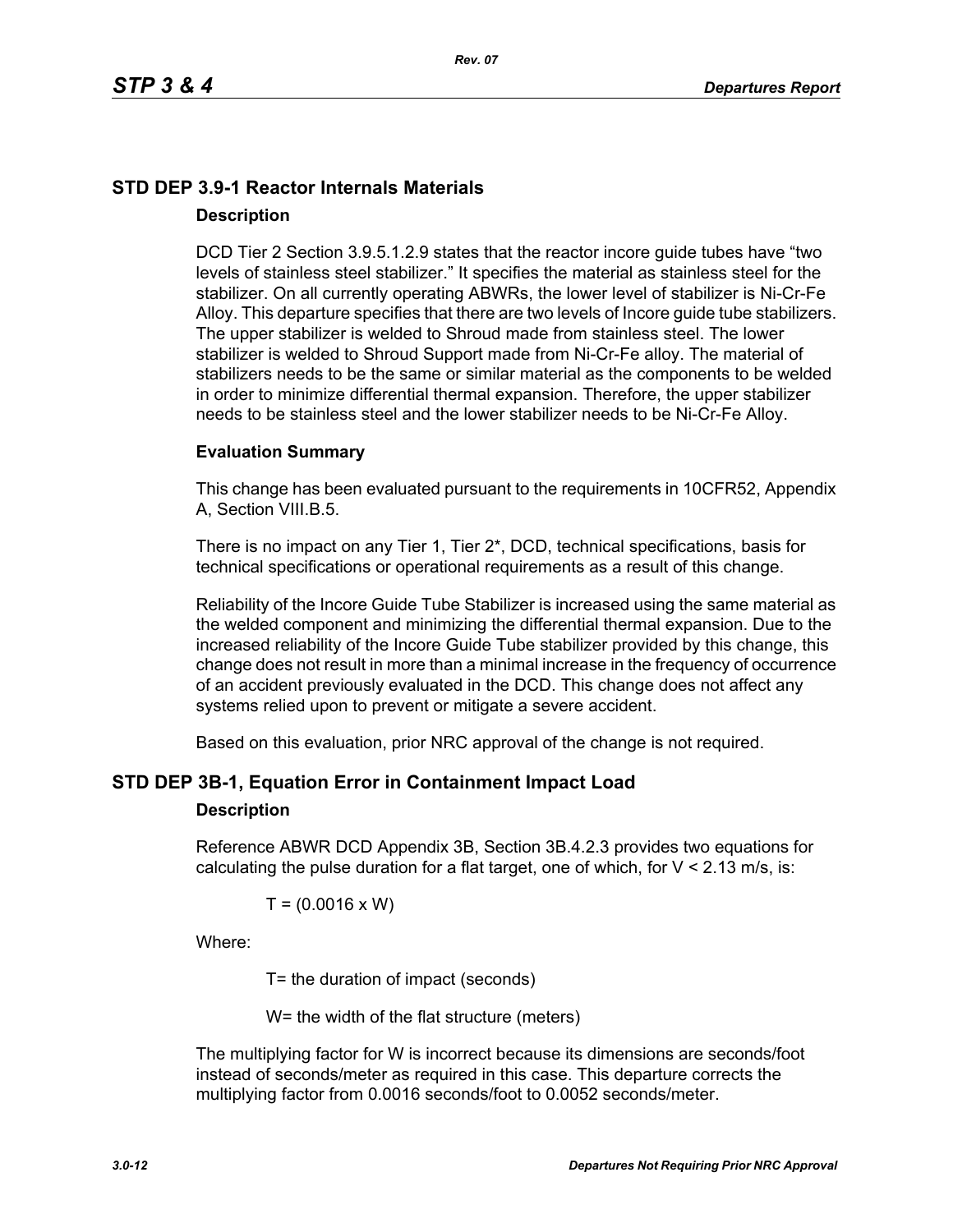### **Evaluation Summary**

This departure has been evaluated pursuant to the requirements in 10 CFR 52, Appendix A, Section VIII.B.5. There is no impact on any Tier 1, Tier 2\*, technical specifications, bases for technical specifications or operational requirements as a result of these changes.

The change affects a multiplying factor required for the correct application of units. It does not affect the design or function of the structures and components that can be impacted by a suppression pool swell. The correct loads are used for the structural analyses to show that the structures and components withstand the loads adequately and no failure results. The change does not apply to the analyses of containment penetrations or containment boundary. Consequently, there is no impact on the probability or consequences of an accident or malfunction of an SSC important to safety.

This change involves a correction of a formula, but does not alter the hydrodynamic method of evaluation for the pool swell load effects, or any method used in the design bases or safety analyses. The structures and components above the pool have not been identified as a design feature in the plant specific DCD for mitigating an exvessel severe accident. Therefore, the likelihood or consequences of a severe accident is not impacted.

As a result of this evaluation, prior NRC approval of the change is not required.

### **STD DEP 3H -1, Liner Anchor Material**

#### **Description**

ABWR DCD Tier 2 Subsection 3H.1.4.4.3 incorrectly identifies the Containment Liner Anchor material as ASTM A-633 Gr. C, which is not an ASME Code allowable material. ASTM A-633 Gr. C is inconsistent with ABWR DCD Subsection 19F.3.2.1, which identifies the Containment Liner Anchor Material used in the containment severe accident evaluation as ASTM A-36. ASME SA-36 and ASTM A-36 have the same physical properties. This departure corrects the Containment Liner Anchor material identified in Subsection 3H.1.4.4.3 to SA-36.

#### **Evaluation Summary**

This change has been evaluated pursuant to the requirements set forth in 10 CFR 52 Appendix A Section VIII.B.5. This change does not affect Tier 1, Tier 2\* or Technical Specifications, the bases for Technical Specifications, or operational requirements. The containment severe accident structural evaluation described in ABWR DCD Tier 2 Chapter 19F includes an assessment of the Containment Liner and Liner Anchors. The material properties used for the Liner Anchors in the Subsection 19F.3.2.1 analysis are for ASTM A-36. ASME permitted material SA-36 meets the requirements of ASTM A-36. This evaluation, supplemented with Bechtel Topical Report BC-TOP-1, "Containment Building Liner Plate Design Report" (ABWR DCD Reference 19F-7), demonstrates that the A-36 Liner Anchor material is acceptable. Furthermore, ABWR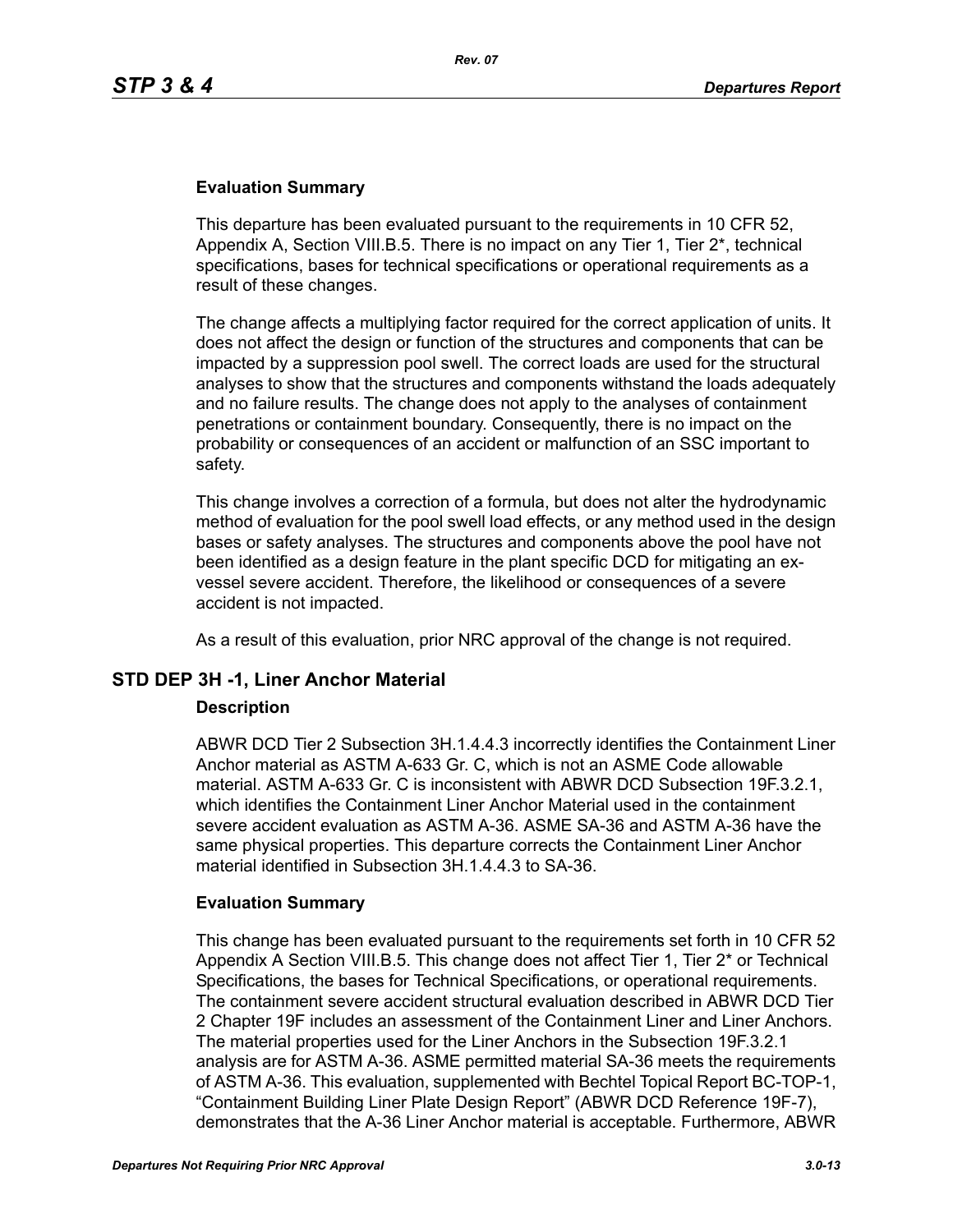DCD Tier 2 Subsection 3H.1.5.1 indicates that the Liner Anchors are considered rigid links and are not explicitly evaluated in the containment analysis. Based on this, the use of SA-36 Containment Liner Anchors is appropriate and ABWR DCD 3H.1.4.4.3, which identifies the material as ASTM A-633 Gr. C, is incorrect. Subsection 3H.1.4.4.3 is revised to identify the material as SA-36.

No change is required for Section 19F.3.2.1 because this section is documenting an historical calculation and the properties of ASME SA-36 and ASTM A-36 are the same.

This departure does not change any severe accident evaluation including those in ABWR DCD Tier 2 Chapter 19F. Therefore, the likelihood of a severe accident is not impacted. There is also no impact on the probability or consequences of an accident or malfunction of an SSC important to safety. Furthermore, there is no impact on fission product barriers. Therefore, this change has no adverse impacts and does not require prior NRC approval.

### **STD DEP 3I-2, Environmental Qualification - Radiation**

#### **Description**

This departure revises the integrated gamma radiation dose for the main steam tunnel presented in Table 3I-17. The increase in this value is based on current results of post-accident radiation calculations and analysis. These results show increases in the integrated accident gamma dose to the affected area. Table 3I-17 was updated to ensure that equipment located in this area will meet their design requirements to operate in a post-accident environment. Therefore, this change ensures continued compliance with the regulatory requirements for safety-related equipment.

#### **Evaluation Summary**

This departure is the result of re-evaluation of the post-accident radiation conditions inside the reactor building. There is no impact on the frequency of occurrence or the consequences of an accident as a result of this change. In addition, any SSCs important to safety will be qualified to the revised radiation dose limit, so there is no impact on the likelihood of occurrence or consequences of a malfunction of an SSC important to safety as a result of this change.

There is no new accident scenario or malfunction of an SSC important to safety as a result of this change. A design basis limit for a fission product barrier is not exceeded or altered. A method of evaluation in establishing the design bases or in the safety analyses does not change. There is no impact on the probability or the consequences to the public of an ex-vessel severe accident.

Based on this evaluation, prior NRC approval of these changes is not required.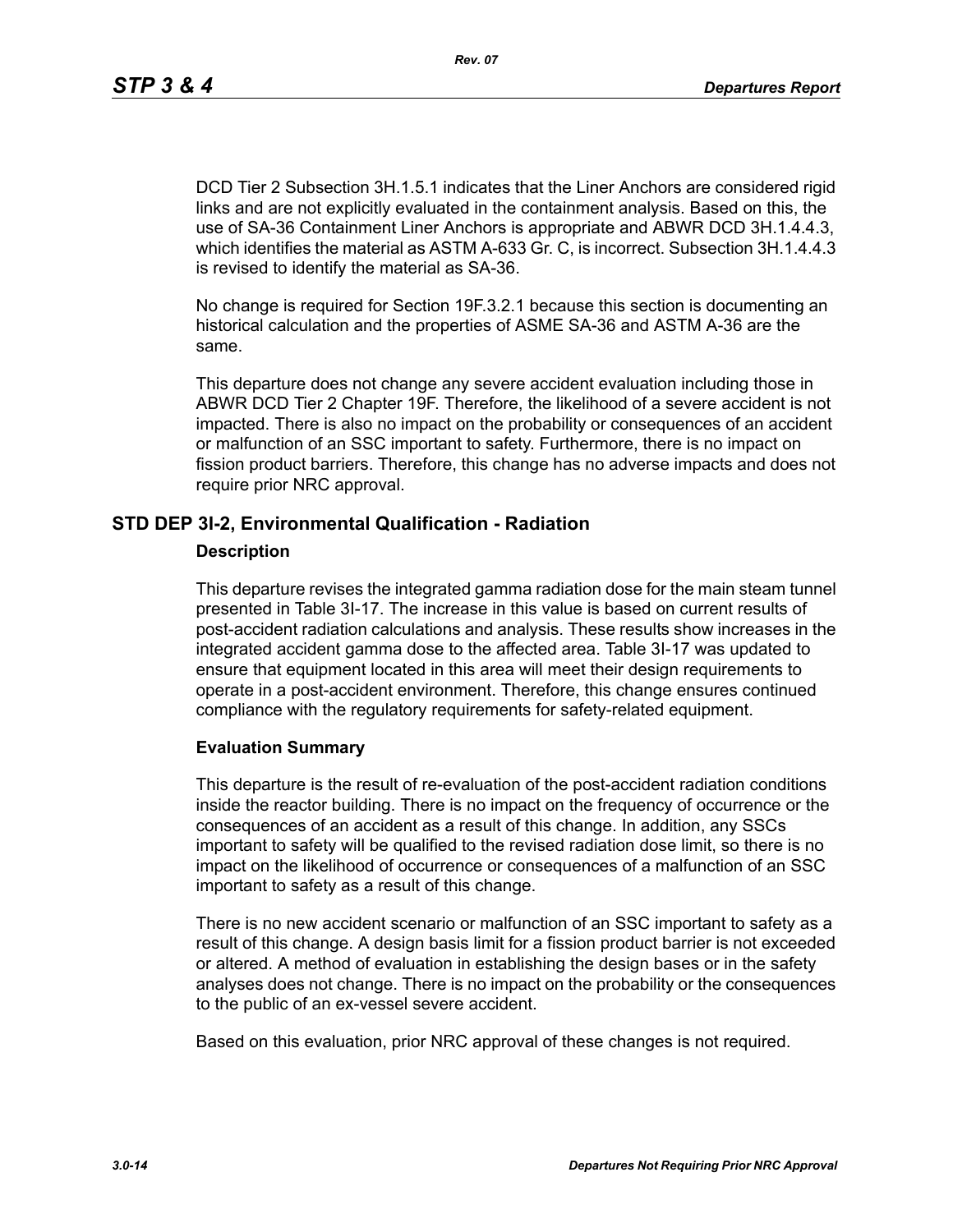# **STD DEP 3MA-1, Correction of Inconsistencies In System Evaluation for ISLOCA Description**

The system evaluation for ISLOCA as described in the ABWR DCD Tier 2 Appendix 3MA. This departure consists of the following correction of inconsistencies between Appendix 3MA and P&IDs in Chapter 21.

The following corrections are made:

- (1) Addition of missing components.
- (2) Correction of nominal diameter of the piping.
- (3) Correction or addition of the P&ID sheet number.
- (4) Correction of the number of a component.
- (5) Correction of design pressure of a component. No change to the actual design pressure of a system.
- (6) Correction of design temperature of a component. No change to the actual design temperature.
- (7) Correction of group classification of a component.
- (8) Deletion of an unnecessary component.
- (9) Correction of seismic category of a component.
- (10) Correction of a typographical error.

#### **Evaluation Summary**

This departure has been evaluated in accordance with 10 CFR 52, Appendix A, Section VIII.B.5. This change is a correction of inconsistencies. The correction of the ISLOCA evaluation does not adversely impact the ABWR design. In fact, these clarifications add numerous valves and piping to the list of ISLOCA upgraded components, thus providing greater protection against ISLOCA events, thereby, reducing the probability and consequence of accidents and failure of SSCs important to safety.

Consequently, prior NRC approval is not required.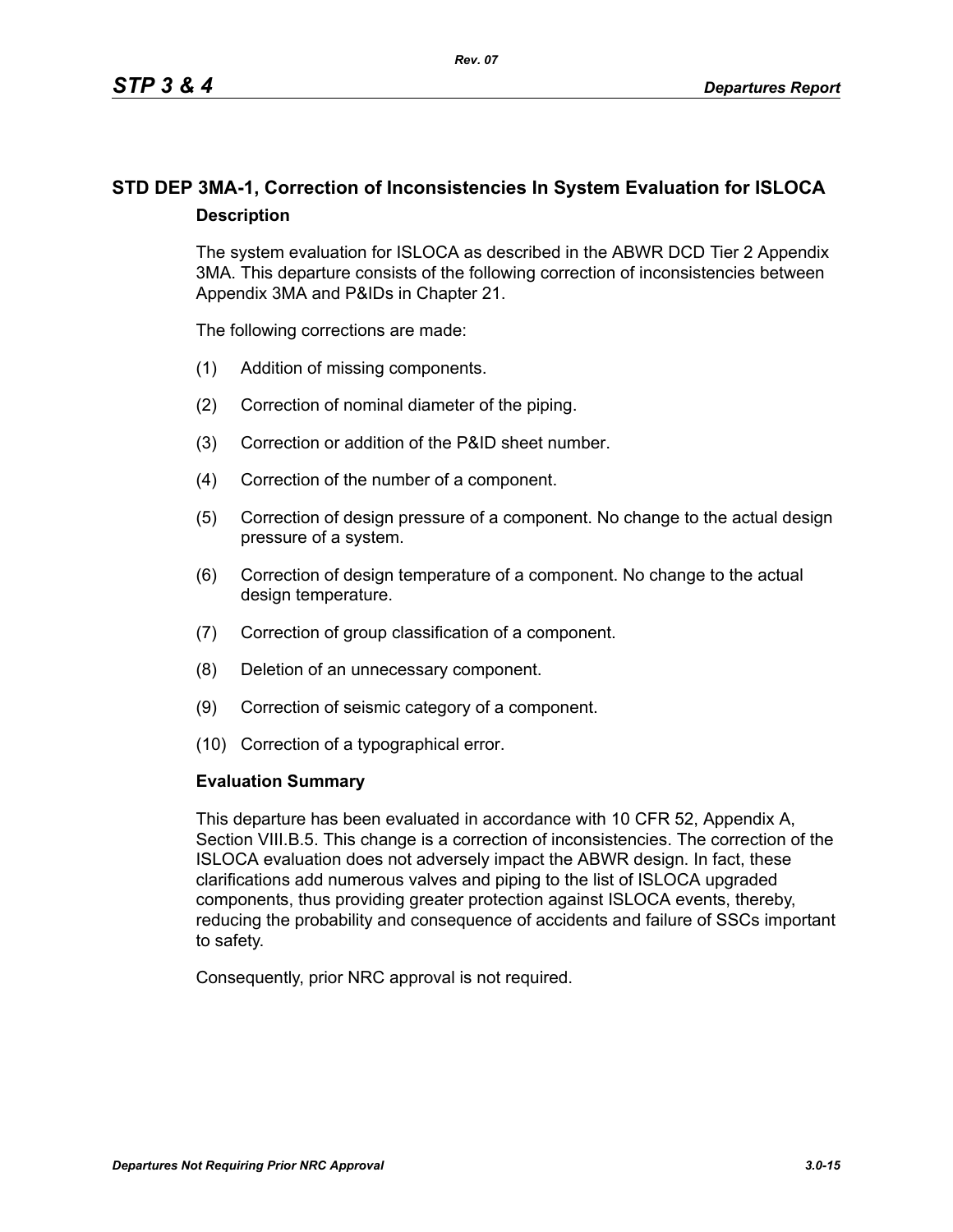# **STD DEP 4.5-1, Reactor Materials Description**

The description of the materials for the control rod drive (CRD) mechanisms in Section 4.5.1, the reactor internals in Section 4.5.2, and the reactor coolant pressure boundary materials in Table 5.2-4 of the DCD has been revised (1) to reflect the materials successfully used in operating ABWR designs over the last 10 years; (2) to clarify some data and provide equivalent materials, as appropriate; and (3) to clarify some fabrication and material issues for reactor internals materials. In addition, changes have been made to Table 5.2-4 to clarify product form and material type and to clarify a component definition, and to Sections 4.5.1 and 4.5.2 to remove classes F304L and F316L for ASME Grade SA336/336M because these classes were not listed for use in Section III, Appendix I, Table I-1.2 of the ASME code.

The description of Code Case applied to RPV, Reactor Internals and the reactor coolant pressure boundary materials has been revised in Section 5.2 and Table 5.2-4 to reflect the issuance by ASME of "N-580-2".

In addition, some non-technical editorial corrections will be incorporated into Table 5.2-4, and Subsections 4.5.1, 4.5.2.1, 4.5.2.2, 4.5.2.4, and 4.5.2.5, consistent with STD DEP 4.5-1. These corrections include corrections to typographical errors, changes in terminology for correctness, insertion of omissions, and to clarify material categorization.

A summary of the changes to the DCD is as follows: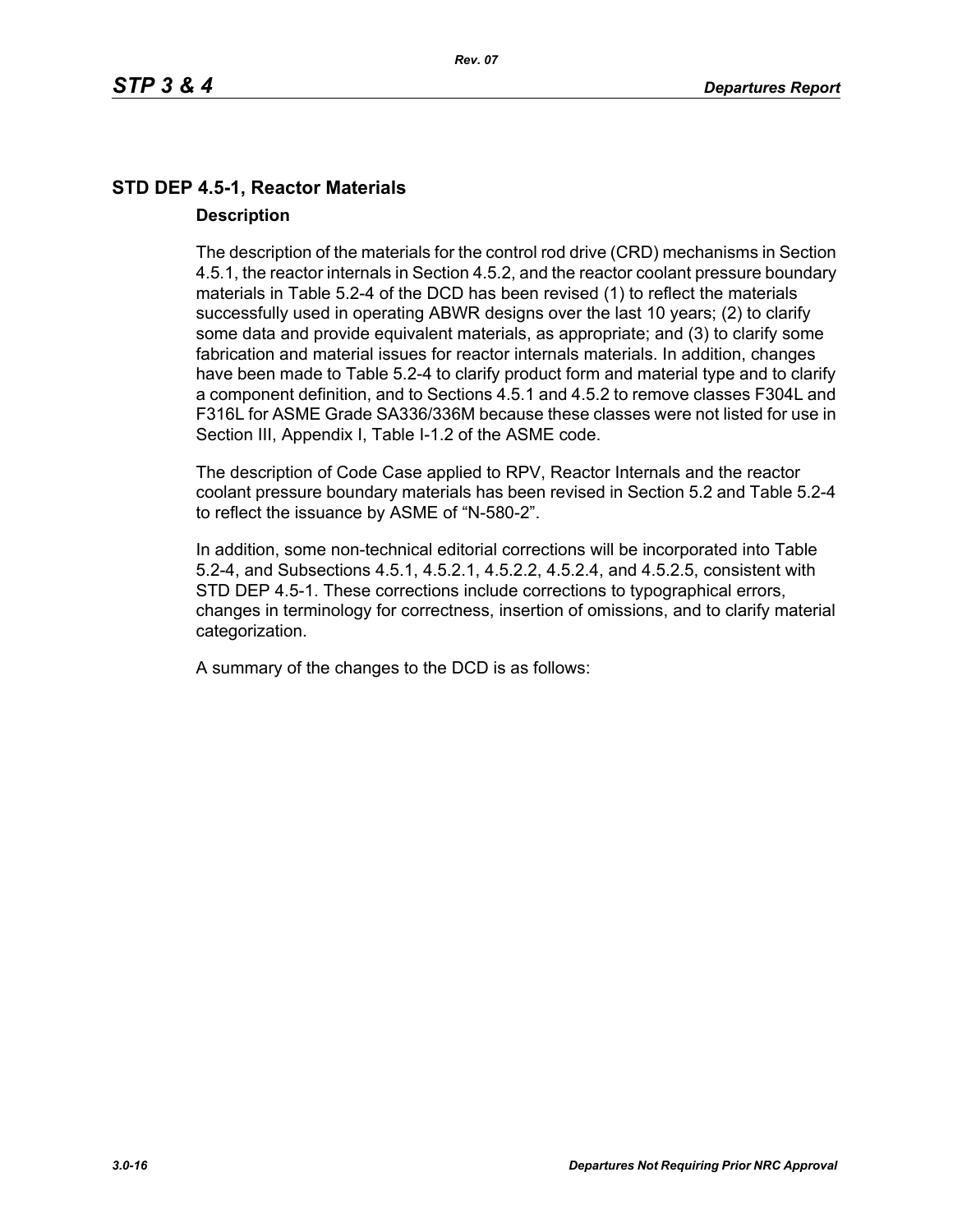| Component                           | <b>Description of Change</b>                                                                                                    | <b>Evaluation</b>                                                                                                                                     |
|-------------------------------------|---------------------------------------------------------------------------------------------------------------------------------|-------------------------------------------------------------------------------------------------------------------------------------------------------|
| <b>MSIV: Valve Stem</b>             | Change material term<br>from "17-4 ph" to<br>"Precipitation Hardened<br>Stainless Steel"                                        | Editorial change to<br>generic terminology. The<br>referenced material<br>specification, type, and<br>condition are unchanged.                        |
| MSIV: Body Bolt                     | Change material term<br>from "Alloy Steel" to "Low-<br>Alloy Steel"                                                             | Editorial change for<br>clarification. The<br>referenced material<br>specification, grade, and<br>class are unchanged.                                |
| <b>MSIV: Hex Nuts</b>               | Change material term<br>from "Alloy Steel" to "Low-<br>Alloy Steel"                                                             | Editorial change for<br>clarification. The<br>referenced material<br>specification and grade<br>are unchanged.                                        |
| MSS/R Valve:<br>Body to Bonnet Stud | Change product form<br>term from "Bar/Rod" to<br>"Bolting"                                                                      | Editorial change for<br>clarification of form. The<br>referenced material<br>specification and grade<br>are unchanged.                                |
| MSS/R Valve:<br>Body to Bonnet Nut  | Change product form<br>term from "Bar/Rod" to<br>"Bolting Nuts" and<br>material term from "Alloy<br>Steel" to "Low-Alloy Steel" | Editorial change for<br>clarification of form and<br>material categorization.<br>The referenced material<br>specification and grade<br>are unchanged. |

# **Table 5.2-4 Reactor Coolant Pressure Boundary Materials**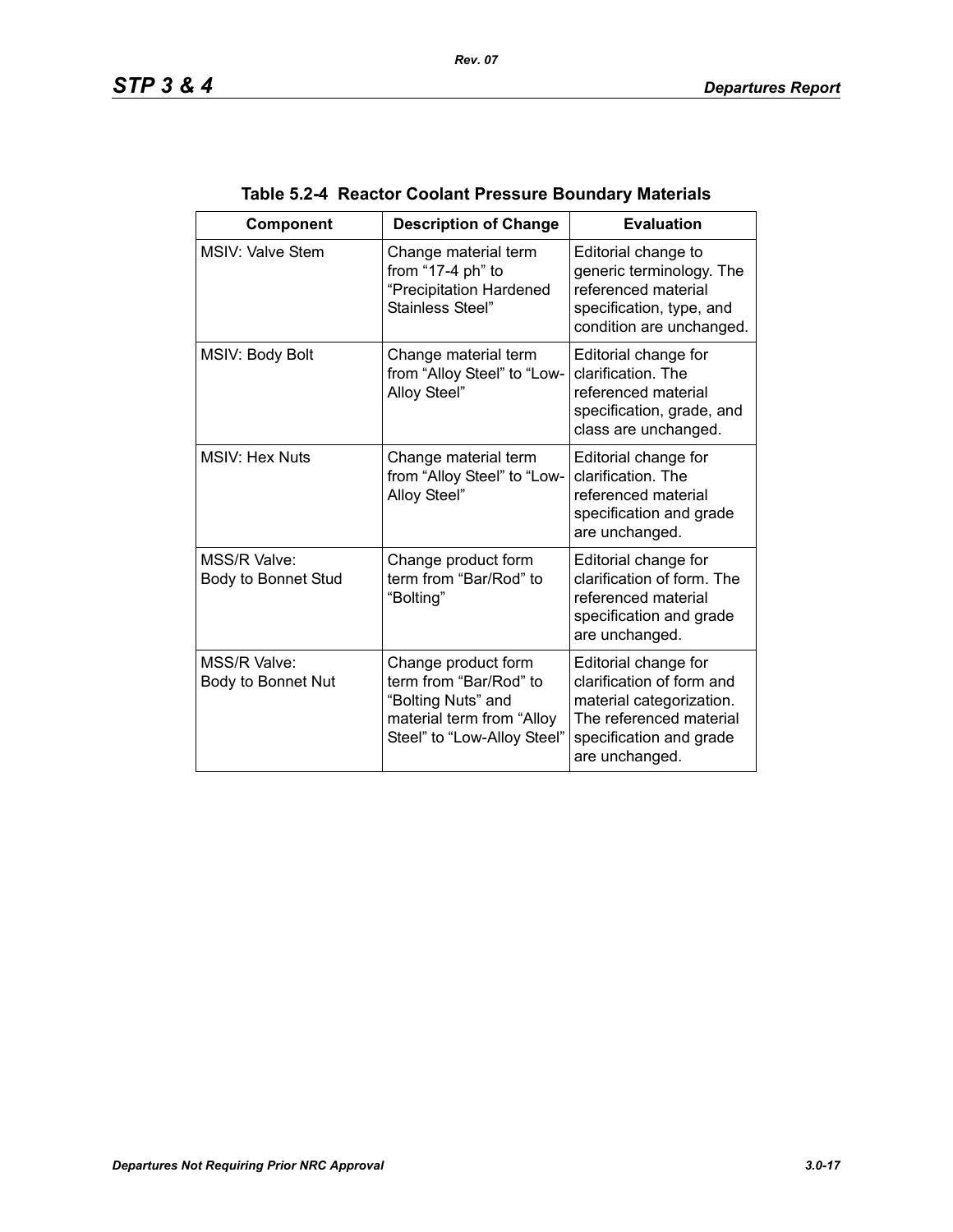| Component                                                             | <b>Description of Change</b>                                                                                                                                                     | <b>Evaluation</b>                                                                                                                                                                                                                                                                                                                                                                                                                                                                                                 |
|-----------------------------------------------------------------------|----------------------------------------------------------------------------------------------------------------------------------------------------------------------------------|-------------------------------------------------------------------------------------------------------------------------------------------------------------------------------------------------------------------------------------------------------------------------------------------------------------------------------------------------------------------------------------------------------------------------------------------------------------------------------------------------------------------|
| <b>MSS/R Valve: Disk</b>                                              | Change specification<br>designation from "SA 637<br>Gr 718" to "SB-637 Gr<br>718." Change the<br>material term from "Alloy<br>steel NiCrFe" to "NiCrFe<br>Alloy Stainless Steel" | Editorial change to<br>specification designation<br>to correct typographical<br>error in the original DCD<br>(SA-637 Gr 718 does not<br>exist). Change material<br>terminology for editorial<br>correctness, i.e., "Alloy<br>steel NiCrFe" is incorrect<br>as a combined term. The<br>change is made so that<br>"NiCrFe Alloy"<br>corresponds to<br>nonferrous specification<br>"SB 637" and "Stainless<br>Steel" corresponds to<br>ferrous specification "SA<br>351". No technical<br>changes have been<br>made. |
| MSS/R Valve:<br><b>Adjusting Screw</b>                                | Change to add the term<br>"Bolting" in the blank<br>space in the product form<br>column of the table.                                                                            | Editorial change to<br>correct omission of a term<br>from the table in order to<br>clarify the form.                                                                                                                                                                                                                                                                                                                                                                                                              |
| MSS/R Valve:<br>Spindle (stem)                                        | Change material term<br>from "Precipitation-<br>hardened steel" to<br>"Precipitation-hardened<br>stainless steel"                                                                | Editorial change for<br>clarification of material<br>categorization. The<br>referenced material<br>specification, type, and<br>condition are unchanged.                                                                                                                                                                                                                                                                                                                                                           |
| MS Piping:<br>200A 10.36 MPaG<br>large groove flange                  | The component<br>description is changed<br>from "200A 10.36 MpaG"<br>to "250 A"                                                                                                  | This change is a<br>correction of a<br>typographical error.                                                                                                                                                                                                                                                                                                                                                                                                                                                       |
| <b>Recirculation Pump</b><br>Motor Cover:<br>Bottom flange<br>(cover) | Change material term<br>from "Alloy Steel" to "Low-<br>Alloy Steel"                                                                                                              | Editorial change for<br>clarification of material<br>categorization. The<br>referenced material<br>specification, grade, and<br>class are unchanged.                                                                                                                                                                                                                                                                                                                                                              |
| <b>Recirculation Pump</b><br>Motor Cover: Stud                        | Change material term<br>from "Alloy Steel" to "Low-<br>Alloy Steel"                                                                                                              | Editorial change for<br>clarification of material<br>categorization. The<br>referenced material<br>specification, grade, and<br>class are unchanged.                                                                                                                                                                                                                                                                                                                                                              |

| Table 5.2-4 Reactor Coolant Pressure Boundary Materials |  |
|---------------------------------------------------------|--|
|---------------------------------------------------------|--|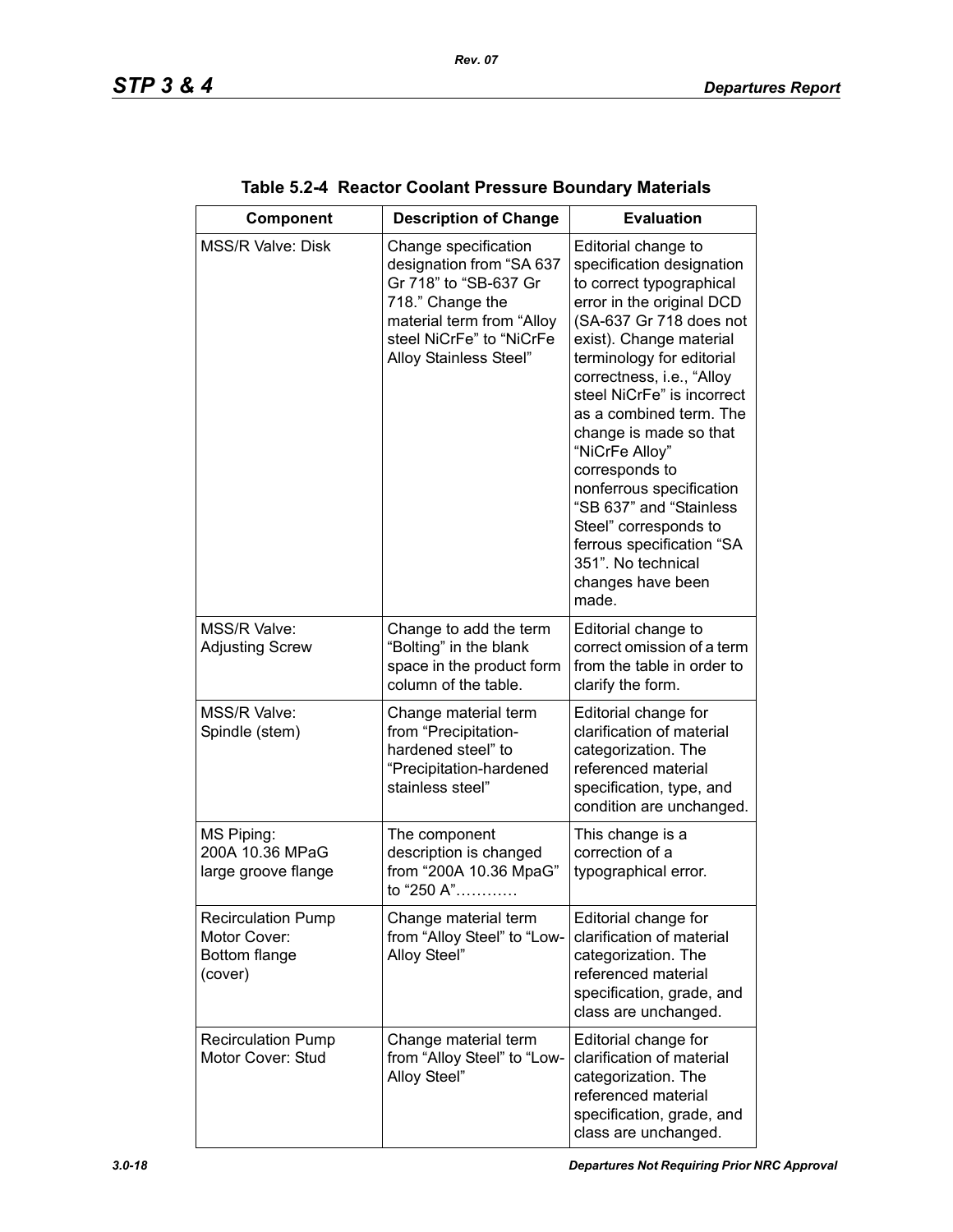| Component                                     | <b>Description of Change</b>                                                                                                          | <b>Evaluation</b>                                                                                                                                                                                                                                                                                                                                                                                                                                                                          |
|-----------------------------------------------|---------------------------------------------------------------------------------------------------------------------------------------|--------------------------------------------------------------------------------------------------------------------------------------------------------------------------------------------------------------------------------------------------------------------------------------------------------------------------------------------------------------------------------------------------------------------------------------------------------------------------------------------|
| <b>Recirculation Pump</b><br>Motor Cover: Nut | Change product form<br>term from "Bolting" to<br>"Bolting Nuts" and<br>material term from "Alloy<br>Steel" to "Low-Alloy Steel"       | Editorial change for<br>clarification of form and<br>material categorization.<br>The referenced material<br>specification and grade<br>are unchanged.                                                                                                                                                                                                                                                                                                                                      |
| CRD: Middle flange                            | Change adds Grades<br>F304 and F316 for<br>Specification SA-182, and<br>adds Specification SA-<br>336/336M, Classes F304<br>and F316. | Technical change adds<br>F304 and F316 for both<br>SA-182 and SA-336.<br>F304 and F316 have the<br>same mechanical<br>properties for both<br>specifications and the<br>mechanical properties<br>are superior to the L<br>grades already<br>referenced in the DCD.<br>Further, the added<br>grades are still limited to<br>0.020% carbon by the<br>note. The editorial<br>change to the<br>specification designation<br>is made to correctly<br>identify the title of the<br>specification. |
| CRD: Spool piece                              | Change adds Grades<br>F304 and F316 for<br>Specification SA-182, and<br>adds Specification SA-<br>336, Classes F304 and<br>F316.      | Technical change adds<br>F304 and F316 for both<br>SA-182 and SA-336.<br>F304 and F316 have the<br>same mechanical<br>properties for both<br>specifications and the<br>mechanical properties<br>are superior to the L<br>grades already<br>referenced in the DCD.<br>Further, the added<br>grades are still limited to<br>0.020% carbon by the<br>note. The editorial<br>change to the<br>specification designation<br>is made to correctly<br>identify the title of the<br>specification. |

|  | Table 5.2-4 Reactor Coolant Pressure Boundary Materials |  |  |  |
|--|---------------------------------------------------------|--|--|--|
|--|---------------------------------------------------------|--|--|--|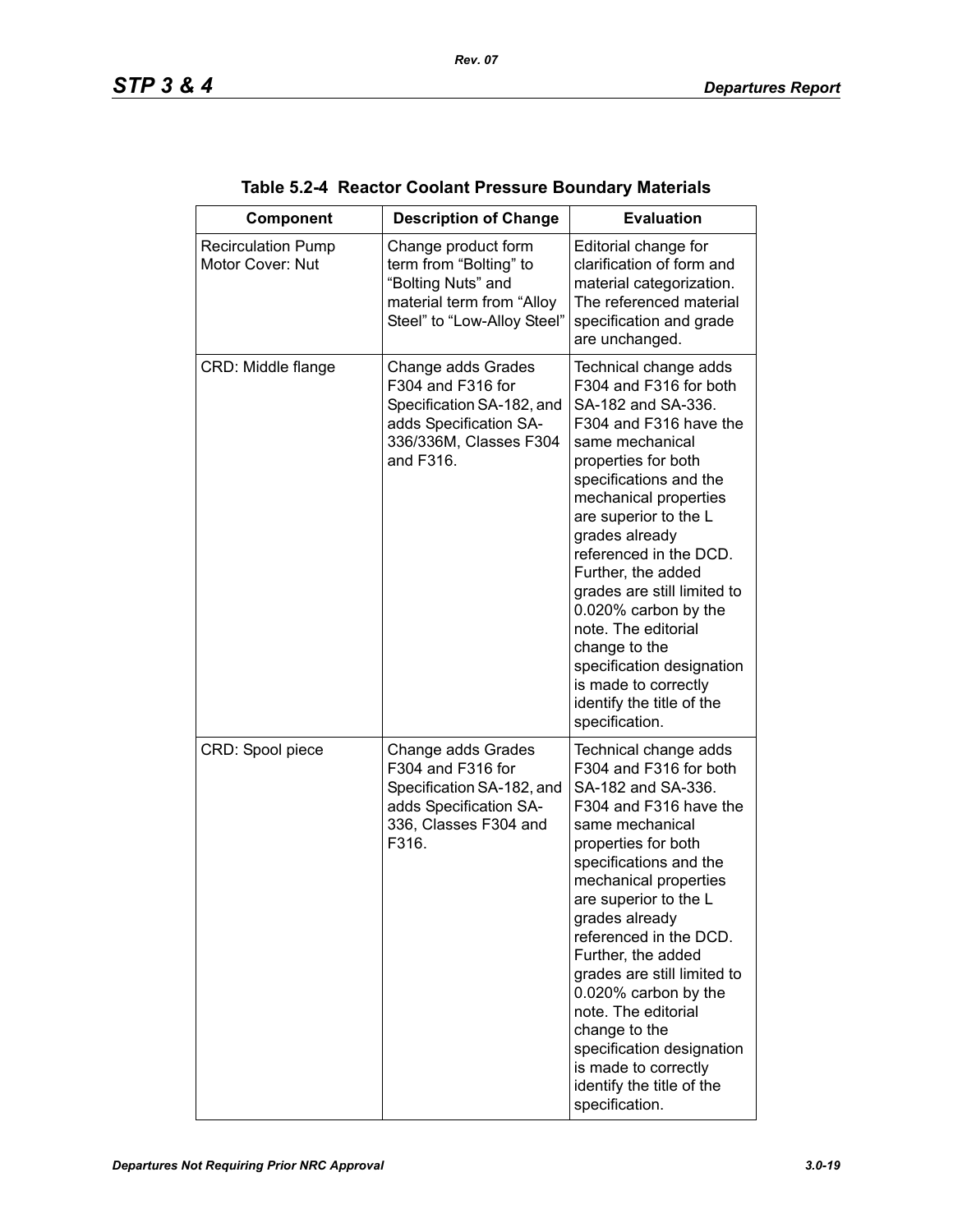| Component                            | <b>Description of Change</b>                                                                                                                                                                                                                           | <b>Evaluation</b>                                                                                                                                                                                                                                                                                                                                                                                                                                                                          |
|--------------------------------------|--------------------------------------------------------------------------------------------------------------------------------------------------------------------------------------------------------------------------------------------------------|--------------------------------------------------------------------------------------------------------------------------------------------------------------------------------------------------------------------------------------------------------------------------------------------------------------------------------------------------------------------------------------------------------------------------------------------------------------------------------------------|
| <b>CRD: Mounting</b><br><b>Bolts</b> | Change product form<br>term from "Bar" to<br>"Bolting" and material<br>term from "Alloy steel" to<br>"Low-Alloy steel."<br>Changes material<br>specification from "SA<br>194" to "SA193"                                                               | The product form and<br>material terms are<br>editorial changes for<br>clarification. The<br>specification designation<br>is corrected from the<br>specification for nuts (SA-<br>194) to the specification<br>for bolts (SA-193).                                                                                                                                                                                                                                                         |
| <b>CRD: Seal Housing</b>             | Change adds Grades<br>F304 and F316 for<br>Specification SA-182, and<br>adds Specification SA-<br>336, Classes F304 and<br>F316.                                                                                                                       | Technical change adds<br>F304 and F316 for both<br>SA-182 and SA-336.<br>F304 and F316 have the<br>same mechanical<br>properties for both<br>specifications and the<br>mechanical properties<br>are superior to the L<br>grades already<br>referenced in the DCD.<br>Further, the added<br>grades are still limited to<br>0.020% carbon by the<br>note. The editorial<br>change to the<br>specification designation<br>is made to correctly<br>identify the title of the<br>specification. |
| <b>CRD: Seal Housing</b><br>Nut      | Change the specification<br>designation from "SA<br>564, 17-4PH" to "SA-564<br>630 (H1100)"                                                                                                                                                            | The change reflects the<br>materials successfully<br>used in operating ABWR<br>designs over the last 10<br>years.                                                                                                                                                                                                                                                                                                                                                                          |
| RPV: Shell and<br>Heads: Plate       | Change "Mn 1/2 Mo 1/2 Ni"<br>to "Low-alloy steel."<br>Change "Mn 1/2 Mo 1/2 Ni"<br>to "Low-alloy steel."<br>Delete the notes "Carbon<br>content is maximum<br>0.020% and nitrogen<br>from 0.060 to 0.120" and<br>"Added niobium content<br>is 1 to 4%" | Editorial change to<br>generic terminology. The<br>referenced material<br>specification, type, and<br>class are unchanged.                                                                                                                                                                                                                                                                                                                                                                 |

| Table 5.2-4 Reactor Coolant Pressure Boundary Materials |  |
|---------------------------------------------------------|--|
|---------------------------------------------------------|--|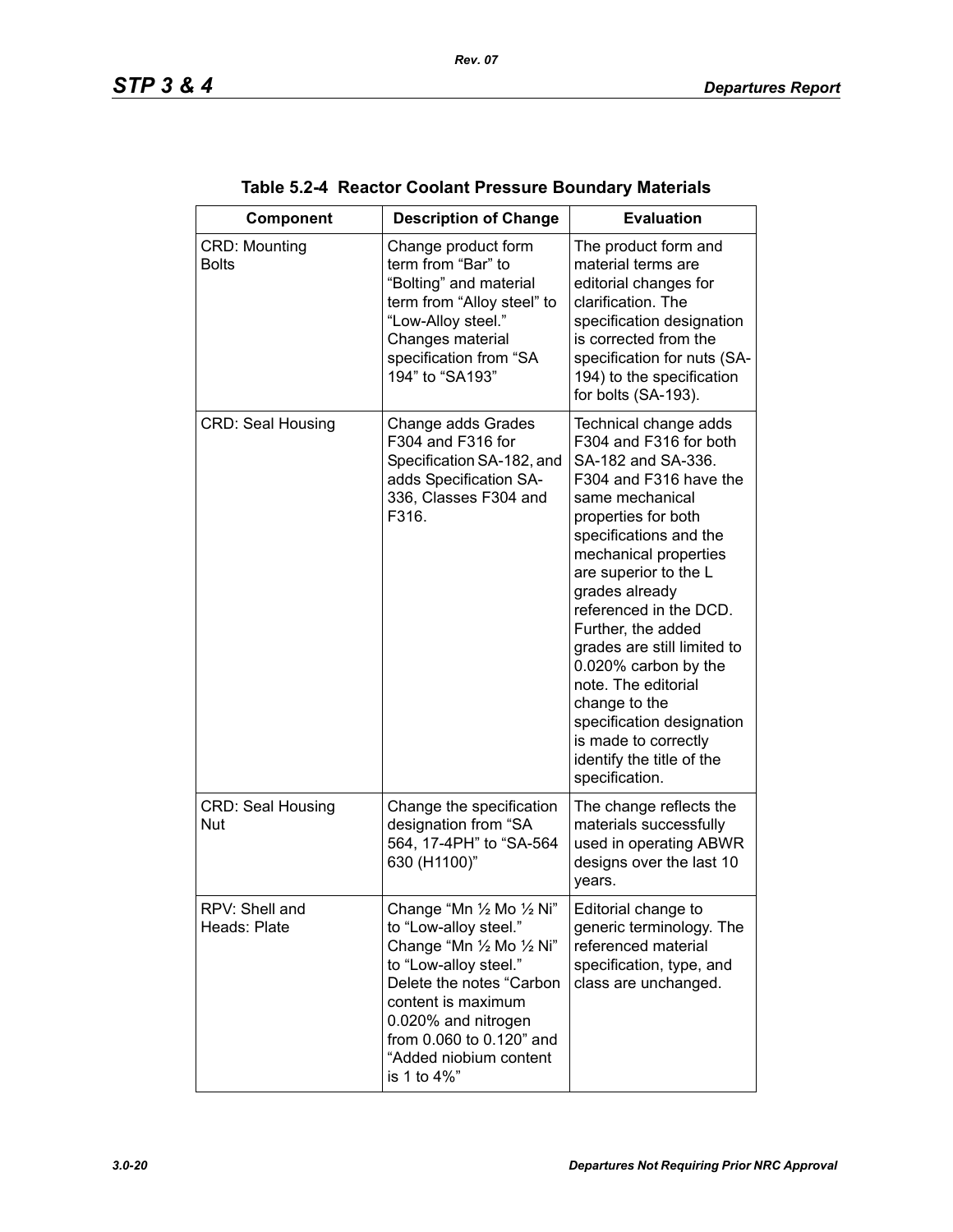| Component                                                                      | <b>Description of Change</b>                                                                                                            | <b>Evaluation</b>                                                                                                                                                                                                                                                                                     |
|--------------------------------------------------------------------------------|-----------------------------------------------------------------------------------------------------------------------------------------|-------------------------------------------------------------------------------------------------------------------------------------------------------------------------------------------------------------------------------------------------------------------------------------------------------|
| RPV: Forging                                                                   | Change "3/4 Ni 1/2 Mo Cr<br>V" to "Low alloy steel"                                                                                     | Editorial change to<br>generic terminology. The<br>referenced material<br>specification and class<br>are unchanged.                                                                                                                                                                                   |
| RPV:Flanged<br><b>Nozzles Forging</b>                                          | Change "C Si" to "Low<br>alloy steel"                                                                                                   | Correct typographical<br>error. SA-508 applies to<br>low alloy steel.                                                                                                                                                                                                                                 |
| <b>RPV: Drain Nozzles</b><br>Forging                                           | Change "C Si" to "Low<br>alloy steel" and add<br>stainless steel to material<br>list.                                                   | Correct typographical<br>error. SA-508 applies to<br>low alloy steel. Stainless<br>steel added to expand<br>material selection<br>opportunity.                                                                                                                                                        |
| <b>RPV</b><br>Appurtenances/<br>Instrumentation<br>Nozzles: Bar, Smls.<br>Pipe | Change specification<br>from "SB 166 or SB 167."<br>to "Code Case N-580-2"<br>Delete the note "Added<br>niobium content is 1 to<br>4%." | Code Case N-580-2<br>allows the use of UNS<br>N06600 (Alloy 600)<br>material stabilized with<br>niobium. Referencing this<br>Code Case eliminates the<br>need for the note. The<br>notes were used because<br>this revision of this Code<br>Case had not been<br>approved when the DCD<br>was issued. |
| <b>RPV Stub Tubes:</b><br>Forging                                              | Change specification<br>from "SB 564" to "Code<br>Case N-580-2." Delete<br>the note "Added niobium<br>content is 1 to 4%."              |                                                                                                                                                                                                                                                                                                       |
| <b>RPV Stub Tubes:</b><br>Bar, Smls. Pipe                                      | Change specification<br>from "SB 166 or SB 167"<br>to "Code Case N-580-2."<br>Delete the note "Added<br>niobium content is 1 to<br>4%." |                                                                                                                                                                                                                                                                                                       |

| Table 5.2-4 Reactor Coolant Pressure Boundary Materials |  |
|---------------------------------------------------------|--|
|                                                         |  |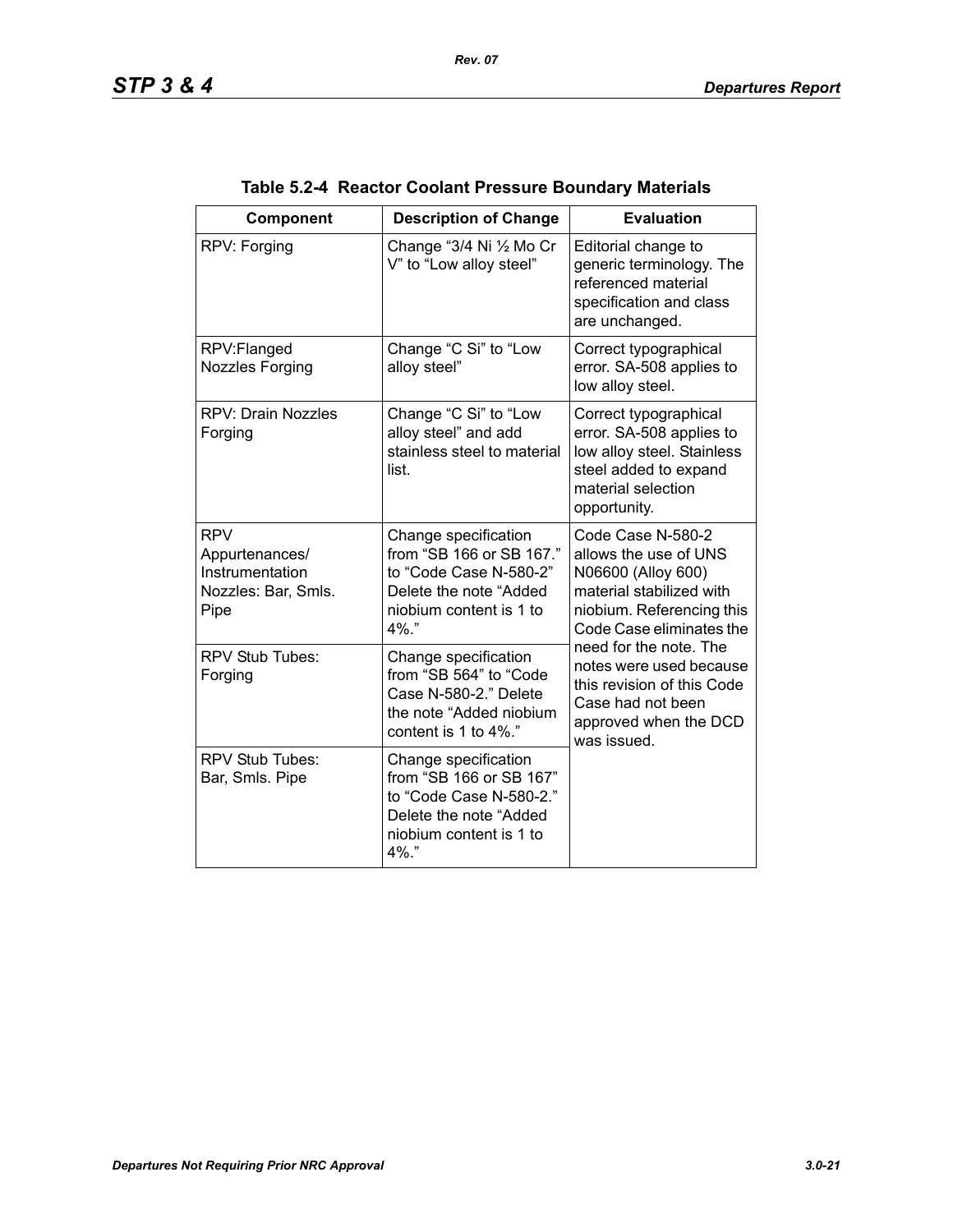| Section 4.5.1                                              |                                                                                                                                                                   |                                                                                                                                                                                                                                                                                                                                                                                                                                                                                                                                                                                                                                                                  |  |
|------------------------------------------------------------|-------------------------------------------------------------------------------------------------------------------------------------------------------------------|------------------------------------------------------------------------------------------------------------------------------------------------------------------------------------------------------------------------------------------------------------------------------------------------------------------------------------------------------------------------------------------------------------------------------------------------------------------------------------------------------------------------------------------------------------------------------------------------------------------------------------------------------------------|--|
| <b>Component</b>                                           | <b>Description of Change</b>                                                                                                                                      | <b>Evaluation</b>                                                                                                                                                                                                                                                                                                                                                                                                                                                                                                                                                                                                                                                |  |
| <b>CRD Spool Piece</b><br>Assembly: Spool<br>Piece Housing | Change from "ASME 182<br>Grade F304L" to ASME<br>SA-182/182M Grade<br>F304L, F304*, F316L,<br>F316* or ASME SA-<br>336/336M Grade F304L,<br>F304*, F316L, F316*." | Technical change adds<br>F304 and F316 for both<br>SA-182 and SA-336.<br>F304 and F316 have the<br>same mechanical<br>properties for both<br>specifications and the<br>mechanical properties<br>are superior to the F304L<br>grade already referenced<br>in the DCD. The carbon<br>content of the F304 and<br>F316 is controlled to a<br>maximum 0.020% by the<br>note (*). Change also<br>adds F316L for SA-182,<br>which has the same<br>mechanical properties as<br>the currently referenced<br>F304L. The editorial<br>change to the<br>specification designation<br>(to SA-182/182M) is<br>made to correctly identify<br>the title of the<br>specification. |  |

### Changes to Part 2, Tier 2, Section 4.5.1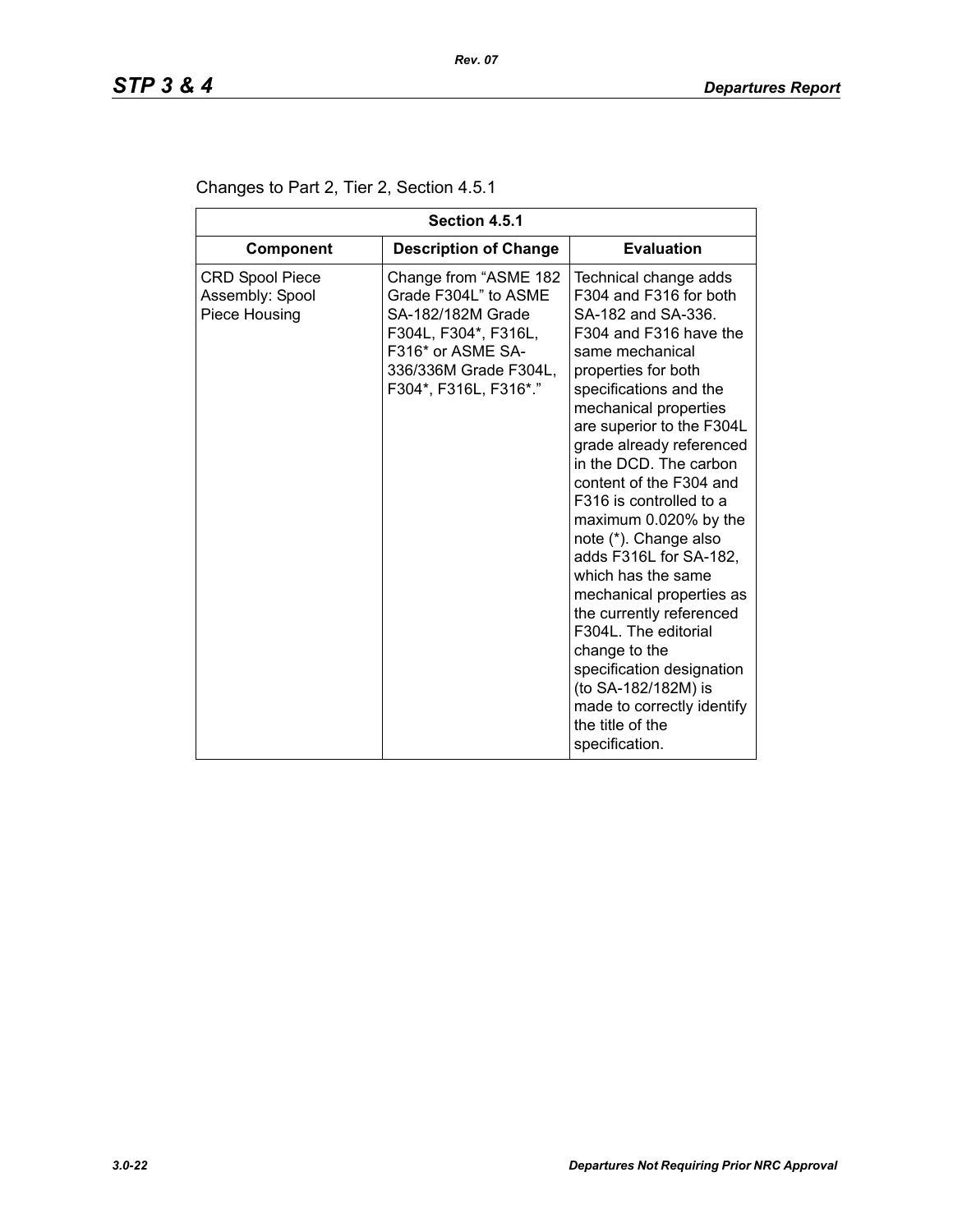# *STP 3 & 4 Departures Report*

| Section 4.5.1                                       |                                                                                                                                                                   |                                                                                                                                                                                                                                                                                                                                                                                                                                                                                                                                                                                                                                                                  |  |
|-----------------------------------------------------|-------------------------------------------------------------------------------------------------------------------------------------------------------------------|------------------------------------------------------------------------------------------------------------------------------------------------------------------------------------------------------------------------------------------------------------------------------------------------------------------------------------------------------------------------------------------------------------------------------------------------------------------------------------------------------------------------------------------------------------------------------------------------------------------------------------------------------------------|--|
| Component                                           | <b>Description of Change</b>                                                                                                                                      | <b>Evaluation</b>                                                                                                                                                                                                                                                                                                                                                                                                                                                                                                                                                                                                                                                |  |
| <b>CRD Spool Piece</b><br>Assembly: Seal<br>Housing | Change from "ASME 182<br>Grade F304L" to ASME<br>SA-182/182M Grade<br>F304L, F304*, F316L,<br>F316* or ASME SA-<br>336/336M Grade F304L,<br>F304*, F316L, F316*." | Technical change adds<br>F304 and F316 for both<br>SA-182 and SA-336.<br>F304 and F316 have the<br>same mechanical<br>properties for both<br>specifications and the<br>mechanical properties<br>are superior to the F304L<br>grade already referenced<br>in the DCD. The carbon<br>content of the F304 and<br>F316 is controlled to a<br>maximum 0.020% by the<br>note (*). Change also<br>adds F316L for SA-182,<br>which has the same<br>mechanical properties as<br>the currently referenced<br>F304L. The editorial<br>change to the<br>specification designation<br>(to SA-182/182M) is<br>made to correctly identify<br>the title of the<br>specification. |  |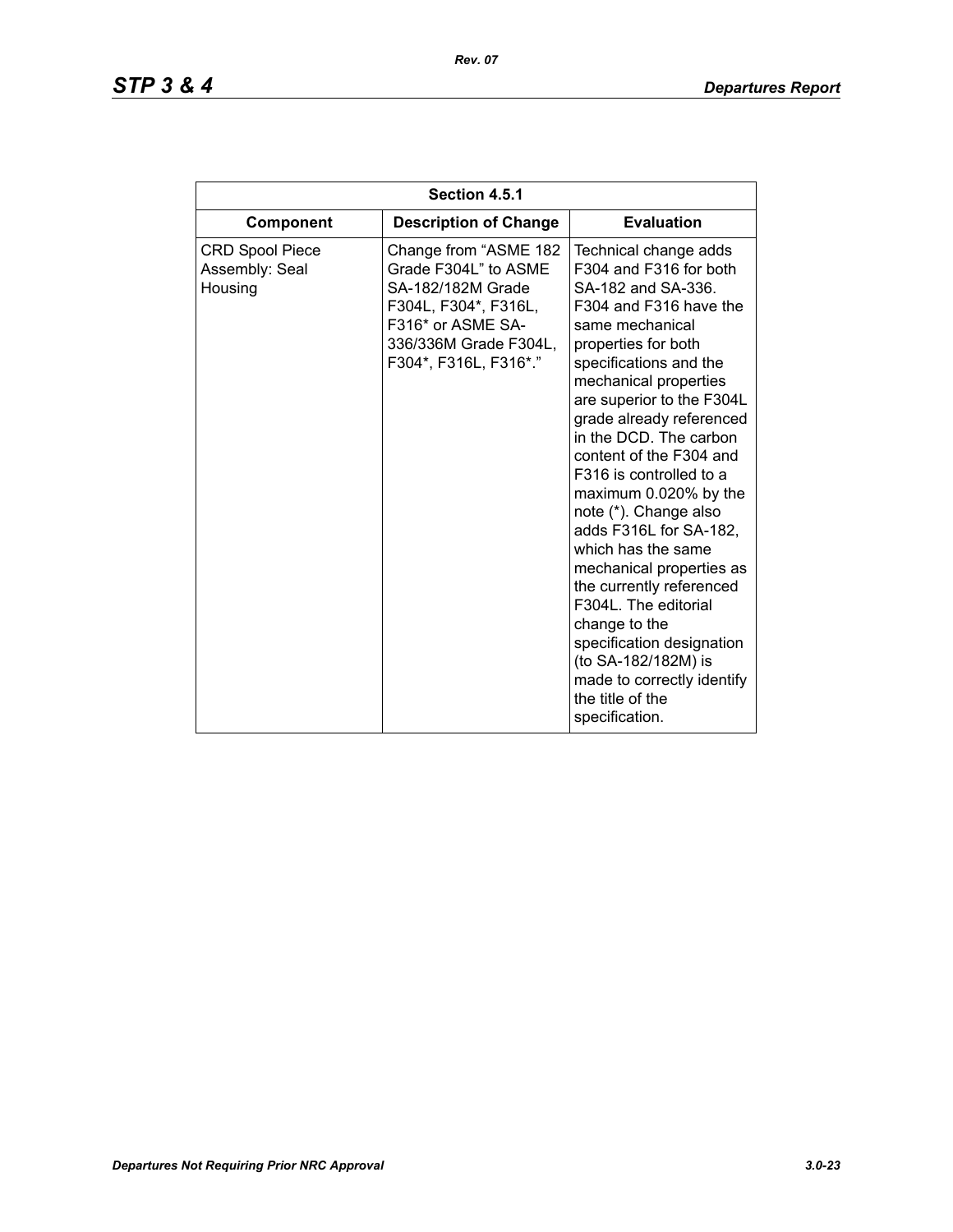| Section 4.5.1                                               |                                                                                                                                                                                                                                    |                                                                                                                                                                                                                                                                                                                                                                                                                                                                                                                                    |  |
|-------------------------------------------------------------|------------------------------------------------------------------------------------------------------------------------------------------------------------------------------------------------------------------------------------|------------------------------------------------------------------------------------------------------------------------------------------------------------------------------------------------------------------------------------------------------------------------------------------------------------------------------------------------------------------------------------------------------------------------------------------------------------------------------------------------------------------------------------|--|
| Component                                                   | <b>Description of Change</b>                                                                                                                                                                                                       | <b>Evaluation</b>                                                                                                                                                                                                                                                                                                                                                                                                                                                                                                                  |  |
| <b>CRD Spool Piece</b><br>Assembly: Drive<br>Shaft          | Change material from<br>"SA-479 Grade XM-19" to<br>"SA-479/479M Type<br>316*, 316L, or ASTM<br>A479/479M Type 316*/**,<br>316L**. Change "Hard<br>surfaced with Colmonoy<br>No. 6" to add "or<br>equivalent Nickel base<br>alloy". | Change to Type<br>316*/316L from XM-19<br>justified based on the fact<br>that drive shaft is partly<br>hard surfaced with<br>Colmonoy No. 6 or<br>equivalent Nickel base<br>alloy. Further justified by<br>plant operating<br>experience.                                                                                                                                                                                                                                                                                          |  |
|                                                             |                                                                                                                                                                                                                                    | Technical change to allow<br>substitution of another<br>nickel based alloy for<br>hard surfacing, but<br>requires that the alloy<br>must be equivalent<br>Colmonoy No. 6 currently<br>referenced in the DCD.<br>An Editorial change to the<br>specification designation<br>(to SA-479/479M) is<br>made to correctly identify<br>the specification.                                                                                                                                                                                 |  |
| <b>CRD Spool Piece</b><br>Assembly: Ball<br><b>Bearings</b> | Change component<br>description to "Ball<br>Bearings (in water)."<br>Change material<br>specification designation<br>from "A756 Type 440C" to<br>"ASTM A756 Type<br>440C** or A276 Type<br>440C**."                                | Non-technical change for<br>materials adds an<br>additional ASTM<br>specification (A276) from<br>which Type 440C<br>material can be ordered.<br>There is no actual<br>technical change to the<br>specified material (440C),<br>regardless of which<br>specification is used.<br>Editorial correction to the<br>referenced specification<br>title adds "ASTM."<br>Technical change to the<br>component description<br>clarifies that the specified<br>material applies to the<br><b>Ball Bearing used for</b><br>services in water. |  |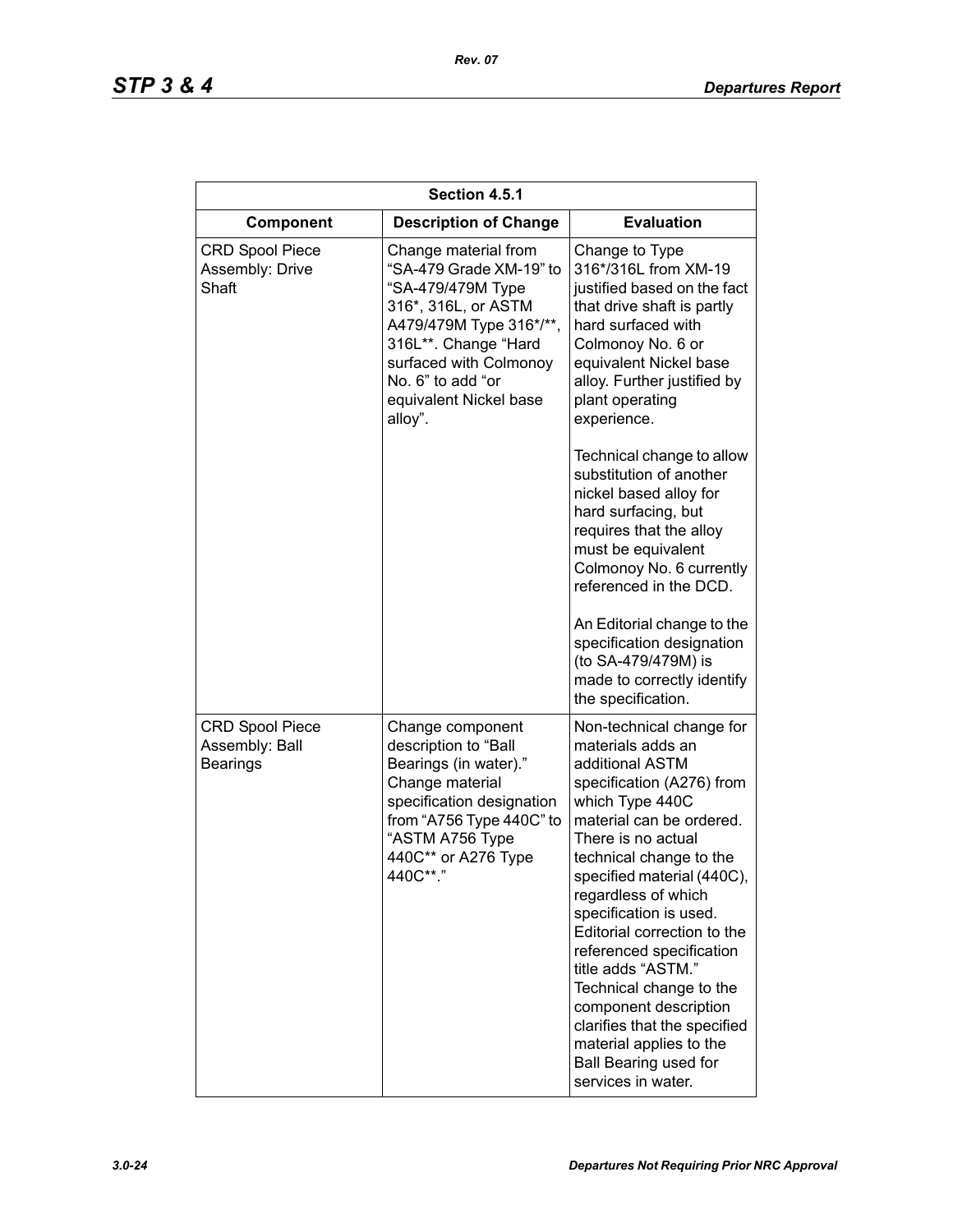| Section 4.5.1                                               |                                                                                                                                                                             |                                                                                                                                                                                                                                                                                                                                                                                                                                                        |
|-------------------------------------------------------------|-----------------------------------------------------------------------------------------------------------------------------------------------------------------------------|--------------------------------------------------------------------------------------------------------------------------------------------------------------------------------------------------------------------------------------------------------------------------------------------------------------------------------------------------------------------------------------------------------------------------------------------------------|
| Component                                                   | <b>Description of Change</b>                                                                                                                                                | <b>Evaluation</b>                                                                                                                                                                                                                                                                                                                                                                                                                                      |
| <b>CRD Spool Piece</b><br>Assembly: Ball<br><b>Bearings</b> | Add a component<br>description for "Ball<br>Bearings (in air)" and a<br>corresponding material<br>"AISI 52100**"                                                            | This technical change<br>allows the use of a<br>standard low alloy<br>bearing steel in place of<br>440C stainless for use in<br>air-only applications<br>where the corrosion<br>resistance of stainless<br>steel is not needed.                                                                                                                                                                                                                        |
| <b>CRD Spool Piece</b><br>Assembly: Gland<br>Packing Spring | Change from "Inconel X<br>750" to AMS 5699 Alloy<br>N07750** (Alloy X-750)"                                                                                                 | Non-technical change to<br>reference a specification<br>for the material rather<br>than call out only the<br>trade name. There is no<br>actual technical change<br>to the specified material<br>(UNS N07750)                                                                                                                                                                                                                                           |
| <b>CRD Spool Piece</b><br>Assembly: Separation<br>Spring    | Add a component<br>"Separation Spring" and<br>specify material AMS<br>5699 Alloy N07750**<br>(Alloy X-750)                                                                  | Technical change to<br>identify an additional<br>component (Separation<br>Spring) and its<br>corresponding material<br>(UNS N07750).                                                                                                                                                                                                                                                                                                                   |
| <b>CRD Spool Piece</b><br>Assembly: Separation<br>Magnet    | Add a component<br>"Separation Magnet" and<br>specify a material "Alnico<br>No. 5 and ASME SA-<br>479/479M Type 316*,<br>316L or ASTM<br>A479/479M Type 316*/**,<br>316L**" | Technical change to<br>identify an additional<br>component (Separation<br>Magnet) and its<br>corresponding materials<br>(Alnico No. 5 and either<br>Type 316 or 316L<br>material). The specified<br>materials are a standard<br>permanent magnet<br>material and a non-<br>ferromagnetic stainless<br>steel material for the<br>surrounding structure.<br>The carbon content of the<br>316 is controlled to a<br>maximum 0.020% by the<br>note $(*)$ . |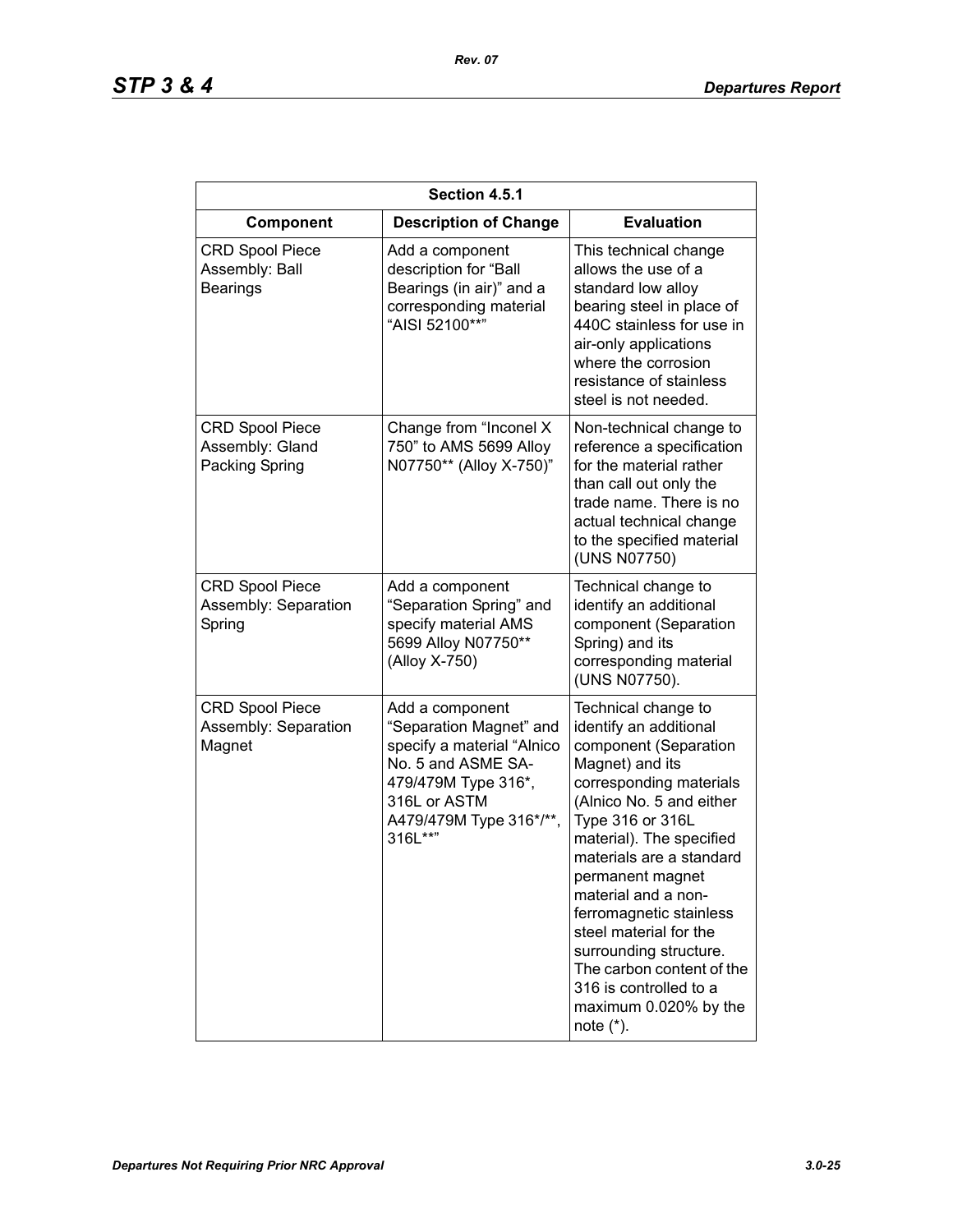| Section 4.5.1                                   |                                                                                                                                                                                                                              |                                                                                                                                                                                                                                                                                                                                                                               |
|-------------------------------------------------|------------------------------------------------------------------------------------------------------------------------------------------------------------------------------------------------------------------------------|-------------------------------------------------------------------------------------------------------------------------------------------------------------------------------------------------------------------------------------------------------------------------------------------------------------------------------------------------------------------------------|
| Component                                       | <b>Description of Change</b>                                                                                                                                                                                                 | <b>Evaluation</b>                                                                                                                                                                                                                                                                                                                                                             |
| <b>Ball Spindle: Ball</b><br><b>Screw Shaft</b> | Change material<br>specification designation<br>from ASTM A564 TP630<br>(17-4PH) Condition H-<br>1100 to "ASME SA-<br>564/564M Type 630<br>Condition H-1100 or<br>ASTM A564/564M Type<br>630 (17-4PH)** Condition<br>H-1100" | Non-technical change to<br>materials to reference the<br>ASME version of the<br>currently referenced<br><b>ASTM specification (SA-</b><br>564/564M). Editorial<br>correction to the title of<br>the currently referenced<br>ASTM specification.                                                                                                                               |
| <b>Ball Spindle: Ball Nut</b>                   | Change material<br>specification designation<br>from ASTM A564 TP630<br>(17-4PH) Condition H-<br>1100 to "ASME SA-<br>564/564M Type 630<br>Condition H-1100 or<br>ASTM A564/564M Type<br>630 (17-4PH)** Condition<br>H-1100" | Non-technical change to<br>materials to reference the<br>ASME version of the<br>currently referenced<br><b>ASTM specification (SA-</b><br>564/564M). Editorial<br>correction to the title of<br>the currently referenced<br><b>ASTM</b> specification.                                                                                                                        |
| <b>Ball Spindle: Balls</b>                      | Change material<br>specification designation<br>from "A756 Type 440C" to<br>"ASTM A756 Type<br>440C** or A580/580M<br>Type 440C** or A276<br>Type 440C**."                                                                   | Non-technical change for<br>materials adds an<br>additional ASTM<br>specification (A580/580M<br>or A276) from which Type<br>440C material can be<br>ordered. There is no<br>actual technical change<br>to the specified material<br>(440C), regardless of<br>which specification is<br>used. Editorial correction<br>to the referenced<br>specification title adds<br>"ASTM." |
| <b>Ball Spindle: Guide</b><br>Roller            | Change material<br>specification from "Stellite<br>No. 3" to add "or nickel<br>base alloy."                                                                                                                                  | The nickel base alloy is a<br>cobalt replacement alloy<br>$(CRA)$ .                                                                                                                                                                                                                                                                                                           |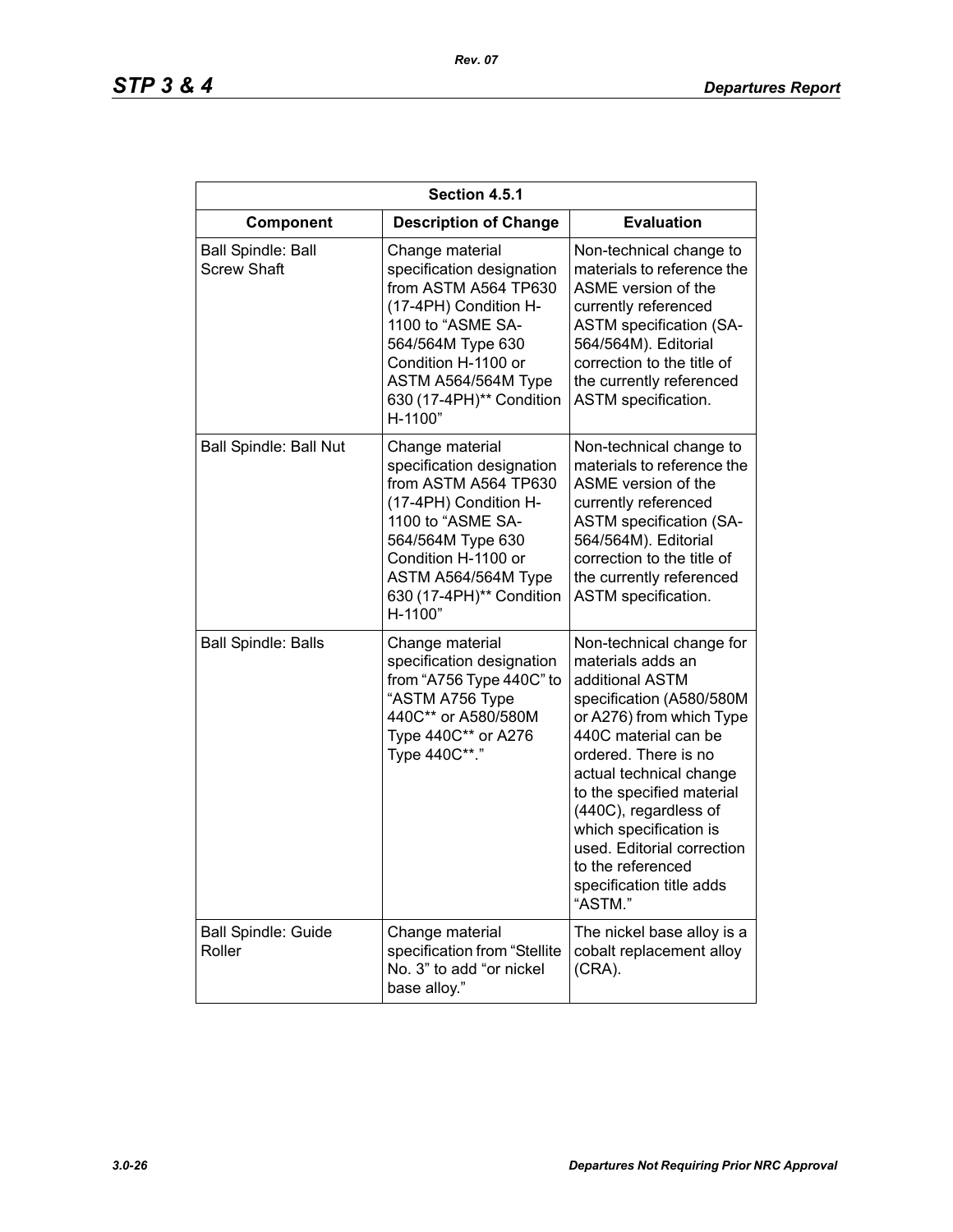# *STP 3 & 4 Departures Report*

| Section 4.5.1                                    |                                                                                                                                                                                 |                                                                                                                                                                                                                                 |
|--------------------------------------------------|---------------------------------------------------------------------------------------------------------------------------------------------------------------------------------|---------------------------------------------------------------------------------------------------------------------------------------------------------------------------------------------------------------------------------|
| Component                                        | <b>Description of Change</b>                                                                                                                                                    | <b>Evaluation</b>                                                                                                                                                                                                               |
| <b>Ball Spindle: Guide</b><br><b>Roller Pin</b>  | Change from "Haynes<br>Alloy No. 25" to "ASME<br>SA-479/479M Type XM-<br>19 (Nitrided) or ASTM<br>A479/479M Type XM-<br>19** (Nitrided) or<br>equivalent ferrous base<br>alloy" | Technical change from a<br>cobalt-based alloy to a<br>ferrous alloy, nitrided for<br>wear resistance. Change<br>of material for ALARA<br>concerns associated with<br>cobalt.                                                    |
| <b>Ball Spindle: Spindle</b><br><b>Head Bolt</b> | Change to add "**" after<br>Stellite No. 6B                                                                                                                                     | Change provided to allow<br>use of equivalent<br>materials based on the<br>restrictions in the<br>footnote.                                                                                                                     |
| <b>Ball Spindle: Spindle</b><br>head Bushing     | Change to add "**" after<br>Stellite No. 12                                                                                                                                     | Change provided to allow<br>use of equivalent<br>materials based on the<br>restrictions in the<br>footnote.                                                                                                                     |
| <b>Ball Spindle:</b><br>Separation Spring        | Delete part                                                                                                                                                                     | Change corrects section<br>to list part with the CRD<br>Spool Piece Assembly<br>rather than the Ball<br>Spindle.                                                                                                                |
| <b>Ball Spindle:</b><br>Separation Magnet        | Delete part                                                                                                                                                                     | Change corrects section<br>to list part with the CRD<br>Spool Piece Assembly<br>rather than the Ball<br>Spindle.                                                                                                                |
| Buffer Mechanism:<br><b>Buffer Disk Spring</b>   | ASME SB-637 Alloy<br>N07750 or ASTM B-637<br>Alloy N07750** or AMS<br>5542 Alloy N07750**<br>(Alloy X-750)                                                                      | Non-technical change to<br>provide complete<br>references to the material<br>specifications rather than<br>call out only the trade<br>name. There is no actual<br>technical change to the<br>specified material (UNS<br>N07750) |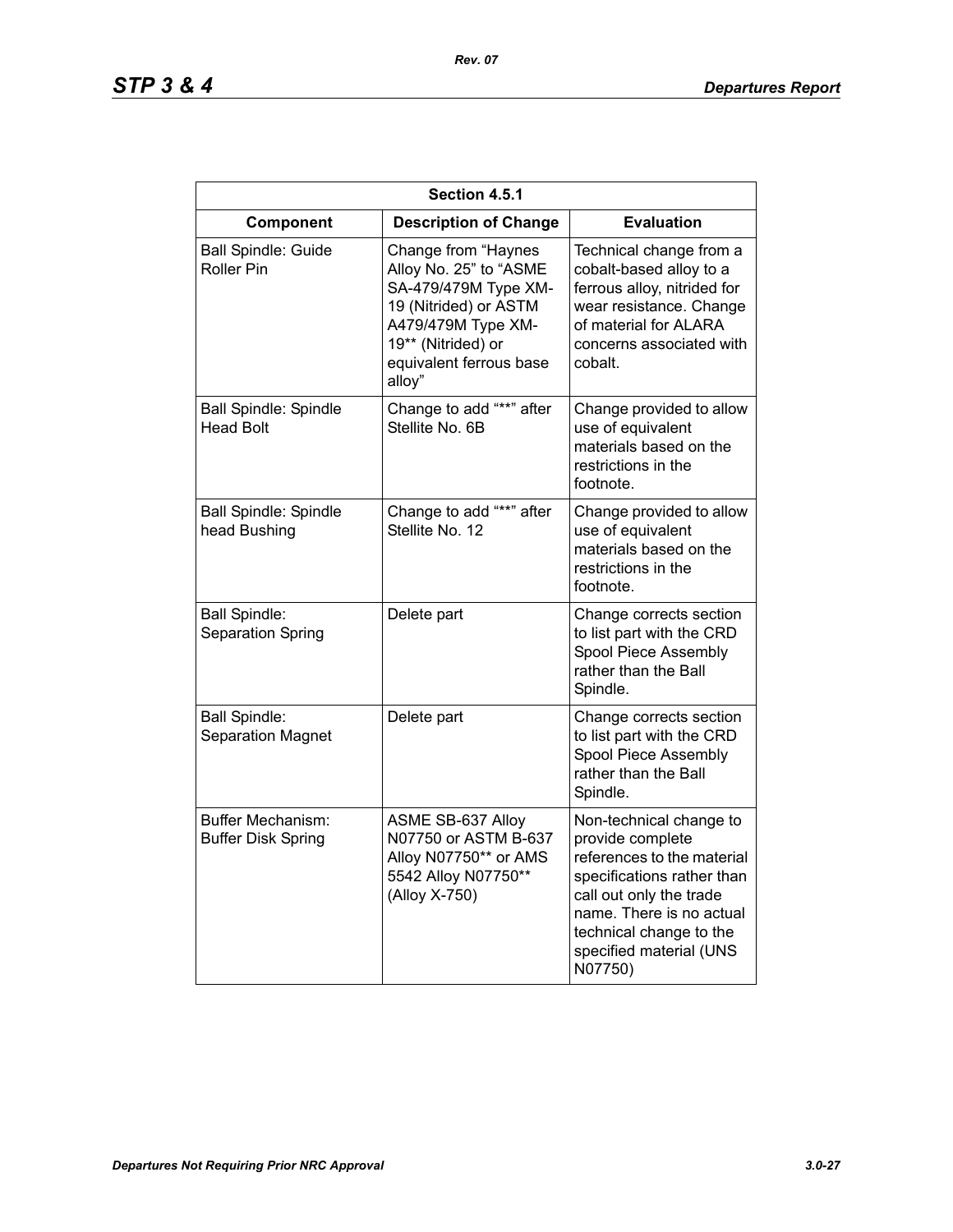| Section 4.5.1                                  |                                                                                                                                                                                                                               |                                                                                                                                                                                                                                                                                                                                                                                                            |
|------------------------------------------------|-------------------------------------------------------------------------------------------------------------------------------------------------------------------------------------------------------------------------------|------------------------------------------------------------------------------------------------------------------------------------------------------------------------------------------------------------------------------------------------------------------------------------------------------------------------------------------------------------------------------------------------------------|
| Component                                      | <b>Description of Change</b>                                                                                                                                                                                                  | <b>Evaluation</b>                                                                                                                                                                                                                                                                                                                                                                                          |
| Buffer Mechanism:<br><b>Buffer Sleeve</b>      | Change "316L<br>(Hardsurfaced with<br>Colmonoy No. 6)" to<br>"ASME SA-479/479M<br>Type 316*, 316L<br>(Hardsurfaced with<br>Colmonoy No. 6), or<br>ASTM 479/479M Type<br>316*/**, 316L**"                                      | Technical change adds<br>Type 316 material. The<br>mechanical properties of<br>316 are superior to the L<br>grade already referenced<br>and the carbon content of<br>the 316 is controlled to a<br>maximum of 0.020% by<br>the note (*). Non-<br>technical changes<br>provide the complete<br>reference to the material<br>specifications rather than<br>call out only the Type<br>designation (316/316L). |
| Buffer Mechanism:<br><b>Guide Roller</b>       | Change material<br>specification from "Stellite<br>No. 3" to add "or nickel<br>base alloy."                                                                                                                                   | The nickel base alloy is<br><b>Cobalt Replacement</b><br>Alloy (CRA).                                                                                                                                                                                                                                                                                                                                      |
| Buffer Mechanism:<br><b>Guide Roller Pin</b>   | Change from "Haynes<br>Alloy No. 25" to "ASME<br>SA-479/479M Type XM-<br>19 (Nitrided) or ASTM<br>A479/479M Type XM-<br>19** (Nitrided) or<br>equivalent ferrous base<br>alloy"                                               | Technical change from a<br>cobalt-based alloy to a<br>ferrous alloy, nitrided for<br>wear resistance. Change<br>of material for ALARA<br>concerns associated with<br>cobalt.                                                                                                                                                                                                                               |
| <b>Buffer Mechanism:</b><br><b>Stop Piston</b> | Change "316L<br>(Hardsurfaced with<br>Stellite No. 6)" to "ASME<br>SA-479/479M Type 316*,<br>316L (Hardsurfaced with<br>Stellite No. 6), or ASTM<br>479/479M Type 316*/**,<br>316L** (Hard surfaced<br>with Stellite No. 6)*" | Technical change adds<br>Type 316 material. The<br>mechanical properties of<br>316 are superior to the L<br>grade already referenced<br>and the carbon content of<br>the 316 is controlled to a<br>maximum of 0.020% by<br>the note (*). Non-<br>technical change to<br>provide complete<br>references to the material<br>specifications rather than<br>call out only the Type<br>designation (316/316L).  |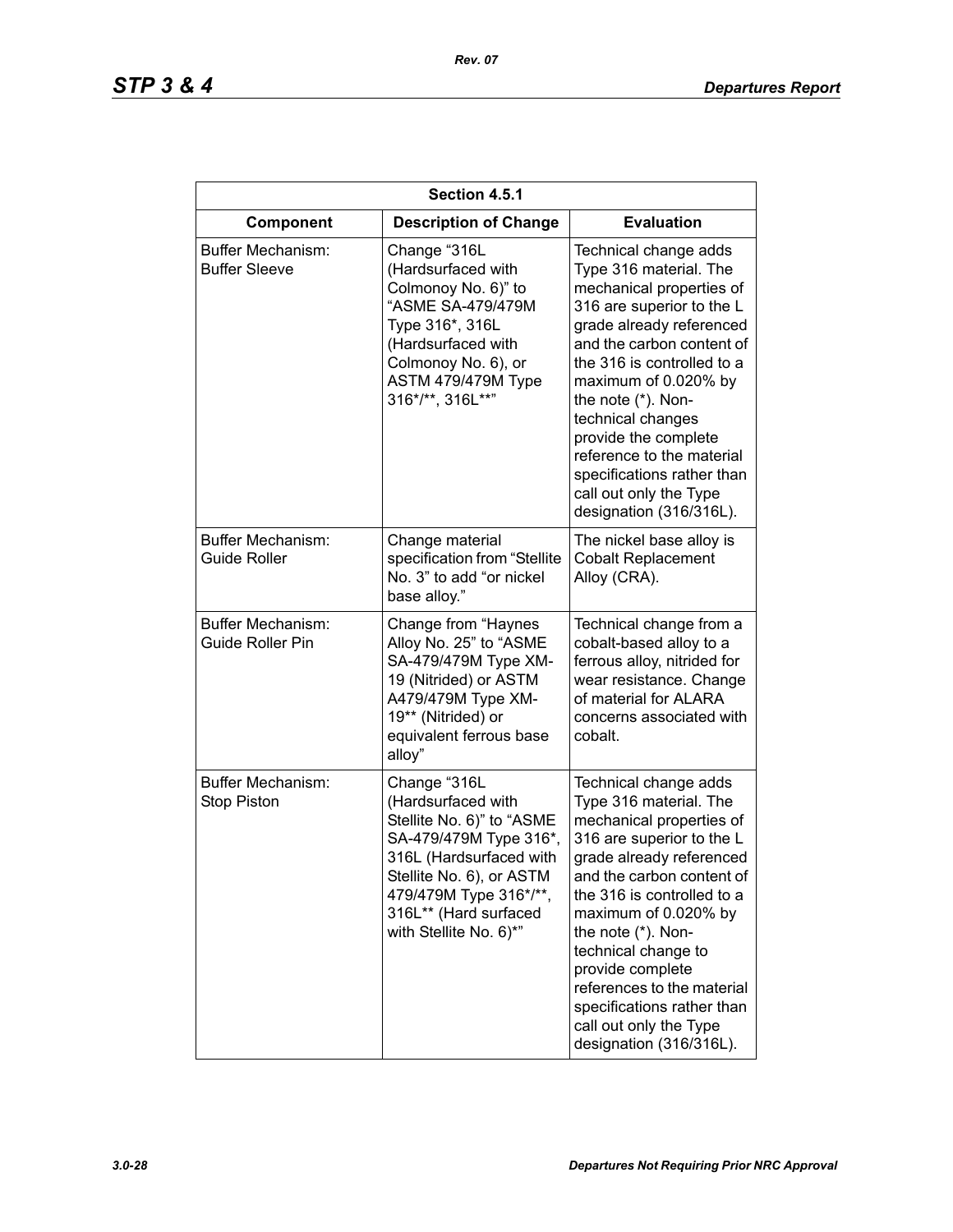| Section 4.5.1                        |                                                                                                                                                                                                                                                                                                             |                                                                                                                                                                                                                                                                                                                                                                                                                                                                                                                                                                                                               |
|--------------------------------------|-------------------------------------------------------------------------------------------------------------------------------------------------------------------------------------------------------------------------------------------------------------------------------------------------------------|---------------------------------------------------------------------------------------------------------------------------------------------------------------------------------------------------------------------------------------------------------------------------------------------------------------------------------------------------------------------------------------------------------------------------------------------------------------------------------------------------------------------------------------------------------------------------------------------------------------|
| Component                            | <b>Description of Change</b>                                                                                                                                                                                                                                                                                | <b>Evaluation</b>                                                                                                                                                                                                                                                                                                                                                                                                                                                                                                                                                                                             |
| <b>Hollow Piston: Piston</b><br>Tube | Change from "XM-19" to<br>"ASME SA-312/312M<br>Grade TPXM-19 or<br><b>ASTM A 312/312M</b><br>Grade TPXM19"                                                                                                                                                                                                  | Non-technical change to<br>provide complete<br>references to the material<br>specifications rather than<br>call out only the Grade<br>(XM-19) designation.                                                                                                                                                                                                                                                                                                                                                                                                                                                    |
| <b>Hollow Piston: Piston</b><br>Head | Change component<br>description from "Piston<br>Head" to "Drive Piston"<br>and change "316L<br>(Hardsurfaced with<br>Stellite No. 3)" to "ASME<br>SA-479/479M Type 316*,<br>316L (Hardsurfaced with<br>Stellite No. 6), or ASTM<br>479/479M Type 316*/**,<br>316L** (Hard surfaced<br>with Stellite No. 6)" | Non-technical change to<br>correct the component<br>description. Technical<br>change adds Type 316<br>material. The mechanical<br>properties of 316 are<br>superior to the L grade<br>already referenced and<br>the carbon content of the<br>316 is controlled to a<br>maximum of 0.020% by<br>the note (*). Non-<br>technical change to<br>provide complete<br>references to the material<br>specifications rather than<br>call out only the Type<br>designation (316/316L).<br>Technical change from<br>Stellite No. 3 to Stellite<br>No. 6, consistent with the<br><b>Buffer Mechanism Stop</b><br>Piston. |
| <b>Hollow Piston: Latch</b>          | Change from "Inconel X<br>750" to ASME SB-637<br>Alloy N07750 or ASTM B-<br>637 Alloy N07750** (Alloy<br>$X-750$                                                                                                                                                                                            | Non-technical change to<br>reference a specification<br>for the material rather<br>than call out only the<br>trade name. There is no<br>actual technical change<br>to the specified material<br>(UNS N07750)                                                                                                                                                                                                                                                                                                                                                                                                  |
| Hollow Piston: Latch<br>Spring       | Specify material AMS<br>5699 Alloy N07750**<br>(Alloy X-750)                                                                                                                                                                                                                                                | Non-technical change to<br>reference a specification<br>for the material rather<br>than call out only the<br>trade name. There is no<br>actual technical change<br>to the specified material<br>(UNS N07750)                                                                                                                                                                                                                                                                                                                                                                                                  |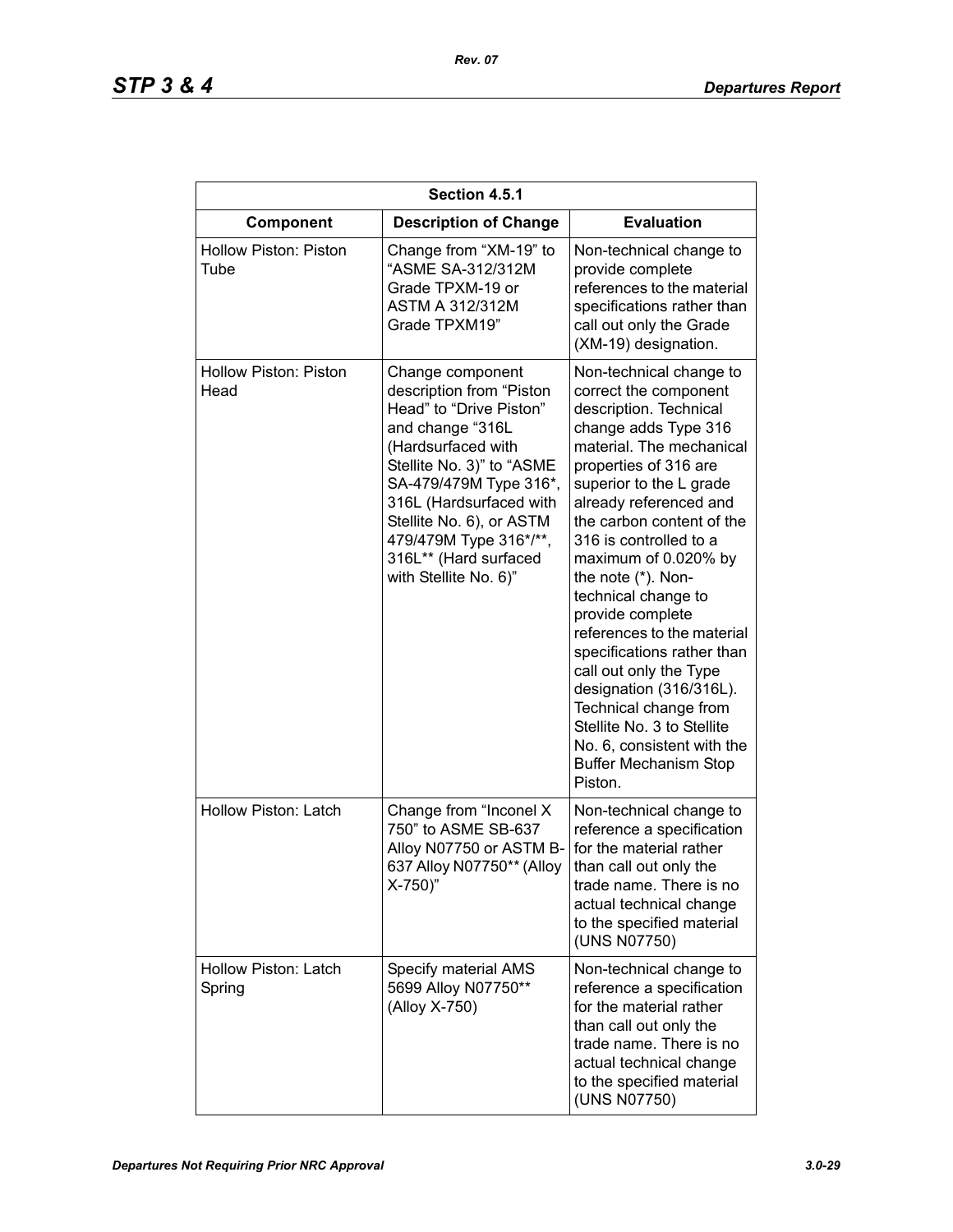| Section 4.5.1                                |                                                                                                                           |                                                                                                                                                                                                                                                                                                                                                                                                       |  |
|----------------------------------------------|---------------------------------------------------------------------------------------------------------------------------|-------------------------------------------------------------------------------------------------------------------------------------------------------------------------------------------------------------------------------------------------------------------------------------------------------------------------------------------------------------------------------------------------------|--|
| Component                                    | <b>Description of Change</b>                                                                                              | <b>Evaluation</b>                                                                                                                                                                                                                                                                                                                                                                                     |  |
| Hollow Piston:<br><b>Bayonet Coupling</b>    | Change from "Inconel X<br>750" to ASME SB-637<br>Alloy N07750 or ASTM B-<br>637 Alloy N07750** (Alloy<br>X-750)"          | Non-technical change to<br>reference a specification<br>for the material rather<br>than call out only the<br>trade name. There is no<br>actual technical change<br>to the specified material<br>(UNS N07750)                                                                                                                                                                                          |  |
| Guide Tube: Guide<br>Tube                    | Change from "316L" to<br>"ASME SA-312/312M<br>Grade TP316*, TP316L<br>or ASTM A 312/312M<br>Grade TP316*/**,<br>TP316L**" | Technical change adds<br>Type 316 material. The<br>mechanical properties of<br>316 are superior to the L<br>grade already referenced<br>and the carbon content of<br>the 316 is controlled to a<br>maximum of 0.020% by<br>the note (*). Non-<br>technical change to<br>provide complete<br>references to the material<br>specifications rather than<br>call out only the Type<br>designation (316L). |  |
| <b>Outer Tube</b><br>Assembly: Outer<br>Tube | Change from "XM-19" to<br><b>ASME SA-312/312M</b><br>Grade TPXM-19 or<br>ASTM A312/312M,<br>Grade TPXM-19**"              | Non-technical change to<br>provide complete<br>references to the material<br>specifications rather than<br>call out only the Grade<br>(XM-19) designation.                                                                                                                                                                                                                                            |  |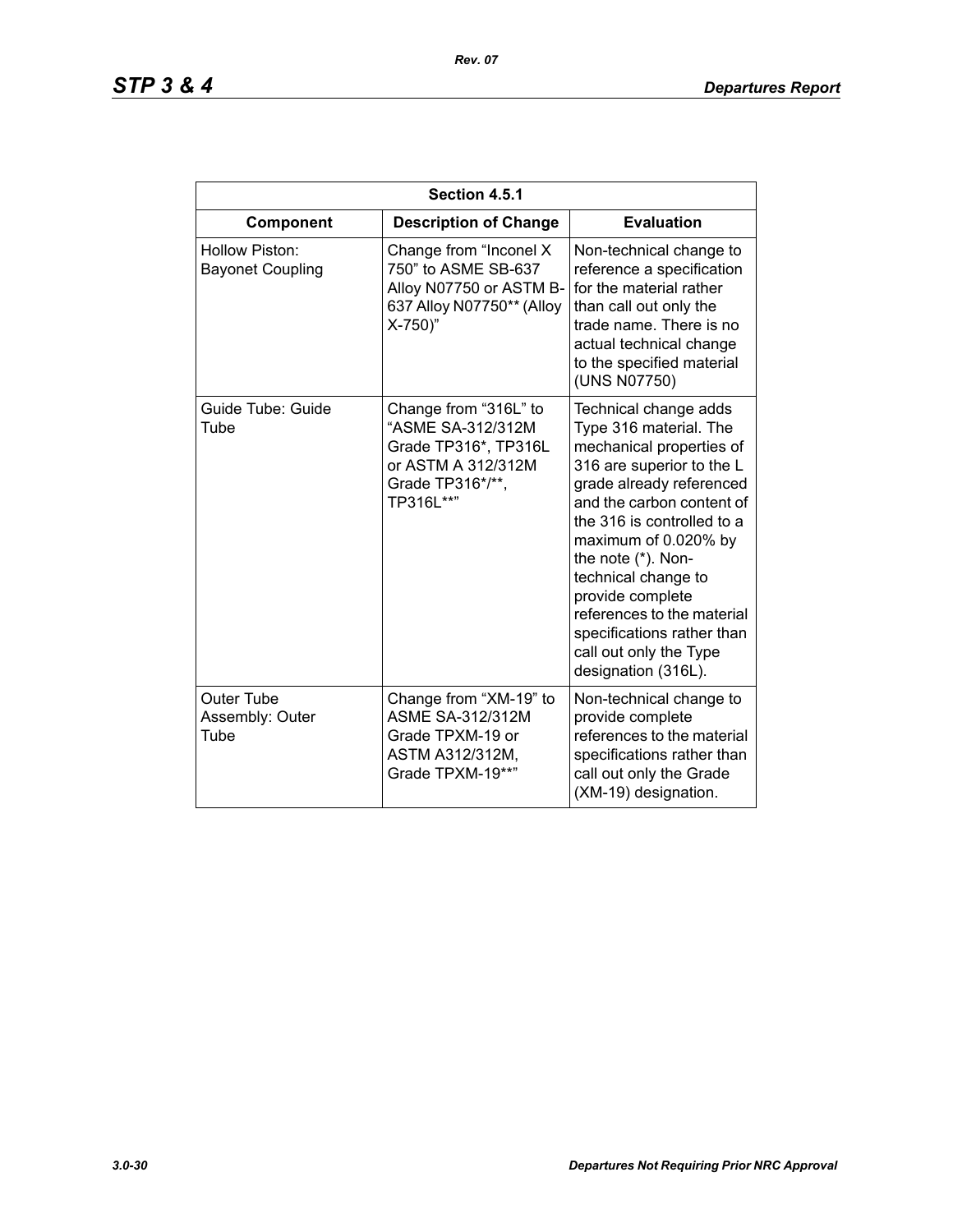| Section 4.5.1                                                           |                                                                                                                                                                                  |                                                                                                                                                                                                                                                                                                                                                                                                                                                                                                                                                                                                                                                                  |
|-------------------------------------------------------------------------|----------------------------------------------------------------------------------------------------------------------------------------------------------------------------------|------------------------------------------------------------------------------------------------------------------------------------------------------------------------------------------------------------------------------------------------------------------------------------------------------------------------------------------------------------------------------------------------------------------------------------------------------------------------------------------------------------------------------------------------------------------------------------------------------------------------------------------------------------------|
| Component                                                               | <b>Description of Change</b>                                                                                                                                                     | <b>Evaluation</b>                                                                                                                                                                                                                                                                                                                                                                                                                                                                                                                                                                                                                                                |
| Outer Tube<br>Assembly: Middle<br>Flange                                | Change from "ASME SA-<br>182 Grade F304LC" to<br><b>ASME SA-182/182M</b><br>Grade F304L, F304*,<br>F316L, F316* or ASME<br>SA- 336/336M Grade<br>F304L, F304*, F316L,<br>F316*." | Technical change adds<br>F304 and F316 for both<br>SA-182 and SA-336.<br>F304 and F316 have the<br>same mechanical<br>properties for both<br>specifications and the<br>mechanical properties<br>are superior to the F304L<br>grade already referenced<br>in the DCD. The carbon<br>content of the F304 and<br>F316 is controlled to a<br>maximum 0.020% by the<br>note (*). Change also<br>adds F316L for SA-182,<br>which has the same<br>mechanical properties as<br>the currently referenced<br>F304L. The editorial<br>change to the<br>specification designation<br>(to SA-182/182M) is<br>made to correctly identify<br>the title of the<br>specification. |
| <b>Miscellaneous Parts:</b><br><b>Ball for Check Valve</b>              | Change "Haynes Stellite"<br>No. 3" to "Stellite No. 3, or<br>equivalent cobalt base<br>alloy."                                                                                   | Non-technical change to<br>delete a specific<br>manufacturer's name<br>(Haynes). Technical<br>change to allow<br>equivalent cobalt based<br>alloys. Requiring that the<br>other alloys be equivalent<br>ensures that the alloy<br>selected has sufficient<br>wear resistance.                                                                                                                                                                                                                                                                                                                                                                                    |
| Miscellaneous Parts:<br>O-Ring Seal<br>(Between CRD<br>Housing and CRD) | Change "321 SS" to<br>"Type 321 Stainless steel<br>coated with a qualified<br>material"                                                                                          | Editorial change to delete<br>acronym (SS) and<br>replace it with a more<br>complete identification.                                                                                                                                                                                                                                                                                                                                                                                                                                                                                                                                                             |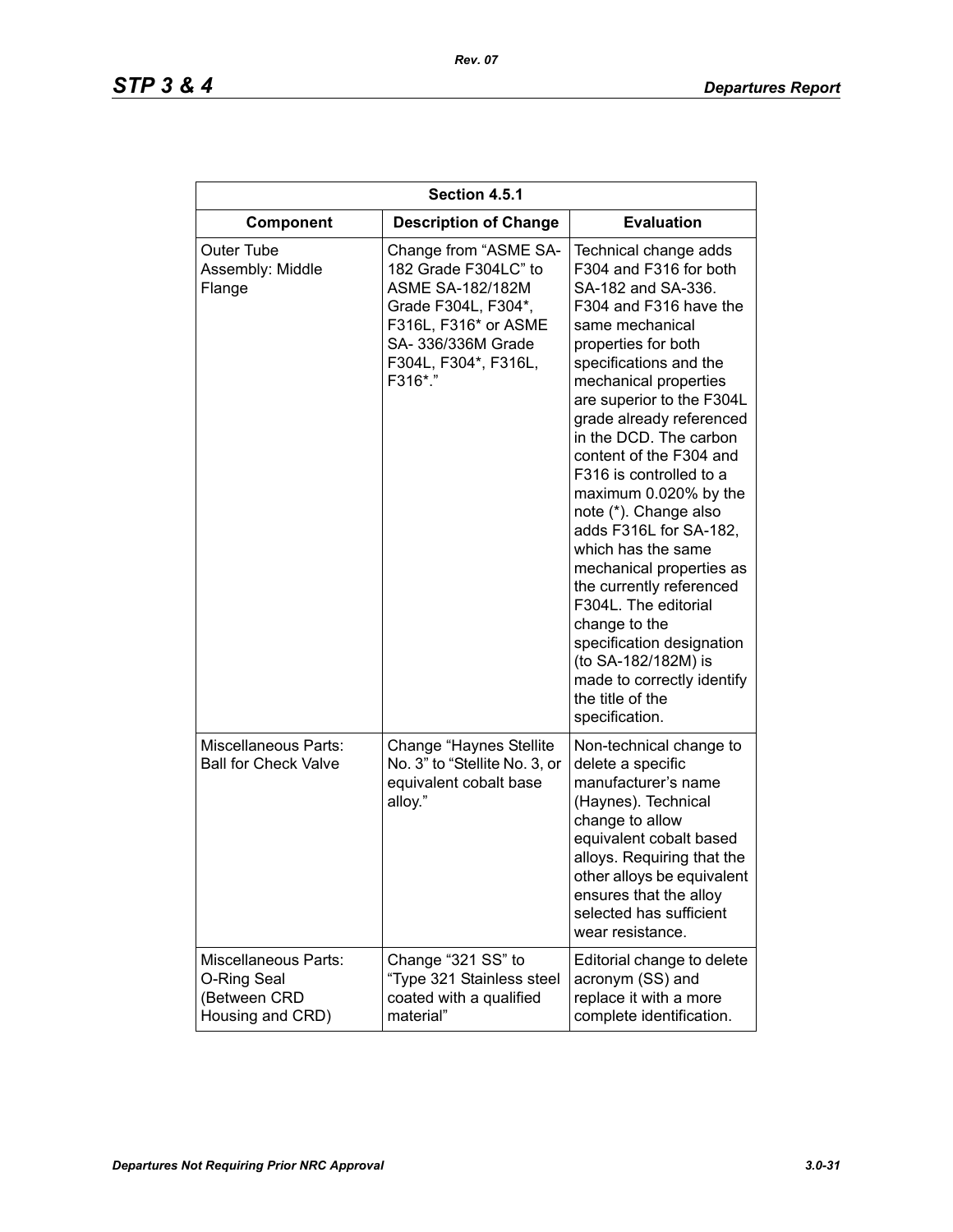| Section 4.5.1                                                   |                                                                                                                                                                                                                                                              |                                                                                                                                                      |
|-----------------------------------------------------------------|--------------------------------------------------------------------------------------------------------------------------------------------------------------------------------------------------------------------------------------------------------------|------------------------------------------------------------------------------------------------------------------------------------------------------|
| Component                                                       | <b>Description of Change</b>                                                                                                                                                                                                                                 | <b>Evaluation</b>                                                                                                                                    |
| Miscellaneous Parts:<br><b>CRD</b> Installation<br><b>Bolts</b> | Change "ASME SA193<br>Grade B7" to "ASME SA-<br>193/193M Grade B7"                                                                                                                                                                                           | The editorial change to<br>the specification<br>designation (to SA-<br>193/193M) is made to<br>correctly identify the title<br>of the specification. |
| <b>Notes</b>                                                    | Change from "The base<br>material shall be qualified<br>to assure that it is free<br>from sensitization." to "*<br>The material shall be<br>qualified to ensure that it<br>is free from sensitization.<br>Carbon content specified<br>to be 0.020% maximum." | Technical change<br>explains the basis for<br>qualification to ensure<br>resistance to<br>sensitization.                                             |
| <b>Notes</b>                                                    | Note added as follows: "**<br>Equivalent materials have<br>been provided. Materials<br>with similar chemical<br>composition, mechanical<br>properties, and operating<br>experience are<br>considered equivalent."                                            | Note intended to provide<br>for additional choices for<br>allowable materials.                                                                       |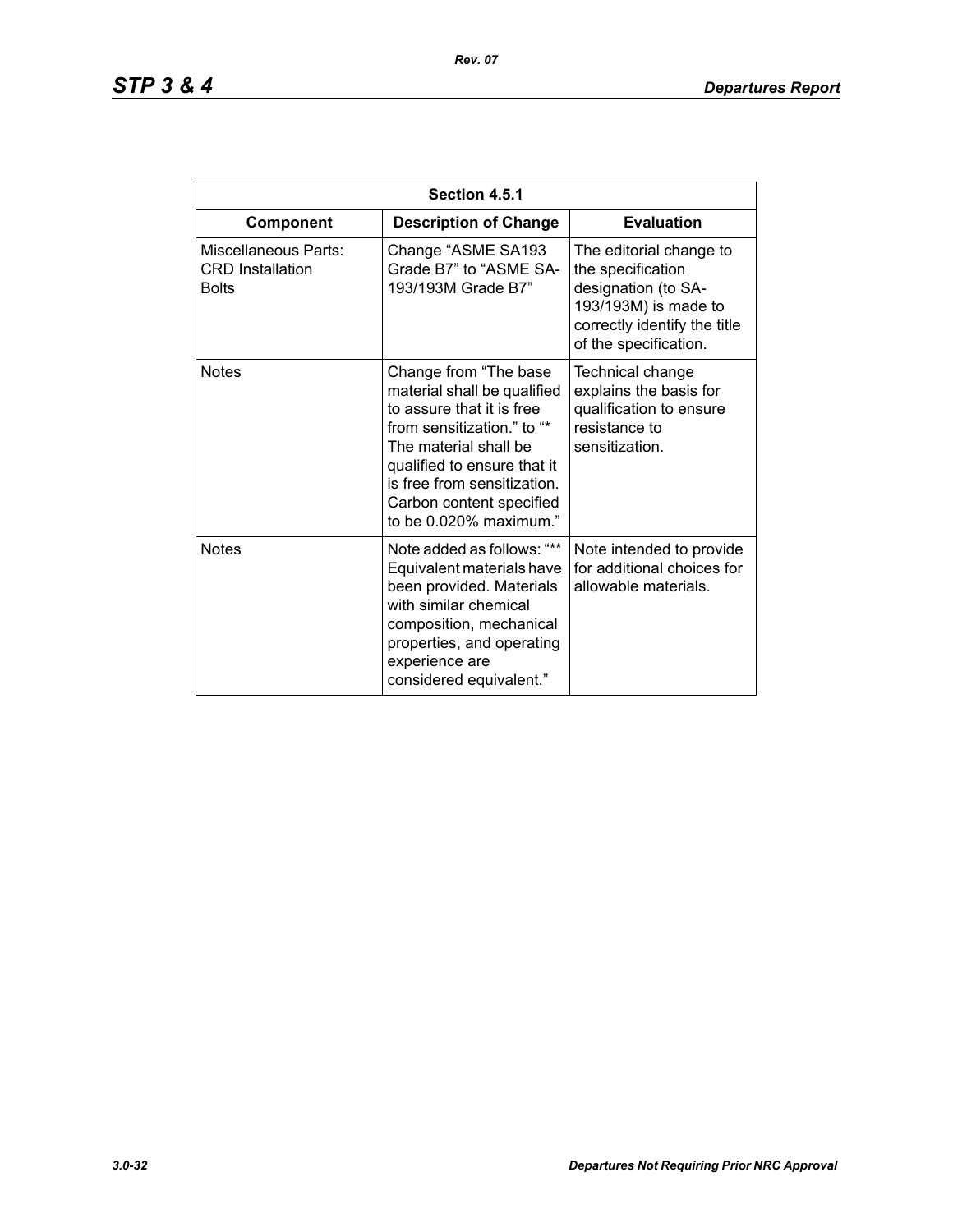Changes to Part 2, Tier 2, Section 4.5.2

| <b>Section 4.5.2.1</b>                                     |                                                                                                                                                                                                                                                               |                                                                                                                                                                                                                                                                                                                                                                                                                                                                                                                                                                                                                                                                                                                                                 |  |
|------------------------------------------------------------|---------------------------------------------------------------------------------------------------------------------------------------------------------------------------------------------------------------------------------------------------------------|-------------------------------------------------------------------------------------------------------------------------------------------------------------------------------------------------------------------------------------------------------------------------------------------------------------------------------------------------------------------------------------------------------------------------------------------------------------------------------------------------------------------------------------------------------------------------------------------------------------------------------------------------------------------------------------------------------------------------------------------------|--|
| ltem                                                       | <b>Description of Change</b>                                                                                                                                                                                                                                  | <b>Evaluation</b>                                                                                                                                                                                                                                                                                                                                                                                                                                                                                                                                                                                                                                                                                                                               |  |
| Core Support<br>Structure: Shroud<br><b>Support Plate</b>  | Change from "Nickel-<br>Chrome-Iron-Alloy, ASME<br>SB166 or SB168" to<br>"Niobium modified Nickel-<br>Chromium-Iron Alloy 600<br>per ASME Code Case N-<br>580-2"                                                                                              | Code Case N-580-2<br>allows the use of UNS<br>N06600 (Alloy 600)<br>material stabilized with<br>niobium. Referencing this<br>Code Case eliminates the<br>need for the note. The<br>notes were used because<br>even the first revision of<br>this Code Case was<br>developed to support the<br>ABWR and was not<br>approved when the DCD<br>was issued.                                                                                                                                                                                                                                                                                                                                                                                          |  |
| Core Support<br>Structure: Shroud,<br>Core Plate, and Grid | Change from "ASME<br>SA240, SA182, SA479,<br>SA312, SA249,<br>or<br>SA213 (all Type 304L or<br>316L)" to "ASME SA-<br>240/240M Type 316L or<br>Type 316* and SA-<br>479/479M Type XM-19,<br>SA-479/479M Type 316L,<br><b>ASME SA-182/182M</b><br>Grade F316L" | Technical change deletes<br>Type 304L and<br>references to SA-312,<br>SA-249, and SA-213 and<br>adds Type 316 for SA-<br>240/240M and SA-<br>479/479M XM-19. Both<br>316 and XM-19 have<br>mechanical properties<br>superior to the 316L<br>grade already referenced<br>and retained in the DCD.<br>The carbon content of the<br>316 is controlled to a<br>maximum 0.020% by the<br>note (*). The editorial<br>change to the<br>specification designations<br>(to SA-240/240M and SA-<br>182/182M) is made to<br>correctly identify the title<br>of the specification and<br>the editorial change also<br>includes the correct<br>designation for 316L:<br>Grade F316L for SA-<br>182/182M and SA-<br>479/479M and Type 316<br>for SA-240/240M. |  |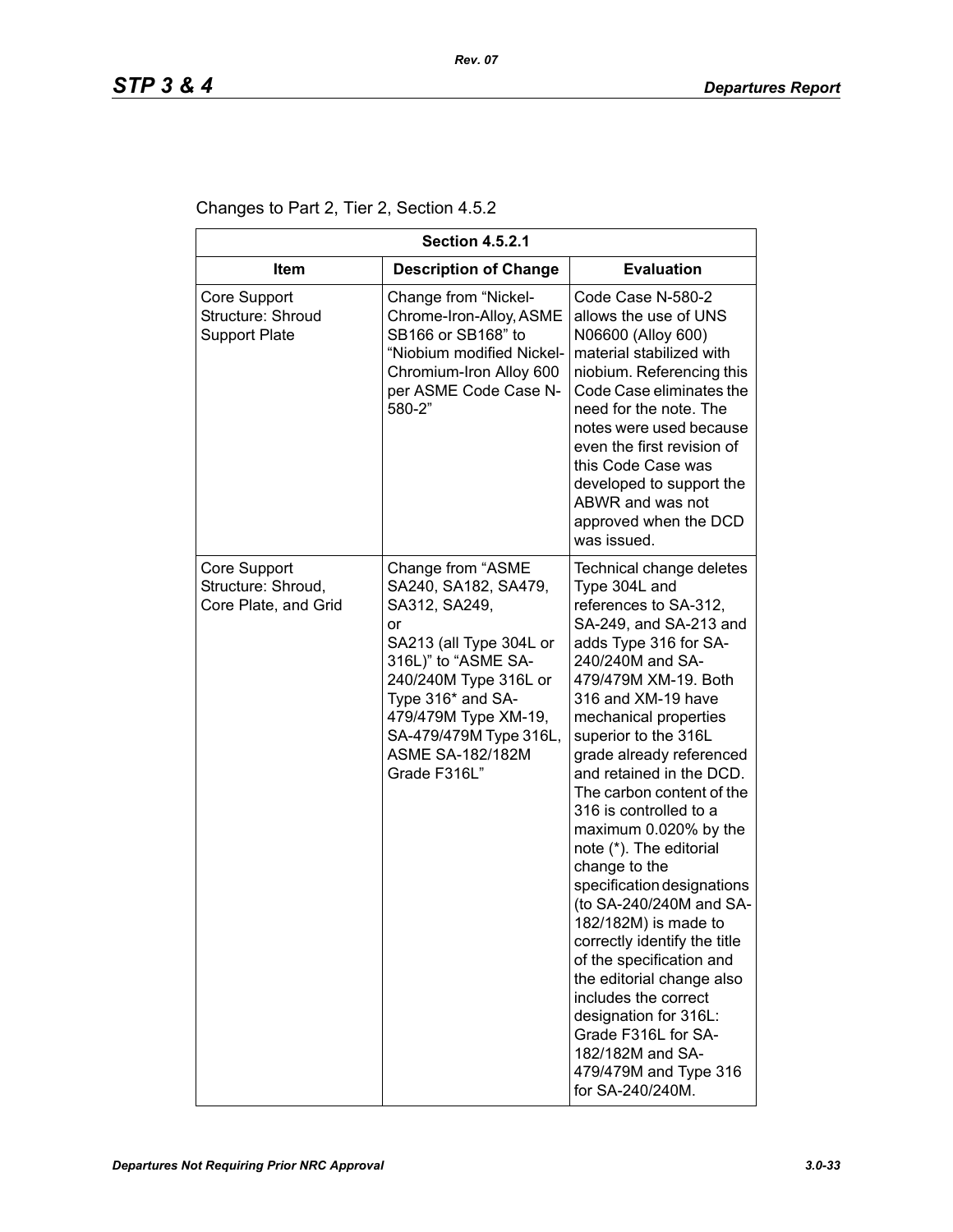| <b>Section 4.5.2.1</b>                                                                |                                                                                                                                                                                                                                                                                                                                                                                              |                                                                                                                                                                                                                                                                                                                                                                                                                                                                                                                                                                |
|---------------------------------------------------------------------------------------|----------------------------------------------------------------------------------------------------------------------------------------------------------------------------------------------------------------------------------------------------------------------------------------------------------------------------------------------------------------------------------------------|----------------------------------------------------------------------------------------------------------------------------------------------------------------------------------------------------------------------------------------------------------------------------------------------------------------------------------------------------------------------------------------------------------------------------------------------------------------------------------------------------------------------------------------------------------------|
| Item                                                                                  | <b>Description of Change</b>                                                                                                                                                                                                                                                                                                                                                                 | <b>Evaluation</b>                                                                                                                                                                                                                                                                                                                                                                                                                                                                                                                                              |
| Core Support<br>Structure: Peripheral<br><b>Fuel Supports</b>                         | Change from "ASME<br>SA312 Grade Type-304L<br>or 316L" to "SA-<br>479/479M 316* or Type<br>316L"                                                                                                                                                                                                                                                                                             | Technical change deletes<br>Type 304L and<br>references to SA-312 and<br>adds Type 316 and 316L<br>for SA-479/479M. The<br>mechanical properties of<br>Type 316L are the same<br>for SA-312 and SA-479<br>and the mechanical<br>properties of Type 316<br>are superior to the 316L<br>grade. The carbon<br>content of the 316 is<br>controlled to a maximum<br>0.020% by the note $(*)$ .<br>An editorial change to the<br>specification designation<br>(to SA-479/479M) is<br>made to correctly identify<br>the specification.                                |
| Core Support<br>Structure:<br>Core Plate and Top<br>Guide Studs, Nuts,<br>and Sleeves | Change material from<br>"ASME SA-479 (Type<br>304, 316, or XM-19) (all<br>parts); or SA-193 Grade<br>B8 Type 304 (studs); or<br>SA-194 Grade 8 (Type<br>304) (nuts); or SA-479<br>(Type 304L or 316L), SA-<br>182 (Grade F304L or<br>F316L), SA-213 (Type<br>304L, 316 or 316L), SA-<br>249 (Type 304L, 316, or<br>316L) (sleeves)" to "SA-<br>479/479M Type 316* or<br>Type 316L and XM-19" | Technical change deletes<br>Type 304L and<br>references to SA-312,<br>SA-193, SA-194, SA-182,<br>SA-213, and SA-249.<br>Technical change adds<br>Type 316 and XM-19 for<br>SA-479/479M. Both 316<br>and XM-19 have<br>mechanical properties<br>superior to the 316L<br>grade already referenced<br>and retained in the DCD.<br>The carbon content of the<br>316 is controlled to a<br>maximum 0.020% by the<br>note (*). An editorial<br>change to the<br>specification designation<br>(to SA-479/479M) is<br>made to correctly identify<br>the specification. |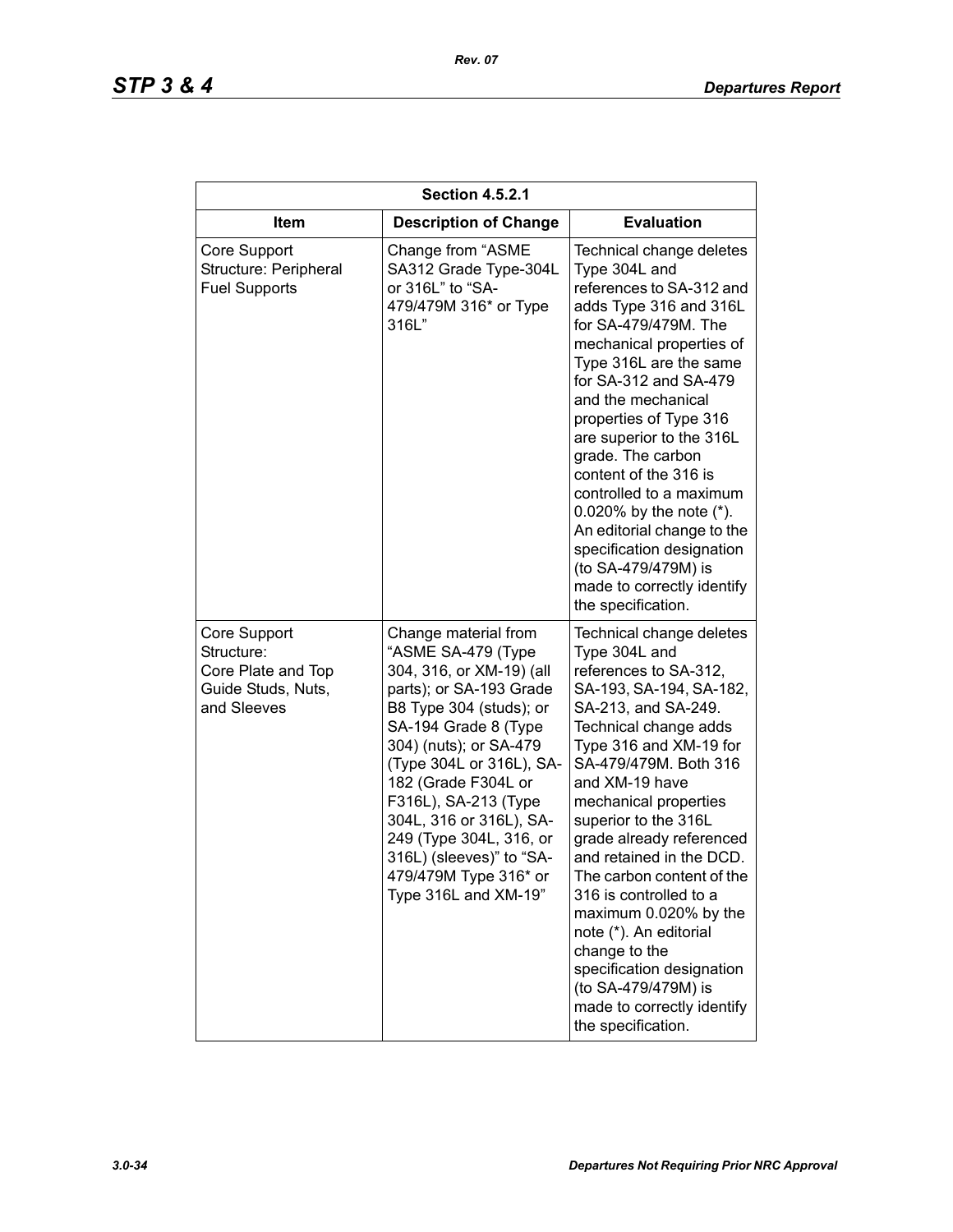| <b>Section 4.5.2.1</b>                                     |                                                                                                                                                                                                                                                               |                                                                                                                                                                                                                                                                                                                                                                                                                                        |
|------------------------------------------------------------|---------------------------------------------------------------------------------------------------------------------------------------------------------------------------------------------------------------------------------------------------------------|----------------------------------------------------------------------------------------------------------------------------------------------------------------------------------------------------------------------------------------------------------------------------------------------------------------------------------------------------------------------------------------------------------------------------------------|
| ltem                                                       | <b>Description of Change</b>                                                                                                                                                                                                                                  | <b>Evaluation</b>                                                                                                                                                                                                                                                                                                                                                                                                                      |
| Core Support<br>Structure: Control<br>Rod Drive Housing    | Change material<br>designation from "ASME<br>SA-312 Grade TP304L or<br>316L SA-182 Grade<br>F304L or F316L, and<br>ASME SA-351 Type CF3<br>(Type 304L) or Type<br>CF3M (Type 316L)" to<br><b>ASME SA-336/336M</b><br>Grade F316* or SAME<br>SA312/312M TP316" | Technical change deletes<br>Type 304L, Type 316L,<br>CF3, and CF3M and adds<br>Grade F316 (for SA-<br>336/336M) and TP316<br>(for SA-312/312M).<br>References to SA-351<br>(cast material) are<br>deleted. The technical<br>change replaces the low<br>carbon grades with<br>standard 316 which has<br>superior mechanical<br>properties. The carbon<br>content of the 316 is<br>controlled to a maximum<br>0.020% by the note $(*)$ . |
| Core Support<br>Structure: Guide<br>Tube                   | Change "ASME SA-351<br>Type CF3 or CF3M, or<br>SA-358, SA-312, or SA-<br>249 (Type 304L or 316L)"<br>to "SA-312/312M Grade<br>TP316* or Type 316L<br>(Body), SA-479/479M<br>Type XM-19 (Base), SA-<br>312/312M Grade TPXM-<br>19 (Sleeve)"                    | Technical change deletes<br>SA-351 Type CF3 and<br>CF3M, and Type 304L<br>and 316L of SA-312, SA-<br>249, and SA-358. The<br>replacement materials<br>316 and XM-19 have<br>mechanical properties<br>superior to the low carbon<br>grades previously<br>specified. The carbon<br>content of the 316 is<br>controlled to a maximum<br>0.020% by the note $(*)$ .                                                                        |
| Core Support<br>Structure: Orificed<br><b>Fuel Support</b> | Change from "ASME SA-<br>351 Type CF3 (Type<br>304L) or CF3M (Type<br>316L)" to "ASME SA-<br>351/351M Grade CF3"                                                                                                                                              | Technical change deletes<br>the CF3M material. Use<br>of the CF3M in the<br>original DCD was<br>optional and the CF3<br>material which is retained<br>has the same mechanical<br>properties as CF3M.<br>Non-technical change to<br>correct the title of the<br>referenced material<br>specification, eliminate<br>the parenthetical<br>references to wrought<br>equivalents and add the<br>word "grade."                               |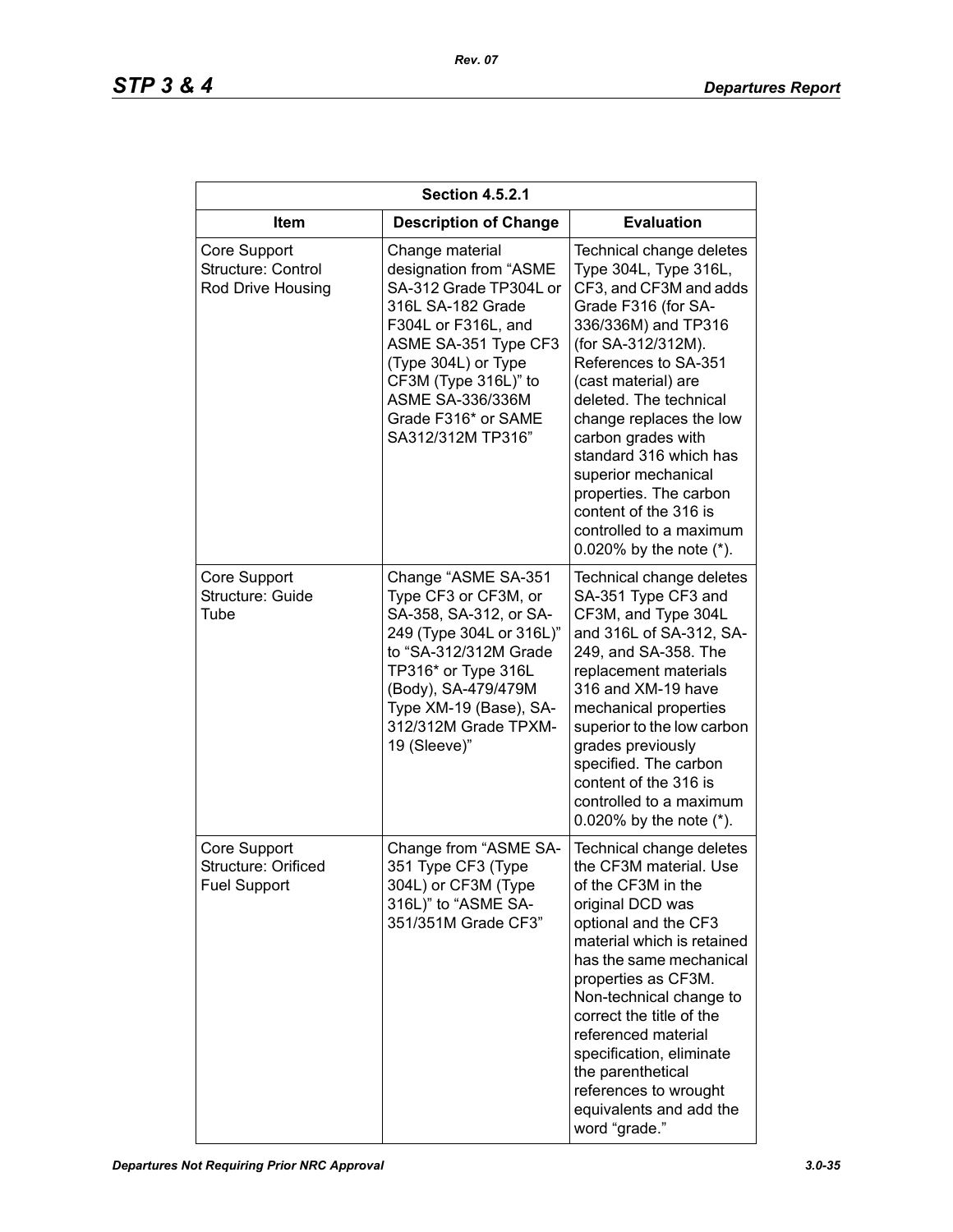| <b>Section 4.5.2.1</b>                                                                |                                                                                                                                                                                                                                   |                                                                                                                                                                                                                                                                                                                                                           |
|---------------------------------------------------------------------------------------|-----------------------------------------------------------------------------------------------------------------------------------------------------------------------------------------------------------------------------------|-----------------------------------------------------------------------------------------------------------------------------------------------------------------------------------------------------------------------------------------------------------------------------------------------------------------------------------------------------------|
| <b>Item</b>                                                                           | <b>Description of Change</b>                                                                                                                                                                                                      | <b>Evaluation</b>                                                                                                                                                                                                                                                                                                                                         |
| Shroud Head and<br>Separator Assembly<br>and Steam Dryer<br>Assembly                  | Introductory paragraph is<br>changed from "All<br>materials are 304L or<br>316L stainless steel" to<br>"All materials are 316L<br>stainless steel except<br>castings, Steam Dryer<br>Vanes, and Steam Dryer<br>Seismic Blocks"    | Technical change to<br>eliminate the statement<br>that 304 is optional for all<br>material. The mechanical<br>properties of the 316L<br>material retained in the<br>DCD are equivalent to the<br>304L. Non-technical<br>change clarifies that<br>castings, Steam Dryer<br>Vanes, and Steam Dryer<br>Seismic Blocks may not<br>be 316L.                    |
| Shroud Head and<br>Separator Assembly<br>and Steam Dryer<br>Assembly: Plate,<br>Sheet | Editorial change to move<br>"and strip" from the<br>material description to the<br>component description<br>and change the material<br>designation from "ASTM<br>A240 Type 304L or 316L<br>and Strip" to "ASTM<br>A240/240M 316L" | Technical change to<br>delete the optional use of<br>304L material. The<br>mechanical properties of<br>the 316L material<br>retained in the DCD are<br>equivalent to the 304L.<br>Editorial change to<br>correct the title of the<br>referenced specification.                                                                                            |
| Shroud Head and<br>Separator Assembly<br>and Steam Dryer<br>Assembly: Forgings        | Change material<br>specification designation<br>from "ASTM A182 Grade<br>F or A336 Grade F316L<br>or ASME SA-182/182M<br>Grade F316L or SA-<br>336/336M Grade F316L"                                                              | Non-technical change to<br>materials to reference the<br>ASME version of the<br>currently referenced<br><b>ASTM specification (SA-</b><br>564/564M). Editorial<br>correction to the title of<br>the currently referenced<br>ASTM specification.                                                                                                           |
| Shroud Head and<br>Separator Assembly<br>and Steam Dryer<br>Assembly: Bars            | Change material<br>specification designation<br>from "ASTM A276 Type<br>316L or 304L" to "ASTM<br>A479 Type 316L or<br><b>ASME SA-479/479M</b><br>Type 316L"                                                                      | Technical change to<br>delete the optional use of<br>304L material. The<br>mechanical properties of<br>the 316L material<br>retained in the DCD are<br>equivalent to the 304L.<br>The materials<br>specification reference is<br>changed to A-479 and the<br>ASME equivalent but the<br>mechanical properties of<br>the referenced 316L are<br>unchanged. |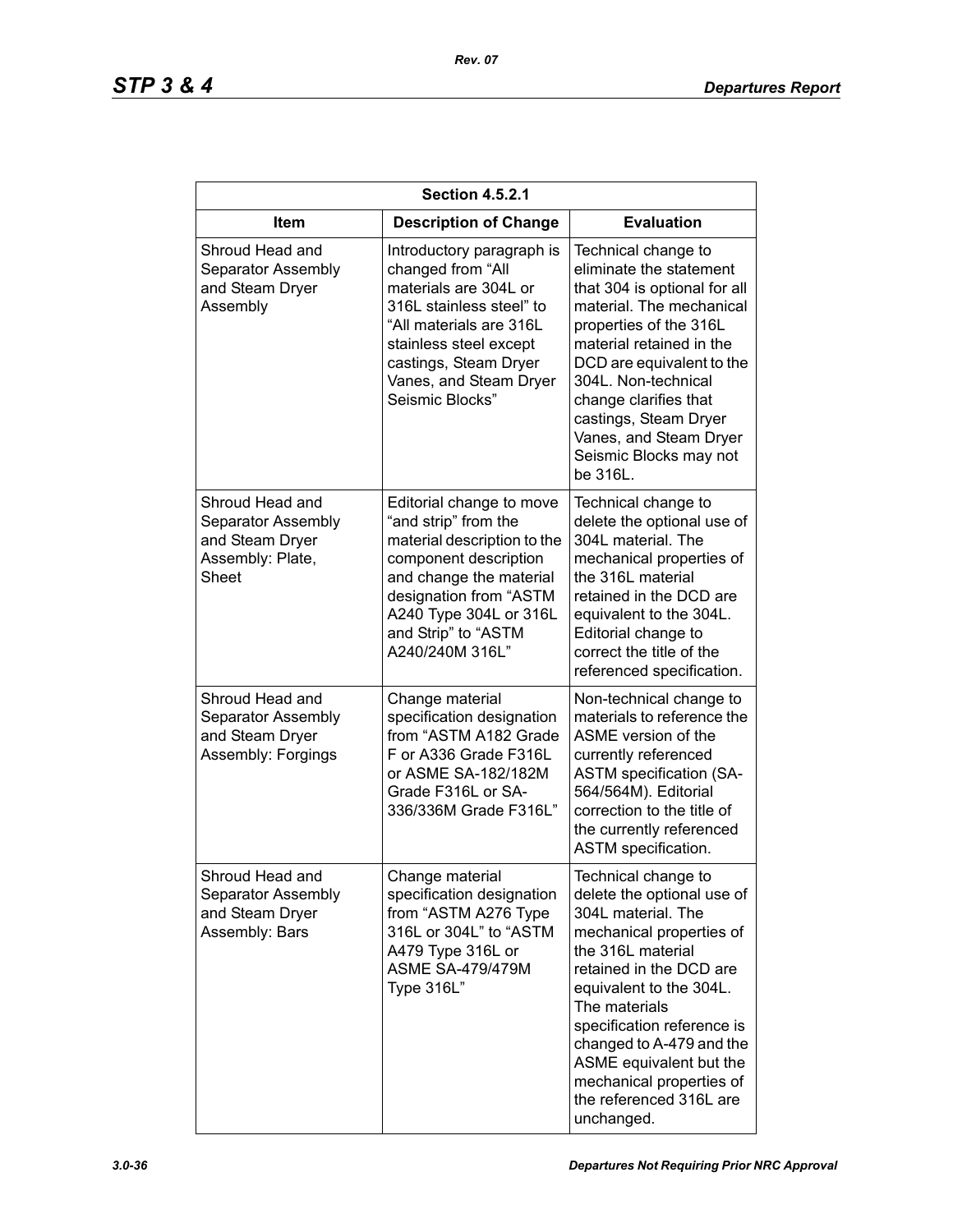| <b>Section 4.5.2.1</b>                                                         |                                                                                                                                                                                                                     |                                                                                                                                                                                                                                                                                                                                                                               |  |
|--------------------------------------------------------------------------------|---------------------------------------------------------------------------------------------------------------------------------------------------------------------------------------------------------------------|-------------------------------------------------------------------------------------------------------------------------------------------------------------------------------------------------------------------------------------------------------------------------------------------------------------------------------------------------------------------------------|--|
| <b>Item</b>                                                                    | <b>Description of Change</b>                                                                                                                                                                                        | <b>Evaluation</b>                                                                                                                                                                                                                                                                                                                                                             |  |
| Shroud Head and<br>Separator Assembly<br>and Steam Dryer<br>Assembly: Pipe     | Change material<br>specification designation<br>from "ASTM A312 Grade<br>TP-304L or 316L" to<br>"ASTM A312 Grade TP<br>316L or ASME SA-<br>312/312M Grade TP<br>316L"                                               | Technical change to<br>delete the optional use of<br>304L material. The<br>mechanical properties of<br>the 316L material<br>retained in the DCD are<br>equivalent to the 304L.<br>Non-technical change<br>adds the ASME<br>equivalent materials<br>specification                                                                                                              |  |
| Shroud Head and<br>Separator Assembly<br>and Steam Dryer<br>Assembly: Tube     | Change material<br>specification designation<br>from "ASTM A269 Grade<br>TP-304L or 316L" to add<br>"ASTM A269 Grade TP-<br>316L or ASME SA-<br>312/312M Grade TP<br>316L or ASME SA-<br>403/403M Grade TP<br>316L" | Technical change to<br>delete the optional use of<br>304L material. The<br>mechanical properties of<br>the 316L material<br>retained in the DCD are<br>equivalent to the 304L.<br><b>Additional ASME material</b><br>specifications are added<br>but the mechanical<br>properties of the<br>referenced 316L material<br>are the same in all the<br>referenced specifications. |  |
| Shroud Head and<br>Separator Assembly<br>and Steam Dryer<br>Assembly: Castings | Change material<br>specification designation<br>from "ASTM A351 Grade<br>CF8, CF8M" to "ASTM<br>A351 Grade CF3 or<br><b>ASME SA-351/351M</b><br>Grade CF3."                                                         | Technical change from<br>the standard grade CF8<br>to the low carbon grade<br>CF3. The CF3<br>mechanical properties<br>are consistent with the<br>mechanical properties of<br>the wrought grades used<br>for all the dryer materials<br>except the seismic<br>blocks. Non-technical<br>change references the<br>equivalent ASME<br>materials specification.                   |  |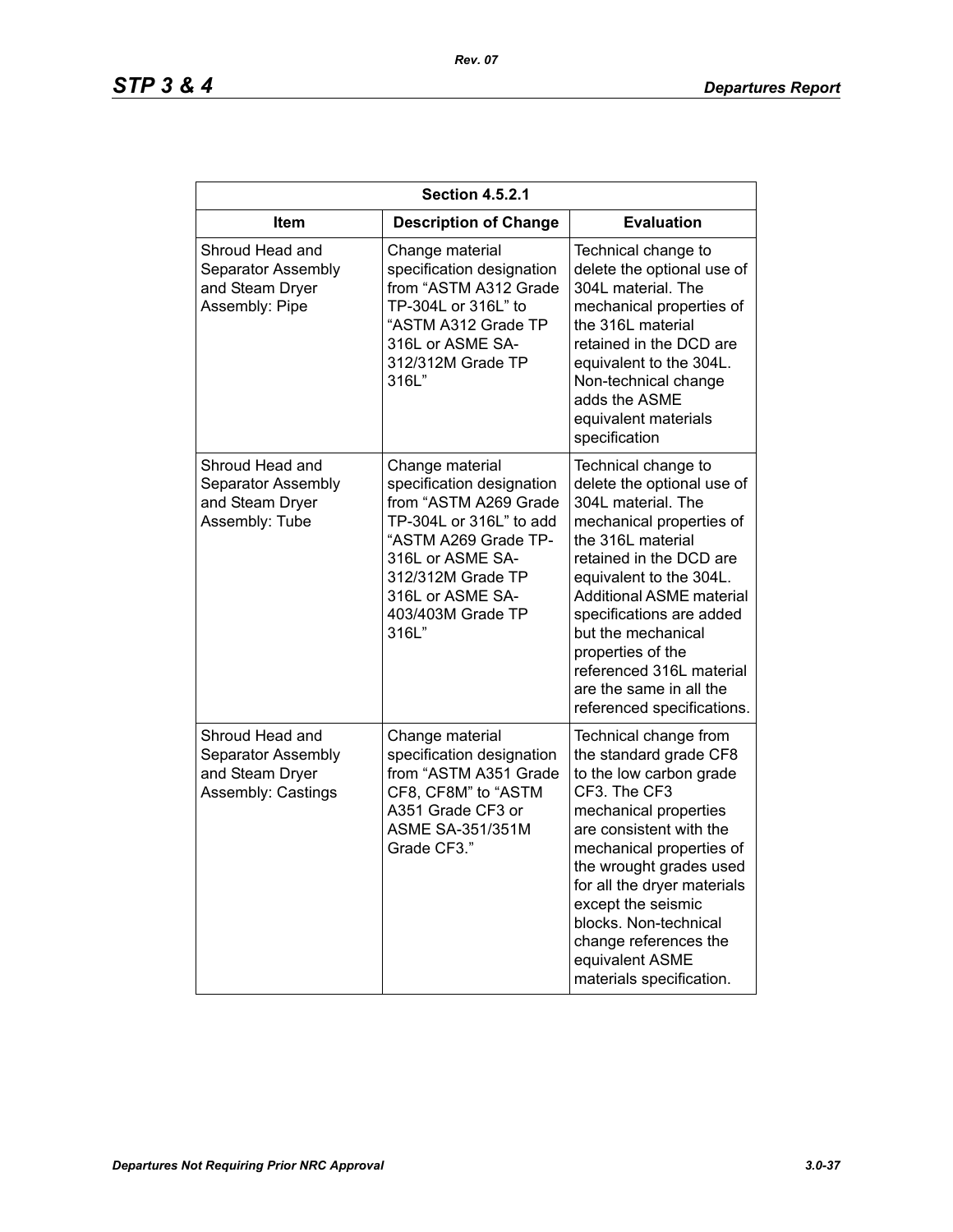| <b>Section 4.5.2.1</b>                                                                                     |                                                                                                                                                                                                       |                                                                                                                                                                                                                                                                                                                         |
|------------------------------------------------------------------------------------------------------------|-------------------------------------------------------------------------------------------------------------------------------------------------------------------------------------------------------|-------------------------------------------------------------------------------------------------------------------------------------------------------------------------------------------------------------------------------------------------------------------------------------------------------------------------|
| Item                                                                                                       | <b>Description of Change</b>                                                                                                                                                                          | <b>Evaluation</b>                                                                                                                                                                                                                                                                                                       |
| Shroud Head and<br>Separator Assembly<br>and Steam Dryer<br>Assembly: Steam<br><b>Dryer Seismic Blocks</b> | Add Steam Dryer Seismic<br><b>Blocks and material</b><br>specification designation<br>"ASTM A240 Type XM-19<br>or ASME SA-240/240M<br>Type XM-19"                                                     | Change identifies a part<br>(Steam Dryer Seismic<br>Blocks) that was<br>previously not listed in<br>this section of the DCD.<br>The mechanical<br>properties of the specified<br>material, XM-19, exceed<br>the mechanical properties<br>in material specifications<br>listed for other dryer<br>components.            |
| Shroud Head and<br>Separator Assembly<br>and Steam Dryer<br>Assembly: Steam<br><b>Dryer Vanes</b>          | Add Steam Dryer Vanes<br>and material specification<br>designation "ASTM A240<br>Type 304L or 316L or<br><b>ASME SA-240/240M</b><br>Type 304L or 316L"                                                | Change identifies a part<br>(Steam Dryer Vanes) that<br>was previously not listed<br>in this section of the<br>DCD. The mechanical<br>properties of the specified<br>materials, 304L and<br>316L, are equivalent to<br>the mechanical properties<br>in material specifications<br>listed for other dryer<br>components. |
|                                                                                                            | <b>Section 4.5.2.2</b>                                                                                                                                                                                |                                                                                                                                                                                                                                                                                                                         |
| Item                                                                                                       | <b>Description of Change</b>                                                                                                                                                                          | <b>Evaluation</b>                                                                                                                                                                                                                                                                                                       |
| <b>Fabrication of vessel</b><br>internal components<br>other than the core<br>support structure.           | Clarification added that<br>industry standards, e.g.,<br>ASME and AWS, as<br>applicable, will be used in<br>fabrication of vessel<br>internal components<br>other than the core<br>support structure. | This change represents<br>clarification describing<br>the practices applied<br>during past ABWR<br>construction projects.                                                                                                                                                                                               |
| Welding of core support<br>structures.                                                                     | Adds clarification that<br><b>ASME Section IX welding</b><br>qualification requirements<br>are applied to the core<br>support structures and<br>that welding heat input<br>control is applied.        | This change represents<br>clarification describing<br>the practices applied<br>during past ABWR<br>construction projects                                                                                                                                                                                                |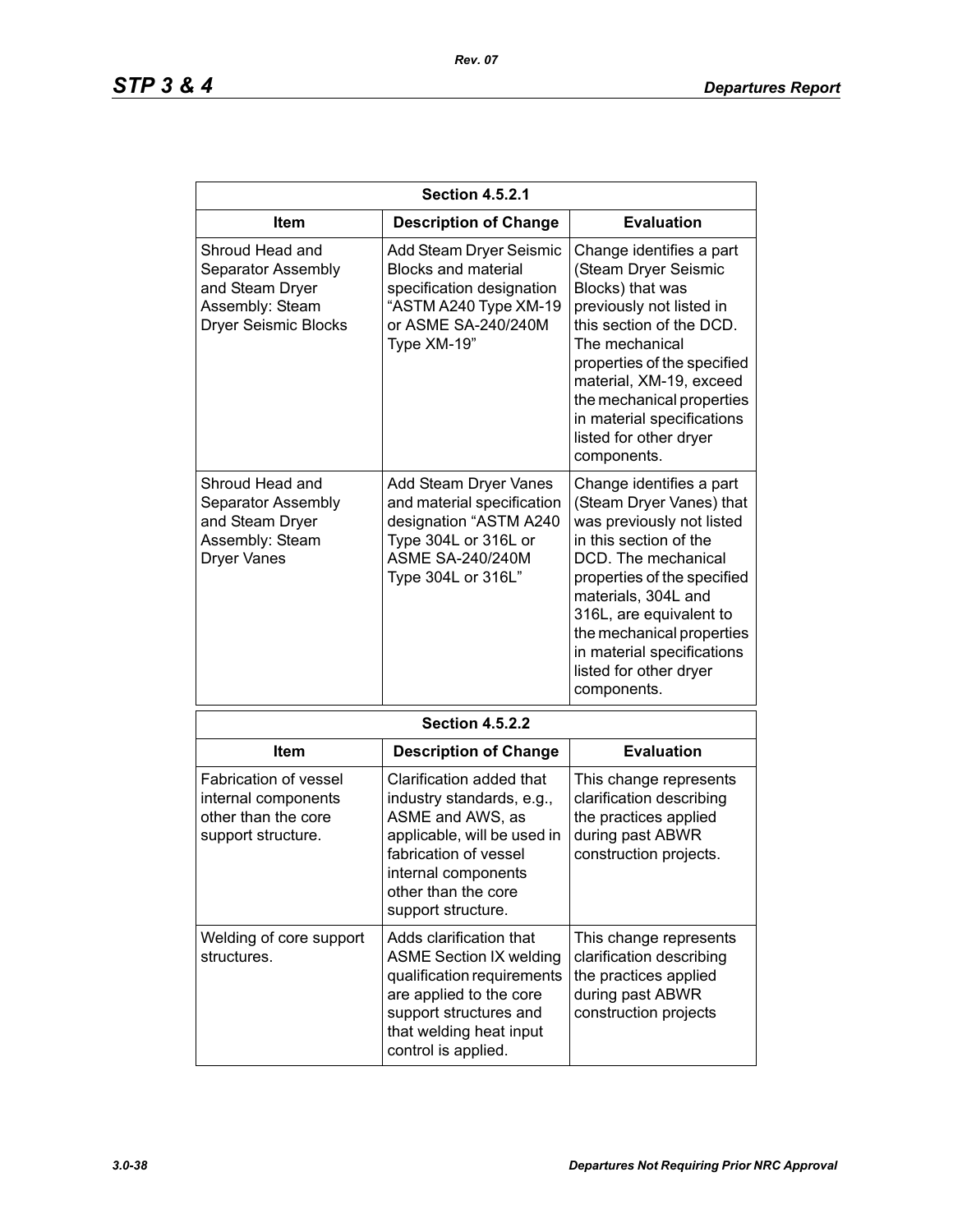| <b>Section 4.5.2.3</b>               |                                                                                                                                                                                                                                                                                                                                      |                                                                                                                                                                                                                                                                        |
|--------------------------------------|--------------------------------------------------------------------------------------------------------------------------------------------------------------------------------------------------------------------------------------------------------------------------------------------------------------------------------------|------------------------------------------------------------------------------------------------------------------------------------------------------------------------------------------------------------------------------------------------------------------------|
| Item                                 | <b>Description of Change</b>                                                                                                                                                                                                                                                                                                         | <b>Evaluation</b>                                                                                                                                                                                                                                                      |
| NDE of control rod drive<br>housings | Revised to state that NDE<br>of the Control Rod Drive<br>Housings (CRDHs)<br>satisfies the requirements<br>for ASME Section III<br>Class I (Subsection NB)<br>as well as the current<br>DCD requirement of<br><b>Class CS (Subsection</b><br>NG) since the CRDHs<br>also serve as pressure<br>boundary outside the<br>reactor vessel | Adds clarification only                                                                                                                                                                                                                                                |
| <b>Section 4.5.2.4</b>               |                                                                                                                                                                                                                                                                                                                                      |                                                                                                                                                                                                                                                                        |
| Item                                 | <b>Description of Change</b>                                                                                                                                                                                                                                                                                                         | <b>Evaluation</b>                                                                                                                                                                                                                                                      |
| Weld material                        | Change in delta ferrite<br>content for weld material<br>from "5.0 Ferrite Number<br>(FN)" to "a minimum<br>average Ferrite Number<br>(FN) of 8 FN, with no<br>individual reading less<br>than 5 FN"                                                                                                                                  | The change to the delta<br>ferrite requirements for<br>weld metal is consistent<br>with industry practice and<br>exceeds the RG 1.31<br>requirement by imposing<br>the additional<br>requirement that the<br>average delta ferrite<br>reading be a minimum of<br>8 FN. |
| Delta ferrite in<br>castings         | Change delta ferrite limit<br>in austenitic stainless<br>steel castings from "8FN<br>(ferrite number) minimum<br>and a maximum value of<br>20FN" to "8% minimum<br>and a maximum value of<br>20%".                                                                                                                                   | Limitations are added for<br>the delta ferrite content in<br>castings to address<br>thermal aging concerns<br>for components designed<br>for 60 years of service.                                                                                                      |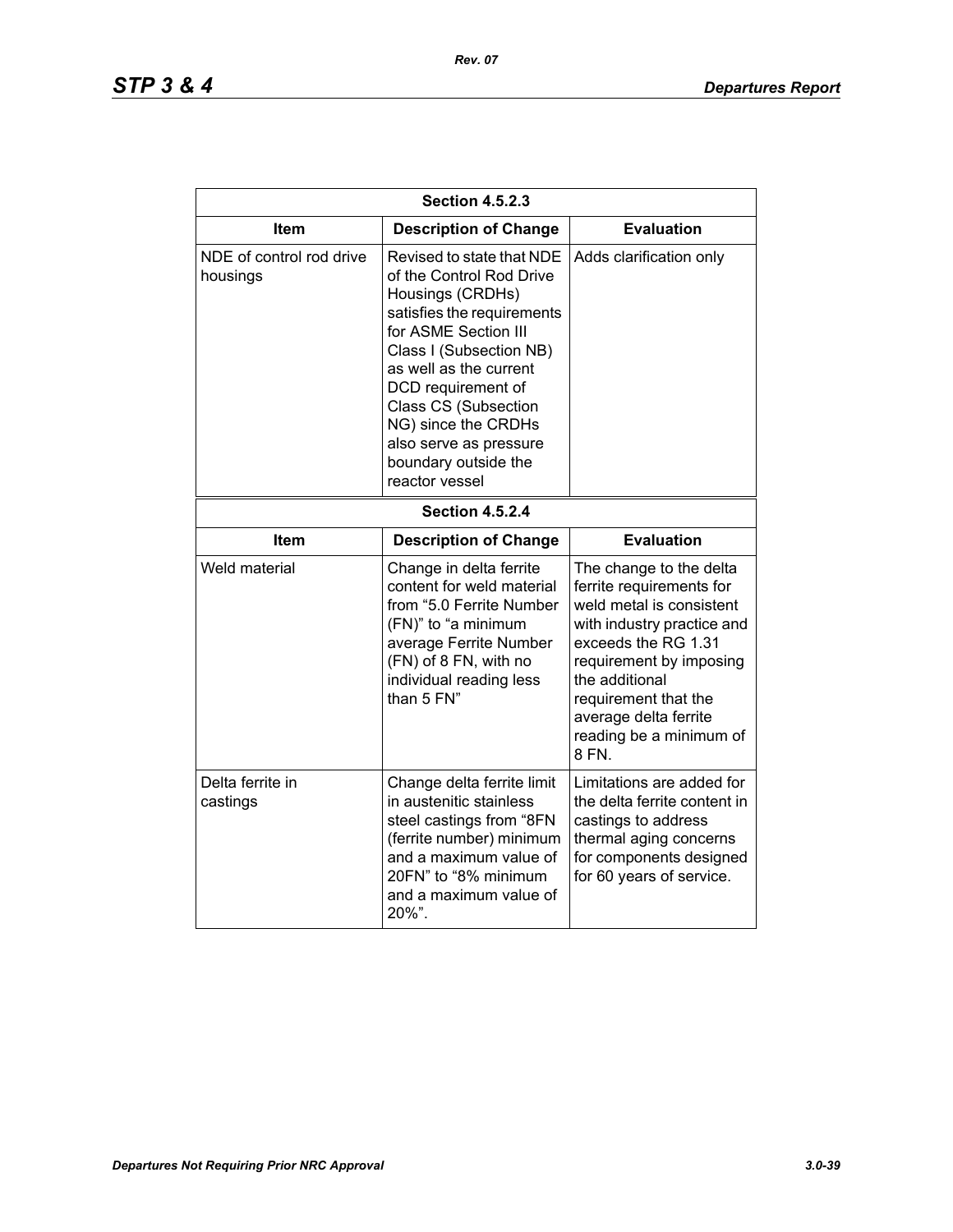| <b>Section 4.5.2.4</b>                                    |                                                               |                                                                                                                                                                                                                                                                                                                                                                                                                                                                                                                                                                                                                                                                                                                                                                                                                                                                                                                                                                                         |
|-----------------------------------------------------------|---------------------------------------------------------------|-----------------------------------------------------------------------------------------------------------------------------------------------------------------------------------------------------------------------------------------------------------------------------------------------------------------------------------------------------------------------------------------------------------------------------------------------------------------------------------------------------------------------------------------------------------------------------------------------------------------------------------------------------------------------------------------------------------------------------------------------------------------------------------------------------------------------------------------------------------------------------------------------------------------------------------------------------------------------------------------|
| Item                                                      | <b>Description of Change</b>                                  | <b>Evaluation</b>                                                                                                                                                                                                                                                                                                                                                                                                                                                                                                                                                                                                                                                                                                                                                                                                                                                                                                                                                                       |
| <b>Regulatory Guide</b><br>1.44 compliance<br>discussion. | Revised discussion on<br>sensitization of stainless<br>steel. | The change to the<br>discussion of<br>sensitization clarifies that<br>the primary means of<br>addressing the intent of<br>RG 1.44 is to require the<br>use of low carbon<br>(<0.020%) for all 300<br>series stainless exposed<br>to the high temperature<br>reactor water<br>environment, where<br>industry experience has<br>identified that<br>sensitization may render<br>the material subject to<br>intergranular stress<br>corrosion cracking. Also,<br>the change specifies that<br>solution annealing of 300<br>series stainless steel is<br>verified by specific<br>controls, i.e., requiring a<br>standard practice (ASTM<br>A262) for verifying that<br>the material has been<br>properly solution<br>annealed. For welded<br>stainless steel, the<br>section is changed to<br>identify specific controls<br>by requiring the use of<br><b>ASME Section IX for</b><br>welding qualifications and<br>that filler materials be in<br>accordance with ASME<br>Section II Part C. |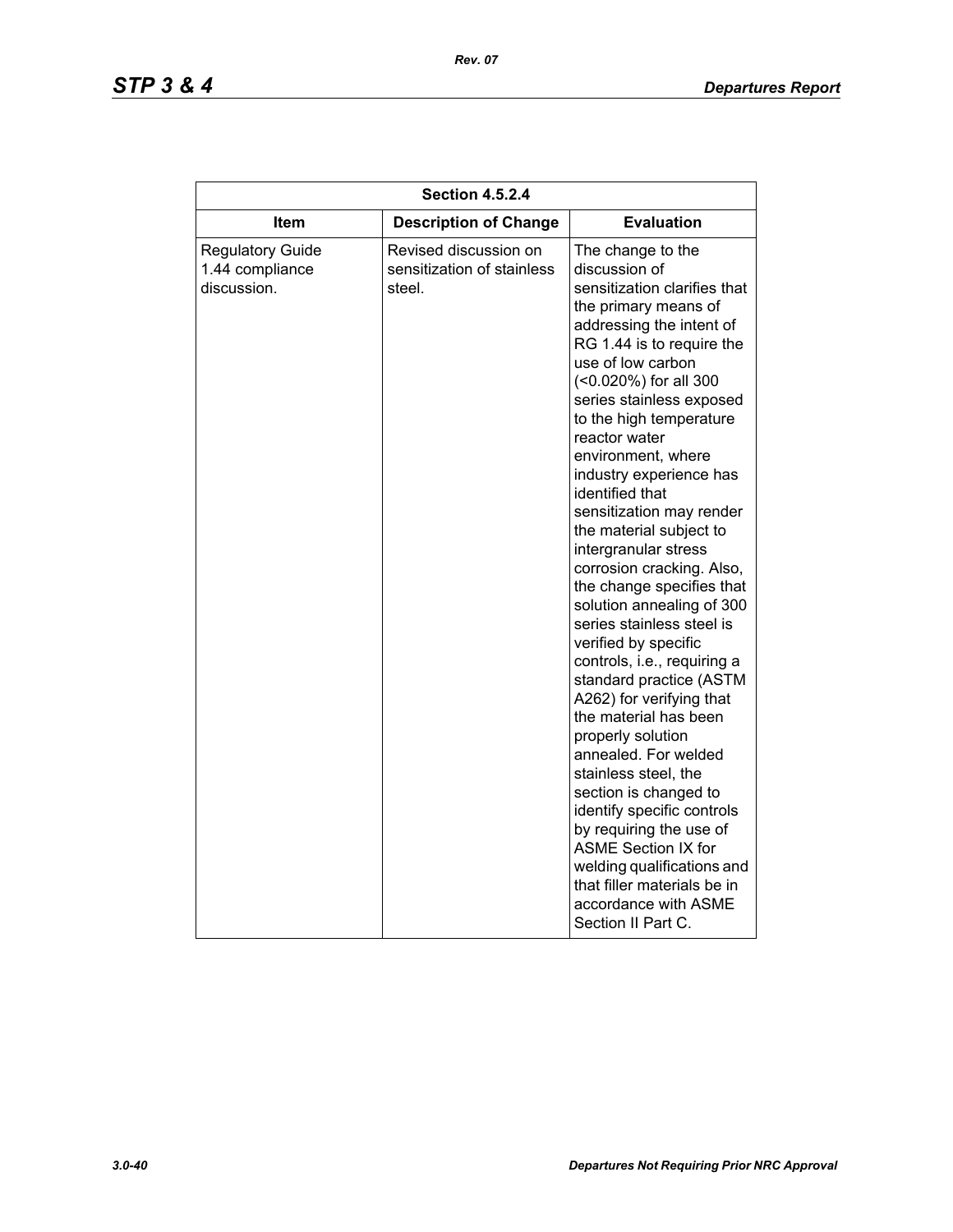| <b>Section 4.5.2.5</b>              |                                                                                                                                                                                |                                                                                                                                                                                                                                                                                                                                                                                                     |
|-------------------------------------|--------------------------------------------------------------------------------------------------------------------------------------------------------------------------------|-----------------------------------------------------------------------------------------------------------------------------------------------------------------------------------------------------------------------------------------------------------------------------------------------------------------------------------------------------------------------------------------------------|
| Item                                | <b>Description of Change</b>                                                                                                                                                   | <b>Evaluation</b>                                                                                                                                                                                                                                                                                                                                                                                   |
| Item $(1)$                          | Deleted SA-479                                                                                                                                                                 | The reference to<br>specification SA-479 for<br><b>XM-19 stainless steel</b><br>material is deleted<br>because other<br>specifications are now<br>referenced for this<br>material by the<br>departures.                                                                                                                                                                                             |
| Item $(2)$                          | Changed material<br>specification from<br>"SB166, 167, and 168,<br>Nickel Chrome Iron (Alloy<br>600)" to "Niobium<br>modified Alloy 600 per<br>ASME Code Case No. N-<br>580-2" | Code Case N-580-2 is<br>referenced for niobium-<br>stabilized Alloy 600. This<br>Code Case was not<br>available when the<br>original DCD was issued<br>so the requirements for<br>the stabilized grade were<br>handled in footnotes. This<br>Code Case is now used<br>for ordering the stabilized<br>material and reference to<br>the Code Case eliminates<br>the need for additional<br>footnotes. |
| Item $(3)$                          | Changed material<br>specification from "SA637<br>Grade 688 Alloy X 750" to<br>"ASTM B 637 or ASME<br>SB-637, AMS 5542, AMS<br>5699 UNS N07750 (Alloy<br>X-750) or equivalent"  | The references for Alloy<br>X-750 are corrected (from<br>SA-637 to SB-637) and<br>updated (to reference the<br>UNS number N07750).                                                                                                                                                                                                                                                                  |
| Solution annealing of<br>Alloy 600. | Revises description of<br>solution annealing of<br>Alloy 600.                                                                                                                  | The section is changed to<br>add clarification that NB-<br>modified Alloy 600 is<br>used in the solution<br>annealed condition.                                                                                                                                                                                                                                                                     |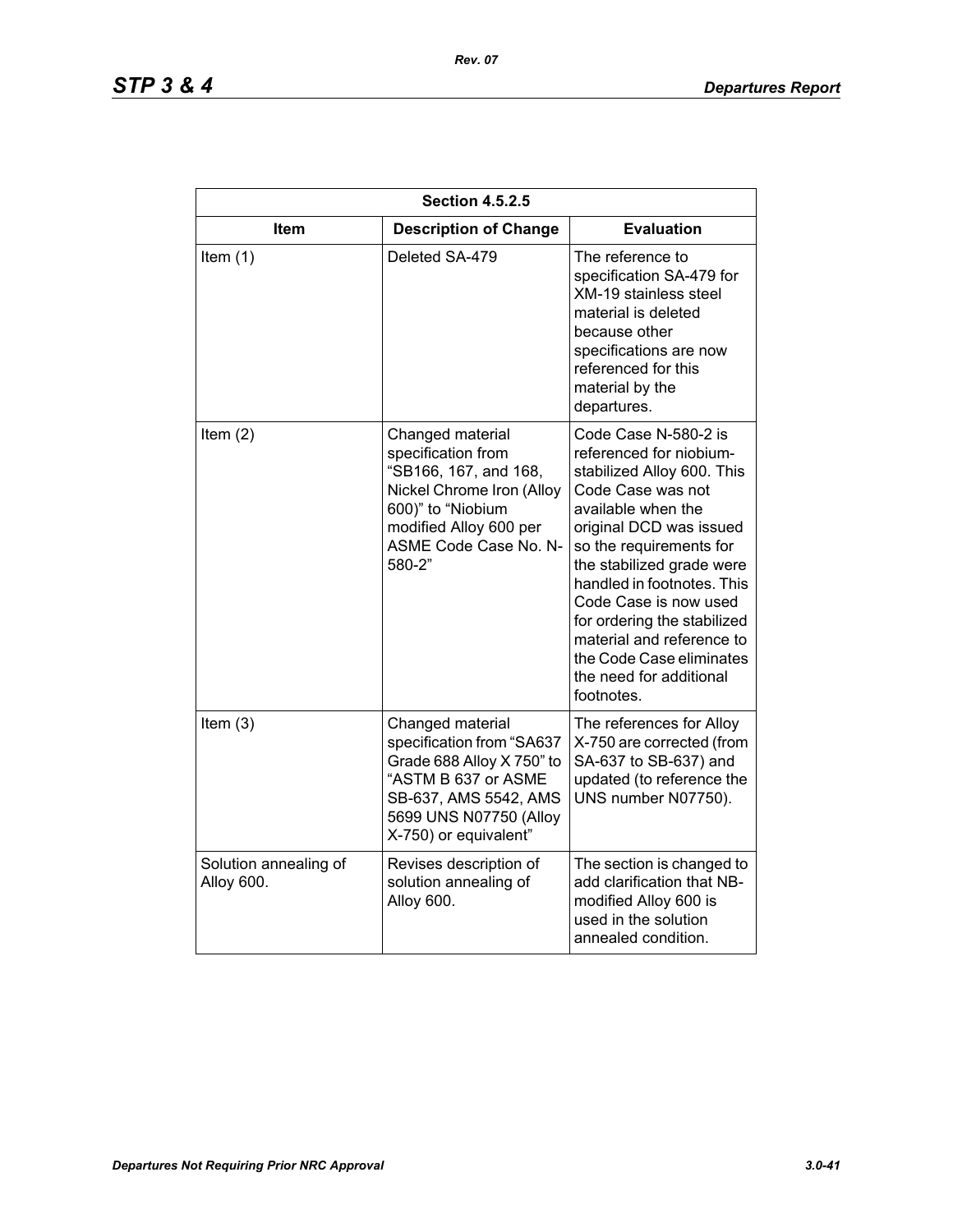| <b>Section 4.5.2.5</b>                    |                                                                                                                                                                                 |                                                                                                                                                                                                                                                                                                                                                                                                                                                                 |
|-------------------------------------------|---------------------------------------------------------------------------------------------------------------------------------------------------------------------------------|-----------------------------------------------------------------------------------------------------------------------------------------------------------------------------------------------------------------------------------------------------------------------------------------------------------------------------------------------------------------------------------------------------------------------------------------------------------------|
| <b>Item</b>                               | <b>Description of Change</b>                                                                                                                                                    | <b>Evaluation</b>                                                                                                                                                                                                                                                                                                                                                                                                                                               |
| Annealing condition<br>for Alloy X 750.   | The section is changed to<br>identify that X-750 will be<br>used in the 1093°C<br>annealed and single aged<br>condition for maximum<br>stress corrosion cracking<br>resistance. | The section is changed to<br>identify that X-750 will be<br>used in the 1093°C<br>annealed and single aged<br>condition for maximum<br>stress corrosion cracking<br>resistance. The option for<br>using the material in the<br>equalized and aged<br>condition, where industry<br>experience has shown<br>the material to be more<br>susceptible to stress<br>corrosion cracking under<br>significant stress in the<br>reactor water<br>environment is deleted. |
| Plating of austenitic<br>stainless steel. | Removes reference to<br>Stellite 6 (or its<br>equivalent) for HPCF<br>couplings and replaces<br>with a hard chromium<br>plating surface.                                        | It is advantageous from<br>an ALARA standpoint to<br>use alternatives to Stellite<br>when practical.                                                                                                                                                                                                                                                                                                                                                            |
| Use of XM-19                              | Revised to include SA479<br>Grade XM-19 as being<br>successfully used in<br>BWR applications. The<br>experience base is also<br>updated.                                        | The section is modified to<br>identify XM-19 as a<br>suitable material for use<br>in the ABWR reactor<br>environment based on<br>laboratory testing.                                                                                                                                                                                                                                                                                                            |

Changes to Part 2, Tier 2, Section 5.2.3

| Section 5.2.3                              |                              |                                                                                                                                                                                     |
|--------------------------------------------|------------------------------|-------------------------------------------------------------------------------------------------------------------------------------------------------------------------------------|
| Item                                       | <b>Description of Change</b> | <b>Evaluation</b>                                                                                                                                                                   |
| Section 5.2.3.2.3<br>Items $(1)$ and $(2)$ | Material list updated.       | These items are updated<br>to reflect the types of<br>solution-annealed<br>austenitic stainless steels<br>as well as the Alloy 600<br>description as reflected in<br>STD DEP 4.5-1. |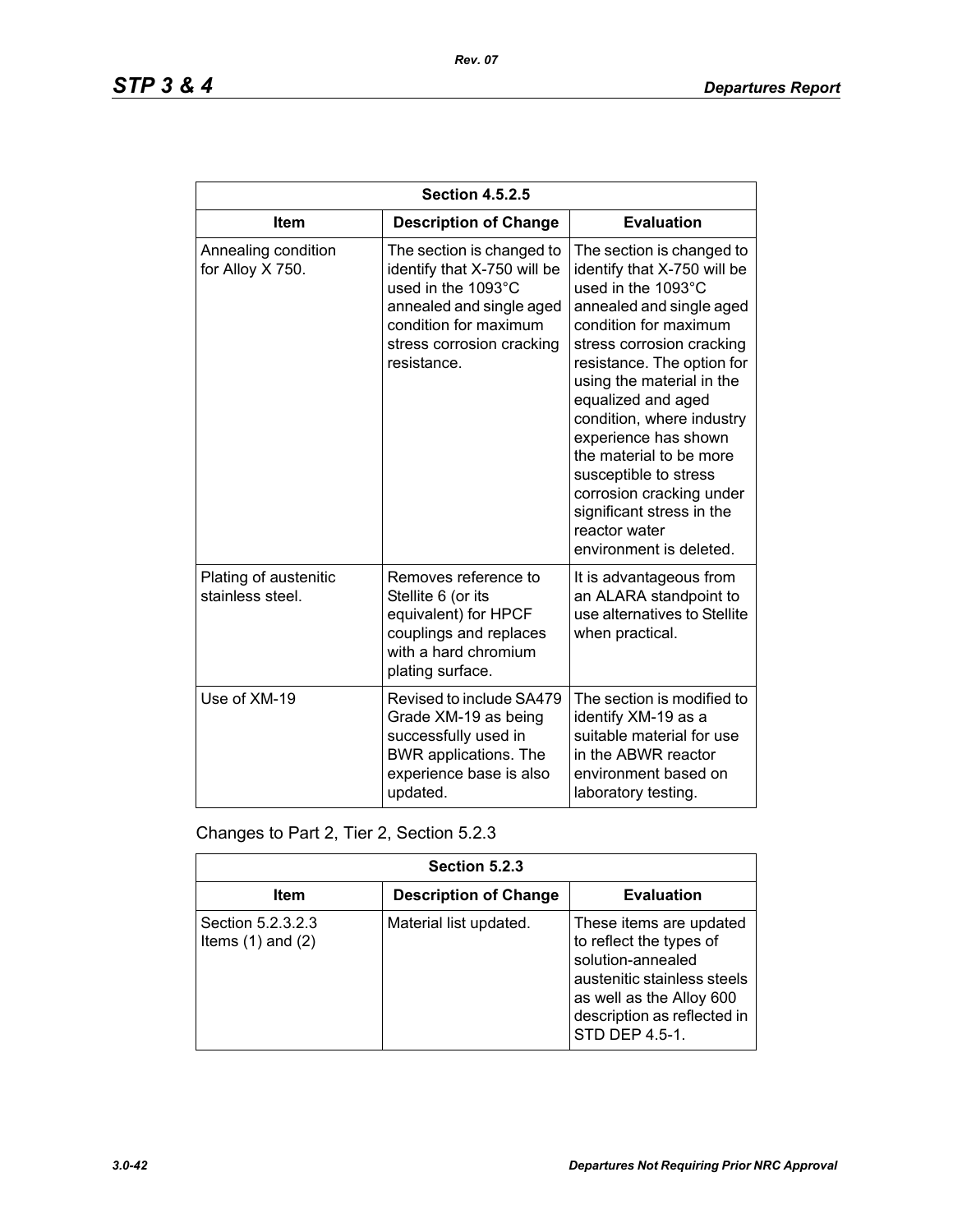## **Evaluation Summary**

This departure has been evaluated pursuant to the requirements in 10 CFR 52, Appendix A, Section VIII.B.5. There is no impact on any Tier 1 or Tier 2\* DCD, Technical Specifications, Basis for Technical Specifications or operational requirements as a result of these changes.

The changes associated with this departure are primarily equivalent material substitutions, changes in material form, editorial clarifications and format changes. Since the proposed material or editorial changes are equivalent to the original DCD design, there is no effect on any accident previously evaluated in the plant specific DCD. Furthermore, it doesn't change any plant physical features, SSCs important to safety, or fission product barriers. Any previously evaluated accident is not affected, and the possibility for an accident of a different type is not created. Also, it does not affect any method used for evaluation in establishing the design bases or in the safety analyses. This departure does not have an adverse impact on any feature for mitigation of an ex-vessel severe accident. For the same reason, and because there is no effect on any event, operational requirement, or SSC function, the change does not create a different ex-vessel accident scenario.

Therefore, the change has no adverse impact and does not require prior NRC approval.

# **STD DEP 4.6-1, FMCRD Friction Test Equipment**

#### **Description**

ABWR Tier 2 Subsection 4.6.1.2.3(5) describes a test fixture used in Fine Motion Control Rod Drive (FMCRD) friction testing. The test fixture contains a small pump and associated hydraulic controls to pressurize the underside of the hollow piston of FMCRD. The proposed departure removes the small pump from the test fixture. Water for friction testing is supplied from the CRD pump discharge.

#### **Evaluation Summary**

This departure has been evaluated pursuant to the requirements in 10CFR52, Appendix A, Section VIII.B.5. There is no impact on any Tier 1, Tier 2\*, technical specifications, basis for technical specifications or operational requirements as a result of this departure.

The proposed departure removes the small pump from the test fixture for use in FMCRD friction testing. Water for the test fixture is supplied from the CRD pump discharge. This test fixture is only used for testing and not during reactor operation. The change has no impact on the FMCRD or Hydraulic Control Unit (HCU) component design or function. Furthermore, this departure has no impact on any SSC important to safety, and it does not result in more than a minimal increase in the frequency of occurrence of an accident previously evaluated in the DCD. The FMCRD friction test equipment has not been identified as a design feature in the DCD for mitigating an ex-vessel severe accident. Fission product barriers are not impacted by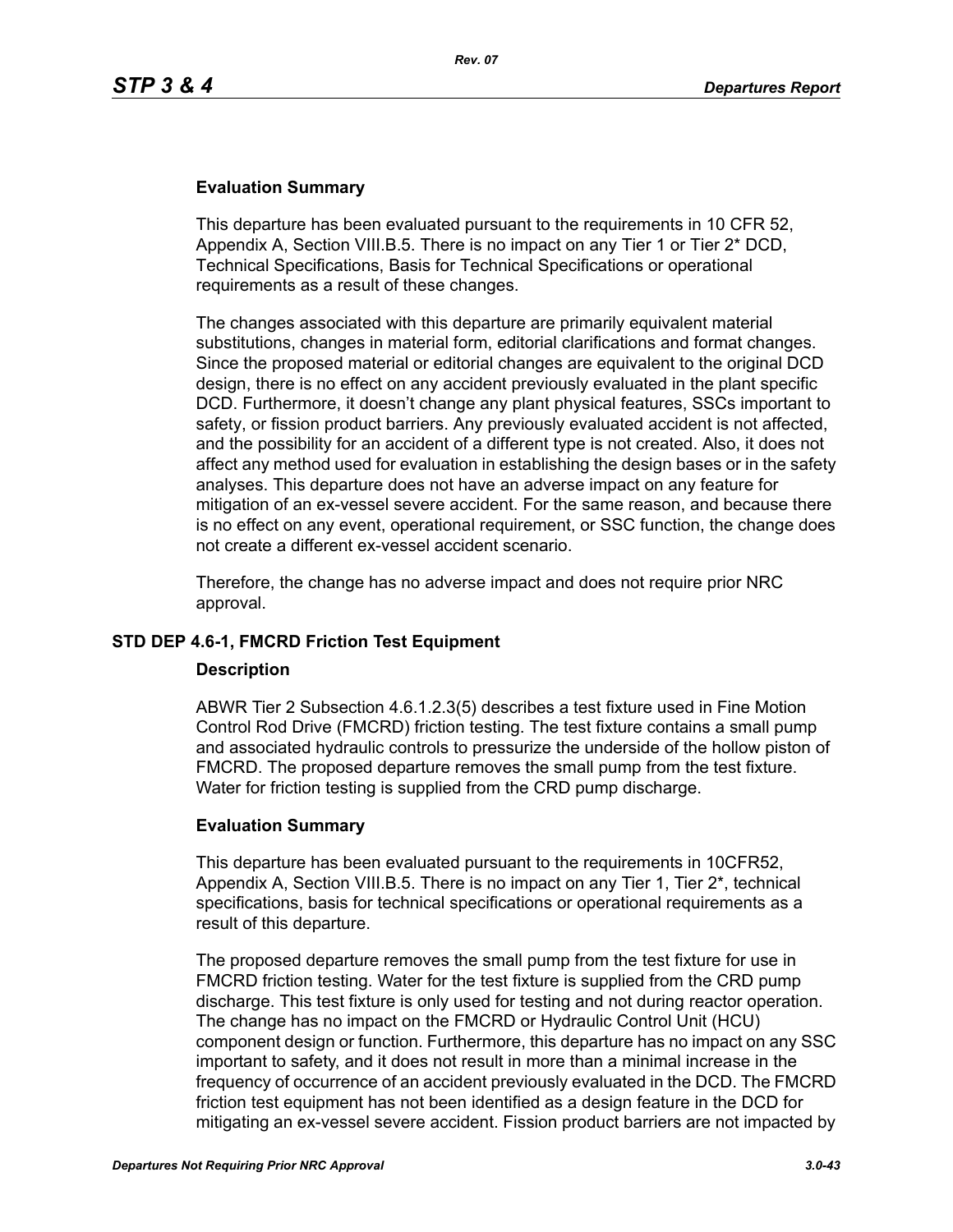the proposed departure.

Based on this evaluation, prior NRC approval of the change is not required.

# **STD DEP 5.2-2, PSI/ISI NDE of the Reactor Coolant Pressure Boundary**

# **Description**

A departure from DCD Subsections 5.2.4.2.2 and 5.2.4.3.1 is provided for PSI and ISI of welds in Reactor Coolant System piping to meet the requirements of ASME Section XI, Appendix VIII as mandated by 10 CFR 50.55a, rather than meeting the requirements of Regulatory Guide 1.150, Rev. 1.

# **Evaluation Summary**

This departure has been evaluated pursuant to 10 CFR 52, Appendix A, Section VIII.B.5

This change is necessary because of the NRC withdrawal of the previous Regulatory Guide following the requirements being codified in 10CFR50.55a (g)(6)(ii)(C)(1). It provides additional guidance and does not adversely affect any functional or safety requirements. Since this change does not affect any other plant SSCs, there is no effect on any accident previously evaluated in the DCD. This departure does not change the Technical Specifications or any other underlying design. The operational requirements for conduct of preservice inspection remain unchanged. This departure does not change any plant physical features, SSCs important to safety or fission product barriers. Any previously evaluated accident is not affected, and the possibility for an accident of a different type is not created. Also, it does not affect any method used for evaluation in establishing the design bases or in the safety analyses. This departure does not affect any feature for mitigation of an ex-vessel severe accident. For the same reason, and because there is no effect on any event, operation or SSC function, the change does not create a different ex-vessel accident scenario. Therefore, this change has no adverse impact and does not require prior NRC approval.

# **STD DEP 5.3-1, Reactor Pressure Vessel Material Surveillance Program Description**

This departure pertains to the RPV material surveillance program. The RPV material surveillance program monitors changes in the fracture toughness properties of ferritic materials in the reactor vessel beltline region resulting from exposure to neutron irradiation. The test results of the RPV material surveillance program are used to evaluate pressure and temperature limitations for the RPV hydro pressure test. This departure is a clarification of the number of the test specimens, the lead factor, and it addresses COL License information Item 5.5 of the DCD. Specifically.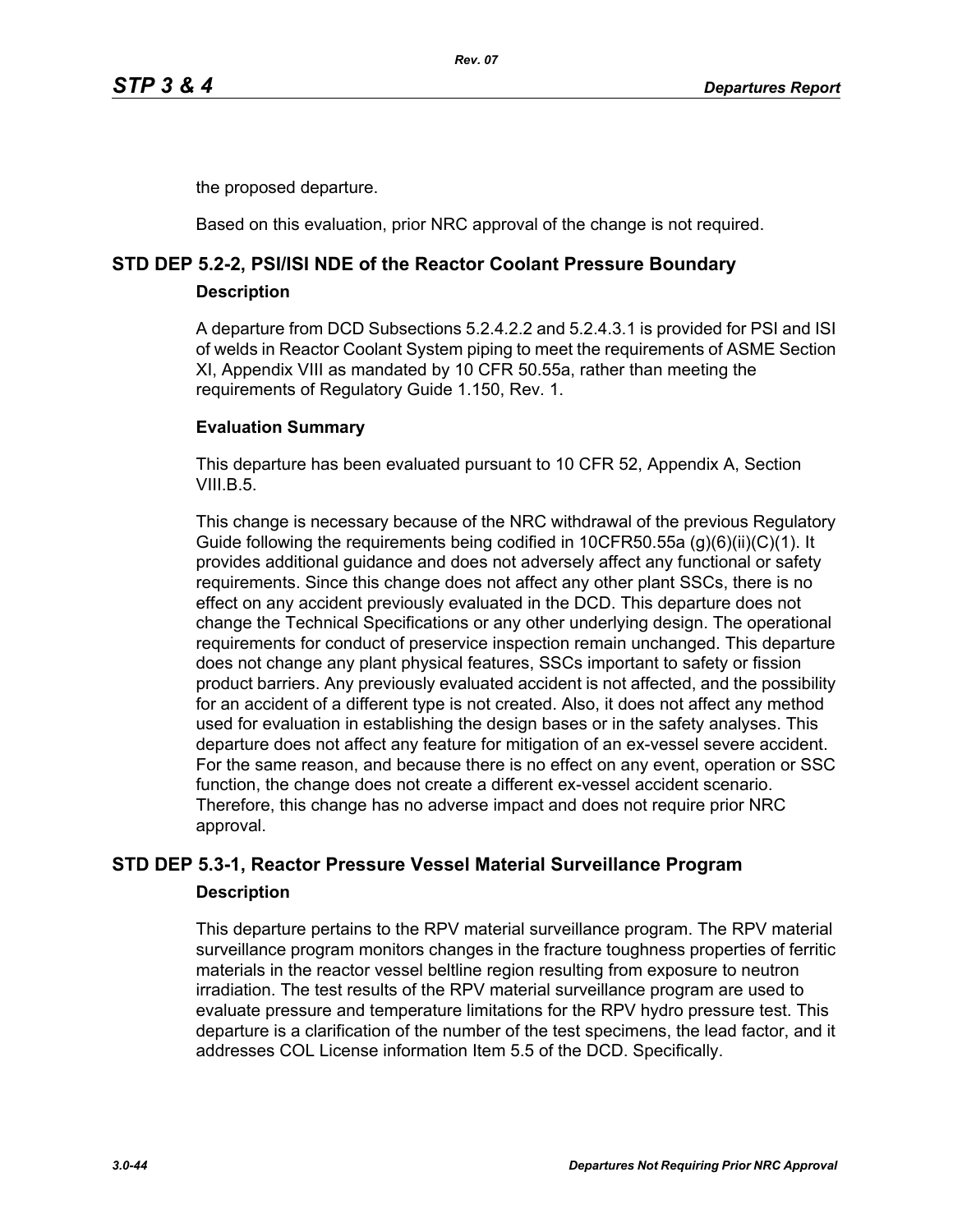This change has been evaluated pursuant to the requirements in 10CFR52, Appendix A, Section VIII.B.5. There is no impact on any Tier 1, Tier 2\*, technical specifications, basis for technical specifications or operational requirements as a result of this change. This changes the RPV Material and Surveillance program only; there are no changes to any plant systems or to the manner in which the plant is operated. This program ensures that the RPV maintains its fracture toughness margins throughout the vessel lifetime.

(1) ABWR DCD Tier 2 Subsection 5.3.1.6.1 specifies the number of the test specimens required by ASTM E185-82 for each specimen capsule. This departure clarifies that the number of test specimens listed in the Reference DCD are the minimum amount required by the Standard. Additional test

*Rev. 07*

(2) ABWR DCD Tier 2 Subsection 5.3.1.6.4 specifies that the applicable lead factor for surveillance capsule is approximately 1.2 to 1.5. On all currently operating ABWRs, the capsules are placed closer to the vessel wall and the lead factors are approximately 1.1. Therefore, this departure clarifies the width of the lead

(3) A reference for the RPV Material Surveillance Program for STP 3&4 is added in

specimens may be included in the capsules.

Therefore, this change does not result in more than a minimal increase in the frequency of occurrence or consequences of an accident previously evaluated in the DCD, and it does not increase the likelihood or consequences of malfunctions previously evaluated, does not effect design basis limits for fission product barriers, and does not involve a method of evaluation.

This change does not affect any systems and therefore does not affect the evaluation of ex vessel severe accidents.

Based on this evaluation, prior NRC approval of the change is not required.

# **STD DEP 5.4-1, Reactor Water Cleanup System**

factors are 1 to 1.5.

**Evaluation Summary**

DCD Subsection 5.3.5.

#### **Description**

The flow capacity of the two pumps and two filter demineralizers in the Reactor Water Cleanup System are doubled from 1% of rated feedwater flow to 2%. This will improve system maintainability and availability by allowing only one of the two pumps to handle the full cleanup flow and filtering requirements. The pump discharge head at shutoff is increased from 160m to 182m and the design pressure of the pumps and heat exchangers is changed from 10.20 MPaG to 10.65 MPaG as described in Table 5.4-6 of the FSAR.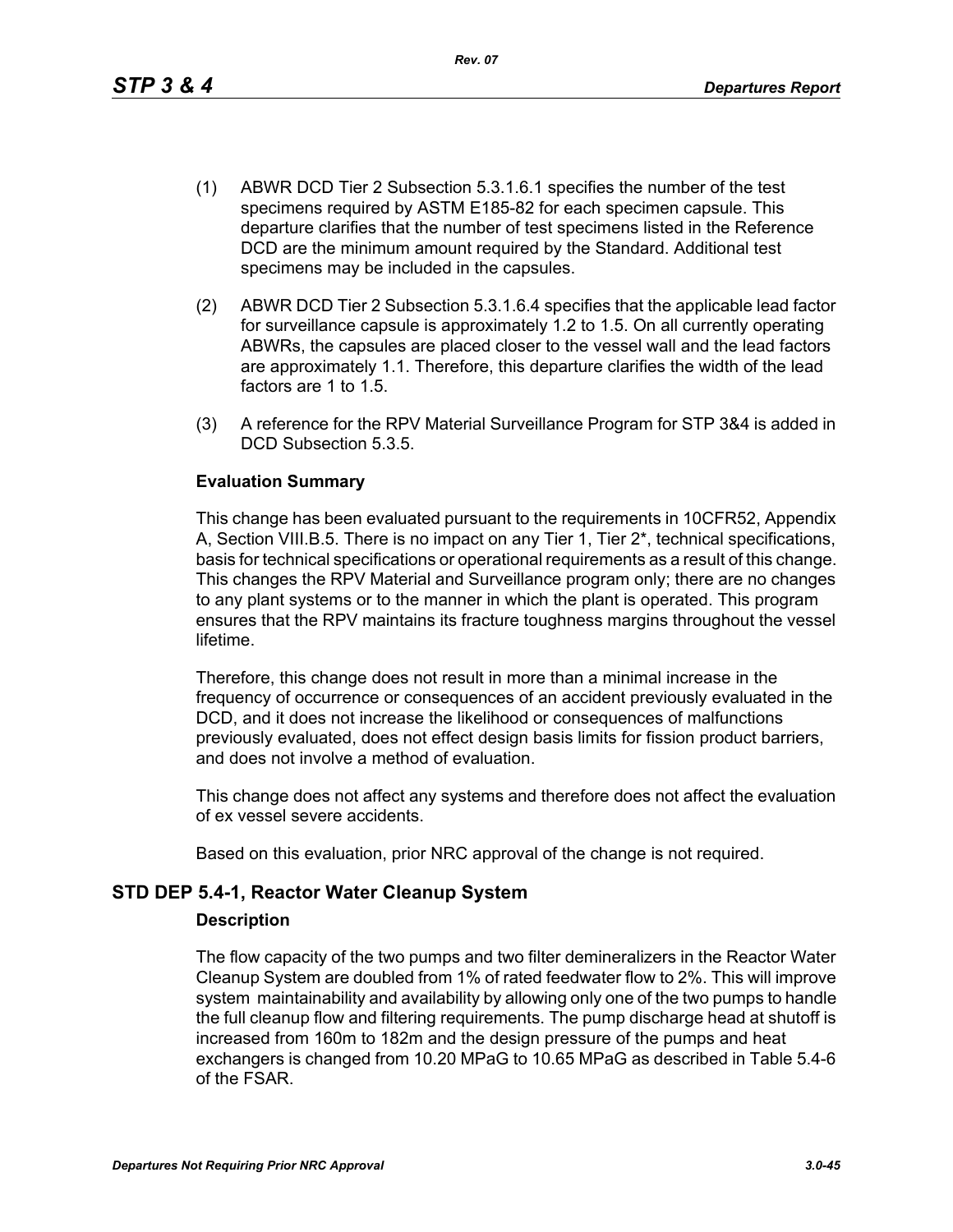## **Evaluation Summary**

This departure has been evaluated in accordance with the requirements in 10 CFR 52, Appendix A, Section VIII.B.5. There is no impact on Tier 1, Tier 2\*, technical specifications, basis for technical specifications and operational requirements.

The proposed change improves CUW system reliability by providing backup pump and filter demineralizer capability to handle 100% CUW flow and filtering requirements. The probability of situations whereby system flow would be greater than 100% (such as operating both pumps at the same time) are minimized since the CUW system flow rate is controlled to its rated flow by the flow control valve at the outlet of the filter demineralizer when two CUW pumps run at the same time for some duration, as described in the DCD. Consequently, the effect on accident and SSC malfunction frequency is minimal.

A break in the CUW system, should one occur, will be automatically isolated by either of two redundant safety related isolation valves which receive signals including low reactor water level, high ambient CUW equipment room area temperature, high main steam tunnel area temperature and high mass differential flow. Any one of these signals will isolate the system. All of the piping upstream of the two safety related isolation valves is Seismic Category I and Quality Group A and is located inside the containment. All CUW operating conditions, including pump flow under normal operating conditions are unchanged from the DCD. Consequently, there is no adverse impact on accident or SSC malfunction consequences previously analyzed nor is there an adverse affect on likelihood or consequences of a severe accident.

There are no new accident scenarios as a result of this change. Any breaks in the CUW system, should they occur, would continue to be bounded by the feedwater line break.

As a result, this departure satisfies all VIII.B.5 criteria and prior NRC review is not required.

# **STD DEP 5.4-2, Reactor Internal Pump (RIP) Motor Cable Box**

#### **Description**

Subsection 5.4.1 of the reference ABWR DCD describes component and subsystem design information of the Reactor Recirculation System. The FSAR revises the RIP cross section illustration, Figure 5.4-1, to reduce the size of the cable box and to show a plug-in type power connector. Neither the motor cable box nor the power connector is described in any section of the DCD.

#### **Evaluation Summary**

This departure has been evaluated pursuant to the requirements in 10 CFR 52, Appendix A, Section VIII.B.5. There is no impact on any Tier 1, Tier 2\*, DCD technical specifications, basis for technical specifications or operational requirements as a result of this change.

This change revises the RIP motor cable box to a smaller size box with a plug-in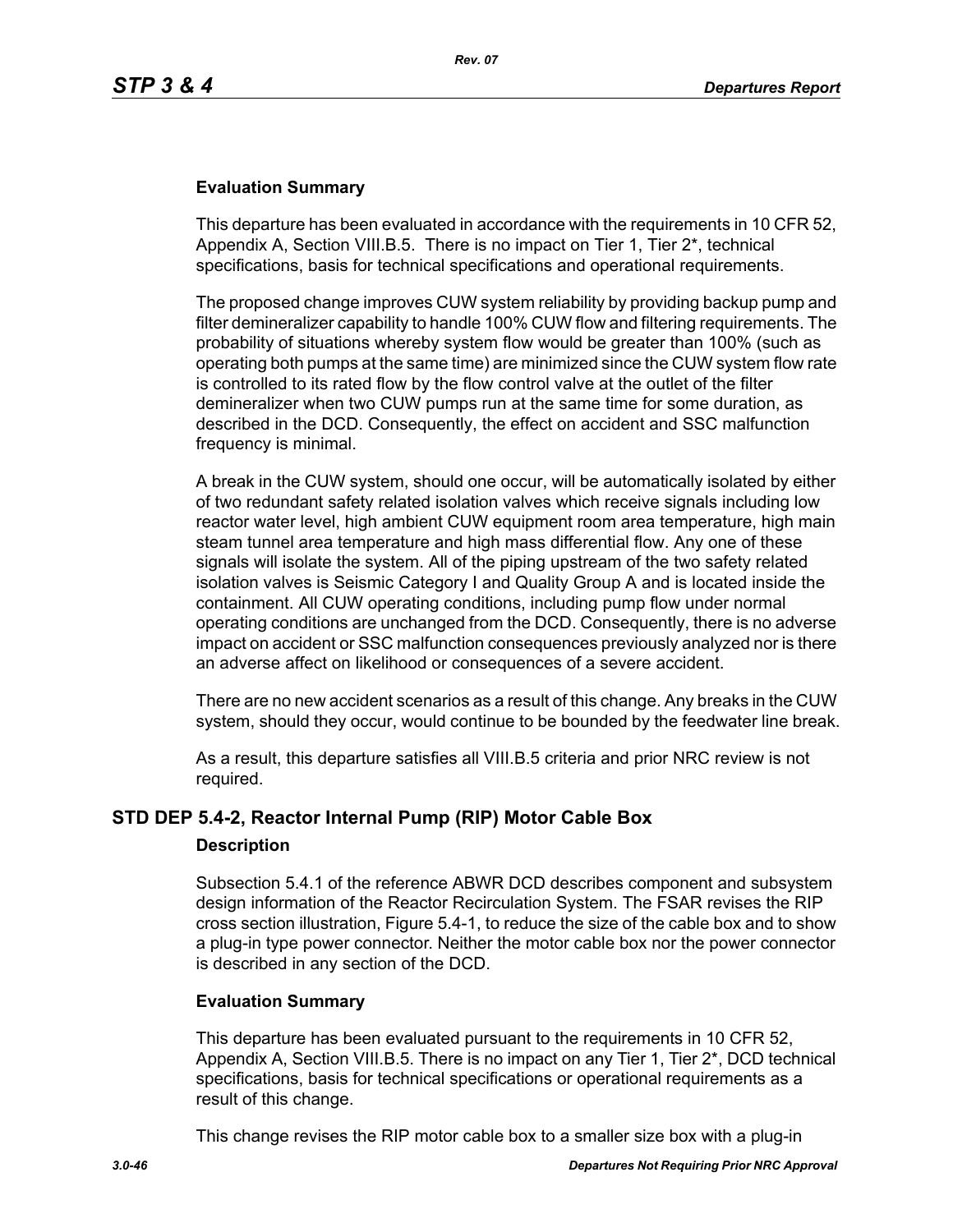power connector. It has no effect on the Reactor Internal Pump operation or performance. The change is made to improve maintainability. The RIP motor cable box and plug-in connector are nonsafety-related components that are not required for safe shutdown or accident mitigation, and thus this change does not increase the probability or consequences of any previously analyzed accident or malfunction of an SSC important to safety, and does not create the possibility of a different type of accident than previously analyzed or the possibility of a malfunction of an SSC with a different result. It has no effect on fission product barrier limits, and does not involve a change in methodology.

The RIPs are not design features important for ex-vessel severe accidents. Therefore this change has no impact on ex-vessel evaluations.

Based on this evaluation, prior NRC approval of these changes is not required.

### **STD DEP 5.4-3 Residual Heat Removal System Interlock**

#### **Description**

ABWR DCD Tier 2 subsection 5.4.7.1.1.6 states that the wetwell spray can be used in conjunction with the low pressure flooder (LPFL) mode. However, ABWR DCD Tier 2 Figure 7.3-4 sheet 11 of 20 indicates that the wetwell spray valve will close when the LPFL injection valve is not fully closed. This is in accordance with the ABWR design and the assumptions of the safety analysis. Therefore, the statement in the DCD that the wetwell spray can be operated in conjunction with the LPFL mode is inconsistent and clarified by the proposed departure.

ABWR DCD Tier 2 Table 5.4-3 NOTE C indicates that Minimum Flow Valves open logic is "Pump is running and low loop flow signal." However, ABWR DCD Tier 2 Figure 7.3-4 sheet 12 of 20 indicates that Minimum Flow Valves open logic is "Pump discharge pressure high and low loop flow signal." This proposed departure clarifies the Minimum Flow Valves open logic in Table 5.4-3 to be consistent with the figures.

ABWR DCD Tier 2 Table 5.4-5 indicates that relief pressure of E11-F028A-C and E11-F051A-C is 3.44 MPaG. However, ABWR DCD Tier 2 Figures 5.4-10 sheets 3, 4 and 6 indicate that design pressure of these relief valves is 3.43 MPaG. This proposed departure clarifies the relief pressure of E11-F028A-C and E11-F051A-C in Table 5.4-5 to be consistent with the figures.

#### **Evaluation Summary**

This departure has been evaluated in accordance with 10 CFR 52, Appendix A, Section VIII.B.5. The proposed departures are corrections of inconsistencies in the ABWR DCD Tier 2 information. The proposed departures make no change to the ABWR design. Consequently, prior NRC approval is not required.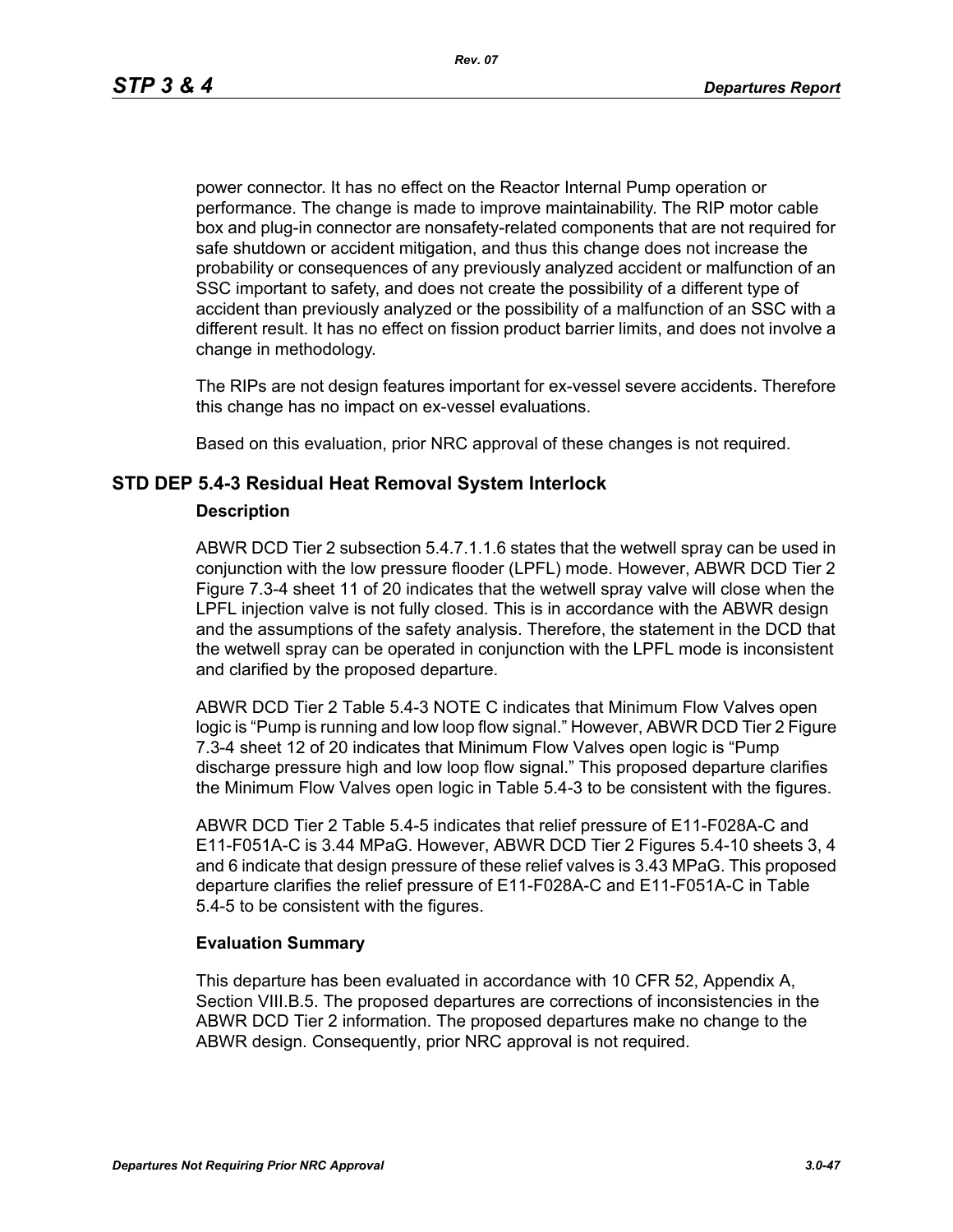# **STD DEP 5.4-4 Recirculation Motor Cooling System**

# **Description**

ABWR DCD Tier 2 Section 5.4.1.3.1 identifies the Recirculation Motor Heat Exchanger (RMHX) shell, tube, sheet and water box material as carbon steel. This departure permits fabrication of these components using carbon steel or stainless steel. Similar changes are made to ABWR DCD Tier 2 Figure 5.4-4 for consistency.

# **Evaluation Summary**

This departure has been evaluated in accordance with the requirements of 10 CFR 52 Appendix A, Section VIII.B.5. The departure has no impact on ABWR DCD Tier 1, Tier 2\*, Technical Specification or Technical Specification Bases sections.

The proposed change offers enhanced resistance for RMHX components which are sensitive to flow assisted corrosion (FAC). ASME Boiler and Pressure Vessel Code structural margins are maintained. Accordingly, the departure results in less likelihood of a malfunction of any SSC important to safety. It also has no impact on the frequency of occurrence or consequences of an accident or ex-vessel severe accident previously evaluated. There is no impact on design basis limits to fission product barriers. Thus, the departure meets the requirements outlined in 10 CFR 52, Appendix A Section VIII-B.5, and prior NRC review is not required.

# **STD DEP 5.4-5 Addition of a vent line from the Reactor Water Cleanup System Reactor Pressure Vessel (RPV) head-spray line to the Reactor Head Vent Line.**

# **Description**

Addition of a vent line for RPV head-spray line to the Reactor Water Cleanup System (CUW) is to preclude accumulation of hydrogen gas in the head spray line. The vent line will connect to the RPV head vent line. ABWR DCD Tier 2 Figure 5.4-12, Reactor Water Cleanup System P&ID, and Figure 5.1-3 Nuclear Boiler System P&ID will be changed as a Standard Departure.

The hydrogen gas accumulation problem was identified at Hamaoka #1 (H-1) and Brunsbuttel BWRs. As a result, the NRC initiated GI-195 "Hydrogen Combustion in Foreign BWR Piping" and formulated a plan of action. The result was an analysis of core damage probability caused by piping rupture consequent to hydrogen combustion, modeled for the Peach Bottom plant. The probability of the event was evaluated at 10-7.

The RPV head-spray line has a "high-point" for injection of spray water from the RPV upper elevation. Since the head-spray piping contains no fluid during normal operating conditions, the potential for accumulating hydrogen gas exists. It is difficult to remove the high-point in the piping design; therefore adding a vent line is the optimum solution. The vent line connects to the RPV vent (suction) line to avoid hydrogen gas accumulation.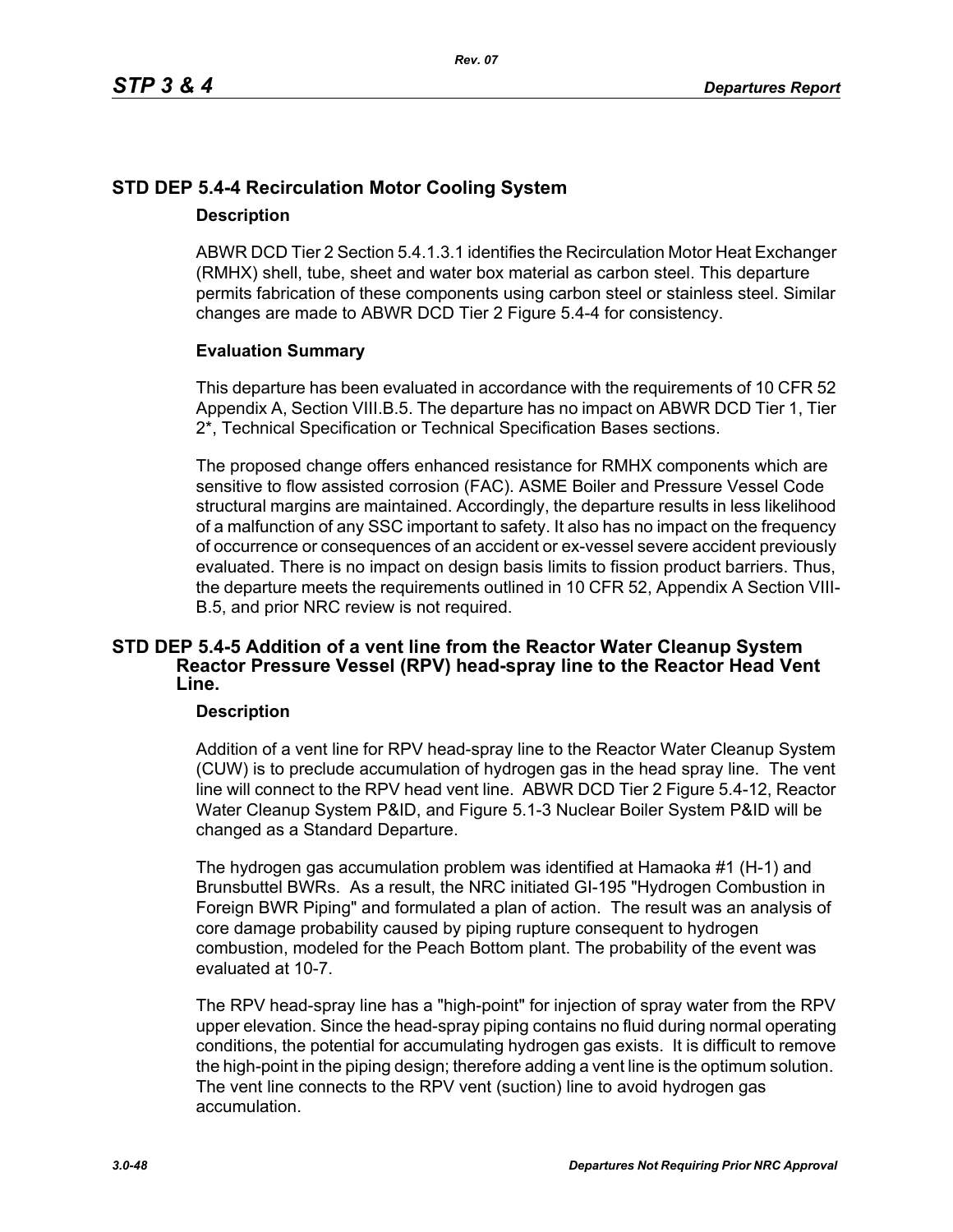# **Evaluation Summary**

This departure has been evaluated pursuant to the requirement in 10 CFR 52, Appendix A, Section VIII.B.5. There is no impact on Tier 1, Tier 2\*, or Technical Specifications. The changes have no effect on the frequency or consequences of accidents, or the probability or consequences of malfunctions. The systems involved are not relied upon for ex-vessel severe accident mitigation. This change is an improvement in safety, designed to reduce the probability for accidents.

As a result, prior NRC approval of this change is not required.

# **STD DEP 5A-1, Delete Appendix on Compliance with Regulatory Guide 1.150 Description**

 NRC requirements for performance demonstration of ultrasonic examination of reactor pressurevessel and piping for preservice inspection and inservice inspection once addressed by RG 1.150 will be conducted in accordance with ASME Section XI, Appendix VIII as required by 10 CFR 50.55a.

### **Evaluation Summary**

This departure has been evaluated pursuant to the requirements in 10 CFR 52, Appendix A, Section VIII.B.5

RG 1.150 was issued by the NRC in the early 1980's in order to provide guidance on ultrasonic testing of reactor vessel welds during preservice and inservice examanations at a time when the Staff felt that industry guidance was inadequate. The NRC subsequently withdrew the RG in February, 2008 and in its withdrawal stated that the requirements for such testing have been superceded by 10 CFR 50.55a. Specifically, 10 CFR 50.55a requires both preservice and inservice inspection activities to be performed using personnel, equipment, and procedures qualified in accordance with the ASME, Boiler and Pressure Vessel Code, Section XI, Appendix VIII. This requirement is met by STP Units 3 & 4 as stated in Subsection 5.2.4 of the STP 3 & 4 FSAR. With the withdrawal of RG 1.150, no evaluation against that RG is required and the plant meets the latest NRC requirements. Consequently, this change has no impact on the likelihood or consequences of an accident or malfunction of an SSC important to safety previously evaluated. There is no impact on ex-vessel severe accident likelihood or consequences.

This change has no impact on any Tier 1, Tier 2\*, Technical Specifications, bases for the Technical Specification, or operational requirements information.

Based on the results of this evaluation, prior NRC approval of this change is not required.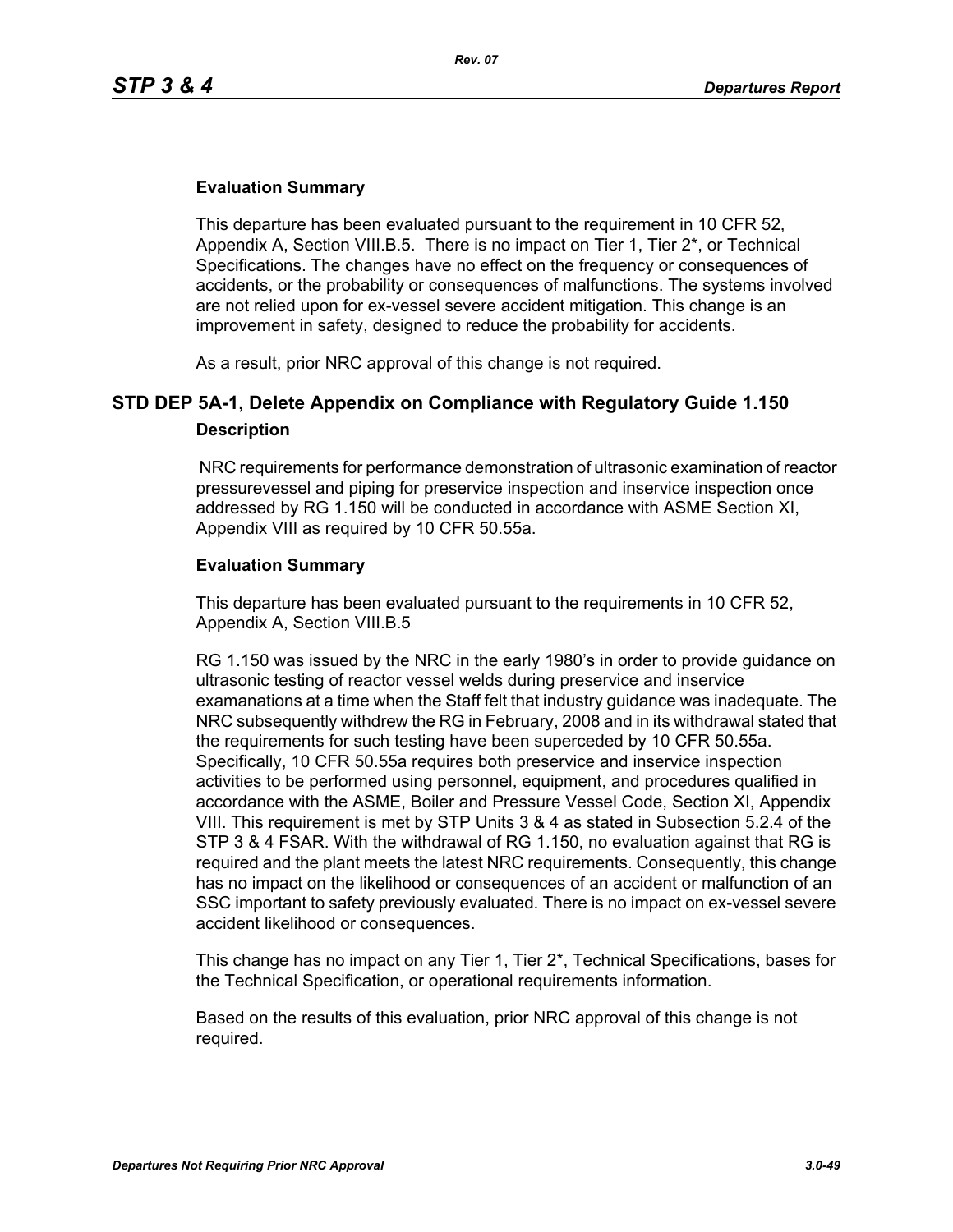# **STD DEP 5B-1, Residual Heat Removal Flow and Heat Capacity Analysis Description**

The K-Value<sup>\*</sup> for the Residual Heat Removal heat exchangers is increased from 3.69 x 10<sup>5</sup> W/°C to 4.27 x 10<sup>5</sup> W/ C to reflect an ultimate heat sink water temperature of 35°C . The limiting event for heat exchanger sizing is now the rapid cooldown required for a 17-day outage in accordance with the Utilities Requirement Document. Previously, the limiting event for heat exchanger sizing was a LOCA.

This departure increases the heat removal capacity of the RHR heat exchanges to allow reduced outage time. This change improves system performance, maintainability, and availability.

# **Evaluation Summary**

This departure has been evaluated pursuant to the requirements in 10 CFR 52, Appendix A, Section VIII.B.5, as described previously. The proposed change improves the heat removal capability of the RHR system for off-normal and accident events by specifying a more conservative design condition for sizing of the RHR heat exchangers.

This change will not impact the reactor systems in any way which would result in any increase in the likelihood of an accident or a malfunction of an SSC. In addition, the consequences of an accident or malfunction of an SSC with implementation of this change will not be affected.

There are no new accident scenarios or SSC failures leading to a different result as presented in the DCD as a result of this change. By designing the RHR heat exchangers to a higher heat removal capacity, the heat removal capability of the RHR system is enhanced and additional heat removal capability margin is being added relative to the DCD. The change will not adversely impact the performance or capability of any fission product barriers.

The method of evaluation being used to size the heat exchangers is consistent with the method provided in Appendix 5B to Part 2 Tier 2 of the DCD. Neither the likelihood nor consequences of an ex-vessel severe accident are adversely affected by this change. The increase in the heat removal capability of the RHR heat exchangers improves mitigating the consequences of a severe accident. Consequently, prior NRC approval is not required.

<sup>\*</sup> The K-Value, or K-Factor, is a method of determining the amount of heat transferred per unit of time based on the temperature difference across the heat exchanger without considering the heat exchanger area or other heat exchanger factors.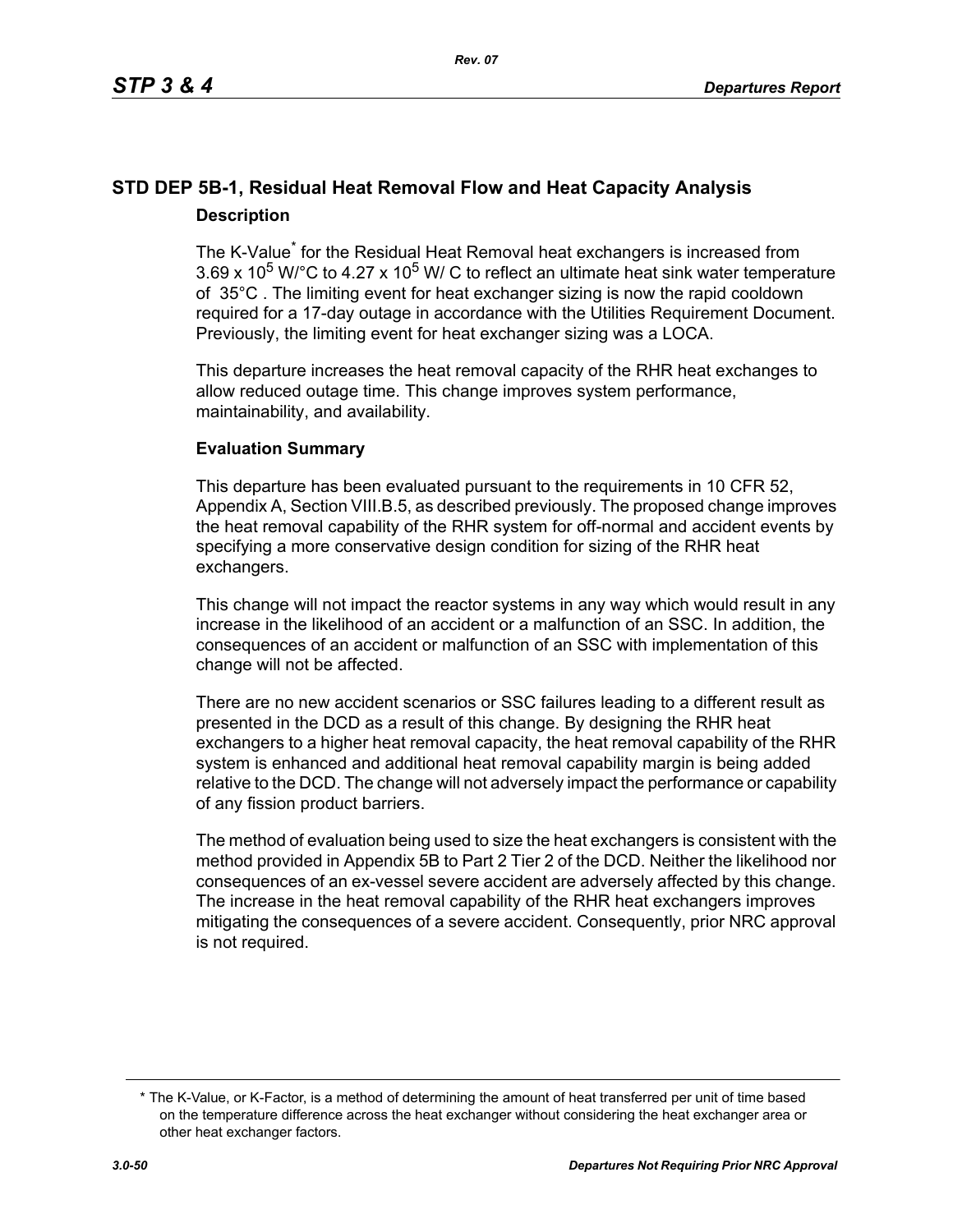# **STD DEP 6.2-3, Containment Penetrations and Isolation Description**

This departure corrects primary containment penetration errors and inconsistencies in Section 6.2 of the reference ABWR DCD and provides additional design detail that was not present in the reference ABWR DCD. This departure is the result of detailed 3-D layout analysis that was performed to ensure that the penetrations meet U.S. codes and standards for mechanical and electrical separation. Changes to the tables include the correction of containment penetration elevation, azimuth, offset, and diameter. In addition, containment isolation barrier type information is provided for valves that did not contain this level of detail in the reference ABWR DCD.

This departure primarily affects the detailed containment isolation valve listings in Tables 6.2-5, 6.2-6, 6.2-7, 6.2-8, and 6.2-10. The changes to each table are discussed below. Because Tables 6.2-7, 6.2-8, and 6.2-10 are also affected by four other departures, listings of the penetrations that are changed due to STD DEP 6.2-3 are provided .

- Table 6.2-5 identifies the reactor coolant pressure boundary (RCPB) influent lines penetrating the drywell. This change consists of the correction of inconsistencies of valve type between Table 6.2-5 and Chapter 21 P&ID.
- Table 6.2-6 identifies the RCPB effluent lines penetrating the drywell. This change consists of the correction of inconsistencies of valve type between Table 6.2-6 and Chapter 21 P&ID.
- Table 6.2-7 identifies the containment isolation valves associated with the ABWR Containment. This change consists of the following correction of inconsistencies between Table 6.2-7 and drawings of Chapter 21.
	- (1) Addition of the missing valve that should be listed.
	- (2) Correction of line size.
	- (3) Correction of valve type.
	- (4) Clarification of valve position in various operating condition.
	- (5) Correction of note.
	- (6) Correction of a typographical error.
	- (7) Clarification of applied GDC.
	- (8) Correction of power source (division). (To be consistent with Tier 1 Figures 2.1.2b and 2.11.5.)
	- (9) Change of closure time of T31-F009 to be identical with T31-F005 for bleed isolation.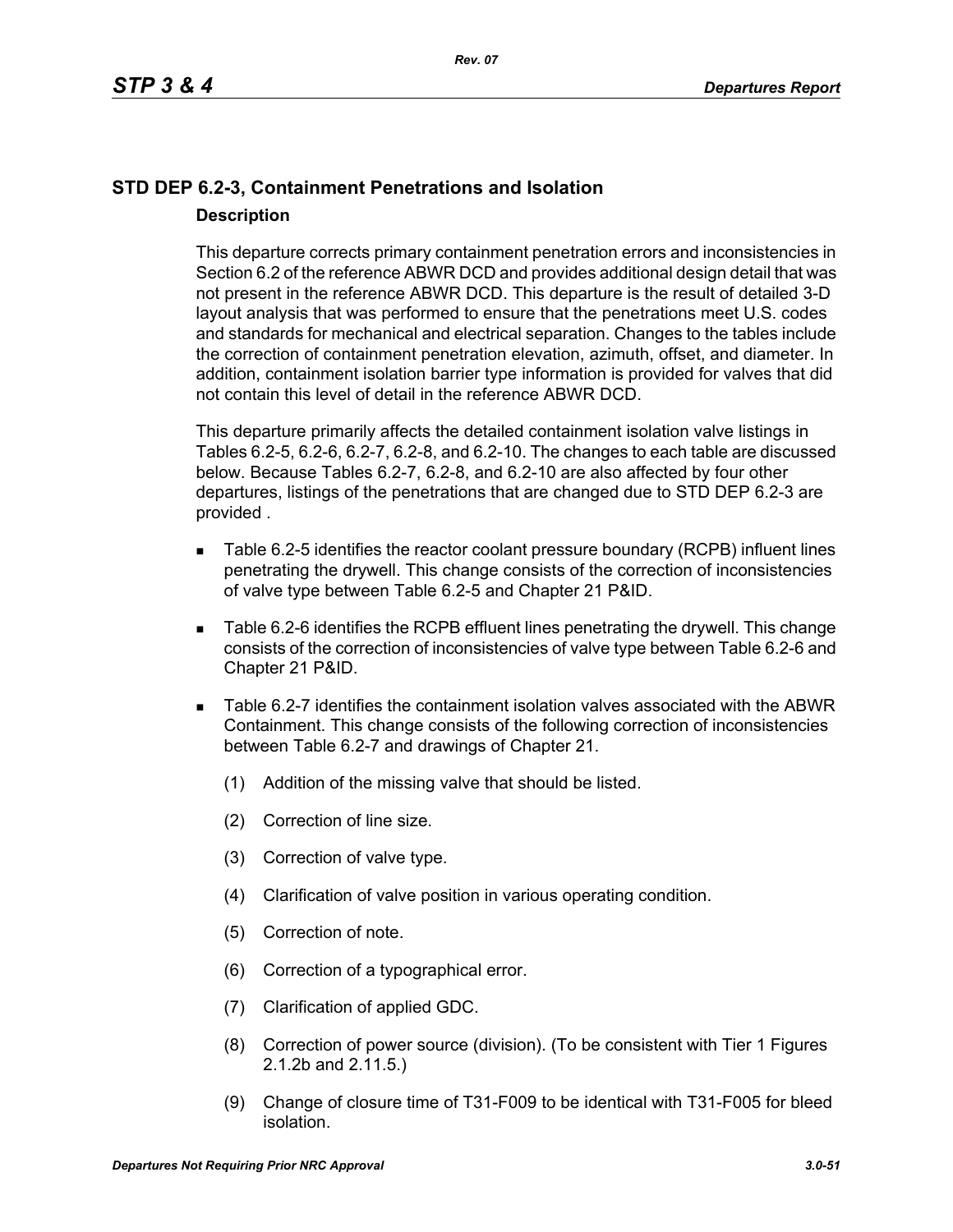In Table 6.2-7, the following are changed:

- Line size for Reactor Recirculation System Valves B31- F008A- H/J/K
- Leak test type for Standby Liquid Control System Valves C41-F008 and F006A/B
- Valve position for Containment Atmospheric Monitoring System valves D23-F004A/B, F005A/B, F006A/B, F007A/B and F008A/B
- **CIV signal for Containment Atmospheric Monitoring System valves** D23-F001A/B, F004A/B, F005A/B, F006A/B, F007A/B and F008A/B
- **Notable 20 as Valve position for Residual Heat Removal System Wetwell Spray Valves** E11-F019B/C
- Valve position for Residual Heat Removal System Drywell Spray Valves E11-F017B/C and F018B/C
- Valve position for Residual Heat Removal System Minimum Flow Line Valves E11-F021A/B/C
- Valve position for Residual Heat Removal System S/P Suction (LPFL)Valves E11-F001A/B/C
- Valve position for Residual Heat Removal System Inboard Shutdown Cooling E11-F010A/B/C
- Valve position for Residual Heat Removal System Outboard Shutdown Cooling E11-F011A/B/C
- **Nalve position for Residual Heat Removal System Injection and Testable** Check Valves E11-F005B/C and F006B/C
- Valve position and CIV signal for High Pressure Core Flooder System S/P Suction Valves E22-F006B/C
- CIV signal for High Pressure Core Flooder System Test and Minimum Flow Valves E22-F009B/C and F010B/C
- **Nalve position for High Pressure Core Flooder System Injection Valves** E22-F003B/C and F004B/C
- **Primary actuation for Nuclear Boiler System Main Steam Lines A, B, C and D** Valves B21-F009 A/B C/D
- Valve position for Nuclear Boiler System Feed Water Line A and B Valves B21-F004 A/B and B21-F003 A/B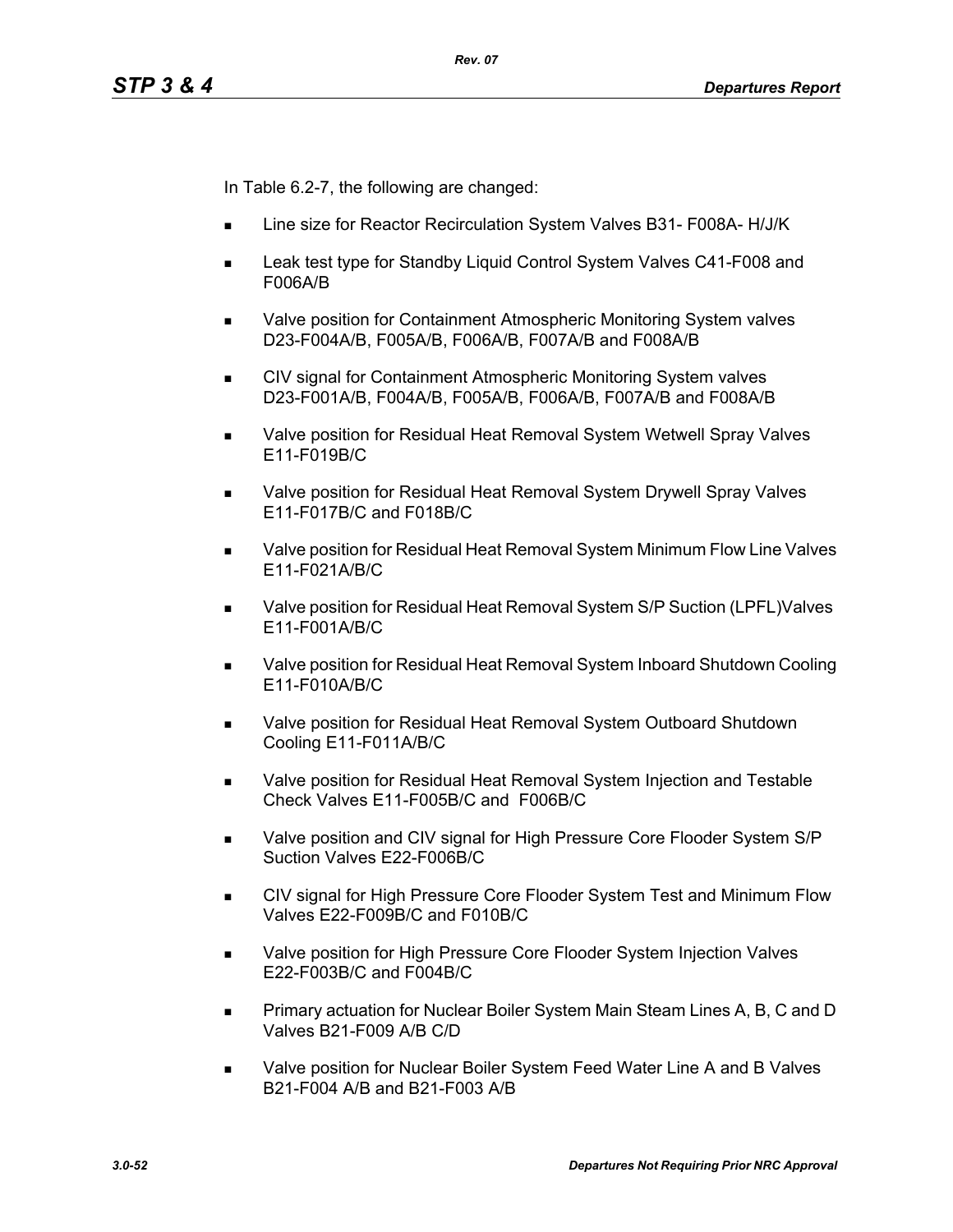- Valve position for Reactor Core Isolation Cooling System Steam Supply Valves E51-F035, F048, and F036
- **Nalve position for Reactor Core Isolation Cooling System S/P Suction Valve** E51-F006
- Valve position for Reactor Core Isolation Cooling System Turbine exhaust Valve E51-F038
- CIV signal for Atmospheric Control System Valves T31-F001, F002, F003, F004, F005, F006, F008, F009, F025, F039, F040, F041 and F011
- Closure time for Atmospheric Control System Valve T31-F009
- CIV signal for Reactor Water Cleanup System Valves F002, F003 and F017
- Valve information for Reactor Water Cleanup System valves G31-F071 and F072
- Leak test type, Valve position and CIV signal for Suppression Pool Cleanup System Valves G51-F001, F002, F006, and F007
- GDC basis and Valve position for Reactor Building Cooling Water System Valves P21-F075A/B, F076A/B, F080A/B, F081A/B
- GDC basis for HVAC Normal Cooling Water System Valves P24-F053, F054, F142 and F141
- CIV signal for HVAC Normal Cooling Water System Valves P24-F053, F142 and F141
- **Power source for HVAC Normal Cooling Water System Valve F141**
- GDC basis for Instrument Air System Valves P52-F276 and F277
- **GDC basis for High Pressure Nitrogen Gas Supply System Valves** P54-F007A/B, F008A/B and F200/F209
- CIV signal for High Pressure Nitrogen Gas Supply System Valves P54-F007A/B, F008A/B and F200/F209
- CIV signal for Leak Detection & Isolation System Valves E31-F002, F003, F004 and F005
- GDC basis and CIV signal for Radwaste System Valves K17-F003, F004, F103 and F104
- Valve information for Neutron Monitoring System Valves C51-XXX A/B/C and XXX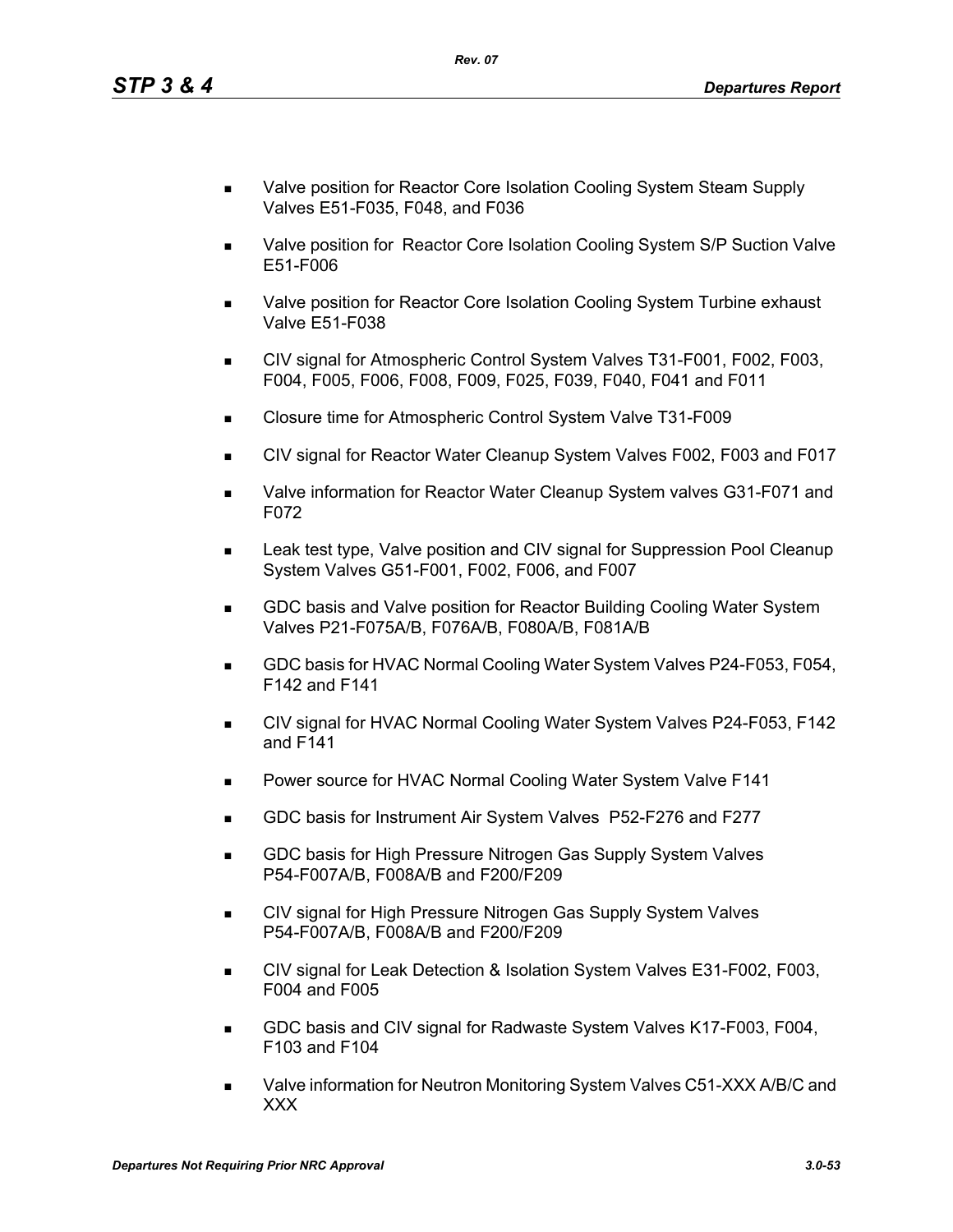Table 6.2-8 identifies the ABWR Primary Containment Penetrations. It was determined that this arrangement needed to be changed to meet US mechanical and electrical separation requirements. Containment penetrations are physically isolated in accordance with the requirement specified in 10CFR50, Appendix J. Containment electrical penetrations are physically separated in accordance with the requirement specified in Section 6.5 of IEEE Std 384-1992, which is endorsed by Regulatory Guide 1.75 Revision 3. Changes were also necessary to satisfy electrical load and to reflect the detailed physical location plan.

The following parameters are changed in Table 6.2-8 as a result of Departure STD DEP 6.2-3.

### **Penetration Elevation**

Penetrations 37, 61, 62, 70, 92, 103 A/B/C/D/E, 110, 111, 112, 140A, 144A/B/C/D, 161A/B, 171, 201, 202, 203, 204, 205, 206, 213, 250, 321 A/B, 322 E/F, 323C, 331 A/B, 332 A/B, 600A/B/C/D, 610, 620,621, 650A/B/C/D, 651A/B/C/D, 680A/B, 700A/B/C/D/E/F/G/H/J/K, 710, 740, 750 A/B/C/D, 751 A/B/C/D, 780 A/B

#### **Azimuth**

Penetrations 90, 101 D/E/F, 102 F, 103 A/B/C/D/E, 104 E/G, 110, 111, 112, 160, 161 A/B, 171, 204, 205, 206, 241, 250, 321 A/B, 322 E/F, 323 C, 331 A/B, 332 A/B

#### **Offset**

Penetrations 92, 100B, 100E, 101 B/C/D, 101 C/G/F, 102 B/C/D/G, 103 A/B/C/D/E, 104 C/D/E/G, 105 C/D, 110, 111,112, 140 A, 161 A, 171, 250, 600 A/C/D, 610, 620, 621, 650 A/B/C/D, 651 A/B/C/D, 680 A/B, 700 A/B/C/D/E/F/G/H/J/K, 710, 740, 750 A/B/C/D, 751A/B/C/D, 780 A/B

#### **Diameter**

Penetrations 5, 6, 91, 92, 140 A, 100C, 101A/B, 102B, 103A/B/C/D, 104C/D/F/H, 105A/B/C/D, 147, 171, 250, 600A/B/C/D, 610, 620, 650 A/B/C/D, 651 A/B/C/D, 680 A/B, 700 A/B/C/D/E/F/G/H/J/K, 710, 750 A/B/C/D, 751 A/B/C/D, 780A/B

#### **Barrier Type**

Penetrations 10 A/B/C/D , 11,12 A/B, 22, 30 B/C, 31 A/B, 32 A/B, 33 A/B/C, 37, 38, 50, 60, 61, 62, 63, 64, 65, 66, 69, 70, 71 A/B, 72, 80, 81, 82, 90, 91, 92, 93, 110, 130 A/B/C/D, 140 A/B, 141 A/B, 142 A/B/C/D, 143 A/B/C/D, 144 A/B/C/D, 146 A/B/C/D, 147, 160, 161A/B, 162A/B, 170, 171, 177, 200 B/C, 201, 202, 203, 204, 205, 206, 210, 211, 213, 214, 216, 217, 240, 241, 242, 250, 252, 254, 320, 321A/B, 322A/B/C/D/E/F, 323A/B/C/D/E/F, 331A/B, 332A/B, 342, 600 A/B/C/D, 610, 650 A/B/C/D, 651 A/B/C/D, 680A, 700 A/B/C/D/E/F/G/H/J/K, 710, 740, 750 A/B/C/D, 751 A/B/C/D, 780A/B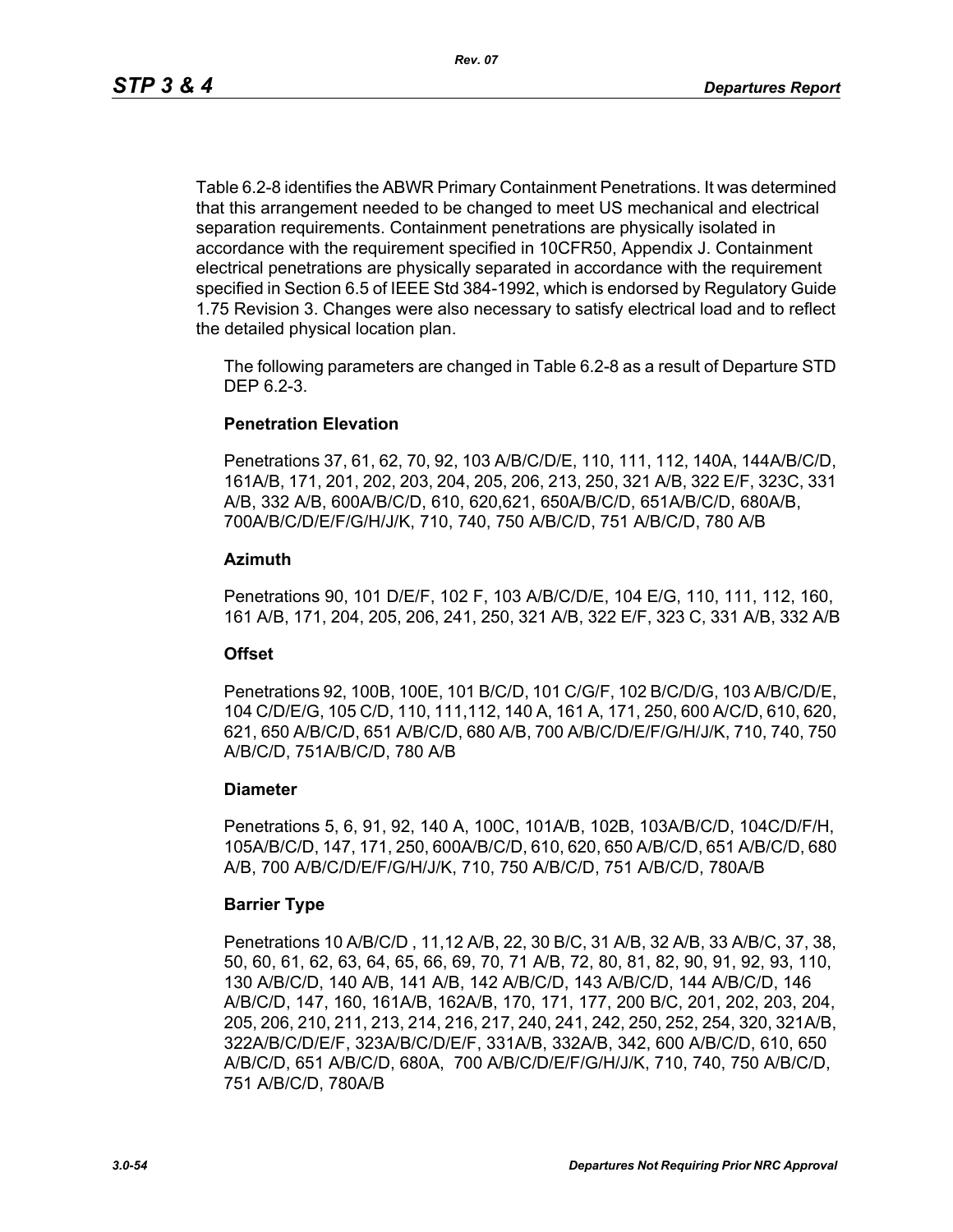### **Testing Type**

10 A/B/C/D, 11,12 A/B, 37, 38, 50, 60, 65, 66, 69, 70, 80, 81, 90, 91, 92, 93, 110, 130 A/B/C/D, 140 A/B, 141 A/B, 142 A/B/C/D, 143 A/B/C/D, 144 A/B/C/D , 146 A/B/C/D, 147, 160, 161 A/B, 162A/B, 170, 171, 177, 213, 240, 241, 250, 252, 254, 320, 321A/B, 322A/B/C/D/E/F, 323 A/B/C/D/E/F, 331 A/B, 332A/B, 342, 650 A/B/C/D, 651 A/B/C/D, 680 A, 750 A, 780A, 780B, 750 B/C/D, 751 A/B/C/D

**New**

Penetrations 94, 95, 100F, 101J/K, 102 H/J, 106 A/B/C/D/F/G/H/J, 107A/B

#### **Removed**

Penetrations 113, 215, 220, 251, 253, 255, 300A/B

Table 6.2-10 contains the potential leakage paths from the Primary Containment to the environment. Corrections to this table included fields that were identified as requiring change based on changes to Table 6.2-8.

#### **Penetration Diameter**

Penetrations 5, 6, 91, 92, 100C, 101A/B, 102A/B, 103A/B/C, 104C/D/F/H, 105A/B/C/D, 110,140A, 171, 250, 252, 600 A/B/C/D, 610, 620, 650A, 650 B/C/D, 651 A/B/C/D, 680 A/B, 700 A/B/C/D/E/F/G/H/J/K, 750 A/B/C/D, 751 A/B/C/D, 780 A/B

#### **Termination Region**

Penetration 250

#### **Leakage Barriers**

Penetration 250

#### **Potential Bypass Paths**

Penetration 250

#### **Added**

Penetrations 94, 95, 100F, 101 J/K, 102 H/J, 103 D/E, 106 A/B/C/D/F/G/H/J, 107 A/B, 710, 740

#### **Removed**

Penetrations 113, 220, 215, 251, 253, 255, 300A/B, 334 , 341, 660D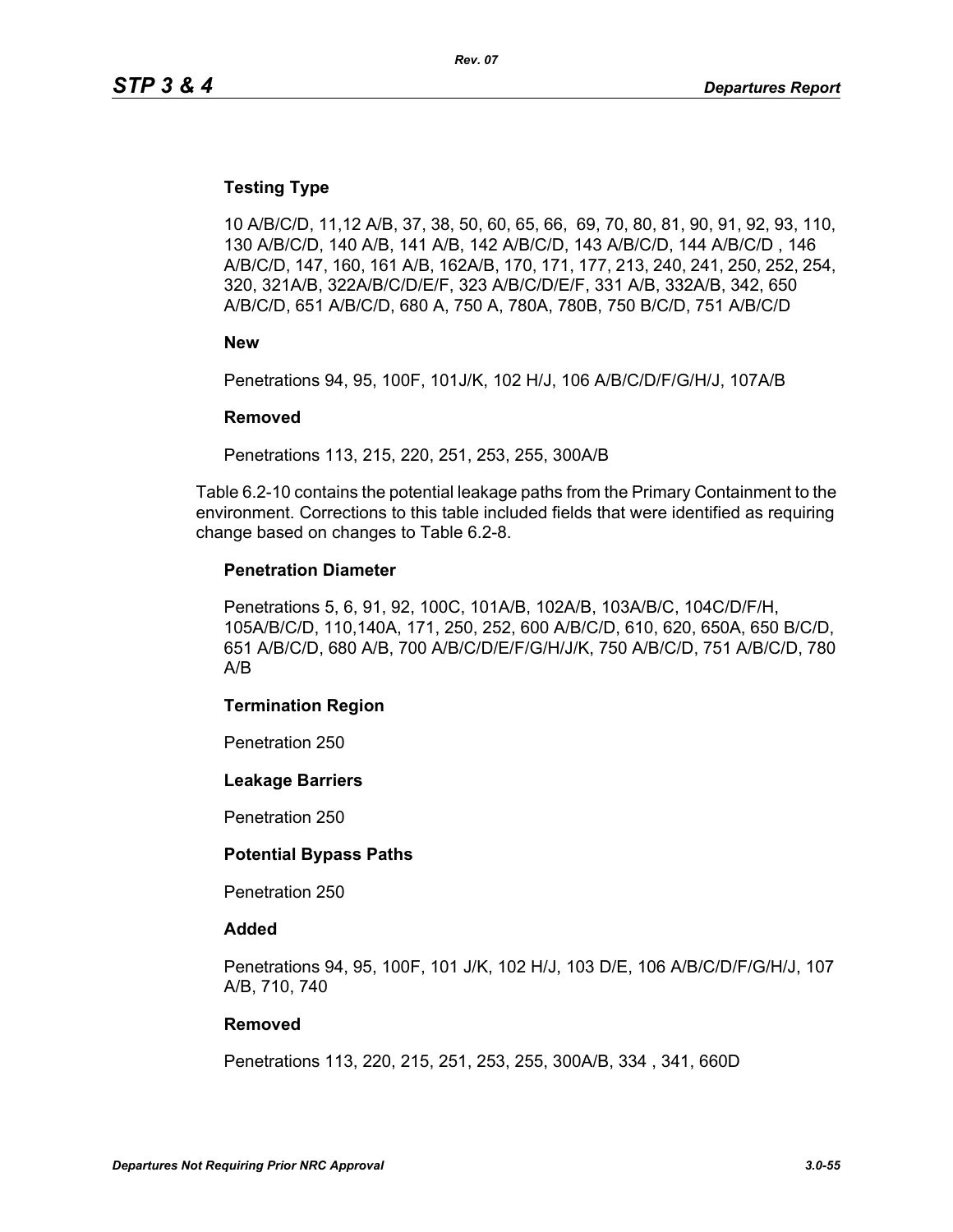### **Evaluation Summary**

This change ensures the ABWR design conforms to US Codes and Standards, corrects errors and inconsistencies in the reference ABWR DCD, revises penetration locations to ensure they meet separation criteria based on 3-D layout analysis, and provides additional design information regarding containment isolation valve testing that was not present in the reference ABWR DCD. These changes collectively ensure the design is in full compliance with NRC rules and regulations and therefore do not impact the probability of occurrence of accidents, the consequence of accidents, and do not create accidents of a different type than previously evaluated. These changes do not adversely affect the containment fission product barrier, there is no change in any method of analysis, and there is no adverse effect on Severe Accident mitigation.

This departure has been evaluated and determined to comply with the requirements in 10 CFR 52, Appendix A, Section VIII.B.5. The change has no adverse impact and prior NRC review and approval is not needed.

# **STD DEP 6.6-1, Pre-Service and Inservice Inspection and Testing of Class 2 and 3 Components and Piping**

#### **Description**

Departures from Subsections 6.6.2.1 and 6.6.2.2 of the reference ABWR DCD:

- A sentence in Subsection 6.6.2.1 regarding RHR heat exchangers nozzle having 100% accessibility for PSI during fabrication is deleted because it is no longer applicable.
- A paragraph in subsection 6.6.2.2 indicates restrictions for the use of some piping system configurations to ensure that accessibility for ISI is maintained. However, if some of the restricted piping system configurations are used, an evaluation is required to ensure ISI accessibility is provided.
- A sentence is added for clarification at the end of the Subsection 6.6.2.2 requiring an evaluation to be performed where less than the minimum straight pipe is used.
- **The comprehensive plant-specific PSI and ISI program plan will be developed and** submitted at least 12 months prior to commercial power operation.
- Access requirements are incorporated in the applicable specifications as an integral part of the design process.

#### **Evaluation Summary**

This departure has been evaluated pursuant to 10 CFR 52, Appendix A, Section VIII.B.5.

This change provides additional guidance and does not adversely affect any functional or safety requirements. Since this change does not affect any other plant SSCs, there is no effect on any accident previously evaluated in the plant-specific DCD. This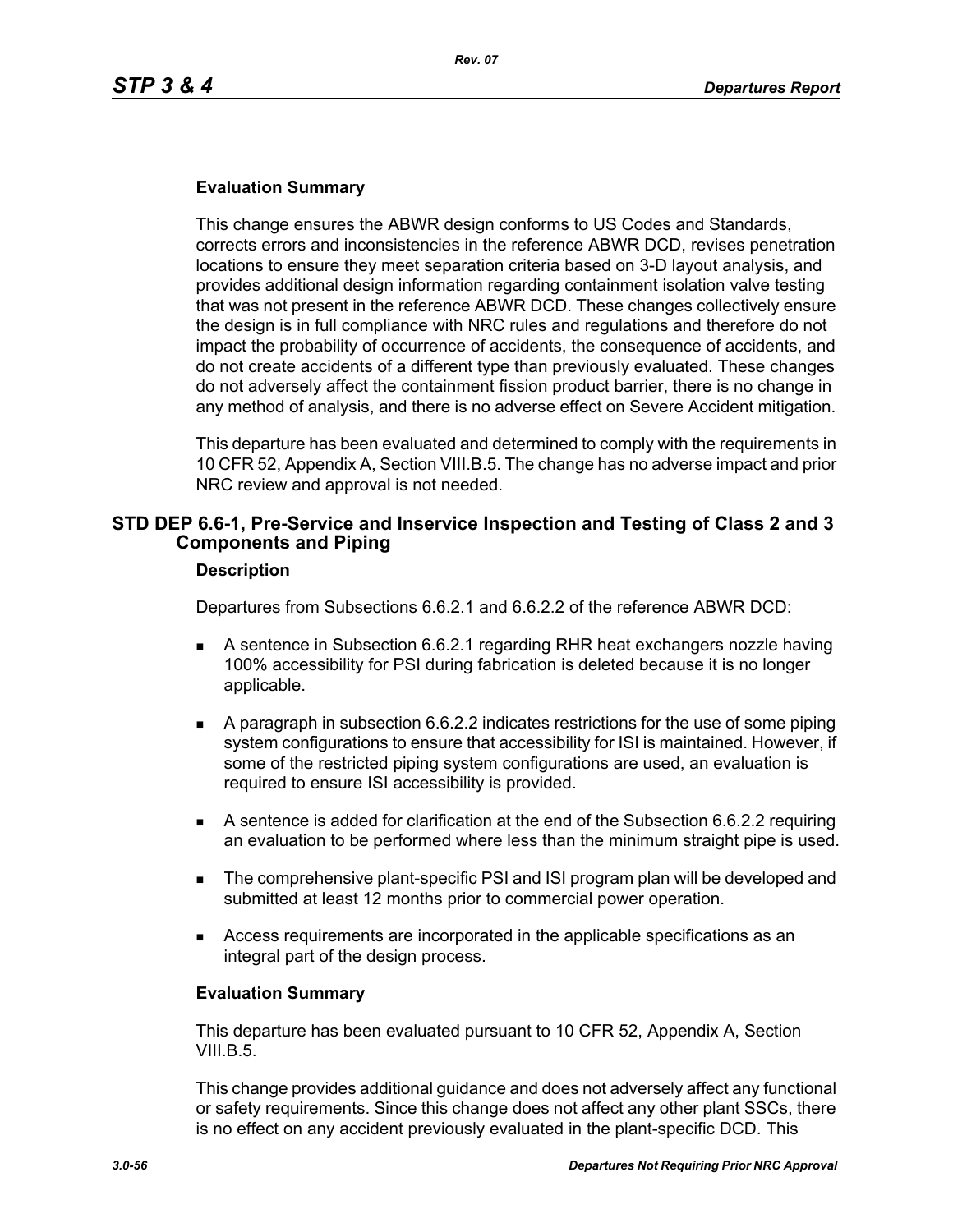departure does not change the Technical Specifications or any other underlying design. The operational requirements for conduct of preservice inspection remain unchanged. This departure does not change any plant physical features, SSCs important to safety or fission product barriers. Any previously evaluated accident is not affected, and the possibility for an accident of a different type is not created. Also, it does not affect any method used for evaluation in establishing the design bases or in the safety analyses. This departure does not affect any feature for mitigation of an exvessel severe accident. For the same reason, and because there is no effect on any event, operation or SSC function, the change does not create a different ex-vessel accident scenario. Therefore, this change has no adverse impact and does not require prior NRC approval.

# **STD DEP 6.6-2, Erosion-Corrosion Program**

#### **Description**

ABWR DCD Tier 2 Subsection 6.6.7.2 addresses the ABWR erosion-corrosion program. This program was based on the NUMARC program that was the industry standard at the time of certification. Since then, the industry has largely adopted the EPRI program described in NSAC-202L Rev. 3. The DCD wording is revised to reference the EPRI program and also to clarify that this program applies to both single-phase and two-phase flows as discussed in the EPRI document.

#### **Evaluation Summary**

This departure has been evaluated in accordance with the requirements of 10 CFR 52 Appendix A, Section VIII.B.5. The departure has no impact on ABWR DCD Tier 1, Tier 2\*, Technical Specifications or Technical Specifications Bases sections. The proposed change adopts the latest industry guidance for erosion-corrosion that is described in EPRI-NSAC-202L Rev. 3, "Recommendations for an Effective Flow-Accelerated Corrosion Program." This guidance reflects industry operating experience and research since certification, provides for enhanced methods for predicting, monitoring and detection of erosion-corrosion, and is therefore an improvement over the NUMARC program. This program is used on STP Units 1 and 2. The DCD wording is also changed to clarify that this program applies to both single-phase and two-phase flow as described in the EPRI guidance. Accordingly this departure results in less likelihood of a malfunction of any SSC important to safety. It also has no impact on the frequency of occurrence or consequences of an accident or ex-vessel severe accident previously evaluated. There is no impact on design basis limits to fission product barriers. Thus, this departure meets the requirements outlined in 10 CFR 52, Appendix A Section VIIIB. 5, and prior NRC review is not required.

# **STD DEP 6C-1, Containment Debris Protection for ECCS Strainers**

#### **Description**

A departure from Appendix 6C incorporates the new- complex ECCS strainers (e.g. Cassette Type Strainer) design per NUREG/CR-6224, NUREG/CR-6808 and from Utility Resolution Guidance for ECCS Strainer Blockage, NEDO-32868-A. The ECCS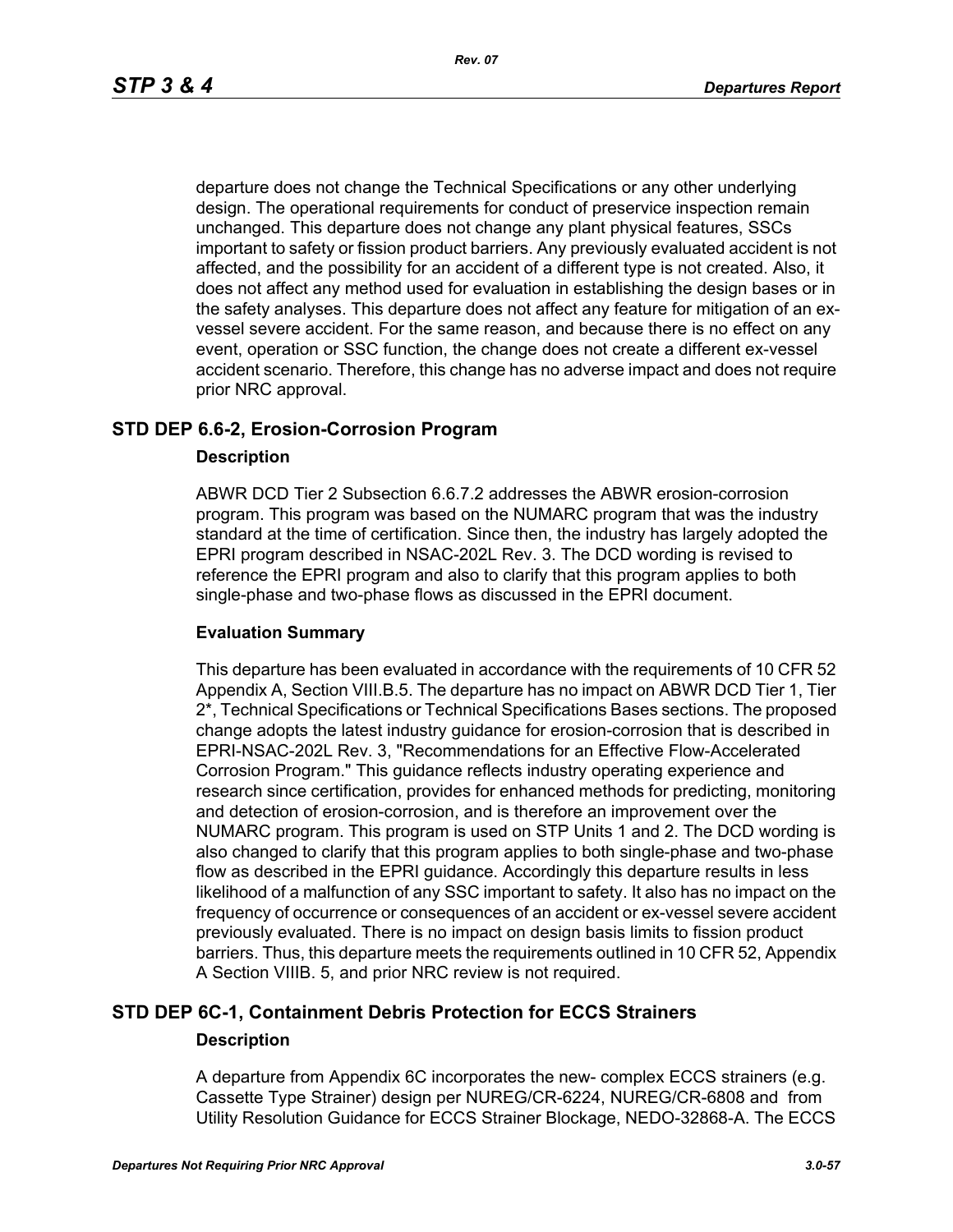Strainer design also affects the description and the available NPSH of the ECCS pumps. Changes are made to DCD Tier 2 Section 5.4.7.2.2 and Tables 5.4-1a, 5.4-2, 6.2-2b, 6.2-2c, 6.3-8 and 6.3-9, Figure 5.4-9, Figure 5.4-11 and Figure 6.3-1. Additional mitigating features, such as use of reflective metal insulation (RMI) for large bore piping, Inservice Inspection Program as a Surveillance Requirement, temporary filters during post-construction system testing, and a foreign material exclusion program are introduced. Tables 6C-1 and 6C-2 have been deleted since they are not applicable to the new strainer design.

There is no impact on any Tier 1, Tier  $2^*$ , technical specifications, basis for technical specifications or operational requirements as a result of this change.

This departure changes type of ECCS suction strainers and provides design methodology for these strainers. The cassette type strainer improves upon the conical type strainer in alleviating strainer blockage. The strainer design incorporates requirements outlined in latest Regulatory Guide 1.82 (Rev.3). These strainers are designed as follows.

- (1) The head loss calculation was performed using head loss equation in NUREG/CR-6224. It was experimentally verified that this calculated head loss overestimates the actual head loss.
- (2) The hydrodynamic and structural analysis calculations for submerged strainers can be performed on S/P penetrations, tee pipes and the strainers. These load calculation procedures take into consideration the effect of size, geometry, porosity and location of the new strainers.

#### **Evaluation Summary**

This departure has been evaluated and determined to comply with the requirements in 10 CFR 52, Appendix A, Section VIII.B.5, as described previously. The change affects the function of the strainers, but represents an improvement in safety and ensures that the design is bounded by the safety analysis.

The strainers are passive components that do not impact the operation of the ABWR and therefore do not impact the frequency of occurrence of an accident. Since the new strainers reduce the risk of blockage and improve the reliability of RHR, there is no adverse impact on the likelihood of malfunction of an SSC, the consequences of an accident, and the consequences of a malfunction of an SSC important to safety. Since the strainer improves the performance of the RHR system in an accident scenario, there is no impact on any fission product barriers. The new strainer does use a different methodology for evaluation, however, this methodology has been approved by the NRC in NUREG-6224. This change increases suction strainer surface area and reduces the risk of blockage and therefore there is no adverse impact on the severe accident evaluations. For this reason, prior NRC review and approval is not needed.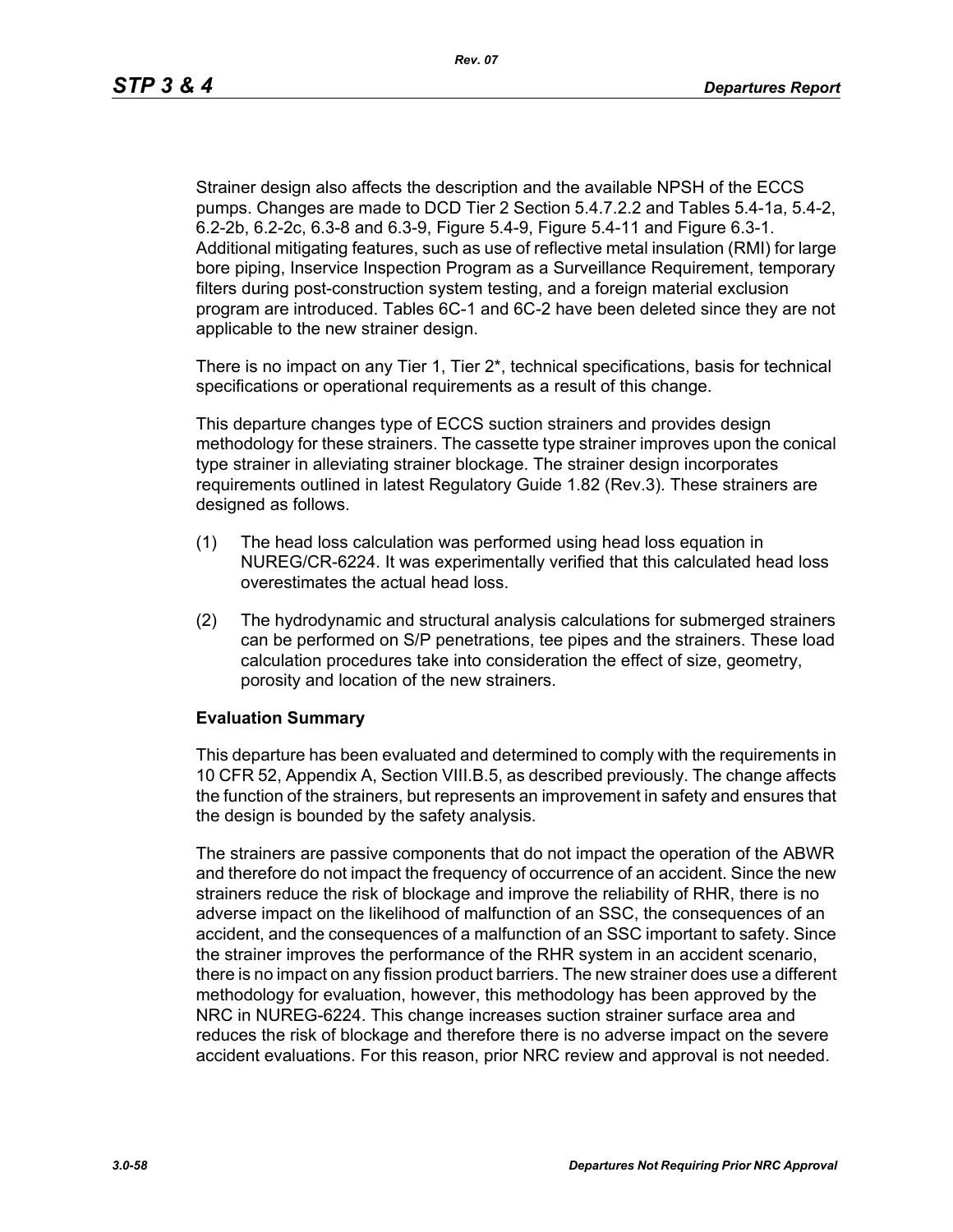# **STD DEP 7.1-1, References to Setpoints and Allowable Values Description**

The Technical Specifications (TS) Section 5.5.2.11 for STP 3 & 4 establishes a Setpoint Control Program (SCP) that implements the regulatory requirement of 10 CFR 50.36(c)(1)(ii)(A). The SCP establishes a document containing the Allowable Value (AV) for each Technical Specification required automatic protection instrumentation function. The purpose of this departure is to clarify in the FSAR that wherever the TS are referenced for setpoints or margins, the correct reference is to the Setpoint Control Program defined in TS Section 5.5.2.11. Setpoints for high radiation levels on instruments pertaining to gaseous and liquid releases included in the scope of the Offsite Dose Calculation Manual are in accordance with the Offsite Dose Calculation Manual. Also, references to the TS are deleted if not necessary or if they need to be replaced with another proper reference.

# **Evaluation Summary**

This departure has been evaluated pursuant to the requirements in 10 CFR 52, Appendix A, Section VIII.B.5. In summary, the departure clarifies the TS reference in the FSAR for setpoints and margins. The TS themselves are not being updated or reformatted under this departure. This departure does not change any Tier 1 or Tier 2<sup>\*</sup> information, the Technical Specifications or Bases, or other operational requirements. Since the change involves only the reference substitution or deletion in the plant specific DCD (FSAR), there is no change to any SSC important to safety or fission product barrier, or any evaluated technical information. No change is made, due to this departure, to any method used for evaluation in establishing the design basis or in the safety analyses. Also, there is no effect on any accident evaluated previously, and no accident of a different type can occur. Since no design feature is changed, there is no impact on any method of mitigation of ex-vessel accident that relies on certain design features. For the same reason, and because there is no effect on any event, operation or SSC function, the change does not create a different ex-vessel accident scenario. Therefore, this change has no adverse impact and does not require prior NRC approval.

# **STD DEP 7.1-2, ATWS DB for Startup Range Neutron Monitoring**

# **Description**

Subsection 7.1.2 of the reference ABWR DCD described the safe shutdown systems I&C and the Neutron Monitoring System I&C. The STP 3 & 4 FSAR provides the following departures:

 DCD Subsection 7.1.2.4.1 states that the FMCRD motors shall be connected to the emergency diesel generators. The FSAR subsection clarifies that power for the stepping motor driver modules (SMDMs) that control the power to the FMCRD motors derive their power from a bus that can automatically receive power from the EDG, if necessary.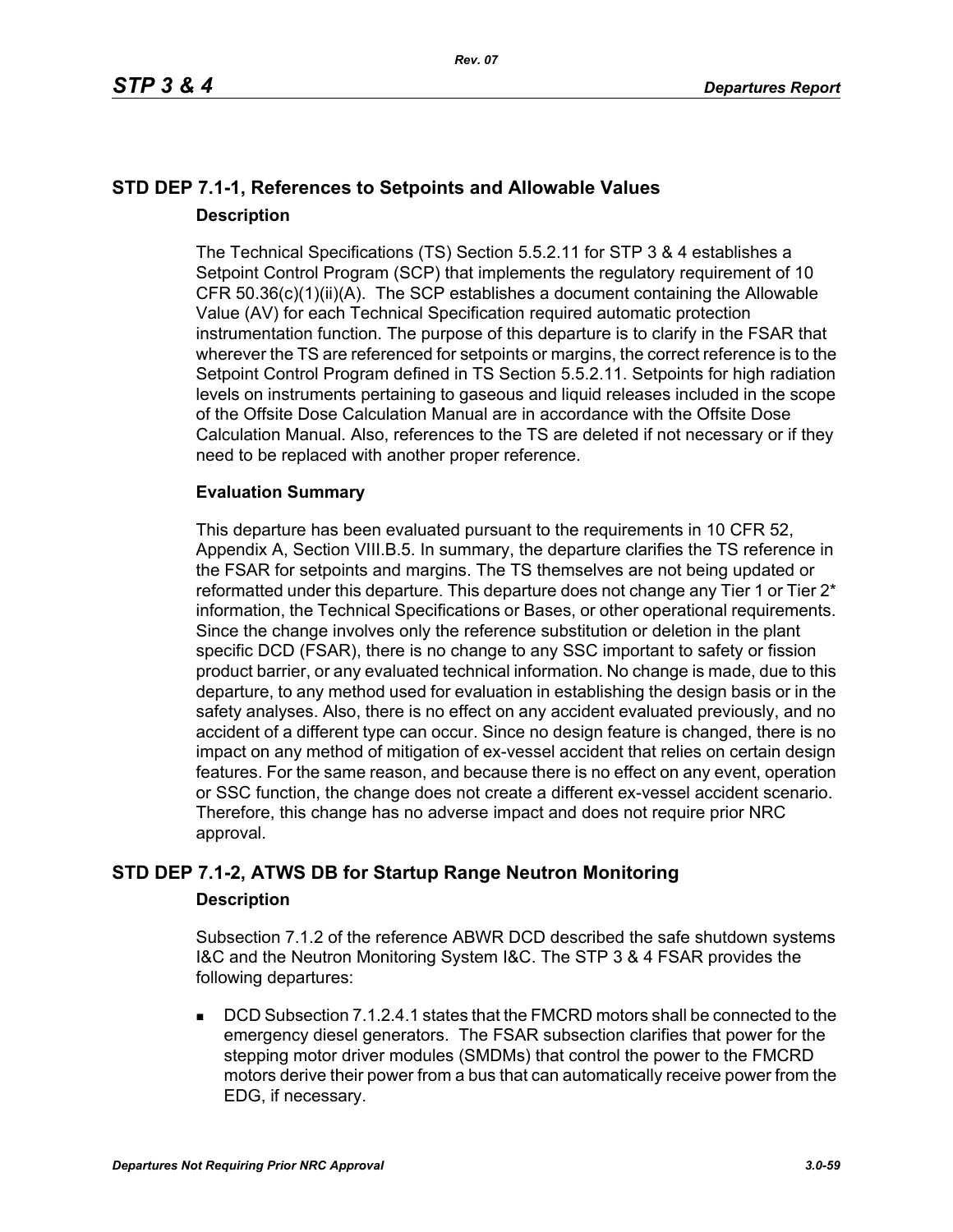STP 3 & 4 FSAR Subsections 7.1.2.6.1.1 (1) and 7.1.2.6.1.4 (1) add as a General Functional Requirement under the Safety Design Bases that the Startup Range Neutron Monitoring (SRNM) subsystem and the Average Power Range Monitor (APRM) subsystem, respectively, will provide ATWS permissive signals to the ESF Logic and Control System (ELCS). These changes are also reflected in Table 7.6- 5.

### **Evaluation Summary**

This departure has been evaluated pursuant to the requirements in 10 CFR 52, Appendix A, Section VIII.B.5. There is no impact on any Tier 1, Tier 2\* DCD, Technical Specifications, Bases for Technical Specifications or operational requirements.

The first item of the departure clarifies in more detail how the FMCRD motors receive power from the EDG. The second item reflects the existing design as described in Section 7.6.1.1.1(6) of the DCD whereby the SRNM sends an "ATWS Permissive" signal to the SSLC system to permit ATWS protection action, and the existing design in Section 7.6.1.1.2.2(5) of the DCD whereby the APRM sends an ATWS permissive signal to the SSLC system. These changes are for added clarification and completeness, do not affect the underlying design of any plant SSC important to safety, and do not impact the likelihood or consequences of an accident or malfunction of an SSC important to safety nor is there any impact on ex-vessel severe accident likelihood or consequences. No new accident scenarios are created by this change and no fission product barrier design basis limits are impacted. Therefore this change has no adverse impact and prior NRC approval is not required.

# **STD DEP 7.2-4, Manual Scram Monitoring**

#### **Description**

Subsection 7.2.1.1.4.2 (6) (c) of the reference ABWR DCD describes the two manual scram switches or the reactor mode switch as providing the means to manually initiate a reactor trip. The subsection also states that one bypass initiating variable is also monitored in addition to the scram initiating variables. This departure deletes the statement about monitoring initiating variables because it is misplaced in the Manual Scram subsection discussion and could be misleading in light of the manual scram not being bypassed.

#### **Evaluation Summary**

This departure has been evaluated pursuant to the requirements in 10 CFR 52, Appendix A, Section VIII.B.5. This departure does not change the Tier 1, Tier2\*, Technical Specifications, bases for the Technical Specifications, nor any underlying design or other operational requirements. Furthermore, it does not change any plant physical features, SSCs important to safety, or fission product barriers. Any previously evaluated accident is not affected, and the possibility for an accident of a different type is not created. Also, it does not affect any method used for evaluation in establishing the design bases or in the safety analyses. This departure does not affect any feature for mitigation of an ex-vessel severe accident. For the same reason, and because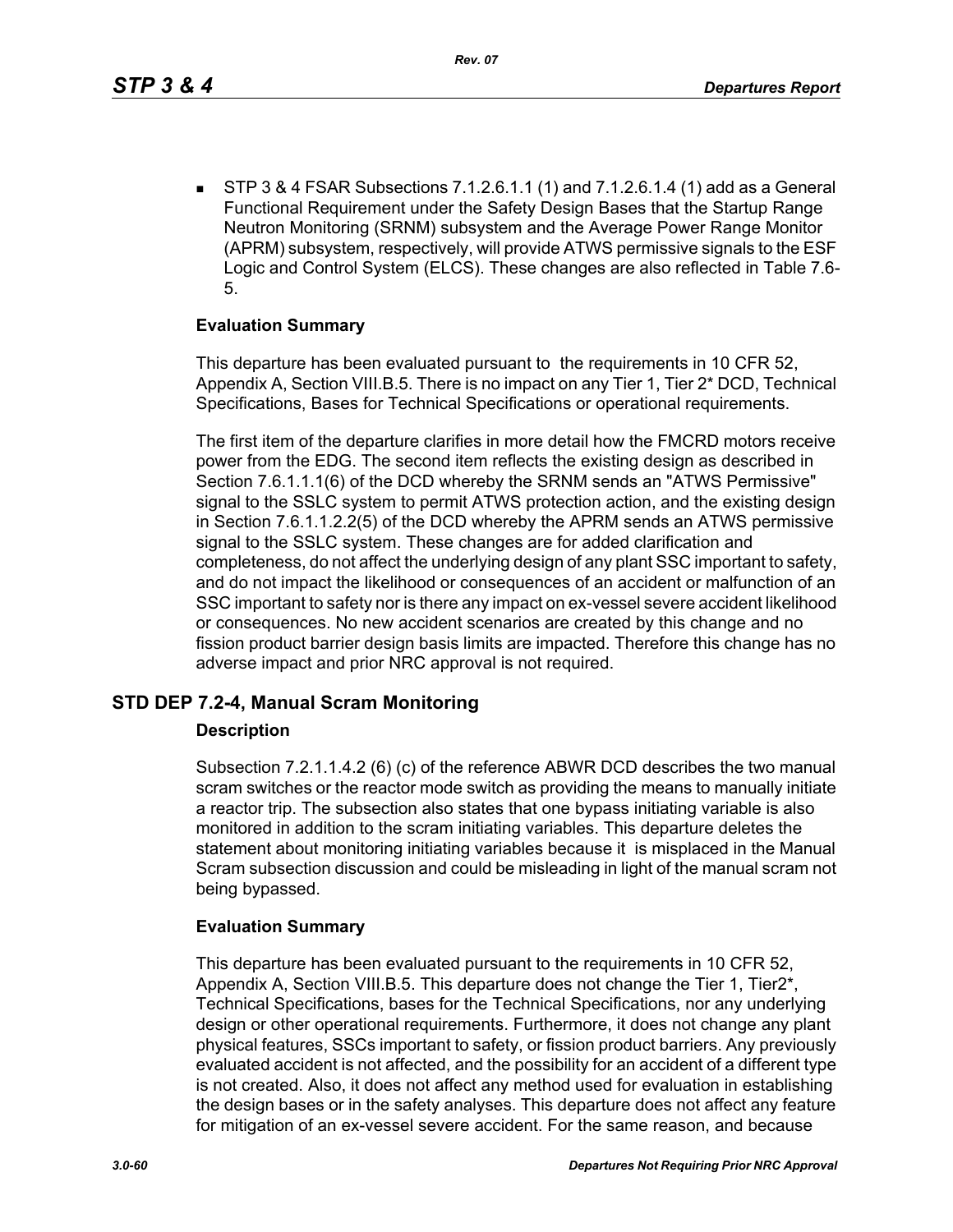there is no effect on any event, operation, or SSC function, the change does not create a different ex-vessel accident scenario. Therefore, this change has no adverse impact and does not require prior NRC approval.

# **STD DEP 7.2-6, RPS Instrumentation Ranges**

#### **Description**

Table 7.2-1 of the reference ABWR DCD provided specifications for Reactor Protection System Instrumentation. This departure provides new ranges for:

- Reactor Vessel High Pressure
- Drywell High Pressure
- Reactor Vessel Low Water Level 3
- CRD charging header pressure High
- **Turbine Control Valve Fast Closure**
- **High Suppression Pool Temperature**
- **Turbine First-stage Pressure**

Continuing design effort has determined that the original ranges did not provide for optimal performance. The ranges are now updated to reflect a range of values appropriate for optimal performance.

#### **Evaluation Summary**

This departure to update the RPS instrumentation ranges has been evaluated pursuant to and determined to comply with the requirements in 10 CFR 52, Appendix A, Section VIII.B.5. This departure does not change the Technical Specifications, any underlying design or other operational requirements. Furthermore, it does not change any plant physical features, SSCs important to safety or fission product barriers. Any previously evaluated accident is not affected, and the possibility for an accident of a different type is not created. Also, it does not affect any method used for evaluation in establishing the design bases or in the safety analyses. This departure does not affect any feature for mitigation of an ex-vessel severe accident. For the same reason, and because there is no effect on any event, operation or SSC function, the change does not create a different ex-vessel accident scenario. Therefore, this change has no adverse impact and does not require prior NRC approval.

# **STD DEP 7.3-1, Time Intervals for Licensing Analysis**

# **Description**

Subsections 7.3.1.1.1.1, 7.3.1.1.1.3, and 7.3.1.1.1.4 of the reference ABWR DCD provide specific times for the High Pressure Core Flood System, the Reactor Core Isolation Cooling System, and the Low Pressure Flooder Subsystem to respond to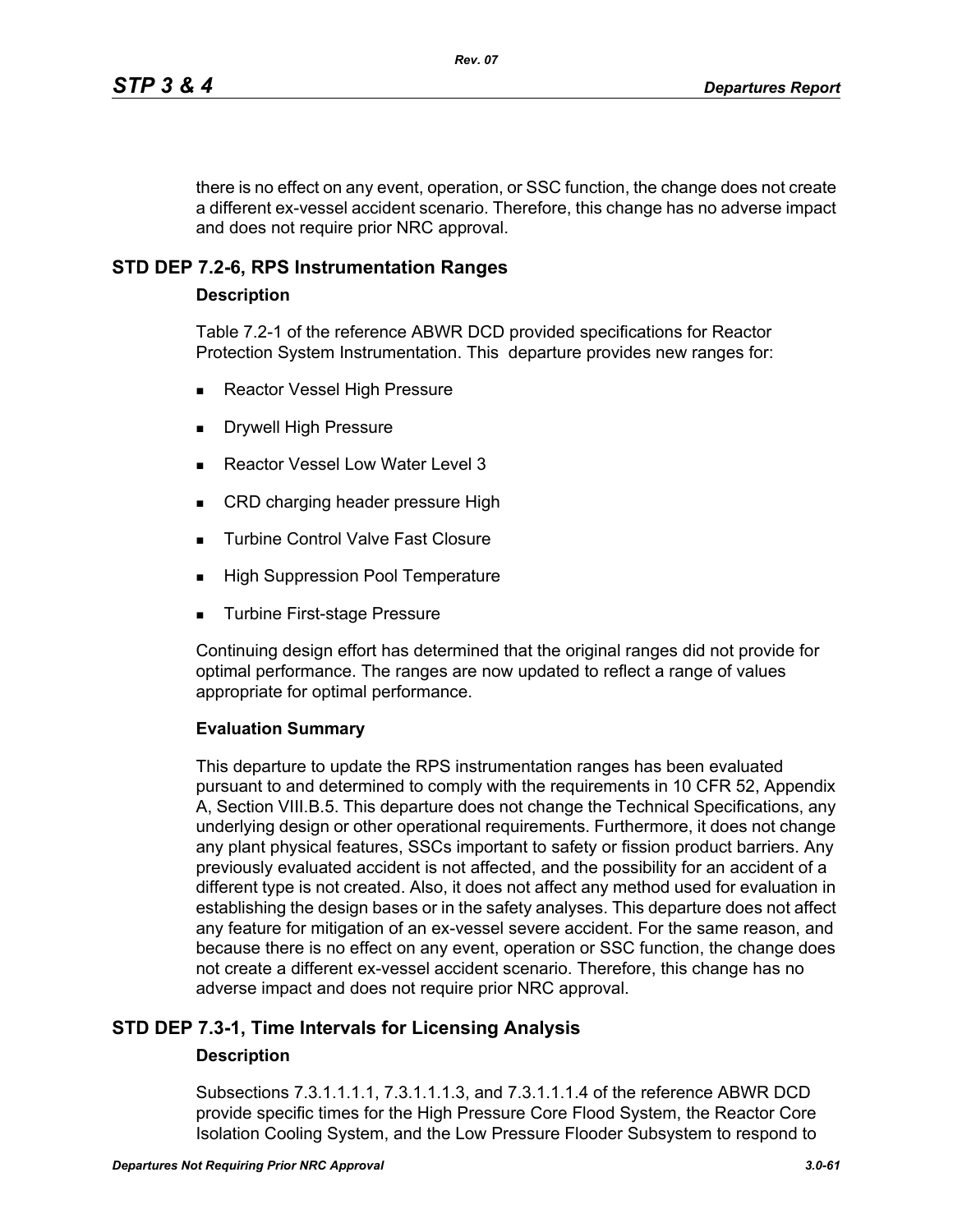accidents. Table 6.3-1 provides these same values in addition to other significant input variables used in the Loss-of-Coolant Accident analysis.

To ensure consistency of information within the DCD, the specific values have been deleted from these Chapter 7 subsections and a reference has been inserted to Table 6.3-1. This ensures that all data relative to these inputs remain in one place, consistent with the accident analysis.

#### **Evaluation Summary**

This departure has been evaluated pusuant to the requirements in 10 CFR 52, Appendix A, Section VIII.B.5.

Specific response times for the Low Pressure Flooder, the Reactor Core Isolation Cooling, and the High Pressure Core Flood systems exist both in the text narrative in Section 7.3 and in tables in Section 6.3 of the DCD. This change removes the specific times from the text narrative in Section 7.3 and references the appropriate table in Section 6.3. This removes the possibility of there being inconsistencies in the COLA. This change is intended to improve the quality and consistency of the information in the COLA and does not change any design or function for an SSC important to safety. Consequently, this change has no impact on the frequency or consequences of any accident or malfunction of an SSC important to safety previously evaluated. There is no impact on ex-vessel severe accident likelihood or consequences.

This change has no impact on any Tier 1, Tier 2\*, Technical Specifications, bases for the Technical Specification, or operational requirements information.

Based on the results of this evaluation, prior NRC approval of this change is not required.

# **STD DEP 7.3-2, Automatic Depressurization System (ADS) Operator**

#### **Description**

Subsection 7.3.1.1.1.2 of the reference ABWR DCD incompletely describes actuation of the automatic safety/relief valves as "with electrical power." The valve utilizes pneumatic action for the relieving function, but the operating air is introduced via an electric signal to a solenoid valve. The relief (power) mode of operation is initiated when an electrical signal is received at any of the solenoid valves located on the pneumatic actuator assembly. These valves also operate by mechanical function as described in this subsection. The STP 3 & 4 FSAR states "pneumatic action" as the actuation method to clearly describe the ADS function of the SRV.

# **Evaluation Summary**

This departure has been evaluated pursuant to the requirements in 10 CFR 52, Appendix A, Section VIII.B.5. The change is a rewording for clarification that does not change the meaning or intent and has no impact on the ADS system design or function. As a result, there is no impact on the probability or the consequences of an accident or malfunction of an SSC important to safety. There is also no impact on the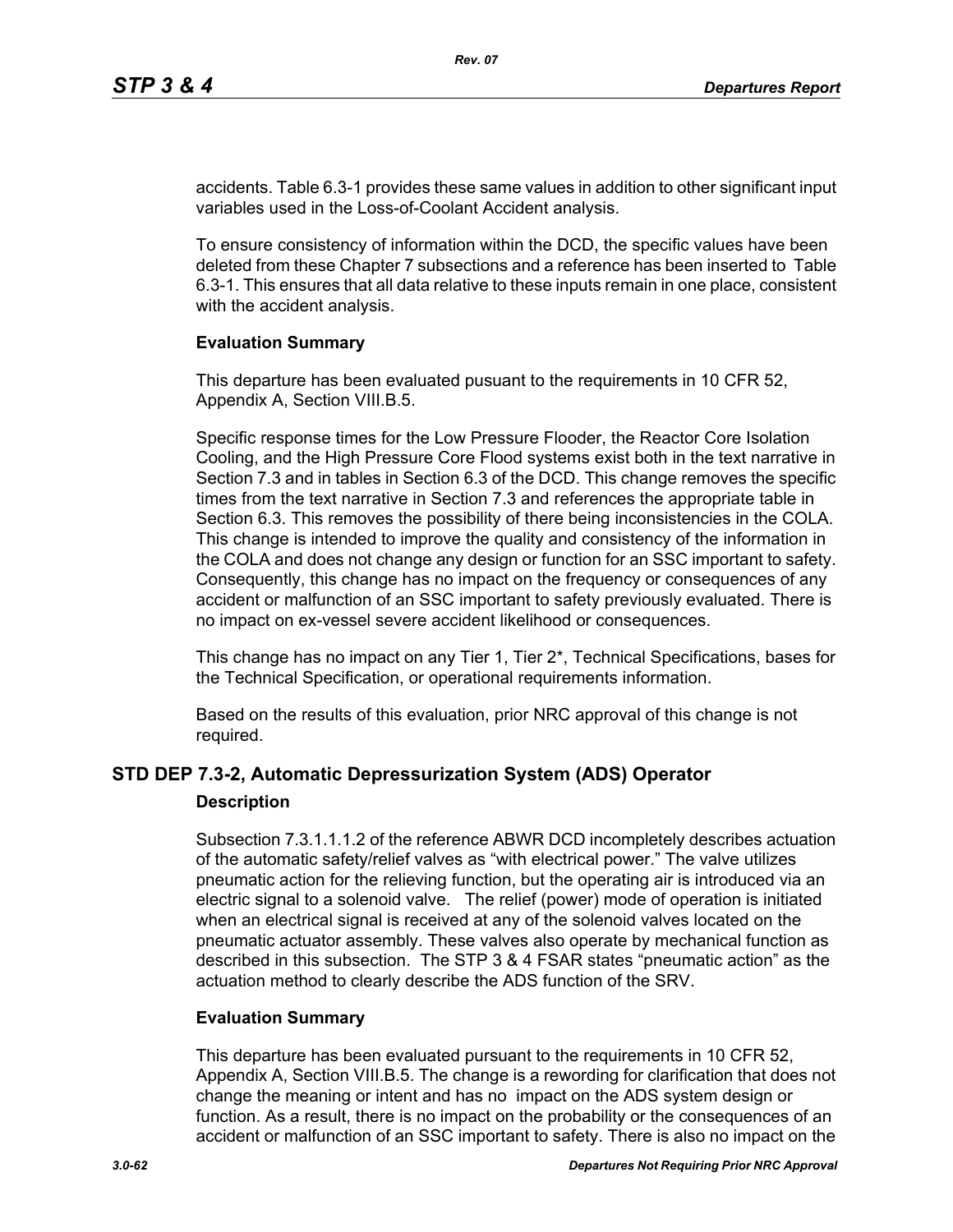likelihood or the consequences of an ex-vessel severe accident. There is no impact on any Tier 1, Tier 2\*, Technical Specifications, bases for Technical Specifications, or operational requirements information as a result of this change.

Based on the results of this evaluation, prior NRC approval of this change is not required.

# **STD DEP 7.3-4, ADS Logic**

# **Description**

Subsection 7.3.1.1.1.2 (3) (b) of the reference ABWR DCD describes the logic and sequencing for the ADS. The original description did not clearly describe the conditions under which ADS could be initiated. The description identifies the two parameters required as Reactor Water Level and Drywell Pressure. The description could be misinterpreted as requiring both parameters simultaneously to initiate ADS. The actual logic includes a bypass timer that initiates on Reactor Water Level (Level 1) that will initiate ADS without the presence of High Drywell Pressure after eight minutes (nominal). Subsection 7.3.2.1.1 discusses this timer, but does not provide the information that it is initiated by the Level 1 signal.

The above subsections are amended in the STP 3 & 4 FSAR to state that the bypass timer is initiated by the Reactor Vessel Water Level (Level 1) input. Additionally, the 8-minute exact value for the timer setting is removed from Subsection 7.3.2.1.1 to ensure that there is no conflict with Tier 1 information regarding the setting of less than or equal to 8 minutes for this timer.

# **Evaluation Summary**

This departure has been evaluated pursuant to the requirements in 10 CFR 52, Appendix A, Section VIII.B.5. This departure does not change the Technical Specifications, setpoints for the parameters or other operational requirements. Furthermore, it does not change the ADS design, any plant physical features, or SSCs important to safety or fission product barriers. Previously evaluated accidents are not affected, and the possibility for an accident of a different type is not created. Also, it does not affect any method used for evaluation in establishing the design bases or in the safety analyses. The ADS has not been identified as a design feature in the plant specific DCD for mitigating an ex-vessel severe accident. Consequently, this change has no impact on ex-vessel severe accident likelihood or consequences. Therefore, this change has no adverse impact and does not require prior NRC approval.

# **STD DEP 7.3-5, Water Level Monitoring**

# **Description**

Subsections 7.3.1.1.1.2 and 7.3.1.1.1.4 of the reference ABWR DCD describe the equipment design for the ADS and RHR/LPFL I&C using the terms "Low" and "Low-Low" when describing the initiation inputs from the Reactor Water Level instrumentation. These terms are replaced by the standard ABWR nomenclature of Level 1.5 and Level 1, respectively, for initiating signals. This instrumentation also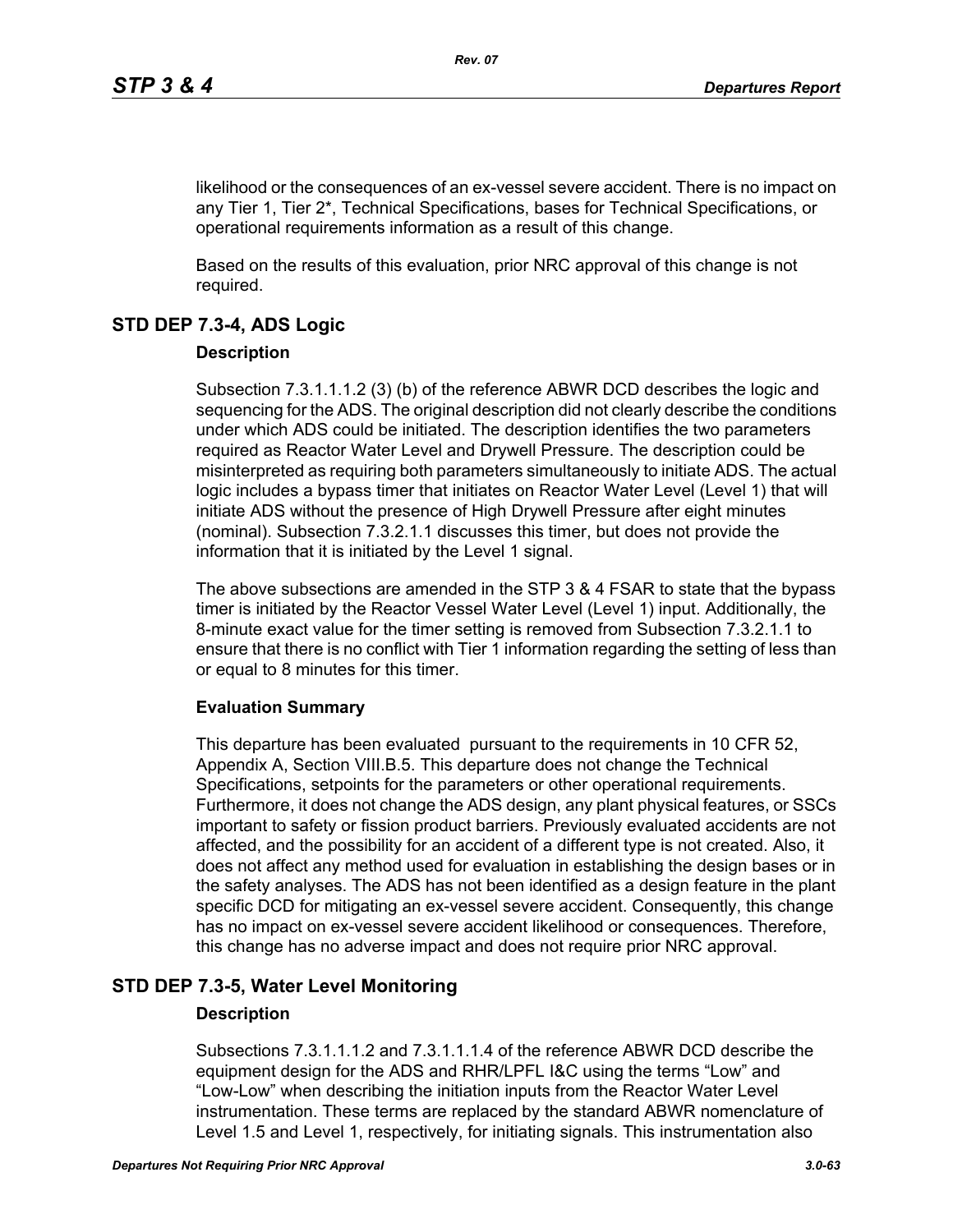provides initiating signals for other levels, such as Level 2, Level 3, and Level 8, etc. Additional clarity for low water level initiating a scram is achieved by adding "(Level 3)" after "Reactor vessel low water level" in Subsections 7.2.2.1(3) and 7.2.2.2.3.1(8)(a) and (12)(a), and Table 7.2-2.

To ensure clarity for all users, terms such as "Low" and "Low-Low" are replaced with the actual level nomenclature, e.g., "Level 1.5" and "Level 1," in Subsections 7.3.1.1.1.2 (3) (a), (3) (b) and (3) (d) and 7.3.1.1.1.4 (3) (a), (3) (d), and (3) (e).

### **Evaluation Summary**

This departure has been evaluated pursuant to the requirements in 10 CFR 52, Appendix A, Section VIII.B.5and determined not to require prior NRC approval. There is no underlying design change to any plant SSC. In summary, the evaluation demonstrates that this departure is a clarification since it provides the standard ABWR nomenclature for the reactor vessel level initiating instrumentation. This departure does not change any Tier 1 or Tier 2\* information, change the Technical Specifications, or other operational requirements, and does not affect any previously evaluated accident or create the possibility for an accident of a different type. Further, there is no effect on any SSC important to safety or fission product barrier, and it does not affect any method used for evaluation in establishing the design basis or in the safety analyses. Therefore, this change has no adverse impact and does not require prior NRC approval.

# **STD DEP 7.3-6, SRV Position Indication**

#### **Description**

Subsection 7.3.1.1.1.2 (3) (b) of the reference ABWR DCD describes the position indication provided in the main control room for the safety/relief valves. The description states that lights are provided when the solenoid-operated pilot valves are energized to open. It also states that linear variable differential transformers (LVDTs) are mounted on the valve operators.

As stated in the STP 3 & 4 FSAR subsection, the current design for main control room indication of safety/relief valve position is provided by a limit switch. ADS solenoid energized status is not indicated as this is not a direct indication of the safety/ relief valve position. The incorporation of the limit switch on the valve provides a direct, positive indication of the safety/relief valve position that is more reliable than the original described LVDT. The requirement for position indication of the safety/relief valve is assured by this limit switch.

# **Evaluation Summary**

This departure has been evaluated pursuant to the requirements in 10 CFR 52, Appendix A, Section VIII.B.5. There is no impact on any Tier 1, Tier 2\*, technical specifications, basis for technical specifications or operational requirements as a result of this change.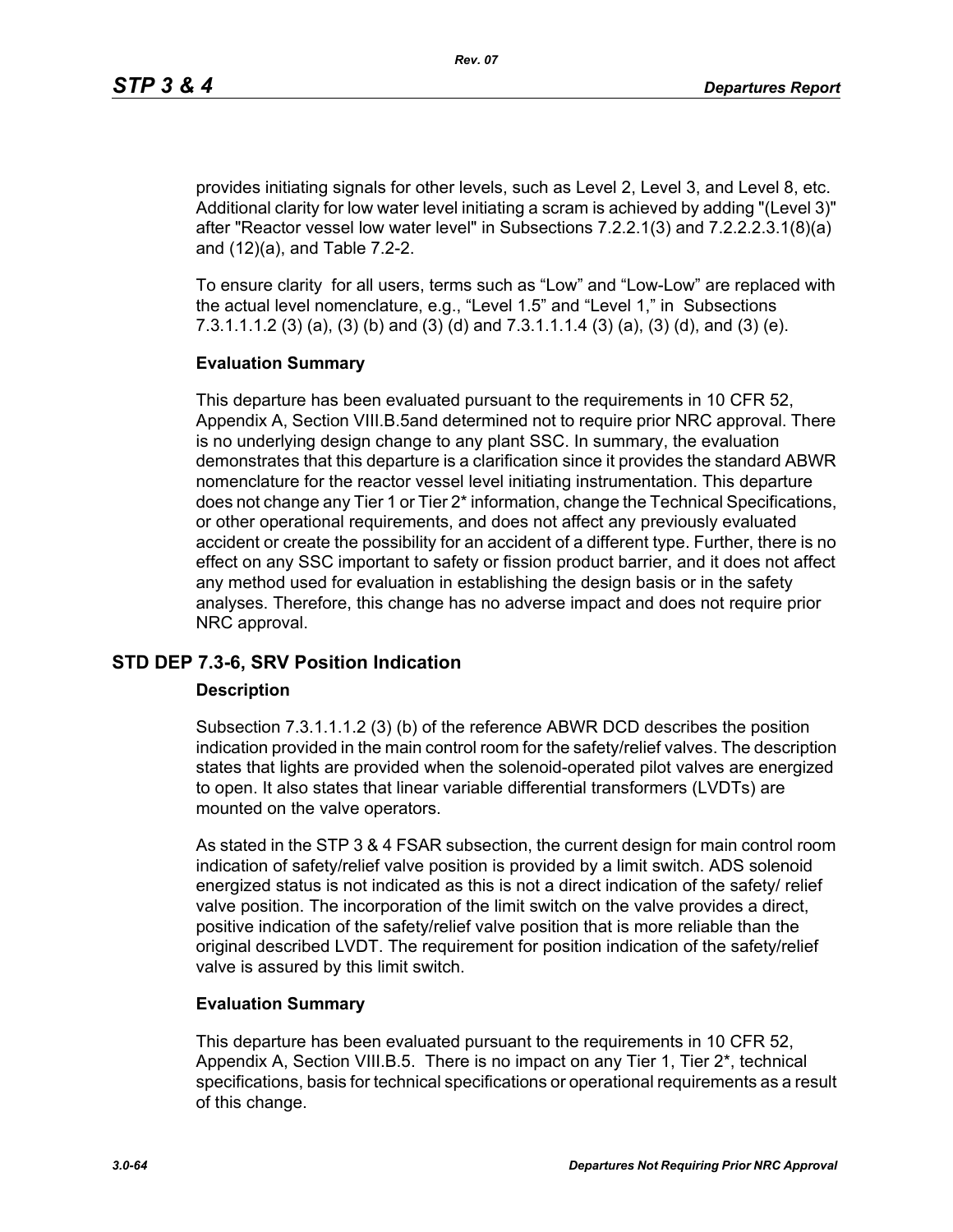*Rev. 07*

This change provides direct position indication of the safety relief valves using limit switches in place of the method described in the DCD where position of the safety relief valves was monitored with less reliable LVDTs or inferred by indication of energization of the solenoids to the pilot valves. The direct monitoring of SRV position with the more reliable limit switches versus LVDTs provides a more reliable and direct indication of SRV position status to the control room operator. There are no accidents described in the DCD or the COLA that are directly affected by this change, thus there is no adverse effect on the frequency or consequences of accidents, and the change does not affect the occurrence or consequences of a malfunction of SSCs important to safety. No accident analyses of fission product barrier design limits are impacted by this change. The change to SRV position indication swtiches has no impact on frequency of occurrence or consequences of ex-vessel severe accidents previously reviewed.

The result of the evaluation is that prior NRC approval is not required for this change.

# **STD DEP 7.3-7, Automatic Depressurization System (ADS) Manual Operation**

#### **Description**

Subsection 7.3.1.1.1.2(3)(b) of the reference ABWR DCD describes the manual controls associated with the ADS. This section describes the ADS inhibit switch as "keylocked." The ADS inhibit switches are no longer the keylock type. The subsection is modified in the STP 3 & 4 FSAR to present the current design.

#### **Evaluation Summary**

DCD Tier 1 and Tier 2\* information, Technical Specifications, Technical Specification Bases, and operational requirements were reviewed and were found to not be impacted by this change.

This departure replaces the ADS inhibit switches from a keylock type to a normal manual switch. This change does not affect the overall function of the ADS inhibit switches. This change is to facilitate operator action.

The purpose of the ADS inhibit switch is to allow one ADS division to be taken out of service. This switch is ineffective once the ADS timers have timed out and thus cannot be used to abort and reclose the valves once they are signalled to open. The inhibit mode is continuously annunciated in the main control room. This departure only changes the type of switch and does not change the functionality of ADS.

This departure does not change any of the automatic initiation capabilities of the ADS on such signals as low reactor water level and high drywell pressure. Because there is no change in design or function of an SSC important to safety. This departure has no impact on the likelihood or consequences of analyzed accidents or of a malfunction of an SSC important to safety. No new accident scenarios are created and there is no impact on the design basis limit of any fission product barrier. The ADS has not been identified as a design feature in the plant specific DCD for mitigating an ex-vessel severe accident. Therefore this change has no impact on the likelihood or consequences of an ex-vessel severe accident.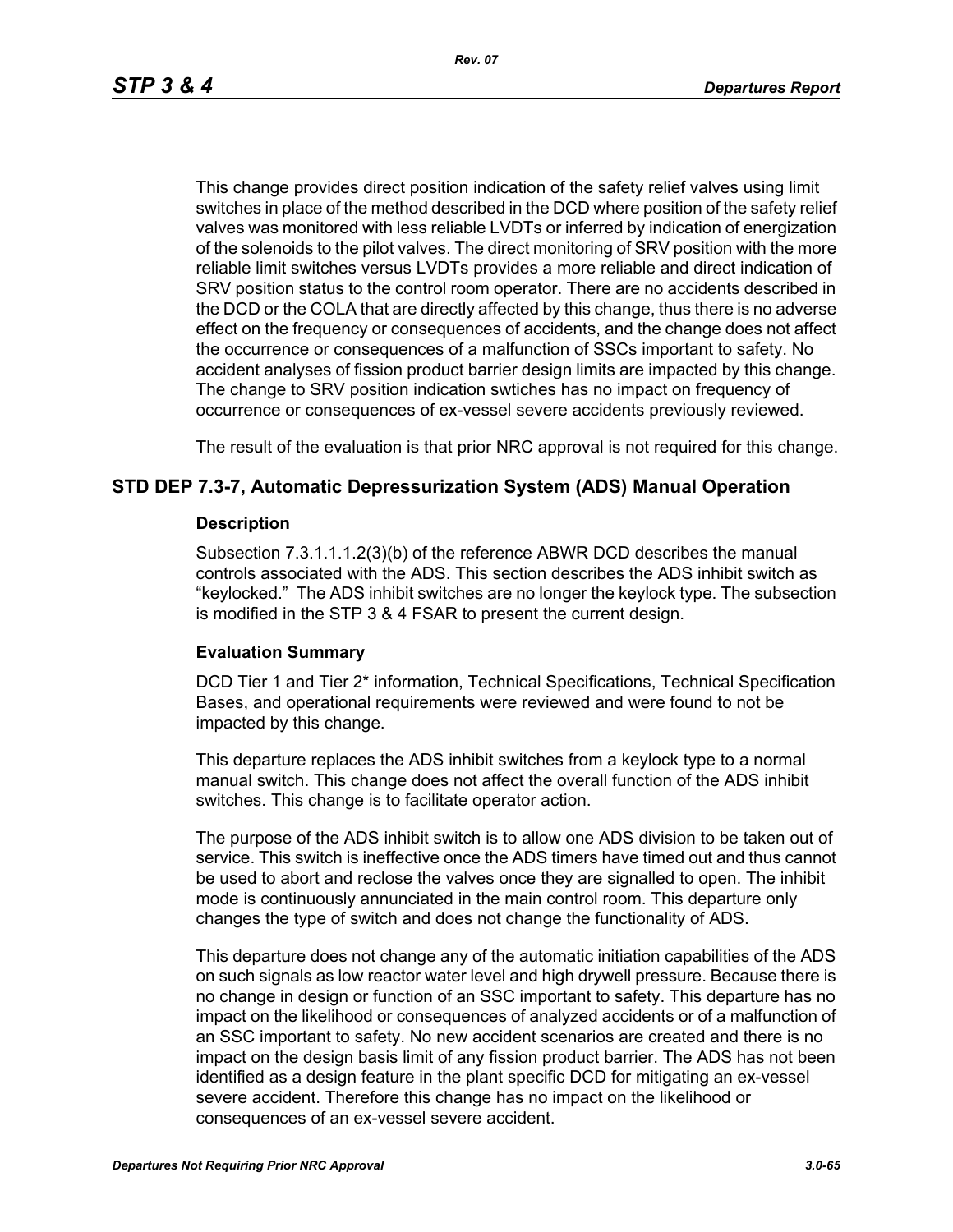Based on the results of this evaluation, prior NRC approval of this change is not required.

# **STD DEP 7.3-9, Shutdown Cooling Operation**

# **Description**

Subsection 7.3.1.1.1.4 (3) (e) of the STP 3 & 4 FSAR clarifies the reference ABWR DCD description of the RHR Shutdown Cooling Mode valve alignment after a Low Pressure Flooder (LPFL) actuation signal. In the shutdown cooling mode of operation, the RHR System removes decay heat from the reactor core to achieve and maintain a cold shutdown condition. In this mode, each division takes suction from the RPV via its dedicated suction line, pumps the water through its respective heat exchanger tubes, and returns the cooled water to the RPV. Each shutdown cooling suction valve automatically closes if reactor water level falls below Level 3. These valves will not open on high reactor pressure.

This clarification deletes reference to automatic closure of the RHR suction valves for the SCS mode on receipt of an LPFL initiation signal on Level 1. These valves are already automatically closed on a Level 3 signal. This departure further clarifies that the shutdown cooling isolation valves must be closed to permit suction from the Suppression Pool.

# **Evaluation Summary**

This departure has been evaluated pursuant to the requirements in 10 CFR 52, Appendix A, Section VIII.B.5. This departure does not change any Tier 1 or Tier  $2^*$ information, the Technical Specifications, any underlying design or other operational requirements. This departure clarifies the correct alignment of RHR valves in the SCS mode upon receipt of an LPCF initiation signal and does not change any plant physical features, SSCs important to safety or fission product barriers. Any previously evaluated accident is not affected, and the possibility for an accident of a different type is not created. Also, it does not affect any method used for evaluation in establishing the design bases or in the safety analyses. This departure does not affect any feature for mitigation or an ex-vessel severe accident. For the same reason, and because there is no effect on any event, operation or SSC function, the change does not create a different ex-vessel accident scenario. Therefore, this change has no adverse impact and does not require prior NRC approval.

# **STD DEP 7.3-10, ESF Logic and Control System (ELCS) Mode Automation Description**

Subsection 7.3.1.1.1.4(3i) of the reference ABWR DCD states that the operator may control the RHR pumps and injection valves manually after LPFL initiation by using RHR capabilities in other modes if the core is being cooled by other emergency core cooling systems. Subsection 7.3.1.1.1.4(3i) of STP 3 & 4 COLA replaces that statement with an expanded description of the Mode switches in the main control room. In order to support the displays and to reduce operator burden, RHR has specific mode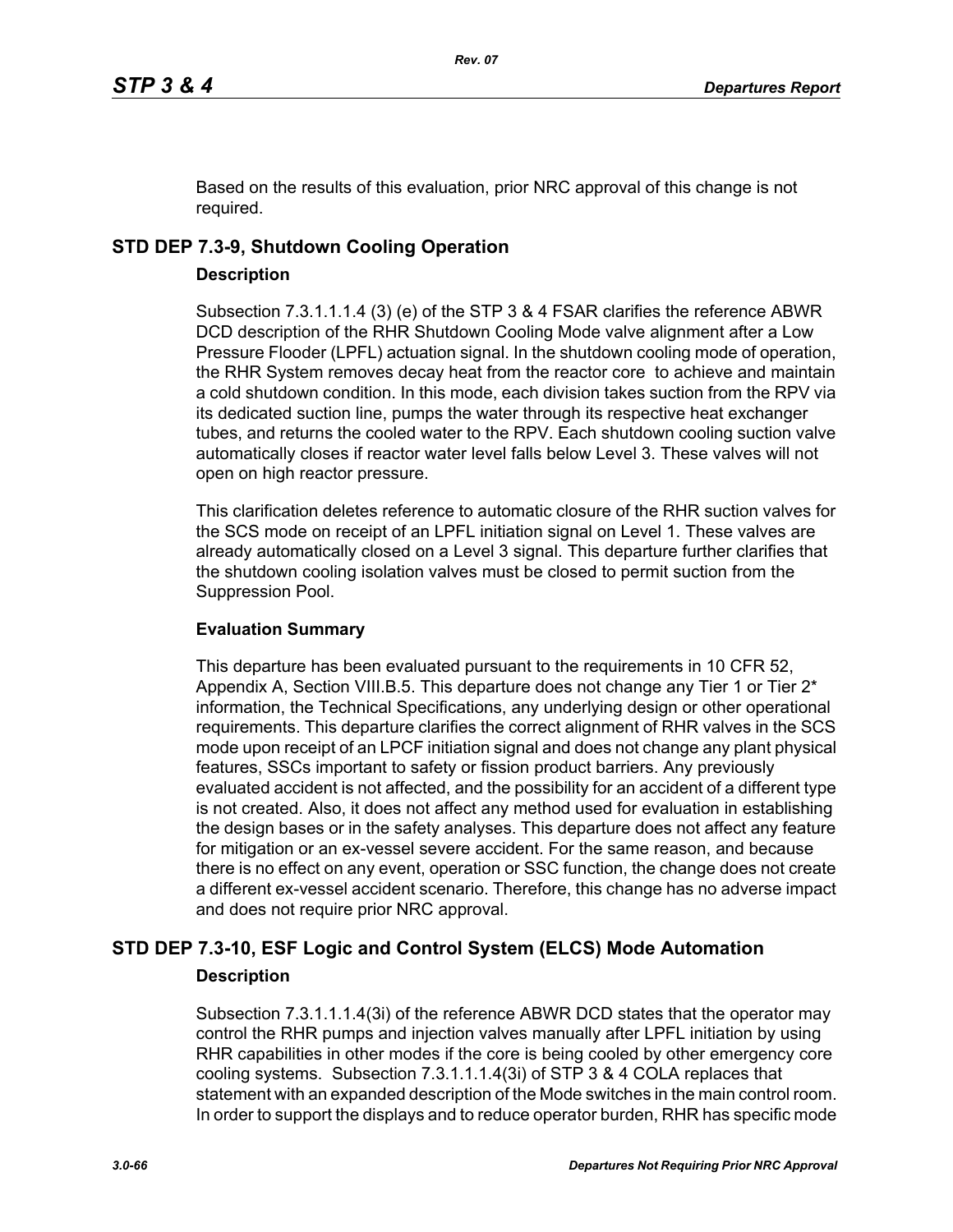operation capability. This eliminates the possibility of operator error and supports the display requirements. Mode-specific permissives are required for system alignment.

The change to Section 7.3.1.1.1.4 replaces the DCD text which states that the operator may control the RHR pumps and injection valves manually after LPFL initiation to use RHR capabilities in other modes if the core is being cooled by other emergency core cooling systems. The updated text expands this by describing the Mode switches in the main control room. These logic changes are reflected in a revision made to Figure 7.3-4, Sheets 10, 11, 13, 14, 19, 20 and 20a.

In addition, Section 7.3.1.1.1.4 (3) explains that logic power for the LPFL subsystem is from the ELCS power supply for the division involved. ELCS mode automatic logic changes are implemented for Figure 7.3-1, Sheets 5, 11, 13, 14 and 17 to assure that the HPCF "C" diverse hard-wired manual initiation function has priority over the normal automatic initiation logic for HPCF "C". This departure also modifies information in Figure 7.3-1, Sheets 2, 7-10, 15 and 16. These changes assure proper implementation of the diverse hard-wired HPCF "C" manual initiation capability described in Appendix 7C.5.

#### **Evaluation Summary**

This departure has been evaluated pursuant to the requirements in 10 CFR 52, Appendix A, Section VIII.B.5.

The Tier 1 and Tier 2\* DCD, Technical Specifications, Bases for Technical Specifications and operational requirements were reviewed and it was found that none of these documents are impacted by this change.

The change to Section 7.3.1.1.1.4 replaces the DCD text which states that the operator may control the RHR pumps and injection valves manually after LPFL initiation to use RHR capabilities in other modes if the core is being cooled by other emergency core cooling systems. The updated text expands this by describing the Mode switches in the main control room. In order to support the displays and to reduce operator burden, RHR has specific mode operation capability. These changes are also reflected in revisions made to Figure 7.3-4. These changes reduce the likelihood of operator error and support the display requirements. The logic changes to the ELCS are implemented to assure that the HPCF "C" diverse hard-wired manual initiation function has priority over the normal automatic initiation logic for HPCF "C". These changes assure proper implementation of the diverse hard-wired HPCF "C" manual initiation capability described in Appendix 7C.5.

These changes provide enhancements to reduce the likelihood of operator error, to support display requirements and to implement manual diversity as described in Appendix 7C.5. Consequently, these changes are favorable and have no adverse impact on the frequency or consequences of an accident or malfunction of an SSC important to safety. The changes do not create an accident of a different type than previously evaluated and do not adversely affect a fission product barrier limit. These changes also have no adverse effect on the likelihood or consequences of an exvessel severe accident.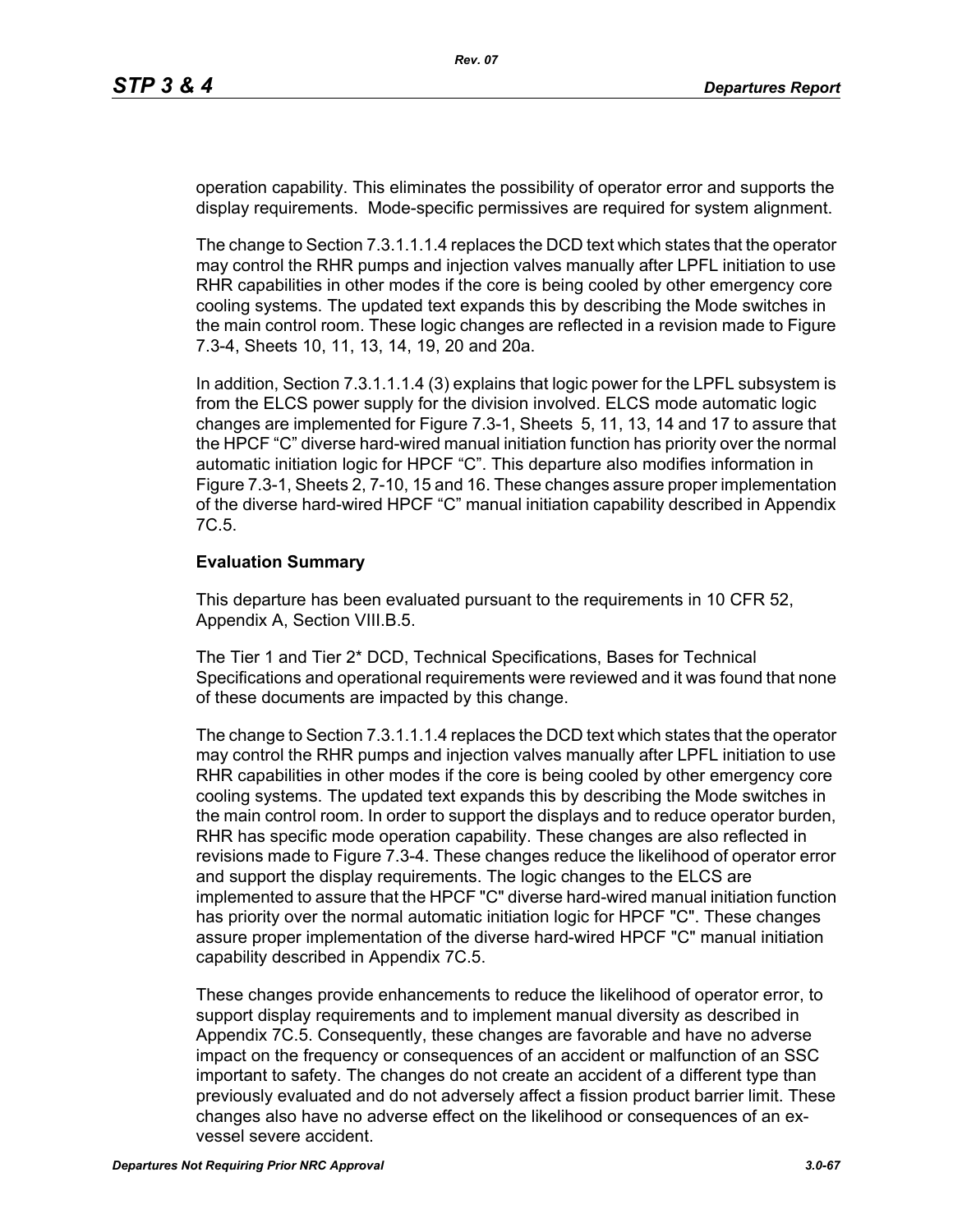Based on the results of this evaluation, prior NRC approval of this change is not required.

# **STD DEP 7.3-11, Leak Detection and Isolation System Valve Leakage Monitoring Description**

Reference ABWR DCD Subsection 7.3.1.1.2 (3)(l) provides a description of the leak detection instrumentation provided for valve stem leak-off lines of large bore reactor coolant pressure boundary isolation valves. Originally, valve stem packing rings were mostly made of asbestos material, which was prone to shrinkage during service. The shrinkage could cause voids in the packing chamber, which leads to leakage. To counter frequent leaks, two sets of packing rings were provided with a leak-off line from the chamber between the packing rings. The leak-off was then routed to a collection sump, where leakage was identified in accordance with pressure boundary leakage requirements. While providing relief from leakage requirements, this arrangement did not resolve the issue of stem leakage.

To resolve the stem leakage issue, valves were specified in the FSAR to use one set of expanded graphite packing to seal the valve stem penetration. Expanded graphite has shown superior sealing properties, is less likely to induce corrosion and damage to the valve stem due to trace material, retain their form longer and avoid the formation of voids that could lead to leakage. Due to the valve packing changes, during the design evolution of the ABWR, the valve stem leak-off lines have been eliminated. The valve gland leak-off lines have been eliminated for the valves and the described instrumentation is no longer applicable. The large remote power operated valves, located in the Drywell for Main Steam, Reactor Water Clean Up, Reactor Core Isolation Cooling and Residual Heat Removal Systems are affected by this change. A similar discussion is provided in STP 3 & 4 FSAR Subsection 5.2.5. The deletion of this section ensures the discussion of the Leakage Detection Instrumentation is consistent with the current design.

# **Evaluation Summary**

This departure to eliminate the RCS isolation valve stem/gland leakage monitoring system has been evaluated pursuant to the requirements in 10 CFR 52, Appendix A, Section VIII.B.5. This change is removal of the RCS isolation valve leak-off lines piping arrangement and the instrumentation for valve stem leakage monitoring.

This departure does not change any Tier 1, Tier 2<sup>\*</sup> information, the Technical Specifications, bases for technical Specifications, any underlying design or other operational requirements.

The improvements in valve packing have changed the way pressure boundary leakage from valves is assessed. The packing improvements have reduced valve stem leakage and result in a more reliable configuration. With the reduced stem leakage, and more reliable configuration, a leakage detection system is no longer needed. This conclusion results in the removal of the piping arrangement and the instrumentation for direct monitoring of valve stem leakage detection.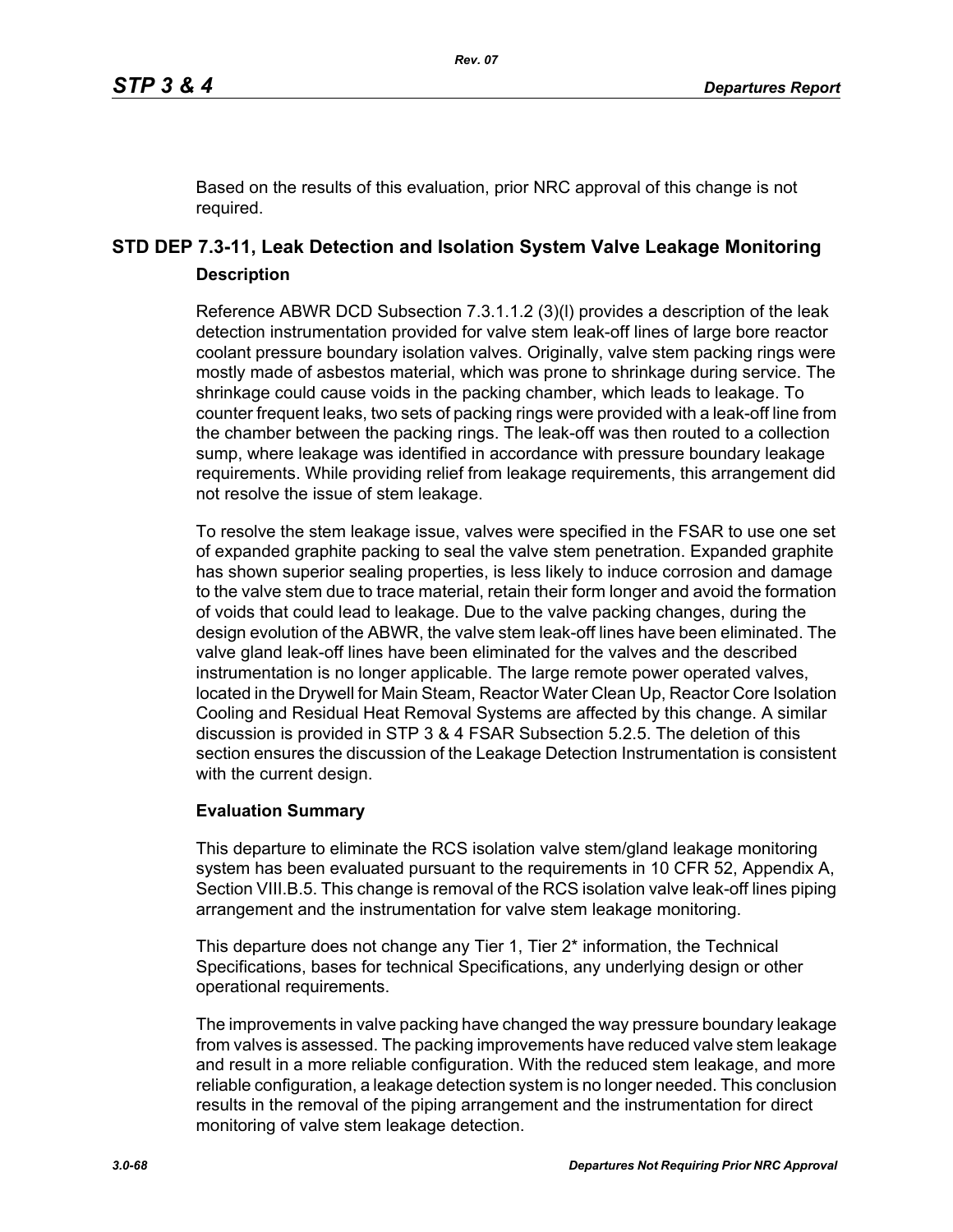It does not change any functional or safety requirements to monitor and assess valve leakage. Existing systems for detection of unidentified leakage (e.g. drywell floor drain sump monitoring) as described in Subsection 5.2.5.2.1 of the STP 3 & 4 COLA are capable of monitoring and alarming any leakage from these valves, including valve stem leakage.

Since this change does not affect any plant SSC except for removing the valve leakoff piping and associated monitoring instrumentation, there is no effect on any accident previously evaluated in the DCD. Furthermore, it does not change any plant physical features, SSCs important to safety or fission product barriers. Any previously evaluated accident is not affected, and the possibility for an accident of a different type is not created. Also, it does not affect any method used for evaluation in establishing the design bases or in the safety analyses. This departure does not affect any feature for mitigation of an ex-vessel severe accident. For the same reason, and because there is no effect on any event, operation or SSC function, the change does not create a different ex-vessel accident scenario.

Therefore, this change has no adverse impact and does not require prior NRC approval.

# **STD DEP 7.3-13, Containment Spray Logic**

#### **Description**

The reference ABWR DCD states that if Containment Spray has been initiated, then the system automatically realigns to the LPFL Mode if Reactor Vessel Water Level falls below Level 1. This departure changes STP 3 & 4 FSAR Subsections 7.3.1.1.3 (3) (a), (b), and (c), and 7.3.2.3.2(1) and (4) to; 1) emphasize that the LPFL mode has precedence over containment Spray when below Level 1, 2) clarify the method by which the Drywell and Wetwell sprays can be initiated, and 3) clarify the interlocks associated with this mode of RHR operation. Figure 7.3-4 sheets 4, 6, 10, 11, 13 & 20 are revised to reflect logic changes for removal of the manual override logic for the wetwell spray valves and suppression pool return valves. The annunciator status lights for these functions are removed from the table of status lights and annunciators.

#### **Evaluation Summary**

This departure clarifies the operation of the Containment Spray System, removes the manual override logic, and provides a more complete description of the operation of this mode of RHR. This departure has been evaluated in accordance with the requirements in 10 CFR 52, Appendix A, Section VIII.B.5. The containment spray system is discussed in Tier 1 and Chapter 15. Those sections have been reviewed and the departure has no adverse effect on them. The design change to remove the manual override logic is made to reflect that the spray system will continue to operate until manually terminated by the operator, or will automatically terminate and realign to the LPFL injection mode on receipt of a RPV Water Level 1 since core cooling has priority. There is no adverse effect on any SSC important to safety or fission product barrier. There is no increase in the frequency of accidents and no increase in the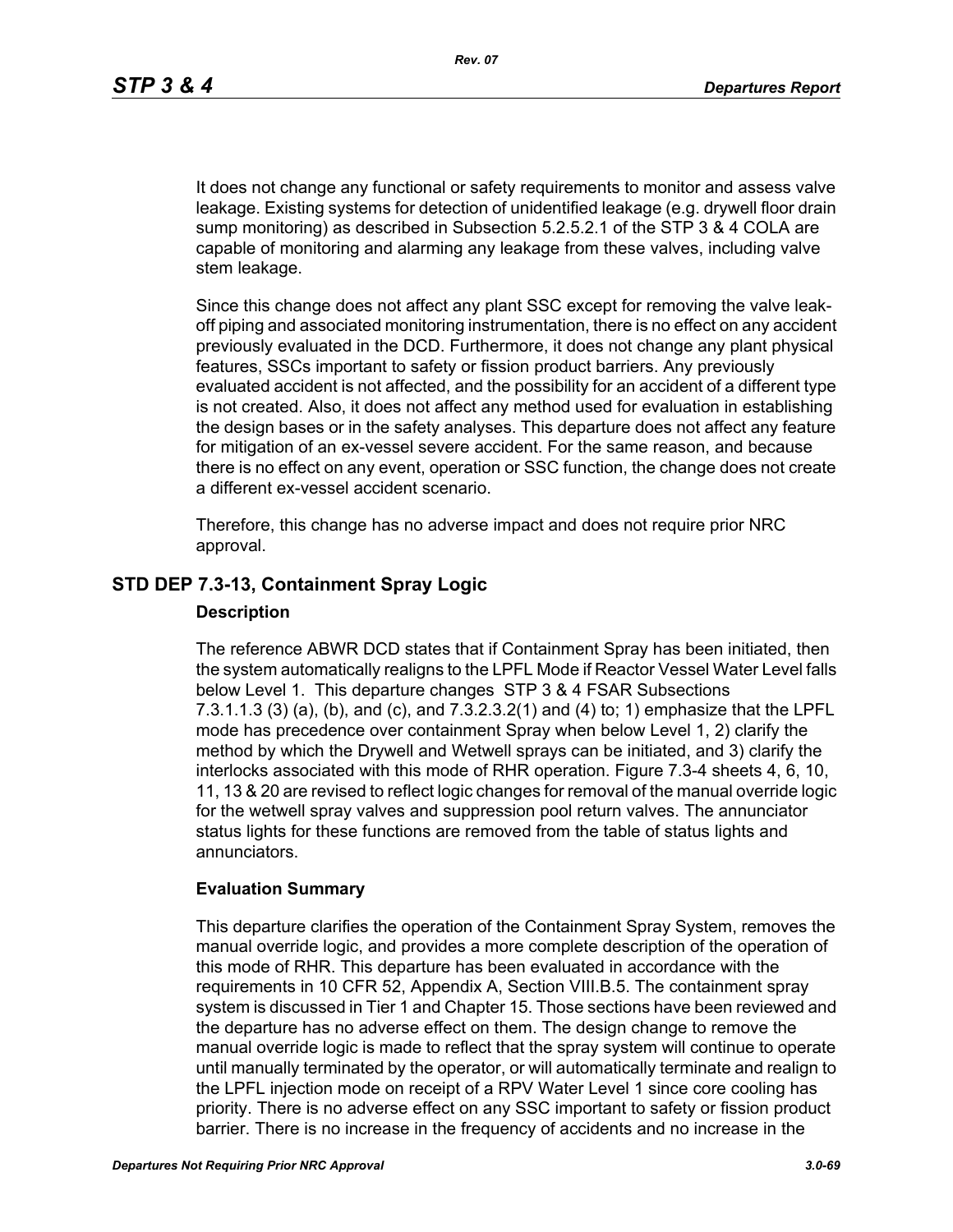likelihood of a malfunction of an SSC important to safety. Any previously evaluated accident is not affected and the possibility for an accident of a different type is not created. Also, it does not affect any method used for evaluation in establishing the design bases or in the safety analyses. This departure does not affect any feature for mitigation to an ex-vessel severe accident. For the same reason, and because there is no effect on any event, operation or SSC function, the change does not create a different ex-vessel accident scenario. Therefore, this change has no adverse impact and does not require prior NRC approval.

# **STD DEP 7.3-14, Residual Heat Removal Suppression Pool Cooling Logic Description**

Subsection 7.3.1.1.4 (3) (b) of the reference ABWR DCD describes the logic and sequencing of the RHR Suppression Pool Cooling Mode. The FSAR includes the following departures:

- Item (ii) has been corrected to show that valves in other RHR modes are automatically repositioned to align to the SPC mode.
- A description of the Suppression Pool Cooling Mode Switch has been added to Item (iv) to provide a more complete understanding of the initiation of this mode.
- Item (v) of this subsection has been augmented to state the SPC mode continues to operate until the operator closes the discharge valves. This operation is facilitated by the activation of another permitted mode of operation. This information has been added to ensure a complete understanding of the termination of this mode.
- Item (vi) has been added to this section to clarify that this mode only operates automatically when entered from the RHR Standby Mode.
- **Figure 7.3-4 has been revised to change the SPC manual initiation switch from an** "On/Off" to an "Arm/Disarm" type.

# **Evaluation Summary**

 This departure has been evaluated pursuant to the requirements in 10 CFR 52, Appendix A, Section VIII.B.5. This change has no impact on Tier 1, Tier 2\*, technical specifications, basis for technical specifications and operational requirements. The logic and sequencing of the automatic and manual actions required to initiate and terminate the operation of the suppression pool cooling mode of the RHR system are correctly defined in ABWR DCD Tier 2 subsection 5.4.7.1.1.5. The changes to Section 7.3.1.1.4 provide a more complete description of the SPC mode automatic and manual operations and makes them consistent with the description in Section 5.4.7.1.1.5. The design change to an Arm and Initiate switch provides added assurance that the operator will not inadvertently switch to the SPC mode from the LPFL mode while performing the critical operation of maintaining water level in the RPV. This change does not impact the automatic initiation of the SPC mode on high SP temperature.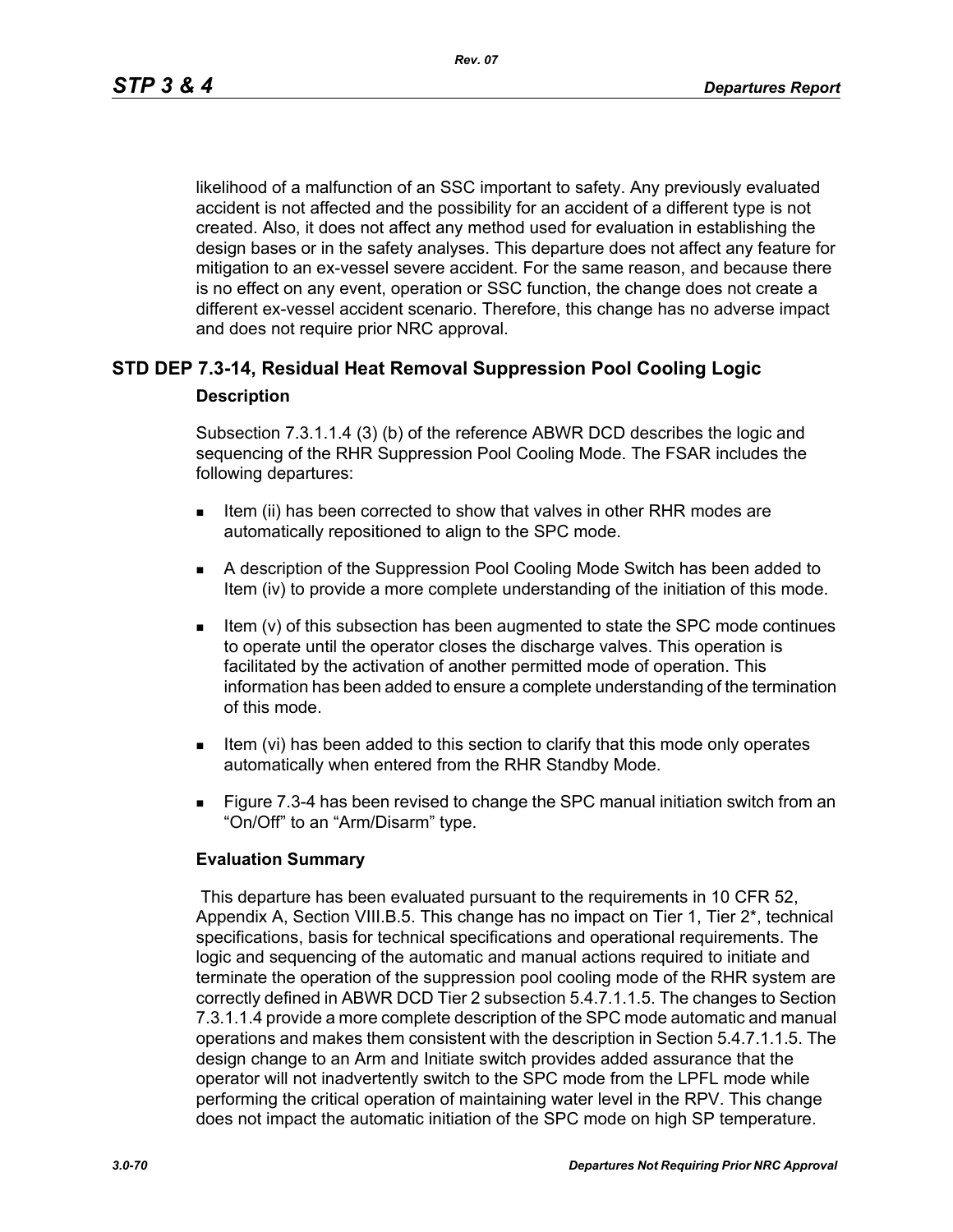Consequently, this change will not impact the frequency or consequences of accidents or malfunction of an SSC important to safety. There is no impact on any fission product barrier, nor is there any impact on the likelihood or consequences of an ex-vessel severe accident.

Consequently, prior NRC approval of this change is not required.

# **STD DEP 7.3-15, Reactor Service Water Logic Interfaces**

#### **Description**

Subsection 7.3.1.1.7(3i) of the reference ABWR DCD provides information about the safety interfaces for the Reactor Cooling Water controls. This description is modified in the FSAR Subsection as follows:

- The original information stated that only Division I and II provided flow signals to the Main Control Rooms. The current design provides flow signals for all three divisions (Div. I, II, and III) of RCW.
- This section also discusses the "RCW Hx A or D" differential pressure instrumentation. This equipment is actually the strainers on the discharge side of the two RSW pumps in each division. Therefore, the nomenclature of this equipment is changed to "RSW A or D strainer."

#### **Evaluation Summary**

This departure has been evaluated pursuant to the requirements in 10 CFR 52, Appendix A, Section VIII.B.5.

The Tier 1 and Tier 2\* DCD, technical specifications, basis for technical specifications and operational requirements were reviewed and were found to not be impacted by this change.

The first bullet item in the departure description is an improvement as it provides the control room operator with additional and more complete information regarding RCW flow. The second bullet item changes the annunciator alarm on high differential pressure from the RCW heat exchangers to the RSW A or D strainers. It does not change any control room indications concerning these systems (e.g. flow rate, differential pressure, temperature) nor does it change any SSC important to safety. Because fouling of the strainers is more likely to restrict cooling flow in the RSW than fouling of the heat exchangers, providing differential pressure monitoring of the strainers will provide more effective monitoring of conditions that could impede flow in the RSW. Based on this discussion, this change will not have an adverse affect on the reliability of heat removal capability for the RCW/RSW. Consequently, there is no adverse impact on the likelihood or consequences of an accident or malfunction of an SSC important to safety previously evaluated. There are no new accident scenarios created as a result of this change nor is there any impact on a fission product barrier design basis limit. The likelihood or consequences of an ex-vessel severe accident are not impacted by this change.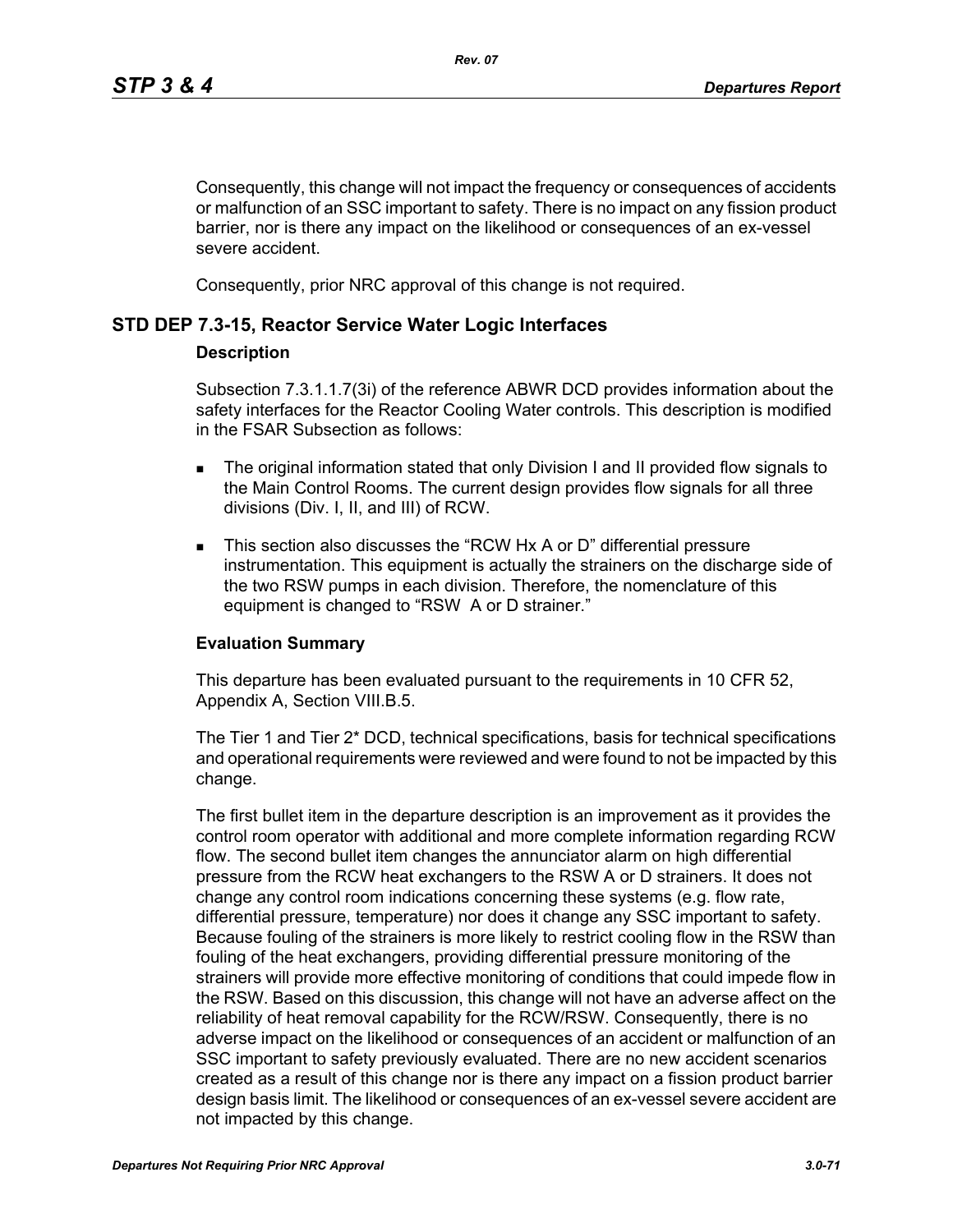Based on this evaluation, prior NRC approval of this change is not required.

# **STD DEP 7.3-16, Testing Safety Relief Valve Solenoid Valves**

# **Description**

Improved testing capabilities have been incorporated into the ABWR design compared with those described in of Subsection 7.3.1.1.1.2 (g) of the reference ABWR DCD. These improvements allow the testing of the safety/relief valve pilot solenoid valves to be performed at any pressure. Therefore, the restrictions that were discussed in the reference ABWR DCD are no longer applicable and have been removed.

# **Evaluation Summary**

This departure has been evaluated pursuant to the requirements in 10 CFR 52, Appendix A, Section VIII.B.5.

The Tier 1 and Tier 2\* DCD, Technical Specifications, Basis for Technical Specifications and operational requirements were reviewed and were found to not be impacted by this change.

Improved testing capabilities have been incorporated into the ABWR design described in Subsection 7.3.1.1.1.2 (g) of the reference ABWR DCD. These improvements allow the testing of the safety/relief valve pilot solenoid valves to be performed at any pressure instead of only when the reactor is not pressurized. By allowing testing at any pressure, flexibility for testing of these valves is enhanced. Consequently, this change has no adverse affect on the frequency or consequences of accidents or malfunction of an SSC important to safety. There is no adverse impact on any fission product barrier design basis limits, and there is no failure of an SSC leading to a different result than previously analyzed. The ADS has not been identified as a design feature in the plant specific DCD for mitigating an ex-vessel severe accident. Consequently, this change has no impact on ex-vessel severe accident likelihood or consequences.

As a result of this evaluation, prior NRC review of this change is not required.

# **STD DEP 7.4-1, Alternate Rod Insertion (ARI) Function Description**

# **Description**

This departure revises Subsections 7.1.1, 7.1.2, 7.4.1 and 7.4.2 of the STP 3 & 4 FSAR . The original description in the reference ABWR DCD described the implementation of the ARI function for the following features. The revised STP 3 & 4 FSAR wording clarifies the descriptions of these features. It specifies the:

- ARI function is a diverse method for inserting control rods by either hydraulic insertion or Fine Motion Control Rod Drive (FMCRD) motor run-in by providing a more complete discussion of the function.
- **Low-level signals or high vessel pressure from the safety systems (i.e., SSLC-ESF)** and the RFC system for the ARI function are isolated. The interface of the isolated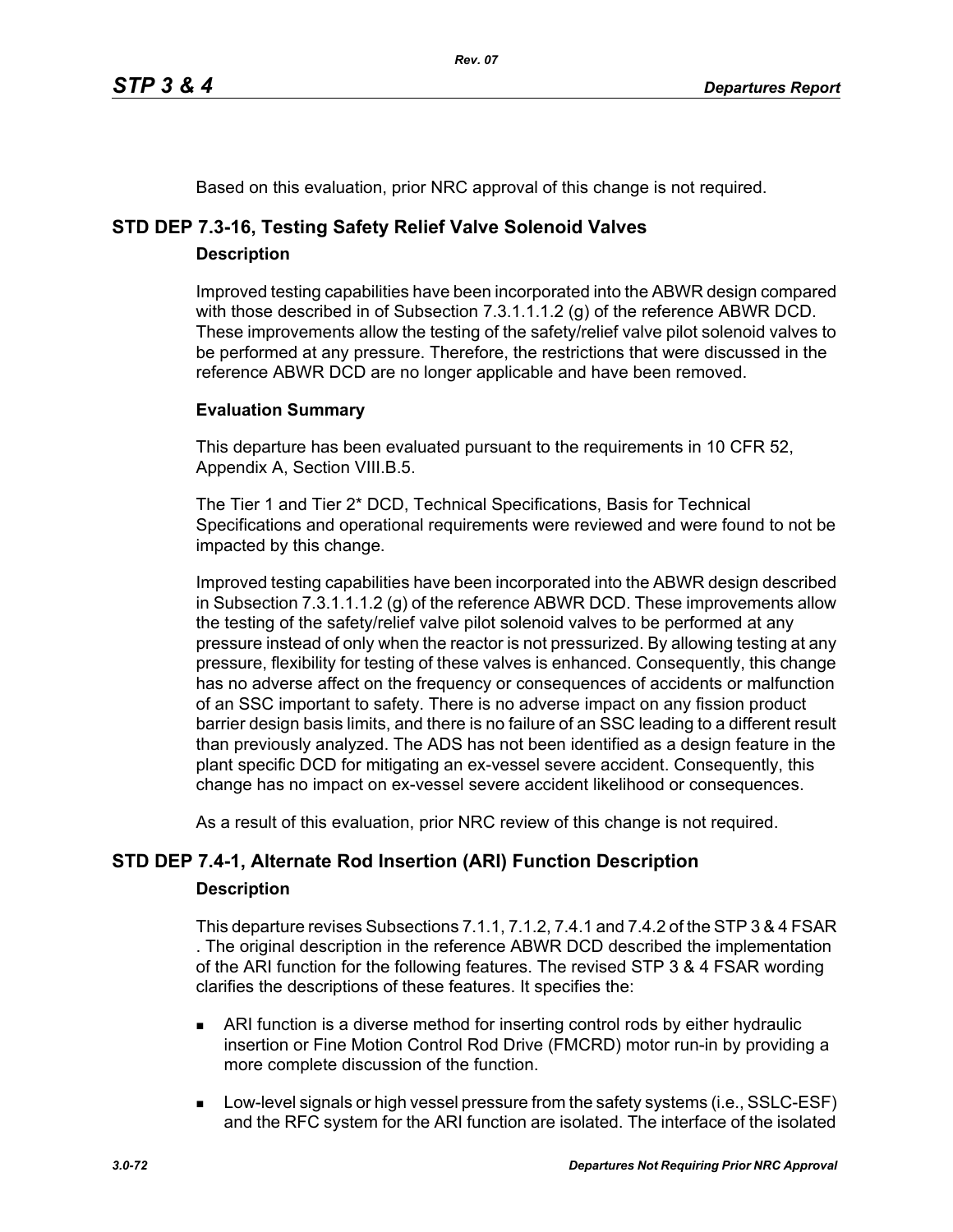signals from safety system to the non-safety RFC system ensures that no safety related functions are affected.

- Two dedicated switches on the Main Control Room Panel located near the RCIS dedicated operator interface to clarify the manual initiation capability.
- Complete scope of the key components related to the ARI function.

This departure provides a clear and concise understanding of the ARI function, which is not required for safety, nor are its components considered Class 1E. This departure has been evaluated pursuant to the requirements in 10 CFR 52, Appendix A, Section  $VIII$  B.5.

# **Evaluation Summary**

The Tier 1 and Tier 2\*, technical specifications, basis for technical specifications and operational requirements were reviewed and were found to not be impacted by this change.

This departure does not change the design nor the functioning of the ARI. It's purpose is to provide additional details on the functioning of the instrumentation and controls for this nonsafety-related system. The ARI system is described in several sections of the DCD such as 7.1.1.4.1, 4.6.1.2.5.4 and 19.3. It is described as a nonsafety-related system which is separate and diverse from the RPS safety-related shutdown system, and initiated by low reactor water level or high vessel pressure signals or by manual means. This departure does not change these basic characteristics of the system but only adds further details on each of these items. Because there is no change in design or function of an SSC important to safety, this departure has no impact on the likelihood or consequences of analyzed accidents or of a malfunction of an SSC important to safety. No new accident scenarios are created and there is no impact on the design basis limit of any fission product barrier. The ARI has not been identified as a design feature in the DCD for mitigating an ex-vessel severe accident, and therefore this change has no impact on the likelihood or consequences of and ex-vessel severe accident.

Based on the results of this evaluation, prior NRC approval of this change is not required.

# **STD DEP 7.4-2, Residual Heat Removal (RHR) Alarm**

# **Description**

Subsection 7.4.2.3.1 of the reference ABWR DCD provides functional requirements for the reactor shutdown cooling mode of the RHR system. Item (3) of this section provides a list of alarms that apply to all modes of the RHR System. As a result of detailed design evolution, the STP 3 & 4 FSAR replaces the alarm for "RHR Logic Power Failure" with the more general alarm "ELCS Out of Service." The FSAR also clarifies that the only time the "Manual Initiation Armed" alarm is activated is when the RHR system is in the Low Pressure Flooder (LPFL) Mode of operation.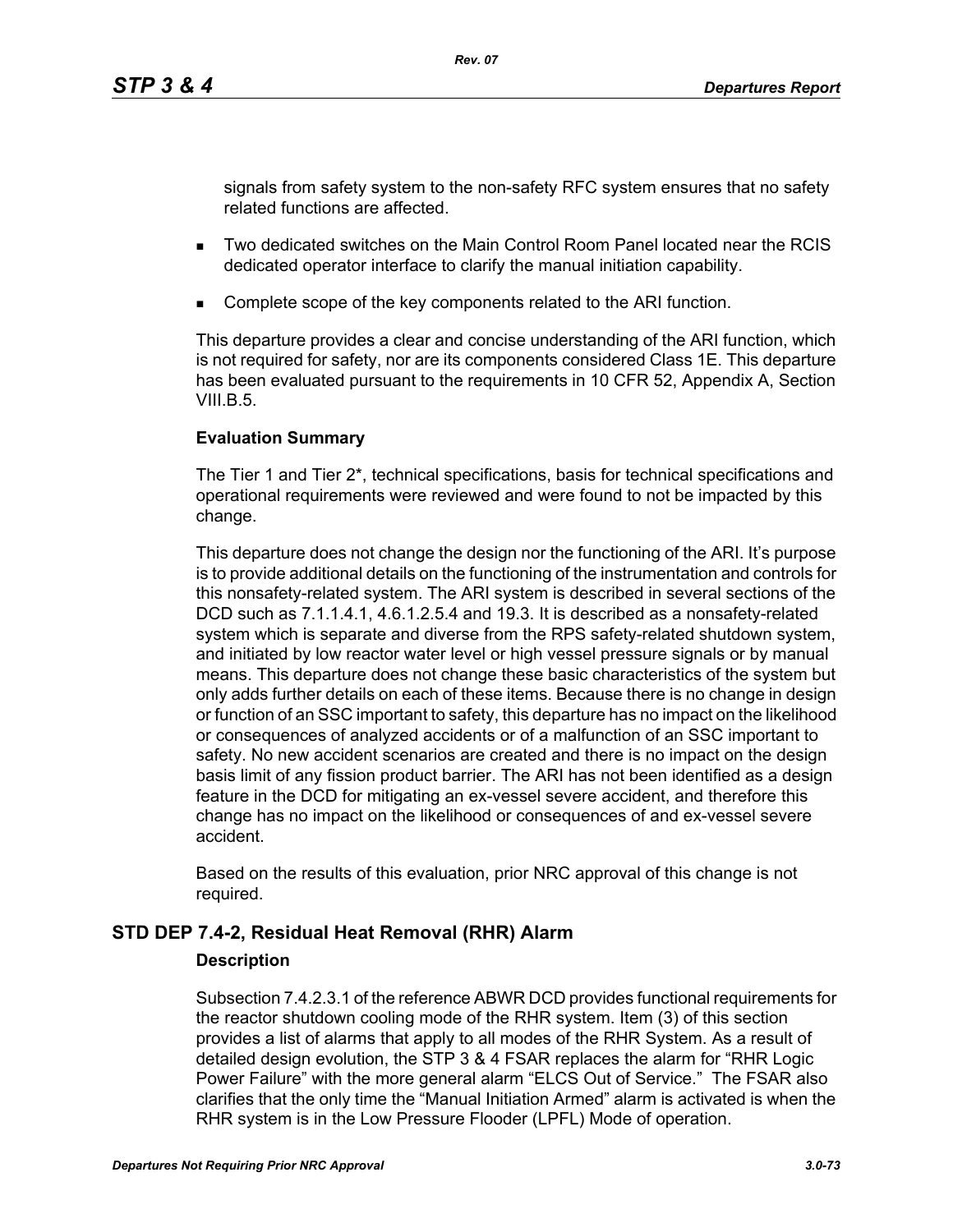### **Evaluation Summary**

This departure has been evaluated pursuant to the requirements in 10 CFR 52, Appendix A, Section VIII.B.5.

The Tier 1 and Tier 2\* DCD, Technical Specifications, Bases for Techical Specifications and operational requirements were reviewed and were found to not be impacted by this change.

The replacement of the alarm for "RHR Logic Power Failure" with the alarm "ELCS Out of Service" reflects the STP 3 & 4 logic design whereby the logic for all of the ECCS (e.g. HPCF, ADS, LDS, RHR systems) is controlled and powered by the ELCS. Because the ELCS powers the logic for the RHR system, the "ELCS Out of Service" alarm description provides the control room operator with the same information as for the previous alarm description and therefore would have no effect on the information available to the operator to take actions following any accident or malfunction of an SSC.

The second change is a clarification as only the LPFL mode of the RHR system has an arming feature. Typically, when a switch is "armed" an alarm is activated alerting the operator that they are about to operate a system.

These changes do not impact any SCC design or function. The likelihood and the consequences of an accident or malfunction of an SSC important to safety are not impacted. There is no impact on a design basis limit for a fission product barrier nor is there any change to a method of analysis previously approved. There is no impact on the probability or consequences of an ex-vessel severe accident.

Based on the evaluation, prior NRC approval of this change is not required.

# **STD DEP 7.6-1, Oscillation Power Range Monitor (OPRM) Logic**

#### **Description**

Subsection 7.6.1.1.2.2 of the STP 3 & 4 FSAR has been changed and clarified to now state

- **DPRM trip logic and input to RPS is performed separately from the APRM trip logic** in RPS
- The OPRM function has its own inoperative trip when the channel has less than the required minimum operable cells, or there is an OPRM self-test fault, the OPRM instrument watchdog timer has timed out, or if there is a loss of power to the OPRM.
- The trip signals from each division of APRM and OPRM are provided separately to the RPS, where the RPS performs two-out-of-four voting.
- The period tolerance factor ( $t_{\text{error}}$ ) is limited between 0.100 and 0.300 seconds and the time constant of the averaging flux filter is set at 0.95 seconds.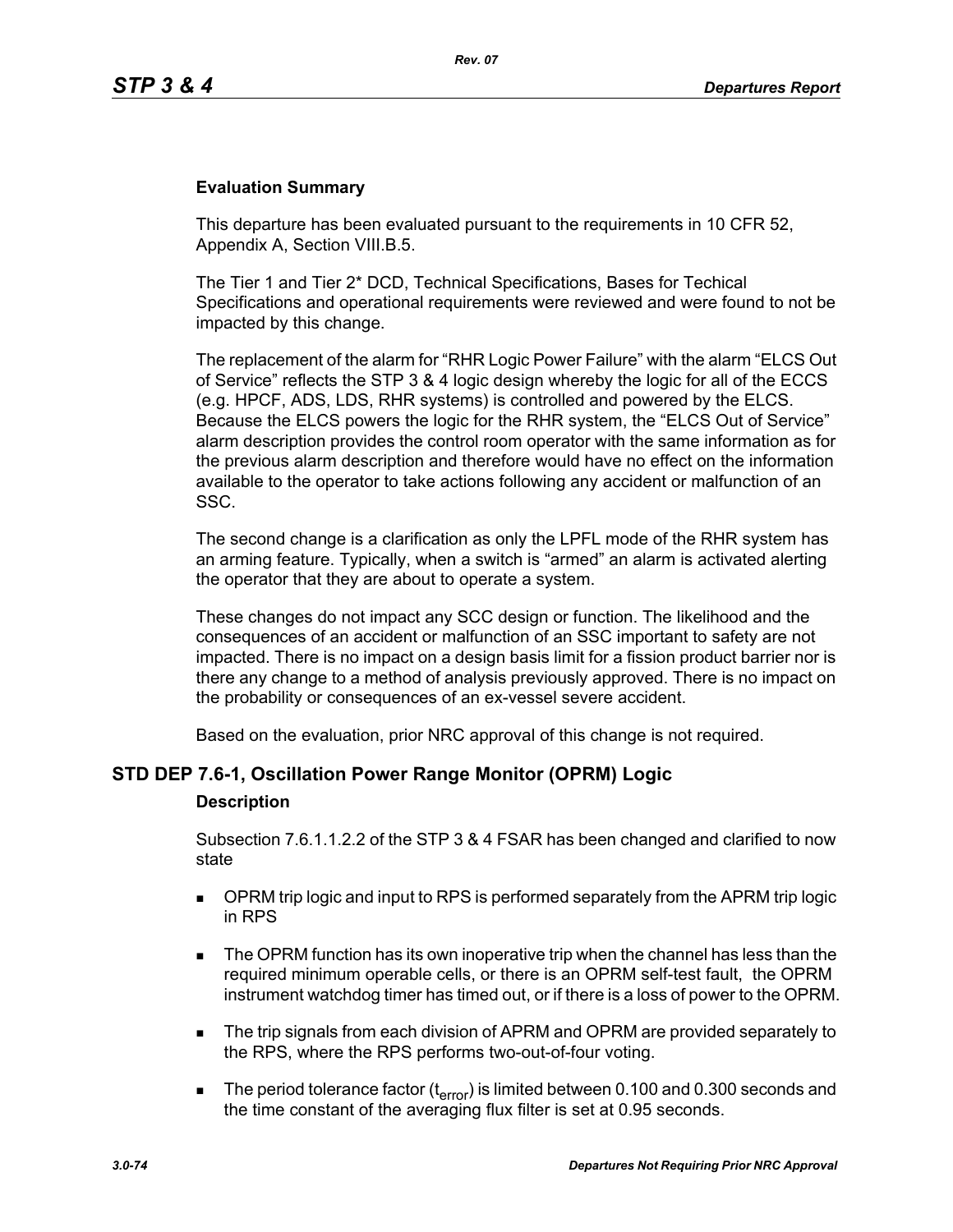Consistent with the changes above, Subsections 7.6.2.1.1 and 7.6.2.1.2 are also revised to reflect that the the OPRM is independent from the APRM.

At the Tier 1 level of design requirements, there is a brief presentation of the Neutron Monitoring System, which combines the system nomenclature and terminology with the safety and non-safety functions that are to be performed. Such presentation does not prevent implementation of robust separation of the functions to achieve enhanced reliability, fault tolerance, self-testing flexibility, and repairability of the different functions. The following information identifies the pertinent Tier 1 and Tier 2 information, which is interpreted to allow a robust design of the OPRM logic function separate from the APRM logic function, including separate trip inputs to RPS.

DCD Tier 1, Subsection 2.2.5, Neutron Monitoring System, states that the Oscillation Power Range Monitor (OPRM) is part of the APRM. Additionally, DCD Tier 1, Figure 2.2.5, Neutron Monitoring System, represents a NMS division configuration showing LPRM/APRM (includes OPRM) as an I/O function. DCD Tier 1, Table 2.2.5, Neutron Monitoring System ITAAC, item 2, states the design commitment as the OPRM protection provides trip output to the RPS. Item 6 states the design commitment as the APRM can generate high neutron flux trip, a STP trip signal, a rapid core flow decrease trip signal, or a core power oscillation trip signal. This is shown on COLA Tier 2, Figure 7.6-2, sheet 9.

In addition, the DCD Tech Specs 3.3.1.1 discuss the APRM and OPRM independently. Also, COL Item 7.2 implements the BWROG stability option III as evaluated by the NRC in NUREG-1503, Final Safety Evaluation Report Related to the Certification of the ABWR (FSER).

The revised COLA Tier 2 Figure 7.6-2, Neutron Monitoring System IBD, sheet 9b, shows that the OPRM logic is independent of the ARPM logic, but designated as part of the APRM channels. Revised Figure 7.6-2, sheet 27, also shows that the ARPM bypass also bypasses OPRM.

Consistent with the information above, Subsections 7.6.2.1.1 and 7.6.2.1.2 are also revised to clarify the independence of the OPRM logic from the APRM logic, and that the departure is consistent with Tier 1 information.

# **Evaluation Summary**

As described above, this design change to separate the OPRM trip logic and input to RPS from the APRM trip logic in RPS is an upgrade expected to reduce the likelihood of reactor scrams from separate failures of an OPRM and an APRM channel without affecting performance of their separate safety functions. With this logic design, a trip in one APRM channel and in one OPRM channel does not result in a reactor scram. Any two OPRM channels that sense an abnormal condition will result in a reactor scram through the RPS. The BWR Owner's Group has endorsed this separate OPRM and APRM logic configuration and there has been initial favorable response from the NRC as exhibited in NUREG-1503 and COL Item 7.2. This logic configuration also is consistent with the trip logic design philosophy implemented in the remainder of the RPS.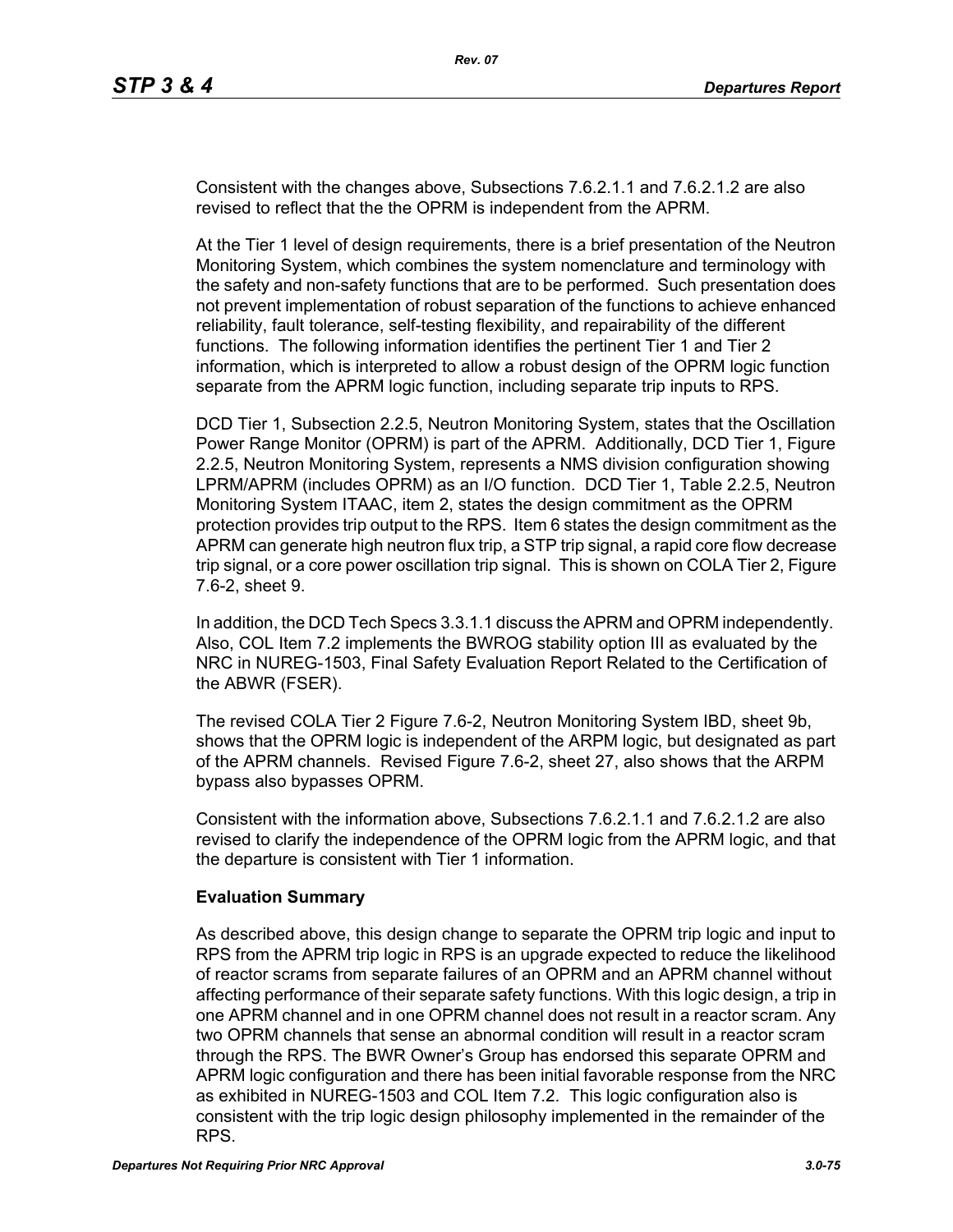This departure has been evaluated pursuant to the requirements in 10 CFR 52, Appendix A, Section VIII.B.5.

This departure does not change any Tier 1 or Tier 2\* information, the Technical Specifications or Bases, any underlying design or other operational requirements.The change to separate the OPRM and APRM trip logic still meets the intent of the information in Tier 1, Subsection 2.2.5. Furthermore, it does not change any other plant physical features, SSCs important to safety or fission product barriers. Any previously evaluated accident is not affected, and the possibility for an accident of a different type is not created, nor is the consequence of any accident increased. Also, it does not affect any method used for evaluation in establishing the design bases or in the safety analyses. This departure does not affect any feature for mitigation or the consequences of an ex-vessel severe accident. For the same reason, and because there is no effect on any event, operation or SSC function, the change does not create a different ex-vessel accident scenario. Therefore, this change has no adverse impact and does not require prior NRC approval.

# **STD DEP 7.6-2, SPTM Subsystem of Reactor Trip and Isolation System**

#### **Description**

The reference ABWR DCD description for the Suppression Pool Temperature Monitoring (SPTM) System in Subsection 7.6.1.7.1 has been clarified in the STP 3 & 4 FSAR to add that SPTM System is a subsystem of the Reactor Trip and Isolation System (RTIS).

#### **Evaluation Summary**

This departure has been evaluated in accordance with the requirements in 10 CFR 52, Appendix A, Section VIII.B.5. Thisdeparture is clerical in that it adds further clarification as the result of STD DEP T1 3.4-1. Part 3 of STD DEP T1 3.4-1 in part states, "to better define the functional design and implementation of the digital controls platforms, specific I&C system names were assigned to the ESF digital controls systems and the Reactor Protection System (RPS)." It further states, "The RPS functions are implemented in two separate I&C systems: the Reactor Trip & Isolation System (RTIS) and the Neutron Monitoring System (NMS)."

Tier 1 changes have been reviewed separately. The SPTM System is not impacted by adding this clarification. This proposed change has no impact on Tier 1, Tier  $2^*$ , Tech Specs, bases for Tech Specs or operational requirements.

No underlying design change is made and no SSC important to safety or fission product barrier is affected. There is no increase in the frequency of accidents and there is no increase in the likelihood of a malfunction of an SSC important to safety. Any previously evaluated accident is not affected and the possibility for an accident of a different type is not created. Also, it does affect any method used for evaluation in establishing the design bases or in the safety analyses. This departure does not affect any feature for mitigation of an ex-vessel severe accident. For the same reason, and because there is no effect on any event, operation or SSC function, the change does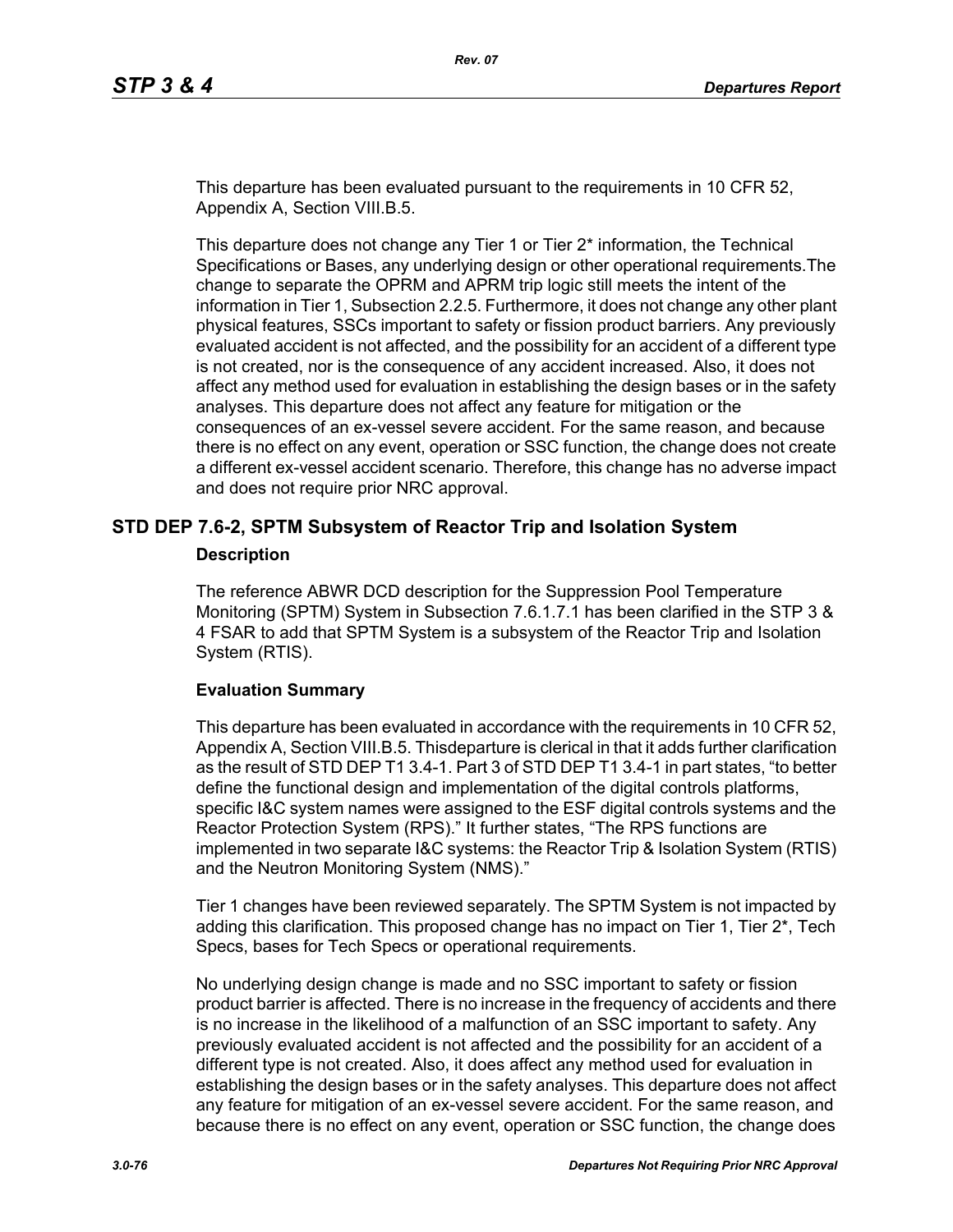not create a different ex-vessel accident scenario.Therefore, this change has no adverse impact and does not require prior NCR approval.

# **STD DEP 7.6-3, SPTM Sensor Arrangement**

# **Description**

The reference ABWR DCD description for the SPTM System in Section 7.6.1.7.3 is clarified in the FSAR to better illustrate the approximate temperature sensor locations in relation to the SRVs. The STP 3 & 4 FSAR rewording states that the SRV discharge line quenchers are in direct sight of two sets of SPTM system temperature sensors.

# **Evaluation Summary**

This departure has been evaluated pursuant to the requirements in 10 CFR 52, Appendix A, Section VIII.B.5.

The Tier 1 and Tier 2\* DCD, technical specifications, basis for technical specifications and operational requirements were reviewed and were found to not be impacted by this change.

This departure provides additional clarification and detail regarding the location of the temperature sensors in the suppression pool. The DCD indicates that the temperature sensors are in direct sight of the SRVs. The SRVs are located in the drywell and are mounted on the main steam piping whereas the suppression pool monitors are located in the suppression pool in the wetwell. The intent of this statement in the DCD was to note that the discharge from the SRVs is located in proximity to the suppression pool temperature monitors in order to provide an early and reliable indication of suppression pool temperature rise as a result of a transient or accident condition. Consequently, it has been clarified that the temperature monitor location is with respect to the SRV line quenchers at the discharge into the suppression pool. This is a clarifying change only and does not impact any SSC design or function. As a result, there is no impact on the likelihood or consequences of analyzed accidents or failure of an SSC important to safety. There is no impact on a fission product design basis limit nor are there any new accident scenarios created by this change, as it is only a clarifying change. The SPTM system has been identified as a design feature in the DCD for mitigating an ex-vessel severe accident. However, because this is a clarifying change only and does not impact the system design or function, there is no increase in the probability or consequences of an ex-vessel severe accident.

Based on this evaluation, prior NRC approval of this change is not required.

# **STD DEP 7.6-4, Range of Power Range Neutron Monitoring Operability Description**

The reference ABWR DCD description for the Power Range Neutron Monitors (PRNM) in Subsection 7.6.2.1.1 stated that the PRNM provide information for monitoring the average power level of the reactor core and for monitoring the local power level when the reactor power is in the power range (above approximately 15% power). The FSAR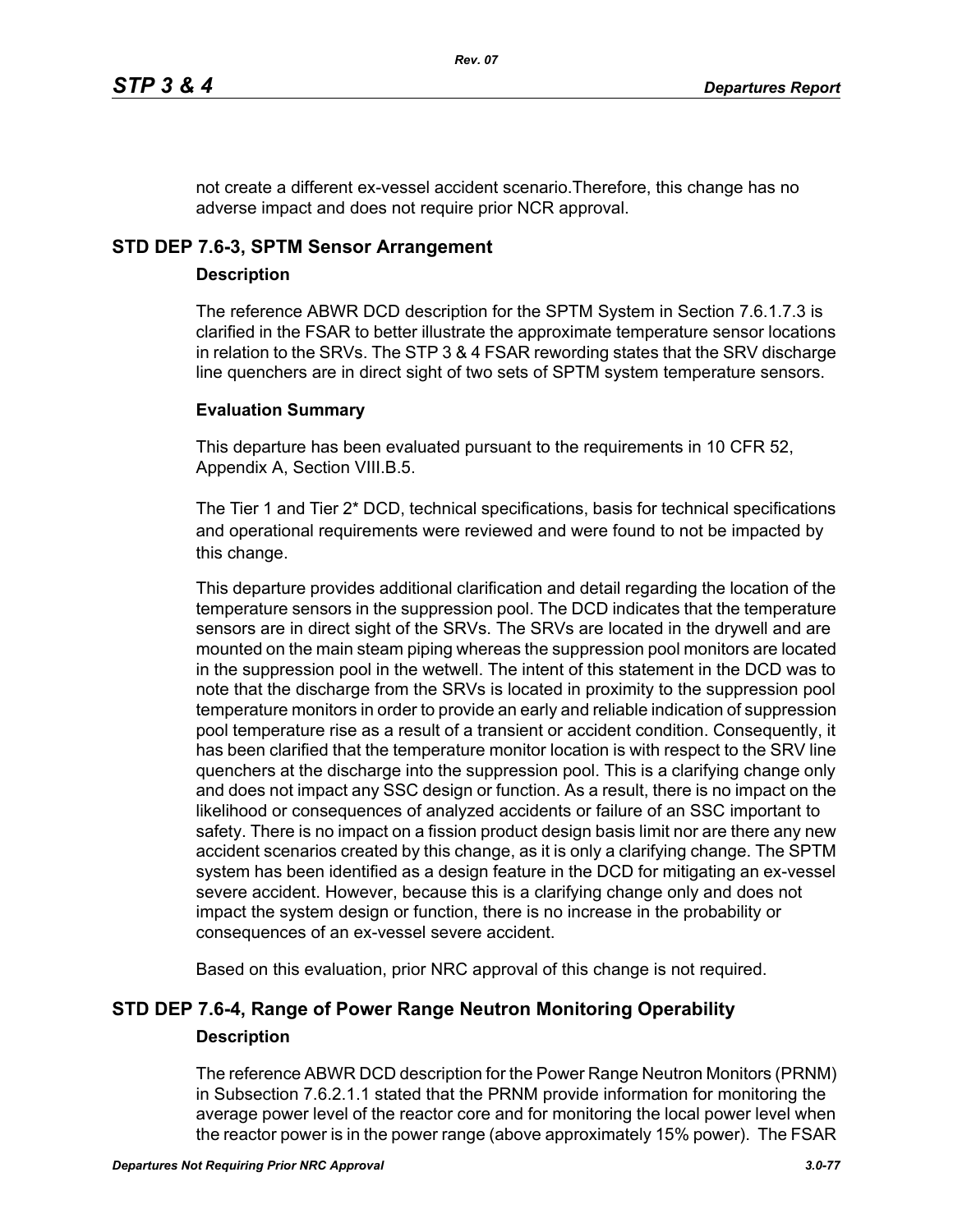clarifies the statement to indicate that the power range begins at approximately 5% power.

# **Evaluation Summary**

This departure has been evaluated pursuant to the requirements in 10 CFR 52, Appendix A, Section VIII.B.5. This departure does not change any Tier 1 or Tier  $2^*$ information, Technical Specifications, bases for Technical Specifications, any underlying design or other operational requirements. This change corrects the bottom of the power range for operation of the PRNM from 15% to its actual value of 5%. Consequently, this change is favorable and correctly reflects the actual design, which provides overlap with the SRNM for neutron flux monitoring in the range of 5%-15% power. Furthermore, it does not change any plant physical features, SSCs important to safety or fission product barriers. Any previously evaluated accident is not adversely affected, and the possibility for an accident of a different type is not created. Also, it does not affect any method used for evaluation in establishing the design bases or in the safety analyses. This departure does not adversely affect any feature for mitigation of an ex-vessel severe accident. For the same reason, and because there is no effect on any event, operation or SSC function, the change does not create a different exvessel accident scenario. Therefore, this change has no adverse impact and does not require prior NRC approval.

# **STD DEP 7.7-1, RPV Water Level Instrumentation**

# **Description**

Subsection 7.7.1.1 of the reference ABWR DCD implies that all instrument lines are flushed even when they do not need to be. A clarification indicates that only those instrument lines with a condensing chamber can have entrained non-condensible gasses. STP 3 & 4 FSAR Subsections 4.6.1.2, 7.7.1.1, 15B.2.3 and Figure 15B-1 now state that the concern of non-condensible gas build-up in the water column in the reactor vessel reference leg water level instrument lines, i.e. the reactor vessel instrument lines at the elevation near the main steam line nozzles, has been addressed by continually flushing these instrument lines with water supplied by the Control Rod Drive (CRD) System for those instrument lines with a condensing chamber.

The original design intent was to have flushing only apply to lines with condensing chambers which was not clear in the original DCD. Subsection 7.7.1.1 of the FSAR provides this clarification.

In addition, this departure also updates Section 4.6.1.2 and 15B.2.3 of the reference ABWR DCD to clarify that the Control Rod Drive Hydraulic System (CRDHS) supplies the purge flow for the NBS instrument lines.

# **Evaluation Summary**

This departure has been evaluated pursuant to the requirements in 10 CFR 52, Appendix A, Section VIII.B.5.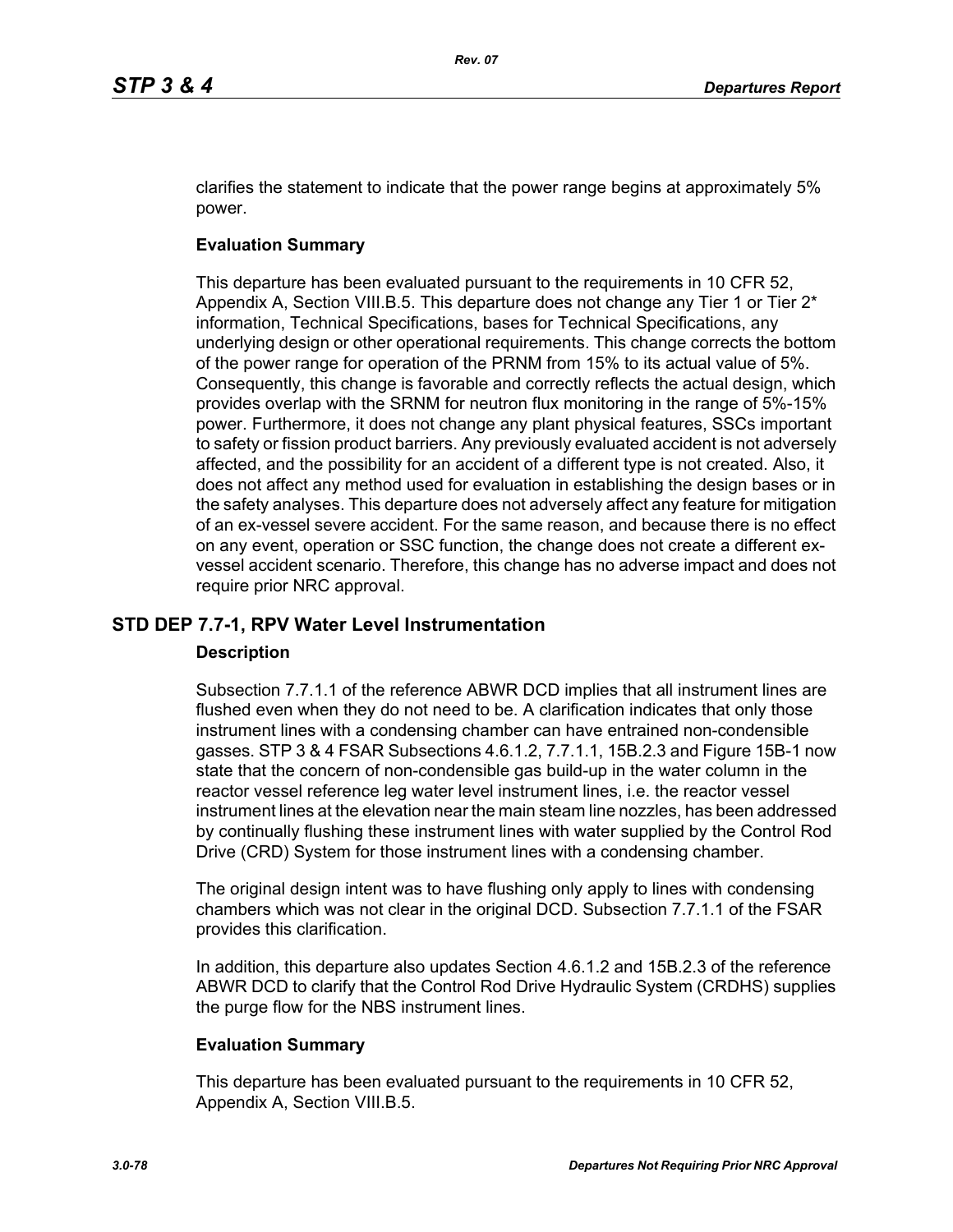This departure does not change any Tier 1, Tier 2\* information, the Technical Specifications or Bases, any underlying design or other operational requirements.

This departure clarifies that the source of water for purging of the instrument lines in the Nuclear Boiler System (NBS) is the CRD hydraulic system (CRDHS). It further clarifies that for the RPV level instruments, this purging is only performed on instrument lines with condensing chambers. The purpose of the instrument line purging is to eliminate any non-condensible gases which could lead to erroneous level indications. Because only those RPV level instruments with condensing chambers have the potential for buildup of non-condensible gases, this purging is only required for those lines. The function of the purging system for removal of non-condensible gases from instrument lines is unaffected by this change. This departure has no impact on any SSC system design intent or function and has no impact on the likelihood or consequences of analyzed accidents or malfunction of an SSC important to safety. Furthermore, it does not change any plant physical features, SSCs important to safety or fission product barriers. Any previously evaluated accident is not affected, and the possibility for an accident of a different type is not created. Also, it does not affect any method used for evaluation in establishing the design bases or in the safety analyses. This departure does not adversely affect any feature for mitigation of an ex-vessel severe accident. For the same reason, and because there is no effect on any event, operation or SSC function, the change does not create a different ex-vessel accident scenario.

Therefore, this change has no adverse impact and does not require prior NRC approval.

# **STD DEP 7.7-2, SRV Discharge Pipe Temperature Data Recording**

#### **Description**

There have been significant technological advances in data recording since the reference ABWR DCD was written. Subsections 7.3.1.1.1 and 7.7.1.1 of the FSAR now state that the discharge temperatures of all the safety/relief valves are shown on an historian function in the control room.

Recording SRV discharge temperature data is now performed in a more accurate manner and is easily retrievable. The recorded data rate meets all design criteria. The data recorded remains the same along with the parameters.

#### **Evaluation Summary**

This departure has been evaluated pursuant to the requirements in 10 CFR 52, Appendix A, Section VIII.B.5. This departure does not change any Tier 1 or Tier  $2^*$ information, the Technical Specifications, the bases for Technical Specifications, any other underlying design or other operational requirements.

SRV discharge pipe temperature data recording and alarm change is a design upgrade to replace the multipoint recorders with a historian function digital system. It does not adversely affect any functional or safety requirements for temperature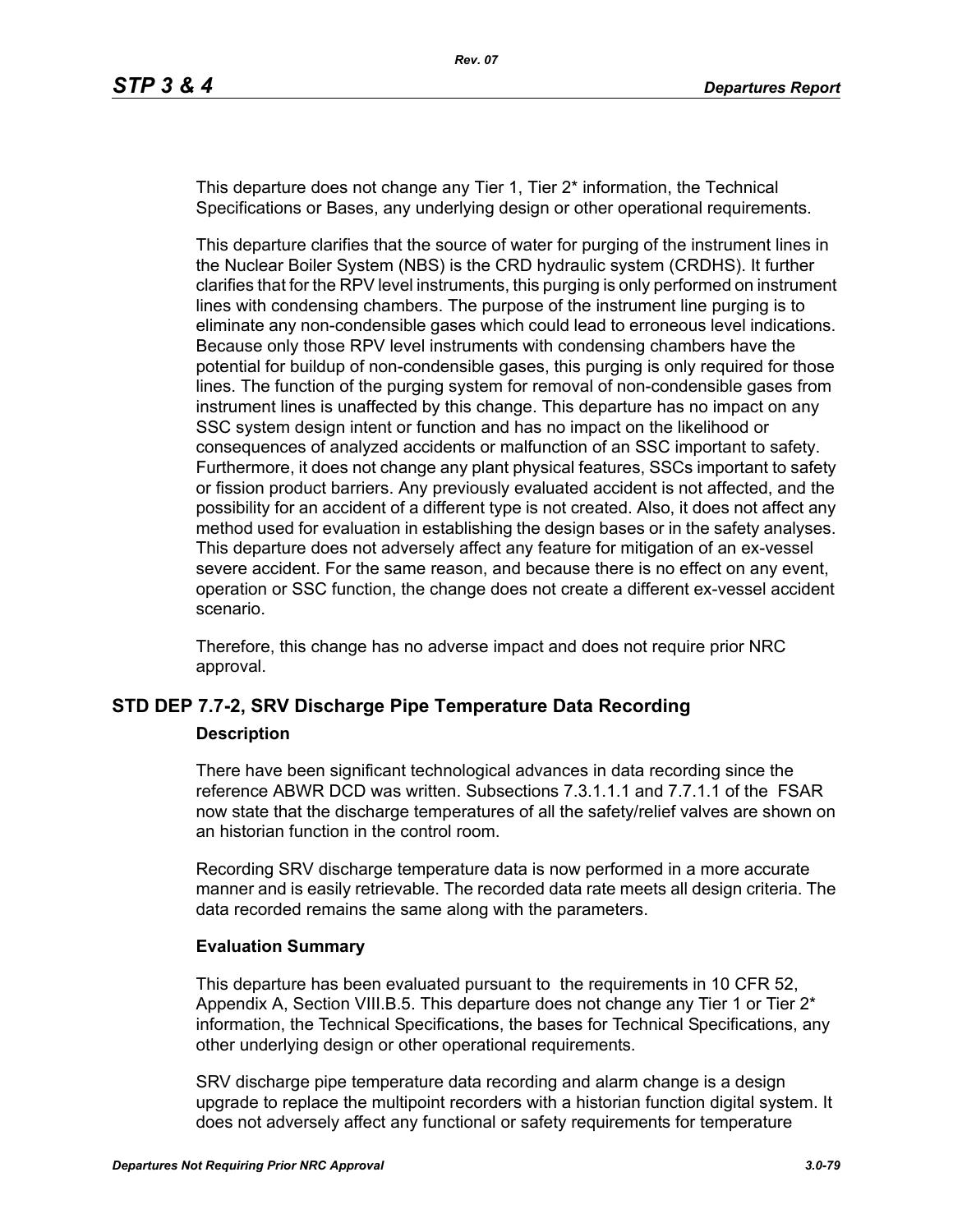monitoring, does not affect temperature detection or high temperature alarm setpoints, and the data recorded and parameters remain the same. Since this change does not affect any other plant SSCs, there is no effect on any accident previously evaluated in the DCD. Furthermore, it does not change any plant physical features other than that affected by this design change, SSCs important to safety or fission product barriers. Any previously evaluated accident is not affected, and the possibility for an accident of a different type is not created. Also, it does not affect any method used for evaluation in establishing the design bases or in the safety analyses. This departure does not affect any feature for mitigation of an ex-vessel severe accident. For the same reason, and because there is no effect on any event, operation or SSC function, the change does not create a different ex-vessel accident scenario.Therefore this change has no adverse impact and prior NRC approval is not required.

# **STD DEP 7.7-3, Feedwater Turbidity**

#### **Description**

The reference ABWR DCD Subsection 7.7.1 discusses the measurement of feedwater turbidity and signal transmission to the MCR, but turbidity is normally determined by sampling. There is no practical manner in which to perform this measurement. Because of this, and since measurement of turbidity is not considered to have any safety significance, it is being deleted.

#### **Evaluation Summary**

This departure to remove the feedwater turbidity monitoring subsystem has been evaluated pursuant to the requirements in 10 CFR 52, Appendix A, Section VIII.B.5. This departure does not change any Tier 1 or Tier 2\* information, the Technical Specifications and Bases, any underlying design or other operational requirements.

It does not change the functional or safety requirements of the feedwater or condensate systems. Filtering of corrosion products and other impurities from the feedwater system is accomplished by the condensate purification system and the reactor water cleanup system. The adequacy of performance of these systems is indicated by instruments such as conductivity monitors to assure adequate purity of water flowing to the reactor vessel. Any determination of turbidity for a system such as feedwater, if needed, could be performed through sampling techniques. Furthermore, this change does not impact any plant physical features, SSCs important to safety or fission product barriers. Any previously evaluated accident is not affected, and the possibility for an accident of a different type is not created. Also, it does not affect any method used for evaluation in establishing the design bases or in the safety analyses. This departure does not affect any feature for mitigation of an ex-vessel severe accident. For the same reason, and because there is no effect on any event, operation or SSC function, the change does not create a different ex-vessel accident scenario.

Therefore, this change has no adverse impact and does not require prior NRC approval.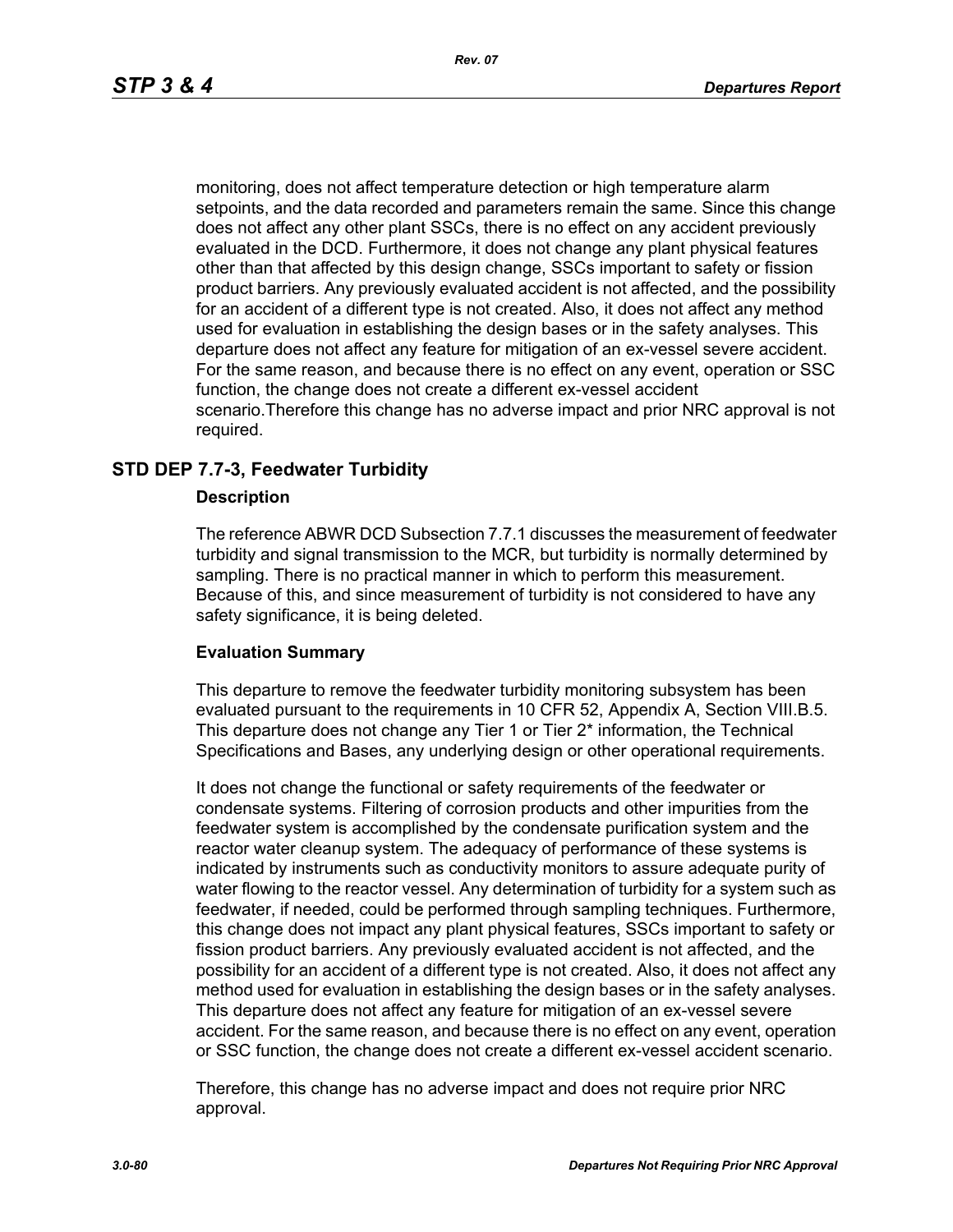# **STD DEP 7.7-4, Automatic Power Regulator / Rod Control and Information System Interface**

# **Description**

Section 7.7.1.2 (1) (a) (ii) of the reference ABWR DCD described the Power Generation and Control System (PGCS) as initiating control changes in the automatic rod movement mode. The STP 3 & 4 FSAR now clarifies that the APR is actually the direct controlling system that interfaces with the RCIS for accomplishing automatic rod movement mode and the PGCS interfaces only with APR for initiating various reactor power change control tasks.

# **Evaluation Summary**

This departure has been evaluated pursuant to the requirements in 10 CFR 52, Appendix A, Section VIII.B.5, .

The Tier 1, and Tier 2\*, DCD, Technical Specifications, basis for Technical Specifications and operational requirements were reviewed and not impacted by this change.

This departure clarifies and corrects Section 7.7.1.2(1)(a)(ii) of the DCD. As noted in Section 7.7.1.5.2 of the DCD, "The PGCS contains the algorithms for the automated control sequences associated with plant startup, shutdown and normal power range operation. The PGCS issues reactor command signals to the automatic power regulator (APR). The reactor power change algorithms are implemented in the APR." Section 7.7.1.2 was updated to be consistent with this DCD description which reflects the proper role of the APR and PGCS systems. This departure is a clarification only and does not affect the design or function of any SSC important to safety. As a result, there is no adverse impact on the likelihood or consequences of accidents or malfunction of any SSC important to safety. There are no new accident scenarios created as a result of this change nor is there any change to a fission product barrier design basis. The likelihood and consequences of ex-vessel severe accidents are not impacted by this change.

As a result of this evaluation, prior NRC review of this change is not required.

# **STD DEP 7.7-5, Rod Control and Information System (RCIS) Display**

# **Description**

Subsection 7.7.1.2 (1) (b) of the STP 3 & 4 FSAR clarifies the wording of the reference ABWR DCD by providing more precise information about available display information at the RCIS dedicated operator interface on the main control panel.

# **Evaluation Summary**

This departure has been evaluated and determined to comply with the requirements in 10 CFR 52, Appendix A, Section VIII.B.5. The change has no adverse impact.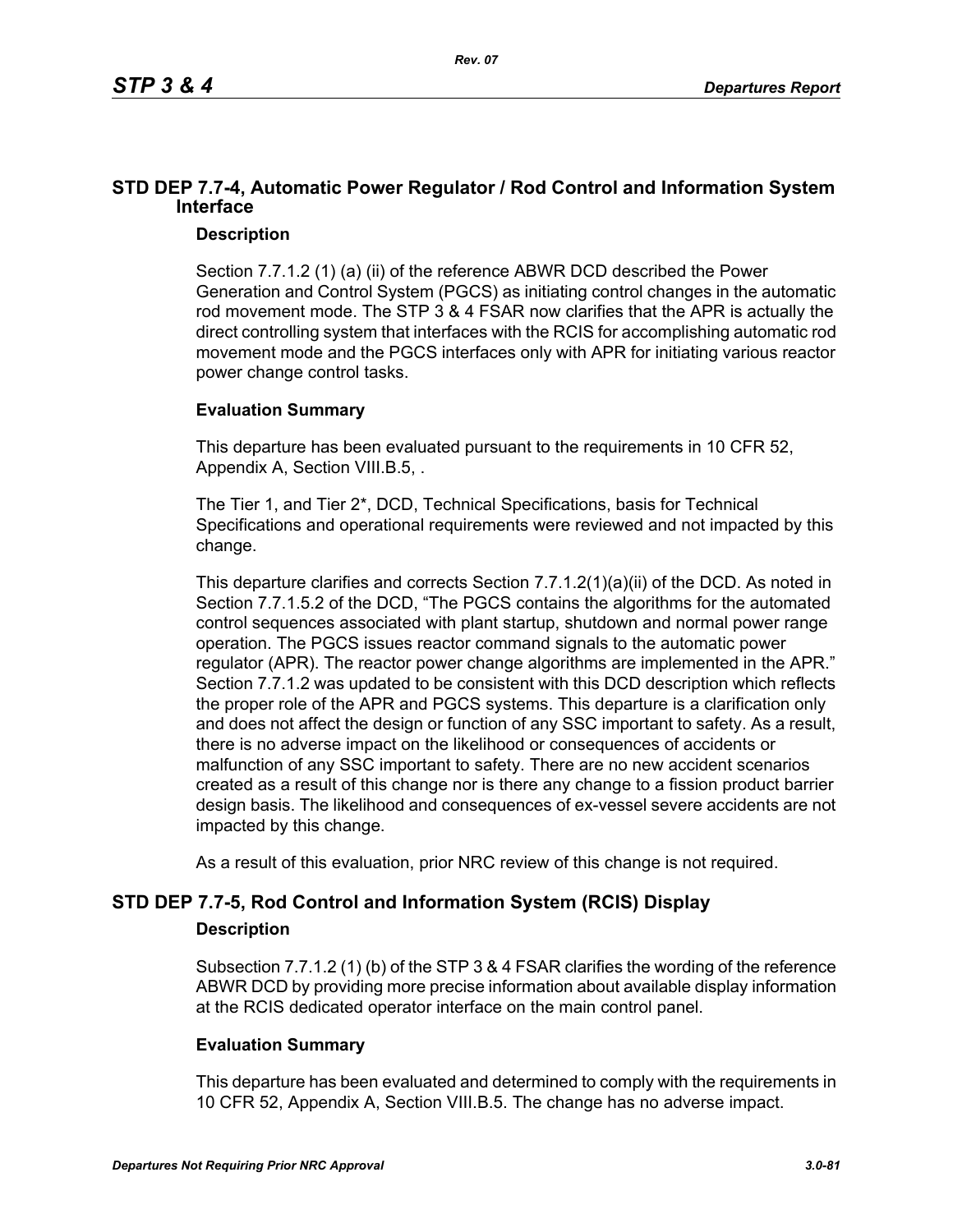The Tier 1 and Tier 2\* DCD, Technical Specifications, basis for Technical Specifications, and operational requirements were reviewed and are not impacted by this departure.

This departure clarifies descriptions to provide more complete design descriptions. This departure dose not affect the design or function of any SSC important to safety. As a result, there is no adverse impact on the likelihood or consequences of accidents or malfunction of any SSC important to safety. There are no new accident scenarios created as a result of this change nor is there any change to a fission product barrier design basis. The likelihood and consequences of ex-vessel severe accidents are not impacted by this change.

As a result of this evaluation, prior NRC review of this change is not required.

#### **STD DEP 7.7-6, Rod Control and Information System Commands**

#### **Description**

ABWR DCD Tier 2 Subsection 7.7.1.2 (1) (f) describes the command signal from the Recirculation Flow Control System (RFCS) to the Rod Control and Information System (RCIS) for the Alternate Rod Insertion (ARI) and Subsection 7.7.1.2 (1) (g) describes the command signal from the RFCS to the selected control rod run-in (SCRRI). This COLA change implements the following clarifications to Subsections 7.7.1.2 (f) and (q):

- **Subsection 7.7.1.2 (1) (f) is revised to clarify that redundant command signals** (more than a single signal) are sent from RFCS to RCIS for the ARI function.
- Subsection 7.7.1.2 (1) (g) is revised to clarify that redundant command signals (more than a single signal) are sent from RFCS to RCIS for the SCRRI function.

#### **Evaluation Summary**

These changes are consistent with the details of RCIS IED (Figure 7.7-2) and with the description of the command signals as provided in Section 7.7.1.2.2 (2) of the DCD.

This departure has been evaluated pursuant to the requirements in 10 CFR 52, Appendix A, Section VIII.B.5. Therefore this change has no adverse impact and prior NRC approval is not required.

This departure does not change any Tier 1, Tier 2\* information, the Technical Specifications or Bases, any underlying design or other operational requirements.

This departure is a clarification to Sections 7.7.1.2 (1) (f) and 7.7.1.2 (1) (g) of the DCD to make them consistent with the description of the command signals to the RCIS from the RFCS for the ARI and SCCRI functions, respectively, as provided in more detail in Section 7.7.1.2.2 (2) (a) and (b) of the DCD. In those sections, it is noted that the three channels of the RFCS provide each of the two channels of the RCIS logic with the ARI and SCRRI signals. RCIS internal logic to initiate the RCIS ARI and SCRRI functions is based on two-out-of-three logic within each channel of the RCIS. Consequently, initiation of the ARI and SCRRI functions is based on multiple signals from the RFCS.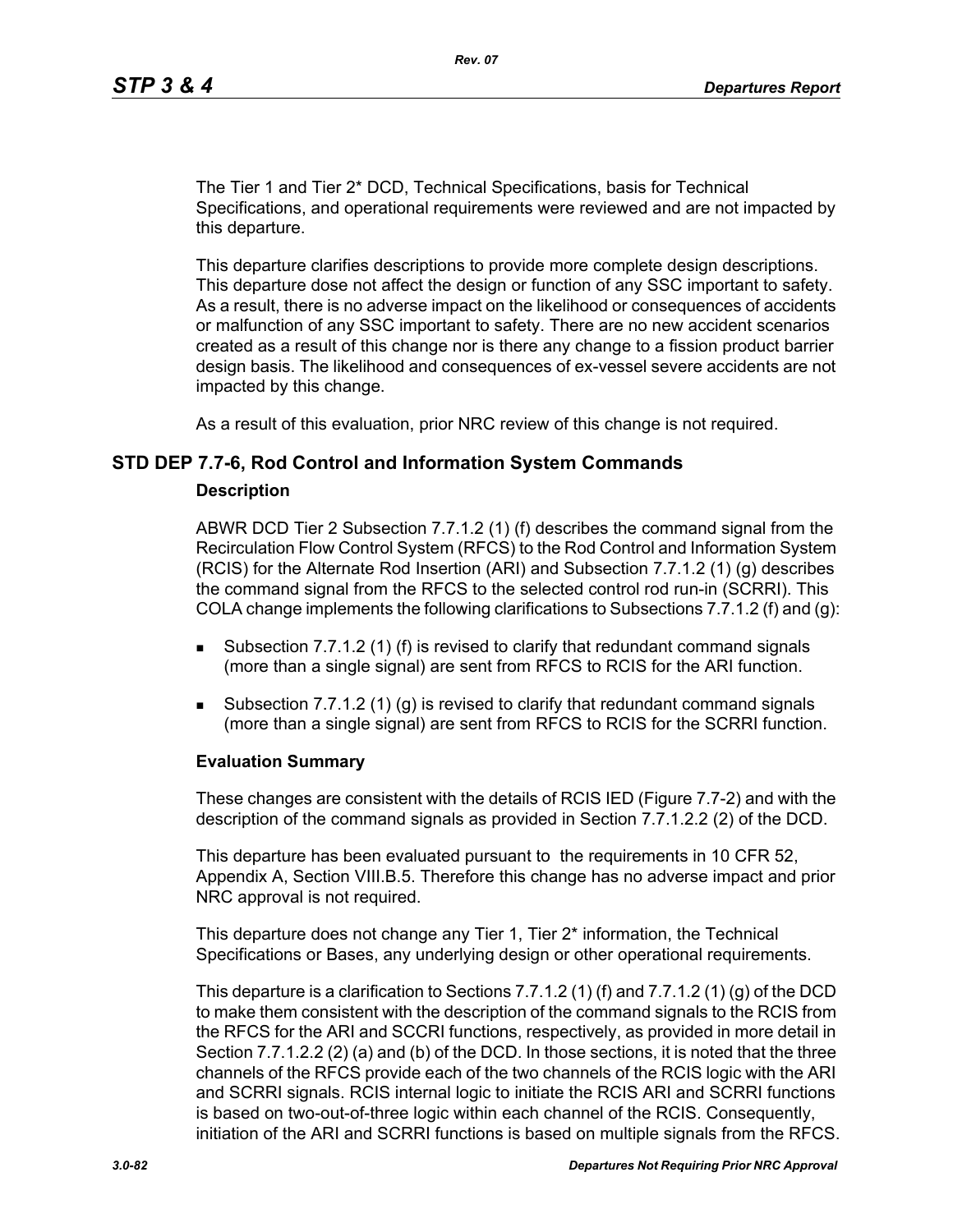The description of that initiation was accordingly changed in Sections 7.7.1.2 (1) (f) and 7.7.1.2 (1) (g) from a "signal" to "signals". This is also consistent with the IED in Figure 7.7-2. This change has no impact on the logic for the initiation of the ARI or SCRRI from the RFCS and changes no design or function of an SSC important to safety. It has no impact on any analyzed accident. This departure has no impact on any SSC system design or function and has no impact on the likelihood or consequences of analyzed accidents or malfunction of an SSC important to safety. Furthermore, it does not change any plant physical features, SSCs important to safety or fission product barriers. Any previously evaluated accident is not affected, and the possibility for an accident of a different type is not created. Also, it does not affect any method used for evaluation in establishing the design bases or in the safety analyses. This departure does not adversely affect any feature for mitigation of an ex-vessel severe accident. For the same reason, and because there is no effect on any event, operation or SSC function, the change does not create a different ex-vessel accident scenario.

# **STD DEP 7.7-7, Rod Control and Information System (RCIS) Design Details**

#### **Description**

Changes were made to the reference ABWR DCD RCIS descriptions in FSAR Subsections 7.7.1.2 (2), (3), and (6), 7.7.1.2.1, and 7.7.1.2.2 to provide clarity, additional information, and provide a more complete design description. The changes addressed the following:

- Description of RCIS monitoring channels.
- "Rod Action Control Cabinet (RACC)" was changed to "Rod Action Control Subsystem (RACS) Cabinets" because the various major subsystem functions were segregated to different cabinets (RAPI panel and ATLM / RWM panel).
- Descriptions of additional RCIS-related panels/cabinets were provided to be consistent with figure 7.7-2 and various major RCIS subsystem functions were allocated into several cabinets.
- **Final Remote Communication Cabinet (RCC) implementation details.**
- Final Fine Motion Driver Cabinet (FMDC) implementation details.
- **Detailed descriptions of the RCIS Multiplexing Network information and the** interfaces with class -1E systems are provided

#### **Evaluation Summary**

This departure has been evaluated pursuant to the requirements in 10 CFR 52, Appendix A, Section VIII.B.5.

This change to the STP 3 & 4 FSAR provides a more clear and complete description of the design and operation of the RCIS system. These changes are a result of RCIS design evolution based on experience at operating plants and involve segregation by RCIS subsystems of electronic, electrical, and logic circuitry to different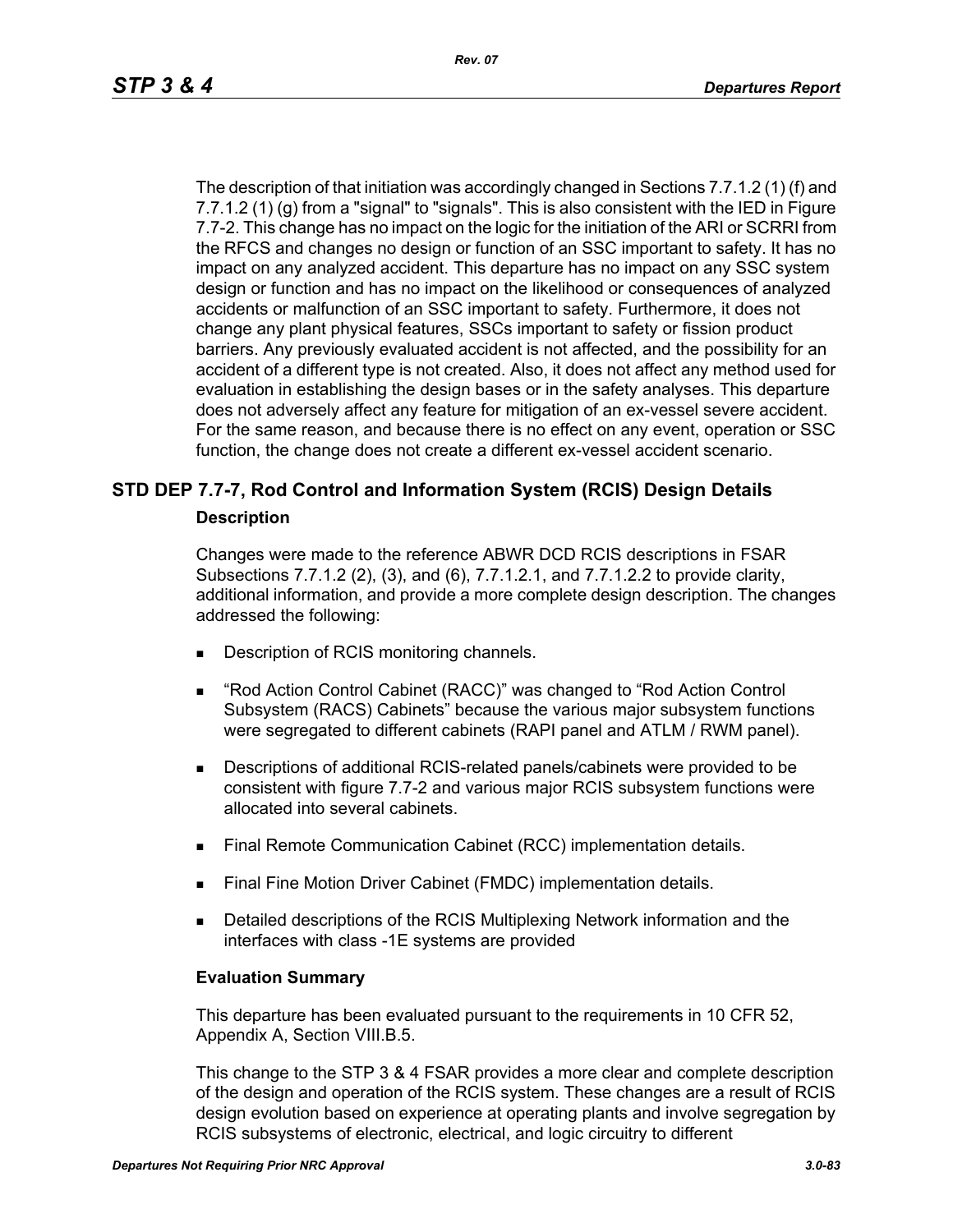cabinets/panels. This enhanced discussion is not the result of any underlying design change and functional requirements of the RCIS system are unchanged. This departure does not change any Tier 1 or Tier 2\* information, the Technical Specifications or Bases or other operational requirements. Furthermore, it does not change any plant physical features, SSCs important to safety or fission product barriers. Any previously evaluated accident is not affected, and the possibility for an accident of a different type is not created. Also, it does not affect any method used for evaluation in establishing the design bases or in the safety analyses. This departure does not affect any feature for mitigation of an ex-vessel severe accident. For the same reason, and because there is no affect on any event, operation or SSC function, the change does not create a different ex-vessel accident scenario.

Therefore this change has no adverse impact and does not require prior NRC approval.

# **STD DEP 7.7-9, Selected Control Rod Run-In (SCRRI) Function**

#### **Description**

Subsection 7.7.1.2(6) of the reference ABWR DCD states that the Control Rod Drive (CRD) System provides for electromechanical insertion of selected control rods for core thermal/hydraulic stability control. The STP 3 & 4 FSAR adds that the CRD system also provides for mitigation of a loss of feedwater heating event. This change provided clarity with the additional information and a more complete design description showing the two functional needs for SCRRI.

# **Evaluation Summary**

This departure has been evaluated pursuant to the requirements in 10 CFR 52, Appendix A, Section VIII.B.5. This departure does not change any Tier 1, Tier  $2^*$ information, the Technical Specifications or their Bases, any underlying design or other operational requirements.

This departure revises Subsection 7.7.1.2(6) to add that the CRD system provides for insertion of selected control rods in response to a loss of feedwater heater event. This function of the SCRRI system is already detailed in the DCD in Sections 7.7.1.2(1)(g) and in 7.7.1.2.2 (2) (b). Consequently, this departure does not change any system design as currently described in the DCD but only updates one particular section, Section 7.7.1.2(6), for completeness and accuracy of the overall documentation. This departure has no impact on any SSC system design or function and has no impact on the likelihood or consequences of analyzed accidents or malfunction of an SSC important to safety. Furthermore, it does not change any plant physical features, SSCs important to safety or fission product barriers. Any previously evaluated accident is not affected, and the possibility for an accident of a different type is not created. Also, it does not affect any method used for evaluation in establishing the design bases or in the safety analyses. This departure does not adversely affect any feature for mitigation of an ex-vessel severe accident. For the same reason, and because there is no effect on any event, operation or SSC function, the change does not create a different ex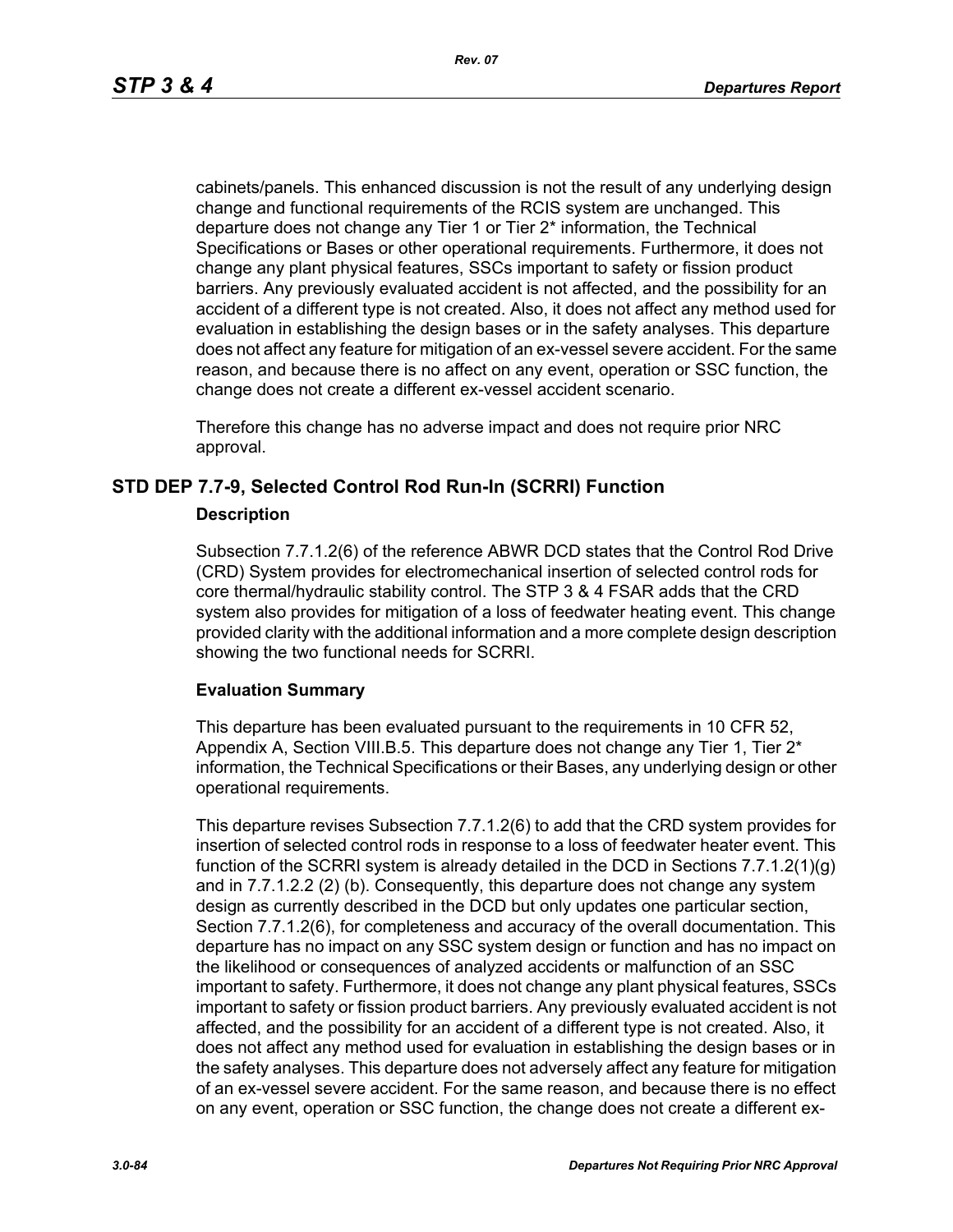vessel accident scenario. Therefore this change has no adverse impact and does not require prior NRC approval.

# **STD DEP 7.7-11, Rod Withdrawal Sequence Restrictions**

#### **Description**

The STP 3 & 4 FSAR Section 7.7.1.2.1 (5) significantly expands the DCD discussion of the ganged rod movement and ganged withdrawal sequence restrictions. The STP 3 & 4 FSAR provides complete descriptions of these clarifications:

- **Provides additional details on the ganged rod mode consisting of one or two sets** of fixed control rod gang assignments
- States that the system allows up to 26-rod gangs, for control rods in rod groups 1, 2, 3, and 4, to be withdrawn simultaneously when the reactor is in the startup or run mode
- **Revises the maximum allowable difference in rod positions between the leading** and trailing operable control rods
- Revises the restrictions on withdrawal of rods in groups

## **Evaluation Summary**

These changes provide an updated design description showing the implemented system design. This departure has been evaluated pursuant to the requirements in 10 CFR 52, Appendix A, Section VIII.B.5.

This departure does not change any Tier 1, Tier 2<sup>\*</sup> information, the Technical Specifications or Bases, any underlying design or other operational requirements.

The departure changes as outlined in the description above have been evaluated to determine the impact on the likelihood of accidents previously evaluated. These changes are primarily adding further details to the description of the ganged rod withdrawal restrictions in the STP 3&4 FSAR. This provides for a more complete understanding of the implemented system design. The basic functioning of the RWM of the RCIS to ensure that there exist restrictions on certain ganged control rod movements is unchanged. This departure has no impact on any SSC system design or function and has no impact on the likelihood or consequences of analyzed accidents (e.g. contral rod drop or ATWS) or malfunction of an SSC important to safety. Furthermore, it does not change any plant physical features, SSCs important to safety or fission product barriers. Any previously evaluated accident is not affected, and the possibility for an accident of a different type is not created. Also, it does not affect any method used for evaluation in establishing the design bases or in the safety analyses. This departure does not adversely affect any feature for mitigation of an ex-vessel severe accident. For the same reason, and because there is no effect on any event, operation or SSC function, the change does not create a different ex-vessel accident scenario.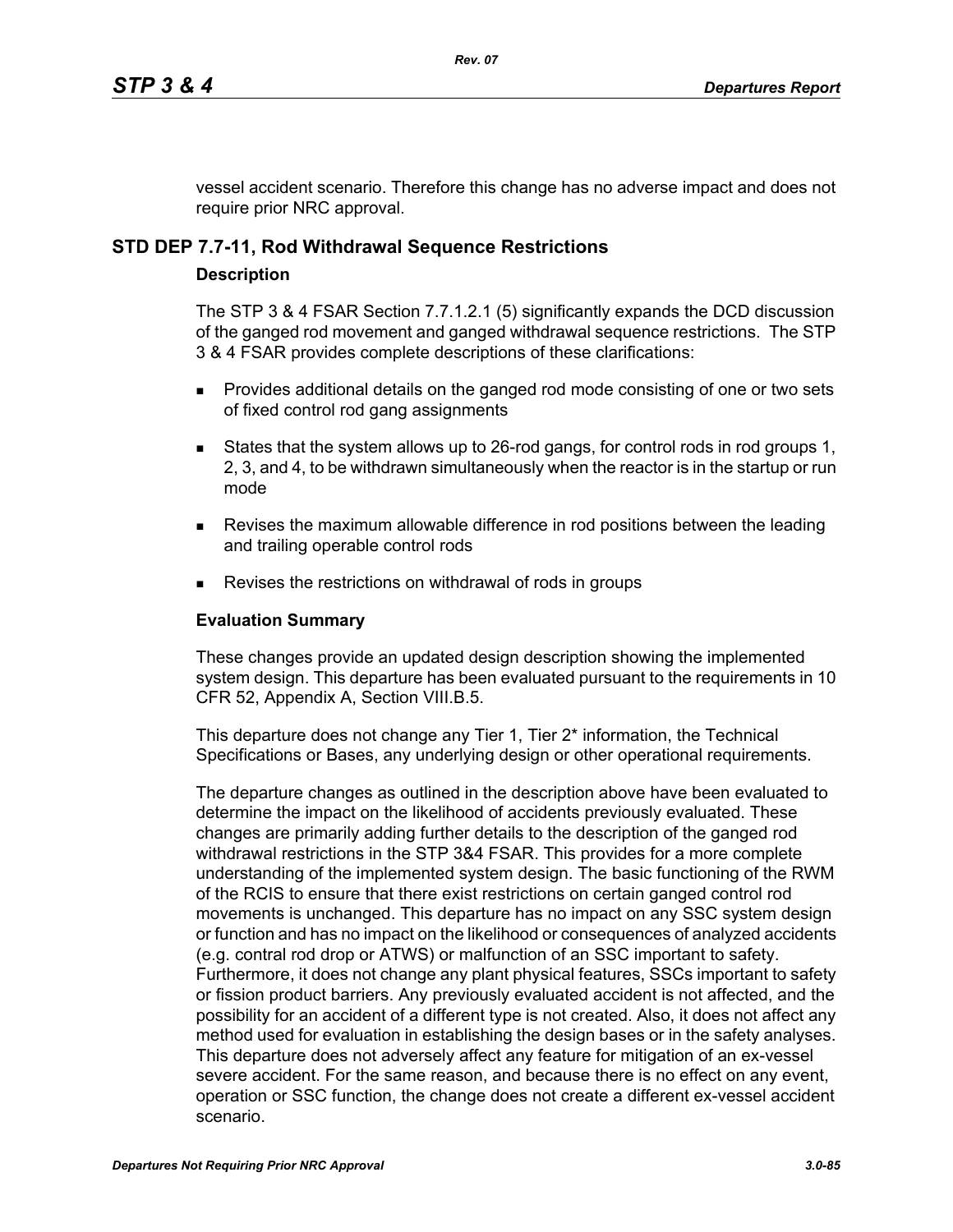Therefore, this change has no adverse impact and does not require prior NRC approval.

# **STD DEP 7.7-12, Rod Control and Information System Indication**

# **Description**

This departure updates the discussion of the detailed design of the reference rod pull sequence (RRPS) in STP 3 & 4 FSAR Subsection 7.7.1.2.1 (6). Included in these updates are the following:

- **EXEC** Clarifying that the Plant Computer Function (PCF) and not the Performance Monitoring and Control System (PMCS) is used for storing, modifying and providing compliance verification for the RRPS.
- Clarifying that download of the new RRPS data can only be completed when the RCIS is in manual and when a permissive switch located at the RAPI panel is activated and not when both keylock permissive switches located at each rod action control cabinet are activated.
- Clarifying that a rod withdrawal block signal (not signals) is generated whenever selected ganged (not single or ganged) rod movements differ from those allowed by the RRPS, when the RCIS is in automatic or semi-automatic rod movement mode.
- Clarifying that the RCIS "activates" an audible alarm instead of "sounding" an audible alarm.

#### **Evaluation Summary**

This departure has been evaluated pursuant to the requirements in 10 CFR 52, Appendix A, Section VIII.B.5.

This departure does not change any Tier 1, Tier 2<sup>\*</sup> information, the Technical Specifications or Bases, any underlying design or other operational requirements.

These changes are primarily editorial in nature as noted in the departure description and update and correct several items in the detailed description of the establishment of reference rod pull sequence (RRPS). These changes have no impact on the how the RRPS data is stored, modified or verified. The ability to download the RRPS data using the RCIS is not impacted. Controls continue to be in place to prevent control rod withdrawals when movements differ from those allowed by RRPS. This departure has no impact on any SSC system design or function and has no impact on the likelihood or consequences of analyzed accidents or malfunction of an SSC important to safety. Furthermore, it does not change any plant physical features, SSCs important to safety or fission product barriers. Any previously evaluated accident is not affected, and the possibility for an accident of a different type is not created. Also, it does not affect any method used for evaluation in establishing the design bases or in the safety analyses. This departure does not adversely affect any feature for mitigation of an ex-vessel severe accident. For the same reason, and because there is no effect on any event,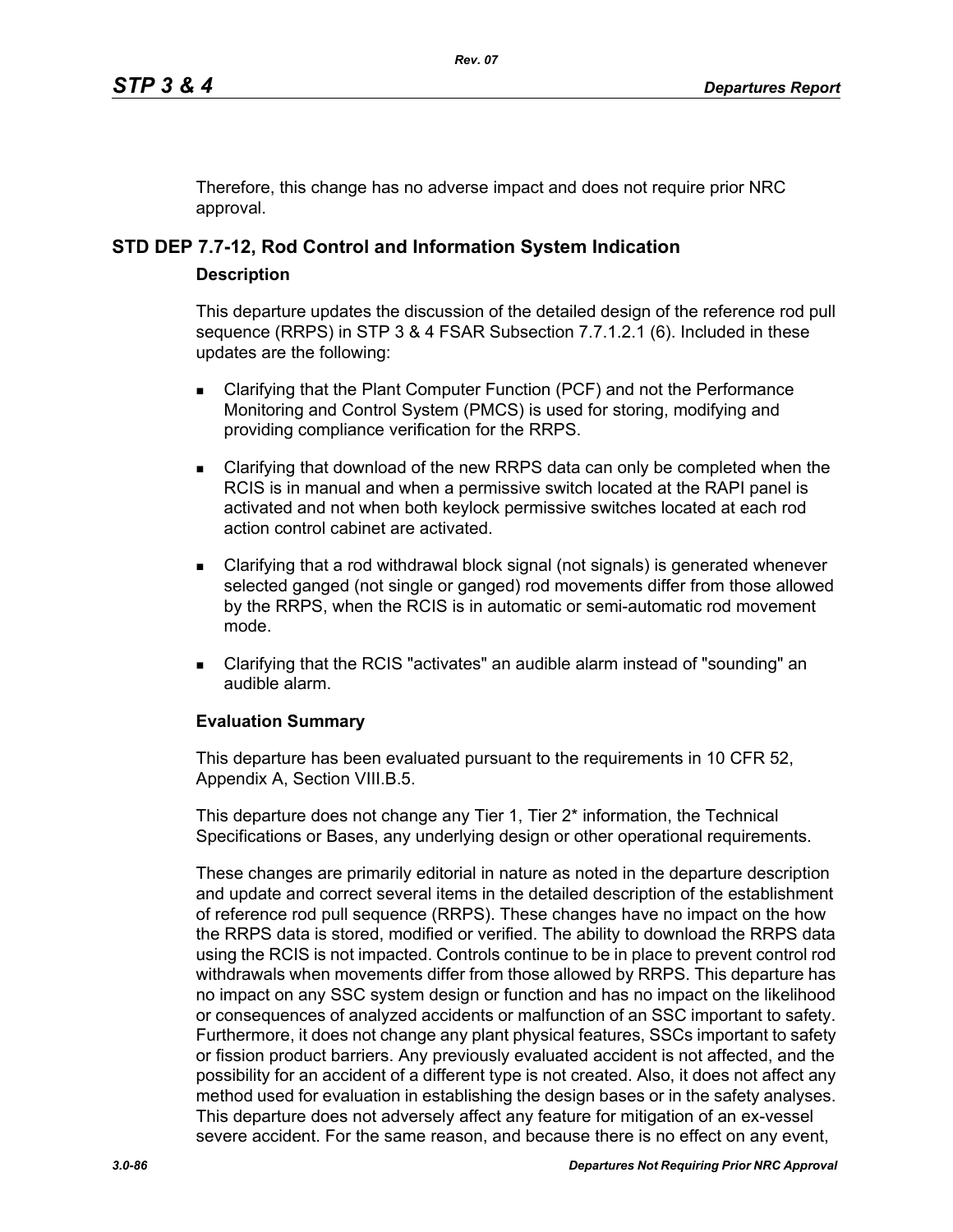operation or SSC function, the change does not create a different ex-vessel accident scenario.

Therefore, this change has no adverse impact and does not require prior NRC approval.

# **STD DEP 7.7-13, Optical Isolation**

# **Description**

This departure removes overly restrictive optical isolation information from the STP 3 & 4 FSAR Subsection 7.7.1.2.1(7) discussion of the Rod Block Function. The change removes the detailed description of the specific type of technology used for optical isolation of rod block signals received by the non-safety Rod Control and Information System (RCIS) from Class 1E systems. The reference ABWR DCD wording discusses the details of a specific technology. The description that all rod block signals from Class 1E systems provided to the RCIS are optically isolated is retained. Also, the description that the optical isolation provides complete isolation while keeping electrical failures from propagating into the RCIS and vice versa is also retained. The retained descriptions adequately cover the requirements for optical isolation of the rod block signals.

# **Evaluation Summary**

This change is deemed necessary to prevent overly restrictive description wording of the type of technology that can be used for achieving suitable optical isolation of the RCIS rod block signals.

This departure has been evaluated pursuant to and determined to comply with the requirements in 10CFR 52, Appendix A, Section VIII B.5. This departure does not change the Technical Specifications, any underlying design or other operational requirements. Furthermore, it does not change the requirements for non-safety system isolation from Class 1E systems, any plant physical features, SSCs important to safety or fission product barriers. Any previously evaluated accident is not affected, and the possibility for an accident of a different type is not created. Also, it does not affect any method used for evaluation in establishing the design bases or in the safety analyses.

This departure does not affect any feature for mitigation of an ex-vessel severe accident. For the same reason, and because there is no effect on any event, operation or SSC function, the change does not create a different ex-vessel accident scenario. Therefore, this change has no adverse impact and does not require prior NRC approval.

# **STD DEP 7.7-14, Rod Control and Information System Bypass**

# **Description**

Changes are incorporated in the STP 3 & 4 FSAR Subsection 7.7.1.2.1 discussion of the Rod Control and Information System (RCIS) bypass capabilities: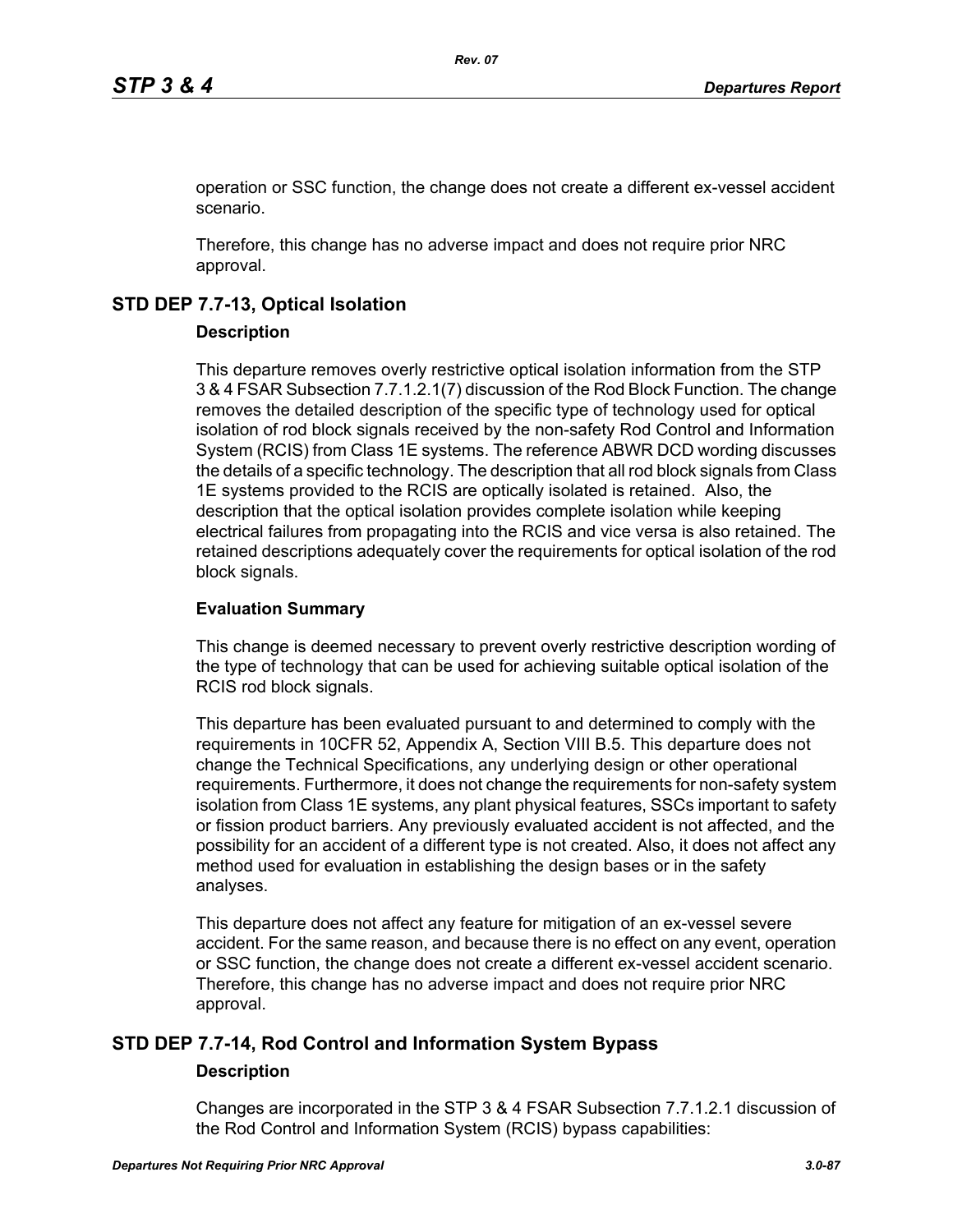*Rev. 07*

- Changes to the description of capabilities provided for performing bypass of either the Synchro A or Synchro B position feedback signals for any individual control rod, including the description of RCIS logic that prevents simultaneous bypassing of both synchro signals for an individual control rod.
- Changes in the descriptions regarding the specific location and related operator interface where specific bypass functions can be performed (e.g., update of control rods to be placed in the "Inoperable" status can be performed at the RCIS Dedicated Operator Interface and descriptions of bypass permissive switch for performing certain bypass operations is added for clarity) and the operator interface where bypass status information is available are incorporated.
- Change in the maximum number of control rods that can be placed into the "inoperable" bypass condition only when the reactor mode switch is in REFUEL mode is incorporated (i.e., change required to support control rod maintenance activities during a planned refueling outage nominally every 18 months, instead of nominally every 12 months).
- Changes in the description of the Single/Dual Rod Sequence Restrictions Override (S/DRSRO) bypass to reflect that it is applied to the one or two control rods associated with the same hydraulic control unit (HCU) when performing scram time surveillance testing (and is not a bypass that can be selected for specific individual control rods).
- **Addition of a new section to more clearly distinguish the Single Channel RCIS** Bypass features from the other RCIS bypass capabilities (i.e., synchro bypass, "Inoperable" bypass, and S/DRSRO bypass are RCIS bypass functions that do not bypass a single channel of the dual redundant RCIS channel equipment). Single Channel RCIS Bypass features are those RCIS bypass functions provided to allow bypass of single channel of dual channel RCIS equipment. The specific list of the available types of Single Channel RCIS Bypass features is also clarified by the changes incorporated.

# **Evaluation Summary**

These changes provide an updated design description showing the implemented system design.This departure has been evaluated pursuant to the requirements in 10 CFR 52, Appendix A, Section VIII.B.5. This change to the STP 3 & 4 FSAR provides a clearer and more complete description of the design and operation of the RCIS system. These changes are a result of RCIS design evolution based on experience at operating plants and involve an enhanced discussion of RCIS bypass capabilies. This departure is not the result of any underlying design change and functional requirements of the RCIS system are unchanged. This departure does not change any Tier 1 or Tier 2<sup>\*</sup> information, the Technical Specifications or Bases or other operational requirements. Furthermore, it does not change any plant physical features, SSCs important to safety or fission product barriers. Any previously evaluated accident is not affected, and the possibility for an accident of a different type is not created. Also, it does not affect any method used for evaluation in establishing the design bases or in the safety analyses.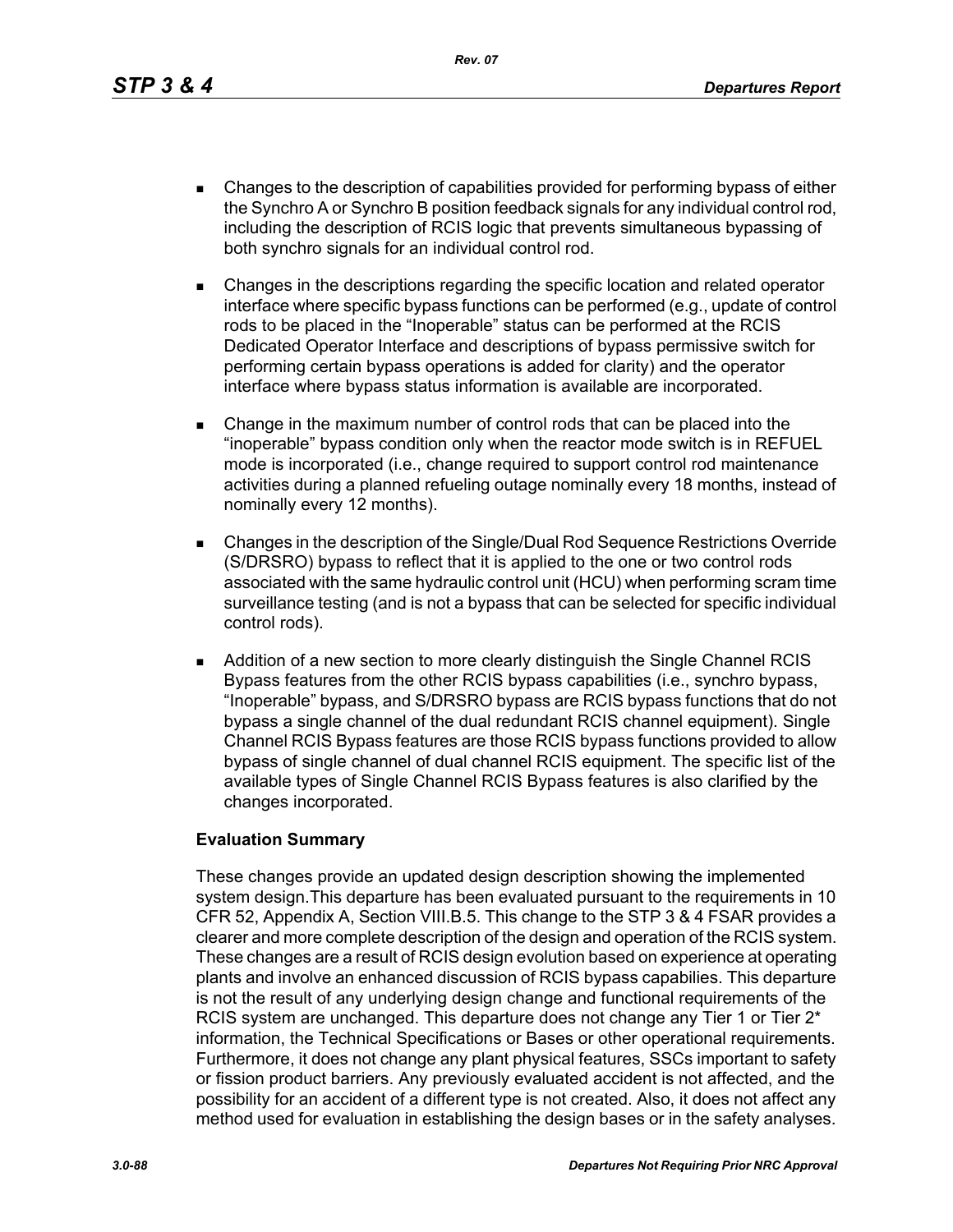This departure does not affect any feature for mitigation of an ex-vessel severe accident. For the same reason, and because there is no affect on any event, operation or SSC function, the change does not create a different ex-vessel accident scenario. Therefore this departure has no adverse impact and does not require prior NRC approval.

# **STD DEP 7.7-20, Recirculation Flow Control Logic**

### **Description**

Subsection 7.7.1.3 (1) of the reference ABWR DCD describes automatic operation of the Recirculation Flow Control System as only available above 70% power. Subsection 7.7.1.3 (4) provides a more complete description by stating the 70% limit is for a "rod pattern where rated power accompanies 100% flow." This subsection provides further information concerning manual and automatic operation for other rod patterns and power levels. Therefore, the statement "if the power level is above 70% rated" is removed from 7.7.1.3 (1).

FSAR Subsection 7.7.1.3 (4) is further clarified as follows:

- Operation below approximately 25% has been described in lieu of previous information about operation below 70%,
- **Load follow capability has been enhanced to include the specific interfacing** systems required for this mode of operation in lieu of the original "main turbine regulator control" and
- Terminology for the "main turbine pressure regulator" is changed to "APR" and "semi-automatic mode" is changed to "core flow mode".

Subsection 7.7.1.3(8)(e) revises the rate limiter rate of change to +5% for increasing speeds and -5% for decreasing speeds, consistent with the speed change rate described in DCD Tier 2 Subsections 15.3.2.1.1 and 15.4.5.1.1.

The terminology is updated in Figure 7.7-5 and Figure 7.7-7 to be consistent with Subsection 7.7.1.3.

#### **Evaluation Summary**

This departure has been evaluated pursuant to the requirements in 10 CFR 52, Appendix A, Section VIII.B.5.

This change to the STP 3 & 4 FSAR to clarify and correct inconsistencies regarding operation of the recirculation flow control system does not change any Tier 1 or Tier  $2^*$ information, the Technical Specifications or Bases or other operational requirements. Furthermore, it does not change any plant physical features, SSCs important to safety or fission product barriers. Any previously evaluated accident is not affected, and the possibility for an accident of a different type is not created. Also, it does not affect any method used for evaluation in establishing the design bases or in the safety analyses. This departure does not affect any feature for mitigation of an ex-vessel severe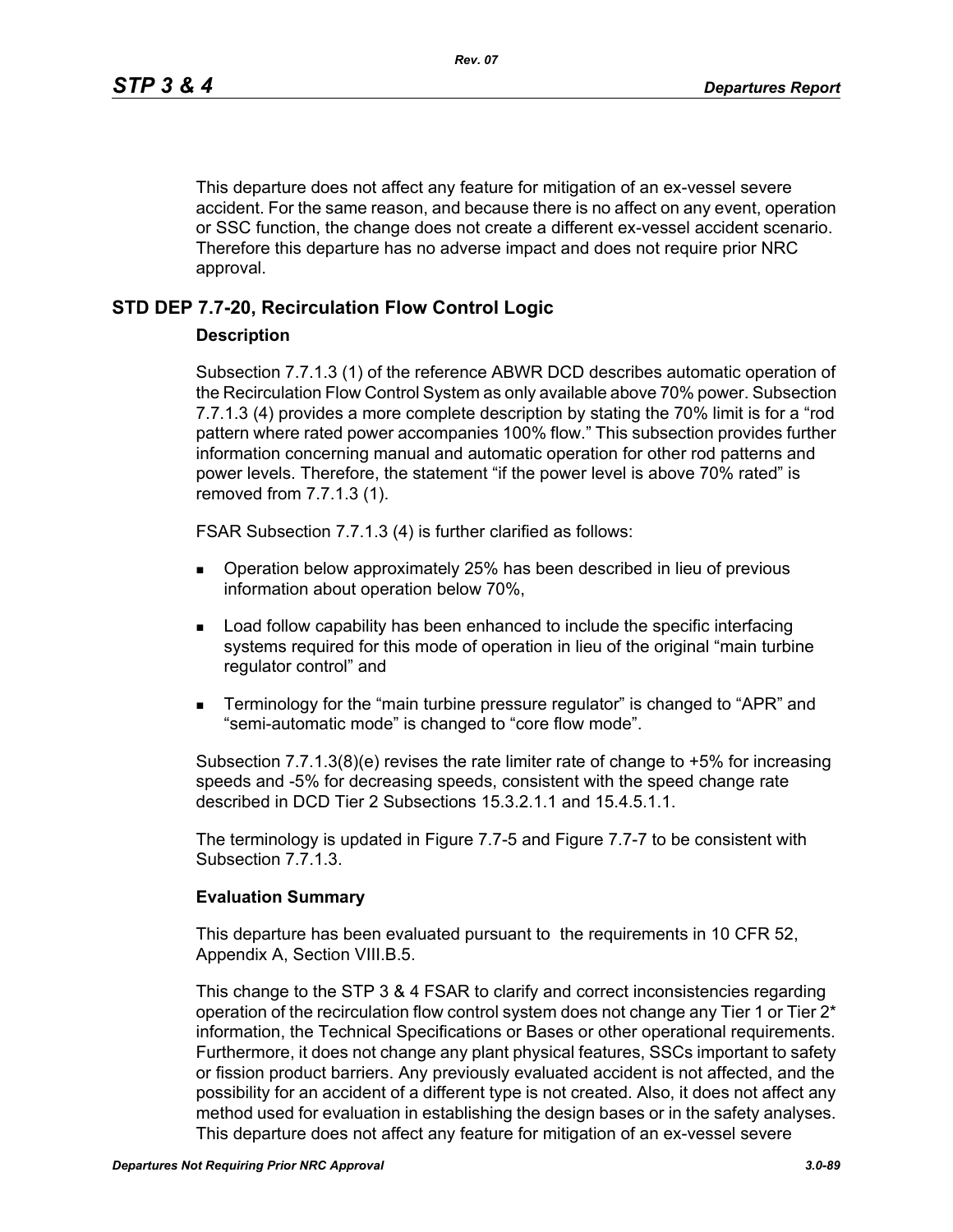accident. For the same reason, and because there is no effect on any event, operation or SSC function, the change does not create a different ex-vessel accident scenario.

Therefore this change has no adverse impact and does not require prior NRC approval.

# **STD DEP 7.7-22, Automated Thermal Limit Monitor (ATLM) Description**

# **Description**

The description of the ATLM setpoint and rod block action in reference ABWR DCD Subsections 7.7.1.5 (7) (c) and (7) (e), and 7.7.1.5.1 have been expanded in the STP 3 & 4 FSAR to further describe the interface of interacting systems and this application. The FSAR states that when an ATLM setpoint update is requested, after calculating the power distribution within the core, the computer sends data to the ATLM of the RCIS on the calculated fuel thermal operating limits and corresponding initial LPRM values. The ATLM monitors various functions and issues rod block signals to prevent violation of the fuel operating limits.

# **Evaluation Summary**

This departure has been evaluated in accordance with the requirements in 10 CFR 52, Appendix A, Section VIII.B.5, as described previously. The Automated Thermal Limit Monitor (ATLM) is discussed in Tier 1, the Tech Spec Bases and the LCOs for Control Rod Block Instrumentation. Those sections have been reviewed and the proposed change in the departure has no effect on them. This change is an expansion of the description of the interface of interacting systems and the ATLM. No underlying design change is made and no SSC important to safety or fission product barrier is affected. There is no increase in the frequency of accidents and there is no increase in the likelihood of a malfunction of an SSC important to safety. Any previously evaluated accident is not affected, and the possibility for an accident of a different type is not created. Also, it does not affect any method used for evaluation in establishing the design bases or in the safety analyses. This departure does not affect any feature for mitigation of an ex-vessel severe accident. For the same reason, and because there is no effect on any event, operation or SSC function, the change does not create a different ex-vessel accident scenario. Therefore, this change has no adverse impact and does not require prior NRC approval.

# **STD DEP 7.7-23, Automated Traversing Incore Probe (ATIP) Function**

# **Description**

Subsection 7.7.1.5.1 of the reference ABWR discusses inputs from the "automatic fixed incore probe (AFIP)" to be used for gain adjustment factors for Local Power Range Monitoring. The STP 3 & 4 FSAR explains that this function is provided by the ATIP rather than the AFIP in the US ABWR.

Subsection 7.7.1.6.1 (2) of DCD states that the ATIP is nonsafety-related, but the STP 3 & 4 FSAR expands that description to include that this sub-system of the Neutron Monitoring System has no safety function, but the system does contain safety-related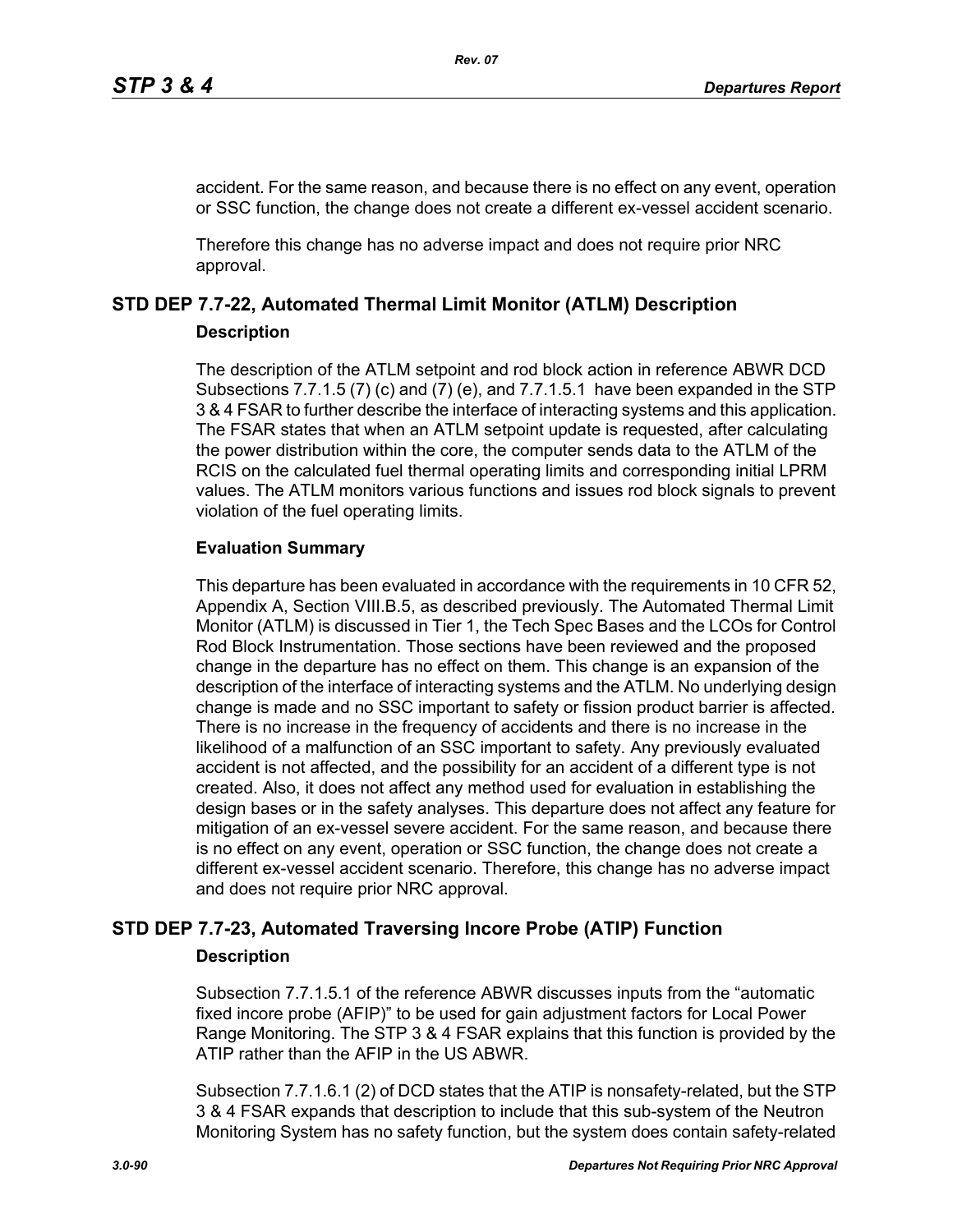components. In response to a containment isolation signal resulting from either low reactor water level or high drywell pressure, the ATIP system automatically initiates TIP probe withdrawal followed by closure of the ball valves and purge line valves to ensure containment isolation.

Subsection 7.7.2.6.2 adds that the ATIP system has isolation valves, and is required to perform automatic containment isolation function in compliance with GDC 56 by following the guidance of Reg. Guide 1.11.

Subsection 7.7.1.6.1 (4) of the DCD states that the ATIP equipment is tested and calibrated using heat balance data and procedures described in the instruction manual. The STP 3 & 4 FSAR states that only the procedures from the instruction manual are required for the calibration of this equipment.

#### **Evaluation Summary**

This departure has been evaluated pursuant to the requirements in 10 CFR 52, Appendix A, Section VIII.B.5.

There is no impact on any Tier 1, Tier 2\*, DCD, technical specifications, basis for technical specifications or operational requirements as a result of these changes.

These items are all clarifying changes which do not involve a change to the ATIP design or function. The ATIP operation is a nonsafety related function which is used to calibrate the LPRM system. Consequently, there is no impact on the probability or consequences of an accident or malfunction of an SSC important to safety.

The ATIP System is not identified as a design feature in the DCD for mitigating an exvessel severe accident. These changes to the ATIP system description are clarifying, and therefore the likelihood or consequences of a severe accident are not impacted. As a result of this evaluation, prior NRC approval of these changes is not required.

# **STD DEP 7.7-24, Steam Bypass and Pressure Control Interfaces**

#### **Description**

Subsection 7.7.1.8 (7a) of the reference ABWR DCD states that an external signal interface for the Steam Bypass and Pressure Control (SB&PC) System is narrow range dome pressure signals from the SB&PC System to the Recirculation Flow Control System. STP 3 & 4 FSAR Subsection 7.7.1.8 (7a) states that the "narrow range dome pressure signals" are replaced by "validated dome pressure signals." The signals are validated based on the value of the pressure and the number of signals that are in the valid range.

Based on pressure demand, the SB&PC System calculates position error and flow demand for each turbine valve. Based on these signals, the SB&PC System calculates emergency bypass valve fast opening signal and servo current signal for each turbine valve. Tier 2 Subsection 7.7.1.8 (7h) of the reference ABWR DCD lists these signals as an external interface from the Turbine Bypass System. Tier 2 Subsections 7.7.1.8 (7h) and (7i) of the STP 3 & 4 FSAR list servo current signals as external signal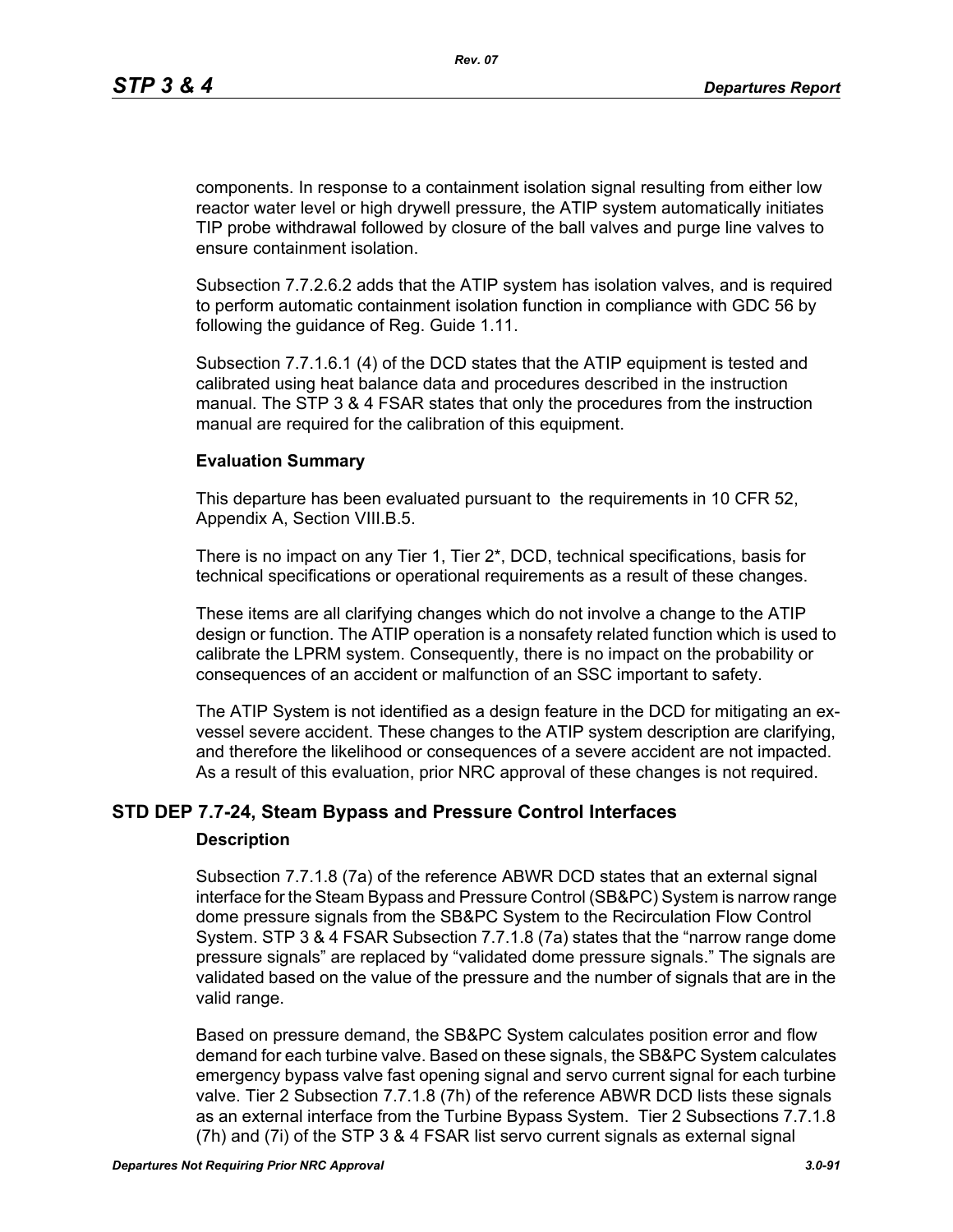interfaces sent from the SB&PC to the Turbine Bypass System. This clarifies which is the sending unit and which is the receiving unit.

Tier 2 Subsection 7.7.1.8 (7l) of the reference ABWR DCD lists "Governor free demand signal" as an external interface from the APR System. In STP 3 & 4 FSAR Subsection 7.7.1.8 (7l), this signal is replaced by "Automatic Frequency Control signal".

Tier 2 Subsection 7.7.1.8 (7m) of the reference ABWR DCD lists "reactor power compensation signal" as an external interface to the APR System. This list has been changed in Subsection 7.7.1.8 (7m) and (7o) of the STP 3 & 4 FSAR and now it lists "limited speed regulator output" and "pressure regulator output signal" as external interfaces sent to the APR System.

Tier 2 Subsection 7.7.2.8.1 of the reference ABWR DCD states that the SB&PC does not interface with any engineered safeguard or safety related system. STP 3 & 4 FSAR Tier 2 Subsection 7.7.2.8.1 states that the SB&PC System receives reactor pressure and water level from the NBS system but only from nonsafety instrumentation. This clarifies that the SB&PC System does not interface with any safety related instrumentation even though it interfaces with a safety related system.

Figure 7.7-12 and Figure 7.7-13 are also revised to be consistent with the revised description.

#### **Evaluation Summary**

The Tier 1 and Tier2\* DCD, Technical Specifications, Bases for Technical Specifications and operational requirements were reviewed and were determined not to be impacted by this departure.

This departure clarifies and corrects the description of the I&C interface for the SB&PC System. This departure does not change any plant physical features, SSCs important to safety or fission product barriers. Any previously evaluated accident is not affected, and the possibility for an accident of a different type is not created. This departure does not affect any method of evaluation used in establishing the plant design bases or in the safety analyses. This departure does not affect any feature for mitigation of an exvessel severe accident. This departure does not create a possibility for an accident of a different type than any previously evaluated.

This departure has been evaluated and determined to comply with the requirements in 10 CFR 52, Appendix A, Section VIII.B.5. The change has no adverse impact and does not require prior NRC approval.

# **STD DEP 7.7-27, RCIS Table Deletion**

#### **Description**

Table 7.7-1 of the reference ABWR DCD provides the environmental conditions for the Rod Control and Information System (RCIS) module operation environment, consisting of temperature, relative humidity, atmospheric pressure, radiation levels, and seismic acceleration. There is no reference to this table in DCD Section 7.7. or elsewhere in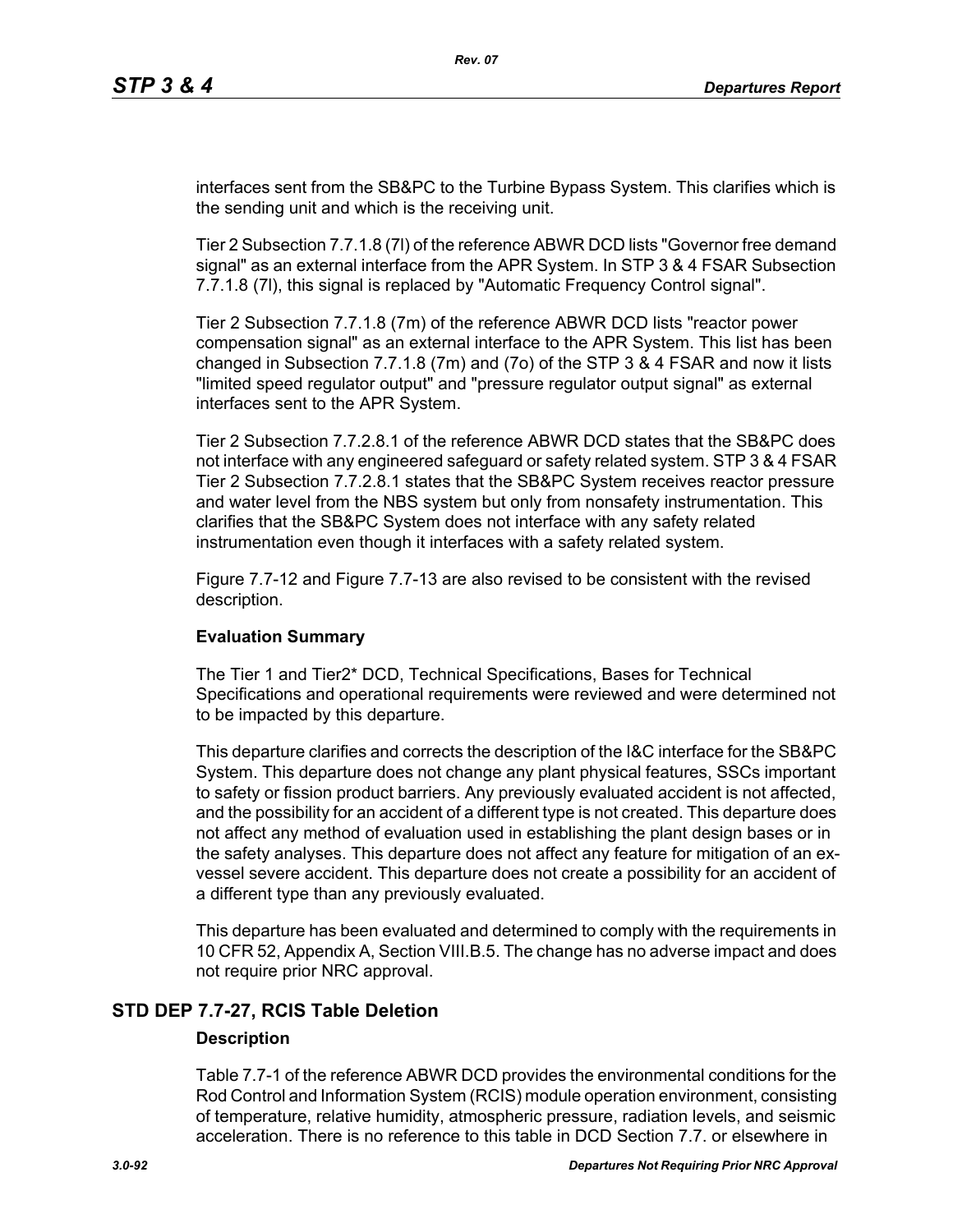the DCD. DCD Subsection 7.7.1.2.5 references Section 3.11, which provides the requirements for nonsafety-related equipment subject to adverse environments. Therefore, Table 7.7-1 is removed from the STP 3 & 4 FSAR because it is unnecessary.

### **Evaluation Summary**

This departure has been evaluated pursuant to the requirements in 10 CFR 52, Appendix A, Section VIII.B.5. This departure does not change any Tier 1 or Tier 2\* information, Technical Specifications, any underlying design or other operational requirements. This change is editorial in nature and deletes a table which is not referenced in the DCD and therefore is not necessary. Furthermore, it does not change any plant physical features, SSCs important to safety or fission product barriers. Any previously evaluated accident is not affected, and the possibility for an accident or a different type is not created. Also, it does not affect any method used for evaluation in establishing the design or in the safety analyses. This departure does not affect any feature for mitigation of an ex-vessel severe accident. For the same reason, and because there is no effect on any event, operation or SSC function, the change does not create a different ex-vessel accident scenario. Therefore, this change has no adverse impact and does not require prior NRC approval.

# **STP DEP 8.2-1, Electrical Equipment Numbering**

#### **Description**

Due to the site arrangements of the switchyard and other auxiliary structures, the internal routing of the major power circuits can differ between applicants. Bus assignments and nomenclature may also vary due to site-specific factors. (Also see associated STD DEP 8.3-1 which revised the medium voltage electrical distribution system.) Figure 8.2-1, Sheets 1-7, have been revised to show the new bus numbers and equipment location in the turbine building. Reference subsections were added to the interface requirements to direct the reader to those sections in which the requirements are incorporated.

#### **Evaluation Summary**

This departure has been evaluated pursuant to the requirements in 10 CFR 52, Appendix A, Section VIII.B.5.This departure to update Figure 8.2-1 to reflect the STP 3 & 4 design for electrical power distribution as described in the FSAR does not change any Tier 1 or Tier 2\* information, the Technical Specifications or Bases or other operational requirements. Furthermore, it does not change any plant physical features other than the location of non-Class 1E electrical power distribution equipment. It does not change SSCs important to safety or fission product barriers. Any previously evaluated accident is not affected, and the possibility for an accident of a different type is not created. Also, it does not affect any method used for evaluation in establishing the design bases or in the safety analyses. This departure does not affect any feature for mitigation of an ex-vessel severe accident. For the same reason, and because there is no effect on any event, operation or SSC function, the change does not create a different ex-vessel accident scenario.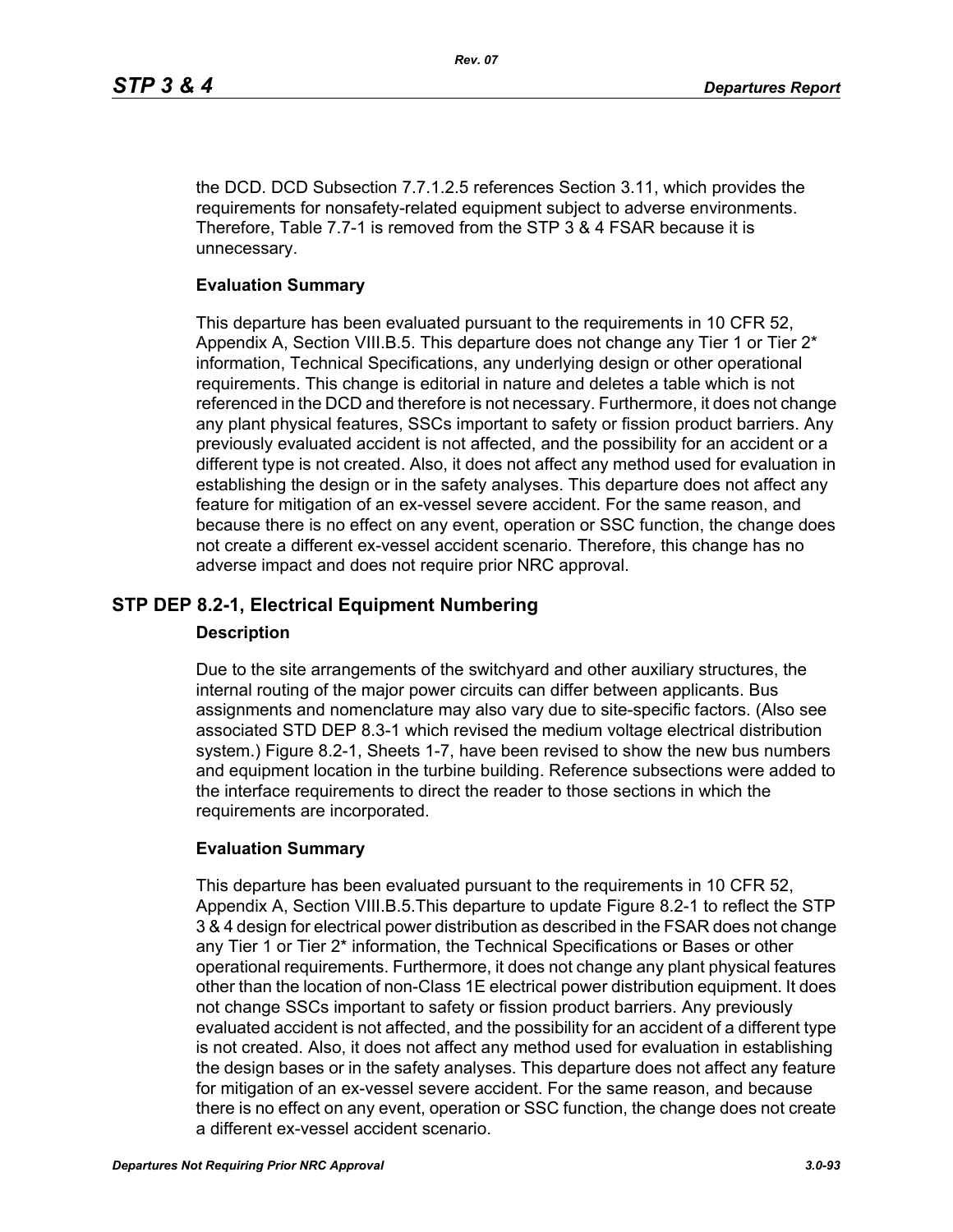Therefore this change has no adverse impact and does not require prior NRC approval.

# **STP DEP 8.3-3, Electrical Site-Specific Power and Other Changes**

This departure description and evaluation summary has been moved to Section 2.2.

# **STD DEP 8A.1-1, Regulatory Guidance for the Lightning Protection System Description**

This departure provides a change from the reference ABWR DCD in STP 3 & 4 FSAR Section 8A.1.2 to acknowledge availability of SRP and regulatory guidance for the lightning protection system. It adds a reference to RG 1.204, November 2005, which is cited in NUREG-0800, Section 8.1, Rev. 3. It also adds references to the applicable sections of IEEE Standards 666, 1050, and C62.23 as they relate to RG 1.204.

# **Evaluation Summary**

This departure has been evaluated pursuant to the requirements in 10 CFR 52, Appendix A, Section VIII.B.5.

This departure does not change any Tier 1, Tier 2<sup>\*</sup> information, the Technical Specifications or Bases, any underlying design or other operational requirements.

This departure updates the lightning protection system requirements from the DCD to reflect the issuance of RG 1.204, which had not been issued at the time of ABWR certification. This RG provides an acceptable approach for the design of lightning protection systems for nuclear power plants. There is no impact on the design or function of an SSC important to safety, and consequently, there is no impact on the likelihood or consequences of analyzed accidents or malfunction of an SSC important to safety. Furthermore, it does not change any plant physical features, SSCs important to safety or fission product barriers. Any previously evaluated accident is not affected, and the possibility for an accident of a different type is not created. Also, it does not affect any method used for evaluation in establishing the design bases or in the safety analyses. This departure does not adversely affect any feature for mitigation of an exvessel severe accident. For the same reason, and because there is no effect on any event, operation or SSC function, the change does not create a different ex-vessel accident scenario.

Therefore, this change has no adverse impact and does not require prior NRC approval.

# **STD DEP 9.1-1, Update of Fuel Storage and Handling Equipment Description**

Standard Departure 9.1-1 includes the following specific changes:

9.1 Fuel Storage and Handling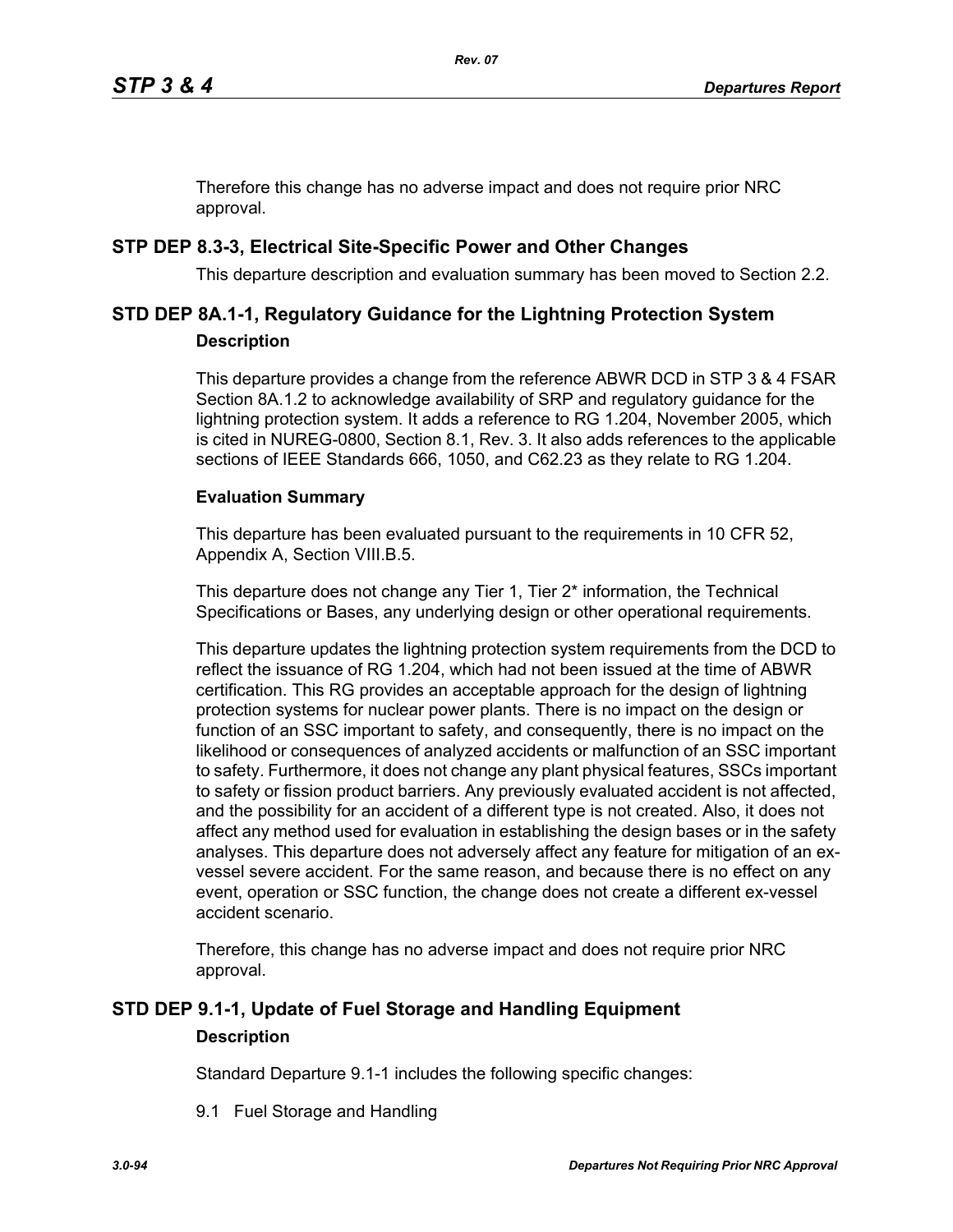*Rev. 07*

The spent fuel storage rack capacity was clarified to be a minimum of 270% to match the description provided in Tier 1 Subsection 2.5.6 and to be consistent with the response to NRC certification question 410.33. In Subsection 9.1.3.3, the maximum 270% has been clarified to be the capacity used for the bounding heat load evaluation. For a pool having a capacity larger than 270%, the additional capacity may not be utilized without revision to the bounding heat load evaluation.

# 9.1.1.1.1 Nuclear Design

Subsection 9.1.6 was changed to Subsection 9.1.6.1 to provide the specific reference number to COL License information.

9.1.1.3.3 Protection Features of the New-Fuel Storage Facilities

Subsection 9.1.1.3.3 is clarified to note that the auxiliary hoist on the Reactor Building crane can be used (vs. is used) for some new fuel movements. The intent is to use the telescoping grapple on the refueling machine for most movements. Refer to Subsection 9.1.4.1 for additional discussion.

A reference to the "rechanneling" area was corrected by substituting "fuel preparation machine" area.

### 9.1.2.1.2 Storage Design

The spent fuel storage rack capacity was clarified to be a minimum of 270% to match the description provided in Tier 1 Subsection 2.5.6 and to be consistent with the response to NRC certification question 410.33. In Subsection 9.1.3.3, the maximum 270% has been clarified to be the capacity used for the bounding heat load evaluation. For a pool having a capacity larger than 270%, the additional capacity may not be utilized without revision to the bounding heat load evaluation.

#### 9.1.2.1.3 Mechanical and Structural Design

Active vacuum breaker valves in potential siphon paths have been replaced by locating passive vent holes in each pool recirculation line.

The spent fuel rack design uses the load combinations described in SRP 3.8.4, Appendix D, instead of the previous DCD description of load combinations.

Language implying there is one acceptable dynamic analysis method was clarified to permit analysis by different methods if they are approved. Refer also to the COL License Information Item in Subsection 9.1.6.2.

Reference to the AISI code for compressive stability of light gauge structures was eliminated.

#### 9.1.2.1.5 Material Considerations

The missing temperature unit for 16°C was inserted.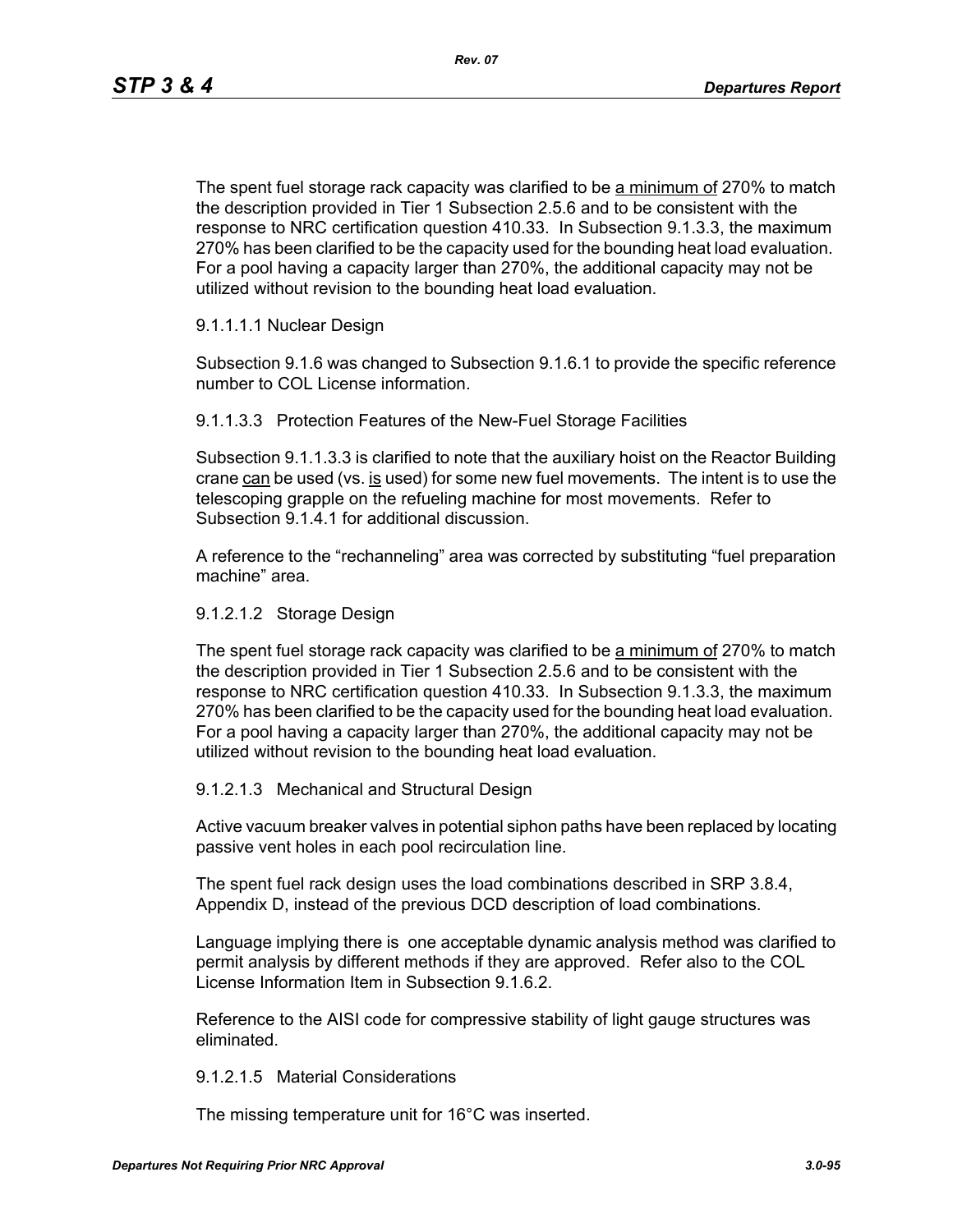9.1.2.3.2 Structural Design and Material Compatibility Requirements

Spent fuel rack anchoring/support details were updated to reflect current ABWR practice.

9.1.3 Fuel Pool Cooling and Cleanup:

9.1.3.1 Design Bases

An acronym for Residual Heat Removal was provided along with the clarification that FPC load is a heat load.

9.1.3.2 System Description:

The word Closed was deleted from "Reactor Building Closed Cooling Water System" for consistency throughout DCD.

The discussion of an RHR loop being available for meeting Mode 4/5 ECCS operability requirements was deleted because this discussion is more appropriately addressed in the Technical Specifications and associated Bases.

The discussion of fuel pool cleanup system performance was supplemented and clarified to add suspended solids removal capability, total corrosion product metal below 30 ppb, and a flow rate of two water changes per day.

9.1.3.3 Safety Evaluation

In previous sections, the spent fuel storage rack capacity was clarified to be a minimum of 270% to match the description provided in Tier 1 Subsection 2.5.6 and to be consistent with the response to NRC certification question 410.33. In this section the maximum 270% has been clarified to be the capacity used for the bounding heat load evaluation. For a pool having a capacity larger than 270%, the additional capacity may not be utilized without revision to the bounding heat load evaluation.

Clarified that the makeup water supply to the fuel pool is from the Makeup Water Condensate System (MUWC).

Clarified the description of the valve arrangement for isolating the non-seismic filterdemineralizers to be consistent with Figure 2.6.2 of the Tier 1 DCD.

Updated the COL License Item in Subsection 9.1.6.9.

9.1.4 Light Load Handling System (Related to Refueling)

Changes in this subsection were made to update the equipment and special tools utilized in ABWR refueling operations, including the inspection of new fuel. The Refueling machine is described as Seismic Category I. Outdated equipment (e.g. vacuum sipper) that is no longer utilized was deleted. The specific changes are noted in Subsection 9.1.4 and include the following: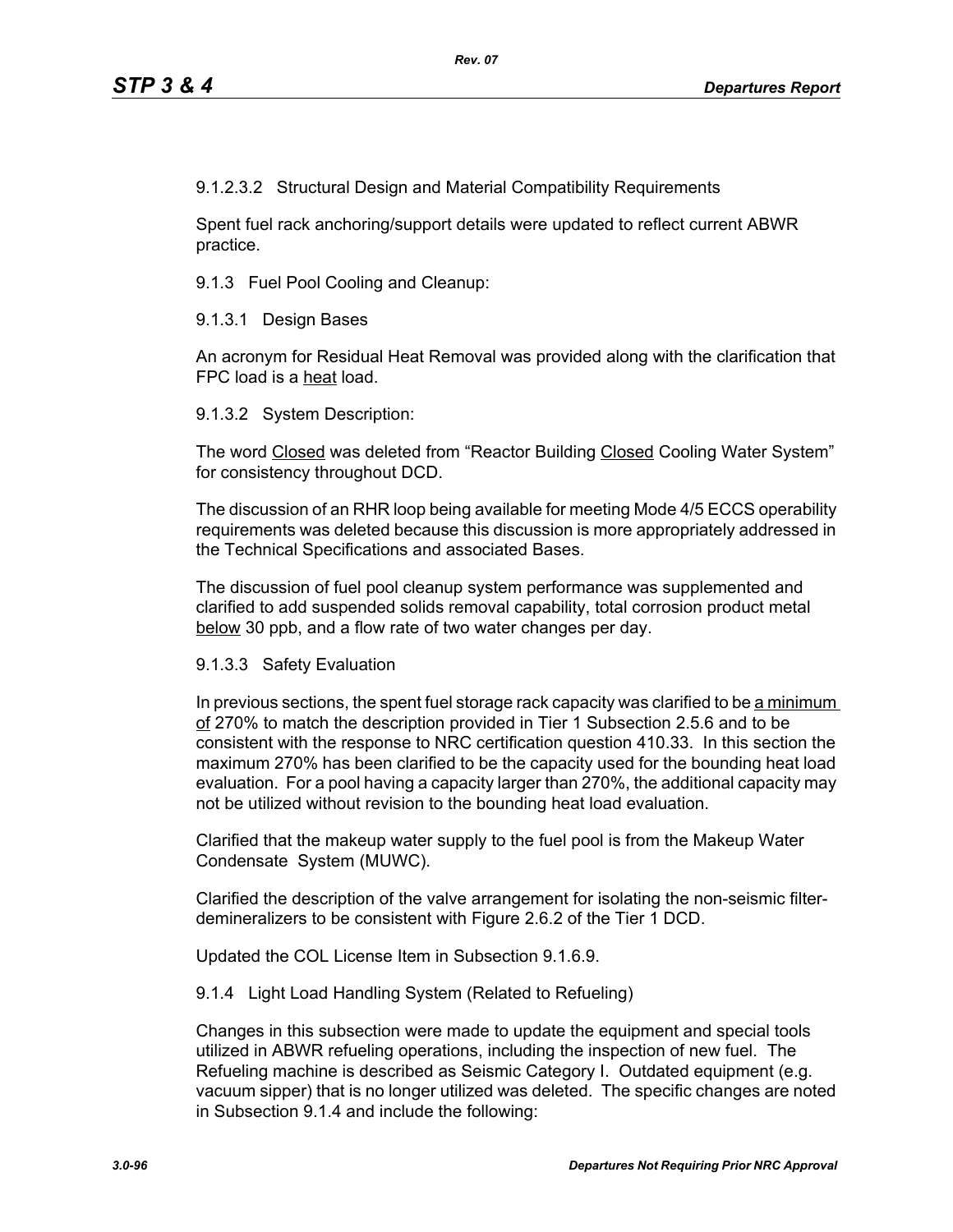- *(a)* Revised the channel bolt wrench size.
- *(b)* Revised the channel bolt wrench size.
- *(c)* Deletion of the Fuel Vacuum Sipper and restoration of the Fuel Assembly Sampler.
- *(d)* Renamed some of the reactor vessel service tools.
- *(e)* Clarified the description and operation of the RPV head strongback and stud tensioner.
- *(f)* Revised the capacity of one refueling machine auxiliary hoists.
- *(g)* Deletion of the use of In-vessel Rack.
- *(h)* Identified the maximum speed of the refueling machine grapple hoist.
- *(i)* Upgraded the steamline plug description to include materials and seals.
- *(j)* Upgraded the shroud head stud wrench description of materials.
- *(k)* Removed the description of the blade guide weight.
- *(l)* Corrected the weight and dimensions of the RIP motor.
- *(m)* Revised the description of the general purpose grapple.
- *(n)* Removed the spring reel for incore servicing.
- *(o)* Removed the incore flange seal test plug.

Additionally, Subsection 9.1.4 is updated to clarify the use and operation of the various equipment and special tools.

Other changes in this subsection not specifically related to equipment or special tools involved in refueling are:

#### 9.1.4.1 Design Bases

Clarified that the minimum water level for shielding is the height above the top of active fuel (TAF).

#### 9.1.4.2.1 Spent Fuel Cask

Revised this subsection to reflect that information related to a spent fuel cask will be the subject of future updates to the FSAR when movement of fuel from the spent fuel pool becomes necessary.

9.1.5 Overhead Heavy Load Handling Systems (OHLH)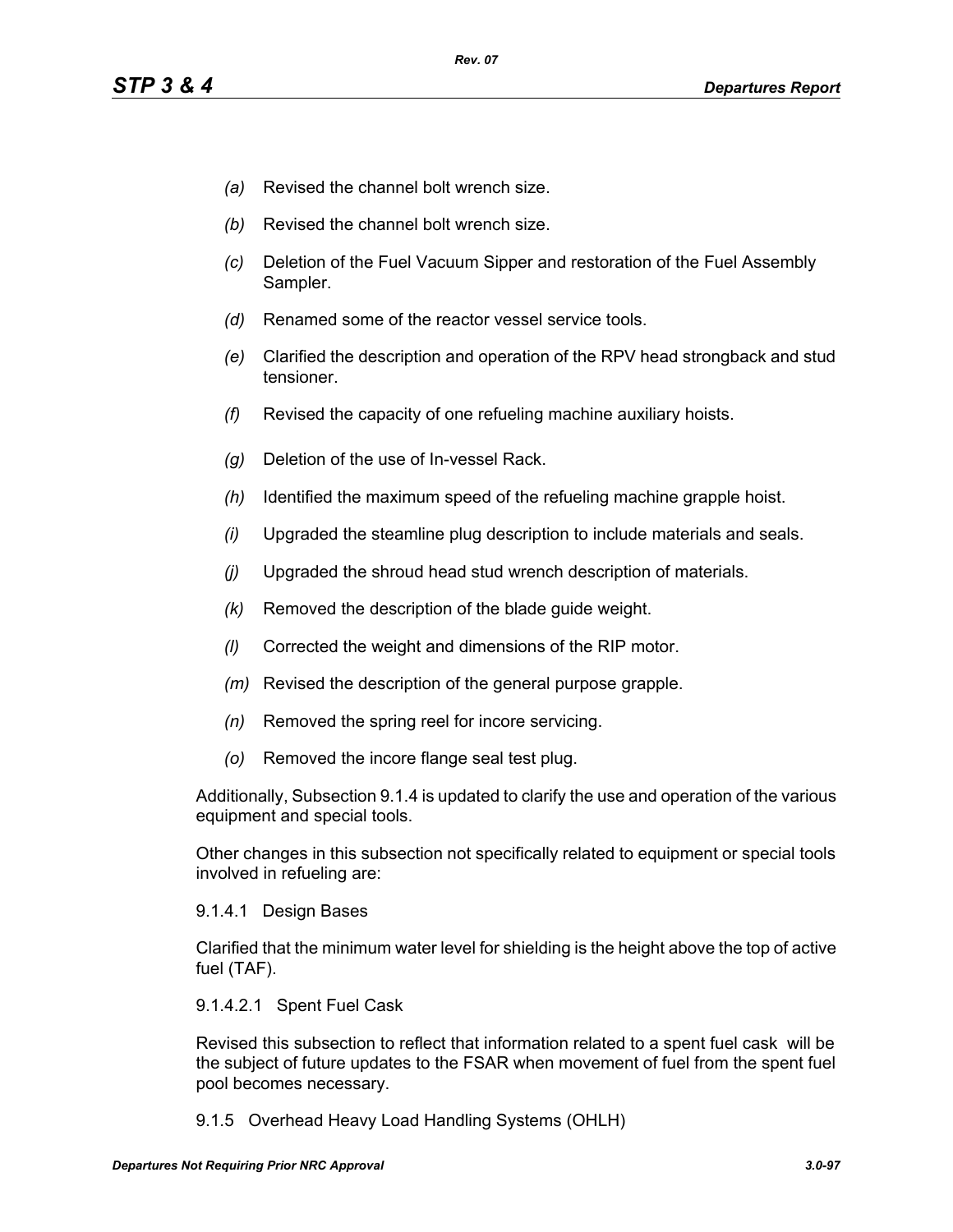Changes were made to update OHLH utilized in ABWR refueling operations, including the addition of ASME NOG-1 as a technical standard for the Type I Reactor Building crane. The description and use of the under vessel rotating platform was also updated. The specific changes are noted in Subsection 9.1.5 and summarized as follows:

- *(a)* Updated the RIP motor weight and dimensions.
- *(b)* Removed the in-vessel rack.
- 14.2.12.1.50 Fuel-Handling and Reactor Component Servicing Equipment Preoperational Test

The flange seal test plug is replaced with sealing equipment to be consistent with the information in Subsection 9.1.4.

Tables and Figures

Tables 9.1-1, 9.1-9, 9.1-10 and 9.1-12 were not changed. The remaining tables were revised to reflect revisions made in the text and other additional changes as shown. Table changes are presented as new tables with all changes incorporated.

Table 1.8-21 was revised to reflect the 2004 edition of ASME NOG-1.

Figure 9.1-7 is deleted.

Figures 9.1-1, 9.1-2, 9.1-4, 9.1-5, 9.1-8, 9.1-11, 9.1-12 and 9.1-14 are revised.

#### **Evaluation Summary**

This departure has been evaluated pursuant to and determined to comply with the requirements in 10 CFR 52, Appendix A, Section VIII.B.5. The changes to fuel handling equipment and special tools are essentially material, weight and dimensional changes, corrections or clarifications (e.g., for wrenches and grapples, Steamline Plug, RIP motors, Blade Guide), use of the Fuel Assembly Sampler instead of the Fuel Vacuum Sipper, design changes to the RPV Stud Tensioner System, and Refueling Machine Auxiliary Hoist (for increased capacity) to adapt previous ABWR or other BWR plant experience, the addition of sealing to the Steamline Plug for more effective and reliable sealing, and the deletion of the In-Vessel Rack to minimize potential for objects to drop in the reactor during temporary moves.

This departure does not change the Technical Specifications, or other operational requirements of the fuel-handling operation. Furthermore, it does not change any plant physical features other than fuel-handling equipment and tools, and does not affect any SSCs important to safety or fission product barriers. Any previously evaluated accident is not affected, and the possibility for an accident of a different type is not created. Also, it does not affect any method used for evaluation in establishing the design bases or in the safety analyses. This departure does not affect any feature for mitigation of an ex-vessel severe accident. For the same reason, and because there is no effect on any event, operation or SSC function, the change does not create a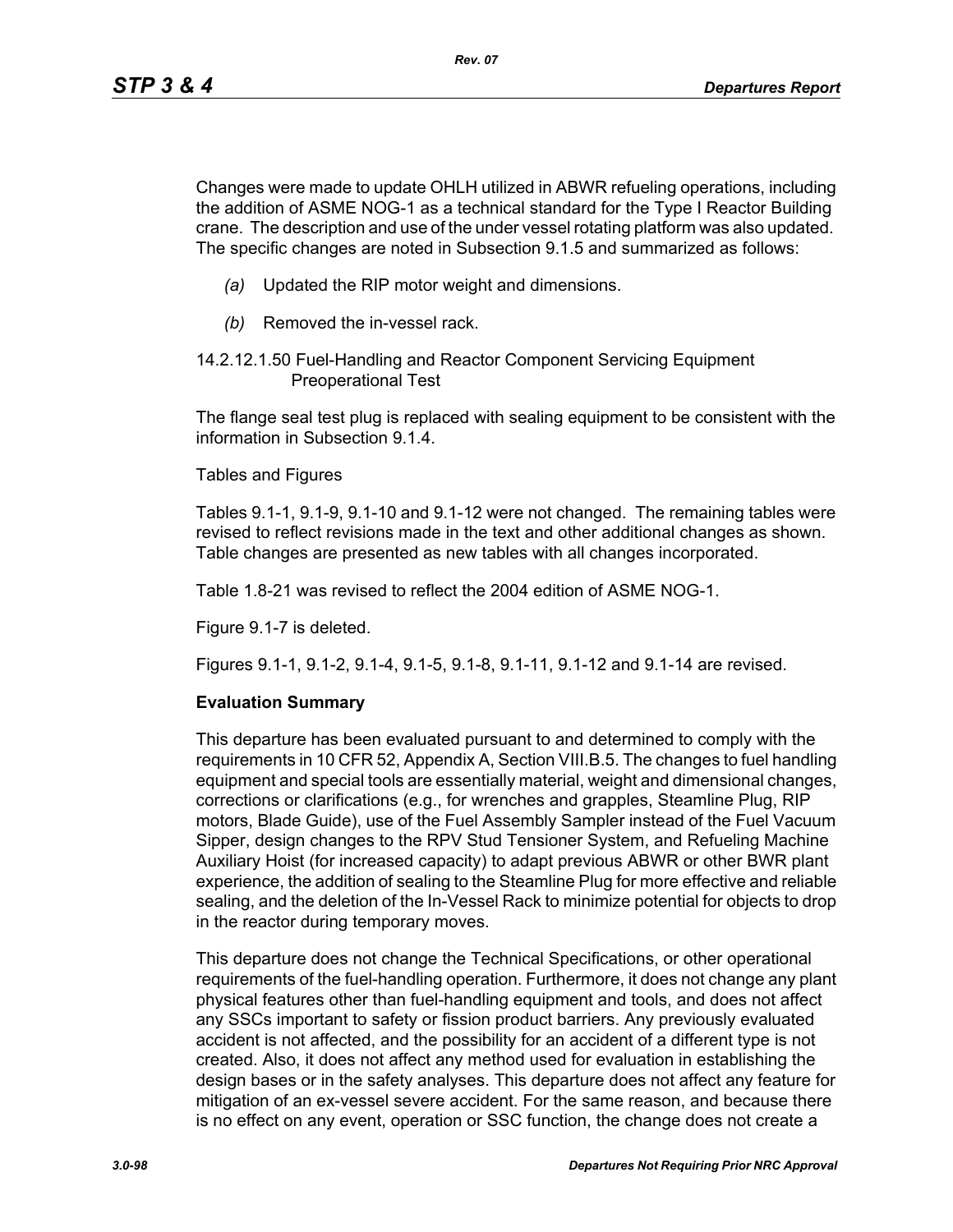different ex-vessel accident scenario. Therefore, this change has no adverse impact and does not require prior NRC approval.

# **STD DEP 9.2-1, Reactor Building Cooling Water System**

# **Description**

This departure revises the Design Characteristics Table 9.2-4d as follows: The Reactor Building Cooling Water (RCW) System heat exchanger design capacity for divisions A and B is increased from 47.73 GJ/h to 50.1 GJ/h each, and division C is increased from 44.38 GJ/h to 46.1 GJ/h. The increased RCW heat exchanger design capacity values are based on meeting the LOCA heat loads with a performance margin of 20% to allow for fouling. This also provides a greater heat removal capability during RHR operation. These changes represent a conservative increase in the ability of the system to perform its safety and power generation heat removal design functions.

This departure also corrects inconsistencies in the System Description in Section 9.2.11.2. The design heat removal capability of each division of the RCW from RHR was corrected in the text from 107.6 GJ/h to 108.02 GJ/h to make it consistent with the numbers already provided in Tables 9.2-4a, 9.2-4b and 9.2-4c. As a result of that change, the amount of sensible heat removed by each division with 3 divisions operating was revised in the text from 63.2 GJ/h to 63.62 GJ/h. Also as a result of that change, the amount of sensible heat removed by each division with 2 divisions operating was revised from 41.0 GJ/h to 41.42 GJ/h.

In addition, a clarification is made in Section 9.2.11.3.2 that all heat exchangers and pumps "are normally placed in operation" as opposed to "will be required" for shutdown cooling. Previous discussions in that section showed that shutdown cooling can be performed with less than all of the pumps and heat exchangers operating.

# **Evaluation Summary**

This departure has been evaluated in accordance with the requirements in 10 CFR 52, Appendix A, Section VIII.B.5.

This change increases the heat exchanger design capacity for the Reactor Building Cooling Water (RCW) System for all 3 divisions of this system. As a result, this change will provide a greater heat removal capability during RHR operation both for normal shutdown cooling and in response to a LOCA event. Greater margin is being provided between the decay and sensible heat generated in the reactor core following a LOCA event and the capability of the cooling system to remove the heat. The change in capacity does not introduce new equipment nor does it affect system redundancy. Essential plant cooling can still be met by the remaining operable heat exchangers should one fail and as such this change will not result in an increase in the frequency or consequences of an accident or malfunction of an SSC important to safety. No design basis limit for a fission product barrier is being exceeded or altered by this departure. There is no impact on any Tier 1, Tier 2\* DCD, technical specifications, bases for technical specifications or operational requirements as a result of this departure. Consequently, prior NRC approval is not required.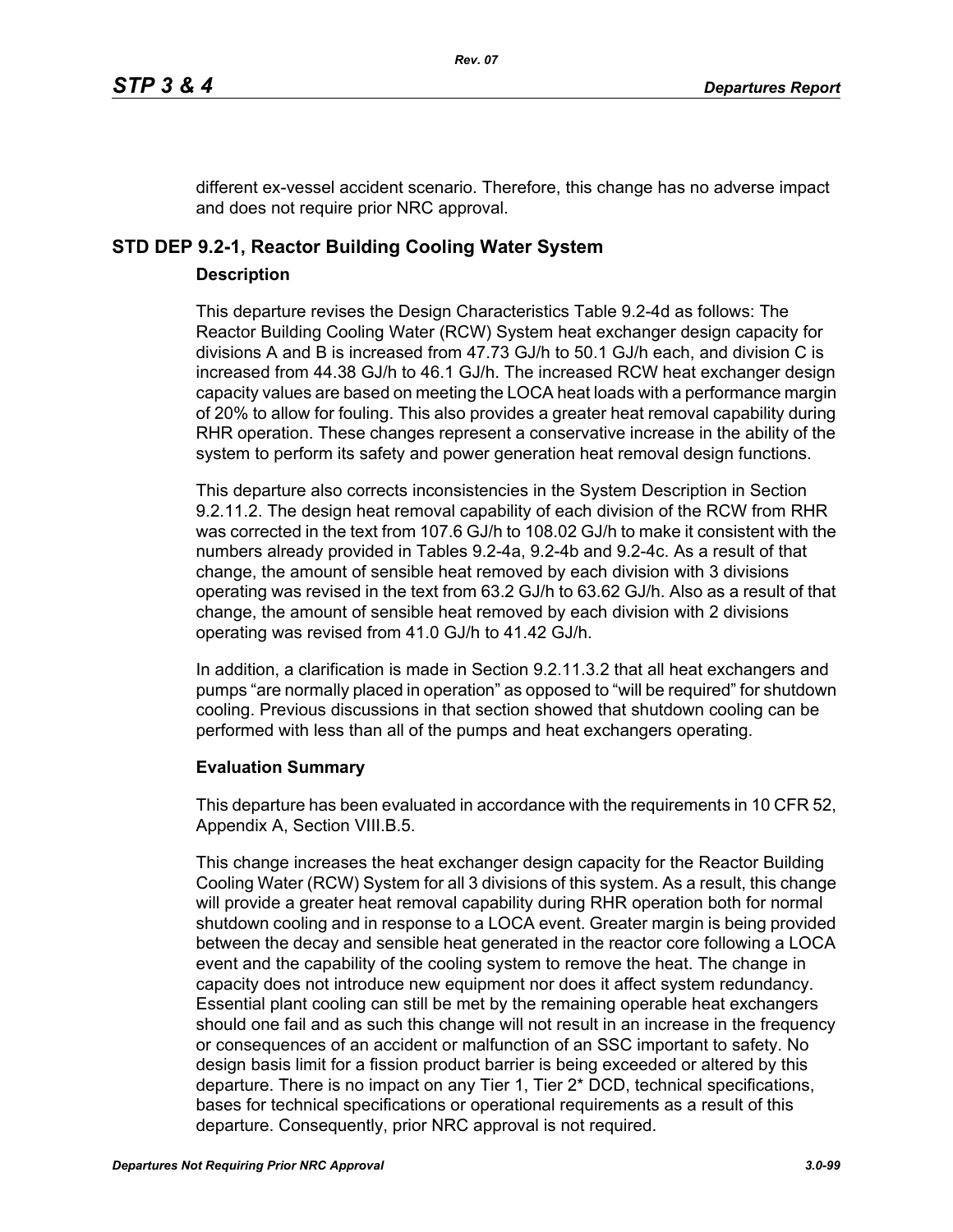# **STP DEP 9.2-2, Makeup Water Preparation System**

# **Description**

Changes specific to the operation of the Makeup Water Preparation (MWP) System are:

- The flow capacity of each division of the MWP System has been doubled from 45 m<sup>3</sup>/h to 90 m<sup>3</sup>/h.
- The storage capacity for demineralized water has been increased from 760  $m^3$  to at least 5320  $m<sup>3</sup>$ .
- **The MWP System is capable of providing demineralized water at the reference** ABWR DCD specified flow rate of 135  $\mathrm{m}^3$ /h per unit, but for periods of short duration. Average sustainable flows will be lower as needed to meet demands.
- **The MWP System is designed to supply makeup water to the Ultimate Heat Sink** (UHS) basin and the Fire Protection system on an as needed basis. New interfaces to the UHS basin and the Fire Protection System provide an additional makeup water supply. The MWP system interfaces do not serve any safety functions. The UHS and Fire Protection System are designed with adequate storage to serve all their safety related functions without the supply of makeup water.
- The capacity of the MWP System to provide water to the Potable and Sanitary Water System has been doubled from 45  $\mathrm{m}^3$ /h to 90  $\mathrm{m}^3$ /h for instantaneous flows and the source is well water, not filtered water. The potable water is supplied unfiltered directly from the wells in accordance with state and local codes and regulations. This is consistent with the STP 1 & 2 Potable Water System.
- **Demineralized water prover tanks have been added to increase the storage** capacity and monitor water quality and sulfuric acid chemical feed tanks have been added to further reduce fouling and scaling in the reverse osmosis filter membranes.

This is another dual unit change such that the MWP System is capable of supplying both STP Units 3 & 4. See STP DEP 1.1-2 for a discussion of shared structures, systems and components between STP 3 & 4.

Increased capacities of various tanks/basin provide more flexibility to accommodate peak demands for the MWP system.

# **Evaluation Summary**

This departure has been evaluated pursuant to the requirements in 10 CFR 52, Appendix A, Section VIII.B.5.

There is no impact on any Tier 1, Tier 2\*, technical specifications, basis for technical specifications or operational requirements as a result of this change.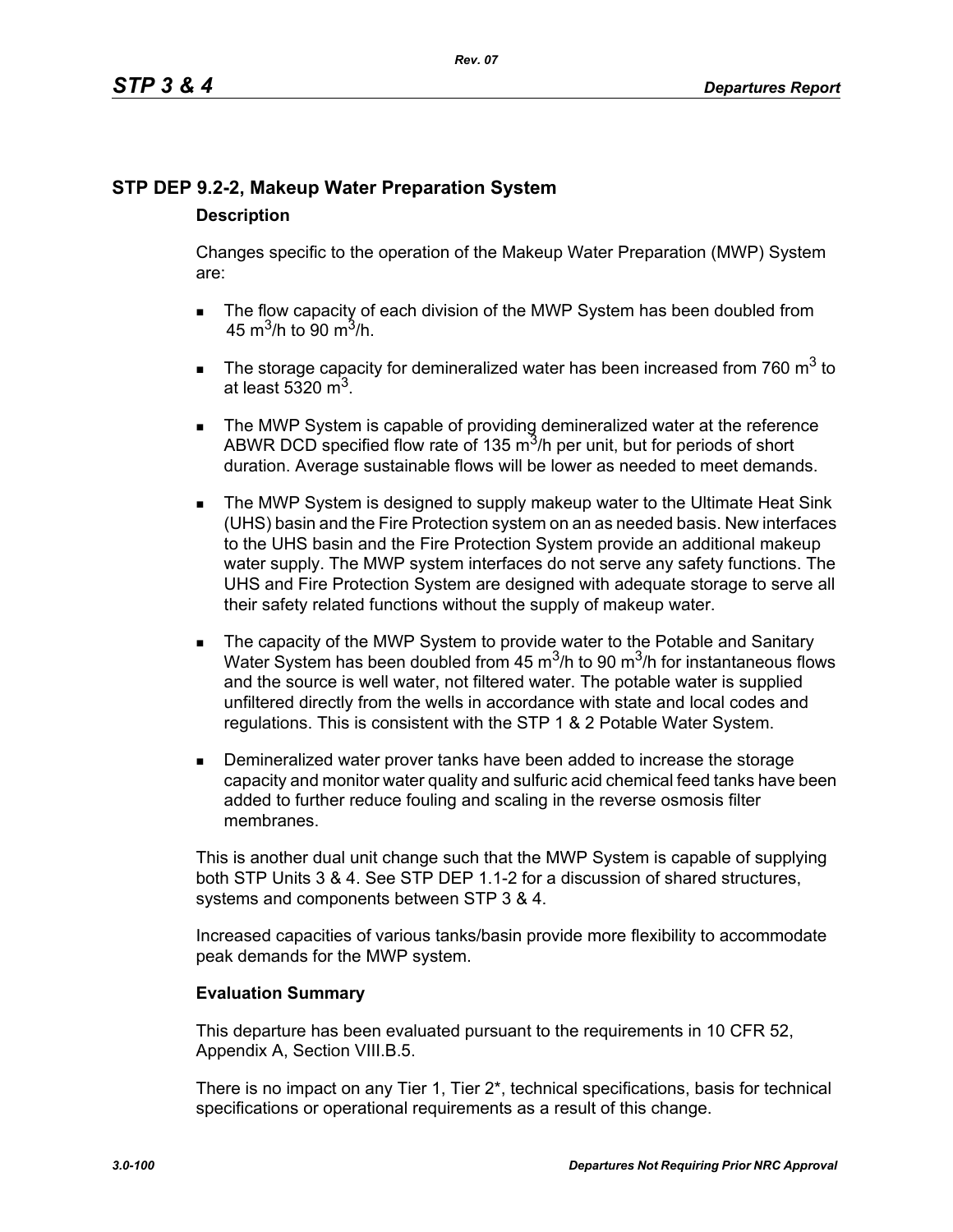*Rev. 07*

The MWP System is described in the reference ABWR DCD and is not designated as equipment important to safety. The basic function of the MWP System as described by the DCD is not significantly changed by this departure nor do these changes affect interactions with previously designated equipment important to safety. Changing the description of the source of water to the Potable and Sanitary Water System, well water that is not filtered, and clarifications to the characteristics of MWP System equipment does not affect critical parameters associated with the cause of a previously described accident or malfunction of equipment important to safety. The MWP System is not relied upon to mitigate the consequences of accidents or equipment important to safety. Changes associated with this departure do not affect fission product barriers. These changes do not affect the probability of occurrence of a severe accident as described by the DCD, nor do they increase the consequences of a severe accident.

Based on the evaluation, prior NRC approval of the change is not required.

# **STP DEP 9.2-3, Turbine Building Cooling Water System**

### **Description**

The heat removal capacity of each of the three heat exchangers in the Turbine Building Cooling Water System is increased from 68.7 GJ/h to 114.5 GJ/h and the flow rate of each of the three pumps is increased from 3405  $\mathrm{m}^3$ /h to 4550  $\mathrm{m}^3$ /h due to increased heat loads caused by alterations to Turbine Island equipment (e.g., number of pumps and increased non-essential chiller size).

The following heat loads are changed from DCD:

- Additional Heat Loads
- Generator  $H_2$  gas dryer cooler
- Offgas condensers
- Condensate booster pumps
- Sample coolers

Deleted Heat Loads:

- Generator breaker coolers
- Seal oil coolers
- Exciter coolers

Modified Equipment Quantities:

- Mechanical vacuum pump seal water cooler: from one to two
- Heater drain pump oil and motor air cooler: from two to four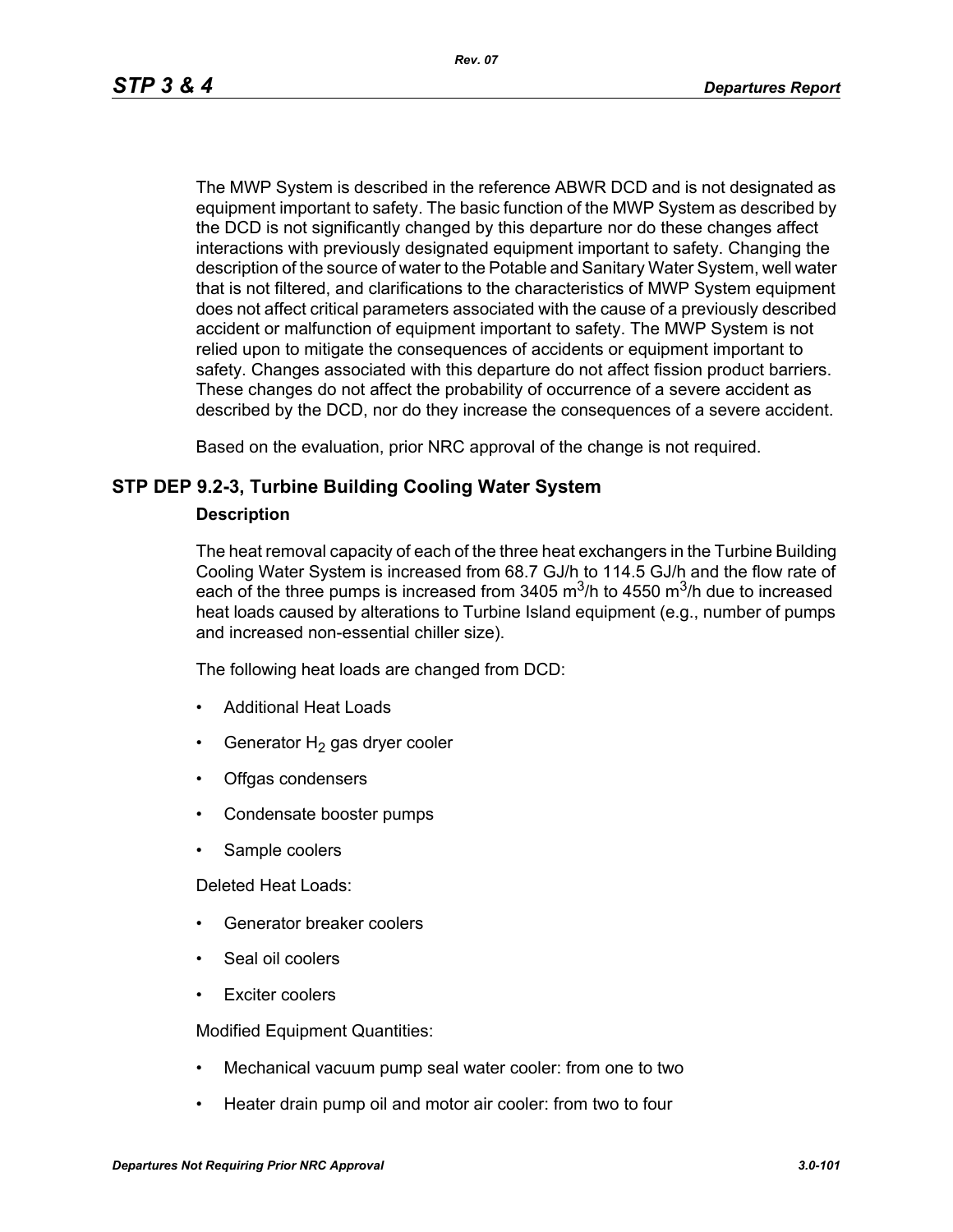- Reactor feedwater pump oil, motor air, and ASD coolers: from three to four
- Iso Phase Bus coolers: from two to three

#### Relocated

• Lube oil temperature control valve from cooler downstream to upstream

### **Evaluation Summary**

The change discribed above is limited to the heat load capacity of the TCW equipment. This change does not affect the safety analyses as discussed below:

- The systems are all nonsafety-related. Therefore, they provide no safety functions and are not used to mitigate the consequences of any accidents.
- The departure does affect any safety system, structure and component. The departure does not cause an increase in dose exposure to public.
- The departure is not used as the assumption for plant transient analysis nor safety analysis. Therefore, the departure does not cause an increase in the dose exposure to public.
- The departure does not increase the consequence of a malfunction of systems, structures, and components important to safety.
- The departure will not cause any accident of a different type than evaluated previously in the reference ABWR DCD. There is no impact on the probability or consequences of an accident of malfunction of an SSC important to safety. This departure does not cause an increase in the dose exposure to public.

This departure has been evaluated pursuant to the requirements in 10 CFR 52, Appendix A, Section VIII.B.5, as described previously. The change has no adverse impact, and affects the function, but is bounded by the safety analysis.

There is no impact on any Tier 1 or Tier 2\* DCD, technical specifications, or operational requirements as a result of these changes. Consequently, prior NRC approval is not required for this departure.

# **STP DEP 9.2-5, Reactor Service Water (RSW) System**

#### **Description**

During preparation of the STP 3 & 4 FSAR, it was identified that the RSW flow rate specified in the reference ABWR DCD needs to be increased in order for the sitespecific RSW system to accomplish its safety and power generation design bases. Increasing the RSW flow rate results in the following changes to Subsection 9.2.15:

- RSW system pipe sizes in Figure 9.2-7, Sheets 1-3, are increased
- RSW flow rate per pump in Table 9.2-13 is increased from 1,800  $\text{m}^3$ /h to 3,290  $m^3/h$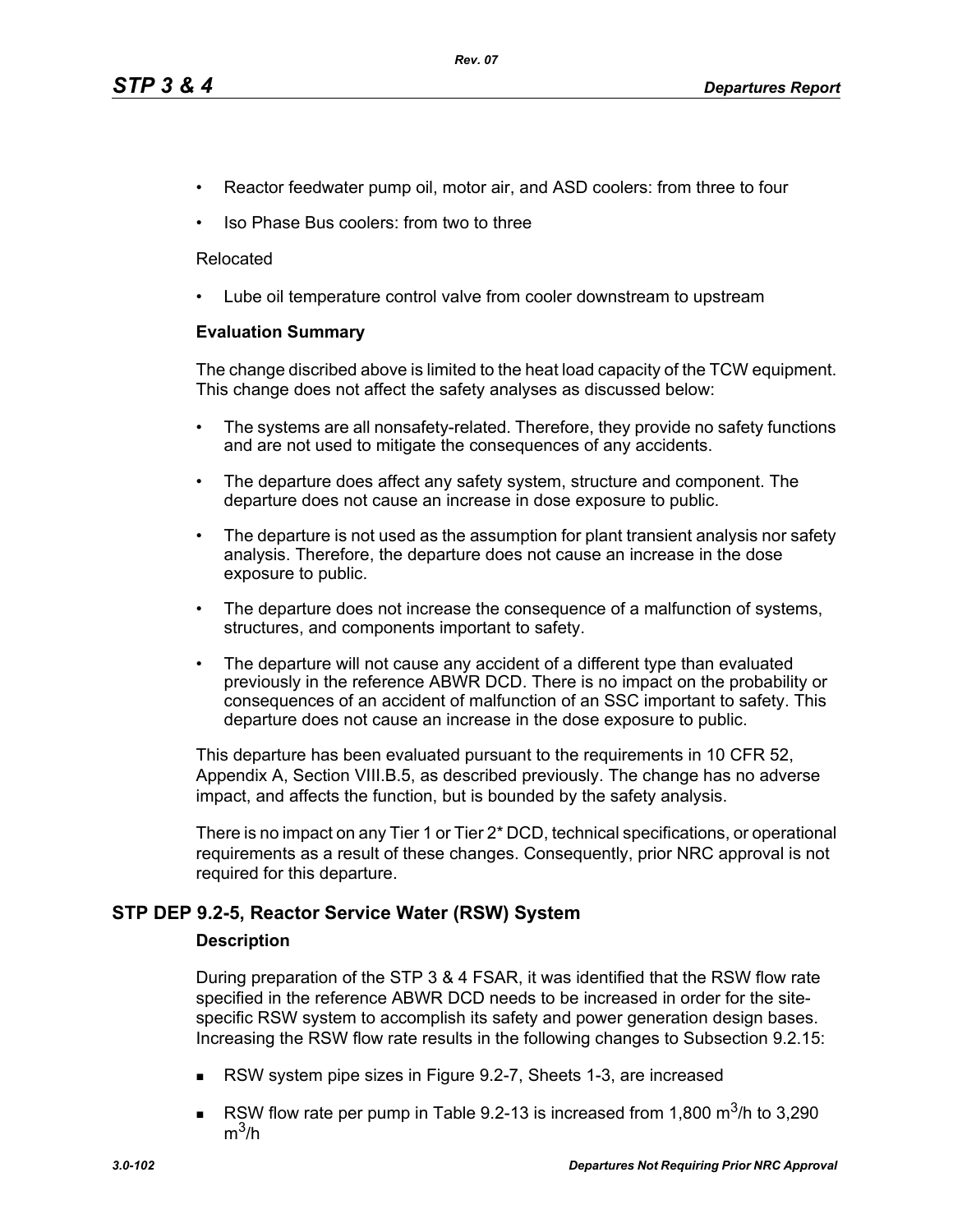RSW heat exchanger flow (heat removal requirement) has been increased due to the heat load from RCW System. This flow will be accommodated by higher capacity pumps and larger pipe diameter.

This departure also adds in-service testing requirements for the system valves as shown in Table 3.9-8.

Additionally, this departure is affected by the change in configuration of the UHS. The change of the UHS results in the following changes to Subsection 9.2.15:

- In Table 9.2-13, "Pump total head 0.34 MPa" is changed to "Pump total discharge pressure 0.67 MPa".
- **IF IN Table 9.2-13, "Design pressure 0.79 MPa" for RSW pump is changed to "Max.** operating pressure 1.42 MPa".
- Design pressure of RSW piping and valves in Table 9.2-13 is increased from 1.08 MPa to 1.56 MPa.

This departure has been evaluated pursuant to the requirements in 10 CFR 52, Appendix A, Section VIII.B.5.

#### **Evaluation Summary**

This departure does not change any Tier 1, Tier 2\* information, the Technical Specifications or Bases, or other operational requirements.

This departure updates the STP 3 & 4 FSAR to provide site specific information on the RSW system in-service testing requirements. It further increases the heat removal capability of this system relative to that specified in the DCD. The individual pump flow rate was increased from 1800 m<sup>3</sup>/h to 3290 m<sup>3</sup>/h, "Pump total head, 0.34 MPa" was changed to "Pump total discharge pressure, 0.67 MPa", "Design pressure, 0.79 MPa" for RSW pump was changed to "Max. operating pressure, 1.42 MPa" and design pressure of RSW piping and valves was changed from 1.08 MPa to 1.56 MPa in Table 9.2-13. Piping sizes were also increased to accommodate the higher flow rate. This additional heat removal capability is required because of the additional RCW heat exchanger design heat removal capacity as identified in Departure STD DEP 9.2-1. That additional RCW capacity was based on meeting the LOCA heat loads with a performance margin of 20% to allow for fouling. As noted in the evaluation of that departure, the increased capacity of the RCW provides a greater heat removal capability during RHR operation both for normal shutdown cooling and in response to a LOCA event. Greater margin is being provided between the decay and sensible heat generated in the reactor core following a LOCA event and the capability of the cooling system to remove that heat and as such this is a favorable change.

On the other hand, increase in the RSW pump flow rate and diameter of the discharge piping has a potential to adversely impact the Control Building flooding analysis. Separation of each division of the RSW heat exchanger room and interlocks to trip the RSW pump and to close the motor-operated valves F013 and F014 by the flooding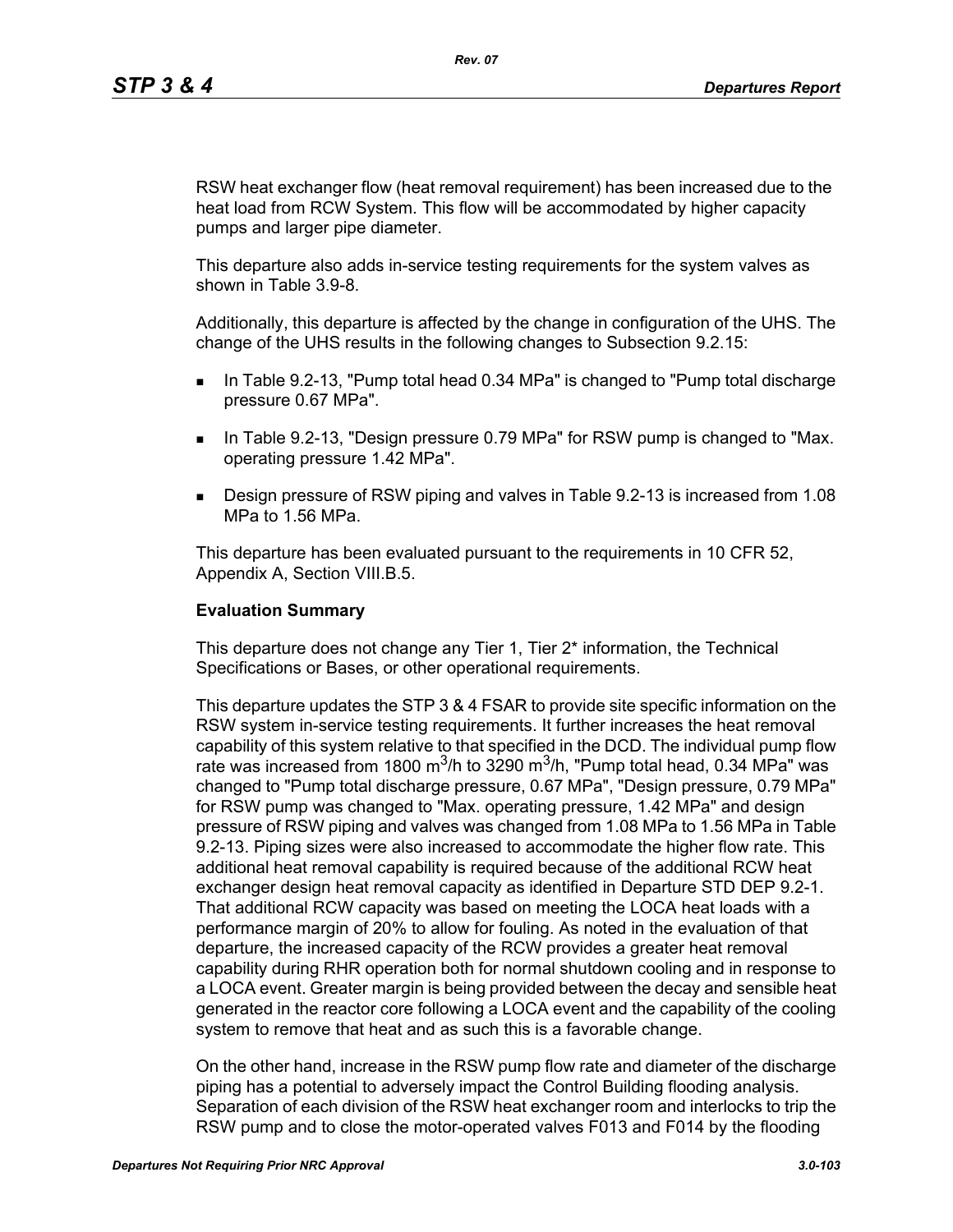level high signal mitigate the impact. Detail is indicated in COL License item 19.9.26. Consequently, this departure has no adverse impact on any SSC system design or function and has no adverse impact on the likelihood or consequences of analyzed accidents except the flooding or malfunction of an SSC important to safety. Furthermore, it does not change any fission product barriers. Any previously evaluated accident is not affected, and the possibility for an accident of a different type is not created. Also, it does not affect any method used for evaluation in establishing the design bases or in the safety analyses. This departure does not adversely affect any feature for mitigation of an ex-vessel severe accident. For the same reason, and because there is no effect on any event, operation or SSC function, the change does not create a different ex-vessel accident scenario.

Therefore, this change has no adverse impact and does not require prior NRC approval.

# **STD DEP 9.2-7, HVAC Normal Cooling Water System**

#### **Description**

This departure reflects a design change to correct inconsistencies in reference ABWR DCD Tables 6.2-9, 9.2-6, 9.2-7, 9.4-1, and Figure 9.2-2 such that the nonsafety-related HVAC Normal Cooling Water (HNCW) system waterside heat removal rate is greater than or equal to the airside cooling duty heat loads. The capacity and flow rate for each HNCW chiller are also increased to include the revised heat loads. This will ensure that the waterside heat removal design capacity is sufficient to remove the heat load from the airside. Note that departure 9.2-9 increased the chilled water return temperature to help offset the impact of departure 9.2-7 on increased HNCW equipment size. Therefore the changes made in the Tables affected by departure 9.2-7 also included the effect of departure 9.2-9 with the exception of chiller cooling capacity and condenser water flow per unit, in Table 9.2-6.

#### **Evaluation Summary**

This departure has been evaluated pursuant to the requirements in 10 CFR 52, Appendix A, Section VIII.B.5.

This design change from the ABWR DCD reflects changes to the HVAC Normal Cooling Water (HNCW) System to ensure there is sufficient heat removal capability for the revised heat loads. This change to the STP 3 & 4 FSAR to reflect the HNCW design does not change any Tier 1 or Tier 2\* information, the Technical Specifications or Bases or other operational requirements. Furthermore, it does not change any plant physical features other than the HNCW system. Any previously evaluated accident is not affected, and the possibility for an accident of a different type is not created. Also, it does not affect any method used for evaluation in establishing the design bases or in the safety analyses. This change modifies the HNCW line size, which penetrates the secondary containment, which is a fission product barrier. However, the small increase (by 50 mm) of the penetration size does not alter the design basis limit for this fission product barrier. The small diameter increase has a minimal effect on the secondary containment stresses, and does not result in the design basis limit being exceeded.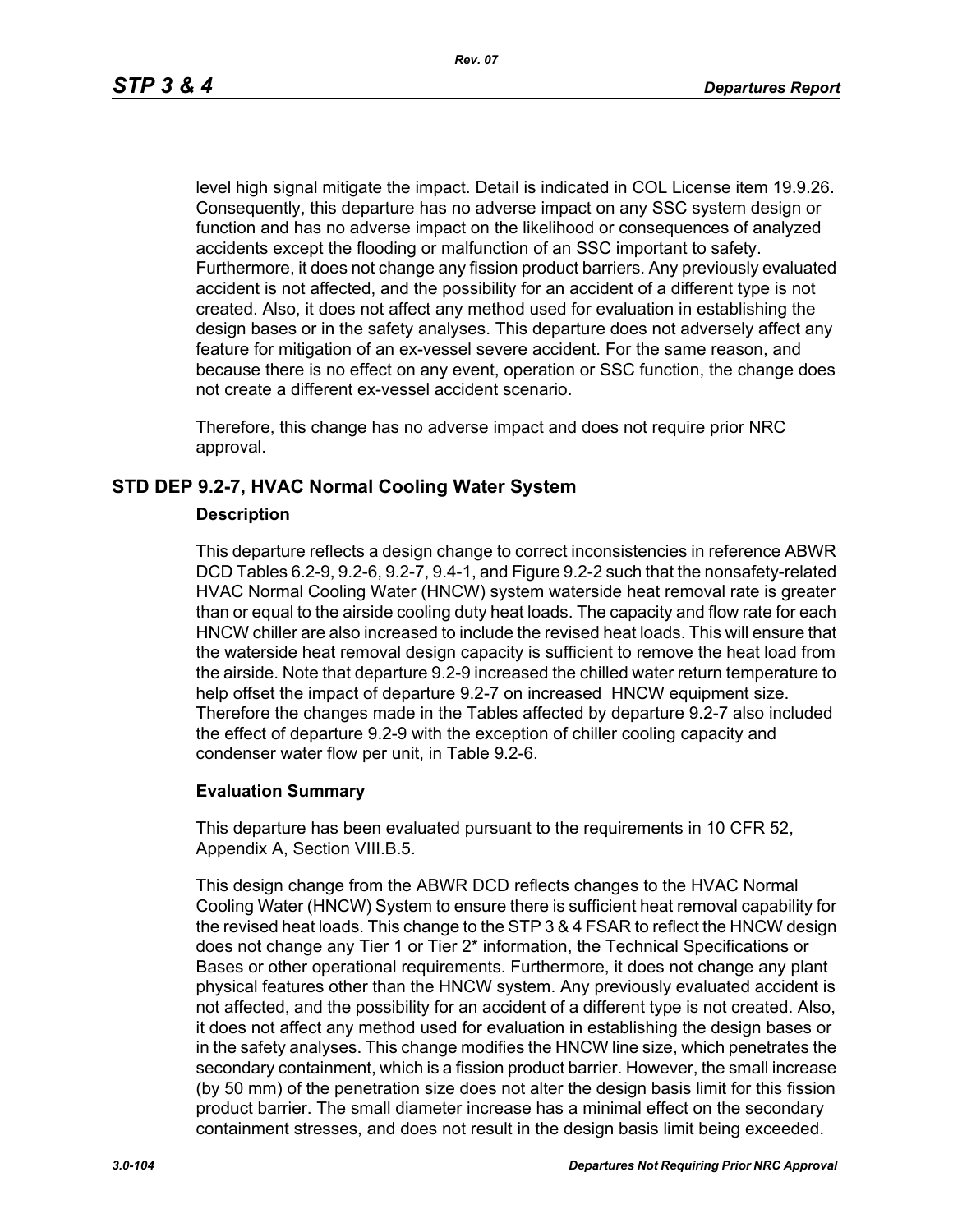This departure does not adversely affect the function of any feature for mitigation of an ex-vessel severe accident. For the same reason, and because there is no affect on any event, operation or SSC function, the change does not create a different ex-vessel accident scenario. Therefore, this change has no adverse impact and does not require prior NRC approval.

# **STP DEP 9.2-8, Potable and Sanitary Water System**

### **Description**

This departure makes the following changes specific to the operation of the Potable and Sanitary Water (PSW) System:

- **The minimum flow capacity of the PSW System has been doubled from 45 m<sup>3</sup>/h to** 90 m<sup>3</sup>/h to ensure that potable water is provided to all buildings at STP 3 & 4, intermittently, during peak demands.
- **Potable water is not filtered, is supplied directly off of the well water system, and is** chemically treated to prevent harmful physiological effects on plant personnel.
- **The Sewage Treatment System, including the Sanitary Drainage System, is** provided and sized to treat sanitary waste for all four units at the STP site.

This is another dual-unit change such that the potable water subsystem is capable of supplying both STP 3 & 4 and the sewage treatment subsystem is capable of treating sanitary wastes collected from all four units located at the site. This increase in system capacity ensures flexibility and reliability for future needs at the site.

#### **Evaluation Summary**

This departure has been evaluated pursuant to the requirements in 10 CFR 52, Appendix A, Section VIII.B.5.

There is no impact on any Tier 1, Tier 2\*, technical specifications, basis for technical specifications or operational requirements as a result of this change.

The PSW System is described for the standard ABWR plant in the DCD and is not addressed as equipment important to safety, The basic function of the PSW System as described by the DCD is not significantly changed by this departure nor do these changes affect interactions with previously designated equipment important to safety. Changing the description of the source of water to the Potable and Sanitary Water System well water that is not filtered, and clarifications to the characteristics of PSW System equipment does not affect critical parameters associated with a previously described accident or malfunction of equipment important to safety. The PSW System is not relied upon to mitigate the consequences of accidents or equipment important to safety. Changes associated with this departure do not affect fission product barriers. These changes do not affect the probability of occurrence of a severe accident as described by the DCD, nor do they increase the consequences of a severe accident.

Based on the evaluation, prior NRC approval of the change is not required.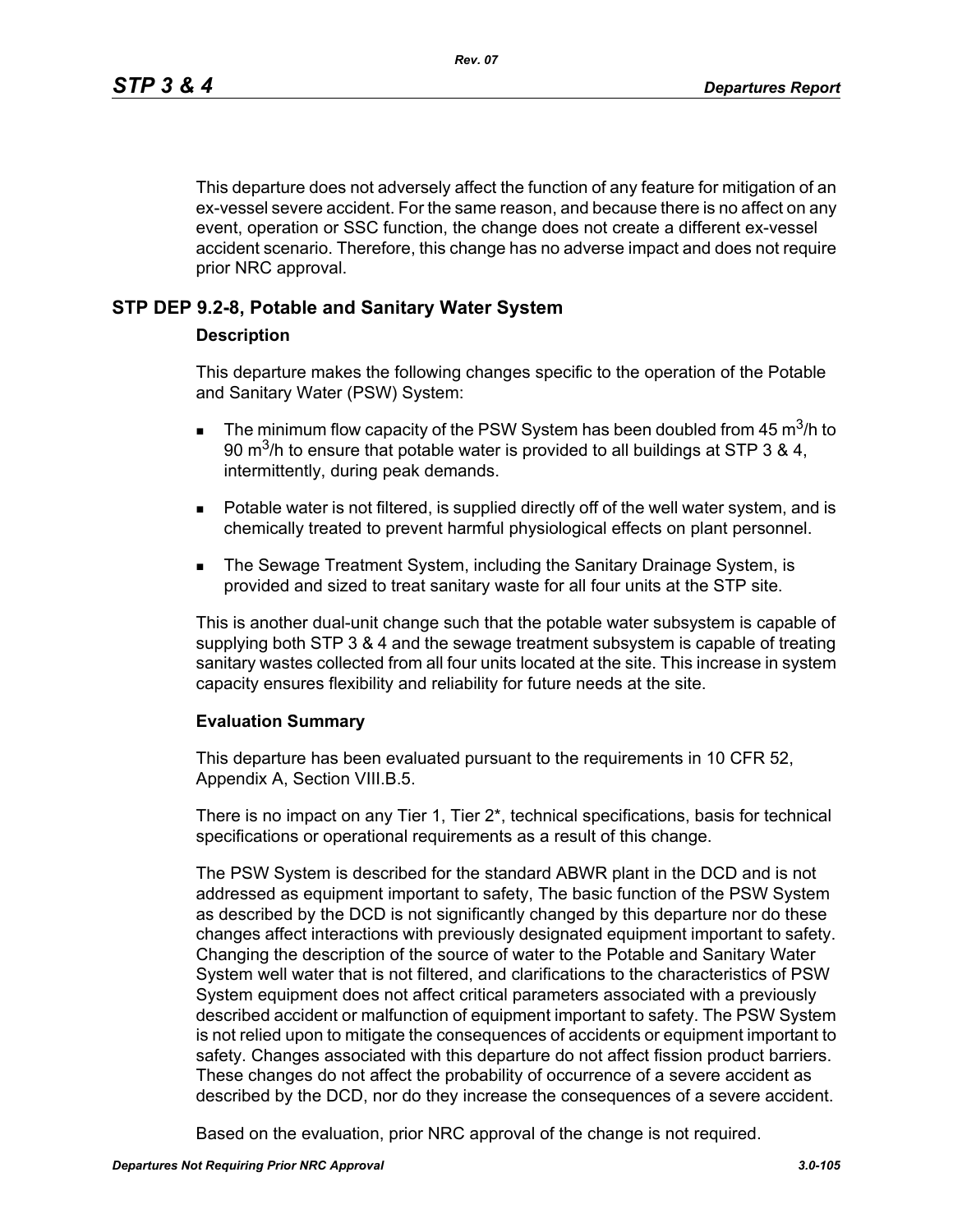# **STP DEP 9.2-9 HNCW Cooling Water System Description**

# This departure changes the HNCW return temperature from  $12^{\circ}$ C to  $14.7^{\circ}$ C and modifies the HNCW equipment to reduce equipment, piping, valve sizing and electrical power for better maintainability. This departure affects Subsection 9.2.12 (Tables 9.2- 6 and 9.2-7), Table 9.4-1 and Table 6.2-9. Note that in Table 9.2-6, the increased chilled water delta T only impacted the chilled water flow rate and pump capacity of 560 cubic meters/hour.

This change is closely related to departure 9.2-7 which tended to increase the chilled water flow rates to equipment cooled by HNCW. By raising the chilled water return temperature, departure 9.2-9 offset the increase in chilled water flow rate that would have resulted from departure 9.2-7 by itself and permitted the resulting adverse impact on equipment size to be minimized.

# **Evaluation Summary**

This departure has been evaluated and determined to comply with the requirements in 10 CFR 52, Appendix A, Section VIII.B.5. There is no impact on any Tier 1, Tier 2\* and technical specifications.

The departure increases the HNCW return temperature. As indicated above, by raising the chilled water return temperature, departure 9.2-9 offsets the increase in chilled water flow rate that would have resulted from departure 9.2-7 by itself and permitted the resulting adverse impact on equipment size to be minimized.Therefore, this change has minimal effect on the frequency or consequences of accidents, or the probability of consequences of malfunctions. The systems involved are not relied upon for ex-vessel severe accident mitigation.

As a result, prior NRC approval of this departure is not required.

# **STP DEP 9.2-10, Turbine Service Water System**

# **Description**

The Turbine Service Water (TSW) pumps transfer Main Cooling Reservoir water for the Turbine closed cooling water heat exchangers installed inside of the turbine building. The TSW System design parameters are revised to reflect site specific information. These changes include the TSW pump head and discharge flow, the TSW system design pressure, the location of the TSW pump house, the temperature increase and pressure drop across the Turbine Cooling Water (TCW) heat exchangers, and the number of TCW discharge lines. A filling line is also added to the TSW pump discharge, and the TSW system inlet and outlet are modified to reflect that these lines come from and go to the main cooling reservoir. This departure impacts FSAR Subsection 9.2.16.2, Tables 9.2-16, 19R-1, and Figure 9.2-8.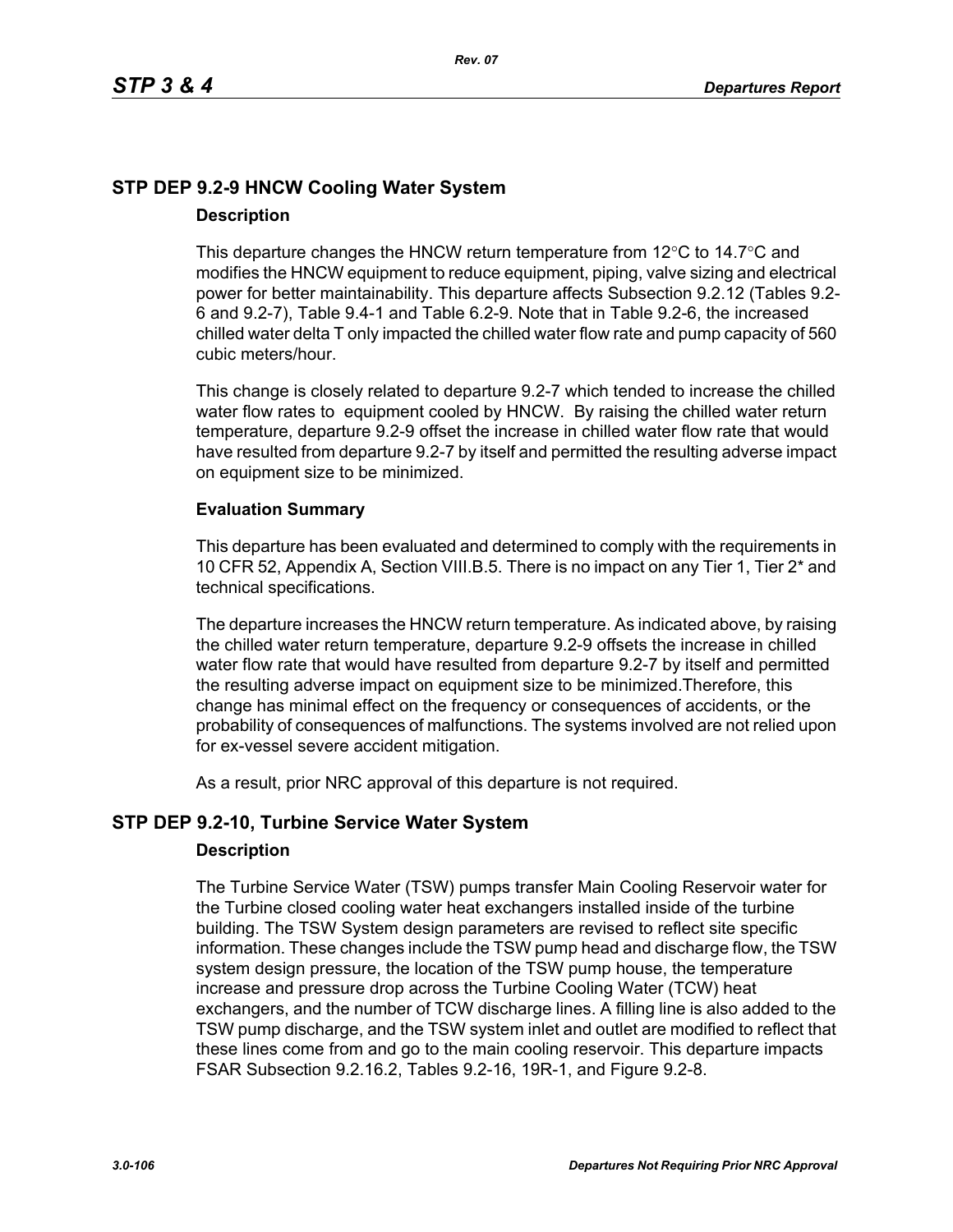### **Evaluation Summary**

This departure has been evaluated pursuant to the requirements in 10 CFR 52, Appendix A, Section VIII.B.5. There is no impact on any Tier 1, Tier 2\*, technical specifications, basis for technical specifications or operational requirements as a result of these changes. The TSW system is a nonsafety-related system. The proposed changes to the Turbine Service Water system proposed in this departure are to meet site specific conditions. The proposed changes do not impact the design or function of any SSC important to safety as a result of this change. Furthermore, the TSW system is not used to mitigate any accident. As a result of this departure, there is no effect on the frequency or consequences of any accidents or the likelihood or consequences of malfunctions of SSC important to safety previously evaluated in the DCD. There is no possibility of a new type of accident, and there is no impact on fission product barriers or ex-vessel severe accident events.

Therefore, the change has no adverse impact and does not require prior NRC approval.

### **STD DEP 9.3-1, Radwaste Drain Materials**

#### **Description**

This departure replaces the carbon steel piping in the Radwaste Collection System with stainless steel piping. Due to the greater corrosion resistance of stainless steel compared with carbon steel, this change will significantly reduce the amount of contaminated corrosion products, the load on the liquid radwaste system, and the solid radwaste shipment volume. This is consistent with NRC and industry initiatives for radwaste volume reduction.

#### **Evaluation Summary**

This departure has been evaluated pursuant to the requirements in 10 CFR 52, Appendix A, Section VIII.B.5.

The Tier 1 and Tier 2\* DCD, technical specifications, basis for technical specifications and operational requirements were reviewed and were not impacted by this change.

As noted above, this departure is a design improvement in the materials specified for the radwaste piping which will reduce the volume of liquid and solid radwaste. This is a favorable change which will not adversely affect the likelihood or consequences of analyzed accidents or malfunction of SSC important to safety. There is no change to any design basis for a fission product barrier nor are there any new accident scenarios created.

The radwaste collection system has not been identified as a design feature in the DCD for mitigating an ex-vessel severe accident. In addition this is a design improvement which will reduce the volume of liquid and solid radwaste. Therefore, there is no increase in the probability or consequences of an ex-vessel severe accident.

Based on the results of this evaluation, prior NRC approval is not required.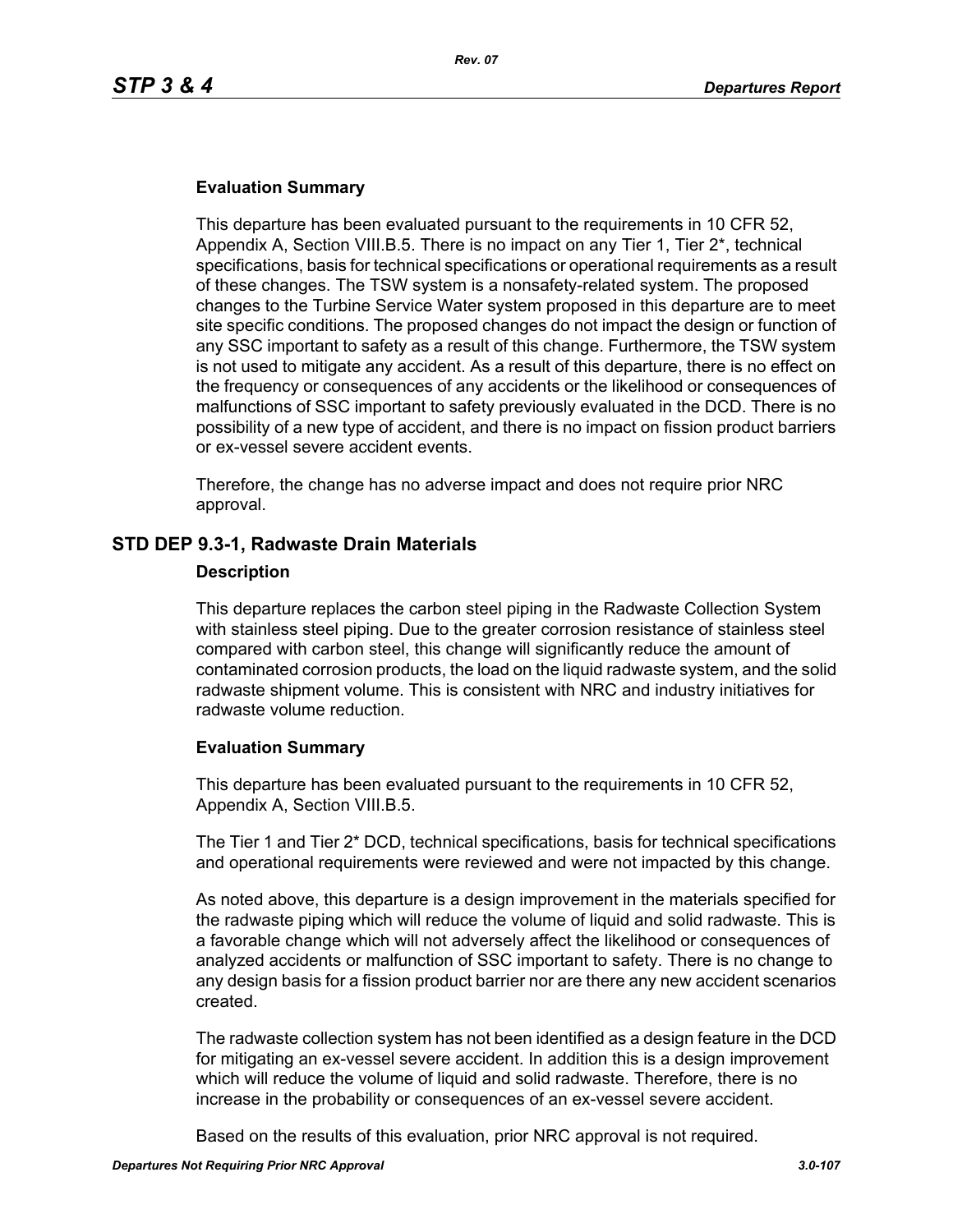# **STD DEP 9.3-2, Breathing Air System Description**

For industrial health reasons and as recommended by the Utility Requirements Document, this departure provides a new breathing air system (BAS) that is entirely separated from the existing service air system (SAS) as described in the reference ABWR DCD. The system consists of a bottled breathing air supply and a portable or permanent breathing air compressor supply system as-needed. The BAS will supply the Turbine Island, Nuclear Island and Radwaste Building. Backup to the BAS will consist of dedicated breathing air bottles.

Also, during preparation of the departure, inconsistencies in the DCD for the SAS were noted and corrected. Specifically, the SAS supply to containment is provided with a containment isolation scheme meeting the requirements of general design criterion (GDC) 56 "Primary containment isolation." The isolation scheme is a check valve inside and a locked closed manual globe valve outside containment (GDC 56, Option (2)). However in a number of places the DCD inconsistently refers to the penetration as being a GDC 57 "Closed system isolation valves" penetration, or refers to the SAS as a closed system, or refers to the inside containment isolation check valve as a globe valve. These inconsistencies are corrected.

Like the SAS, breathing air is supplied inside containment only while shutdown. This departure will utilize an existing spare containment penetration to supply the BAS inside containment and equips the penetration with two locked closed manual globe valves meeting the requirements of GDC 56, Option (1). Like SAS and the instrument air system (IAS), the new BAS penetrates secondary containment but also like SAS and IAS, the primary containment isolation scheme for BAS precludes it from being a potential bypass leakage path through the secondary containment.

# **Evaluation Summary**

This departure has been evaluated pursuant to the requirements in 10 CFR 52, Appendix A, Section VIII.B.5.

There is no impact on any Tier 1 or Tier 2\* DCD, Technical Specifications, basis for Technical Specifications or operational requirements as a result of this change.

For the SAS, this change makes editorial corrections (corrects inconsistencies) with no change to meaning or intent. The SAS was clearly intended to be considered a GDC 56 type penetration with two series containment isolation valves rather than a GDC 57 penetration with a single isolation valve. These inconsistencies have been corrected.

For the BAS this change consists of technical changes to the ABWR DCD pertaining to the separation of the BAS from the SAS.

The air supplied by the SAS and the BAS does not have a safety related use; however, the containment penetrations associated with the SAS and BAS have a safety related function to maintain containment integrity under design basis accidents. The safety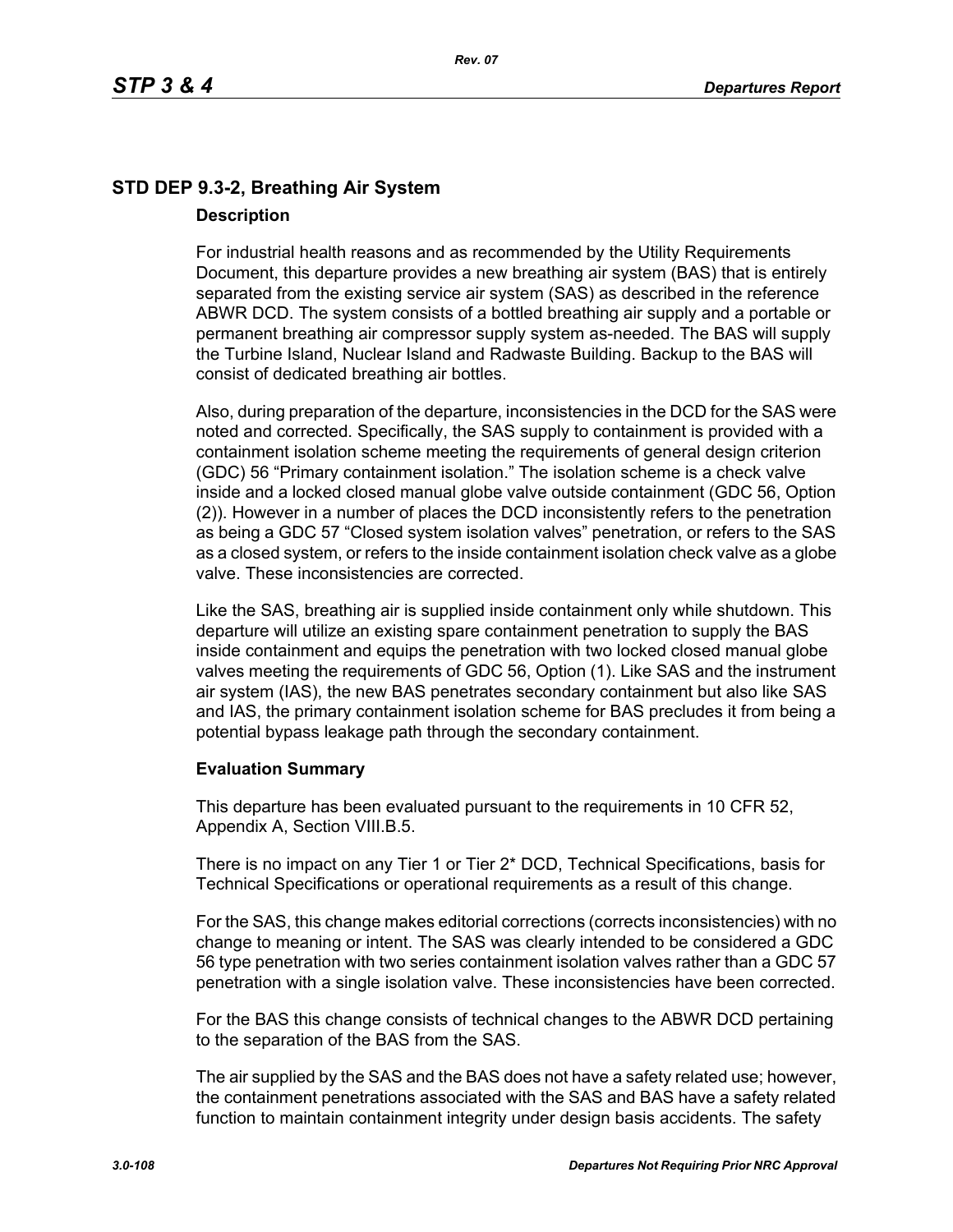significance of this departure is the change of a spare penetration to an additional functional containment penetration. However the same technical requirements that were imposed by the DCD on the BAS (as an integral part of the SAS) are now imposed by the FSAR on the new separate BAS. In addition, the locked closed containment isolation valves associated with the new BAS penetration are subject to the same locked valve administrative controls previously applied to the SAS inboard globe valve. Therefore the BAS containment penetration does not contribute to more than a minimal increase in the frequency of occurrence of an accident, nor an increase in the likelihood of occurrence of a malfunction of an SSC important to safety previously evaluated in the ABWR DCD. The changes to the BAS do not affect the probability of the occurrence of a severe accident as described by the DCD, nor do they increase the consequences of a severe accident.

Based on this evaluation, prior NRC approval of the change is not required.

## **STD DEP 9.3-3, Control Rod Drive System Sampling**

### **Description**

ABWR DCD Subsection 9.3.2.3.1 and Table 9.3.2 describe measurements of Oxygen and Conductivity for Control Rod Drive(CRD) System water. These water qualities can be monitored by Condensate Purification System (CPS) effluent and removal of these measurements has no safety significance. Therefore, these are integrated with measurement of Oxygen and Conductivity for CPS water. To keep the consistency of measurements between CPS and Feedwater, instrument range of the CPS effluent is changed from "0 to 100 ppb" to "0 to 250 ppb" and high alarm setpoint "200 ppb" is added to the CPS effluent.

## **Evaluation Summary**

This departure has been evaluated and determined to comply with the requirements in 10 CFR 52, Appendix A, Section VIII.B.5, as described previously.

It does not change the functional or safety requirements of the CRD system. The CRD water sources are the effluent from the CPS and the Condensate Storage Tank (CST). During plant operation, CRD water source is the effluent from the CPS. Water qualities of CRD system and CPS effluent are same. The changed instrument range is consistent with that of Feedwater. And the added high alarm setpoint is consistent with those of the CRD system and Feedwater. Furthermore, this change does not impact any plant physical features, SSCs important to safety or fission product barriers. Any previously evaluated accident is not affected, and the possibility for an accident of a different type is not created. Also, it does not affect any method used for evaluation in establishing the design bases or in the safety analyses. This departure does not affect any feature for mitigation of an ex-vessel severe accident. For the same reason, and because there is no effect on any event, operation or SSC function, the change does not create a different ex-vessel accident scenario.

Therefore, this change has no adverse impact and does not require prior NRC approval.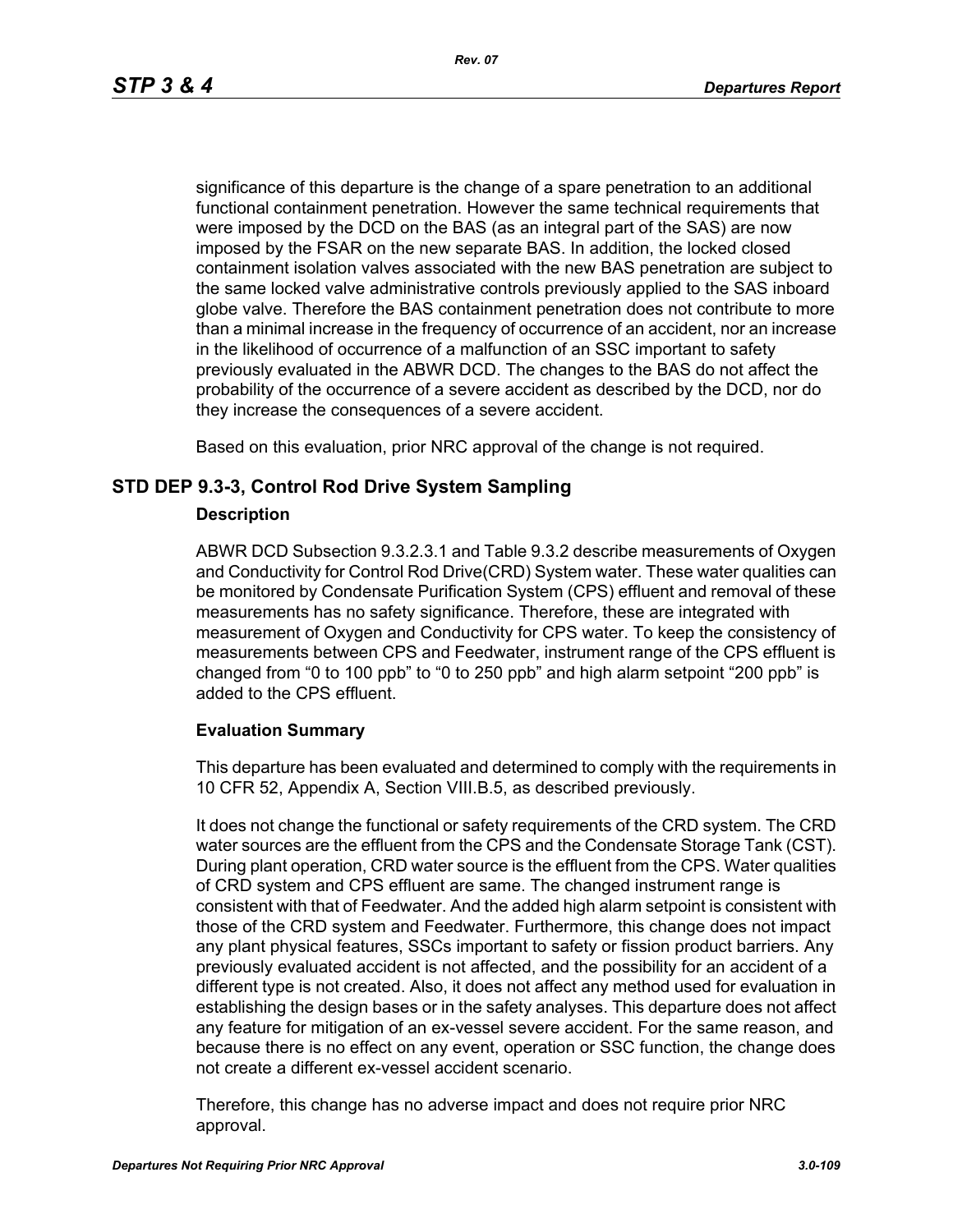## **STP DEP 9.4-1, Service Building HVAC System Description**

This site-specific departure modifies the reference ABWR DCD for the Service Building HVAC System. It revises the outside inlet air monitoring instrumentation design by removing the provisions for toxic gas monitors and the Technical Support Center (TSC) alarm for high toxic gas concentration. The toxic gas monitors and the TSC alarm can be deleted from the design based on the site-specific evaluation of on-site and off-site mobile and stationary sources of toxic gases described in FSAR Subsection 2.2S in accordance with Regulatory Guide 1.78.

## **Evaluation Summary**

This departure has been evaluated pursuant to the requirements in 10 CFR 52, Appendix A, Section VIII.B.5.

There is no impact on any Tier 1, Tier 2\*, technical specifications, basis for technical specifications or operational requirements as a result of this change.

The Service Building HVAC System toxic gas monitors and alarms are not safetyrelated but are important to safety. The toxic gas monitors and alarms from the system are not needed based on the analysis contained in the FSAR Section 2.2S and their elimination does not affect the operation of the Service Building HVAC System. The basic function of the Service Building HVAC System as described by the DCD is not significantly changed by this departure and this change does not affect interactions with previously designated equipment important to safety. Elimination of the toxic gas monitors and alarms from the Service Building HVAC System does not affect previously described accidents or malfunction of equipment important to safety. The toxic gas monitors and alarms are not needed to mitigate the consequences of accidents or malfunctions of equipment important to safety. Changes associated with this departure do not affect fission product barriers. These changes do not affect the probability of occurrence of a severe accident as described by the DCD, nor do they increase the consequences of a severe accident.

Based on this evaluation, prior NRC approval of the change is not required.

## **STD DEP 9.4-2, Control Building HVAC System**

### **Description**

This standard departure provides for changes from the reference ABWR DCD of the smoke removal mode of operation of the Control Building HVAC System described in FSAR Subsections 6.4.4.2, 9.4.1.1.4 and 9.5.1.1.6 as described below:

 FSAR Figure 9.4-1, sheets 1 and 2 are revised to include a control room main air supply duct bypass line around the air-handling unit with two motor operated dampers for each of the two control room habitability area HVAC divisions.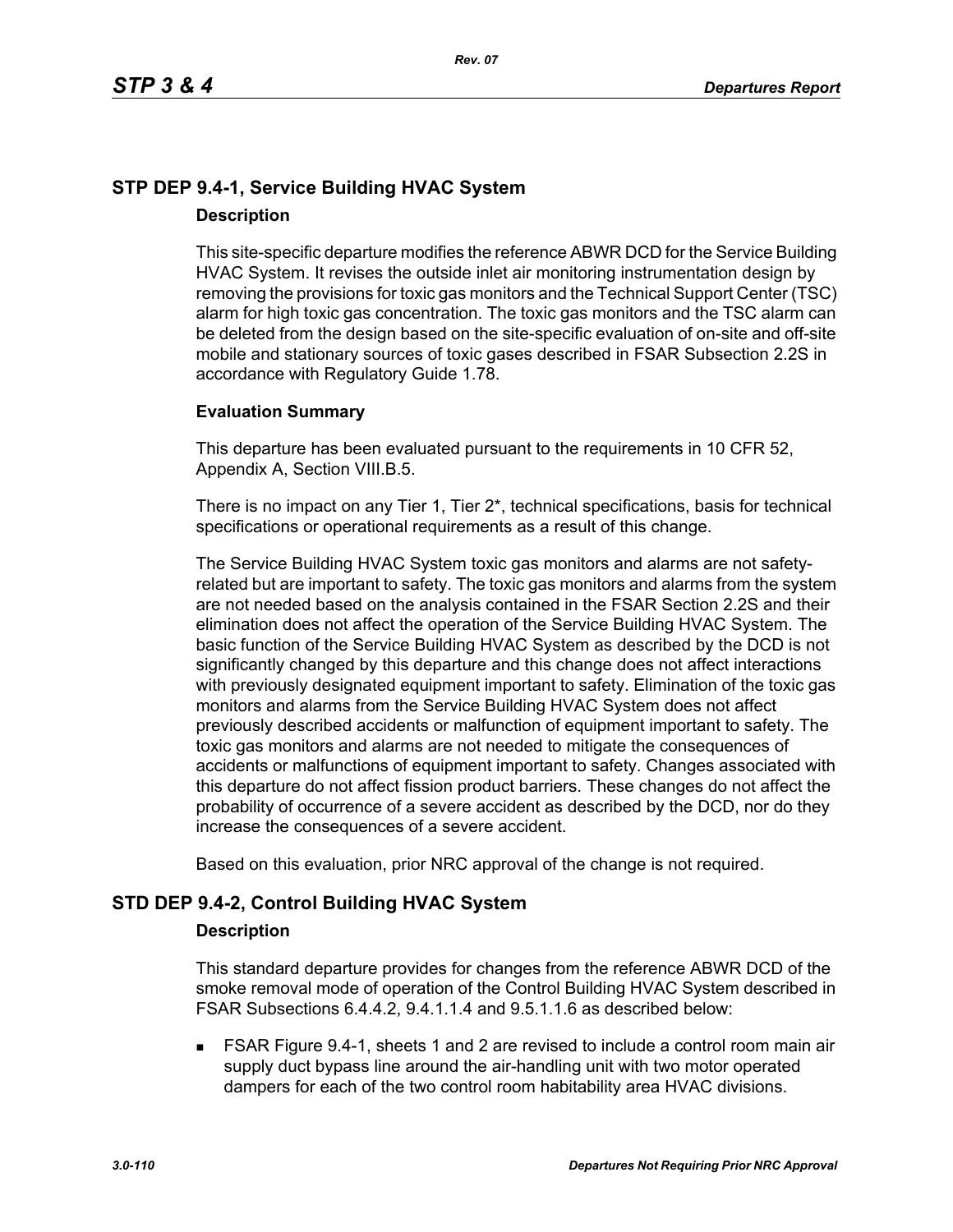This departure has been evaluated pursuant to the requirements in 10 CFR 52, Appendix A, Section VIII.B.5. There is no impact on any Tier 1, Tier 2\*, technical specifications, bases for technical specifications or operational requirements as a result of these changes.

 FSAR Figure 9.4-1, sheets 3 through 5 are revised to include a control building air supply bypass line with two motor operated dampers around the air-handling unit

 FSAR Sections 6.4.4.2, 9.4.1.1.4 and 9.5.1.1.6 are revised to describe how the dampers (described in the two bullets above) operate during the smoke removal

Each air supply bypass line and damper arrangement as described above is required to provide a balanced air flow such that smoke is exhausted and not transported into other areas of the control building. This air balance during smoke removal mode of operation is required because of the large mismatch between the air inlet supply (80,000 $\mathrm{m}^3$ /h) and the air exhaust (10,000  $\mathrm{m}^3$ /h total; 5,000  $\mathrm{m}^3$ /h for each exhaust fan).

in each of the three safety-related equipment HVAC areas.

*Rev. 07*

Providing the Control Building HVAC Air Handling Units with bypass lines and associated dampers provides the necessary assurance that smoke is exhausted and not transported to other areas of the Control Building. As such, this change provides equivalent or better smoke removal, and thus does not have any effect on the frequency of occurrence or consequences of accidents or malfunction of SSC important to safety previously analyzed.

This change involves the design of the control room HVAC to assure air balance during smoke removal; this has no effect on the probability or consequences of an ex-vessel severe accident.

As a result of this evaluation, prior NRC approval of the change is not required.

# **STP DEP 9.4-3, Service Building HVAC System**

## **Description**

mode.

**Evaluation Summary**

The Service Building HVAC System described in the reference ABWR DCD had two subsystems, the Clean Area HVAC System and the Controlled Area HVAC System. This standard departure described in STP FSAR Subsection 9.4.8 deletes the subsystems and consolidates the Service Building HVAC System to supply air to both the Clean Area and the Controlled Area. The Service Building HVAC System is included as a load powered by the Combustion Turbine Generator that can be manually loaded by the operator. This allows the Technical Support Center and Operations Support Center to be habitable under accident conditions.

Additionally, design upgrades are made to provide automatic start of the emergency filter train and increase efficiency of the charcoal filters from 95% to 99%.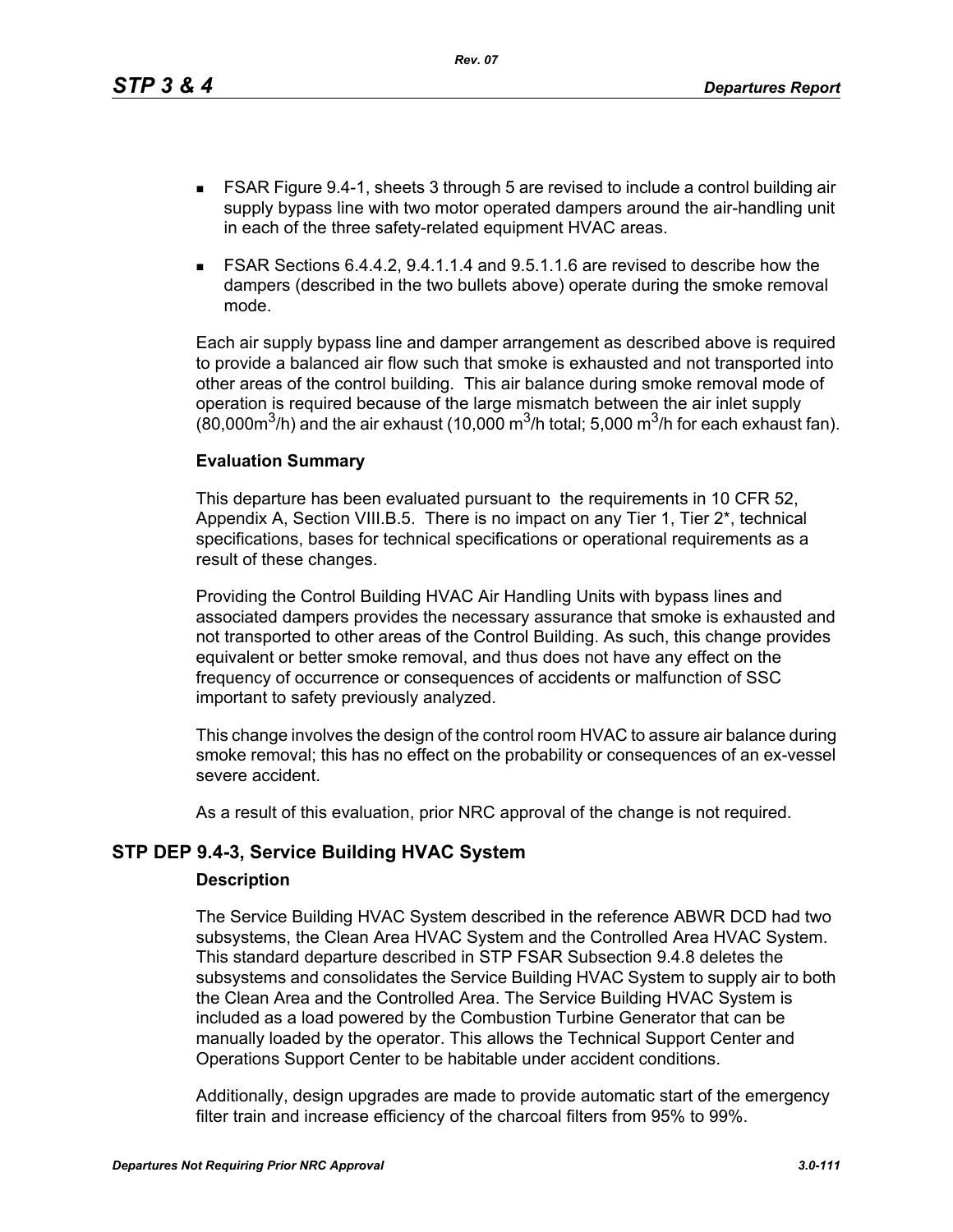### **Evaluation Summary**

This departure has been evaluated pursuant to the requirements in 10 CFR 52, Appendix A, Section VIII.B.5.

There is no impact on any Tier 1, Tier  $2^*$ , technical specifications, basis for technical specifications or operational requirements as a result of this change.

The proposed changes to the Service Building HVAC System include descriptive changes from two HVAC subsystems to one HVAC system that are consistent with the functional description of the system currently described by the ABWR DCD. An additional provision is included with the proposed change under this departure to make it possible for operation of Service Building HVAC using power from the Combustion Turbine Generator during loss of offsite power conditions. The basic function of the Service Building HVAC System and Combustion Turbine Generator as described by the DCD is not significantly changed by this departure and this change does not affect interactions with previously designated equipment important to safety. The design changes to increase filter efficiency and provide an automatic start of the emergency filter train are upgrades to the subsystem. These changes do not affect a previously described accident or malfunction of equipment important to safety. The proposed changes enhance the emergency filter train and the ability to operate the Service Building HVAC System using power supplied by the Combustion Turbine Generator during a loss of offsite power event. Changes associated with this departure do not affect fission product barriers. These changes do not affect the probability of occurrence of a severe accident as described by the DCD, nor do they increase the consequences of a severe accident.

Based on this evaluation, prior NRC approval of the change is not required.

### **STD DEP 9.4-4, Turbine Island HVAC System**

#### **Description**

This departure revises STP 3 & 4 Turbine Island HVAC system flow rate and cooling/heating load to accommodate the effect of change of the Turbine Building General Arrangement and systems located in Turbine Building including the following changes specified in other departures:

- STP 3 & 4 turbine generator has been changed. (STD DEP 10.2-1)
- The power generation heat sink described in the DCD (natural draft cooling tower) is being replaced by a cooling reservoir. (STD DEP 10.4-2)
- The DCD medium voltage electrical system design is being replaced by a dual voltage design.
- STP 3 & 4 Off Gas system charcoal adsorber vault in OG Holdup room temperature range adopts newest design.(STD DEP 11.3-1)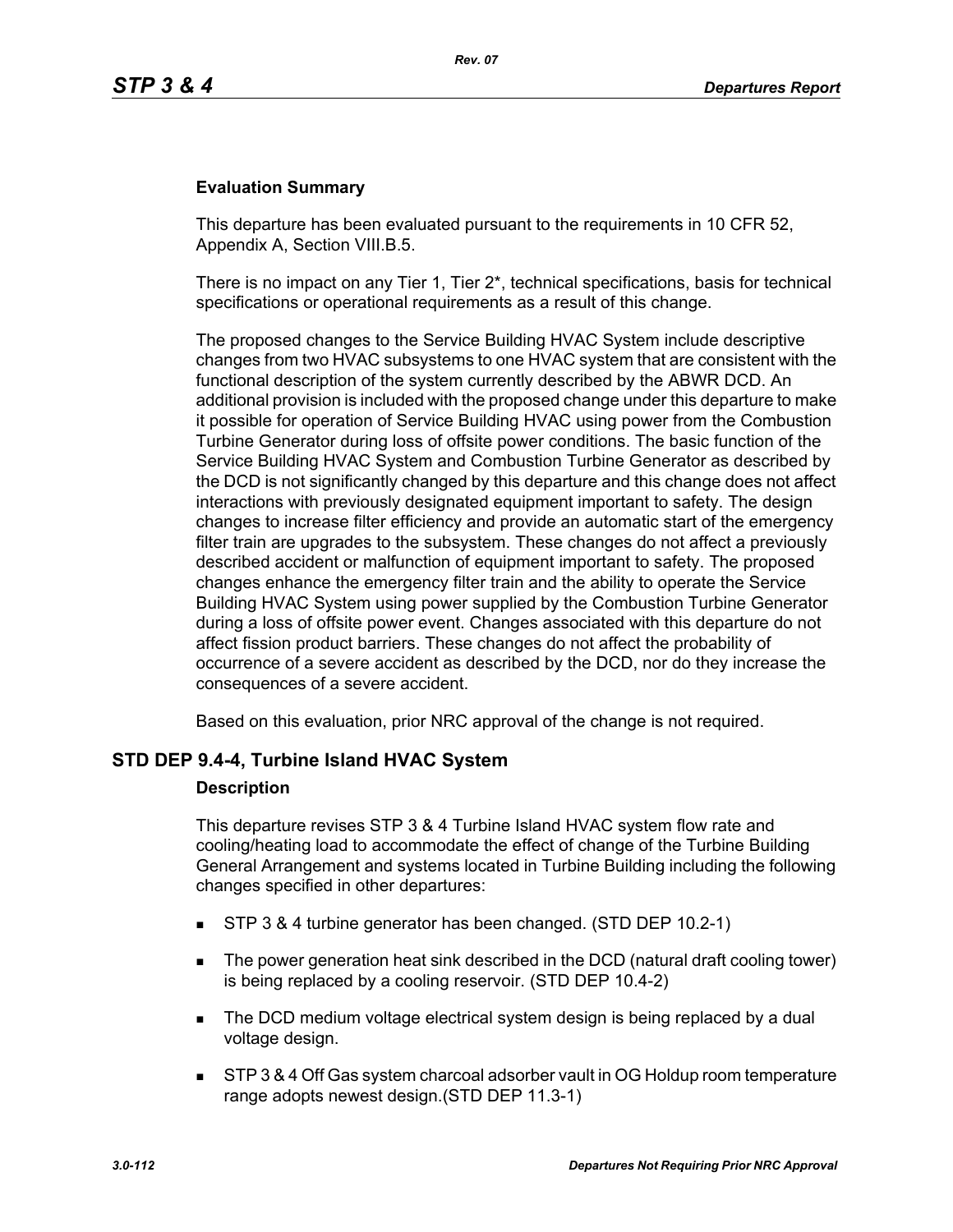**EXECT** Various other departures which change the quantity and arrangement of equipment in the Turbine Building. (e.g. STD DEP 10.4-5 for increased number of Feed Water Pumps.)

This departure adds the OG Holdup room temperature range limits to Subsection 9.4.4.1.2. Also, subsections 9.4.4.2.1.5 and 9.4.4.2.2.2 are revised to explain that local unit coolers and heaters are installed in high heat load areas, and the descriptions of specific areas with local unit coolers are deleted since the list of those areas is added to Figures 9.4-2b (Sheet 2) & c. The system and equipment specifications in Tables 9.4-3 and 9.4-5, and Figure 9.4-2a are changed as a result of a heat load re-calculation for the revised Turbine Building General Arrangement and Off Gas System requirements. The departure changes the HNCW water load described in Table 9.2-7 due to the changes in the Turbine Island HVAC.

STP 3 & 4 nonsafety-related electrical equipment is installed in a non-radioactive controlled area of Turbine Building, and ventilating and air-conditioning of these areas is performed by the Turbine Building Electrical Equipment Area (TBEEA) HVAC. Thus, it is necessary to change the Turbine Island HVAC subsystem name in section 9.4 from Electrical Building (E/B) HVAC to Turbine Building Electrical Equipment Area (TBEEA) HVAC.

### **Evaluation Summary**

This departure has been evaluated pursuant to the requirements in 10 CFR 52, Appendix A, Section VIII.B.5. There is no impact on any Tier 1, Tier 2\*, technical specifications, basis for technical specifications or operational requirements as a result of these changes.

This departure changes STP 3 & 4 Turbine Island HVAC system flow rate and cooling/heating load based on revised Turbine Building General Arrangement and Off Gas System requirements. Since this change does not affect any other plant SSCs, there is no effect on any accident previously evaluated in the DCD. Furthermore, although changes are made to certain plant physical features as described above, SSCs important to safety and fission product barriers are not affected in any way. Therefore, previously evaluated accidents are not affected, and the possibility for an accident of a different type is not created. Also, it does not affect any method used for evaluation in establishing the design bases or in the safety analyses. This departure does not affect any feature for mitigation of an ex-vessel severe accident. For the same reason, and because there is no effect on any event, operation or SSC function, the change does not create a different ex-vessel accident scenario.

Therefore, the change has no adverse impact and does not require prior NRC approval.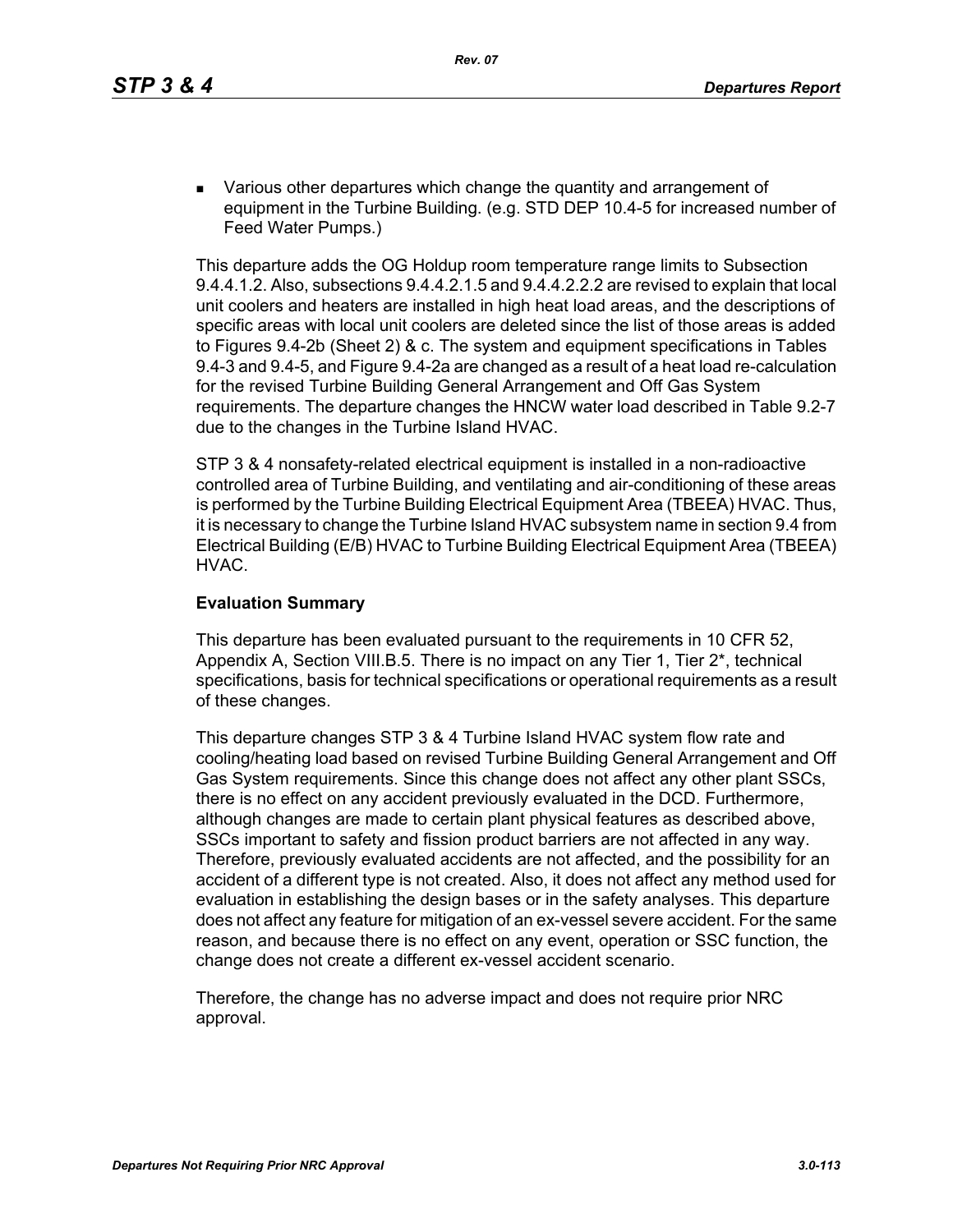# **STD DEP 9.4-5, Radwaste Building Ventilation Description**

This standard departure aligned the system described in the FSAR text with the figures depicting the system and eliminated HVAC equipment supporting the radwaste incinerator, which was deleted. The radwaste control room HVAC description was modified to be consistent with Figure 9.4-10 and the description of control room systems operation was clarified to demonstrate proper control room boundary pressurization.

A dedicated air conditioning system for electrical, HVAC equipment rooms and other areas was added as a result of design evolution.

Operation control of the exhaust air system from the radwaste process areas is augmented to automatically route the exhaust air through the filtration equipment upon detection of airborne radioactivity in the exhaust airflow, this will provide control of radioactivity release from the building and also reduces the replacement frequency of the filter banks of the air filtration equipment.

### **Evaluation Summary**

The changes to the Figure 9.4-10, sheets 1,2, & 3 were based on calculations and site specific general arrangements and temperatures.

This departure has been evaluated and determined to comply with the requirements in 10 CFR 52, Appendix A, Section VIII.B.5, as described previously. The change has no adverse impact, and affects the function, but is bounded by the safety analysis.

Although this departure alters the physical plant by adding a dedicated air conditioning system for electrical, HVAC equipment rooms and other areas, and thus is a change to the plant physical features, SSCs important to safety and fission product barriers are not affected. Therefore, previously evaluated accidents are not affected, and the possibility for an accident of a different type is not created. Also, it does not affect any method used for evaluation in establishing the design bases or in the safety analyses. This departure does not affect any necessary feature for mitigation of an ex-vessel severe accident. For the same reason, and because there is no effect on any event, operation or SSC function, the change does not create a different ex-vessel accident scenario. Therefore, this change has no adverse impact and does not require prior NRC approval.

## **STD DEP 9.4-6, Control Building HVAC System**

### **Description**

The reference ABWR DCD, Tier 2 Subsection 9.4.1, contains one flow element/flow switch (FE/FS) in the common discharge duct of each emergency filtration unit which is used to automatically start the standby emergency filtration unit in the event of operating unit low flow or fan failure. This departure changes the number, location and logic of these FEs/FSs. Instead of one FE/FS per division installed in the common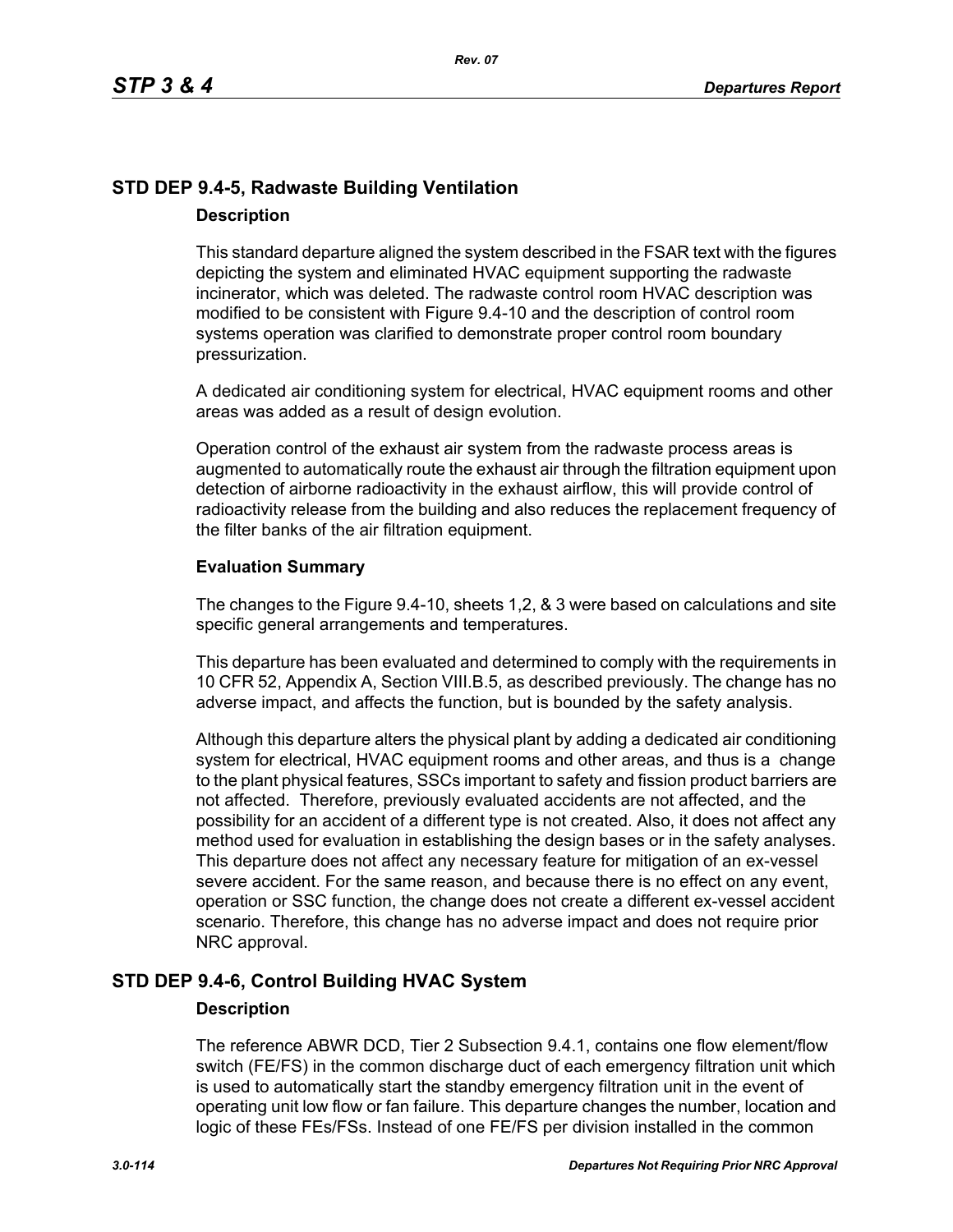discharge duct, a FE/FS is to be installed on the discharge side of each emergency filtration unit fan (two fans per redundant division, 4 total for the Control Room Habitability Area(CRHA) HVAC System, as depicted in Figure 9.4-1, Sheets 1 and 2. Within each redundant division, a two-out-of-two logic signal is required to automatically initiate switchover to the standby division. Utilization of 2 FEs/FSs in this manner places the system in conformance with Technical Specification 3.3.7.1.

### **Evaluation Summary**

This departure has been evaluated pursuant to the requirements in 10 CFR 52, Appendix A, Section VIII.B.5. There is no impact on any Tier 1, Tier 2\*, technical specifications, bases for technical specifications or operational requirements as a result of these changes.

Providing two channels per emergency filtration (EF) division instead of one, with two out of two logic for switchover to the standby division, provides added assurance that switching to the standby division only occurs when the primary EF has low flow in both fan units. This change provides equivalent or better EF operation in response to emergency conditions, thus does not have any effect on the frequency of occurence or consequences of accidents or malfunction of SSC important to safety previously analyzed.

This change involves the operation and switching of the primary and redundant emergency filtration divisions for the CRHA; these have no effect on the probability or consequences of an ex-vessel severe accident.

As a result of the evaluation, prior NRC approval of the change is not required.

## **STD DEP 9.4-7, Control Building HVAC System**

### **Description**

The reference ABWR DCD states that the MG sets are located in the CB and the MG Set rooms are ventilated by CB Safety-Related Equipment Area (CBSREA) HVAC and cooled by MG Set Room AHUs. This standard departure addresses the requirements for ventilation of the Control Building Annex (CB Annex) due to moving the Reactor Internal Pump (RIP) motor generator (MG) sets from the Control Building (CB) to the CB Annex. This departure modifies the CB Annex HVAC to provide appropriate ventilation, filtering cooling and heating of the MG Set rooms in the Control Building Annex.

### **Evaluation Summary**

This departure has been evaluated pursuant to the requirements in 10 CFR 52, Appendix A, Section VIII.B.5.

There is no impact on any Tier 1, Tier 2\*, technical specifications, bases for technical specifications or operational requirements as a result of these changes.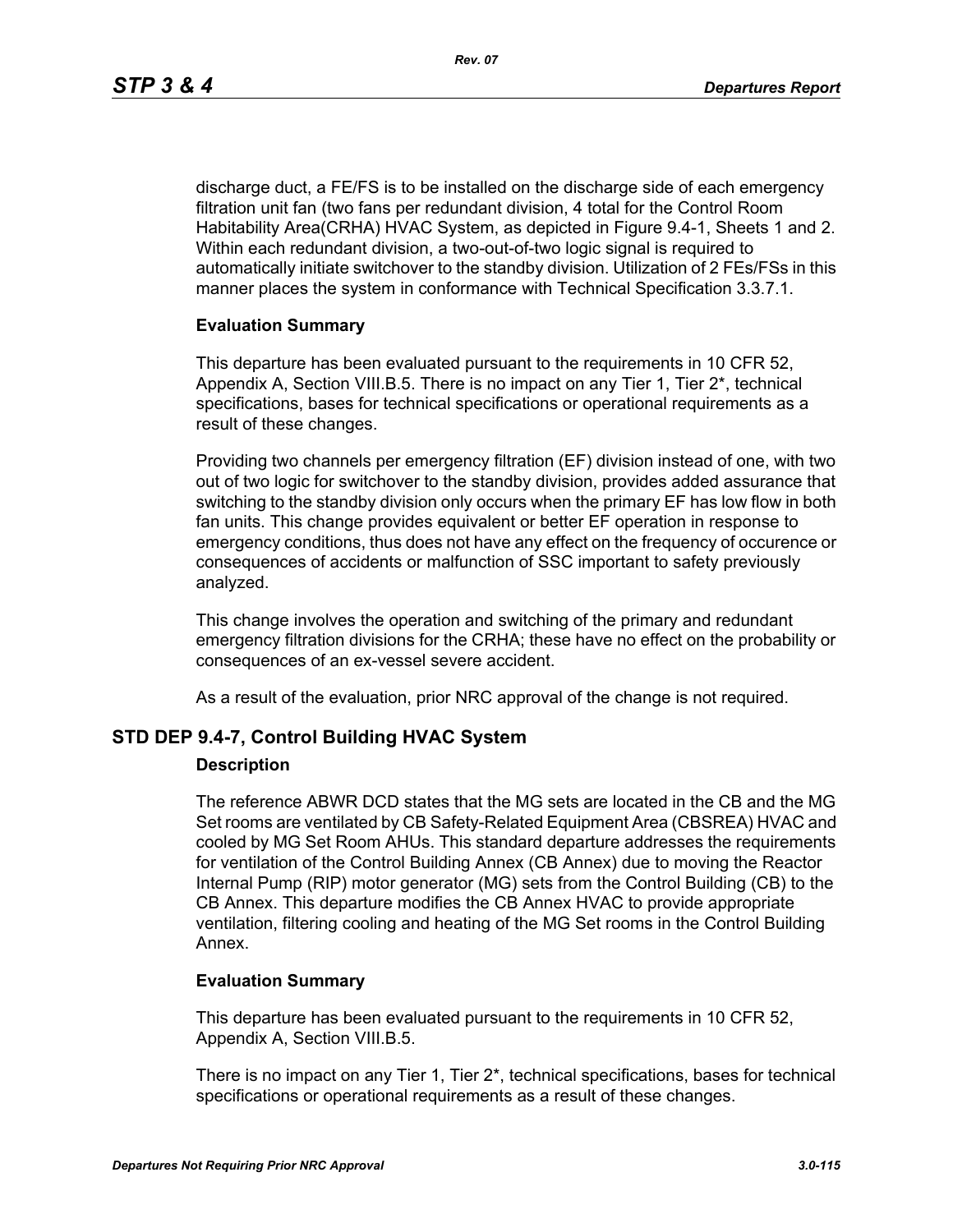*Rev. 07*

Revising the design of the Control Building Annex HVAC system to appropriately accommodate the MG sets relocated from the control building provides similar HVAC performance for this added nonsafety-related equipment, thus does not have any effect on the frequency of occurrence or consequences of accidents or malfunction of SSC important to safety previously analyzed.

This change involves systems which are not relied upon for mitigation of ex-vessel severe accident. Therefore the likelihood or consequences of an ex-vessel severe accident is not impacted.

As a result of this evaluation, prior NRC approval of the change is not required.

## **STP DEP 9.4-8, Reactor Building HVAC**

### **Description**

Tornado dampers are added to the Tier 2 Figure 9.4-1 Control Building HVAC Flow Diagram inlet and exhaust sections to make them consistent with Tier 1 depictions.

The inlet air handling fans and equipment are rearranged and inlet tornado dampers are added to the Tier 2 Figure 9.4-3 Secondary Containment HVAC System diagram to make it consistent with the Tier 1 depiction.

Tornado dampers are added to the inlet and exhaust sections and fire dampers are removed from Tier 2 Figure 9.4-4 R/B Safety Related Electrical Equipment HVAC System to make them consistent with Tier 1 depictions.

In addition, this departure also clarifies that the nonsafety-related system design temperature limits are at the 1% exceedance values provided in Table 2.0-2. This includes the Secondary Containment HVAC System.

The change to the tornado dampers air handling fans and equipment and the fire dampers are a standard departure (STD). The change to the nonsafety-related system design temperature limits are a site specific departure (STP).

### **Evaluation Summary**

This departure has been evaluated pursuant to the requirements in 10 CFR 52, Appendix A, Section VIII.B.5. As stated above, the changes are made to the Tier 2 drawings to make them consistent with the Tier 1 drawings. The changes have no effect on the frequency or consequences of accidents, or the probability or consequences of malfunctions. The systems involved are not relied upon for ex-vessel severe accident mitigation.

As a result, prior NRC approval of this change is not required.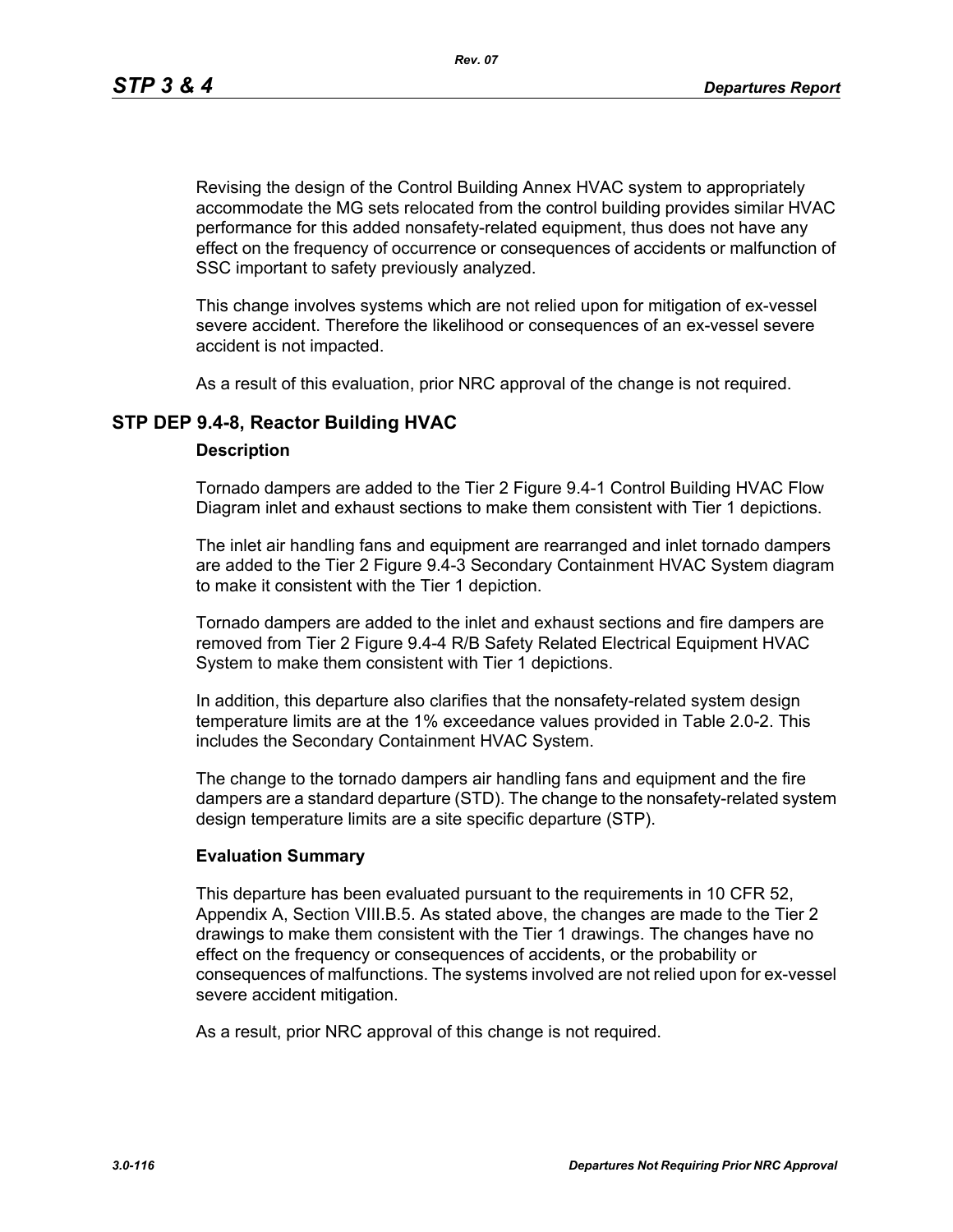# **STD DEP 9.4-9, Turbine Building HVAC System Description**

This departure revises the STP 3&4 Turbine Building HVAC design room temperature, system air flow, and main heating coil. The changes incorporated into the FSAR are as follows:

- Subsection 9.4.4.1.2 (1) lists the Turbine Building HVAC areas and specifies room temperature design limits. Some of the area and room temperatures specified in the DCD are unnecessarily conservative and are revised. Specifically:
	- Minimum temperature in Turbine Building changed from  $15^{\circ}$ C to  $10^{\circ}$ C. (consistent with other HVAC systems described in the ABWR DCD, such as R/B HVAC and C/B HVAC)
	- Steam tunnel area maximum temperature changed from 49°C to 60°C. (consistent with Table 3I-6)
	- Moisture separator compartment maximum temperature changed from  $49^{\circ}$ C to 60°C. (consistent with Table 3I-6)
- The Turbine Building HVAC system changed from a recirculating air flow system to a once-through air flow system to minimize contamination/exposure for controlled areas of the Turbine Building. This change is reflected in Section 9.4.4.1.2 (3) & (6), 9.4.4.2.1, 9.4.4.2.1.1, 9.4.4.2.1.2, Figure 9.4-2a, and Figure 9.4- 2b (Sheets 1 & 2).
- The Turbine Building HVAC main heating coil changed from a hot water coil to an electric heater coil. This change is reflected in Sections 9.4.4.2.1.1, 9.4.4.2.2.1, Figure 9.4-2a and Figure 9.2-2b (Sheet 1). Also, the last column is deleted from Table 9.4-5c (Steam to Hot Water Heat Exchanger Area).

## **Evaluation Summary**

This departure has been evaluated pursuant to the requirements in 10 CFR 52, Appendix A, Section VIII. B.5. There is no impact on any Tier 1 or Tier 2<sup>\*</sup>, Technical Specifications, Basis for Technical Specifications or operation requirements as a result of these changes.

This departure changes STP 3 & 4 Turbine Building HVAC design room temperature, system air flow, and main heating coil. Although this change alters some area and room temperatures specified in the DCD that are unnecessarily conservative, it does not affect any other plant SSCs; therefore, there is no effect on any accident previously evaluated in the DCD or fission product barrier. Any previously evaluated accident is not affected, and the possibility for an accident of a different type is not created. Also, it does not affect any method used for evaluation in establishing the design bases or in the safety analyses. This departure does not affect any feature for mitigation of an ex-vessel severe accident. For the same reason, and because there is no effect on any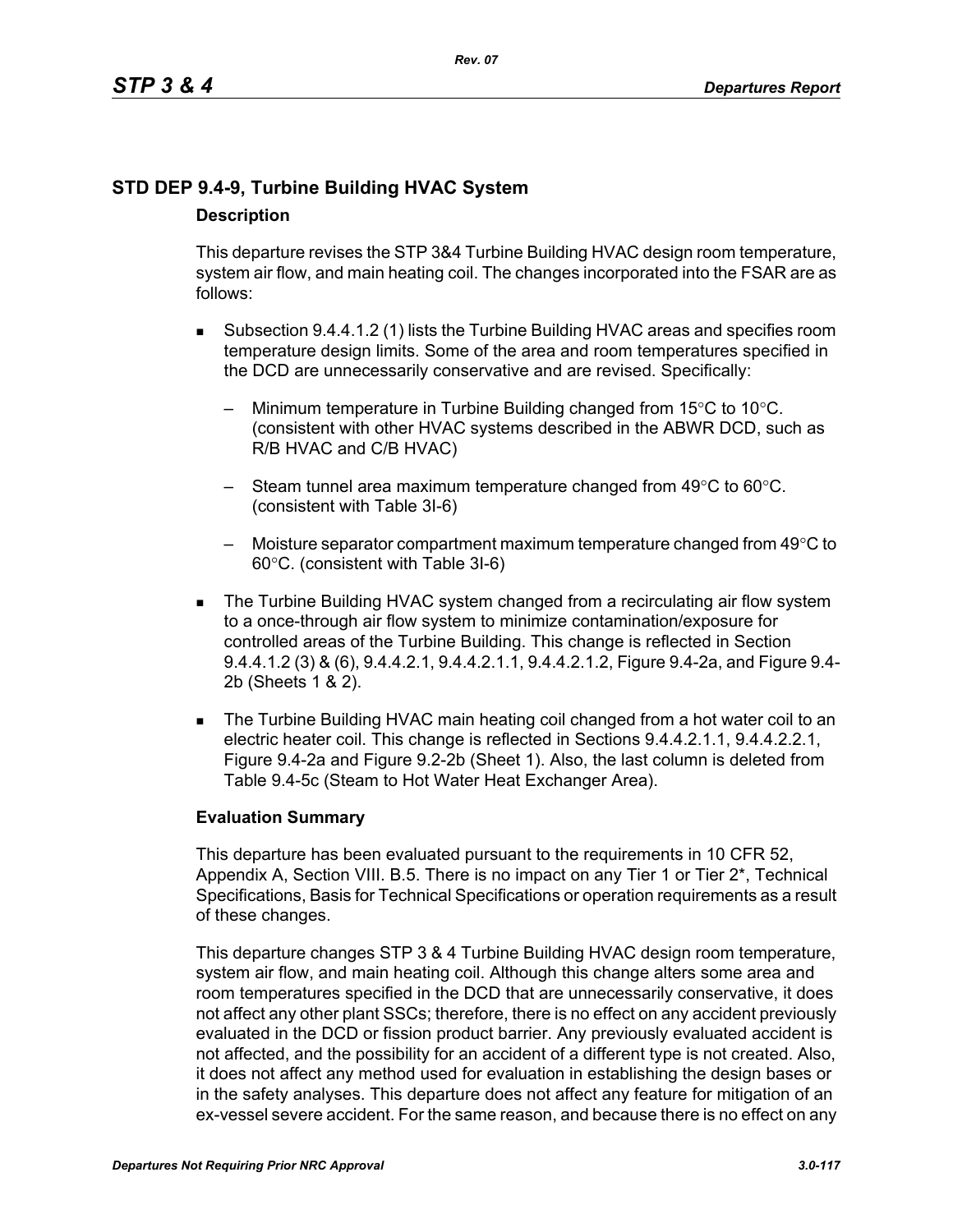event, operation or SSC function, the change does not create a different ex-vessel accident scenario.

Therefore, the change has no adverse impact and does not require prior NRC approval.

## **STD DEP 9.5-1, Diesel Generator Jacket Cooling Water System**

### **Description**

The reference ABWR DCD stated that the Diesel Generator Jacket Cooling Water System conformed to the inspection and testing requirements in Regulatory Guide (RG) 1.108. RG 1.108 was withdrawn in August 1993 with the issuance of RG 1.9, Rev. 3, which endorses IEEE-387 and addresses qualification, preoperational and periodic testing of the diesel generators. As a result, references to RG 1.108 are superseded by the requirements of RG 1.9.

## **Evaluation Summary**

This departure has been evaluated pursuant to the requirements in 10 CFR 52, Appendix A, Section VIII.B.5. As noted above, this change updates reference to the NRC requirements by deleting reference to an obsolete RG and replacing it with the current RG. The existing diesel generator jacket cooling water system has been evaluated to Regulatory Guide 1.9 and shown to meet these current requirements. There is no change to any design or function of an SSC important to safety. This change has no impact on the likelihood or consequences of analyzed accidents or malfunction of an SSC important to safety. There is no change to any design basis for a fission product barrier nor are there any new accident scenarios created. There is no impact on the probability or consequences of an ex-vessel severe accident.

Based on the results of this evaluation, prior NRC approval is not required.

## **STD DEP 9.5-2, Lower Drywell Flooder Fusible Plug Valve**

## **Description**

The reference ABWR DCD contained specific engineering design details about the fusible plugs based on an older design concept and patent application, but the actual fusible plugs were never built and tested. The changes made to the STP 3 & 4 FSAR describe the fusible plugs in less prescriptive generic terms to the system design requirements and incorporate design experience from actual design and test results:

- Clarified that 260°C is the temperature for fusible plugs to open.
- Added clarification of the isolation valve contained in each piping line in the lower drywell which is locked open during normal operation.
- Replace specific design details of the fusible plug configuration with less prescriptive generic functional and operational characteristics.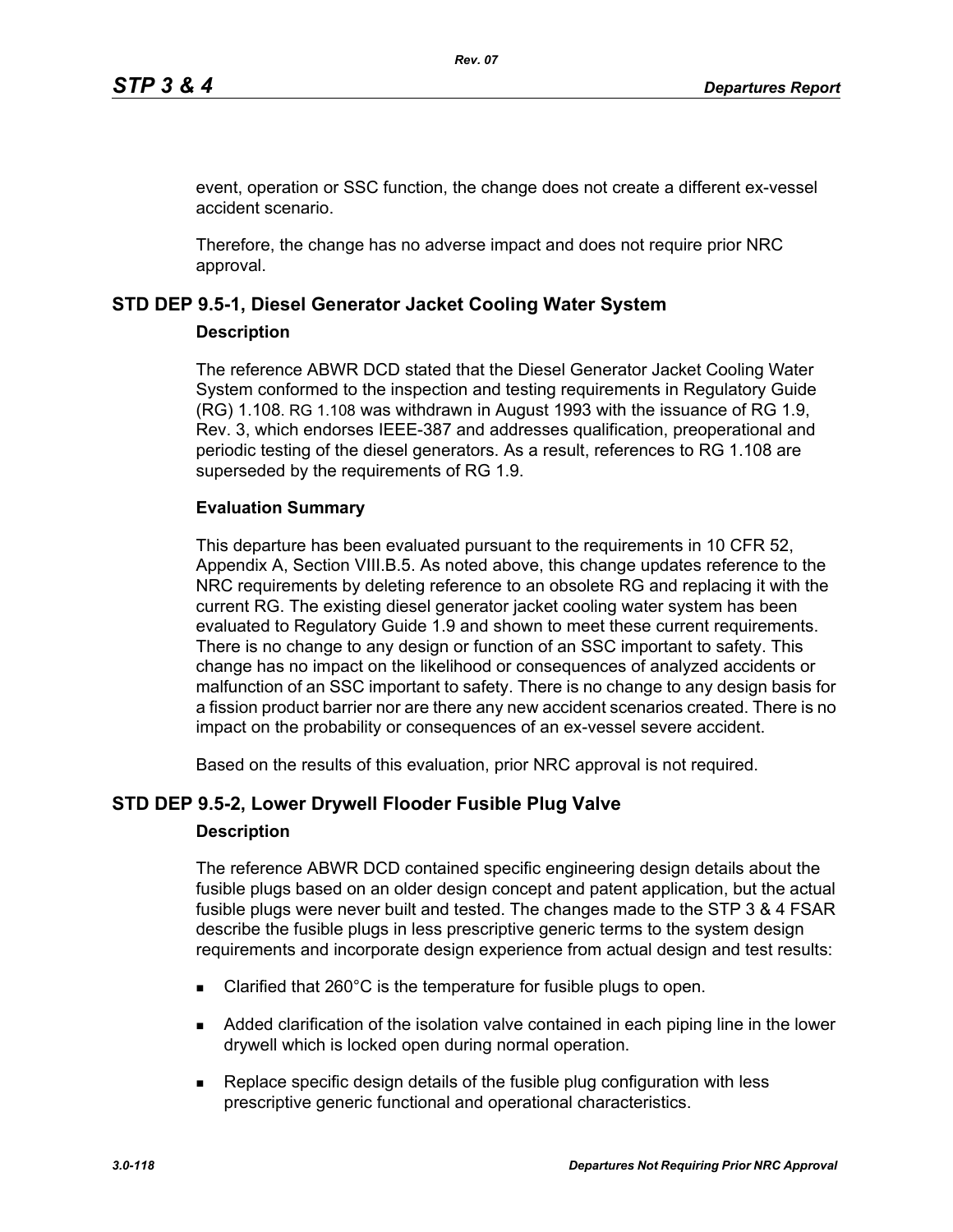- Clarified that the fusible plug valves are not ASME Code components.
- Clarified that the temperature of the surrounding air in the drywell is the measurement point for the opening temperature.
- Revised testing information and expanded the requirement to permit the functions of the fusible plugs to be tested separately, if applicable.

### **Evaluation Summary**

This departure has been evaluated pursuant to the requirements in 10 CFR 52, Appendix A, Section VIII.B.5.

This departure does not change any Tier 1 information, Tier 2\* information, Technical Specifications, bases for the Technical Specifications, operational requirements, or design, performance, or testing requirements.

This departure includes two basic changes. First, this departure clarifies the performance and test requirements for the fusible plug valves. Second, the departure removes specific design details which were in the DCD and replaces them with less prescriptive, more generic performance requirements. Those performance requirements are unchanged from the DCD, but this departure provides additional flexibility to satisfy those requirements. As such, this departure does not change any design, performance or testing requirements for these valves, which are required to function following a severe accident. As a result, this departure has no impact on the likelihood or consequences of analyzed accidents or malfunction of an SSC important to safety. Furthermore, it does not change the performance of any plant physical features, SSCs important to safety or fission product barriers. Any previously evaluated accident is not affected, and the possibility for an accident of a different type is not created. Also, it does not affect any method used for evaluation in establishing the design bases or in the safety analyses. This departure does not adversely affect the performance of features for mitigation of an ex-vessel severe accident. For the same reason, and because there is no effect on any event, operation or SSC function, the change does not create a different ex-vessel accident scenario.

Therefore, this change has no adverse impact and does not require prior NRC approval.

# **STD DEP 9.5-3, System Description - Reactor Internal Pump Motor-Generator Sets Description**

This standard departure consists of several changes to the technical description of the non-safety Motor-Generator (MG) Set equipment that provides power to connected reactor internal pumps (RIPs). These changes are being made to clarify the original DCD technical descriptions or to reflect changes in the actual equipment design implementation details that have evolved since the original DCD descriptions were written. Basic changes in Section 9.5.10.2 are: (1) a clarification in the first paragraph that there is more than one auxiliary transformer; (2) An MG set to ASD RIP loads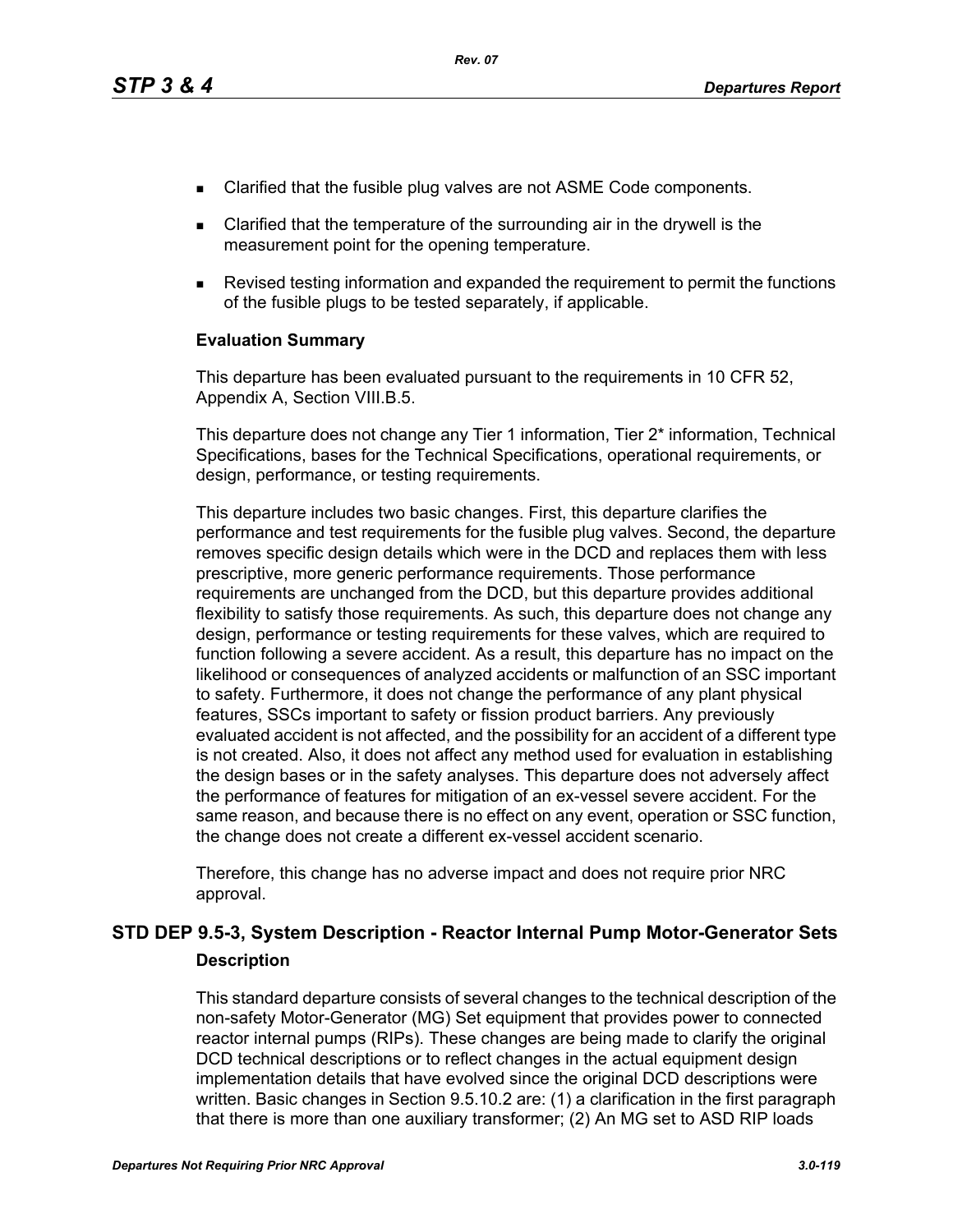interface is through three vacuum circuit breakers and three ASD input transformers. In Paragraph 7.7.1.3(7), a specific power device type "gate-turn-off (GTO)" is deleted. The purpose of this sentence is to describe how to implement the Recirculation Pump Trip (RPT) function in the ASDs. The description is consistent with the ASD design. Paragraph 7.7.1.3(8)(c) includes clarification changes.

### **Evaluation Summary**

This departure has been evaluated pursuant to the requirements in 10 CFR 52, Appendix A, Section VIII.B.5. There is no impact on any Tier 1, Tier 2\*, Technical Specifications, Bases for Technical Specifications or operational requirements as a result of these changes. The recirculation flow control system (RFC), which includes four adjustable speed drives (ASDs) and two MG Sets and associated ASDs, has no safety setpoints (see DCD Tier 2 Section 7.7.1.3 (13)).

The departure involves the electrical side of the MG-set/ASD design, but not the function. The design change reflects changes in the actual equipment design details that have been implemented in operating plants. The MG-set/ASD equipment, which has a nonsafety-related function of controlling the speed of the RIPs, is for power generation purposes only (see DCD Tier 2, Sections 7.7.1.3 (10) and 9.5.10.3), and evaluated in the Accident Analyses (see DCD Tier 2, Sections 15.2.6 and 15.3.1). In Section 15.2.6, "Loss of Non-Emergency AC Power to Station Auxiliaries", the analysis includes the six RIPs powered by MG sets that are capable of maintaining their original speeds for one second. This COLA change does not affect the analysis. In Section 15.3.1 "Reactor Internal Pump Trip", the analysis considers a loss of three RIPs. The change from one breaker per three ASDs to one breaker per ASD causes a loss of one RIP in a single failure event of a breaker, ASD or RIP, which is bounded by the current analysis. There is no impact on the probability or consequences of a previously evaluated accident. Consequently, there is no impact on the probability or consequences of an accident or malfunction of an SSC important to safety.

The MG-set/ASD equipment have not been identified as a design feature in the DCD for mitigating an ex-vessel severe accident. The likelihood or consequences of a severe accident are not impacted. Therefore, this change has no adverse impact and prior NRC approval is not required.

# **STD DEP 9.5-4, Lighting and Servicing Power Supply System**

## **Description**

Reference ABWR DCD Subsection 9.5.3 provides for the use of mercury lamps (or equivalent) for high ceilings, except where breakage could introduce mercury into the reactor coolant system. This standard departure replaces the mercury lamps with highpressure sodium (HPS) lamps. All references to mercury lamps have been replaced with HPS lamps. This standard departure is being taken because the Federal Energy Policy Act of 2005 bans the use of mercury vapor ballasts manufactured or imported after January 1, 2008.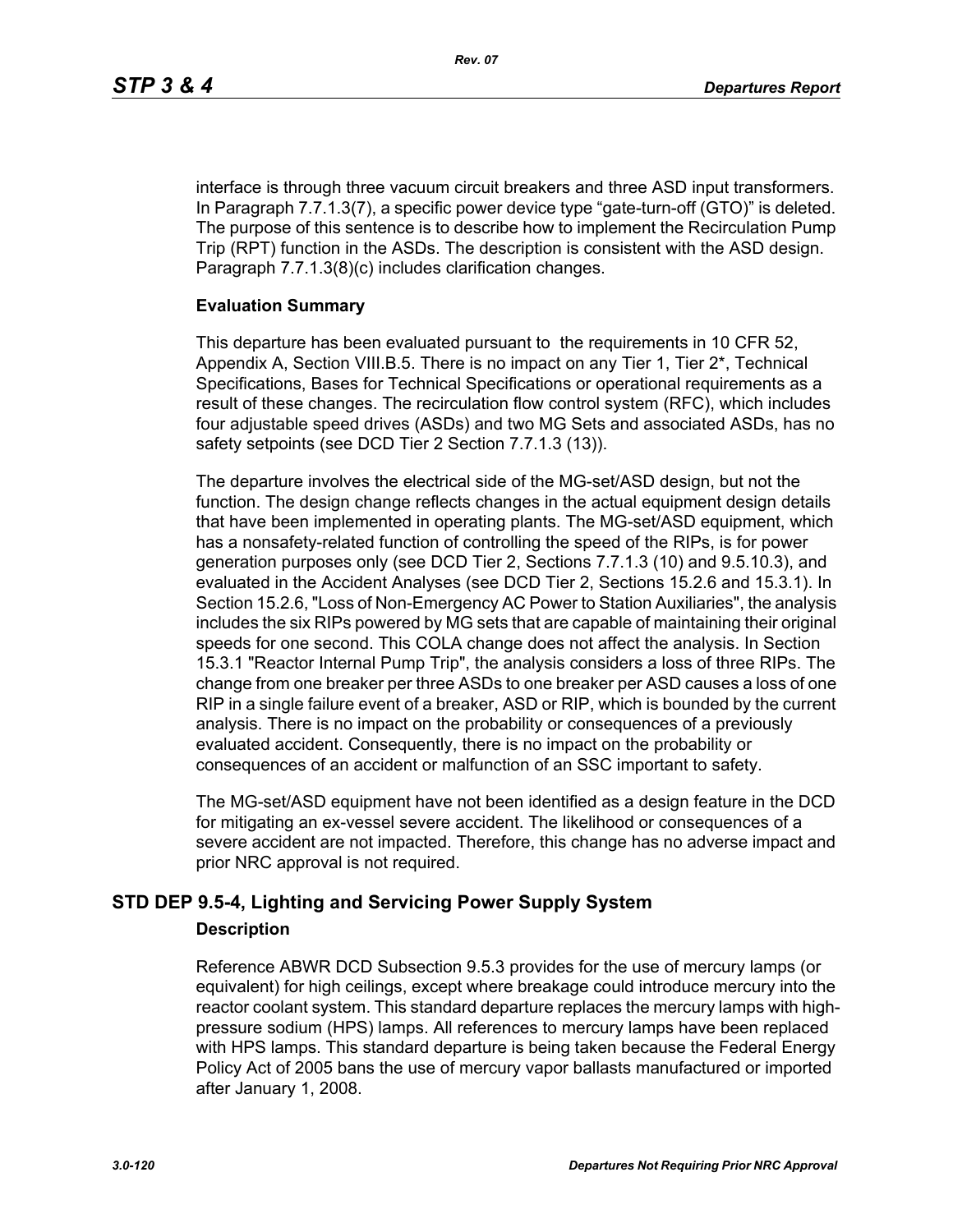### **Evaluation Summary**

This departure has been evaluated pursuant to the requirements in 10 CFR 52, Appendix A, Section VIII.B.5.

There is no impact on any Tier 1, Tier  $2^*$ , technical specifications, bases for technical specifications or operational requirements as a result of these changes.

Changing the high ceiling lamps from mercury vapor to HPS only affects the lighting design. The removal of mercury vapor precludes the inadvertent introduction of mercury into the reactor coolant system. It has no effect on any safety systems and provides equivalent lighting. Thus this departure does not have any effect on the frequency of occurrence or consequences of accidents or malfunction of SSCs important to safety previously analyzed.

This change involves systems which are not relied upon for mitigation of ex-vessel severe accident. Therefore the likelihood or consequences of an ex-vessel severe accident is not impacted.

As a result of this evaluation, prior NRC approval of the change is not required.

# **STP DEP 9.5-6, Diesel Generator Fuel Oil Storage and Transfer System Description**

This site-specific departure addresses the following design changes from the reference ABWR DCD:

- The sample connection for the Fuel Oil Storage Tank is relocated slightly above grade elevation. The fill connection is relocated at grade elevation and the vent is extended to an elevation that exceeds the maximum flood level at STP 3 & 4.
- **The fuel oil storage tanks are relocated in concrete vaults underground. Stick** gauge access and a gravity drain from the bottom of the tank will be added. Piping will be routed underground in concrete tunnels between the storage tanks and the Reactor Building. Cathodic protection is deleted because piping and tanks will not be directly buried.
- **Locked closed isolation valves have been added to the fill and sample lines.**
- A second transfer pump for the Diesel Generator Fuel Oil System has been added and the pumps have been relocated inside the 7-day storage tank as a result of the STP 3 & 4 flood level.

### **Evaluation Summary**

This departure for design improvement to the Diesel Generator Fuel Oil Storage and Transfer System has been evaluated pursuant to and determined to comply with the requirements in 10 CFR 52, Appendix A, Section VIII.B.5. This change is considered a necessary design upgrade because of the potential STP 3 & 4 flooding level. It does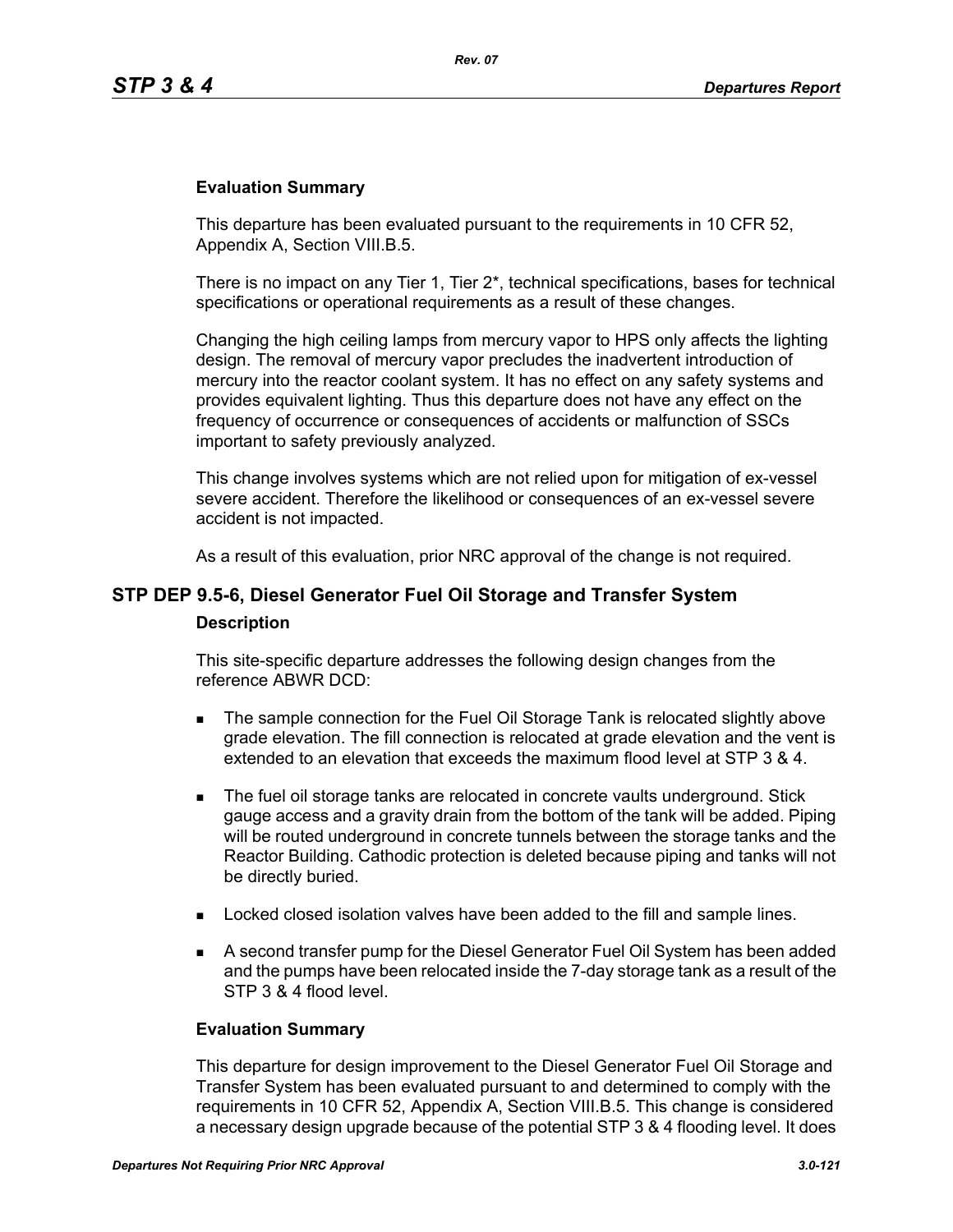not adversely affect any functional or safety requirements for storage and transfer but instead is an upgrade as described above. Since this change does not affect any other plant SSCs, there is no effect on any accident previously evaluated in the DCD. This departure does not change any Tier 1 information, Tier 2\* information, Technical Specifications, bases for the Technical Specifications, any other underlying design or other operational requirements. Furthermore, it does not change any plant physical features (other than those affected by this design change), SSCs important to safety or fission product barriers. Any previously evaluated accident is not affected, and the possibility for an accident of a different type is not created. Also, it does not affect any method used for evaluation in establishing the design bases or in the safety analyses. This departure does not affect any feature for mitigation of an ex-vessel severe accident. For the same reason, and because there is no effect on any event, operation or SSC function, the change does not create a different ex-vessel accident scenario. Therefore, this change has no adverse impact and does not require prior NRC approval.

## **STP DEP 9.5-7, Fire Protection - House Boiler Area of the Turbine Building Description**

An electrically-heated house boiler will replace the fuel oil-heated boiler. Therefore, fuel oil will not be a part of the combustible loading in that room. Replacing the fuel oilheated boiler with an electrically-heated boiler represents an improvement from a fire protection standpoint, as it decreases the combustible loading in room 247 and eliminates a potential open flame ignition source in this plant area. The combustible categories "lubricants" and "cables" remain and the combustible loadings will be quantified by a fire hazards analysis.

### **Evaluation Summary**

This departure has been evaluated pursuant to the requirements in 10 CFR 52, Appendix A, Section VIII.B.5.

There is no impact on any Tier 1, Tier 2\*, technical specifications, basis for technical specifications or operational requirements as a result of this change.

This departure involves a reduction in combustible material that improves the fire protection posture of the house boiler area. The house boiler is not important to safety and is not addressed by the ABWR DCD as an initiator of an accident or as a potential cause of a malfunction of structures, systems or components that are important to safety. The house boiler does not have a described function to mitigate the consequences of an accident or to mitigate the consequences of a malfunction of structures, systems or components that are important to safety. The reduction of combustible loading in the house boiler area does not increase the possibility of an accident or malfunction of equipment important to safety of a different type than previously evaluated by the ABWR DCD. The change associated with this departure does not affect fission product barriers and does not change the method of evaluation used to establish design bases or safety analyses. This change does not affect the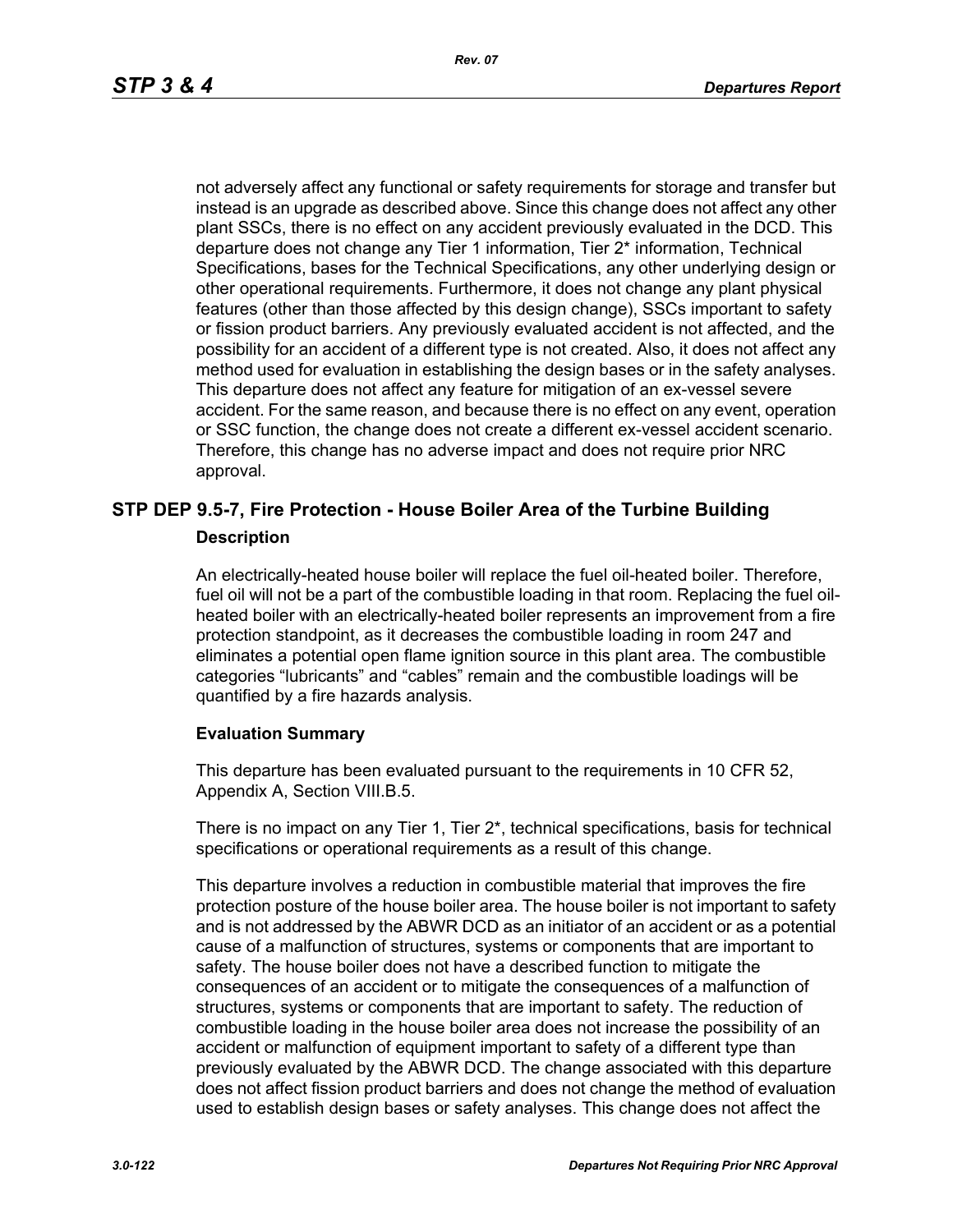probability of occurrence of a severe accident as described by the DCD, nor does it increase the consequences of a severe accident.

Based on this evaluation, prior NRC approval of the change is not required.

## **STP DEP 10.1-1, Turbine Pressure Description**

## **Description**

The reference ABWR DCD description of inlet pressure at the turbine main steam valves in Section 10.1 is correct for BWRs when the turbine inlet pressure is controlled by the pressure regulator, such that turbine inlet pressure varies linearly with reactor power level. For the ABWR, reactor dome pressure is controlled by the pressure regulator, and the turbine inlet pressure is determined by the steam line pressure drop. In this case, reactor vessel pressure is linear, while the pressure at the turbine inlet varies as a function of steam flow and steam line pressure drop. At approximately 70% power, the turbine inlet pressure is higher than the pressure at 100% power. Consequently, increase in flow above 100% will not result in a turbine inlet pressure that exceeds the pressure at approximately 70% power. In the STP 3 & 4 FSAR, the description is changed to the following:

The inlet pressure at the turbine main steam valves reflects reactor power, steam line flow and pressure regulator programming, but never exceeds the pressure for which the turbine components and steam lines are designed.

Tier 2 Section 10.1 of the referenced DCD describes the method to limit turbine inlet pressure for a typical BWR where the turbine control valve is regulated based on turbine inlet pressure. As described in DCD Tier 2 Subsection 7.7.1.8, the pressure regulation uses feedback signals from reactor steam dome pressure sensors. Therefore, Section 10.1 was revised to consistently describe the inlet pressure at the turbine main steam valves based on reactor power and reactor steam dome pressure.

## **Evaluation Summary**

There is no impact on any Tier 1 or Tier 2\* DCD, Technical Specifications, Bases of Technical Specifications or operational requirements as a result of this change. This departure does not affect any safety function; therefore there is no impact on the probability or consequences of an accident or malfunction of an SSC important to safety, and this departure does not cause an increase in the dose exposure to the public.

This departure has been evaluated pursuant to the requirements in 10 CFR 52, Appendix A, Section VIII.B.5 and does not require prior NRC approval.

# **STP DEP 10.1-2, Steam Cycle Diagram**

## **Description**

Figure 10.1-1 of the reference ABWR DCD reflects the steam and power conversion system consisting of four condensate pumps, a prescribed number of filters and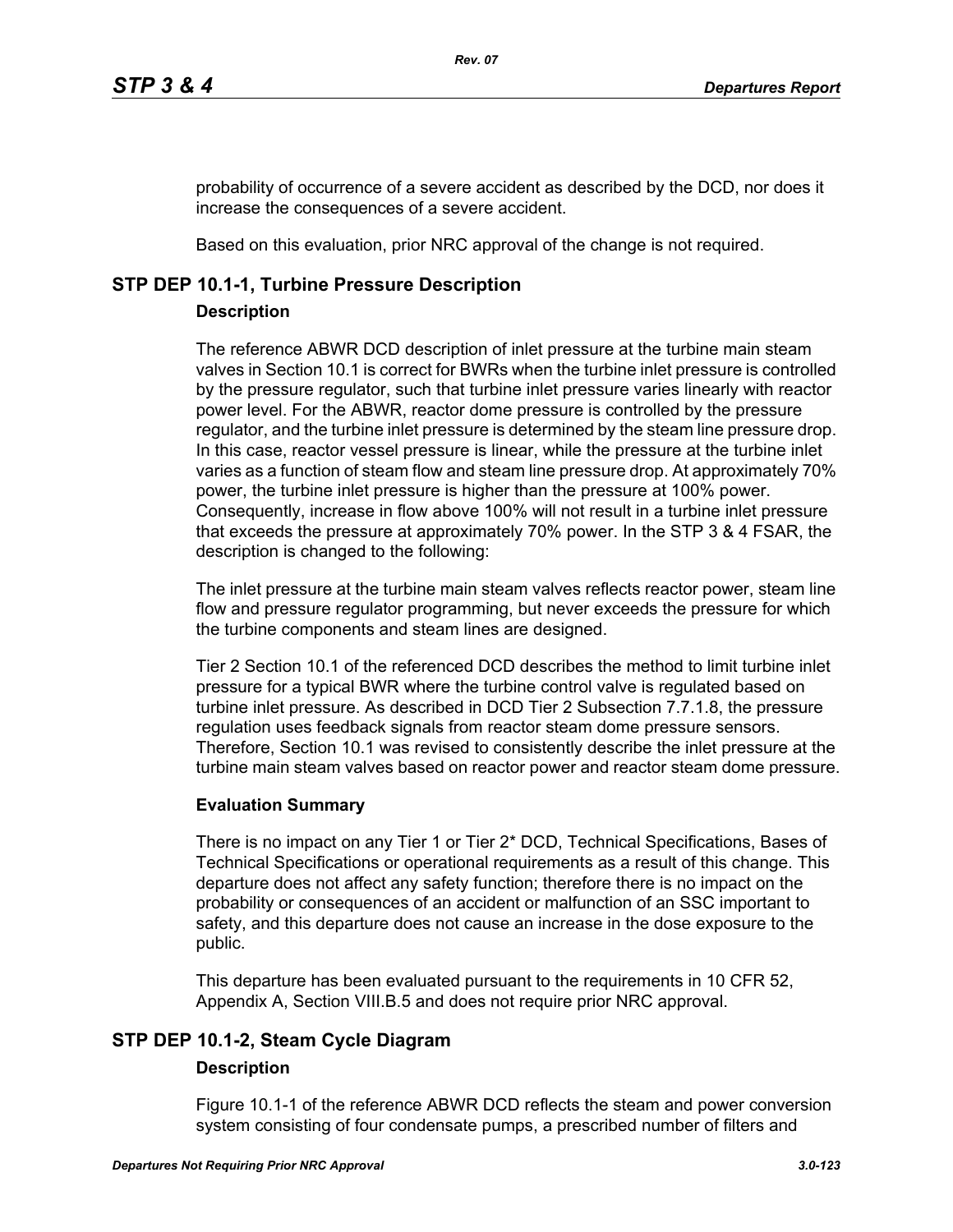demineralizers, three feedwater pumps, two high pressure heater drain tanks, a typical multipressure condenser design, and a main turbine with single stage reheat. For STP 3 & 4, four condensate booster pumps, three low pressure heater drain tanks, and separate No.1 feedwater heater drain coolers are added to this system, with three filters and six demineralizers, four reactor feedpumps, four heater drain pumps, one high pressure heater drain tank, and a turbine design with two stages of reheat. These changes are made to improve the overall cycle efficiency, plant reliability, and availability. Figure 10.1-1 is replaced to indicate these features.

### **Evaluation Summary**

This departure has been evaluated pursuant to the requirements in 10 CFR 52, Appendix A, Section VIII.B.5.

The described systems are nonsafety-related and provide no safety functions. Therefore, there is no impact on the probability or consequences of an accident or malfunction of SCC important to safety, and no effect on the safety analysis. The departure does not impact any Tier 1 or Tier 2\* DCD, Technical Specifications, Bases for Technical Specifications or operational requirements. This change has no adverse impact and does not require prior NRC approval.

## **STP DEP 10.1-3, Rated Heat Balance**

### **Description**

Figure 10.1-2 of the reference ABWR DCD heat balance diagram reflects the turbine and steam cycle design as indicated in Figure 10.1-1 of the DCD. This figure is replaced in its entirety due to the changes in Figure 10.1-1 and the new Toshiba turbine design as described in STP 3 & 4 FSAR Section 10.2. Tier 2 Figure 1.1-2 of the reference ABWR DCD is the reactor heat balance. This figure is updated with the slightly increased (~0.06%) feedwater flow. This figure is also updated to reflect STP 3 & 4 changes in the RIP and CRD purge flows. The reactor heat balance is also updated to use ASME Steam Tables (IAPWS-IF97) and three significant figures for pressures.

Tier 2 Figure 5.1-1, Tier 2 Subsection 5.4.5.2, and Tier 2 Table 11.1-6 are also updated for consistency with the heat balance.

### **Evaluation Summary**

This departure has been evaluated pursuant to the requirements in 10 CFR 52, Appendix A, Section VIII.B.5. This departure does not change any Tier 1 or Tier  $2^*$ DCD information, the Technical Specifications, Bases for Technical Specifications, any underlying design, or other operational requirements.

The proposed changes in this departure affect only performance data of SSCs not important to safety. The feedwater flow and rated main steam flow increase by less than 0.1% will have a negligible impact on the frequency of occurrence or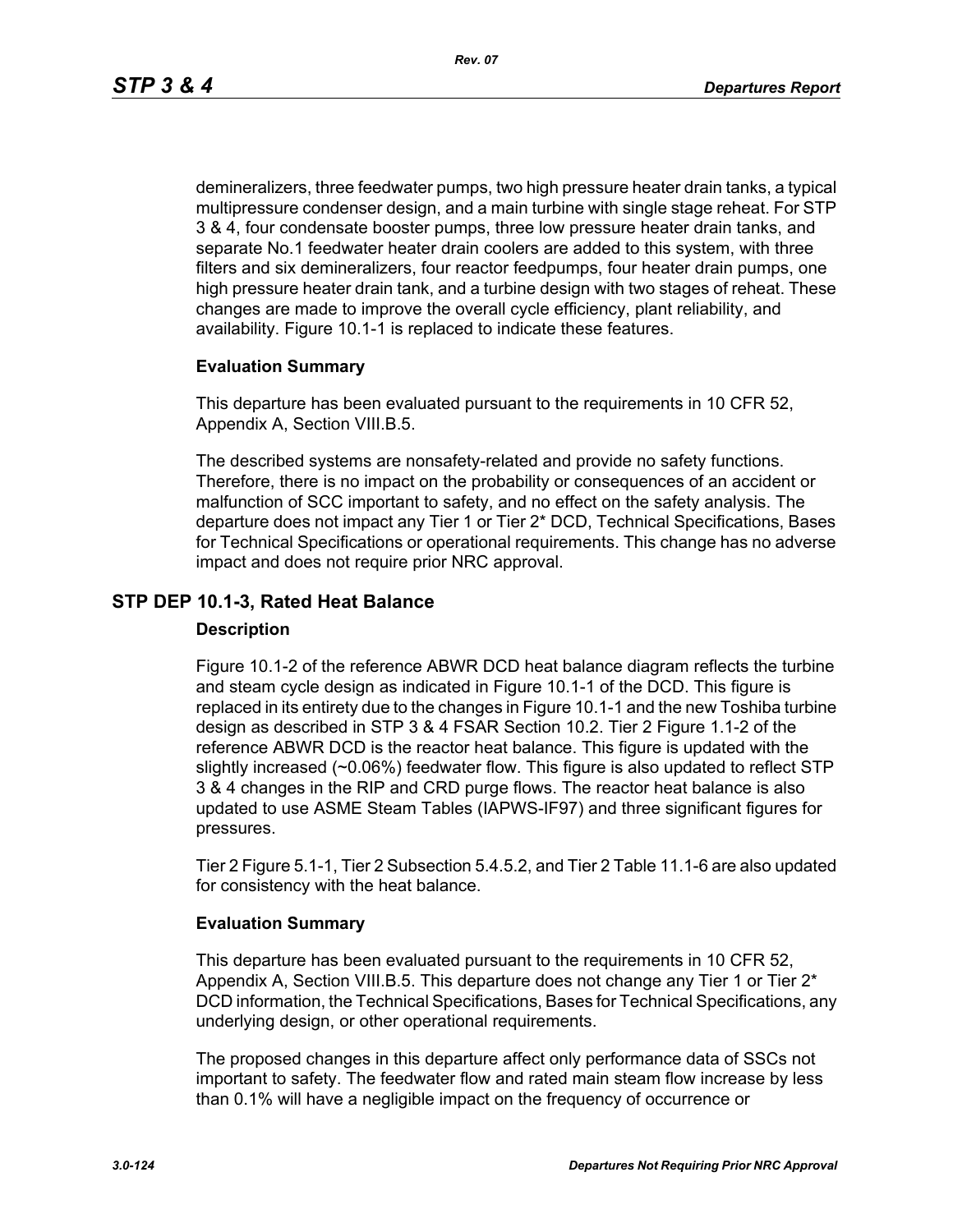consequences of an accident. The changes have no impact on fission product barriers or ex-vessel severe accidents.

Therefore, this change has no adverse impact and does not require prior NRC approval.

### **STP DEP 10.1-4, Valves Wide Open Heat Balance**

### **Description**

Figure 10.1-3 of the reference ABWR DCD heat balance diagram reflects the turbine and steam cycle design as indicated in Figure 10.1-1 of the DCD for turbine valve wide open conditions. This figure is replaced in its entirety due to the changes in Figure 10.1-1 and the new Toshiba turbine design as described in STP 3 & 4 FSAR Section 10.2. The changes have no impact on safety or transient analysis assumptions. The inlet feedwater temperature and flow remain the same as those in the DCD.

### **Evaluation Summary**

This departure has been evaluated and determined to comply with the requirements in 10 CFR 52, Appendix A, Section VIII.B.5. There is no impact on any Tier 1 or Tier 2\* DCD, Technical Specifications, Bases for Technical Specifications or operational requirements as a result of these changes.

This departure reflects the different design due to the changes in Figure 10.1-1 and the new Toshiba turbine compared to the reference DCD, and the differences from the plant specific design affect only the performance data for each system or component. All information related to the system and component data described in the heat balance diagram is nonsafety-related.

Therefore, the changes for this departure do not affect the inputs for evaluation for an accident, malfunction of a SSC important to safety, design basis limit for a fission product, the establishing design bases, safety analyses, nor ex-vessel severe accident, in the DCD, and do not create a possibility for an accident of a different type than any evaluated previously in the DCD.This change has no adverse impact and does not require prior NRC approval.

## **STP DEP 10.2-1, Turbine Design**

### **Description**

Compared to the product that formed the basis of the reference ABWR DCD, the following are the significant technical differences in the latest turbine design:

- Two stages of reheat in the steam cycle instead of the single stage utilized in the reference ABWR DCD, to improve turbine steam cycle efficiency
- **Replacing the separate reheater shells with symmetrically combined reheater** shells of two stages of four U-tube bundles, reducing the number of moisture separator reheaters (MSRs) from four to two.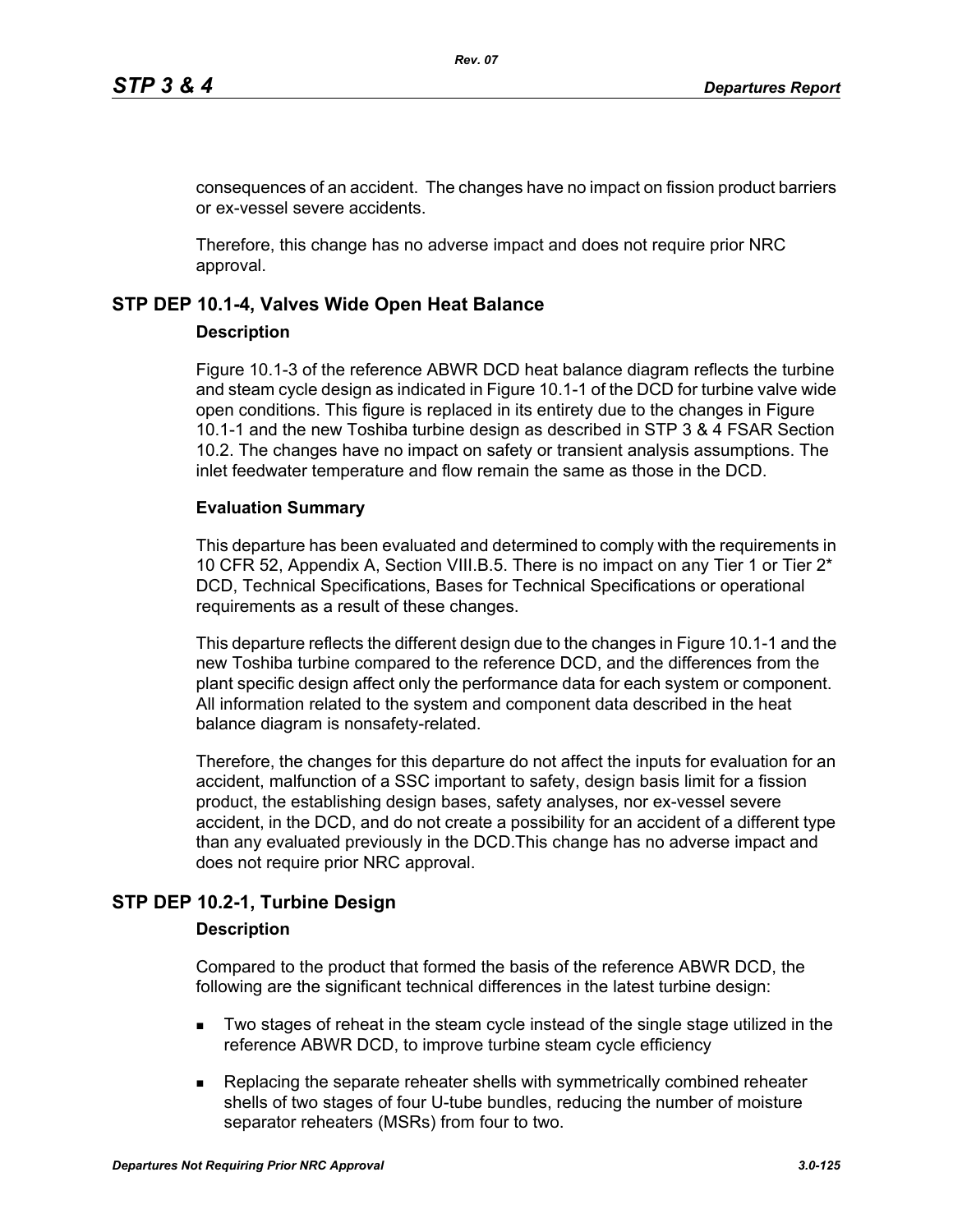*Rev. 07*

 Separate Intermediate Stop and Intercept Valves are applied instead of the Combined Intermediate Valves described in the DCD, to provide for enhanced performance, reliability, and maintainability.

Additionally, the following subsections are revised to provide clarification and changes based on the design, procedures, and vendor/manufacturer recommendations:

- Subsection 10.2.2.2-Component Descriptions, including the MSRs, Intermediate Stop and Intercept Valves, Low Pressure Turbines, Extraction Non-Return Valves, and the Generator
- Subsection 10.2.2.6-Turbine Protection System to describe main turbine trip logic as well as trip signals and trip response
- Subsection 10.2.3.5-Preservice Inspection Procedures and Acceptance Criteria
- Subsection 10.2.3.6-Inservice Inspection Requirements for Turbine Generator components and Turbine Steam Valves

### **Evaluation Summary**

The changes do not result in any functional departure from the referenced DCD. The Turbine Main Steam System is classified nonsafety-related. All the changes associated with this departure are to SSCs that are not important to safety, and do not alter the function of SSC important to safety as described in the DCD. Therefore, the changes have no impact on the probability or consequences of an accident or malfunction of SCC important to safety. Therefore these changes do not affect the safety or transient analysis assumptions.

This departure has been evaluated pursuant to with the requirements in 10 CFR 52, Appendix A, Section VIII.B.5. There is no impact on any Tier 1 and Tier 2\* DCD information, Technical Specifications, Bases for Technical Specifications, or operational requirements as a result of these changes. Therefore, this departure has no adverse impact and does not require prior NRC approval.

## **STP DEP 10.2-2, Turbine Rotor Design**

### **Description**

In sections related to turbine rotor integrity, the reference ABWR DCD considered rotors of built-up construction. Today, the standard is the use of monoblock rotor forgings. Clarification has been provided in the STP 3 & 4 FSAR to enhance the description of turbine overspeed, design speed and their relationship to turbine rotor integrity.

The changes have no impact on safety or transient analysis assumptions. The monoblock rotor design greatly reduces the probability of turbine missiles due to overspeed, improves reliability and reduces maintenance.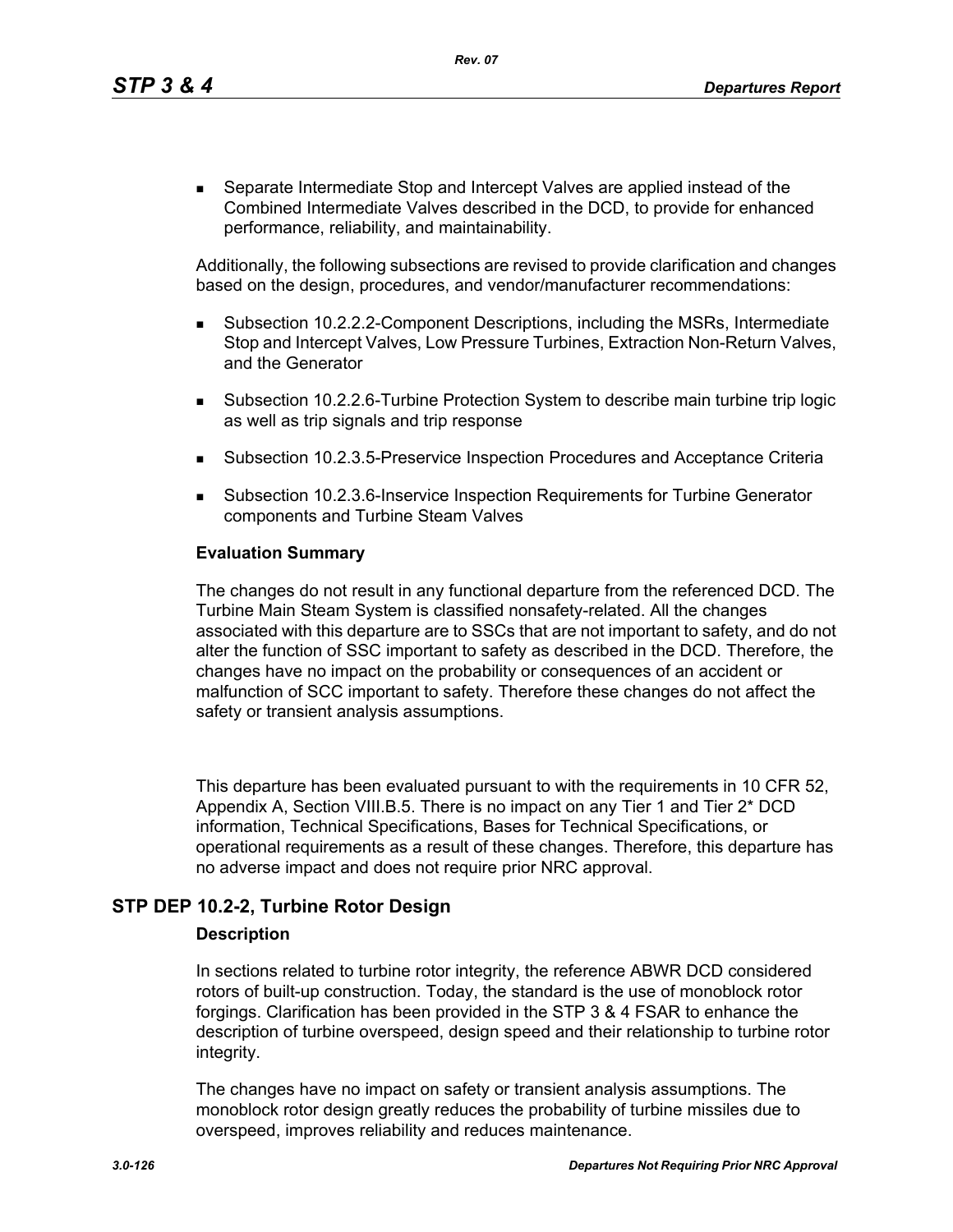## **Evaluation Summary**

This departure has been evaluated pursuant to the requirements in 10 CFR 52, Appendix A, Section VI II.B.5. There is no impact on any Tier 1 or Tier 2\* DCD, Technical Specifications, Bases for Technical Specifications or operational requirements as a result of these changes.

The proposed change provides a turbine rotor design with improved reliability which reduces the probability of turbine missiles during overspeed conditions. As such, the design improvement has no adverse effect on accidents, malfunctions of a SCC important to safety, design basis limits for a fission product, safety analyses, the establishing design bases, safety analyses, and ex-vessel severe accidents, previously evaluated in the DCD, and does not create a possibility for an accident of a different type than any evaluated in the DCD. Therefore, this departure has no adverse impact and does not require prior NRC approval.

## **STP DEP 10.2-3, Turbine Digital Control**

### **Description**

Several modifications to the control logic for the turbine generator are described in Section 10.2. These modifications resulted from implementation of digital turbine controls for machine protection and reliability. This departure implements the following modifications:

- The control system uses electronic monitoring for control and overspeed protection of the main turbine.
- **Redundancy for overspeed trip is implemented using two electrical overspeed trip** devices that use diverse hardware and software/firmware functions. The overspeed trip system consists of the Primary and Emergency overspeed trip functions with two-out-of-three logic employed in each trip circuitry for additional reliability.

The expected speed range resulting from sudden loss of load is 105-108% and the limit of turbine speed when overspeed trip devices activate is 120%.

In addition, Subsection 10.2.2.7 is modified to define the frequency to which main turbine valves (stop valves, control valves, intermediate stop valves, and intercept valves) are exercised to include verification of the fast closure function.

### **Evaluation Summary**

These modifications allow for full online testability of any protective function and significantly reduce the possibility of tripping the main turbine during testing. Most major components of the overspeed monitoring and control system are located in low radiation areas and are designed for safe, online troubleshooting and maintenance of mission critical components (e.g. turbine trip logic circuit and turbine valve control function).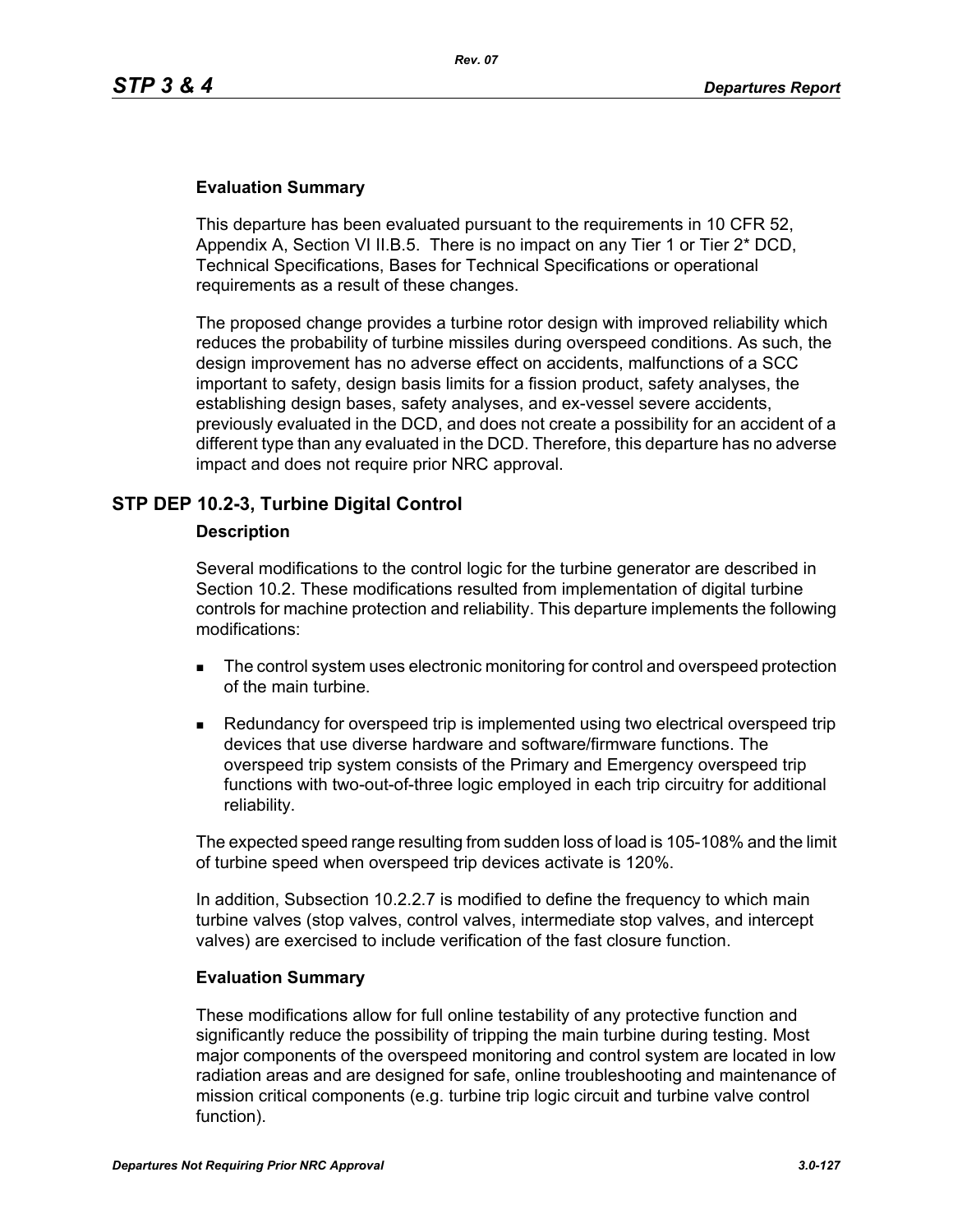*Rev. 07*

Reliability for the electrical trip system is achieved by using two sets of redundant speed sensing probes, which input to the independent Primary and Emergency Trip functions. The control signals from the two overspeed trip systems are isolated from, and independent of, each other. Each trip is initiated electrically in separate systems. These trip systems have diverse hardware and software/firmware to eliminate common cause failures (CCFs) from rendering both trip functions inoperable.

Also this departure defines the frequencies to exercise main turbine valves, which will provide a basis for improved component reliability.

The main turbine and turbine control system are classified as nonsafety-related. The turbine digital controller increases plant availability because a single failure will not result in a turbine trip and plant shutdown. There is no effect on the frequency or consequences of any accidents or malfunctions of SSC important to safety previously evaluated in the ABWR DCD. The overspeed protection system is not identified as equipment needed for any fission product barrier or mitigation of ex-vessel severe accidents. Therefore, this change has no impact on the probability of an ex-vessel severe accident, there is no possibility of a new type of accident, and there is no impact on fission product barriers or ex-vessel severe accident events.

This departure has been evaluated pursuant to the requirements in 10 CFR 52, Appendix A, Section VIII.B.5. There is no impact on Tier 1 or Tier 2\* DCD, Technical Specifications, Bases of Technical Specifications, or operational requirements as a result of the changes. Therefore, this departure has no adverse impact on the safety analysis and does not require prior NRC approval.

## **STP DEP 10.2-4, Bulk Hydrogen Storage**

### **Description**

Subsection 10.2.2.2 of the reference ABWR DCD states that bulk hydrogen for the generator is stored outside but near the turbine building. This departure changes the description to state that bulk hydrogen for STP 3 & 4 will be stored well away from the power block buildings. Storing the bulk hydrogen away from the power block buildings reduces the probability of inadvertent explosion or fire causing damage to the buildings.

## **Evaluation Summary**

This departure has been evaluated in accordance with the requirements in 10 CFR 52, Appendix A, Section VIII.B.5. This change does not adversely affect the frequency of occurrence or impact of an accident on any SSCs, since any damage to the Power Block by inadvertent explosion, fire or missile generated due to bulk hydrogen tank failure will be reduced by increasing the distance between the Bulk Hydrogen Storage Building and the Power Block.

In addition, this departure only moves the location of the Bulk Hydrogen Storage System and does not make any other changes. Therefore, this change does not result in new potential accident scenarios or new analysis methodologies.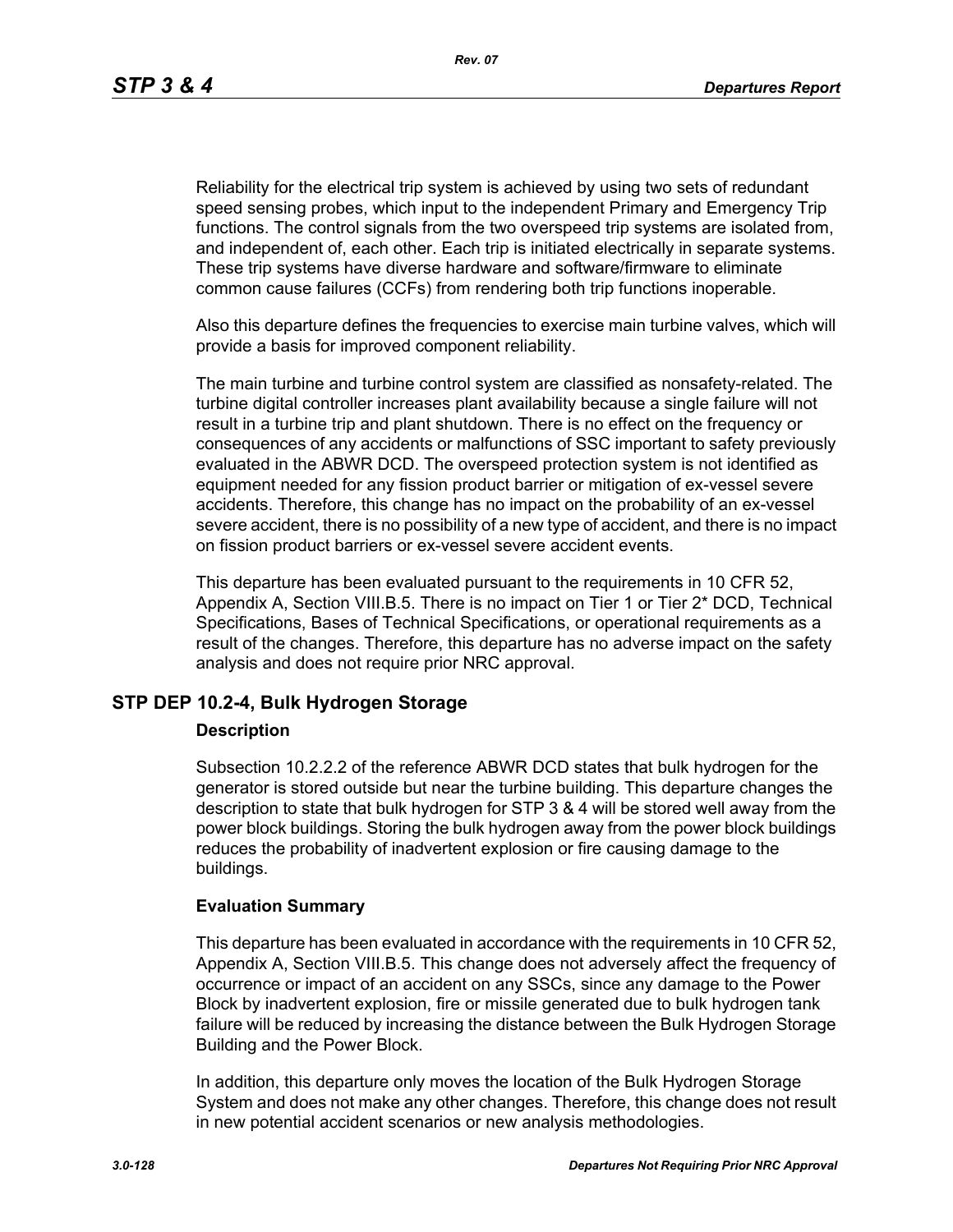Thus, the departure has no adverse impact, and prior NRC approval is not required.

## **STD DEP 10.3-1, Main Steam Line Drains**

## **Description**

Subsection 10.3.2.1 of the reference ABWR DCD states that the drains from the steamlines inside containment are connected to the steamlines outside the containment to permit equalizing pressure across the MSIVs during startup and following a steamline isolation. FSAR Subsection 10.3.2.1 expands that discussion to state that the Main Steam System also serves as the main steam line leakage path to contain the radioactive steam which passes the main steam isolation valves before they close to isolate the reactor under emergency conditions. The discussion provides the details of design that provide the leakage path. Details concerning the slope of the main steam line drain piping are also added.

## **Evaluation Summary**

This departure updates the Tier 2 Section 10.3.2.1 description of the main steam supply to include a discussion of the function of the main steam piping as the main steam line leakage path to contain the radioactive steam which passes the main steam isolation valves before they close during emergency conditions. This description is consistent with the design of the piping as provided in DCD Tier 2 Section 3.2.5.3 and does not reflect any change to that design.

Section 10.3.2.1 is updated to include additional details concerning the slope of the steam line drains. This discussion is consistent with the DCD.

These updates to Section 10.3.2.1 are intended to provide further clarification and are consistent with the main steam line and drain piping function and design as provided in the DCD. Consequently, this departure has no effect on any SSC design or function and has no impact on the likelihood or consequences of analyzed accidents or malfunction of an SSC important to safety. Furthermore, it does not change any plant physical features, SSCs important to safety or fission product barriers. Any previously evaluated accident is not affected, and the possibility for an accident of a different type is not created. Also, it does not affect any method used for evaluation in establishing the design bases or in the safety analysis. This departure does not affect any feature for mitigation of an ex-vessel severe accident. For the same reason, and because there is no effect on any event, operation or function of SSC important to safety, the change does not create a different ex-vessel accident scenario.

This departure does not change any Tier 1 or Tier 2\* DCD information, the Technical Specifications, Bases of Technical Specifications, any underlying design, or operational requirements.

This departure has been evaluated pursuant to the requirements in 10 CFR 52, Appendix A, Section VIII.B.5. The change has no adverse impact and does not require prior NRC approval.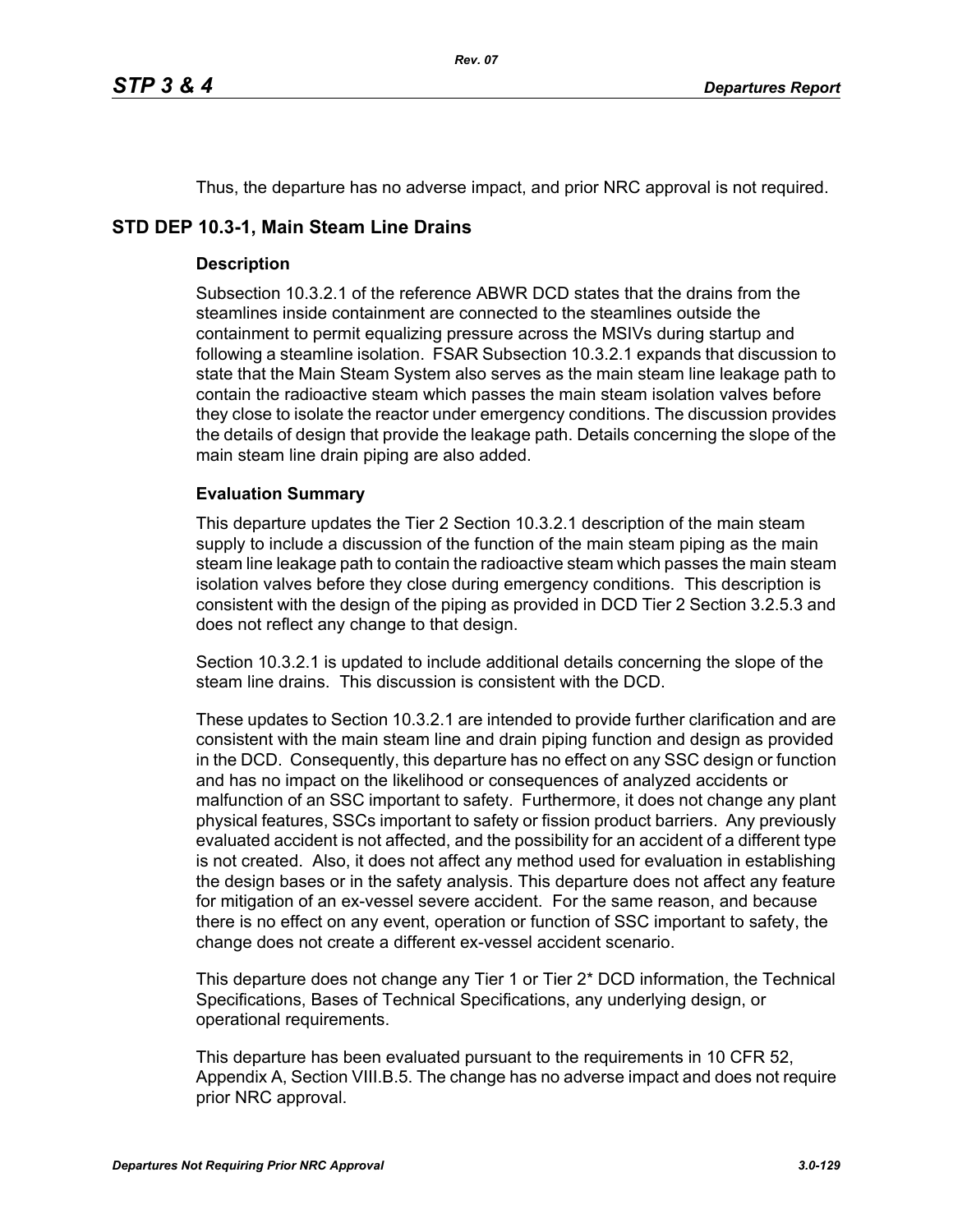# **STD DEP 10.4-1, Turbine Gland Seal Steam Description**

A nonsafety-related gland seal evaporator (GSE) is added to the reference ABWR DCD Turbine Gland Steam System to supply sealing steam to the main turbine shaft seal glands and various turbine valve stems, including the turbine bypass and main turbine stop-control valve stems.

Clean condensate makeup water is supplied to the GSE, which can be heated by either main steam or steam from the cross-around piping. The GSE will provide isolation from the potentially contaminated heating steam and the clean steam supplied to the gland seal system. The gland seal steam that can be supplied from the electrically heated auxiliary steam system is unaffected by the addition of the GSE.

The addition of the GSE will allow operational flexibility and minimize the use of the auxiliary boiler during plant startup and shutdown. Furthermore, the gland seal steam is condensed in the gland seal condenser and the non-condensible gases are discharged to the environment. The use of the clean steam for gland sealing will minimize dose release to the environment and ALARA concerns.

### **Evaluation Summary**

This departure has been evaluated pursuant to the requirements in 10 CFR 52, Appendix A, Section VIII.B.5.

There is no impact on any Tier 1 or Tier 2\* DCD, Technical Specifications, Bases for Technical Specifications, or operational requirements as a result of these changes.

As discussed in the departure description, the proposed design provides operational flexibility and minimization of components and dose release to the environment. In addition, the TGSS is a nonsafety-related system. Therefore, the changes for this departure do not affect the inputs for evaluation of an accident, malfunction of a SSC important to safety, design basis limit for a fission product, the establishing of design bases, safety analyses, or evaluation of an ex-vessel severe accident, in the DCD, and do not create a possibility for an accident of a different type than any evaluated previously in the DCD. Consequently, the change has no adverse impact and does not require prior NRC approval.

## **STP DEP 10.4-2, Main Condenser**

### **Description**

The main condenser design described in the reference ABWR DCD utilizes three independent multi-pressure single-pass shells, with each shell containing at least two tube bundles, and series circulating water flow. STP 3 & 4 will utilize three condenser shells cross-connected to equalize the pressure, with each shell containing four tube bundles, and parallel circulating water flow.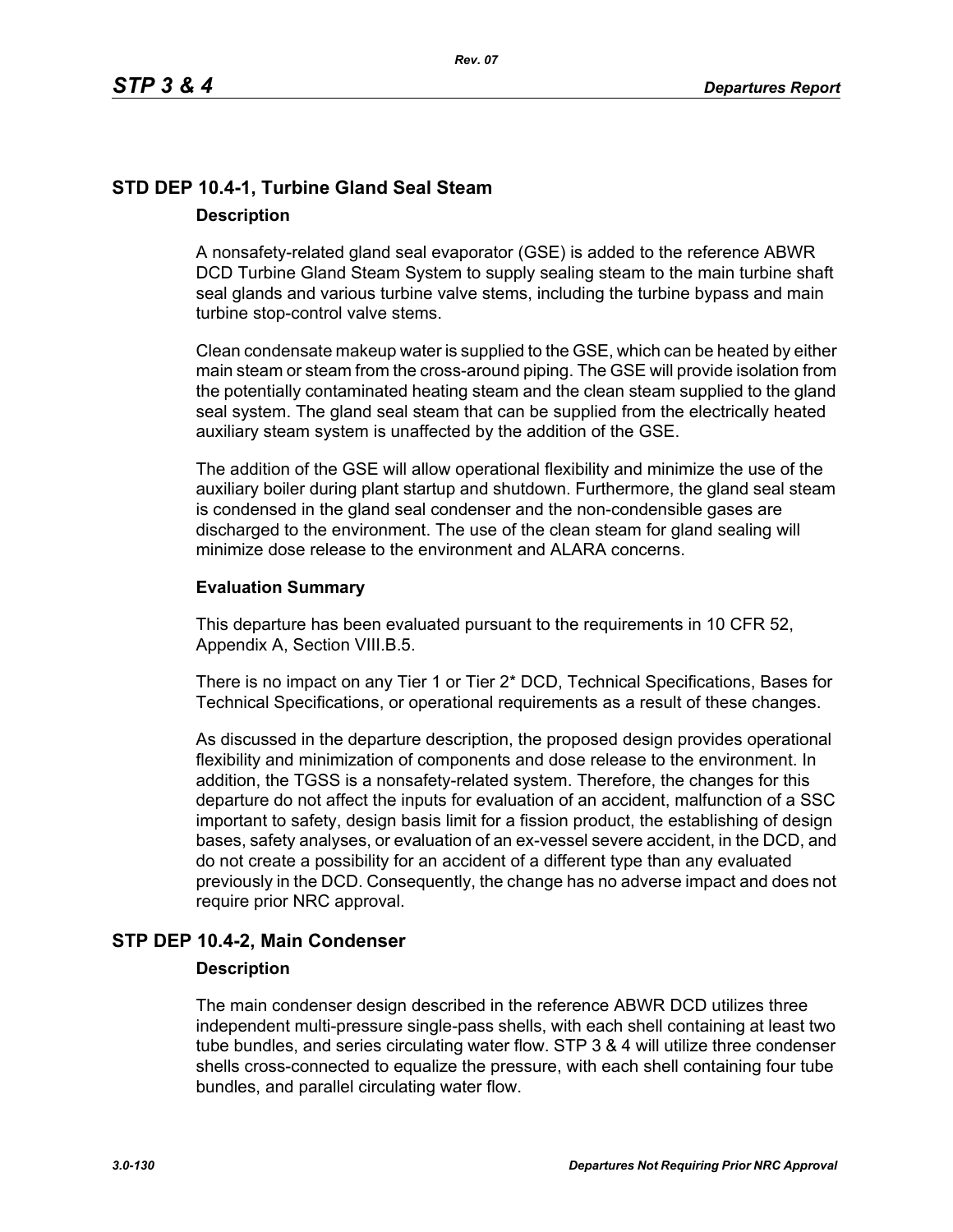This site-specific departure will provide four 25% capacity circulating water pumps discharging into a common header. This departure will also provide the water filling procedure and instrumentation not specifically included in the reference ABWR DCD.

In addition, this departure eliminates the warm water recirculation operating mode to mitigate ice effects, along with deleting the associated warm water recirculation components.

Finally, the Condenser and Circulating water system design data are provided as site specific values.

#### **Evaluation summary**

The main condenser is of a conventional design, with the pressure in the three shells equalized. This site-specific departure provides four 25% capacity circulating water pumps discharging into a common header. This provides greater circulating water flow improving the ability of the equalized pressure shell condenser to maintain a higher vacuum, which enhances plant performance.

The warm water recirculation operating mode is eliminated based on historical water temperature data and the results of the potential ice effect evaluation as clarified in Subsection 10.4.5.5 of the FSAR.

Condenser design data in Table 10.4-1 are calculated for the optimized site specific condition of the condenser shell pressure and circulating water flow and temperature in Table 10.4-3.

The changes to the main condenser and Circulating Water System optimize the design for the site and do not alter the design functions specified in the DCD. There is no impact on the probability or consequences of an accident or malfunction of an SSC important to safety.

The procedure and instrumentation for initial water filling for both startup and plant power operation are described in Subsection 10.4.5.2.1, Subsection 10.4.5.2.3 and Subsection 10.4.5.5 of the FSAR. This procedure is used to develop and maintain venting of the system and prevents water pressure surges from damaging the piping or the condenser.

The changes on the Circulating Water System and Main Condenser were made to meet the the site-specific condition and do not alter the design functions specified in the DCD. Therefore, there is no impact on the probability or consequences of an accident or malfunction of an SSC important to safety.

This departure has been evaluated and pursuant to the requirements in 10 CFR 52, Appendix A, Section VIII.B.5. The changes have no adverse impact. As discussed above, the changes do not alter the design basis as described in the DCD. Therefore, there is no impact on any Tier 1 or Tier 2\* DCD, Technical Specifications, Bases for Technical Specifications, or operational requirements as a result of these changes and prior NRC approval is not required.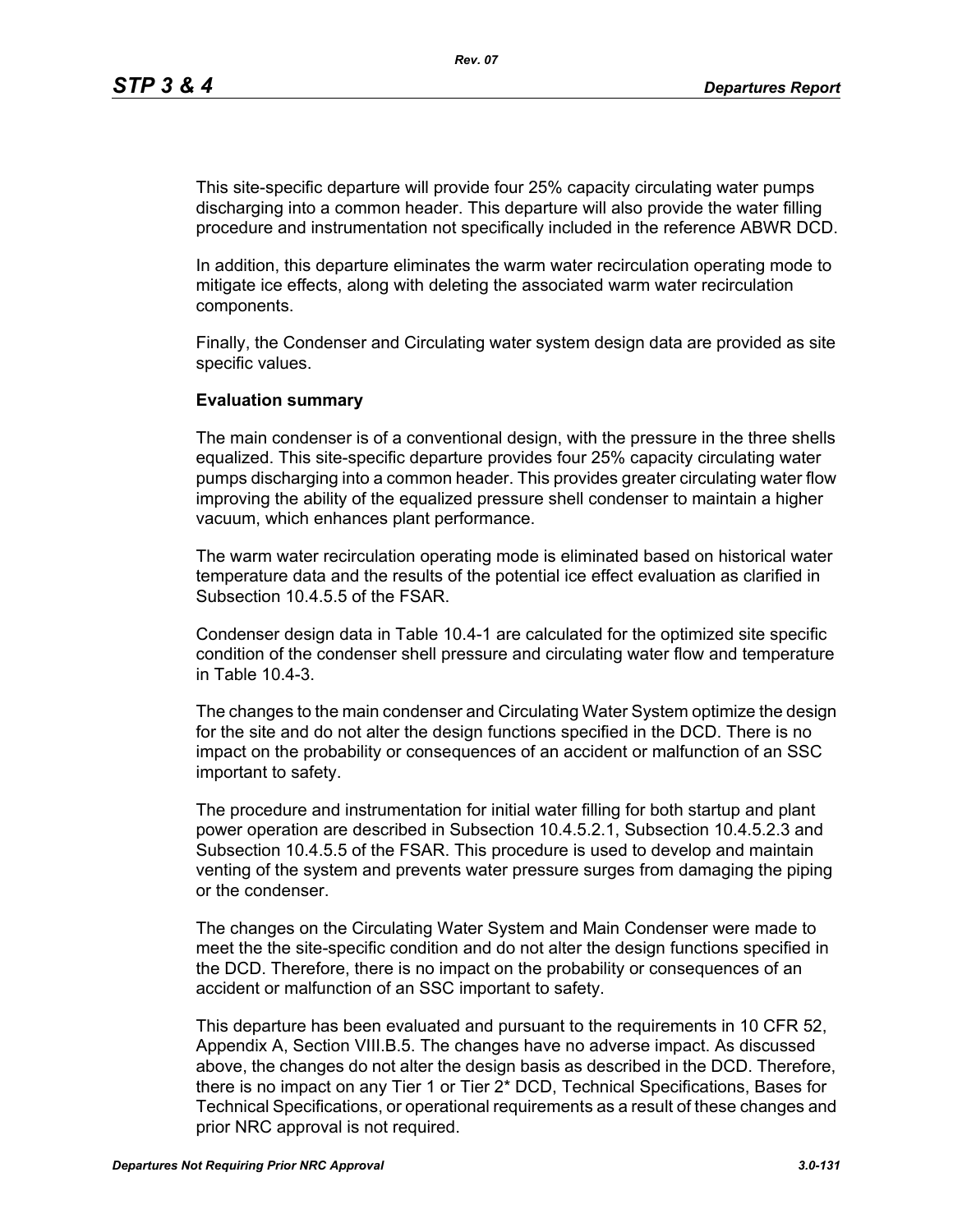# **STP DEP 10.4-3, Main Condenser Evacuation System Description**

This site-specific departure adds an additional mechanical vacuum pump, so the design now consists of two vacuum pumps, and changes the source of motive steam supplying the steam jet air ejectors during power operation.

The mechanical vacuum pump system establishes an initial vacuum in the condenser during the initial phase of startup. The vacuum pump may also be put into service when the desired rate of air and gas removal exceeds the capacity of the Steam Jet Air Ejectors. Only one mechanical vacuum pump is required for operation. The additional mechanical vacuum pump is added to serve as a backup instead of Steam Jet Air Ejectors driven by auxiliary boiler steam, to ensure MCES redundancy during startup. The second vacuum pump will enhance reliability during power operation and increased flow capacity during startup will reduce time to achieve required condenser vacuum. This will reduce the time to draw condenser vacuum, thus reduce startup time and enhance secondary system operation.

The site-specific design uses main steam as the main source to drive the Steam Jet Air Ejectors instead of utilizing cross-around steam with main steam as a backup. This eliminates possible transient effects, such as partial loss of condenser vacuum or inadequate steam dilution of radiolytically generated hydrogen, which might occur during a switchover from cross-around steam to main steam.

## **Evaluation Summary**

This departure has been evaluated pursuant to the requirements in 10 CFR 52, Appendix A, Section VIII.B.5.

There is no impact on any Tier 1 or Tier 2\* DCD, Technical Specifications, Bases for Technical Specifications, or operational requirements as a result of these changes. The MCES is a nonsafety-related system. Therefore, the changes for this departure do not affect the inputs for evaluation for an accident, malfunction of a SSC important to safety, design basis limit for a fission product, the establishing design bases, safety analyses, nor ex-vessel severe accident, in the DCD, and do not create a possibility for an accident of a different type than any evaluated previously in the DCD. Consequently, the change has no adverse impact and prior NRC approval is not required.

## **STD DEP 10.4-6, Load Rejection Capability**

### **Description**

Because the ABWR standard design has a turbine bypass system capacity of 33% of nuclear boiler rated flow, it can accommodate a 33% load reduction without reactor trip by full opening of the bypass valves. It can also accommodate a turbine trip from 33% power or below without reactor trip. Turbine trip or generator load rejection from power levels above 33% will result in a reactor trip, with attendant opening of SRVs if the trip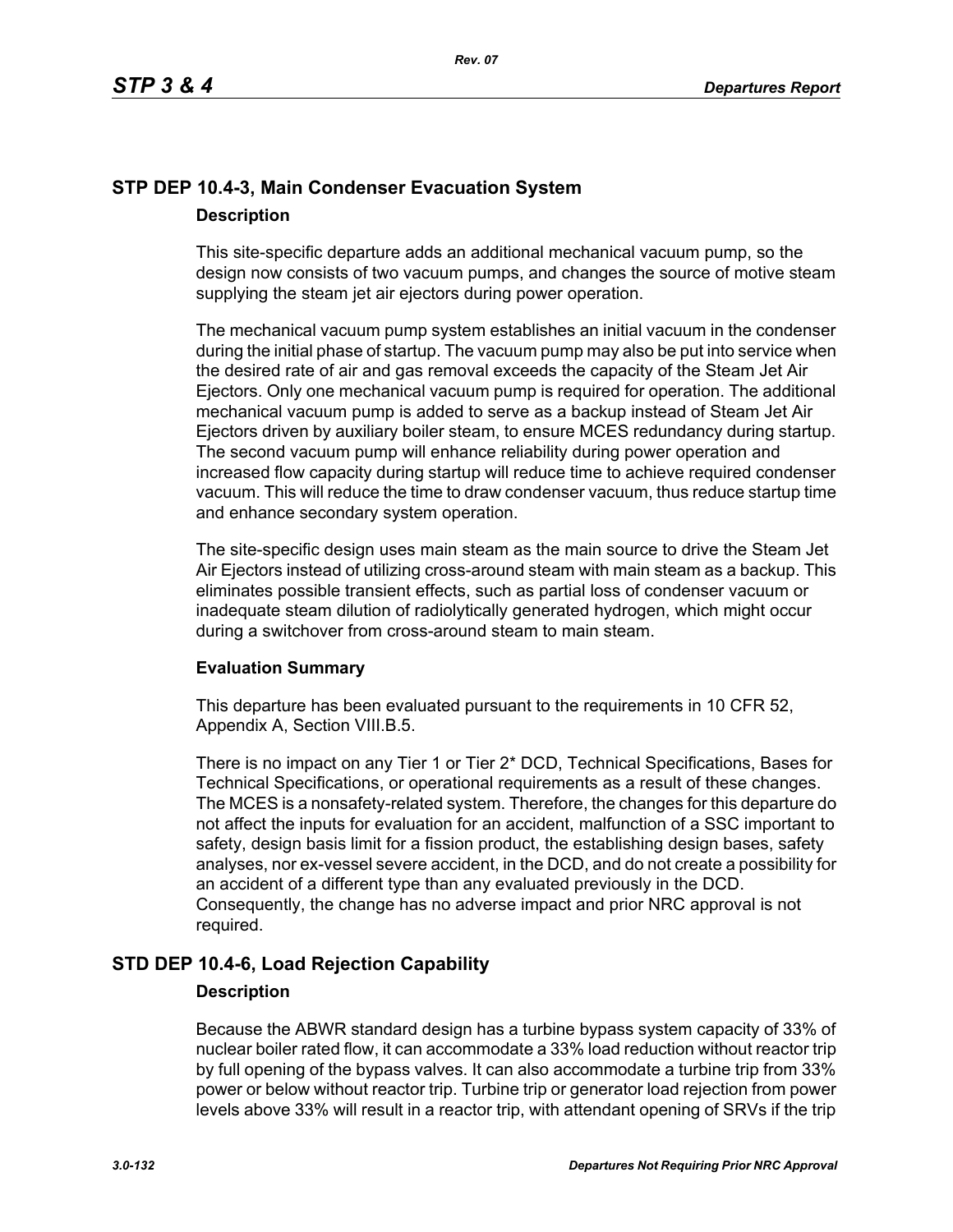is from sufficiently high power levels. Subsections 10.4.4.1.2 and 10.4.4.2.1 of the FSAR have been revised accordingly.

This departure also clarifies the description of the Automatic Power Regulator (APR) system and its relation to the turbine bypass valves in COLA Tier 2 Subsection 10.4.4.2.3.

### **Evaluation Summary**

The described change is limited to the step-load reduction capacity without reactor trip, and with operation of the bypass valves.

Signal interfaces between the bypass valves and the Automatic Power Regulator (APR) system are provided as described in Tier 2 Section 7.7. The change does not affect the function of the bypass valves or coordination of the Turbine Bypass System (TBS) controls by the APR system.

Turbine bypass capacity is not changed from the specified input parameter for transient analysis system response in Table 15.0-1. The change is consistent with the function of the bypass valves to open upon turbine trip or generator load rejection and the design analysis results for transients such as load rejection with failure of all bypass valves and feedwater controller failure, maximum demand. The change does not affect any control system associated with bypass valves, and does not change the capacity of the bypass system or its response to a transient. Therefore, the change cannot affect the probability or consequences of an accident or a malfunction of an SSC important to safety previously evaluated in the ABWR DCD, and does not result in an accident or a malfunction of an SSC important to safety other than was previously evaluated. The departure does not affect the assumptions in the analyses for generator load reject or turbine trip with or without the bypass valves, and does not affect the analysis for opening of one or more bypass valves.

There is no impact on any Tier 1 or Tier 2\* DCD, Technical Specifications, Bases for Technical Specifications, or operational requirements as a result of this change.

This departure has been evaluated pursuant to the requirements in 10 CFR 52, Appendix A, Section VIII.B.5. The change has no adverse impact and prior NRC approval is not required.

## **STD DEP 10.4-7, Turbine Bypass Hydraulic Control**

### **Description**

Tier 2 Figure 10.4-9 is revised to indicate the use of valve position transmitters, one hydraulic accumulator for each bypass valve, the addition of the fast-acting solenoid valve, and the interface with the Steam Bypass and Pressure Control System (SB&PCS) for positioning of the bypass valves. This revision resolves inconsistencies between the figure and text descriptions as evaluated below.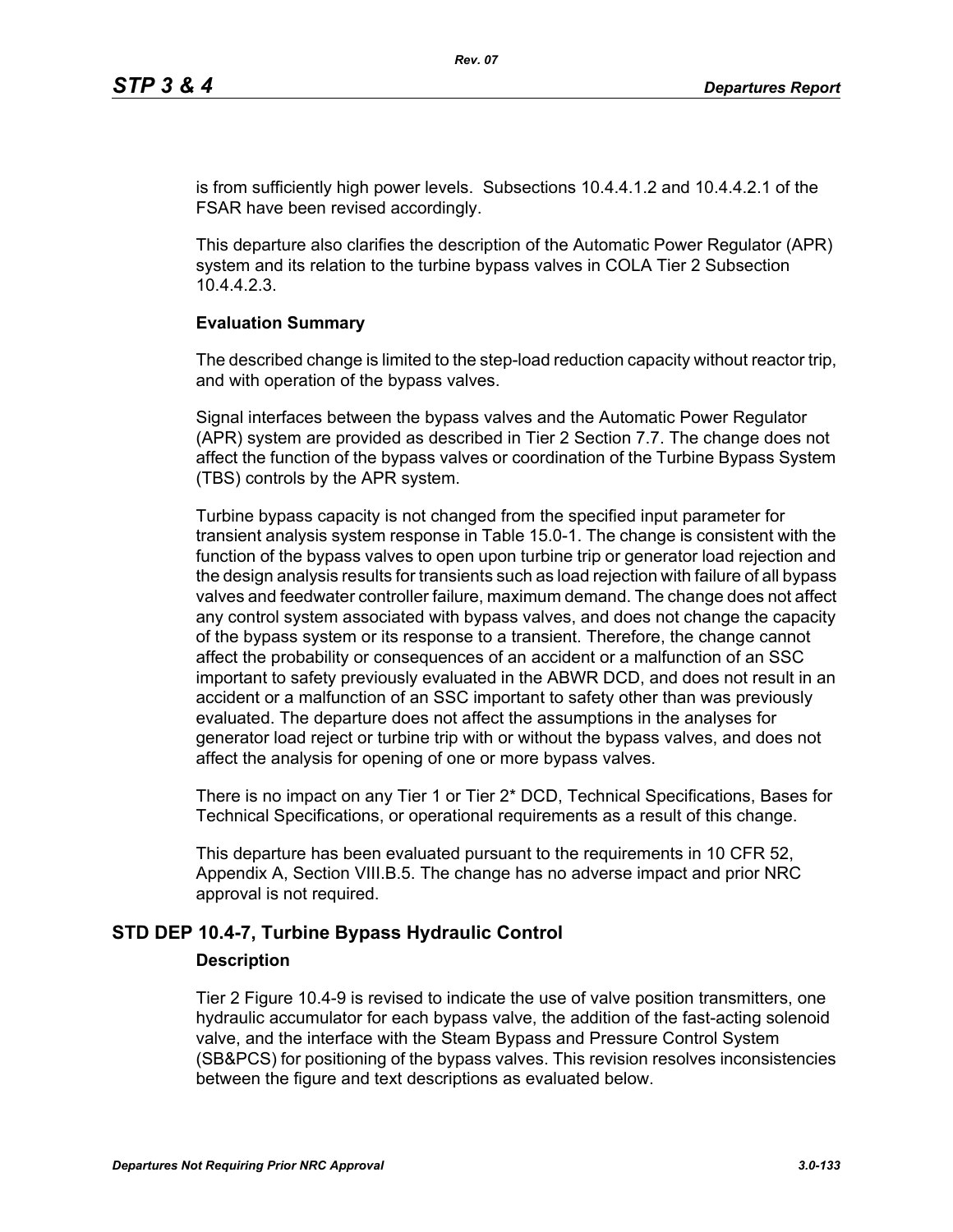### **Evaluation Summary**

Valve position transmitters are used instead of valve position switches. The triplicated position transmitters are highly reliable, meeting the requirement that no single failure will result in loss of function, and provide signals for fully opened and closed position indications.

The fast-acting solenoid valves allow rapid opening of the bypass valves to mitigate the increase in reactor pressure in the event of a turbine trip or generator load reject, and for testing of bypass valves. The solenoid valve is added to make the figure consistent with the description in Tier 2 Section 10.4.4.2.2.

Signal interfaces from the valve position transmitters to SB&PCS controllers to the fastacting solenoid valves and servo valves that control the positions of the bypass valves are provided as described in Tier 2 Section 7.7.1.8. The changes do not affect the interface between the Turbine Bypass System (TBS) and SB&PCS and operation of the systems as described in Tier 2 Section 7.7.1.8.

One hydraulic accumulator for each bypass valve is indicated, according to the description in Tier 2 Section 10.4.4.2.2.

Valve position transmitters, fast-acting solenoid valves, hydraulic accumulators, and the bypass valves and controllers are components of TBS and SB&PCS and therefore are nonsafety-related. These changes do not affect the function of the Turbine Bypass System (TBS) to open upon turbine trip or generator load rejection, do not affect the function of the TBS during design basis feedwater controller failure, maximum demand event, as described in DCD Tier 2, Section 15.1.2, and the Technical Specification Bases, and are consistent with the triplicated fault-tolerant design used in Tier 2 Chapter 15 analyses. The changes do not affect any safety function; therefore there is no impact on the probability or consequences of an accident or malfunction of an SSC important to safety, and this departure cannot cause an increase in the dose to the public.

This departure has been evaluated pursuant to with the requirements in 10 CFR 52, Appendix A, Section VIII.B.5. There is no impact on any Tier 1 or Tier 2\* DCD, Technical Specifications, Bases for Technical Specifications or operational requirements as a result of this change. These changes have no adverse impact and do not require prior NRC approval.

## **STD DEP 11.2-1, Liquid Radwaste Process Equipment**

### **Description**

The departure includes the use of mobile technology and deletes the forced-circulation concentrator system and other permanently installed liquid radwaste processing equipment. The following liquid waste management system (LWMS) description reflects the changes to the system that have been generated by this standard departure.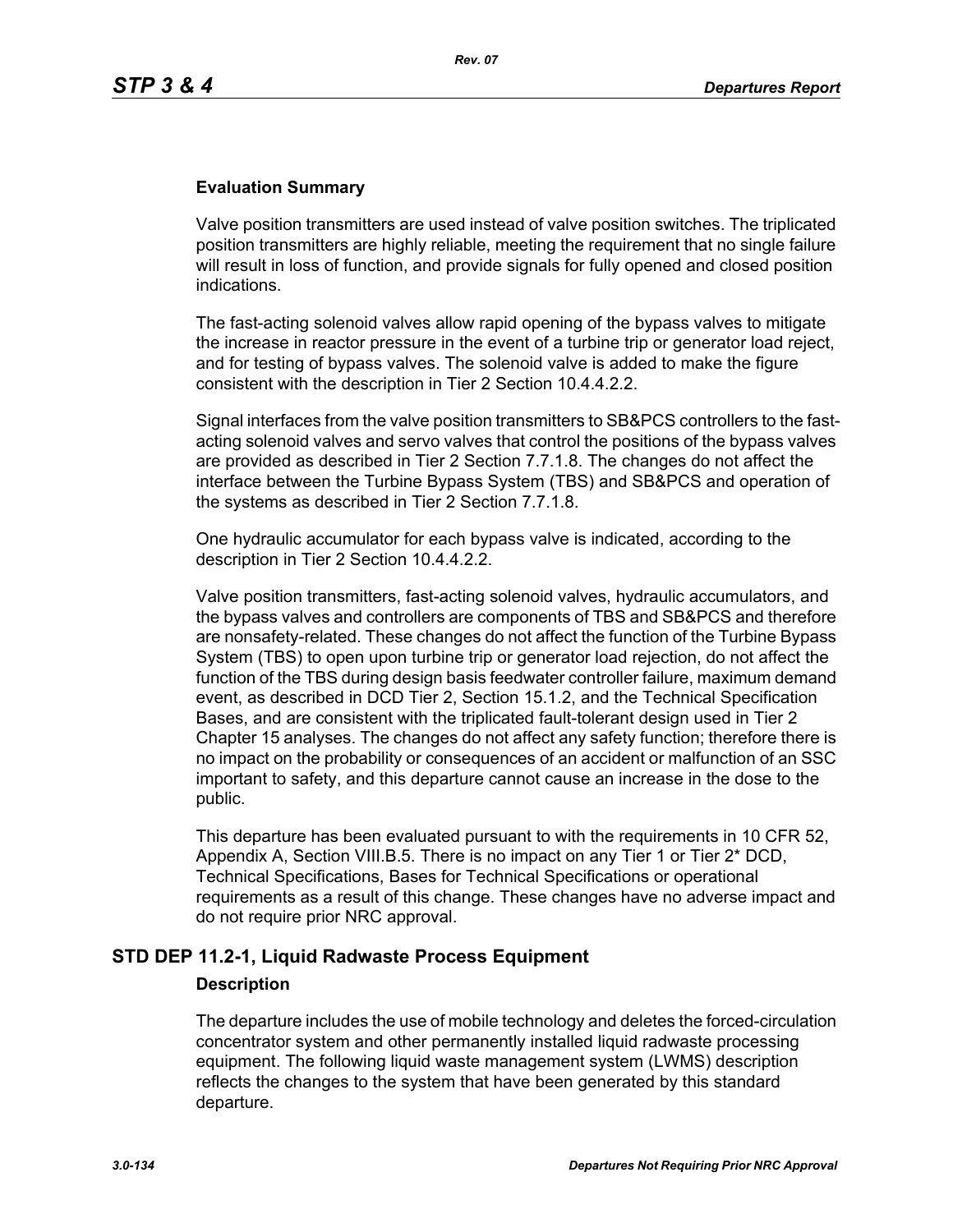The LWMS is composed of three subsystems designed to collect, treat, and recycle or discharge different categories of waste water. The three subsystems are the Low Conductivity (LCW) Subsystem, High Conductivity (HCW) Subsystem, and Hot Shower and Detergent Waste (HSD) Subsystem. The Chemical Drains (CD) are also collected and processed through the HSD Subsystem.

The LCW subsystem collects and processes clean radwaste (i.e., water of relatively low conductivity). Equipment drains and backwash transfer water are typical of wastes found in this subsystem. In the reference ABWR DCD, LWMS processes LCW as follows: The wastes are collected, filtered for removal of insolubles, demineralized on a mixed resin, deep-bed demineralizers for removal of solubles, processed through a second polishing demineralizer, and then routed to condensate storage unless high conductivity requires recycling for further treatment. A second LCW filter, arranged in parallel with the first, is also provided. The LWMS, using the mobile technology introduced with the change, processes LCW as follows: The waste is collected, mixed, sampled, and analyzed and then processed through modular processing units as required to treat the waste. After treatment, the waste is collected in sample tanks, sampled and analyzed, and recycled to the condensate storage tank, reprocessed if required, or discharged.

The HCW subsystem collects and processes dirty radwaste (i.e., water of relatively high conductivity and solids content). Floor drains are typical of wastes found in this subsystem. In the ABWR DCD LWMS processes HCW as follows. The wastes are collected, chemically adjusted to a suitable pH for evaporation, and concentrated in a forced-circulation concentrator with a submerged, steam-heated element to reduce the volume of water containing contaminants and to decontaminate the distillate. The distillate is demineralized to remove any soluble contaminants that could potentially be carried over from the concentrator. The LWMS, using the mobile technology introduced with the change, processes HCW as follows. The waste is collected, mixed, sampled, and analyzed and then processed through modular processing units as required to treat the waste. After treatment, the waste is collected in sample tanks, sampled and analyzed, and reprocessed if required, or discharged.

The ABWR DCD LWMS utilizes submerged-feed, forced circulation concentrators. Chemical addition and sampling equipment are provided for feed pretreatment to prevent excessive fouling and subsequent high carryover, and to protect the concentrator from corrosion. Concentrator feeds are concentrated to the required specific gravity and discharged to the solids handling equipment.

This equipment is replaced with a mobile liquid radwaste processing system consisting of modular liquid radwaste processing units that utilize appropriate technology, which is available, that will perform satisfactorily and produce an acceptable quality of treated waste. The processes currently envisioned include filtration, reverse osmosis, and ion exchange. The liquid radwaste processing system components are in modules that are designed for ease of installation and replacement due to component failure and/or technology upgrade. The waste from the LWMS process units is discharged to the Solid Waste Management System.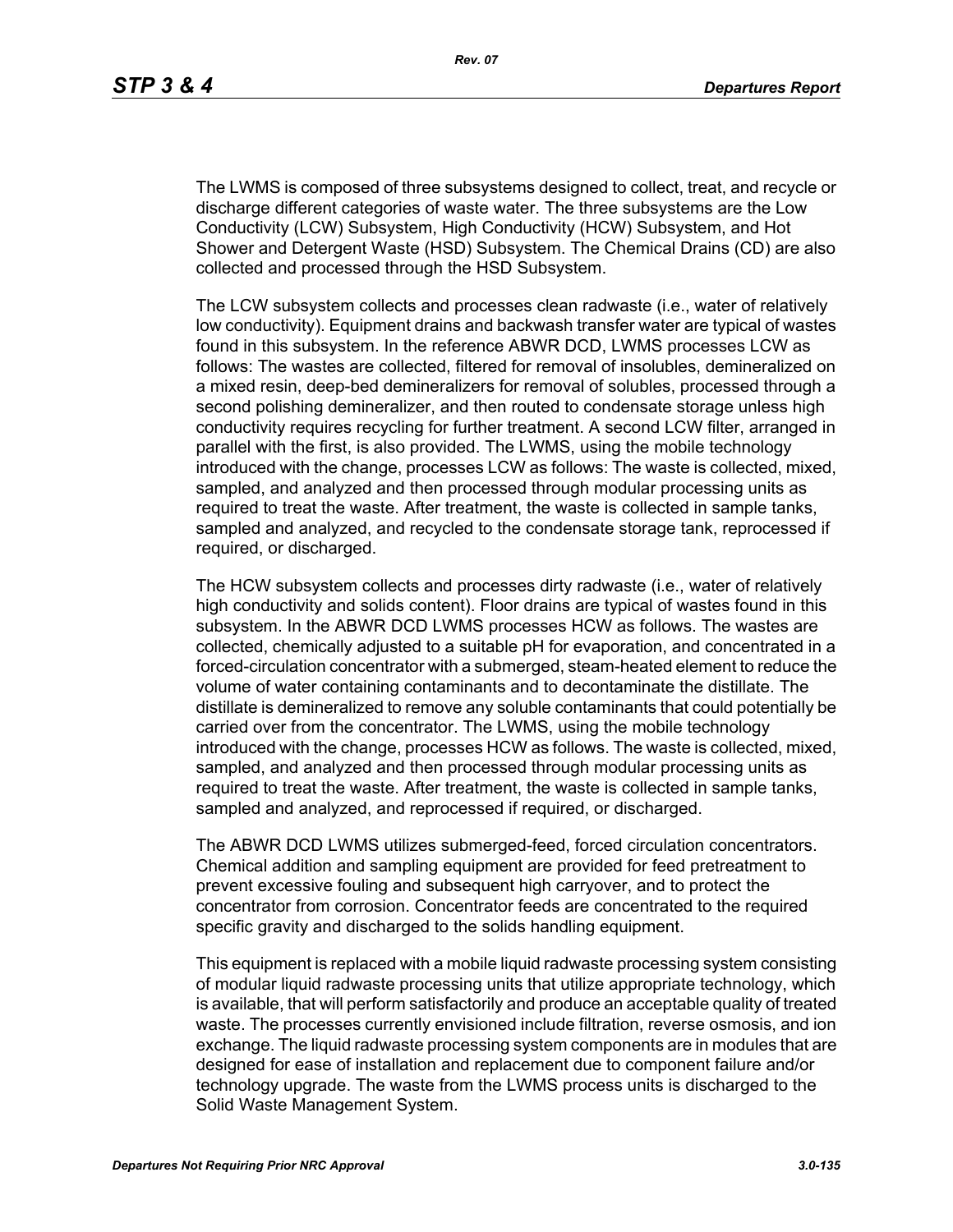*Rev. 07*

Other changes to the LWMS include changes to the number and capacity of the tanks and pumps, which will be permanently installed. The system is sized to process the normal liquid radwaste flows within a four-hour shift, five days per week, and one day of the maximum daily flow and four days of the normal daily flow within an eight-hour shift, five days per week.

The ABWR DCD HSD subsystem collects and processes detergent wastes from personnel showers and laundry operations. Normally, hot shower, detergent wastes, and storm water are collected in the detergent tank and processed through a detergent filter and discharged.

The HSD subsystem is changed to collect wastes from personnel showers and laundry operations, process the waste through a filter, and collect the processed waste in a sample tank. The processed waste is sampled and analyzed and discharged or processed through the HSD subsystem if necessary. The storm water is not managed using the LWMS.

### **Evaluation Summary**

This departure has been evaluated pursuant the requirements in 10 CFR 52, Appendix A, Section VIII.B.5.

There is no impact on Tier 1, Tier 2\*, technical specifications or operational requirements as a result of this change.

The functional requirements of the LWMS, which is not shared between STP 3 & 4, are not changed by this departure except the storm water is not processed using the LWMS. The system is consistent with the description contained in the reference ABWR DCD except that the permanent liquid waste processing components are replaced with mobile liquid waste processing modules. In addition, the number and capacity of the permanently installed tanks and pumps is changed.

No fundamentally new processes or equipment are introduced by the changes to the LWMS and the complexity of the system is reduced (i.e., the permanent filters, forced recirculation evaporator, and ion exchangers are removed and replaced with mobile filters, reverse osmosis units, and ion exchangers). The reverse osmosis units are essentially very fine membrane filtration units and therefore are not a fundamentally new process.

The limiting accident for the LWMS is the failure of the LCW Collection tank and the subsequent airborne release, which is described in Section 15.7.3 of the DCD. The capacity of each LCW tank is reduced (from 430  $\text{m}^3$  to 140  $\text{m}^3$ ) and the number increased (from two to four). The design standards for the LCW tanks are not changed. Therefore, the proposed change does not result in more than a minimal increase in the frequency of the limiting accident previously evaluated in the DCD.

A complex component, which is more prone to malfunction than other components in the LWMS (i.e., forced recirculation evaporator), is removed as part of these changes. Other changes use components that are comparable to those described in the DCD.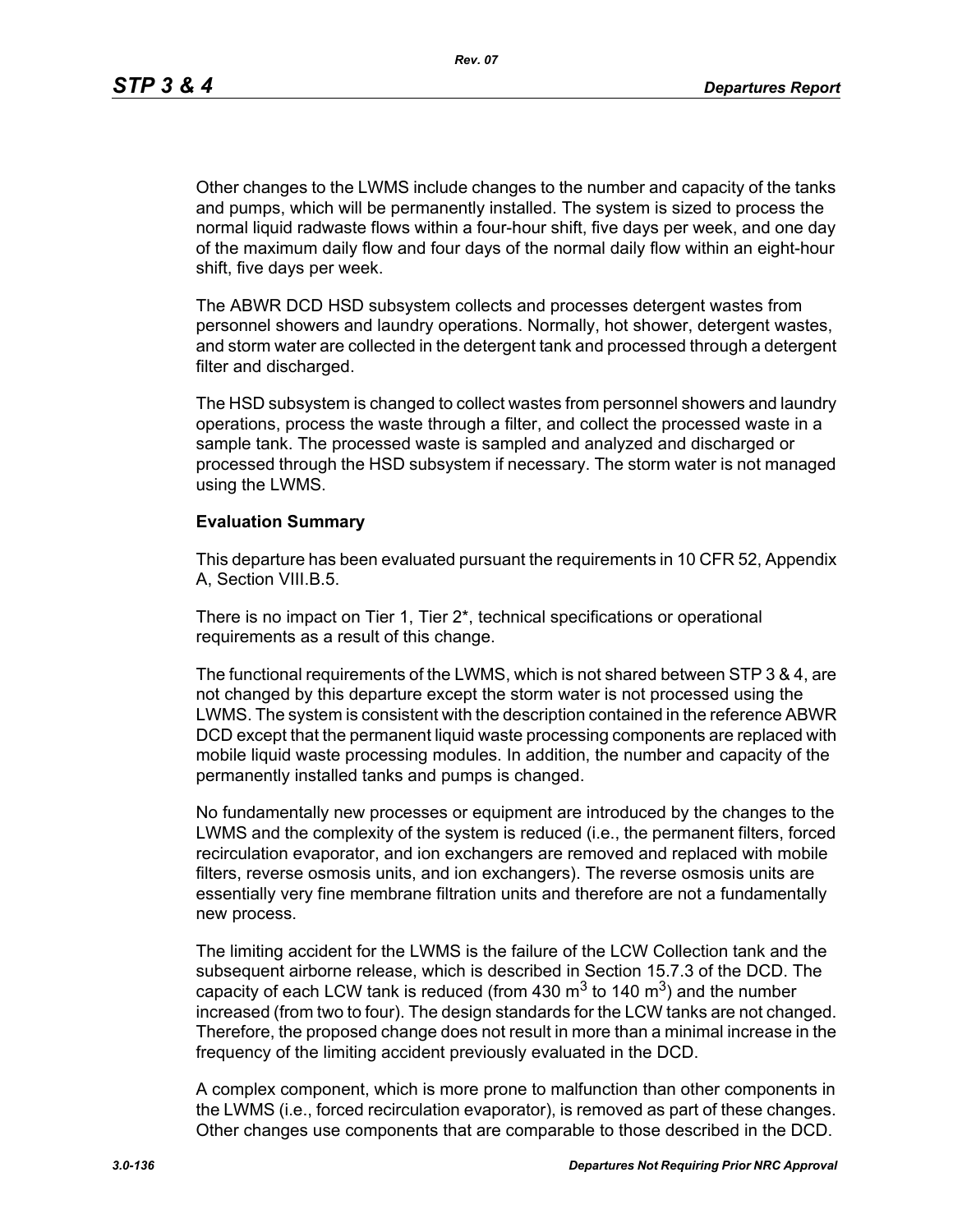As described in Section 15.7.3.1 of the DCD, a liquid radwaste release caused by operator error is considered a remote possibility. The administrative and physical controls for the release system are not changed. Therefore, the proposed change does not result in more than a minimal increase in the occurrence of a malfunction of a structure, system, or component (SSC) important to safety previously evaluated in the DCD.

The limiting accident associated with the LWMS is the failure of the LCW tank and the subsequent airborne release which is described in Section 15.7.3 of the DCD. The volume of the LCW tank is reduced. Therefore, the radionuclide inventory in the tank is reduced, thereby reducing the potential consequences of the accident. The description of the accident in DCD Section 15.7.3 states that the tank is located in a Seismic Category I Structure. As part of these changes, the Radwaste Building structure will be designed in accordance with the seismic requirements of Regulatory Guide 1.143 and will not be Seismic Category I. However, the tank cubicles will be lined with steel to a height capable of retaining the contents of the tank. Therefore, release to the groundwater is not considered credible. Therefore, the proposed change does not result in more than a minimal increase in the consequences of the limiting accident previously evaluated in the DCD.

A component which contains concentrated radionuclides at high temperatures (i.e., forced recirculation evaporator) is removed as part of these changes. Other changes use components that are comparable to the design described in the DCD. As described in Section 15.7.3.1 of the DCD, a liquid radwaste release caused by operator error is considered a remote possibility. The proposed change reduces the capacity of the sample tanks that would be emptied during an inadvertent release. The administrative and physical controls for the release system are not changed. This will reduce the consequences of an inadvertent release. Therefore, the proposed change does not result in more than a minimal increase in the consequences of the malfunction of a SSC important to safety.

No fundamentally new processes or equipment are being introduced by the changes to the LWMS. Therefore, the proposed change does not create the possibility for an accident of a different type than evaluated previously in the DCD.

No fundamentally new processes or equipment are being introduced by the changes to the LWMS. Therefore, the proposed changes do not create the possibility for a malfunction of an SSC important to safety with a different result than evaluated previously in the DCD.

The changes to the LWMS do not involve any interaction with the fuel, reactor system boundary, or the containment boundary. Therefore, the proposed change does not affect the fission product barrier as described in the DCD.

The LWMS design basis waste quantities and characteristics are the same (except for a lower maximum flow of storm water to a sample tank). The LWMS safety analysis is described in Section 15.7.3 of the DCD and the method of performing the analysis does not change. Therefore, the proposed change does not result in a departure from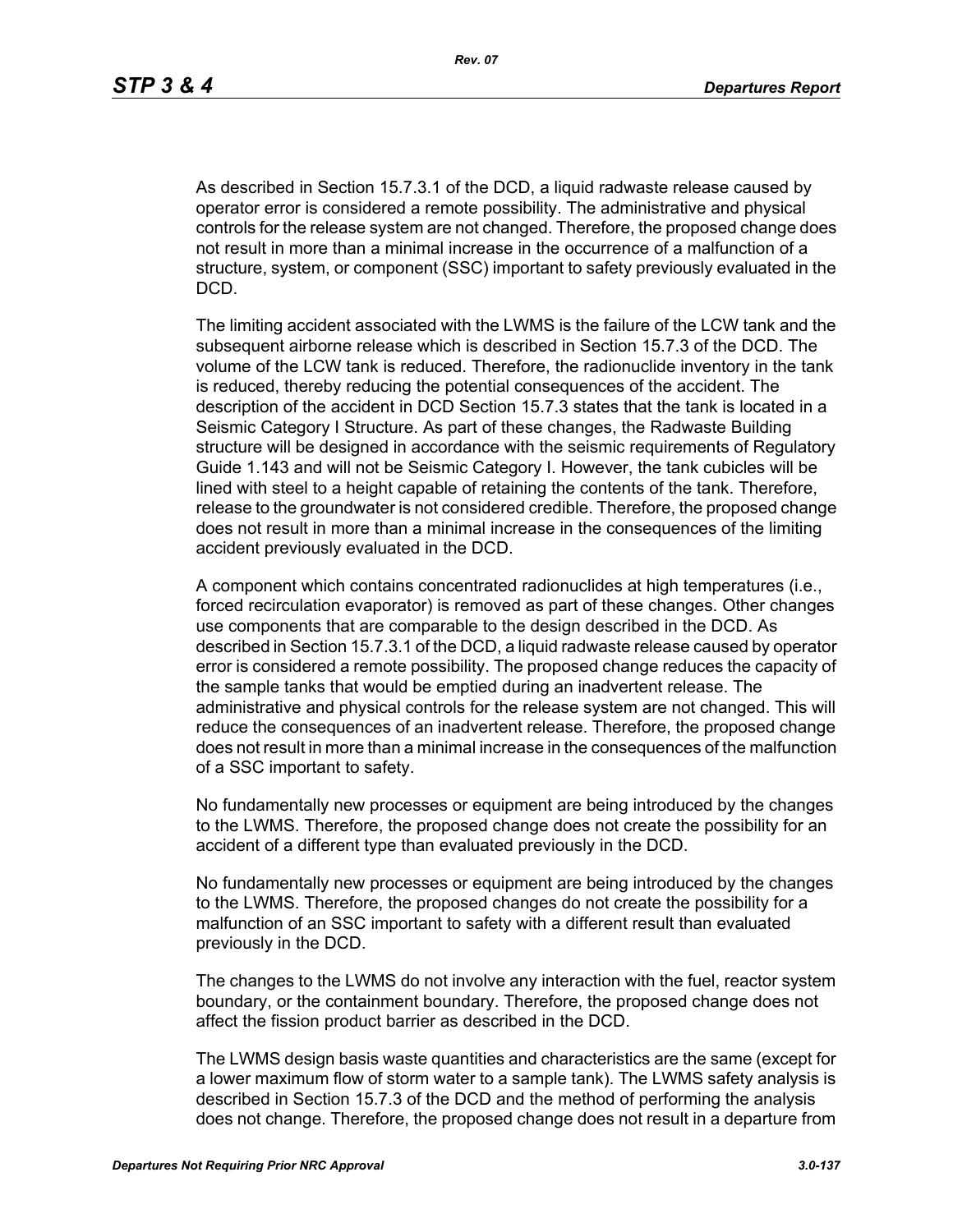the method of evaluation described in the DCD used in establishing the design basis or in safety analysis.

The changes to the LWMS do not involve any interaction with fuel, reactor system boundary, or the containment structure or interact directly with systems associated with ex-vessel severe accidents. Therefore, there is no substantial increase in the probability of an ex-vessel severe accident such that a particular ex-vessel severe service accident previously reviewed and determined to be not credible could become credible.

The changes to the LWMS do not involve any interaction with fuel, reactor system boundary, or the containment structure or interact directly with systems associated with ex-vessel severe accidents or severe accident mitigation. Therefore, there is no substantial increase in the consequences to the public of a particular ex-vessel severe accident that was previously reviewed.

Based on this evaluation, prior NRC approval of the change is not required.

### **STD DEP 11.3-1, Gaseous Waste Management System**

#### **Description**

This departure makes the following changes to the gaseous waste management system:

- **EXA** Changes the offgas recombiner from an integral unit to independent pre-heater, recombiner, and condenser arranged in a recombiner train.
- Adds an offgas evacuation system downstream of the HEPA filter to stabilize the offgas flow to the plant exhaust.
- **Revises the charcoal adsorber vault temperature to a tighter range to maximize** charcoal efficiency.
- Changes the number of charcoal adsorber vessels from nine (1 guard bed and 8 adsorbers) to five (1 guard bed and 4 adsorbers). Also, the arrangement of the charcoal adsorbers is changed from four parallel lines, each with two adsorbers in series, to four bigger adsorbers in series.
- Revises the mass of charcoal in each of the charcoal adsorber vessels from 13,600 kg (for the 8 adsorbers) to 27,200 kg (for the 4 bigger adsorbers). The total mass of charcoal in the adsorbers is unchanged. Note that the accident analyses in Section 15.7 assumes bypass of the charcoal adsorbers downstream of the guard bed, so the accident analyses are unaffected.
- Changes the mass of charcoal in the guard bed from 4,500 kg to 4,721 kg in Section 11.3 to be consistent with the accident analysis described in Section 15.7.1.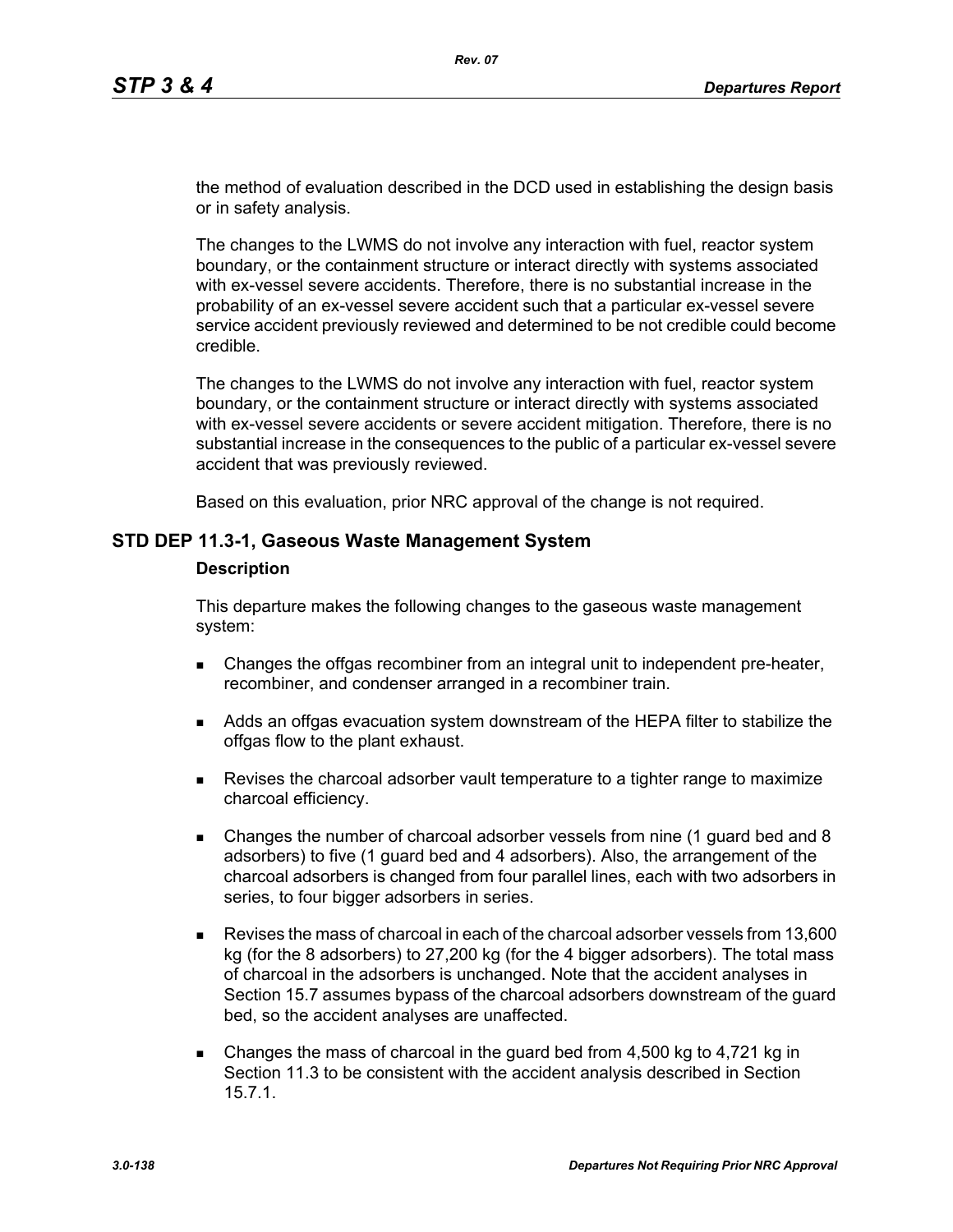### **Evaluation Summary**

This departure has been evaluated pursuant to the requirements in 10 CFR 52, Appendix A, Section VIII.B.5. There is no impact on any Tier 1, Tier 2\*, Technical Specifications, Bases for Technical Specifications or operational requirements as a result of these changes. The change from an integral recombiner to a recombiner train provides the same function as the integral recombiner and has proven operational experience. The addition of the evacuation system to assure stable offgas flow to the plant exhaust is an enhancement to the offgas discharge and does not change the offgas function. Restricting the charcoal adsorber vault temperature optimizes the charcoal performance and does not change the design basis. The change in the number of charcoal adsorbers, and the change in adsorber configuration and vessel size, provides the same function as the DCD design and has proven operational experience.

This departure does not change any accident evaluation including those in ABWR DCD Tier 2 Subsection 15.7. There is also no impact on the probability or consequences of an accident or malfunction of an SSC important to safety. Furthermore, there is no impact on fission product barriers. Therefore, this change has no adverse impacts and does not require prior NRC approval.

### **STD DEP 11.4-1, Radioactive Solid Waste Update**

### **Description**

Described below are Solid Waste Management System (SWMS) modifications addressed in this standard departure:

The solidification system, the dryer system, and the incinerator system are deleted because equipment operation and maintenance difficulties negatively impact the effectiveness of these processes. The compactor system is deleted as well.

A second spent resin storage tank is added to provide the capability to keep the spent resins from the Condensate Purification System and the spent resins from the LWMS mobile systems ion exchangers in separate spent resin storage tanks for radioactive decay and storage. This segregation allows the used condensate polishing resin from the Condensate Purification System may be used in the HCW demineralizer in the high conductivity waste subsystem. The reuse of the condensate resin helps to minimize the generation of radioactive waste.

A Liquid Waste Backwash Receiving Tank is added to collect the backwash from the Liquid Waste Management System (LWMS) mobile process units for transfer to the Phase Separators.

The SWMS mobile system consists of equipment modules, complete with all subcomponents, piping and instrumentation and controls necessary to operate the subsystem. Solid wet radwaste processing is performed using mobile dewatering processing subsystem. The mobile dewatering processing subsystem is comprised of dewatering fillhead assembly, dewatering pump skid, valves, control console and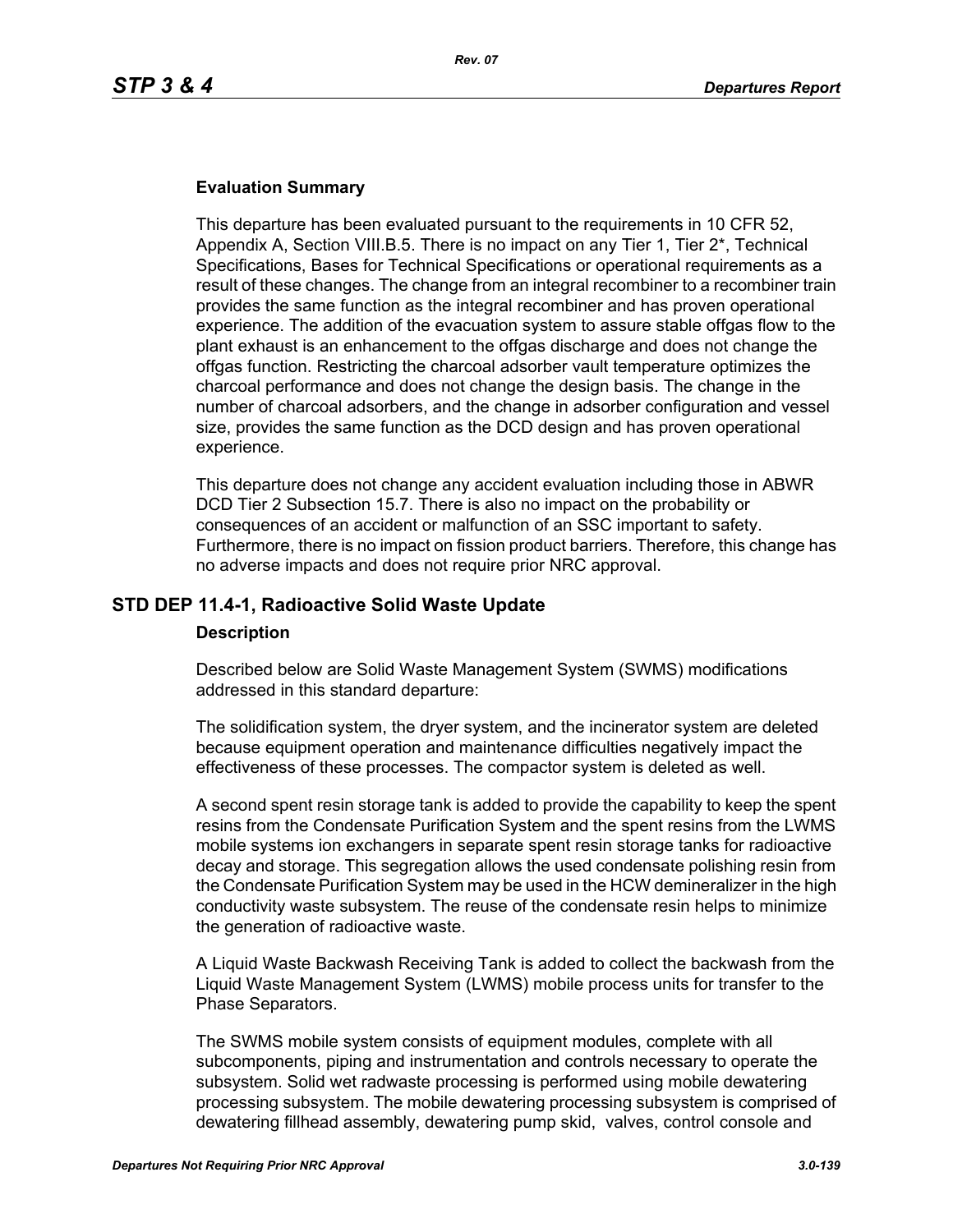*Rev. 07*

dewatering container. The mobile dewatering processing subsystem includes the adequate shielding required between the radiation sources of the modules and access and service areas in the radwaste building. The SWMS mobile system components are in module(s) that are designed for ease of installation and replacement due to component failure and/or technology upgrade.

### **Evaluation Summary**

This departure has been evaluated pursuant the requirements in 10 CFR 52, Appendix A, Section VIII.B.5.

There is no impact on Tier 1, Tier 2\*, technical specifications or operational requirements as a result of this change.

The functional description of the SWMS, which is not shared between STP 3 & 4, is not significantly changed by this departure. The system is consistent with the description contained in the reference ABWR DCD except that the permanent volume reduction (incinerator and dryer), solidification, and dry active waste compaction units are replaced with a mobile solid waste dewatering unit. The specific processes will be selected prior to initial plant operation and may be changed as appropriate. In addition, the number and capacity of the permanently installed tanks and pumps is changed.

No fundamentally new processes or equipment are introduced by the changes to the SWMS and the complexity of the system is reduced (i.e., the incinerator, the dryer, the compactor, and the radwaste solidification system are removed). The limiting accident for the Radwaste Building is the failure of the Low Conductivity Waste (LCW) collector tank and the subsequent airborne release which is described in Section 15.7.3 of the DCD. The capacity of the SWMS tanks is not increased, therefore, the LWC Collector Tank failure remains the limiting accident. Therefore, the proposed change does not result in more than a minimal increase in the frequency of the limiting accident previously evaluated in the DCD.

No fundamentally different processes or equipment are introduced by the changes to the SWMS. Complex components, which are more prone to malfunction than other components in the SWMS (i.e., incinerator, the dryer, the compactor, and the radwaste solidification system), are removed as part of these changes. Other changes use components that are comparable to those described in the DCD. Therefore, the proposed change does not result in more than a minimal increase in the occurrence of a malfunction of a structure, system, or component (SSC) important to safety previously evaluated in the DCD.

The description of the limiting accident associated with the Radwaste Building, which is described in DCD Section 15.7.3, states that the Radwaste Building is a Seismic Category I Structure. As part of these changes, the Radwaste Building structure will be designed in accordance with the seismic requirements of Regulatory Guide 1.143 and will not be Seismic Category I. However, the tank cubicles are lined with steel to a height capable of retaining the contents of the tank. Therefore, postulated release to the groundwater is not considered credible. Therefore, the proposed change does not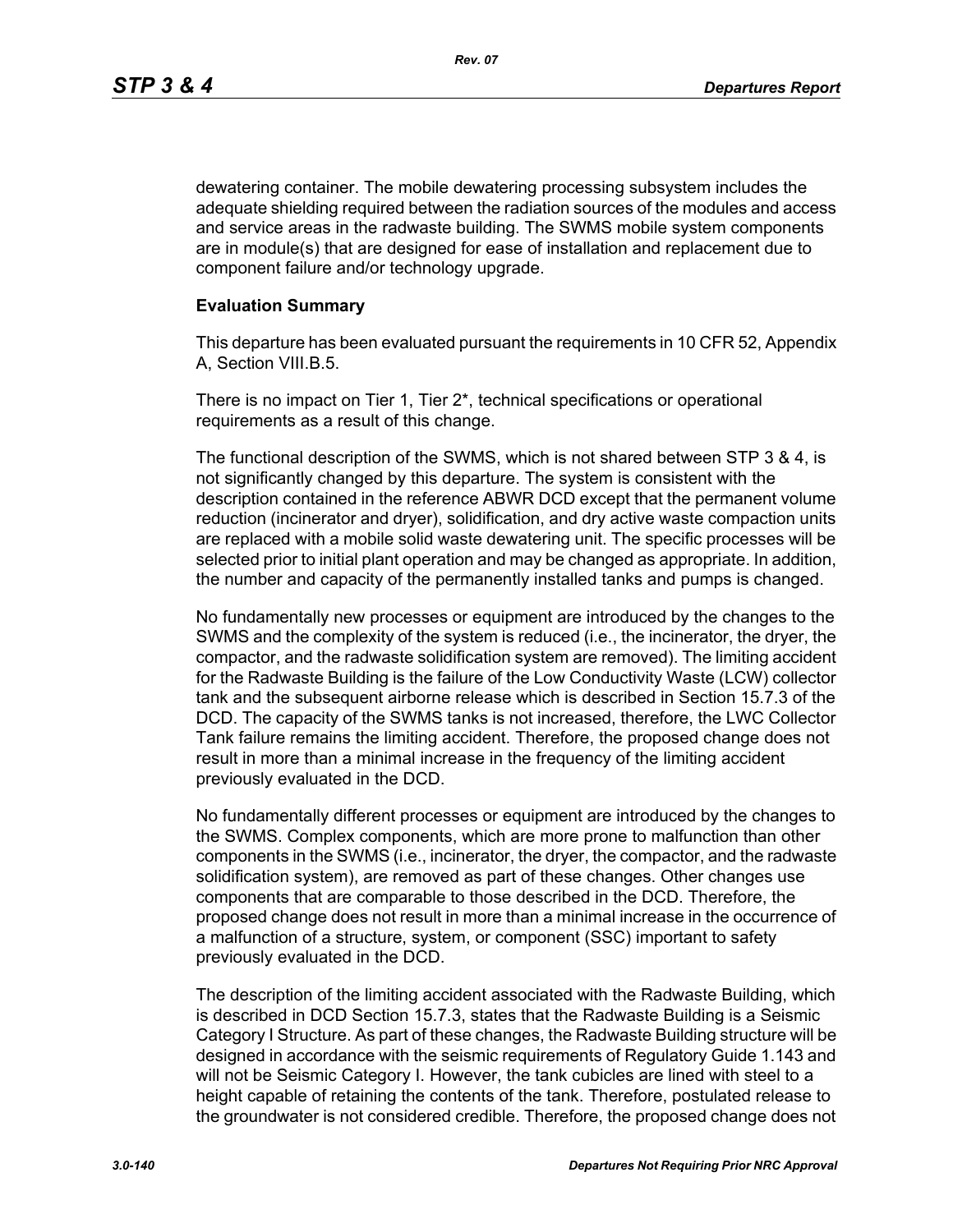result in more than a minimal increase in the consequences of the limiting accident previously evaluated in the DCD.

No fundamentally different processes or equipment are being introduced by the changes to the SWMS. Components, which contain concentrated radionuclides at high temperatures (i.e., the incinerator, the Concentrated Waste Tank, and the dryer), are removed as part of these changes. Other changes use components that are comparable to the design described in the DCD. Removal of these systems reduces the potential consequences of a malfunction by eliminating the potential for malfunctions. Therefore, the proposed change does not result in more than a minimal increase in the consequences of the malfunction of a SSC important to safety.

No fundamentally new processes or equipment are being introduced by the changes to the SWMS. Therefore, the proposed change does not create the possibility for an accident of a different type than evaluated previously in the DCD.

No fundamentally new processes or equipment are being introduced by the changes to the SWMS. Therefore, the proposed changes do not create the possibility for a malfunction of an SSC important to safety with a different result than evaluated previously in the DCD.

The changes to the SWMS do not involve any interaction with the fuel, reactor system boundary, or the containment boundary. Therefore, the proposed change does not affect the fission product barrier as described in the DCD.

The SWMS design basis waste quantities and characteristics are similar to those described in the DCD. The limiting safety analysis for the Radwaste Building is described in Section 15.7.3 of the DCD and the method of performing the analysis does not change. Therefore, the proposed change does not result in a departure from the method of evaluation described in the DCD used in establishing the design basis or in safety analysis.

The changes to the SWMS do not involve any interaction with fuel, reactor system boundary, or the containment structure or interact directly with systems associated with ex-vessel severe accidents. Therefore, there is no substantial increase in the probability of an ex-vessel severe accident such that a particular ex-vessel severe service accident previously reviewed and determined to be not credible could become credible.

The changes to the SWMS do not involve any interaction with fuel, reactor system boundary, or the containment structure or interact directly with systems associated with ex-vessel severe accidents or severe accident mitigation. Therefore, there is no substantial increase in the consequences to the public of a particular ex-vessel severe accident that was previously reviewed.

Based on this evaluation, prior NRC approval of the change is not required.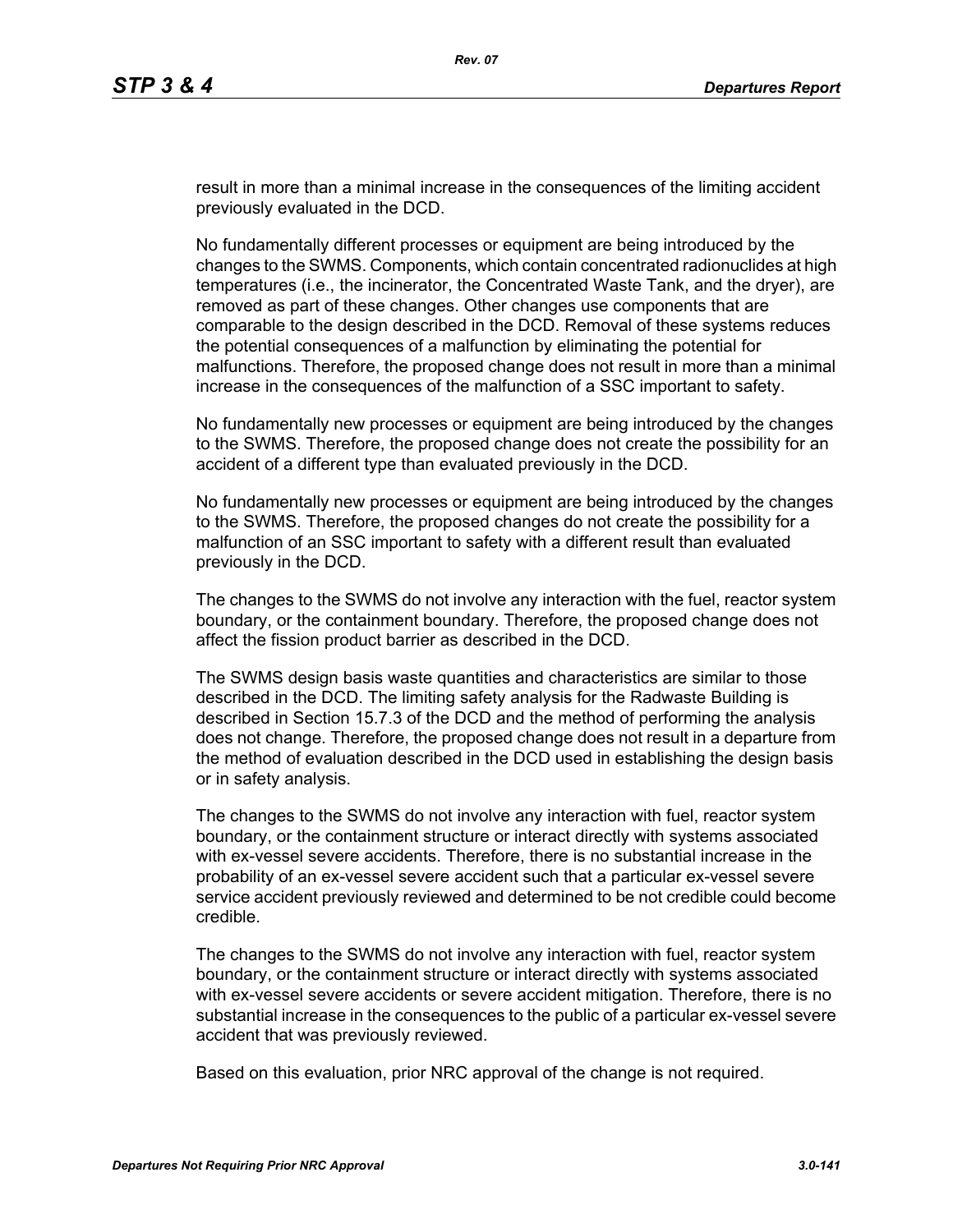# **STP DEP 11.5-1, Process and Effluent Radiation Monitoring and Sampling System Description**

There are several changes that have been made for this system:

- Functional Requirements set forth in the reference ABWR DCD will be met, but implementation of design and specific equipment is vendor-based.
- **References to specific detector types, such as digital gamma sensitive Geiger-**Mueller, ionization chamber, or scintillation detector, were deleted. Specific detector types will be selected later in the project based on state of the art and availability.
- Trip functionality for radiation monitors has been modified such that downscale (low) and inoperative are combined into one trip circuit rather than two separate circuits because these two trips are used for the common purpose of detecting equipment failures. Thus, each radiation monitor has three trip circuits: two upscale and one downscale/inoperative. Each trip is determined by the radiation monitor and then sent to the main control room for visual display.
- As for radiation unit to express the range of radiation monitor, Sievert is preferred to using Gray. Sieverts specifically addresses absorbed radiation dose in human tissue while Gray refers to radiation dosage in any material.
- Recorders have been removed because data recording is performed by trending software in the Digital Control and Instrumentation System.
- **STP 3 & 4 will not have an incinerator for burning low-level radwaste, so the** incinerator stack discharge radiation monitor is not required. Sections and references to this monitor have been removed.
- References to specific calibration techniques and maintenance procedures are removed. These techniques and methods, such as calibration reproducibility, error, precision, and timelines for maintenance, are specific to site procedures or are supplied by the equipment vendors.
- FSAR Table 11.5-1 provides estimated channel ranges. Channel ranges will only be finalized after analyses and calculations are complete.
- Warning alarms are provided in the text of the specific section for each radiation monitor and do not need to be provided in the table. Table 11.5-2 and Table 11-5- 3 provide expected activity, dynamic detection ranges and sensitivity. Dynamic detection ranges are calculated based on the radionuclides and the sensitivity of the radiation monitor. As the sensitivities are vendor provided, the dynamic detection range is estimated. Sensitivities are not included in the table as they are vendor provided.
- The bypass valve closure trip of the Offgas Post-Treatment Radiation Monitor is corrected to High-High to be consistent with DCD IED (Figure 7.6-5).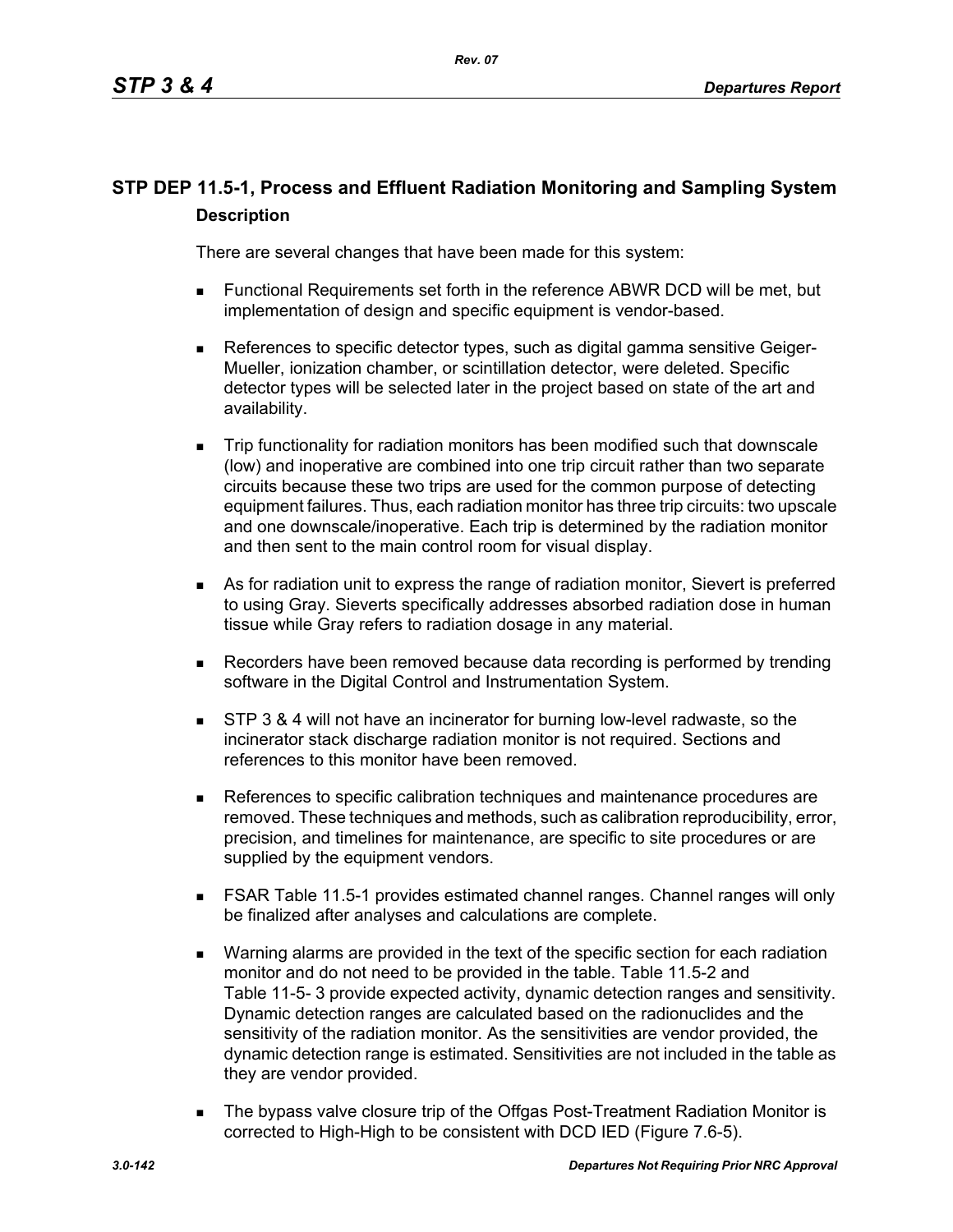**The High-High alarm for the Gland Seal Condenser Exhaust is added to be** consistent with DCD (Figure 7.6-5).

## **Evaluation Summary**

This departure has been evaluated pursuant to the requirements in 10 CFR 52, Appendix A, Section VIII.B.5.

There is no impact on any Tier 1 and Tier 2\* technical specifications, basis for technical specifications and operational requirements as a result of these changes.

Implementation of detailed design and specific equipment is changed. But Functional requirements set forth in the reference ABWR DCD are not changed.

The Radiation Unit is changed to Sievert. Sievert specifically addresses absorbed radiation dose in human tissue while Gray refers to radiation dosage in any materials.

The recorders are removed because data recording is performed by trending software in the Digital Control and Instrumentation System. There will not be an incineration burning low-level radwaste, so the incineration stack discharge radiation monitor is not required.

The trip descriptions for Offgas Post-Treatment Radiation Monitor and the alarm descriptions for Gland Seal Condenser Exhaust Radiation Monitor are corrected to be consistent with DCD IEDs. Consequently, there is no impact on the probability or consequences of an accident, malfunction of an SSC important to safety, or the likelihood or consequences of a severe accident.

Based on this evaluation, prior NCR approval of these changes is not required.

## **STD DEP 12.2-1, Gamma Ray Source Energy Spectra Tables**

### **Description**

Tier 2 Table 12.2-3b, "Gamma Ray Source Energy Spectra - Post-Operation Gamma Sources in the Core (pJ/W·s)," and Tier 2 Table 12.2-3c, "Gamma Ray Source Energy Spectra - Gamma Ray Sources External to the Core During Operation," are incorporated by reference from the generic ABWR DCD, as approved by Appendix A to 10 CFR Part 52. To address apparent errors in the units in the tables, this departure adds a footnote to each table in order to prevent the inadvertent use of the information with incorrect units. The footnotes state that the information in the tables is not to be used for detailed facility design or any changes to the FSAR.

### Evaluation Summary

The footnotes are provided to address apparent errors in the units in Table 12.2-3b and Table 12.2-3c. It can be reasonably deduced that the units in Table 12.2-3b should be J/s·MW<sub>t</sub> instead of pJ/W·s, and that the units in Table 12.2-3c should be pJ/cm3/s/W<sub>t</sub>, instead of  $pJ/cm<sup>3</sup>/s/MWt$ . Because source terms of the appropriate magnitude, i.e., values with correct units, were used in the facility design, including shielding design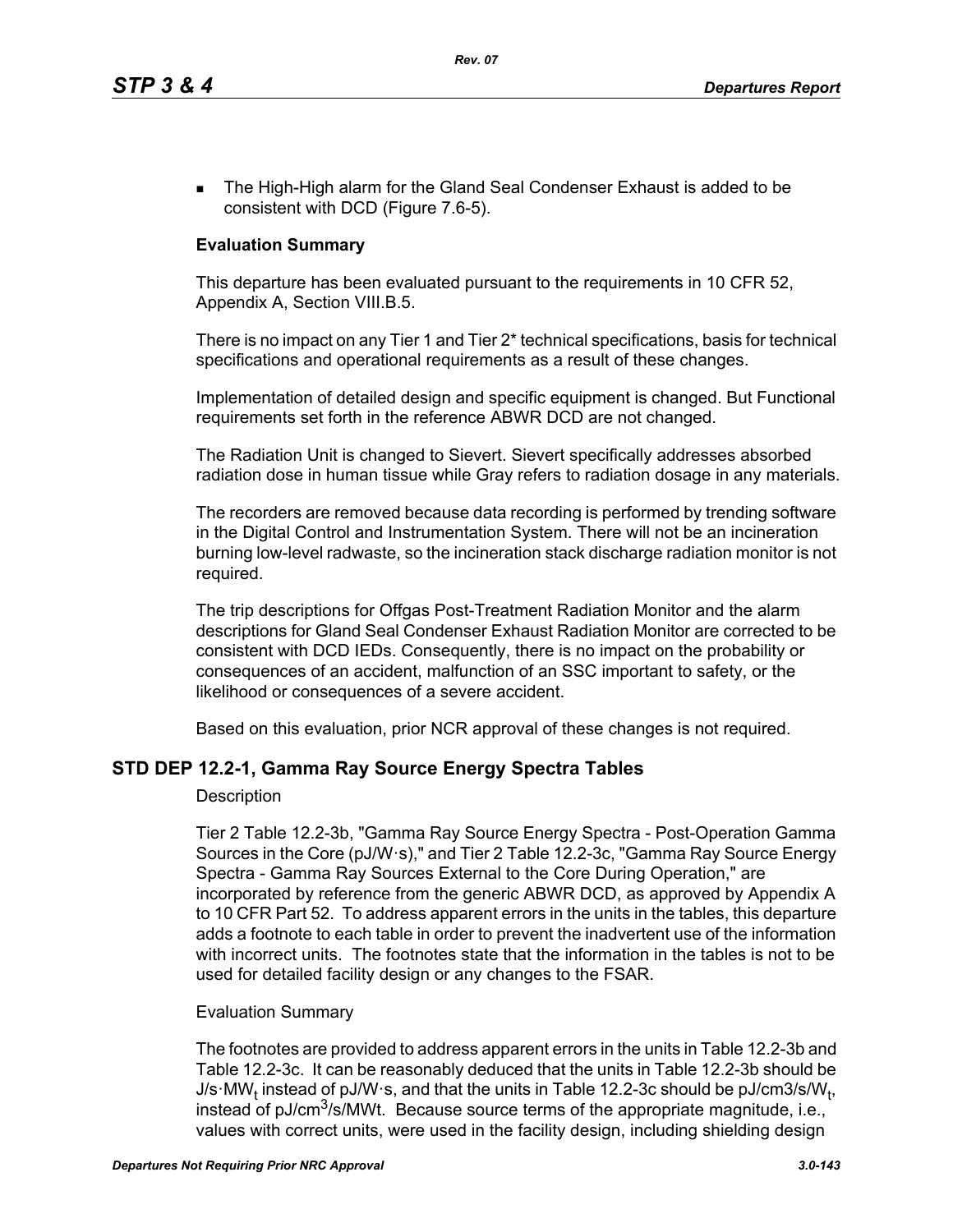and evaluation of equipment qualifications, for the certified ABWR DCD, this error has no safety significance.

This departure does not change the information provided in Tables 12.2-3b and 12.2-3c and approved by Appendix A to 10 CFR Part 52. The information in the tables is relevant to other information incorporated by reference from the ABWR DCD that relies on, is based on, or is developed consistent with the information in this table. The tables are not used to address any new information required to be provided by the applicant.

This change is not related to any significant error in the application, is not needed to ensure compliance with NRC regulations, is not needed to support other licensing-basis documents, and is not needed to address a significant vulnerability identified by probabilistic risk assessments.

This departure has been evaluated pursuant to the requirements in Section VIII.B.5 of Appendix A to 10 CFR Part 52. There is no impact on Tier 1 or Tier 2\*, Technical Specifications, Bases of Technical Specifications, or operational requirements. Therefore, this departure has no adverse impact on the safety analysis and does not require prior NRC approval.

## **STD DEP 12.3-1, Cobalt Content in Stainless Steel**

### **Description**

This departure revises the requirements for the material specification for the stainless steel component exposed to reactor coolant with specific reference to the cobalt content in the stainless materials.

The vendors supplying the material cannot reasonably achieve the cobalt limits in all cases. A graded approach to cobalt concentrations has been taken by using various grades of low cobalt stainless steel, with the material in the core receiving the least amount of cobalt. The cobalt concentrations are allowed to increase with the distance from the core. The overall cobalt limit for all reactor vessel material is 0.05 wt percent. Lower target values (aim limits) are provided to the material vendor as goals to trend for.

During the ABWR Certification process the average annual occupational exposure calculation was performed. The reduced cobalt loadings were not considered in that estimate. Therefore, based upon the method used and the assumptions made to evaluate the occupational exposure, materials procured with a 0.05 wt percent maximum cobalt requirement, with lower ALARA target values of cobalt for radiologically significant areas, will have no adverse affect on the estimated occupational exposure.

### **Evaluation Summary**

The departure to clarify the the procurement and use of various grades of low cobalt stainless steel on a graded approach wherein the lowest cobalt material is used in the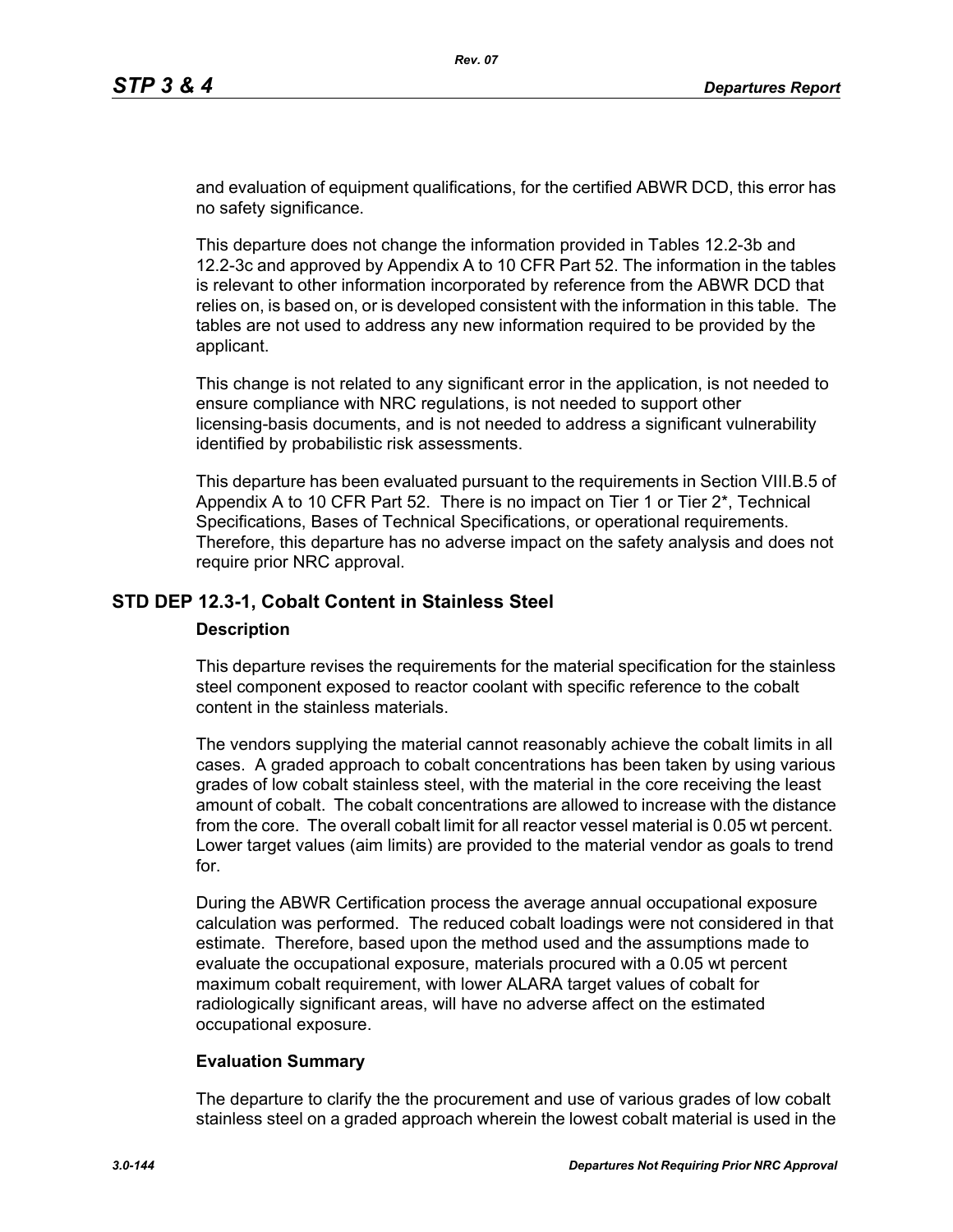most radiologically significant areas with increasing cobalt material in less sensitive areas has been evaluated pursuant to the requirements in 10 CFR 52, Appendix A, Section VIII.B.5. There are no significant radiological consequences since the ABWR certification calculation of the average annual occupational exposure did not assume the reduced cobalt loadings, and the results show no adverse effect. This departure does not change the Technical Specifications, any underlying design or other operational requirements. Furthermore, it does not change any plant physical features, SSCs important to safety or fission product barriers. Any previously evaluated accident is not affected, and the possibility for an accident of a different type is not created. Also, it does not affect any method used for evaluation in establishing the design bases or in the safety analyses. This departure does not affect any feature for mitigation of an ex-vessel severe accident. For the same reason, and because there is no effect on any event, operation or SSC function, the change does not create a different ex-vessel accident scenario. Therefore, this change has no adverse impact and does not require prior NRC approval.

## **STD DEP 12.3-3, Steam Tunnel Blowout Panels**

### **Description**

This departure removes the discussion in Subsections 3.8.4, 12.3.1.4.4 and 12.3.2.3 concerning blowout panels and relief and release pathways associated with the steam tunnel because these statements are inaccurate and conflict with the correct description in revised Subsection 3.8.4 and Subsection 3.12.1.3, where it more appropriately belongs. The design description of the routing and functioning of the blowout panels in Subsections 12.3.1.4.4 and 12.3.2.3 is inaccurate and is not needed in these subsections. This departure also adds the phrase "or equivalent" to the last sentence in Subsection 12.3.1.4.4 describing the use of lead-loaded silicone foam for sealing penetrations.

### **Evalutation Summary**

This departure has been evaluated pursuant to and determined to comply with the requirements in 10 CFR 52, Appendix A, Section VIII.B.5. This departure which removes the discussion concerning blowout panels and relief and release pathways associated with the steam tunnel would appear to eliminate a steam flow path; however, because there is no high energy line break (HELB) identified in the room identified in the deleted text (subcompartment SA2 - RHR Pump and Heat Exchanger Room), there is no need for a relief path from this compartment. Additionally, SSCs in the flow paths and adjoining areas are qualified or protected as needed from increased temperature, pressure and jet impingement forces. The design description of the location, routing and functioning of the blowout panels in Subsections 12.3.1.4.4 and 12.3.2.3 is inaccurate and is not needed in those subsections. The correct description of the blowout panels and relief and release pathways associated with the steam tunnel is contained in revised Subsection 3.8.4 and Subsection 3.12.1.3, where it more appropriately belongs. This departure also adds the phrase "or equivalent" to the last sentence in Subsection 12.3.1.4.4 describing the use of lead-loaded silicone foam for sealing penetrations to allow for use of new or better products.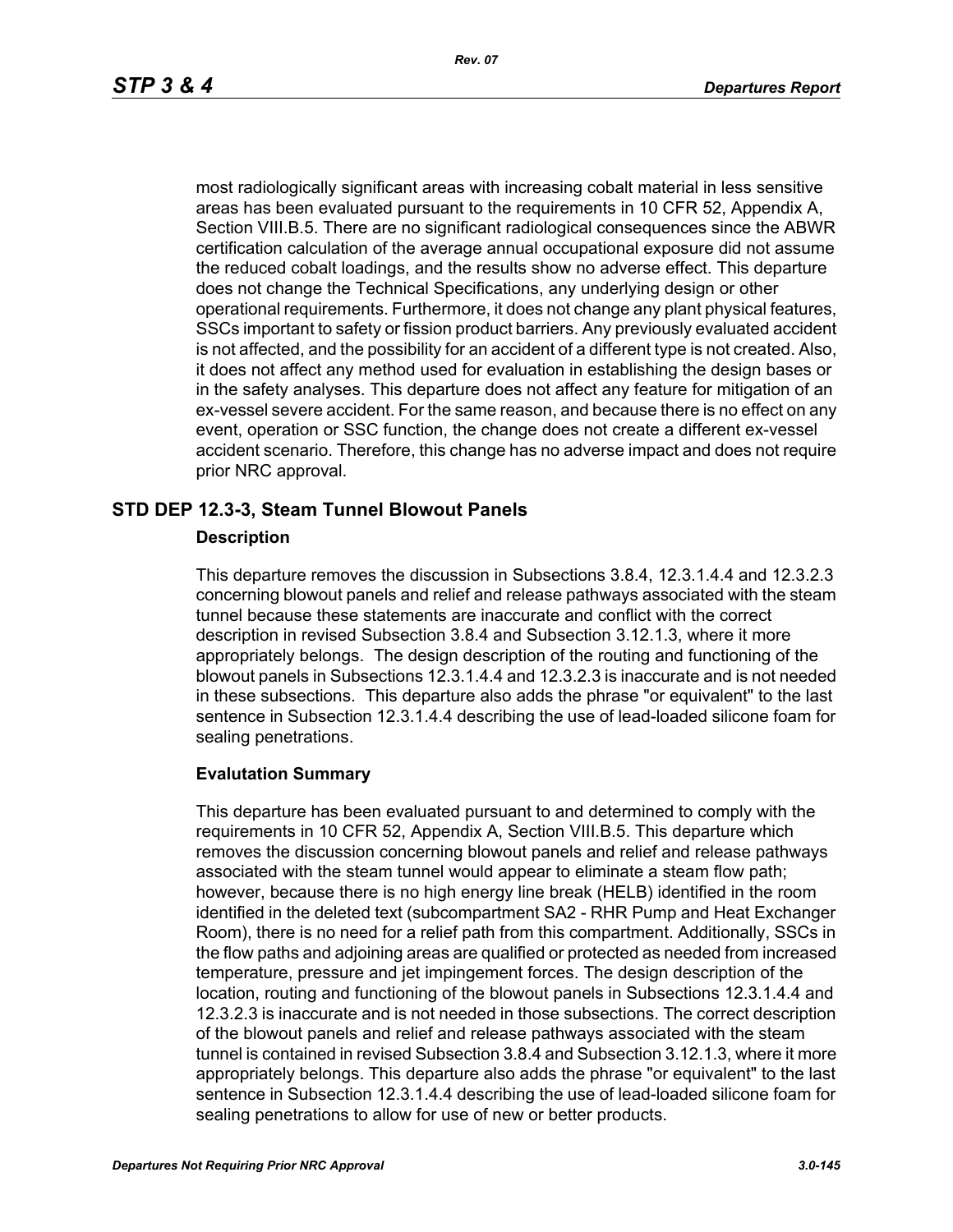This design change does not change the Technical Specifications or Bases or other operational requirements. Furthermore, it does not change any plant physical features, SSCs important to safety or fission product barriers. Any previously evaluated accident is not affected, and the possibility for an accident of a different type is not created. Also, it does not affect any method used for evaluation in establishing the design bases or in the safety analyses. This departure does not affect any feature for mitigation of an ex-vessel severe accident. For the same reason, and because there is no effect on any event, operation or SSC function, the change does not create a different ex-vessel accident scenario.

Therefore, this change has no adverse impact and does not require prior NRC approval.

# **STD DEP 12.3-4, Alarm Capability for Area Radiation Monitors (ARMs)**

#### **Description**

This departure revises FSAR Tables 12.3-3, 12.3-6 and 12.3-7 to add alarm capability to certain area radiation monitors (ARMs). Five additional monitors have been added to the Reactor Building as indicated in Table 12.3-3 and as shown on Figures 12.3-56, 12.3-57, 12.3-58, 12.3-60 and 12.3-62.

### **Evaluation Summary**

This departure has been evaluated pursuant to the requirements in 10 CFR 52, Appendix A, Section VIII.B.5. This departure does not change any Tier 1, Tier 2<sup>\*</sup> information, the Technical Specifications, any underlying design or other operational requirements.

This departure represents a favorable change which provides additional alarm capability to area radiation monitors in the reactor building, radwaste building and turbine building, and adds additional area monitors in the reactor building beyond those identified in the DCD. As such,this departure provides additional notification to plant personnel regarding high radiation levels in these areas which is a safety improvement. There is no change in design or function of any other SSC important to safety. By providing additional notification to plant personnel for conditions which could lead to accidents, this departure has no adverse impact on the likelihood or consequences of analyzed accidents or malfunction of an SSC important to safety and may have a favorable impact. Furthermore, it does not change any plant physical features, SSCs important to safety or fission product barriers.

Any previously evaluated accident is not affected, and the possibility for an accident of a different type is not created. Also, it does not affect any method used for evaluation in establishing the design bases or in the safety analyses. This departure does not adversely affect any feature for mitigation of an ex-vessel severe accident and may have a favorable effect. For the same reason, and because there is no effect on any event, operation or SSC function, the change does not create a different ex-vessel accident scenario.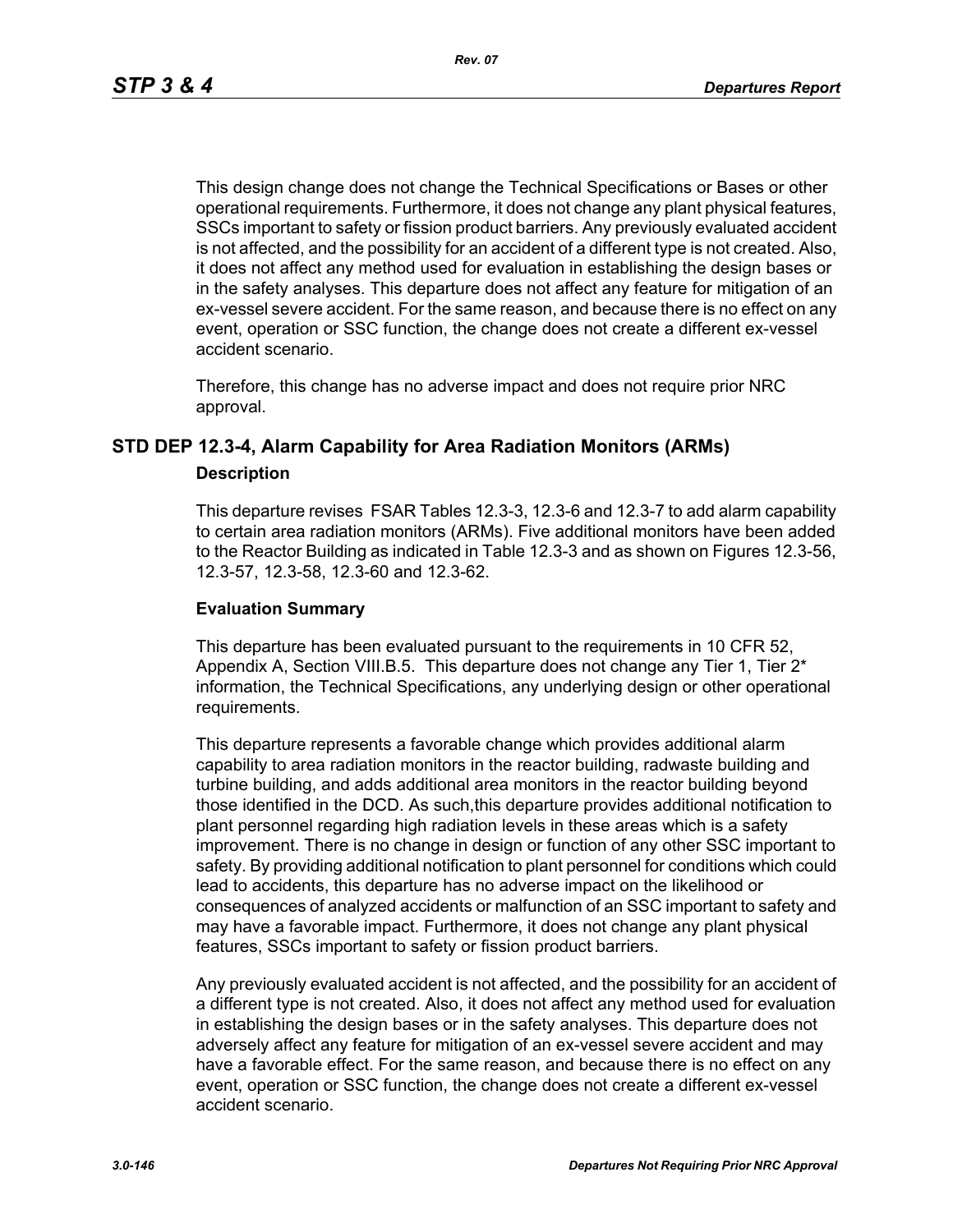Therefore, this change has no adverse impact and does not require prior NRC approval.

# **STD DEP 14.2-1, Control Rod Drive Friction Testing Requirement**

### **Description**

The DCD Subsection 14.2.12 requirement for performing control rod drive (CRD) friction testing is modified to remove the portion of the test that is performed on selected rods at rated temperature and pressure. CRD friction testing is a traditional requirement performed on older BWR designs with CRDs positioned using hydraulic pressure. The ABWR employs a design in which normal rod positioning is accomplished by an electric motor. Mechanical binding (friction) of an ABWR CRD will result in blade separation from the ball nut which would be detected by existing, permanently installed Class 1E instrumentation. Thus ABWR CRDs are easily monitored for performance degradation during normal CRD withdrawal, and the portion of the startup friction testing performed on selected rods at rated temperature and pressure is not required.

# **Evaluation Summary**

This departure to remove the DCD-required CRD friction testing from the STP 3 & 4 FSAR has been evaluated pursuant to the requirements in 10 CFR 52, Appendix A, Section VIII.B.5. This departure does not change any Tier 1 or Tier 2\* DCD information, the Technical Specifications, Bases for Technical Specifications, any underlying design, or other operational requirements. It does not change any plant physical features, SSCs important to safety or fission product barriers. Any previously evaluated accident is not affected, and the possibility for an accident of a different type is not created. Also, it does not affect any method used for evaluation in establishing the design bases or in the safety analyses. This departure does not affect any feature for mitigation of an ex-vessel severe accident. For the same reason, and because there is no effect on any event, operation or SSC function, the change does not create a different ex-vessel accident scenario. Therefore, this change has no adverse impact and does not require prior NRC approval.

# **STD DEP 15.6-1, Clean Up Water Line Break Meteorology and Dose Results Description**

DCD Section 15.6, Table 15.6-18, Clean Up Water Line Break Meteorology and Dose Results provides accident meteorological dispersion factors, the thyroid dose, and whole body dose. The DCD Table lists doses for four different  $\gamma/Q$  values. For the first listed  $\gamma$ /Q value, the thyroid and whole body doses differ by a factor of approximately 100; however, for the other  $\gamma$ /Q values, the reported thyroid doses do not differ by a factor of approximately 100. In fact, the thyroid doses are reported as being the same as the whole body doses. This is clearly in error. The thyroid doses have been recalculated based on the activity releases reported in DCD Table 15.6-17 and the χ/Q values in DCD Table 15.6-18.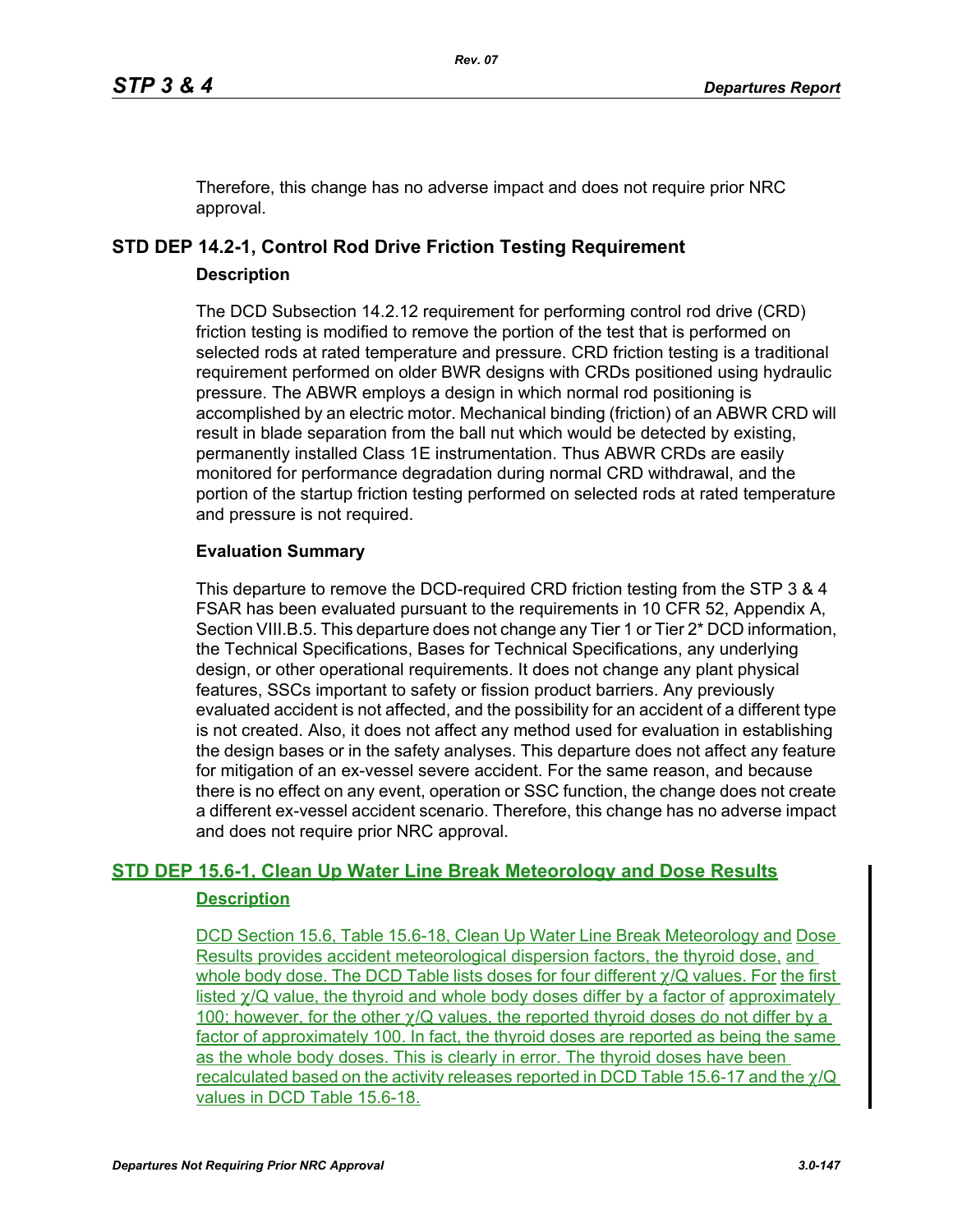### **Evaluation Summary**

This departure to correct the thyroid dose values presented in Table 15.6-18 of the STP 3&4 FSAR has been evaluated pursuant to the requirements in 10 CFR 52, Appendix A, Section VIII.B.5. This departure does not change any Tier 1, Tier 2<sup>\*</sup> information, the Technical Specifications, any underlying design or other operational requirements. It does not change any plant physical features, SSCs important to safety, or fission product barriers. Any previously evaluated accident is only minimally impacted, and the possibility for an accident of a different type is not created. Also, it does not affect any method used for evaluation in establishing the design bases or in the safety analyses. This departure does not affect any feature for mitigation of an ex-vessel severe accident. For the same reason, and because there is no effect on any event, operation, or SSC function, the change does not create a different ex-vessel accident scenario. Therefore, this change does not require prior NRC approval.

## **STD DEP 18.4-1, Main Generator Synchronization Control Relocation**

### **Description**

The location of the controls and displays required for the synchronization of the main generator is not necessary at the main control console as stated in DCD Tier 2 Section 18.4.2, therefore these have been relocated to the main control room panel. This change allocates space on the main control console to more critical tasks and allows manual synchronization of the main generator by the control room operator or automatic synchronization by the Power Generation Control System. The relocation is consistent with the description provided in DCD Tier 1 Section 2.7.1 and the requirements in Section 18.7 for the final design of the main control room.

### **Evaluation Summary**

The change does not affect any Tier 1 or Tier 2\* DCD information. This departure to relocate the controls for synchronization of the main generator to the main control panel has been evaluated pursuant to and determined to comply with the requirements in 10 CFR 52, Appendix A, Section VIII.B.5. This departure does not change the Technical Specifications or Bases of Technical Specifications, any underlying design or other operational requirements. Furthermore, it does not change SSCs important to safety or fission product barriers. Any previously evaluated accident is not affected, and the possibility for an accident of a different type is not created. Also, it does not affect any method used for evaluation in establishing the design bases or in the safety analyses. This departure does not affect any feature for mitigation of an ex-vessel severe accident. For the same reason, and because there is no effect on any event, operation or SSC function, the change does not create a different ex-vessel accident scenario. Therefore, this change has no adverse impact and does not require prior NRC approval.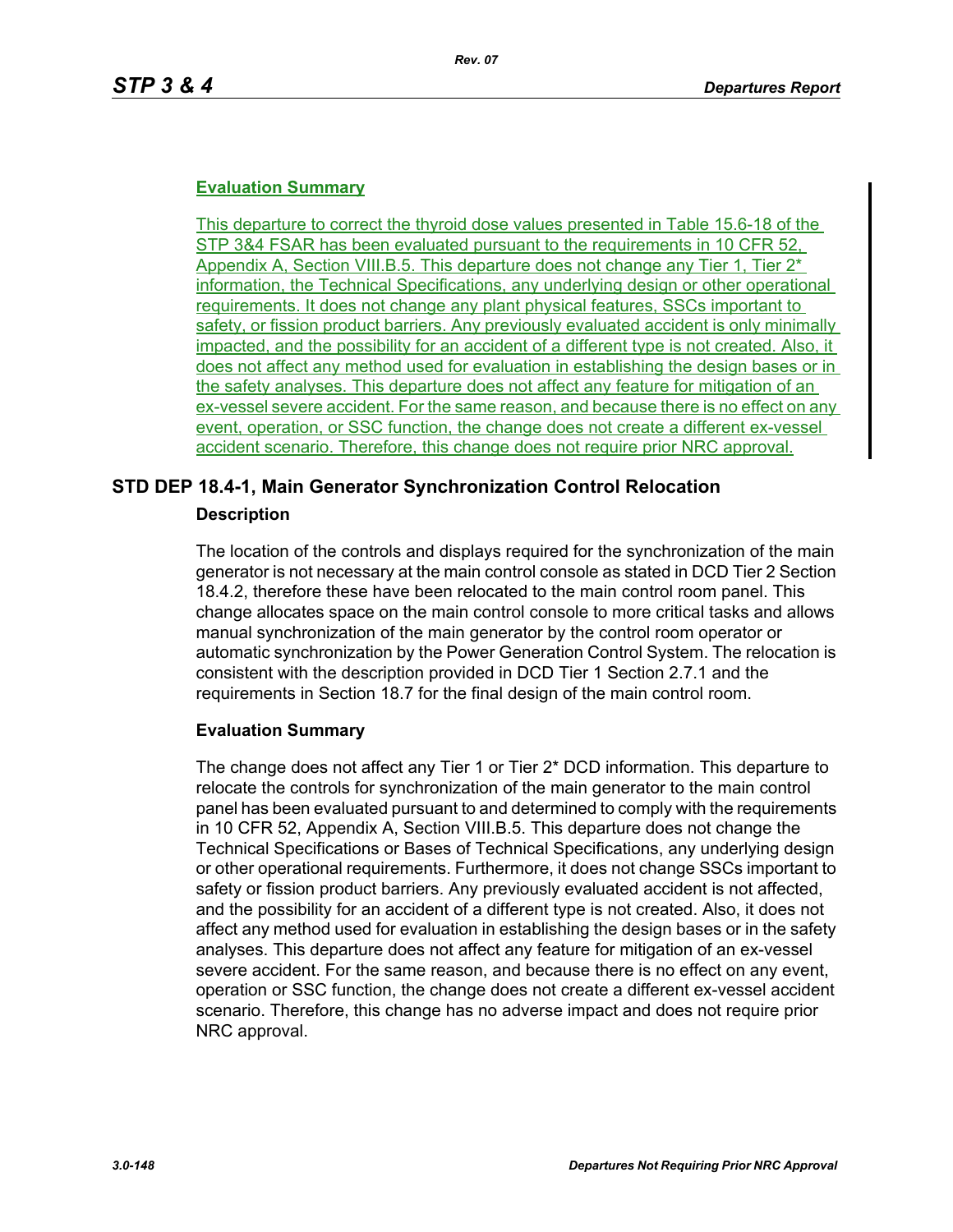# **STD DEP 19.3-1, Evaluation of Common Cause Failures Description**

ABWR Standard Safety Analysis Report (SSAR) Chapter 19.D.8.6 documents the results of a PRA sensitivity analysis on common cause failure of selected mechanical systems performed by GE in response to a request from the NRC during the ABWR certification process. The final paragraph in SSAR Chapter 19.D.8.6 summarizes the results of the sensitivity analysis and indicated that the common cause factors evaluated will be added to the plant PRA model in any future revised basic quantification of the ABWR. The common cause factors were added to the ABWR plant model used to quantify the effects of plant-specific factors for South Texas Project Units 3 & 4. The addition of the common cause terms represents a departure from the PRA described in the reference DCD.

### **Evaluation Summary**

This departure has been evaluated and pursuant to the requirements in 10 CFR 52, Appendix A, Section VIII.B.5, as described previously. There is no impact on any Tier 1, Tier 2\*, technical specifications, basis for technical specifications or operational requirements as a result of this change. As a result of this departure, there is no effect on the frequency or consequences of any accidents or the likelihood or consequences of malfunctions of SSC important to safety previously evaluated in the DCD. There is no possibility of a new type of accident, and there is no impact on fission product barriers or ex-vessel severe accident events. Therefore, the change has no adverse impact and does not require prior NRC approval.

Based on this evaluation, prior NRC approval of the change is not required.

# **STD DEP 19.7-1, Control Rod Drive Improvements**

### **Description**

Subsection 19.7.2, item 4 of the reference ABWR DCD discusses Control Rod Drive Improvements incorporated into the ABWR design. The second paragraph indicates that the Fine Motion Control Rod Drive (FMCRD) brake design had to be fully testable on an annual basis, presumably during refueling outages because testing of the brakes during power operation is not practical. A clarification is made for consistency with the outages on the 18-month cycle basis for the plant. Words, "an annual," are replaced with "refueling cycle." Technical Specification LCO 3.10.12 controls removal of CRD subassemblies during refueling.

### **Evaluation Summary**

This departure has been evaluated pursuant to the requirements in 10 CFR 52, Appendix A, Section VIII.B.5. There is no impact on any Tier 1, Tier 2<sup>\*</sup>, DCD, technical specifications, basis for technical specifications or operational requirements as a result of this change.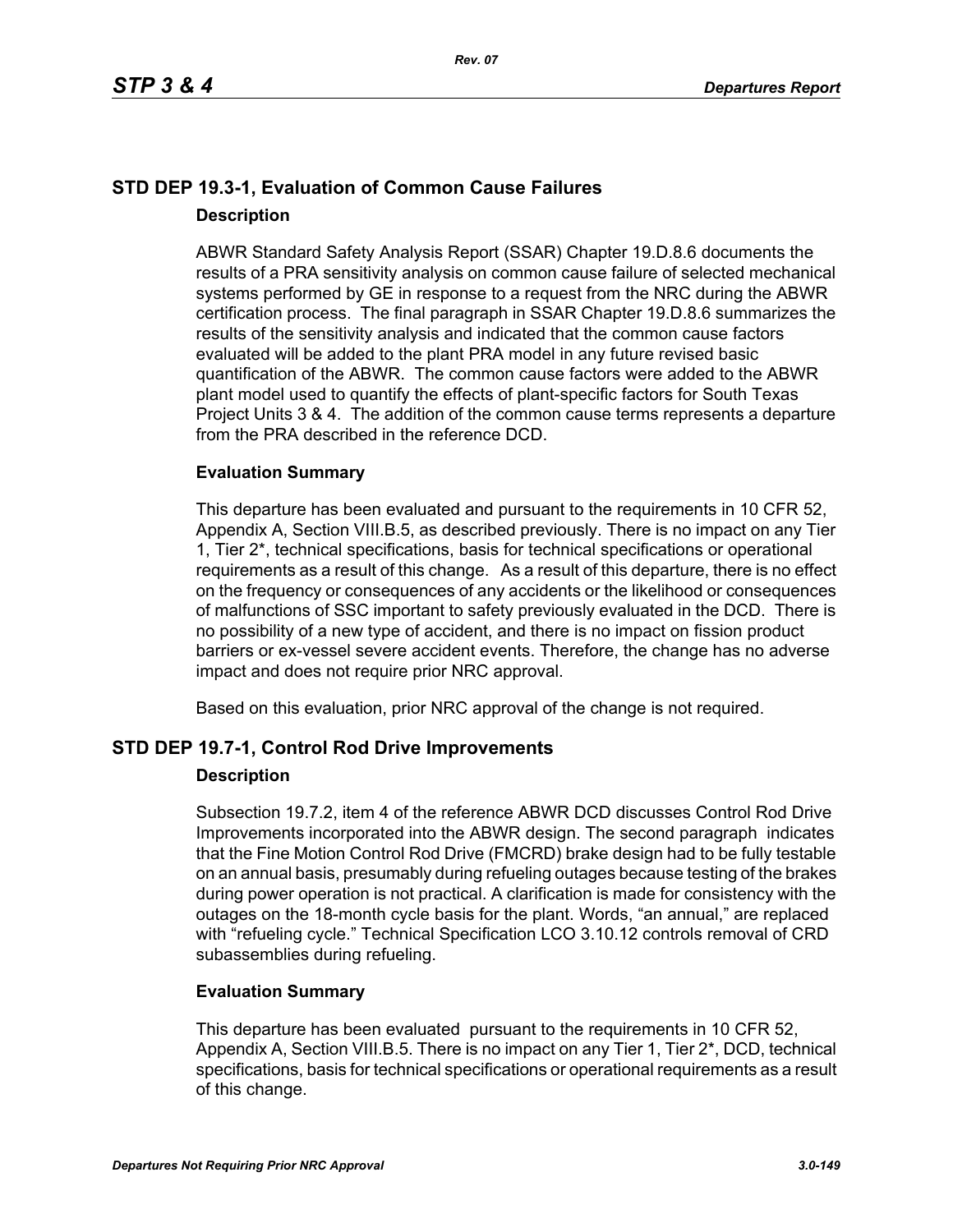The change is required to reflect that the plant refueling outage will be every 18 months, during which the FMCRD brakes can be tested. It does not affect the brake design or function. The FMCRD electro-mechanical brake is a Class 1E safety-related component with a 10-year Environmental Qualification replacement life. Brake performance characteristics testing is performed every 10 years when a replacement/new brake is installed. Thirty-five motor subassembly units, including the brake, will be tested during the 18-month refueling outages. This is sufficient to assure that the brake performance to prevent rod ejection is not affected as considered in the ABWR PRA studies. Section 15.4.9.1 of the DCD characterizes the probability of the initial causes of the control rod ejection accident as low enough to warrant it as a limiting fault. In addition, both the safety-related check valve and brake (see DCD Tier 2, Section 4.6.2.3.3.1.2 and 15.4.9.1) would have to fail in order for a rod ejection to occur. This makes the control rod ejection accident an extremely low probability event. Consequently, there is negligible impact on the probability or consequences of an accident or malfunction of an SSC important to safety.

The FMCRD brake has not been identified as a design feature in the DCD for mitigating an ex-vessel severe accident. The change to the brake testing frequency description does not impact the brake design or function, and therefore, the likelihood or consequences of a severe accident is not impacted.

Based on this evaluation, prior NRC approval of the change is not required.

# **STD DEP 19I.7-1, Atmospheric Control System Bypass Analysis**

#### **Description**

Appendix 19I of the reference ABWR DCD discusses the seismic margins analysis that evaluated the capability of the plant and equipment to withstand a large earthquake of two times the safe shutdown earthquake. Section 19I.7 of the DCD states that since the Atmospheric Control System crosstie valves are normally closed motor-operated valves, that this containment bypass path need not be included in the PRA analysis. This analysis has been changed in the STP 3 & 4 FSAR to reflect the design of airoperators on these valves and, as a result this analysis is the same as for the main purge valves.

### **Evaluation Summary**

This departure has been evaluated pursuant to the requirements of 10 CFR 52, Appendix A, Section VIII.B.5.

There is no impact on any Tier 1, Tier 2\*, technical specifications, bases for technical specifications or operational requirements as a result of these changes.

Changing the design input assumption used in the seismic margins PRA analysis as it relates to the design of the ACS crosstie lines / valves is a correction of the PRA analysis basis, and has no effect on the plant design or safety analysis. It has no effect on any plant design or safety analyses. Thus this departure does not have any effect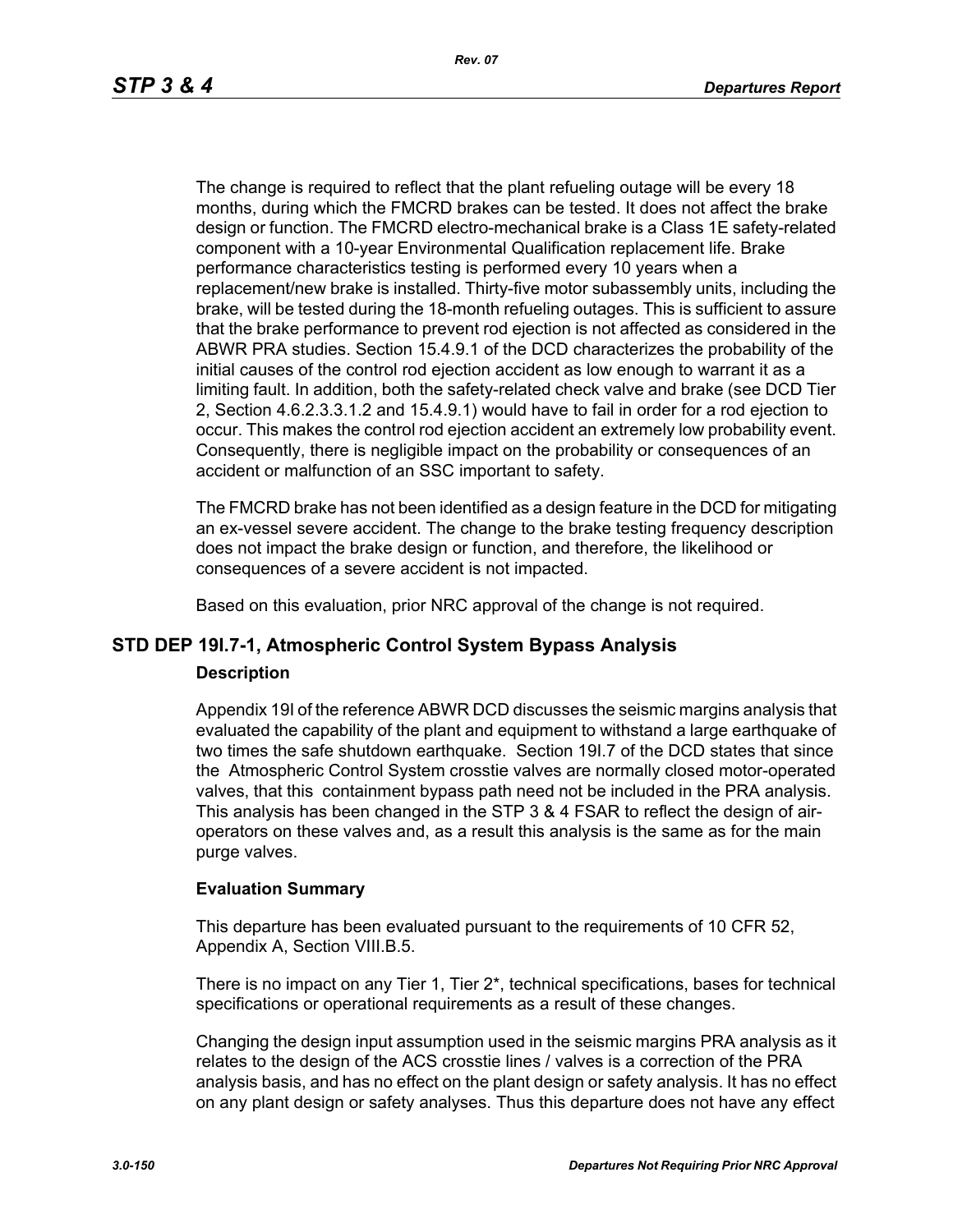on the frequency of occurrence or consequences of accidents or malfunction of SSC important to safety previously analyzed.

This change to the PRA analysis basis for the ACS has no effect on the design of any systems involved in mitigation of any ex-vessel severe accidents, therefore the likelihood or consequences of an ex-vessel severe accident is not impacted.

As a result of this evaluation, prior NRC approval of the change is not required.

# **STP DEP 19R-1 Internal Flooding Due to Removal of RSW Vacuum Breaker Valves Description**

This site-specific departure addresses internal flooding of the control building due the elimination of vacuum breaker valves on the supply and return piping connecting to the RCW heat exchangers. Elimination of the vacuum breaker valves is due to the RSW System design changes that include the use of horizontal type pumps instead of vertical wet-pit type pumps and piping configuration changes between the UHS basin and control building.

The ABWR DCD (Chapter 19 and Appendix 19R) was written with the assumption that vertical wet-pit type pumps would be used in the RSW System design. The ABWR DCD addressed the possibility that the UHS basin water could be siphoned into the control building. The return lines contained vacuum breaker valves located on the header that provided water to the cooling towers.

### **Evaluation Summary**

The RSW System is now designed with horizontal split case type pumps to increase system availability and reliability. There is no possibility of siphoning on the supply side with this design, because the RCW heat exchanger supply piping is constantly under positive pressure due to the normal operating hydrostatic head above the pump centerlines. Vacuum breaker valves are ineffective with this piping configuration and will not provide any protective measure against internal flooding of the control building. The vacuum breaker valves on the return piping from the RCW heat exchangers are deleted from the RSW System. The horizontal return piping routed inside the UHS basin is substructured in concrete and the vertical risers are encased in concrete. The vertical risers emerge out of the concrete at an elevation that is above the normal operating water level and are routed to the cooling towers' spray header interface point. Vacuum breaker valves on the return piping do not provide any protective measure against control building flooding due to siphoning.

There are redundant safety-related active motor-operated valves in the supply piping to each of the three RCW heat exchangers. Even if one of these valves is postulated to fail in the open position, there is another motor-operated valve that automatically closes on detection of a high-high water level in the RCW heat exchanger room to prevent gravity drainage from the UHS basin to the control building. There are leak detection measures in the control building that would annunciate and require operators to investigate potential flooding as well as trip the affected division's RSW pumps and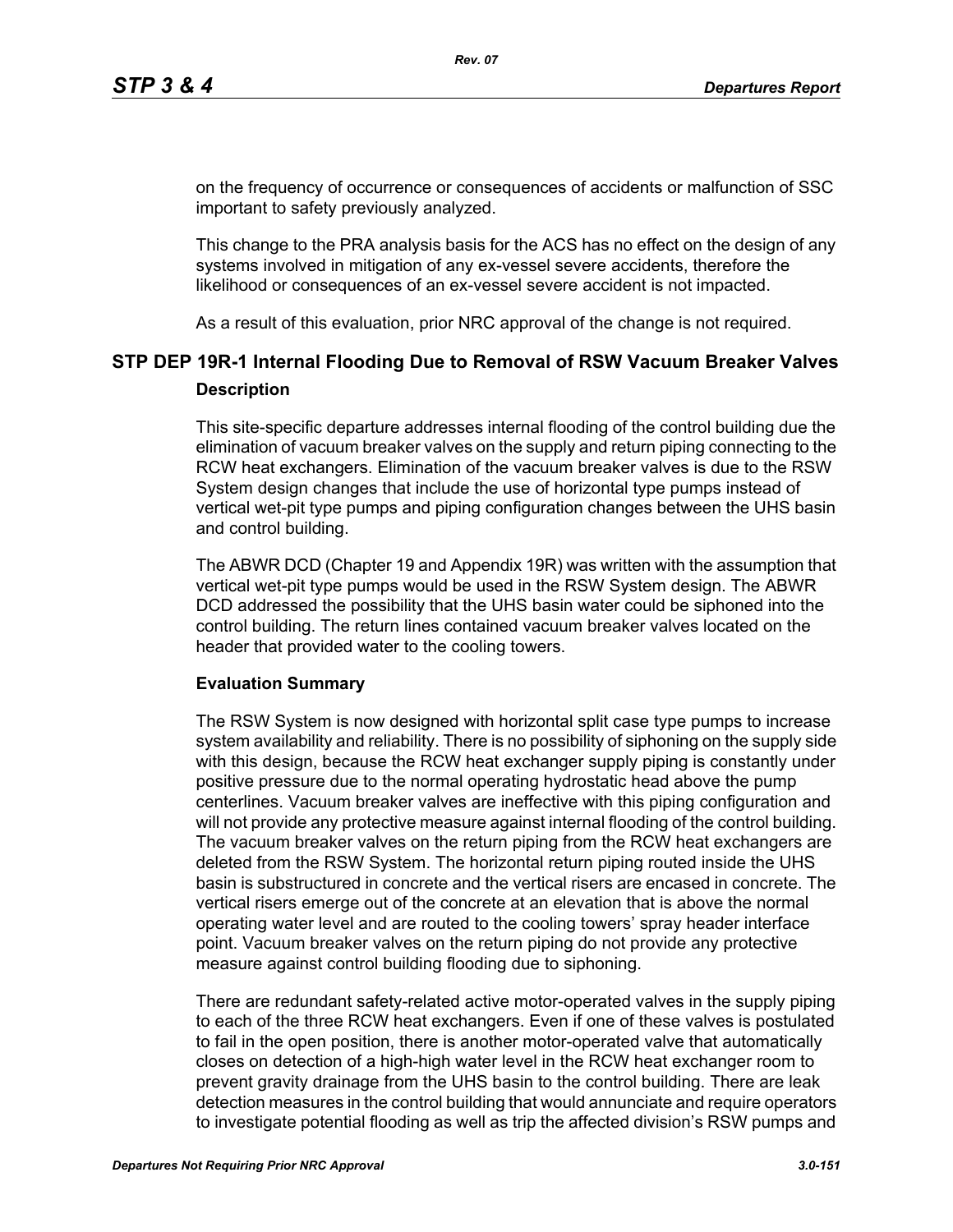*Rev. 07*

close redundant supply side motor-operated valves. Relocation of the UHS and RSW Pump House results in a significant reduction of the stored water volume in the buried RSW piping. This reduction in stored water would result in considerably less water mass that could flow into the control building due to a postulated moderate energy line crack. Consequently, there would be a lower flooding potential to the non-affected RSW divisions due to a lower water level in the RSW division postulated with the moderate energy line crack.

This departure has been evaluated and determined to comply with the requirements in 10CFR52, Appendix A, Section VIII.B.5, as described previously. The change has no adverse impact and does not require prior NRC approval.

### **STD DEP Vendor, Vendor Replacement**

#### **Description**

The reference ABWR DCD was developed with numerous statements that activities during construction and startup would be performed in accordance with GE approval or oversight. The intent of these statements was to ensure that the designer was appropriately involved in startup testing or construction activities.

Since the DCD was developed, other vendors have surfaced that have equivalent capability. This standard departure replaces the terms such as GE, GEH, and General Electric with the generic term NSSS Vendor, with an alternative vendor specified, or in some cases has eliminated the term altogether. This departure also replaces General Electric Company's product references such as NEDEs and NEDOs with the corresponding reference of another ABWR vendor whose reference has been approved by the NRC for use in this application. In all cases, the intent of the reference ABWR DCD statement is preserved by the departure and the replacement vendor must be fully qualified to perform the function by STPNOC. Furthermore, this departure only applies to Tier 2 information.

Examples within the scope of this departure include:

*During the construction cycle and the various testing phases, additional staff is supplied by the plant owner/operator,* the NSSS vendor*, and others.*

*For automatic start tests, in order to provide margins to overspeed and isolation trip setting, the transient start first and subsequent turbine speed peaks shall not exceed the requirement specified by the* Startup Test *Specification.*

*All fabrication of the reactor pressure vessel was performed in accordance with*  Toshiba *- approved drawings.*

#### **Evaluation Summary**

This generic departure does not change the design, the method of controlling the design, or the manner in which the ABWR will be operated. It only changes the use of the words GE, General Electric, GEH etc., to allow the use of other qualified vendors to perform certain functions that are explicitly called out in the reference ABWR DCD.